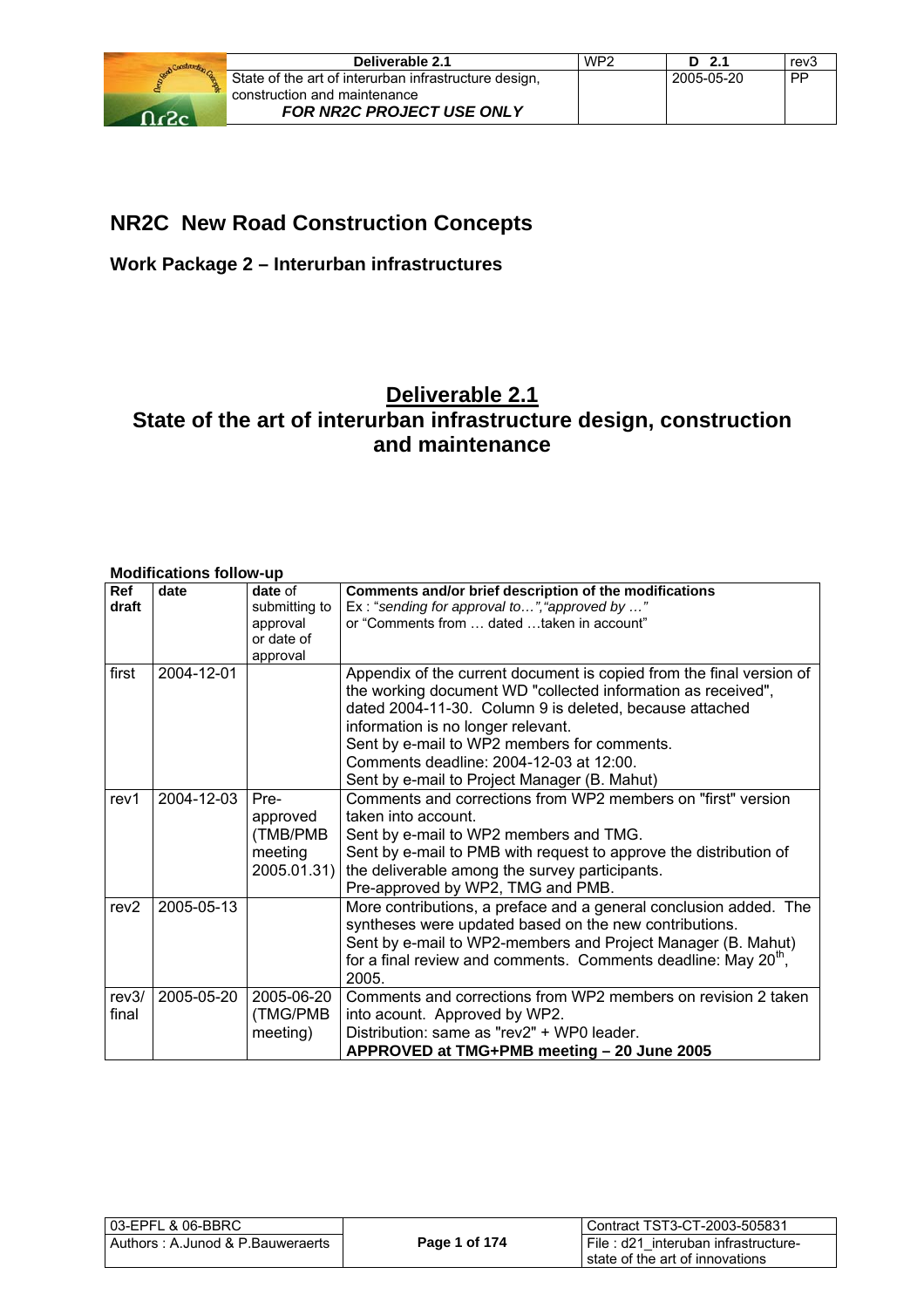

| Deliverable 2.1                                       | WP <sub>2</sub> | $D$ 2.1    | rev3 |
|-------------------------------------------------------|-----------------|------------|------|
| State of the art of interurban infrastructure design, |                 | 2005-05-20 | - PP |
| construction and maintenance                          |                 |            |      |
| <b>FOR NR2C PROJECT USE ONLY</b>                      |                 |            |      |

#### **TABLE OF CONTENTS**

| $1 -$         |  |
|---------------|--|
| $2 -$         |  |
| 2.1           |  |
| 2.2           |  |
| 2.3           |  |
| 2.4           |  |
| 2.5           |  |
| 2.6           |  |
| $3 -$         |  |
| 3.1           |  |
| 3.2           |  |
| 3.3           |  |
| 3.4           |  |
| 3.5           |  |
| 3.6           |  |
| 3.7           |  |
| 3.8           |  |
| 3.9           |  |
| 3.10          |  |
| 3.11          |  |
| 3.12          |  |
| 3.13          |  |
| 3.14          |  |
| $\mathbf 4$ - |  |
| $5 -$         |  |

| l 03-EPFL & 06-BBRC              |               | Contract TST3-CT-2003-505831                                           |
|----------------------------------|---------------|------------------------------------------------------------------------|
| Authors: A.Junod & P.Bauweraerts | Page 2 of 174 | File: d21 interuban infrastructure-<br>state of the art of innovations |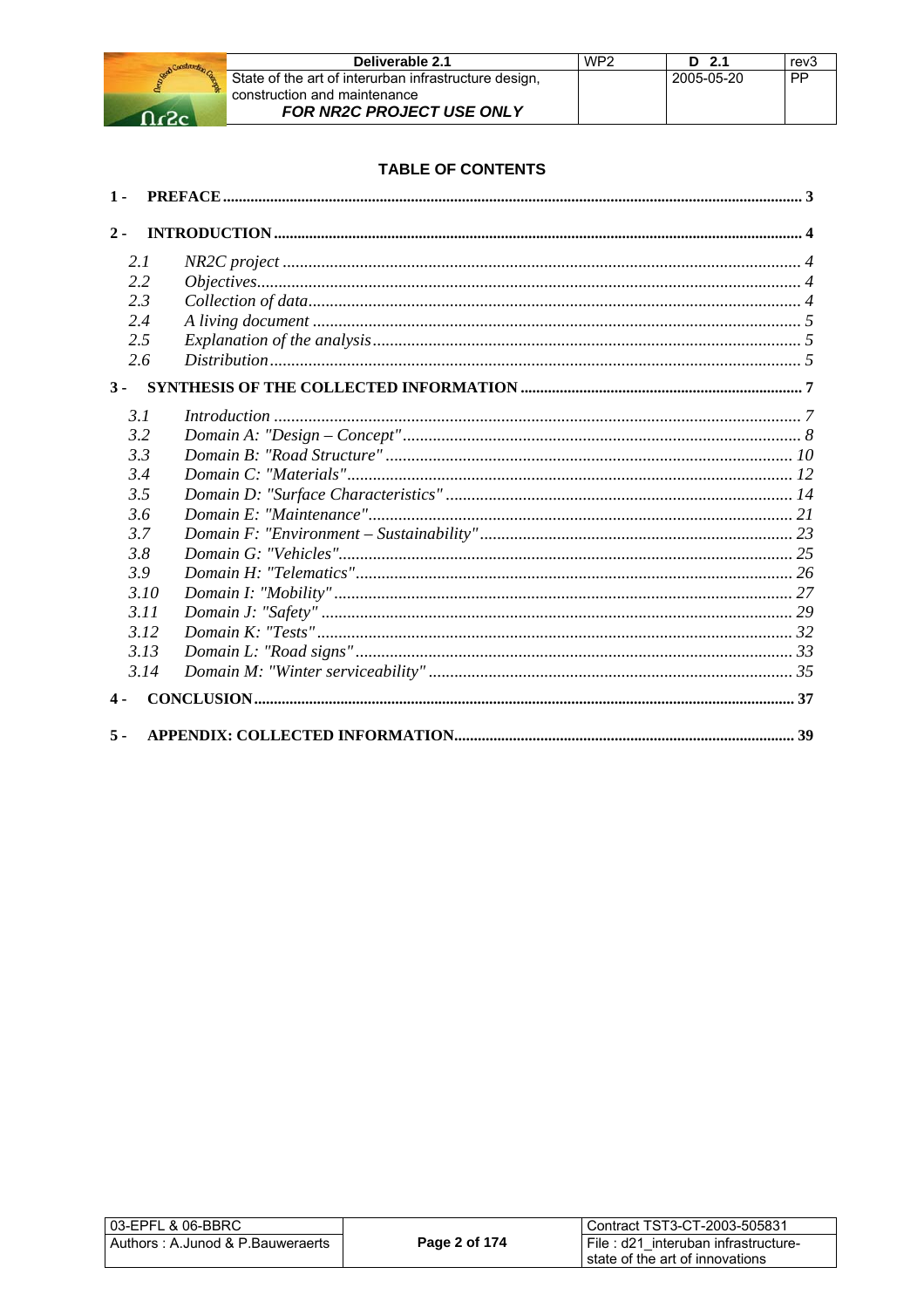

| Deliverable 2.1                                       | WP <sub>2</sub> | $D$ 2.1    | rev3 |
|-------------------------------------------------------|-----------------|------------|------|
| State of the art of interurban infrastructure design, |                 | 2005-05-20 | . PP |
| construction and maintenance                          |                 |            |      |
| <b>FOR NR2C PROJECT USE ONLY</b>                      |                 |            |      |

# **1 - Preface**

This document starts with an **important notice** for anyone who wants to consult it. This is a NR2C internal document, created by NR2C partners **for use within the NR2C project only**. The history or "making of" of this state of the art of European innovation is explained below. The NR2C project is described later on in this document.

The purpose of the survey is to give a state of the art of ongoing or recent innovation in European interurban infrastructure. This information is transferred within NR2C working groups as a support for the work they have to perform: the development of a Vision 2040, information for the specific innovations that are developed within the project, and for the proposal of new innovative research projects for the near future.

Representatives from all the European countries were asked to give an overview of the work on innovations on interurban infrastructure that is going on in their countries. These overviews can contain research topics, pilot projects or applications. The representatives are mostly from research institutes in the field of road engineering, and not from the transport industry. As a consequence the innovation in the domains of telematics, mobility, or vehicles are less represented in this state of the art.

All the information is gathered and put in the appendix of this document, without changing anything to contents of the information received. As a consequence, the data is not represented in a scientific way.

The different representatives were free to fill out the survey the way they wanted. For example, France decided to distribute the blank survey document to manufacturers and several researchers. As a result, France reported more research projects and innovative and commercial products. Moreover, not all the European countries responded to our demand (15 countries responded). This could be misleading and the danger exists that wrong conclusions could be drawn from the data.

The countries responded from a national point of view. Therefore it may occur that an innovative topic in country **X** is not considered as an innovation in country **Y**, because it is not relevant there, or because the topic has been already generally applied there.

Also, the representatives were asked to link their innovations with 13 possible fields within the interurban infrastructure that were clearly defined. The allocation of the 13 fields can differ according to the person who filled out the documents. The innovations could be linked to more than one field, but some participants chose a single domain for each innovation, while others emphasized the multidisciplinary nature of the innovation. Some of the innovations were even linked to 4, 5 or 6 domains.

To help the reader, the participants of the work package that worked on this survey, made 13 syntheses based on the 13 fields. The work was divided to all the work package members. Naturally, this results in different synthesis styles.

| 03-EPFL & 06-BBRC                |  |  |
|----------------------------------|--|--|
| Authors: A.Junod & P.Bauweraerts |  |  |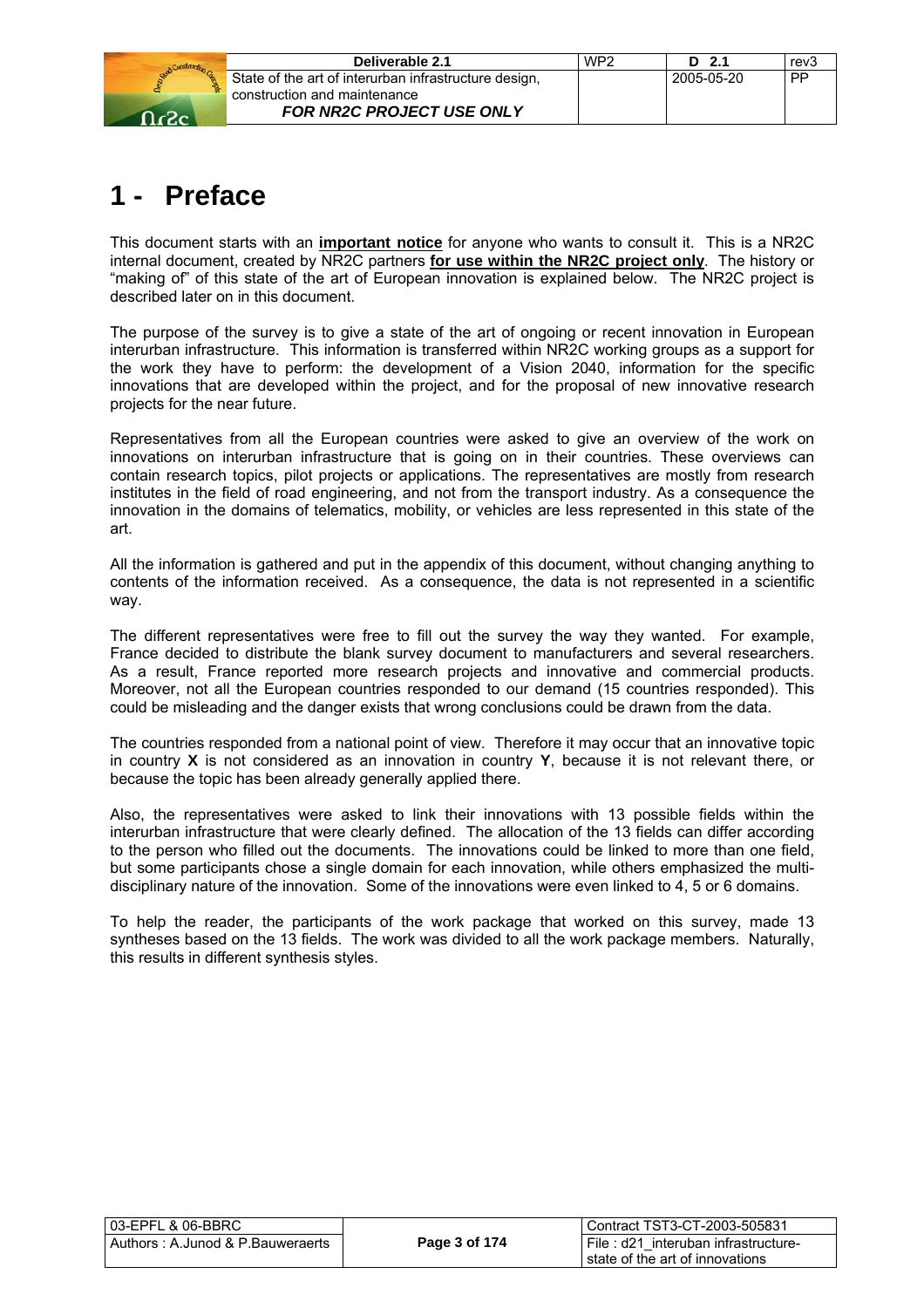

| Deliverable 2.1                                       | WP <sub>2</sub> | D 2.1      | rev <sub>3</sub> |
|-------------------------------------------------------|-----------------|------------|------------------|
| State of the art of interurban infrastructure design, |                 | 2005-05-20 | <b>PP</b>        |
| construction and maintenance                          |                 |            |                  |
| <b>FOR NR2C PROJECT USE ONLY</b>                      |                 |            |                  |

# **2 - Introduction**

## *2.1 NR2C project*

European countries contain a large amount of surface transport infrastructure, which sometimes appears inappropriate to meet public demands. Road-building techniques have developed slowly, due to a limited number of significant technical breakthroughs, poor coordination among stakeholders and a focus directed primarily on resolving current problems. No global European road concept has yet come to the fore; the enlargement of the European Union should heighten the acute need for a sustainable integrated European surface transport network. Road-related budgets have been steadily decreasing while user expectations become more demanding and contradictory: increased transit capacities, higher safety levels, pollution mitigation (sound, air), and aesthetic integration.

Creating a global vision for the road of the future and confronting both technological and societal problems within a single research process have thus taken on urgency; such is the objective behind the "New Road Construction Concepts (NR2C)" project. Based on a large survey among road stakeholders, this project is aimed at selecting safe, environment-friendly and subtle concepts in order to strike a compromise between reduced global construction/maintenance costs, safety and environmental criteria. A number of innovations targeted for different social and geographical environments will be selected to achieve pilot applications in support of a long-term perspective. NR2C will consider urban and interurban areas as well as needs specific to Western and Central Europe; bridges, considered as single network nodes, will be studied separately.

## *2.2 Objectives*

The main objective of the first task of Work Package 2 "Interurban infrastructures" (WP2) of the NR2C project is to conduct a survey at the national level to asses the state-of-the-art as regards interurban infrastructure innovations. This will allow further investigation on innovative fields regarding interurban infrastructures. In fact, this document is an introduction to task 2 which aims at developing some specific research in the field of interurban infrastructures and more precisely on innovation themes that are in accordance with the short-term innovation needs listed from the state-of-the-art enquiry results and from the survey on the long-term vision ("Vision 2040") that will be carried out by Work Package 0 (WP0).

A contribution to the long-term vision of the road carried out by WP0 is also an important objective of task 1. This objective will be achieved by providing information on the state-of-the-art and on ongoing and future innovation research projects in the field of interurban road infrastructures. Since the idea is to have the widest possible view of the innovative research projects all over Europe, the national survey is to be carried out by all European countries and gathered in a unique document "State of the art of interurban infrastructure design, construction and maintenance".

## *2.3 Collection of data*

It is indisputable that collecting all the possible data from all European countries is a key parameter in task 1 since it is the basis for drawing up the state of the art on interurban infrastructure. Hence a precise and easy to use survey was prepared: the general idea was to obtain a document that is understandable, applicable to all countries and facilitating collected data analysis. On the one hand, this survey was handed to WP2 members to be filled out considering innovations on interurban infrastructures in their countries. On the other hand, it was also sent to all European countries that do not actively participate in WP2. All the data collected is shown in the appendix of this document.

| 03-EPFL & 06-BBRC                |               | Contract TST3-CT-2003-505831        |
|----------------------------------|---------------|-------------------------------------|
| Authors: A.Junod & P.Bauweraerts | Page 4 of 174 | File: d21 interuban infrastructure- |
|                                  |               | state of the art of innovations     |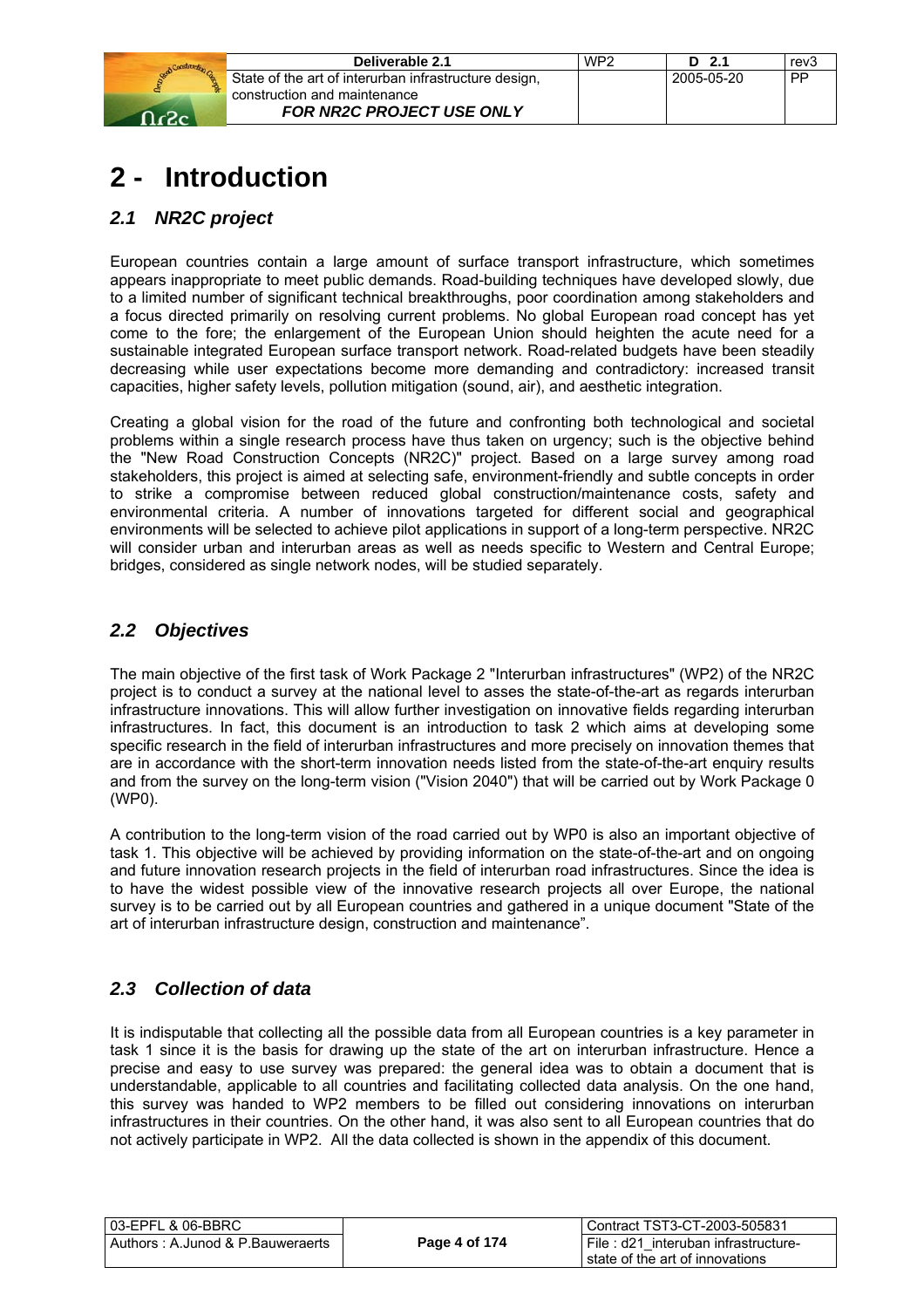

| Deliverable 2.1                                       | WP <sub>2</sub> | $D$ 2.1      | rev <sub>3</sub> |
|-------------------------------------------------------|-----------------|--------------|------------------|
| State of the art of interurban infrastructure design, |                 | l 2005-05-20 | <b>PP</b>        |
| construction and maintenance                          |                 |              |                  |
| <b>FOR NR2C PROJECT USE ONLY</b>                      |                 |              |                  |

## *2.4 A living document*

As mentioned before, all European countries were involved in the process of collecting data on innovative project on interurban infrastructures through one ore more contact persons. European countries members of FEHRL and not active in NR2C were contacted through FEHRL research coordinators.

To establish contact with countries members of FEHRL not active on NR2C project was not an easy task. Hence the deadline to fill out the survey for those countries is different than for those active in NR2C: countries not active have until the end of the year to respond and it was decided that according to the responses, a revision of this first report will be made by month 14.

Updating the current document should therefore always be possible during the four years of the NR2C projects. Indeed, new interesting information concerning innovations in interurban infrastructure can arise at any time, modification on the existing information, on the statistics or on the discussions may be necessary and should therefore be possible during the NR2C project. As a consequence, this deliverable is not a closed document, but open for comments or suggestions by NR2C participants or other people involved in the project. Deliverable 2.1 is a "living" document.

The appendix ends with a blank table, which can be used to introduce new information.

## *2.5 Explanation of the analysis*

Once the information from all the countries that responded was gathered it was important to make a brief but pertinent analysis of the innovative projects on interurban infrastructures. The classification of the projects into thirteen different domains, listed in table 1 below, helped to classify the information received. It is for that reason that the survey was analysed domain per domain. Seven WP2 members made a synthesis document considering only innovations for one, two or three domains. The domain distribution and the synthesis document guideline were established during a WP2 meeting. Following the guideline document the 7 WP2 members produced a synthesis document that resumed in a few words the general trends of innovations in that field. It was also important to make a general comment about the phases of the projects in each domain: is the majority ongoing or is there any commercial application already available? The list of the different phases considered in the survey is summarized in table 2 below. Finally a general conclusion for the innovations on the concerned domain was proposed.

This document is very useful as people interested in one or more domains can take a look at the synthesis document (no more than 2 pages) and collect basic information about the field and the trend of research in Europe. For more detailed information the reader has to refer to the collected information in the appendix, concerning the field he is interested in.

This analysis is important since it allows having a general perception of innovations in different fields all over Europe. Furthermore it is helpful for the WP0 vision and for WP2 task 2 since the specific innovations developed in task 2 should be different from the ones that already exist in European countries.

## *2.6 Distribution*

This document is the report of task 1 from WP2: interurban infrastructures. The content of the document should be distributed to WP0 and is for internal use only. It is worth mentioning here that it was proposed to distribute this report to all the organisations, persons that were involved or contacted to fill out the survey. WP2 members agree but final decision is expected from PMB.

| 03-EPFL & 06-BBRC                |               | Contract TST3-CT-2003-505831        |
|----------------------------------|---------------|-------------------------------------|
| Authors: A.Junod & P.Bauweraerts | Page 5 of 174 | File: d21 interuban infrastructure- |
|                                  |               | l state of the art of innovations   |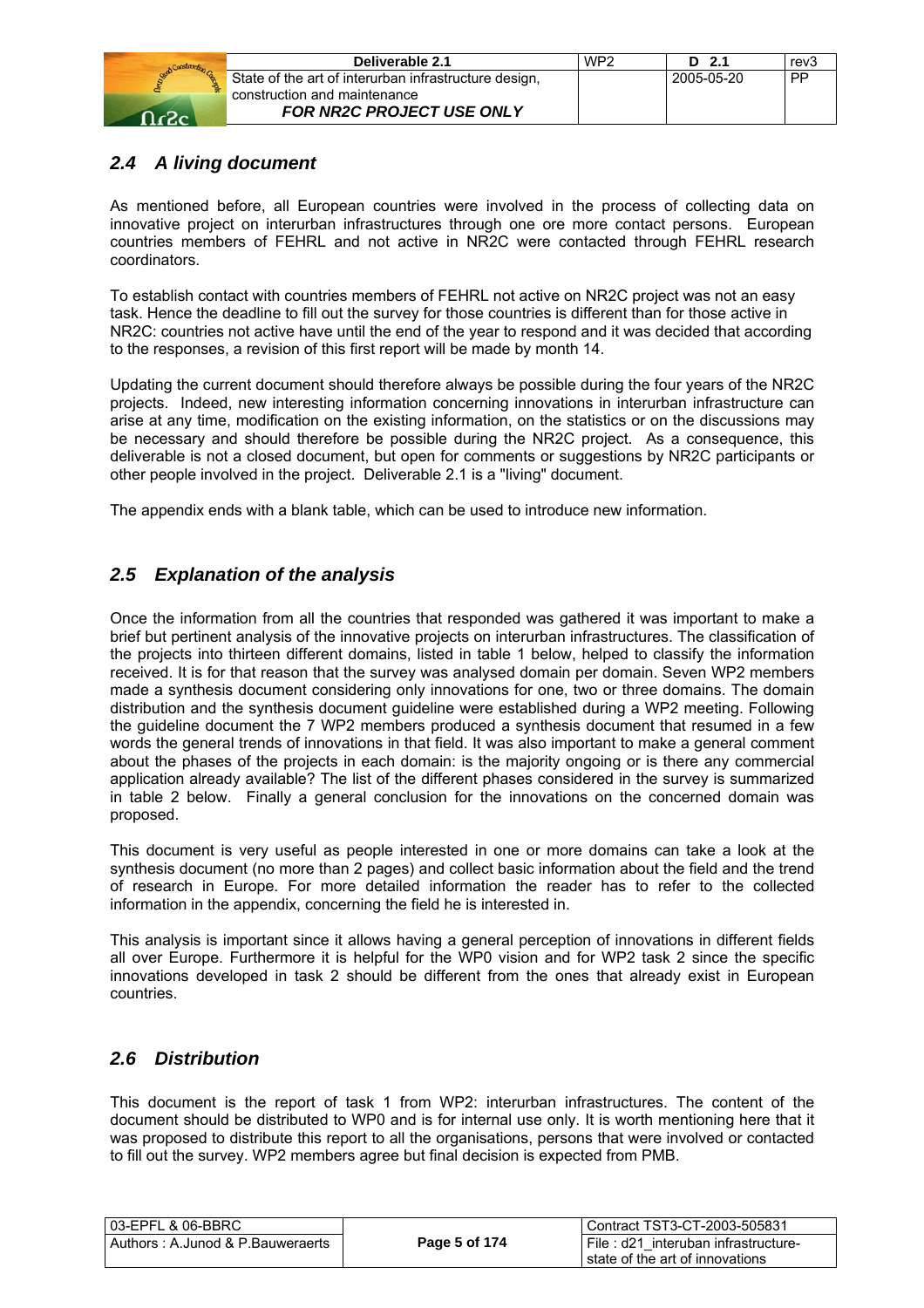

## **Table 1: Defined domains**

| <b>Domain</b><br>code | <b>Domain of Application</b><br>of the Innovation | <b>Definition</b>                                                                                                                                                                                                      |
|-----------------------|---------------------------------------------------|------------------------------------------------------------------------------------------------------------------------------------------------------------------------------------------------------------------------|
| A                     | Design - Concept                                  | Design: road structure design (calculation) and<br>road layout<br>Concept: concept in the frame of interurban road<br>infrastructures                                                                                  |
| B                     | Road structure                                    | All innovation on the structure of roads, new or<br>improved road structure concepts                                                                                                                                   |
| C                     | Material science                                  | Basic materials, mixtures, and layers used in road<br>construction and maintenance                                                                                                                                     |
| D                     | Surface characteristics                           | All measurable road surface characteristics (that<br>allow to preserve the comfort and the safety of<br>road users, but also to maintain the integrity of the<br>infrastructure in all traffic and weather conditions) |
| E                     | Maintenance                                       | Techniques and products for road maintenance<br>and repair, including monitoring and inspection<br>techniques                                                                                                          |
| F                     | Environment -<br>Sustainability                   | All innovations mitigating the environmental and<br>ecological impact from roads, and preserving<br>natural resources                                                                                                  |
| G                     | Vehicles                                          | All means of transport circulating on interurban<br>road infrastructures                                                                                                                                               |
| н                     | <b>Telematics</b>                                 | Driving aids and automation for increasing safety,<br>as well as the traffic capacity of roads                                                                                                                         |
| I                     | Mobility                                          | Innovations facilitating or optimising the movement<br>of persons and goods, or reducing obstacles for<br>traffic                                                                                                      |
| J                     | Safety                                            | All techniques or measures that improve road<br>users' and workers' safety                                                                                                                                             |
| K                     | <b>Tests</b>                                      | Equipment and procedures to determine road<br>structure and material characteristics on site and in<br>the laboratory                                                                                                  |
| L                     | Road signs                                        | Vertical and horizontal systems to improve the<br>visibility and readability of the road                                                                                                                               |
| M                     | Winter serviceability                             | All techniques or measures that preserve or<br>maintain the serviceability of road network during<br>winter                                                                                                            |

## **Table 2: Phases**

| <b>Phase</b> | <b>Description</b>          |
|--------------|-----------------------------|
|              | Research project            |
|              | Ongoing research            |
| Ш            | Finished research           |
| I٧           | Pilot project / development |
|              | First application           |
| J١           | In use: first experiences   |
| 711          | Commercial application      |

| 03-EPFL & 06-BBRC_                |               | Contract TST3-CT-2003-505831        |
|-----------------------------------|---------------|-------------------------------------|
| Authors : A.Junod & P.Bauweraerts | Page 6 of 174 | File: d21 interuban infrastructure- |
|                                   |               | l state of the art of innovations_  |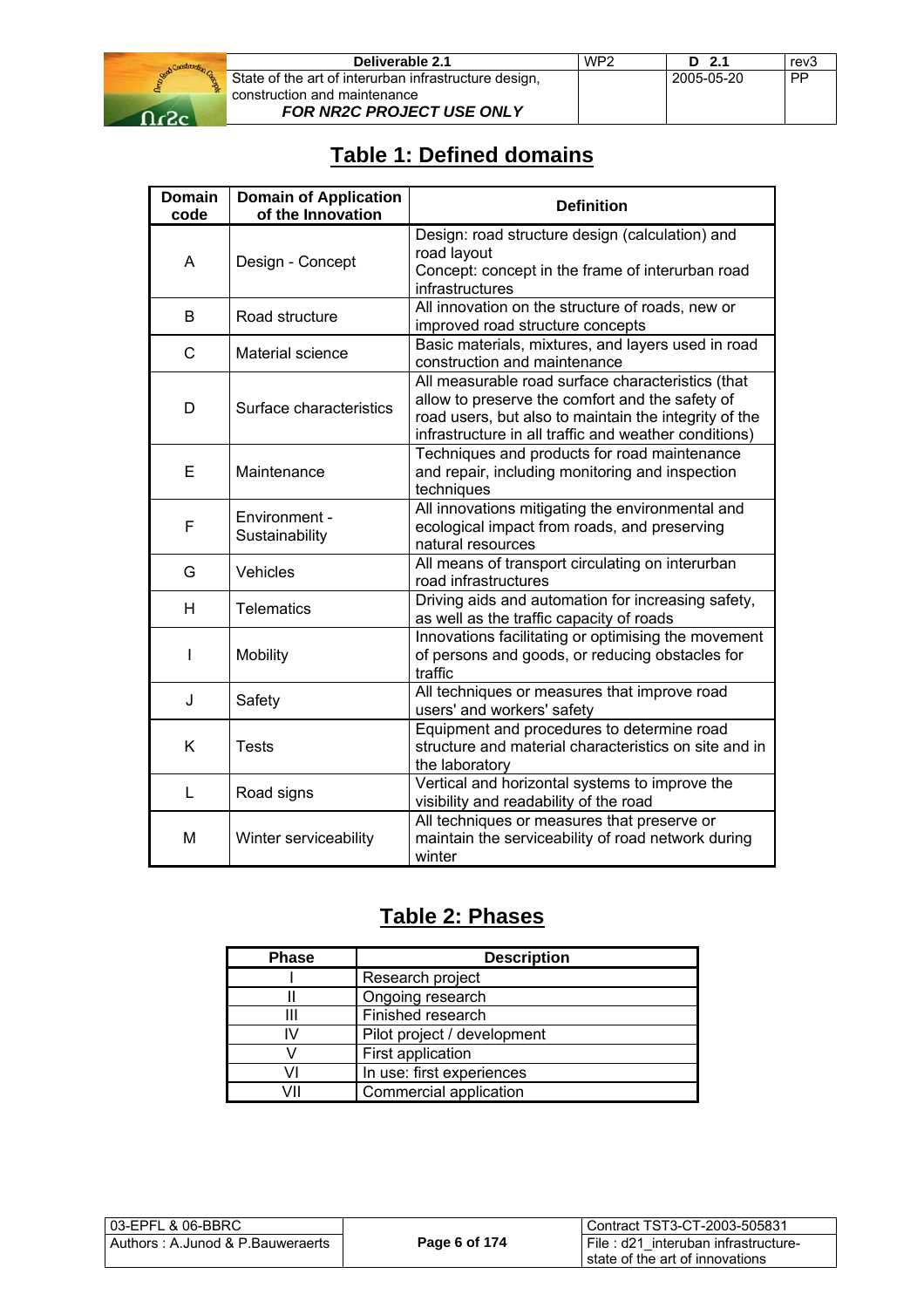

| Deliverable 2.1                                       | WP <sub>2</sub> | D 2.1      | rev3      |
|-------------------------------------------------------|-----------------|------------|-----------|
| State of the art of interurban infrastructure design, |                 | 2005-05-20 | <b>PP</b> |
| construction and maintenance                          |                 |            |           |
| <b>FOR NR2C PROJECT USE ONLY</b>                      |                 |            |           |

# **3 - Synthesis of the collected information**

## *3.1 Introduction*

This synthesis is based on the contributions from Belgium, France, Denmark, Germany, Hungary, Switzerland, the Netherlands, Slovenia, Sweden, Finland, Norway, Serbia & Montenegro, Italy, Austria and Bulgaria (see appendix)

| Synthesis authors: | Organisation           | WP2 task      |
|--------------------|------------------------|---------------|
| Alejandro Junod    | EPFL LAVOC (CH)        | WP2 leader    |
| Paul Bauweraerts   | BRRC (BE)              | Task 1 leader |
| Joop Van Zwieten   | DWW (NL)               | Member        |
| Marcello Luminari  | <b>AUTOSTRADE (IT)</b> | Member        |
| László Gaspar      | KTI (HU)               | Member        |
| Finn Thøgersen     | VD (DK)                | Member        |
| Darko Kokot        | ZAG (SI)               | Member        |
| Jean Dumoulin      | LCPC (FR)              | Member        |

| l 03-EPFL & 06-BBRC                 |               | Contract TST3-CT-2003-505831                                           |
|-------------------------------------|---------------|------------------------------------------------------------------------|
| l Authors : A.Junod & P.Bauweraerts | Page 7 of 174 | File: d21 interuban infrastructure-<br>state of the art of innovations |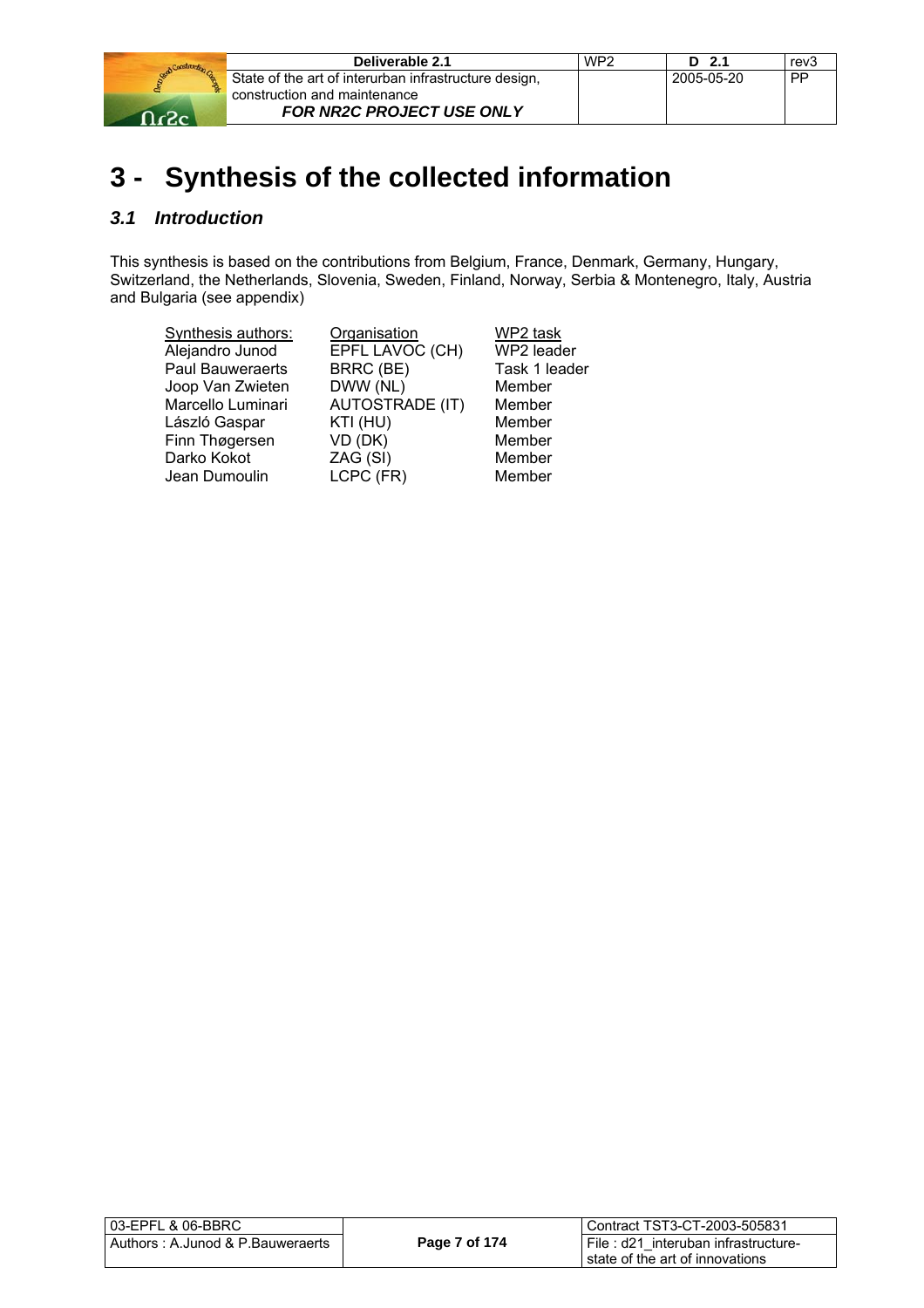

| Deliverable 2.1                                       | WP <sub>2</sub> | D 2.1      | rev3      |
|-------------------------------------------------------|-----------------|------------|-----------|
| State of the art of interurban infrastructure design, |                 | 2005-05-20 | <b>PP</b> |
| construction and maintenance                          |                 |            |           |
| <b>FOR NR2C PROJECT USE ONLY</b>                      |                 |            |           |

## *3.2 Domain A: "Design – Concept"*

#### **Description**

The design is the operation allowing to conceive a road: including structural design (by calculation) and road layout design.

Concept deals with the conception of all infrastructures attached to interurban roads (for example resting areas) and new ideas of conceiving and integrating the road in the surrounding environment.

#### **Number of reported innovations**

| <b>Phase</b>              | <b>Number of innovations</b> |
|---------------------------|------------------------------|
| Research project          | 2                            |
| Ongoing research          | 10                           |
| Finished research         | 15                           |
| Pilot project/development | 11                           |
| First application         | 4                            |
| In use first experience   | 10                           |
| Commercial application    | 16                           |
|                           | Total: 68                    |

#### **Table comments**

68 innovations were reported, 31 from France, 10 from Slovenia, 8 from The Netherlands, 4 from Bulgaria, 3 from Belgium, 3 from Italy, 2 from Denmark, 2 from Norway, 2 from Finland, 1 from Austria,1 from Germany and 1 from Sweden.

From the 68 innovative projects 24 are exclusive to domain A, 24 are correlated with another domain (especially B and C) and the rest are multidisciplinary projects (more than 3 domains are concerned). Table 1 shows that more than half of the innovations are finished or have already commercial applications. On the other hand there is only two research project and a few ongoing researches.

#### **Innovation trends**

#### **Road structure design**

Design method

The research (4 innovations from Bulgaria, 2 from Belgium and 1 from Austria) is more oriented to determine performance requirements of bituminous materials for existing design methods than developing new design methods.

A special research is based on a life time factor for road design considering pavement life time (Norway)

Models

Technical guides for each type of approach have been written (France)

Empirical approach

Innovations deal with reinforcement of existing road structure using in-situ deflexion measurements (FWD)

Rational approach

Innovations concern of a new rational approach for airport runways to be used in the design of flexible road pavement with untreated base layers (France) and a new incremental approach for semi-rigid and flexible pavement design that simulates deterioration (Denmark).

A theoretical approach for predicting rutting is being developed (1 from Sweden and 1 from Finland)

| l 03-EPFL & 06-BBRC              |               | Contract TST3-CT-2003-505831          |
|----------------------------------|---------------|---------------------------------------|
| Authors: A.Junod & P.Bauweraerts | Page 8 of 174 | I File: d21 interuban infrastructure- |
|                                  |               | state of the art of innovations       |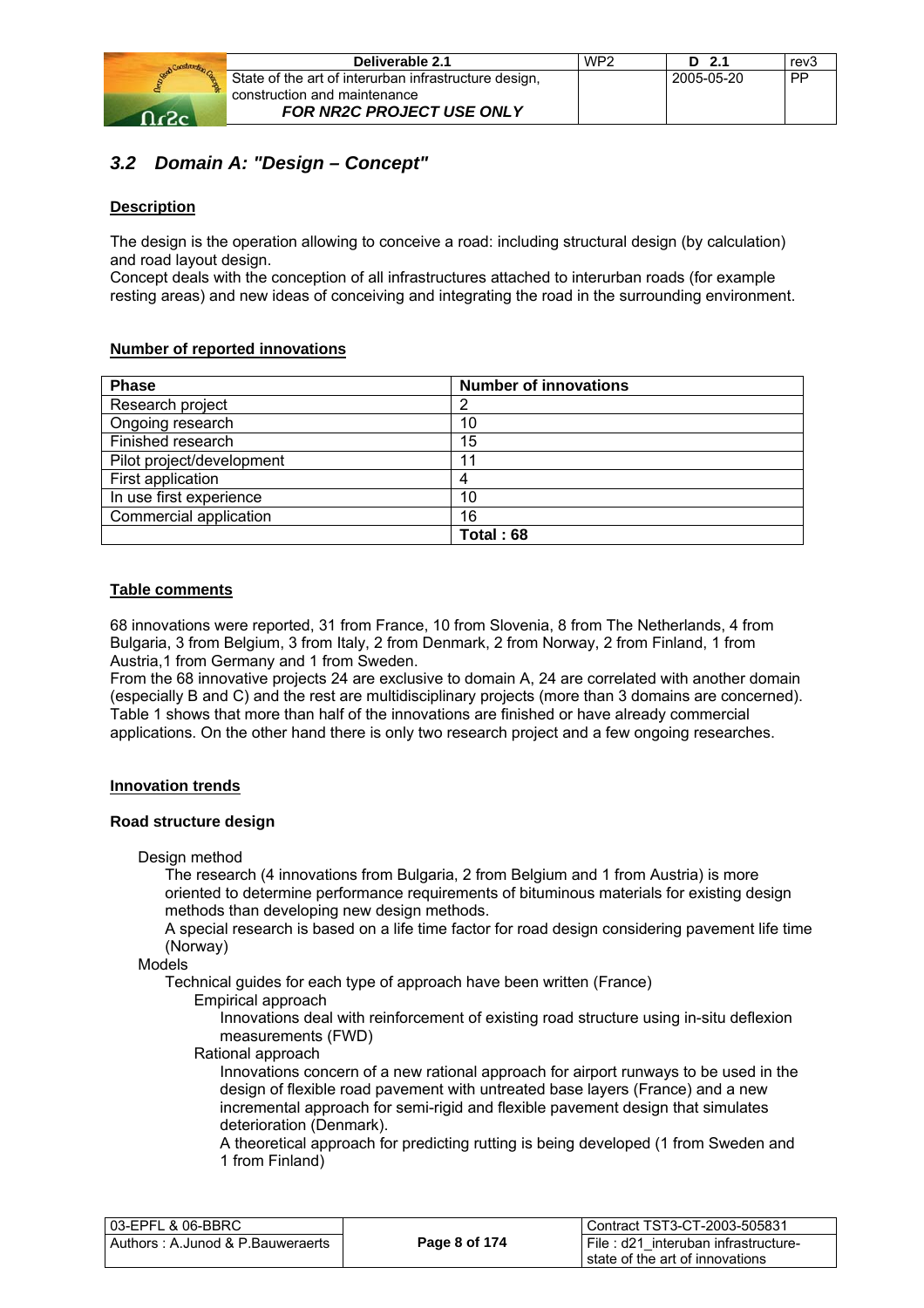

| Deliverable 2.1                                       | WP <sub>2</sub> | D 2.1      | rev3 |
|-------------------------------------------------------|-----------------|------------|------|
| State of the art of interurban infrastructure design, |                 | 2005-05-20 | l PP |
| construction and maintenance                          |                 |            |      |
| <b>FOR NR2C PROJECT USE ONLY</b>                      |                 |            |      |

Numerical

There are no innovations on specific numerical approach but a mathematical calculation program, simulating pavement deterioration, correlated to an existing incremental approach was developed and know is in use first experience.

Structure type

In this main topic projects deals with minimum layer thickness for road infrastructure and evaluation of road durability for each type (rigid, semi-rigid and flexible).

Ongoing projects aims to develop new type of structure (floating road, modular road, silent road pavement). (Italy and The Netherlands)

Almost the majority of commercial applications are products improving structure

characteristics: roughness, skid resistance, high rigidity, etc. All this products are developed in France.

#### **Road layout**

A project dealing with road layout in general (safety, environment,…) is the one who uses 3D leading of the road laying out.

**Capacity** 

One innovation focus on multidisciplinary tool solution for bottlenecks (The Netherlands) and for cross section design (Norway).

Safety

Many of road layout projects face the safety problem: there are technical guides for increasing road safety and also considering all roads' users for a more safety environment (especially considering motorcycles).

#### Environment

The majority of innovations deals with environmental issues as water drainage, noise barrier, cut and cover and trench design for reducing material waist,…

**Perspective** 

Evolution of road network and road infrastructure in the next 30 years under different scenarios (The Netherlands)

#### **Conclusion**

Design and concept field is very large and very often correlated with others fields. It is then difficult to classify innovative projects in main topics. What emerges from this domain is that road structure improvement is much related to materials. On the other hand road concept focuses on integrating road and road facilities as added value for users and society in general.

| l 03-EPFL & 06-BBRC                 |               | l Contract TST3-CT-2003-505831        |
|-------------------------------------|---------------|---------------------------------------|
| l Authors : A.Junod & P.Bauweraerts | Page 9 of 174 | I File: d21 interuban infrastructure- |
|                                     |               | I state of the art of innovations     |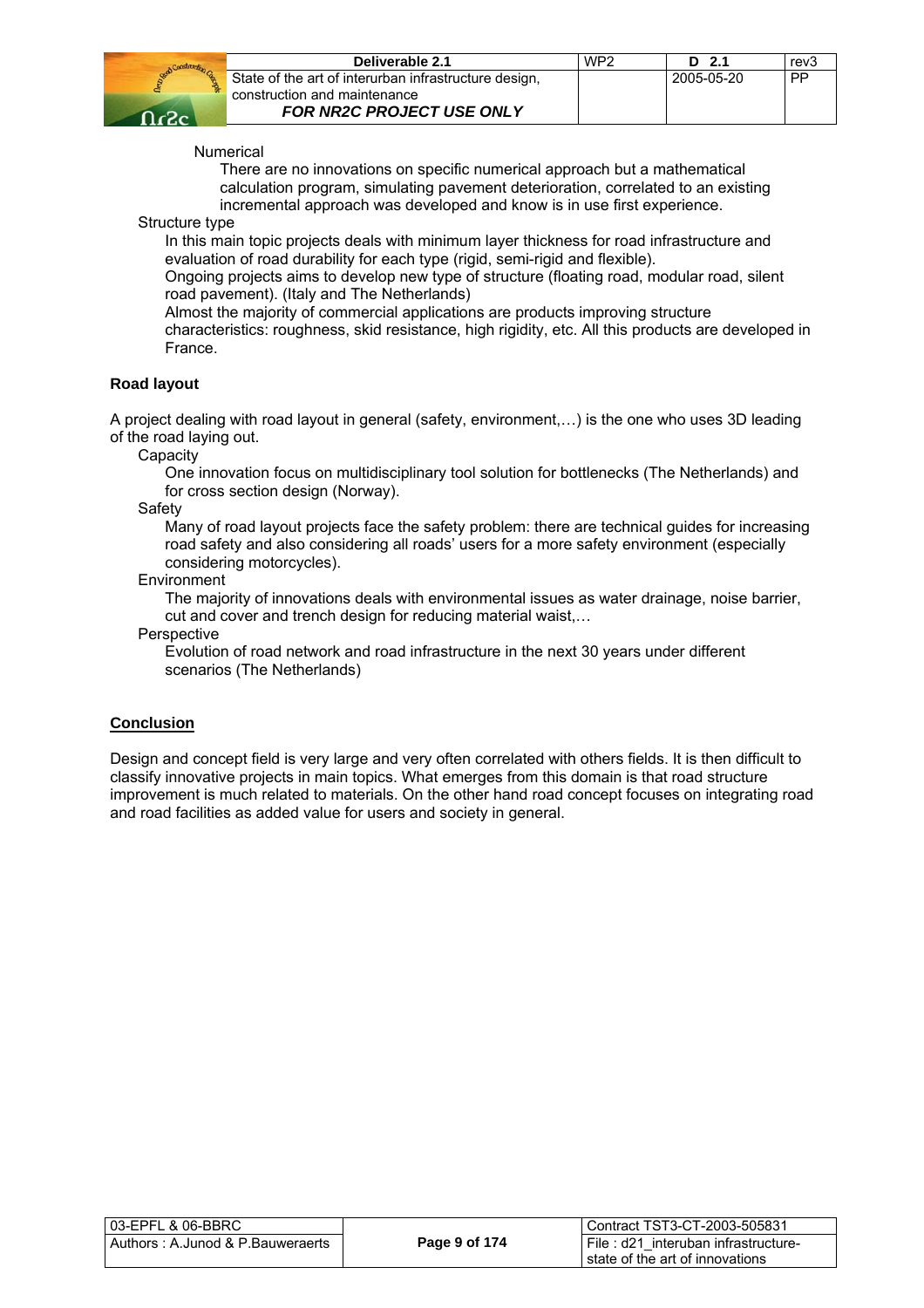

| Deliverable 2.1                                       | WP <sub>2</sub> | $D$ 2.1    | rev3      |
|-------------------------------------------------------|-----------------|------------|-----------|
| State of the art of interurban infrastructure design, |                 | 2005-05-20 | <b>PP</b> |
| construction and maintenance                          |                 |            |           |
| <b>FOR NR2C PROJECT USE ONLY</b>                      |                 |            |           |

## *3.3 Domain B: "Road Structure"*

#### **Description**

All innovations on the structure of roads: new or improved road structure concepts, or new combinations of layers.

#### **Number of reported innovations**

| <b>Phase</b>                | <b>Number of innovations</b> |
|-----------------------------|------------------------------|
| Research project            | 4                            |
| Ongoing research            | 8                            |
| Finished research           |                              |
| Pilot project / development |                              |
| First application           |                              |
| In use: first experiences   | 6                            |
| Commercial application      | 40                           |
|                             | Total: 76                    |

#### **Table comments**

76 innovations were reported, 49 from France. Italy reported 5 innovations, Germany and Slovenia and Bulgaria 4, Switzerland and the Netherlands 2, Belgium, Hungary, Sweden, Finland and Austria 1. One cost action is also introduced in the survey.

From the 75 innovative projects 10 are exclusive to domain B, the remaining are mainly correlated with domain C "Materials" (#51). Other links are made with domains A "Design-Concept" (#25), F "Environment-Sustainability (#20), D "Surface characteristics" (#18) and E "Maintenance" (#8). One innovation from domain B is linked with J "Safety" concerning porous asphalt, and one with K "Tests" concerning non-destructive testing (NDT) surveys.

A lot of links between B and C projects are made by France (43 out of 51 B-C linked projects). France reported mainly commercial applications (38 in total, 36 of which are combined with domain C). An innovation in used materials has of course an impact on the road structure when the material is applied. Turning it round, one can also say that an innovative road structure has an impact on the materials used. The link between the two domains is very clear, especially in the phase of application.

There are 37 multidisciplinary projects (49%); these projects in the domain of road structure are linked with 2 or more other domains.

#### **Innovation trends**

This discussion concerns all innovations in domain B, including those combined with domain C.

10 innovations are exclusive to domain B. They concern new types of structure with certain specific characteristics like rut-resistance, noise reduction, less maintenance, limited sub base erosion, reinforcement and durability. Innovative in-situ placing techniques and thin overlays of concrete ("white toppings") are also reported.

51 innovations from domain B are combined with domain C, because of the clear link of the topic "road structure" with the materials used in the structure. 18 innovations from domain B are exclusively linked with domain C. 36 of the "B-C" linked innovations are commercial applications and most of them relate to innovative materials tuned for specific applications in the road structure. Other applications are drainage systems and recycling techniques. The researches or pilot projects

| 03-EPFL & 06-BBRC                |                | Contract TST3-CT-2003-505831           |
|----------------------------------|----------------|----------------------------------------|
| Authors: A.Junod & P.Bauweraerts | Page 10 of 174 | i File : d21 interuban infrastructure- |
|                                  |                | state of the art of innovations        |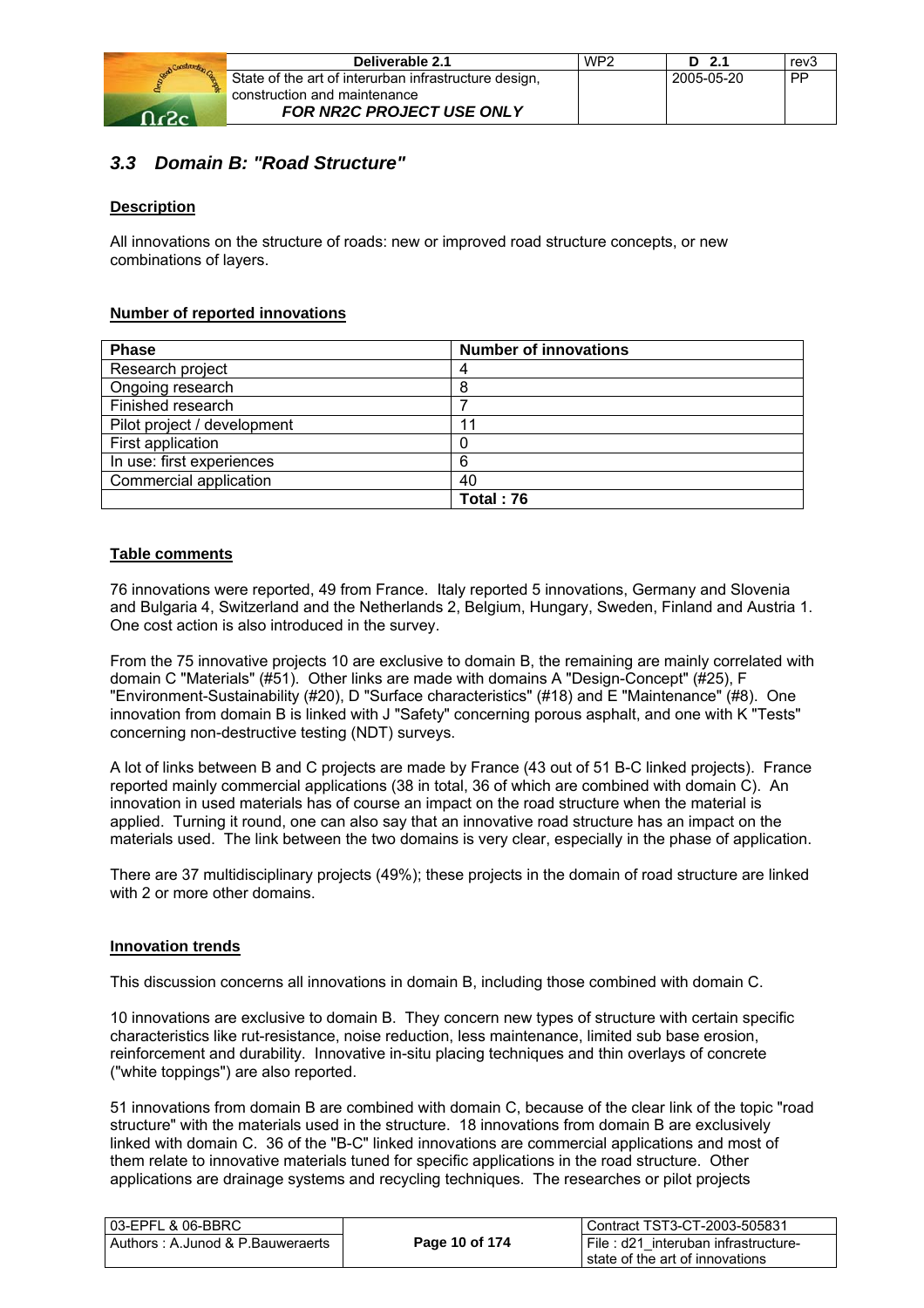

| Deliverable 2.1                                       | WP <sub>2</sub> | D 2.1      | rev3      |
|-------------------------------------------------------|-----------------|------------|-----------|
| State of the art of interurban infrastructure design, |                 | 2005-05-20 | <b>PP</b> |
| construction and maintenance                          |                 |            |           |
| <b>FOR NR2C PROJECT USE ONLY</b>                      |                 |            |           |

concerning materials for road structure (B & C) are focused on high stiffness modulus mixes, hot inplace recycling, surface coating techniques, bituminous multi-layers, combined linings, modular road surface, durability of geosynthetic materials, soil stabilisation and reservoir structures.

7 innovations from domain B are linked exclusively with domain A "Design – concept". Research or pilot projects reported are dealing with new concepts for water control or stocking in the road structure or with road structures in general (concrete roads, floating roads, inverted roads).

One innovation concerns a new silent porous multilayer pavement type and is linked with both domains A "Design – Concepts" and F "Environment". Another innovation is linked with domains E "Maintenance" and J "Safety" and deals with new road restraint systems.

Finally, 4 innovations from domain B are linked exclusively with domain D "Surface characteristics", domain E "Maintenance", domain F "Environment" or domain K "Tests". The first one is a recent new technique to improve skidding resistance at young age by micro-incrustation. The second one concerns a finished research work on the repair and strengthening of a concrete surface by asphalted covering. The third one is a recent application on cable anchoring for slope stabilisations. Finally, the last one is a research project on non-destructive testing (NDT) surveys, as already mentioned.

#### **Conclusion**

Innovations on road structure are clearly linked with innovations on the materials used in road structures. Innovations in this field are also related with design, concept, surface characteristics, maintenance, environment sustainability and safety. France reported a lot of commercial applications. Research topics concerning road structures focuses mainly on the road structure characteristics, nondestructive testing, in-situ placement, soil stabilisation, nuisance mitigating pavements, surface coatings and the control of surface water.

| 03-EPFL & 06-BBRC_                |                | l Contract TST3-CT-2003-505831      |
|-----------------------------------|----------------|-------------------------------------|
| Authors : A.Junod & P.Bauweraerts | Page 11 of 174 | File: d21 interuban infrastructure- |
|                                   |                | l state of the art of innovations.  |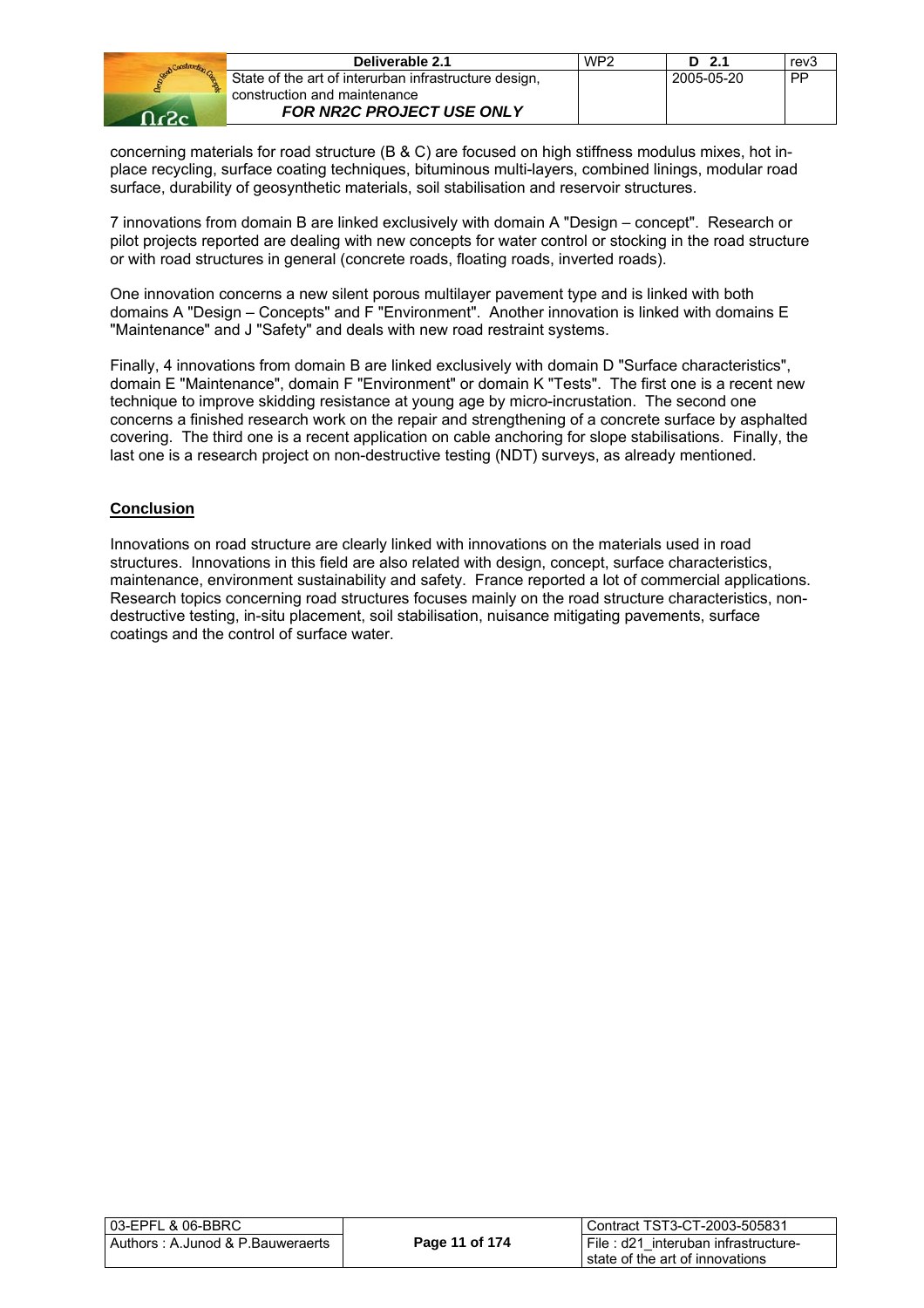

| Deliverable 2.1                                       | WP <sub>2</sub> | $D$ 2.1    | rev3 |
|-------------------------------------------------------|-----------------|------------|------|
| State of the art of interurban infrastructure design, |                 | 2005-05-20 | PP   |
| construction and maintenance                          |                 |            |      |
| <b>FOR NR2C PROJECT USE ONLY</b>                      |                 |            |      |

## *3.4 Domain C: "Materials"*

#### **Description**

Basic materials, mixtures, and layers used in road construction and maintenance

#### **Number of reported innovations**

| <b>Phase</b>                | <b>Number of innovations</b> |
|-----------------------------|------------------------------|
| Research project            | 10                           |
| Ongoing research            | 31                           |
| Finished research           | 9                            |
| Pilot project / development | 6                            |
| First application           | 4                            |
| In use: first experiences   | 6                            |
| Commercial application      | 45                           |
|                             | <b>Total: 111</b>            |

#### **Table comments**

111 innovations were reported, 54 from France, 13 from Switzerland, 9 from Bulgaria, 6 from Slovenia an Norway, 5 from Sweden and Serbia & Montenegro, 4 from Belgium and 2 from Finland, Italy and Austria. Denmark, Germany and the Netherlands reported 1 innovation.

From the 111 innovative projects 33 are exclusive to domain C, the remaining are mainly correlated with domain B "Road Structure" (#51). Other links are made with domains F "Environment-Sustainability (#27), A "Design-Concept" (#25), D "Surface characteristics" (#20), and E "Maintenance" (#12). Two innovations from domain B are linked with K "Tests" one of which concerns the coupling of the mix design of high module asphalt with a series of laboratory tests and another innovation is linked with J "Safety", concerning porous asphalt.

As discussed in the previous paragraph concerning domain B "Road structure", a lot of links between B and C projects are made by France (43 out of 51 B-C linked projects). France reported mainly commercial applications (40 in total, 36 of which are combined with domain C) and ongoing research (8).

There are 37 multidisciplinary projects (33%); these projects in the domain of material science are linked with 2 or more other domains.

#### **Innovation trends**

This discussion concerns all innovations in domain C, except those combined with domain B, because they are discussed in the previous paragraph on "Road Structure".

33 innovations are exclusive to domain C. They concern new, modified or recycled materials sometimes with certain specific or tuned characteristics like aggregate shape, rut-resistance, low wearing coarse thickness, bond, durability, low density, noise reduction, workability, shear modulus, dynamic properties, thermal properties, waterproofing, reinforcement and their evolution in time. Other reported topics are the development of performance based specifications of materials and the mix design or mix technology of materials.

A lot of innovations are naturally linked with domain F "Environment – Sustainability", 8 of which are linked exclusively with this domain. Of course, environmental and sustainability are very important issues especially in material research and this clearly comes forward in the survey. Some innovations

| l 03-EPFL & 06-BBRC              |                | Contract TST3-CT-2003-505831        |
|----------------------------------|----------------|-------------------------------------|
| Authors: A.Junod & P.Bauweraerts | Page 12 of 174 | File: d21 interuban infrastructure- |
|                                  |                | state of the art of innovations     |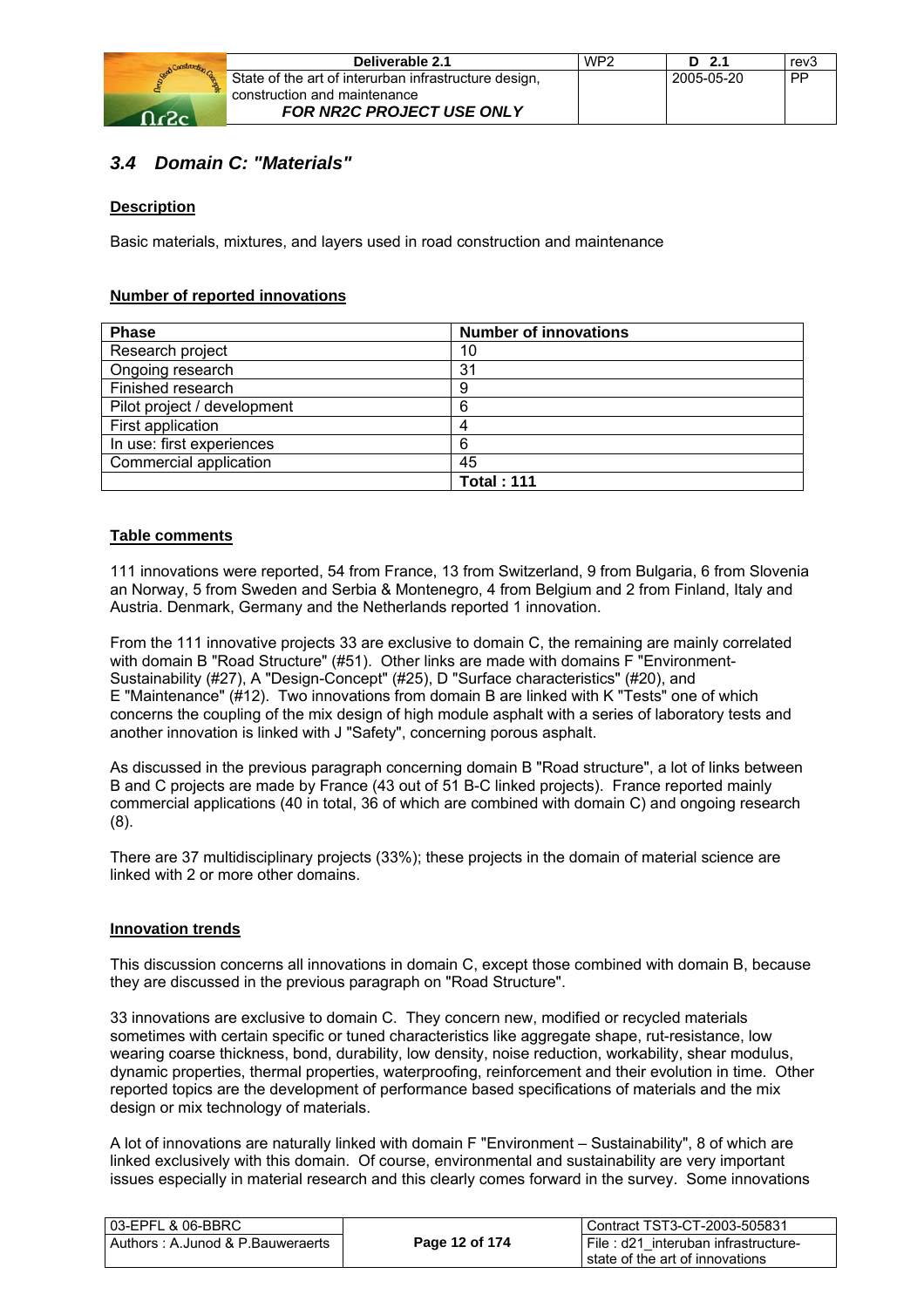| <b>Construction</b> |        |
|---------------------|--------|
| <b>OBSTA</b>        | S<br>c |
|                     |        |
|                     |        |

| Deliverable 2.1                                       | WP <sub>2</sub> | D 2.1      | rev3 |
|-------------------------------------------------------|-----------------|------------|------|
| State of the art of interurban infrastructure design, |                 | 2005-05-20 | l PP |
| construction and maintenance                          |                 |            |      |
| <b>FOR NR2C PROJECT USE ONLY</b>                      |                 |            |      |

with the exclusive link are dealing with the use of bio-materials, industrial by-products, resource-saving binders and rubber. Others deal with noise reduction and with the identification of environmental considerations in the overall road concept and especially in the recycling and use of alternative materials. One "C-F" innovation concerning on site cold road mixing is also linked with domain E "Maintenance", another one is linked with domain A "Design – concepts" and treats the use of crumb rubber in traditional asphalt mixes.

8 innovations from domain C are linked exclusively with domain A "Design – concept" and they include research on behaviour prediction by fundamental asphalt tests, high modulus asphalt mixtures, noise reducing asphalt layers, recycled asphalt mixtures and performance based requirements for bituminous materials. One "A-C" innovation concerning the reinforcement of the edge of a steepsloped pavement is also linked with domain E "Maintenance".

Finally, 7 innovations from domain B are linked exclusively with domain D "Surface characteristics", with domain E "Maintenance" or with domain K "Tests". The three topics linked with D are a research on the evaluation and prediction of the performance of surface layer materials and techniques, a recent application and a research of low noise emitting asphalt. This research focuses on the use of car tire recycled rubber modified asphalt. The two innovations linked with E concern researches on the status of the material behaviour on existing roads. One of the two projects linked with K, with a recent first application, is coupling the mix design of high module asphalt with a series of laboratory tests. The other one is a project to establish a information data bank with data from quarry-samples for facilitation of new road construction decision making.

#### **Conclusion**

Innovations on materials for road constructions are clearly linked with innovations on the road structures. Research on materials is performed to improve road structure characteristics. Innovations in this field are also related with design, concept, surface characteristics, maintenance, environment sustainability, safety and tests. France reported a lot of commercial applications. Research topics concerning materials used in roads focuses mainly on the use of recycled or alternative materials, on performance based requirements, and on the mix design.

| 03-EPFL & 06-BBRC_                |                | Contract TST3-CT-2003-505831          |
|-----------------------------------|----------------|---------------------------------------|
| Authors : A.Junod & P.Bauweraerts | Page 13 of 174 | I File: d21 interuban infrastructure- |
|                                   |                | I state of the art of innovations     |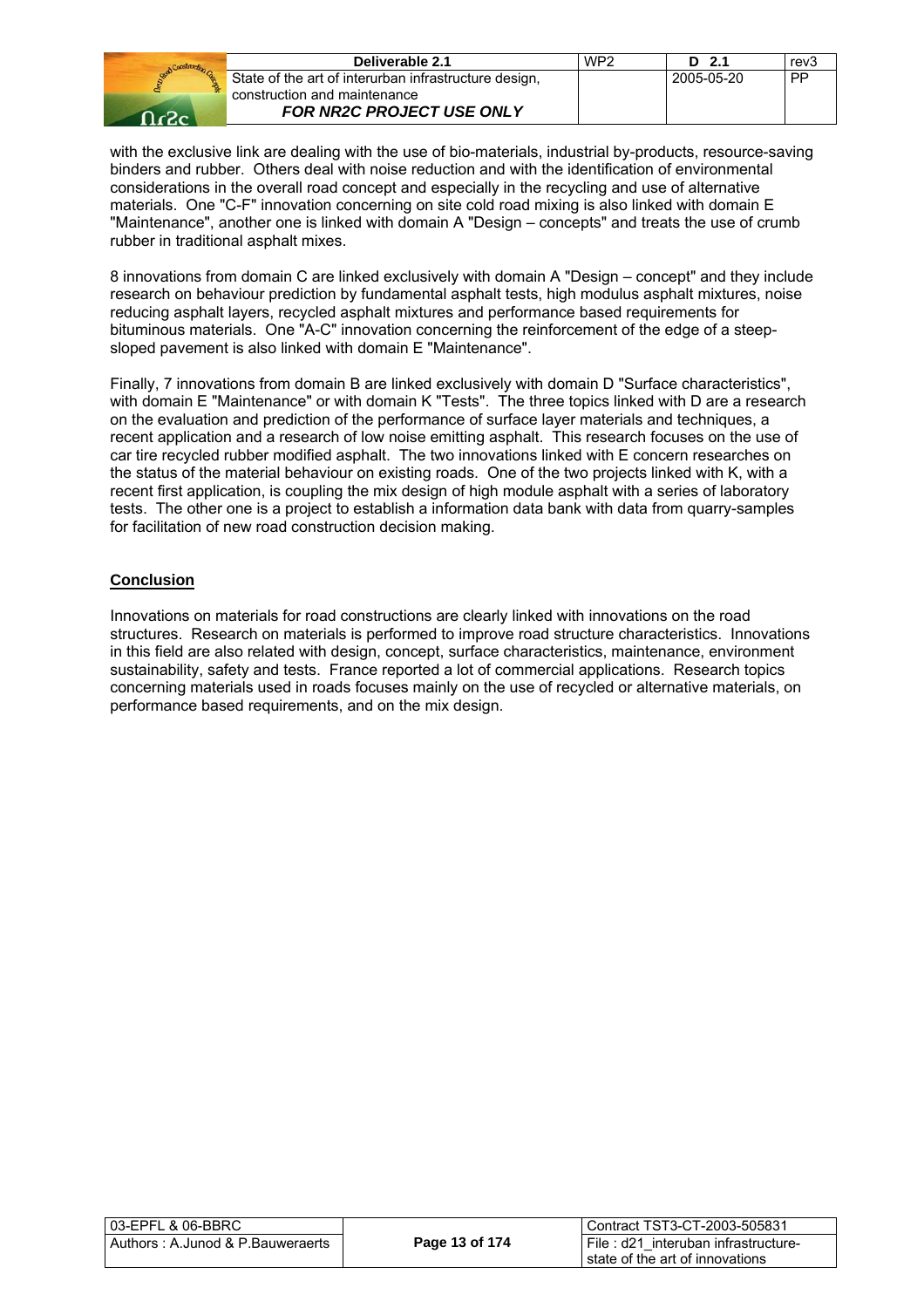

| Deliverable 2.1                                       | WP <sub>2</sub> | $D$ 2.1    | rev3      |
|-------------------------------------------------------|-----------------|------------|-----------|
| State of the art of interurban infrastructure design, |                 | 2005-05-20 | <b>PP</b> |
| construction and maintenance                          |                 |            |           |
| <b>FOR NR2C PROJECT USE ONLY</b>                      |                 |            |           |

## *3.5 Domain D: "Surface Characteristics"*

#### **Description**

All measurable road surface characteristics (that preserve the safety and comfort of road users, but also maintain the structural integrity of the infrastructure in all traffic and weather conditions).

#### **Number of reported innovations**

| <b>Phase</b>                      | <b>Number of reported innovations</b> |
|-----------------------------------|---------------------------------------|
| Research project                  | 0                                     |
| Ongoing research                  | 8                                     |
| Finished research                 | ◠                                     |
| Pilot project/development         |                                       |
| First application                 |                                       |
| In use: first experience          | ◠                                     |
| Commercial application            | 23                                    |
| <b>Total reported innovations</b> | 36                                    |

#### **Reported innovations - general comments**

36 Innovations were reported from 7 European countries. The innovations came from Austria (2), Bulgaria (1), France (28 of which 25 from industry/road enterprises, and commercially implemented ), Germany (1), Italy (1), Slovenia (1) and Switzerland (2).

The table shows that 70% (25 out of 36) of the reported innovations are already commercially applicable (all products coming from industry/road enterprises).

As regards those pertained to the French experience, the date of initial application of the products varies from 1970 to 2004. The following figure presents the distribution of the innovations over the last 7 5-year periods and shows an increase in products for surface characteristics carried out in France during the last 10 years.



Most of these innovations concern enhanced skid resistance, the abatement of road-noise generation and improved absorption of noise propagation, improvements to surface evenness or reductions in rutting. They mainly act on the nature of the wearing course. Not all the innovations can be considered as real innovations for purposes of today's technology but some are already applicable, such as a) surface bituminous materials using the differential wearing aggregates, which need to be validated in terms of pavement life time and maintenance operations- such as recycling - or b) the technique to improve skidding resistance after the first laying of the pavement due to the presence of bitumen film on flat aggregates in curves with non-uniform grading.

The innovations made to materials and mixtures, including surface characteristics, by contractors and material suppliers were facilitated in France thanks to the "Charter of Innovation" system (which is now being upgraded in order to comply with European rules) whereby government and industry share the

| l 03-EPFL & 06-BBRC              |                | l Contract TST3-CT-2003-505831            |
|----------------------------------|----------------|-------------------------------------------|
| Authors: A.Junod & P.Bauweraerts | Page 14 of 174 | File : $d21$<br>interuban infrastructure- |
|                                  |                | I state of the art of innovations         |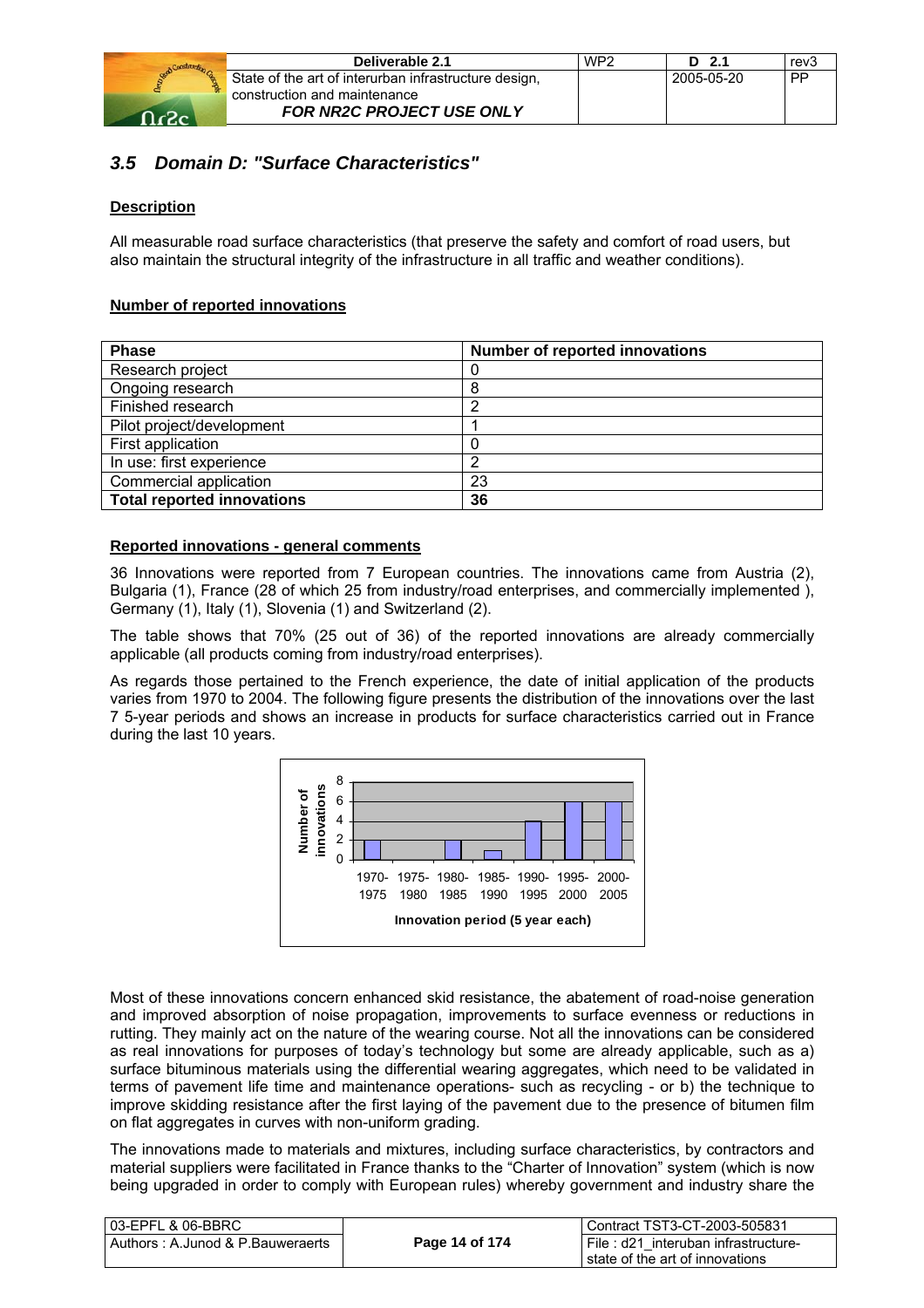

| Deliverable 2.1                                       | WP2 | $D$ 2.1    | rev3      |
|-------------------------------------------------------|-----|------------|-----------|
| State of the art of interurban infrastructure design, |     | 2005-05-20 | <b>PP</b> |
| construction and maintenance                          |     |            |           |
| <b>FOR NR2C PROJECT USE ONLY</b>                      |     |            |           |

experimental risks entailed by the development of innovative products. Requests for proposals are issued annually for new products, and consequently test sections have been constructed. Surveys are conducted and the company and the government share the costs. Successful products are then accepted nationally for inclusion in the preventive maintenance program.

The more recent innovations, still in the research & development phase, only represent 30% of the answers.

**First observation**: the classification into the different domains of each innovation was made by the authors who have limited the pertinent field of the new methodologies/products/processes to a few domains. For this reason this synthesis of domain D can be completed also with the cross-link with a considerable numbers of reported innovations referred to in other domains, such as for example design/concept, road structure, materials, maintenance, environment & sustainability and safety, which are connected with the surface characteristics.

**Second observation**: the innovative trends reported that derive from the analysis of the questionnaire answers will be integrated/supplemented by reference to the pre- and post- standardisation research at present being conducted in the field of surface characteristics and culled from direct knowledge, scientific/technical literature and the international/European scientific and standardisation committees activities [i.e. PIARC TC 4.2 on Interaction vehicle-pavement chaired by Bjarne Schmidt, CEN TC227/WG2 on slurry surfacing and surface dressings, CEN TC227/WG5 on Surface characteristics chaired by Michel Boulet, CEN TC 178 on Pavings, ISO TC 22 (Road vehicle), ISO TC 31 (Tyres, rims and valves) and ISO TC 43 (Acoustics), ASTM TC E17 on Vehicle-pavements systems].

**Third remark:** taking into account that the more recent innovations, still in the research & development phase, only represent 30% of the survey answers, the conclusions will contents also a contribute to define the axis for the innovations researches in the field of surface characteristics for the 30-year vision of developments in surface characteristics.

#### **Reported innovation trends**

The main topics were acoustic performance (in order to reduce road traffic noise), drainability (drainage capacity provide for the rapid runoff of storm water so as to prevent the build-up of water and standing water accumulating on the surface) and skid-resistance (friction) which are connected with the textural aspect of the mixtures. A few innovations were reported on evenness, rutting and monitoring systems.

#### **1. Acoustic properties (in order to increase the control/abatement/attenuation of road traffic noise)**

The property of the road surface that develops a reduced noise emission during the interaction between tyre and pavement and /or noise absorption during the noise propagation phase

Road traffic noise is strongly affected by surface and mixture characteristics (macro and mega-texture, void content, size of aggregates, grading) and the condition of the road. A road surface in poor condition will produce more tyre-road noise than a surface in a good shape.

It is useful to recall some of the above-mentioned definitions of texture such as:

- Macrotexture, which is a deviation of a pavement surface from a true planar surface with characteristic surface dimensions of 0,5 mm to 50 mm, corresponding to texture wavelengths with one-third-octave bands including the range 0,63 mm to 50 mm of centre wavelengths
- $\checkmark$  Megatexture, which is a deviation of a pavement surface from a true planar surface with the characteristic surface dimensions of 50 mm to 500 mm, corresponding to texture wavelengths with one-third-octave bands including the range 63 mm to 500 mm of centre wavelengths

8 innovations on road traffic noise have been reported from France and Slovenia. They partly concern improvements on the durability and noise properties of porous asphalt mixtures. The other innovations refer to dense graded mixtures and slurry seals. In these cases, the use of finer aggregates to obtain the optimisation of anti noise properties of the thin layer pavements

| l 03-EPFL & 06-BBRC               |                | Contract TST3-CT-2003-505831        |
|-----------------------------------|----------------|-------------------------------------|
| Authors : A.Junod & P.Bauweraerts | Page 15 of 174 | File: d21 interuban infrastructure- |
|                                   |                | state of the art of innovations     |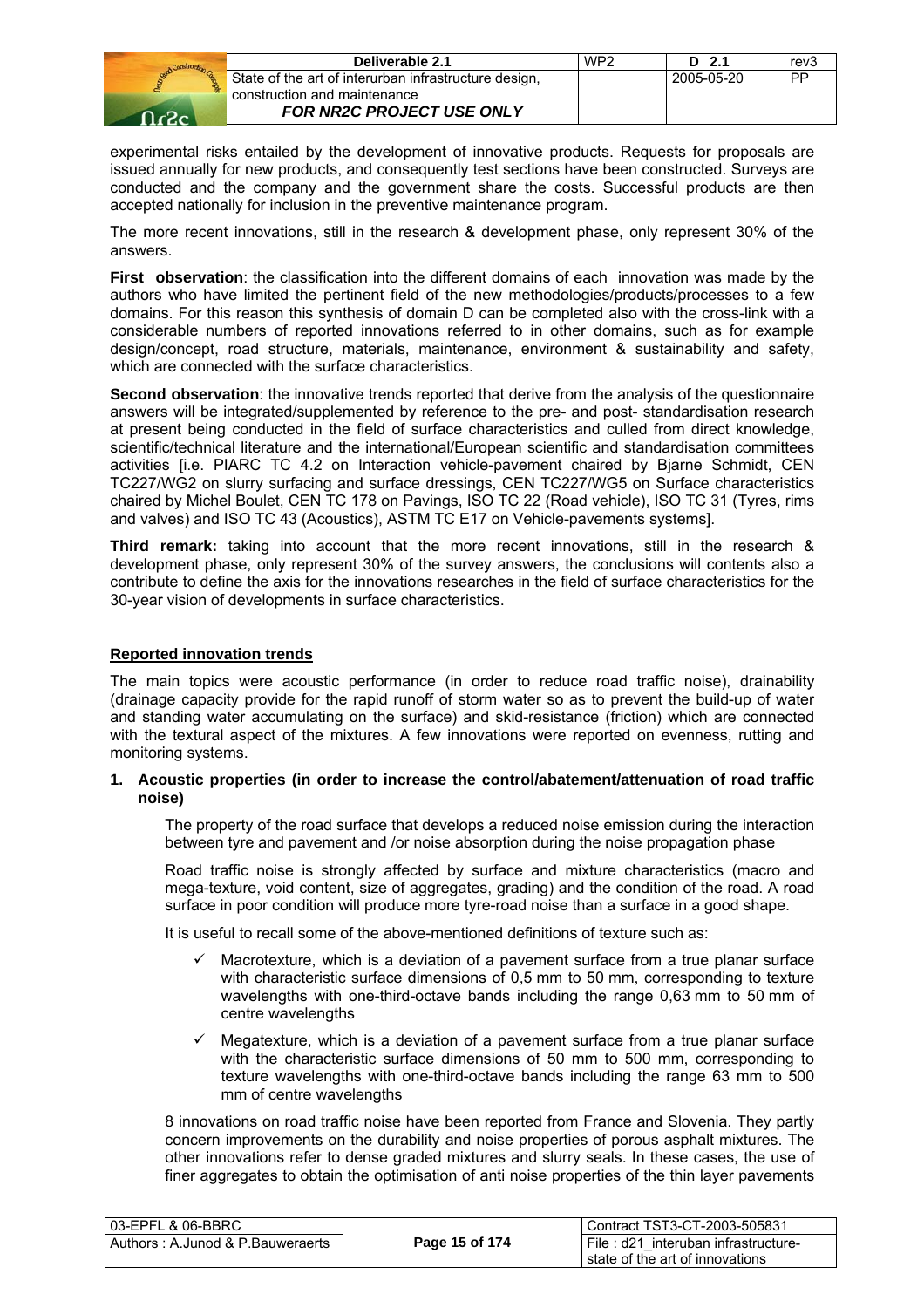

| Deliverable 2.1                                       | WP <sub>2</sub> | $D$ 2.1    | rev3 |
|-------------------------------------------------------|-----------------|------------|------|
| State of the art of interurban infrastructure design, |                 | 2005-05-20 | PP   |
| construction and maintenance                          |                 |            |      |
| <b>FOR NR2C PROJECT USE ONLY</b>                      |                 |            |      |

is addressed. Some of these products can also be found in other European countries (i.e. Denmark, German, Italy, The Netherlands, Spain and Sweden),

LCPC (France) mentions a wide-ranging research project on traffic noise. This project will provide a better understanding of the effects of surface characteristics on noise emission and will be integrated into a large national noise research programme named PREDIT. It is also possible to mention two other national programmes referring to this item such as the Dutch Noise Innovation Program addressing road surfaces aiming at reductions of up to 6 dBA, and the German research network named Quiet Traffic.

Future requirements regarding typical noise-reduction potential in relation to road pavements comprise the improving of new concepts for silent pavement including the industrial applications of the solutions. Starting from optimised design & materials aspects, the durability of the acoustic behaviour of pavements can be assured by a balanced management cycle as between cleaning operations and operations to maintain acoustic properties.

Anti-noise remedial potential can be monitored and assessed over time by introducing the noise indicator in question into a comprehensive pavement maintenance-management system such as in the innovative approach pursued in Italy, which upon the completion of the road surface type approval system as followed in United Kingdom, will enable quiet surfaces to be ranked through the use of the HAPAS system.

For porous road pavements, the on-site noise absorption measurement methodologies can be further improved in order to assess the low frequencies selected by silent pavement through new mobile test equipment to be used for extended surface method (semi dynamic approach).

#### **2. Drainability (on-site drainage capacity)**

The property of the road surface that develops relative in-situ hydraulic conductivity, at specific locations, of road surfacing is designed to be permeable; a pavement's in-situ ability to drain water (drainability) is measured.

Drainability has different aspects. The first is safety. Standing water on a road surface is known as aquaplaning and a safety hazard for road users. This hazard can be minimized by a porous or coarse textured wearing course. The other aspect concerns the infiltration of water in the supporting layers of a road pavement, which has a very negative effect on their useful life due to the rain/snow precipitations or liquid pollutants.

In this case 5 solutions - innovative mixtures, all from France - are reported to have good drainage qualities. 4 of these mixtures concern porous layers. The remaining one is a slurry seal with a coarse aggregate.

As regards infiltration there are 2 innovative products, both from France. The products are used to capture and dispose infiltration water along roadways.

For porous pavement, on-site noise and drainability measurement methodologies can be further improved to assess hydraulic capability through the use of mobile test equipment for the extended surface method (semi-dynamic approach). This facilitates monitoring and assessment over time by introducing the hydraulic indicator in question in a comprehensive pavement maintenance -management system as the research innovative approach proposed in Italy

The hydraulic behaviour of noise absorbing porous asphalt has given rise to research & development, still in an experimental phase, of water-storage pavements introduced in Italy in the eco-technical new pavement typology, which also contributes towards the exploitation of the phenomenon of transversal accumulation for two purposes:

- a. To further impede the clogging of the draining structures under traffic,
- b. To collect any "hazardous" liquids from accidental or wilful spillages before they reach gravitational water or watercourses in the territory.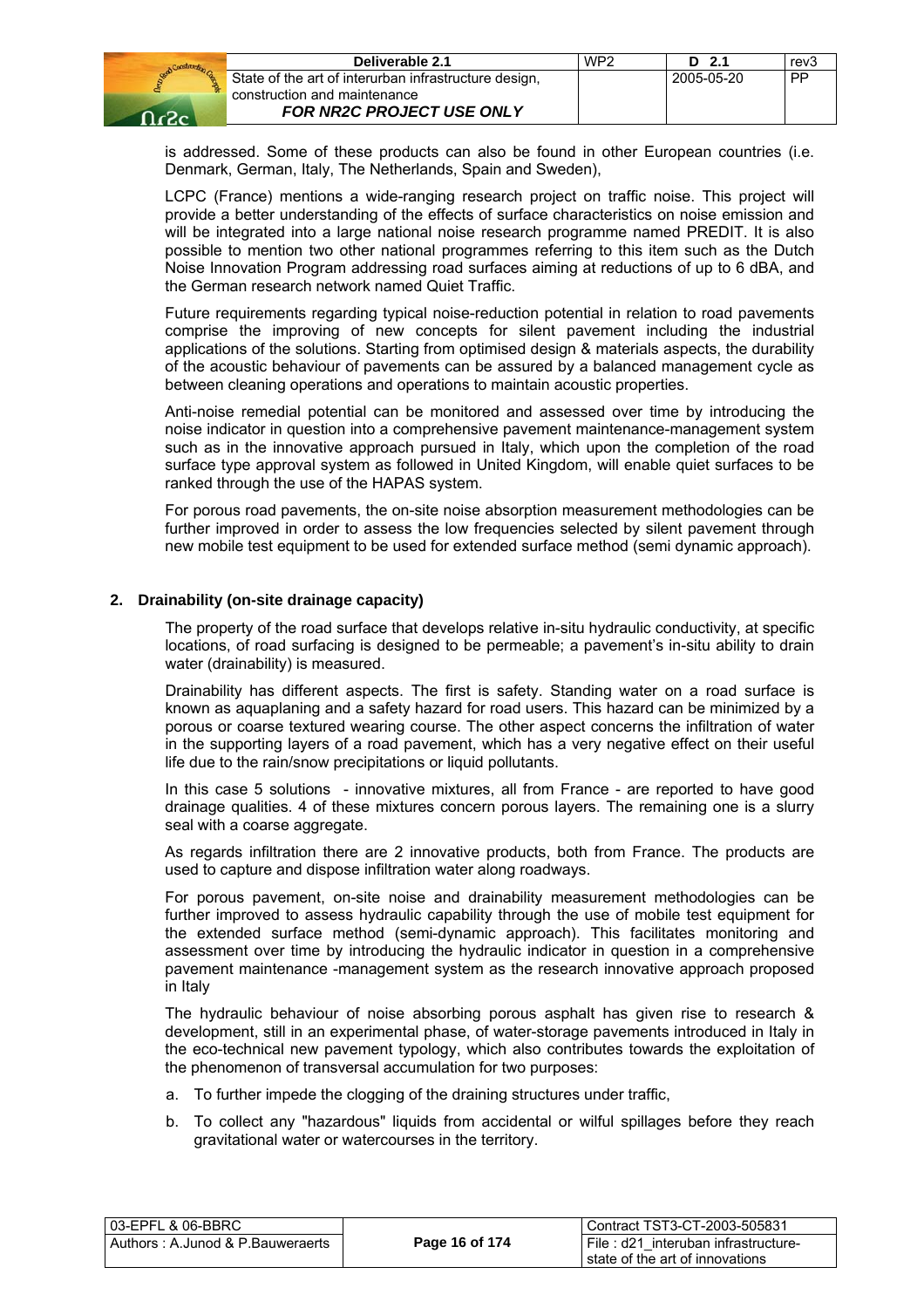

| Deliverable 2.1                                       | WP <sub>2</sub> | D 2.1      | rev3      |
|-------------------------------------------------------|-----------------|------------|-----------|
| State of the art of interurban infrastructure design, |                 | 2005-05-20 | <b>PP</b> |
| construction and maintenance                          |                 |            |           |
| <b>FOR NR2C PROJECT USE ONLY</b>                      |                 |            |           |

#### **3. Skid resistance & friction**

The property of the road surface that develops friction between a moving tyre and the pavement surface.

Friction is the resistance to relative motion between two bodies in contact. The frictional force is the force, acting tangentially in the contact area, which is measured by a friction-measuring device.

The results from the friction-measuring device are commonly known as a device coefficient or friction value.

Skid resistance is influenced by the macro and micro texture of a road surface. A decrease in skid resistance over time is often caused by the loss of micro texture caused by the polishing of the aggregate.

It is useful to recall a definition of the above-mentioned texture :

 $\checkmark$  Microtexture which is a deviation of a pavement surface from a true planar surface with characteristic surface dimensions of less than 0,5 mm, corresponding to texture wavelengths with one-third-octave bands with up to 0,5 mm of centre wavelengths

France mentions 9 products with good skid-resistance. One of these products is designed for accident-prone road sections.

Germany reports innovative concrete and bituminous wearing courses with good skidresistance.

France (LCPC) and Switzerland (LAVOC) report a research program on skid-resistance.

Innovation at the level of the mixtures for wearing courses can be detected through a partial substitution of natural aggregates by artificial ones or by the compensation of special materials such as expanded clay with poorer quality local natural aggregates. This blend is made viable by the adoption of an optimised type approval procedure regarding the aggregate mixtures from the point of view of a polished value evaluation.

From the standpoint of the surface design of the road pavement, it would be interesting to investigate the equivalent coefficient for passenger cars and three types of truck (small, medium and heavy) for traditional and new types of the pavement skid resistance loss. These aspects will be taken into consideration also with regard to the wear resistance of pavements during the interaction vehicle-road.

#### **4. Texture**

The property of a road surface that develops the deviation of a pavement surface from a true planar surface, with a texture wavelength less than 0,5 m, and divided into micro-, macro- and megatexture.

The innovations on this item derive from bituminous mixture grading and maximum size optimisation in order to achieve texture characteristics able to reduce noise generation and increase the friction level as in the innovations reported from France.

#### **5. Evenness**

Evenness of pavements is important for reasons of safety, comfort and vehicle behaviour, loads, road and bridge constructions, fuel consumption etc.

Evenness requirements are related to speed limits, types of traffic, climatic conditions, accepted limits of comfort etc.

The innovations on this item derive from a longitudinal evenness control system mentioned in French prescribed governmental procedure.

| 03-EPFL & 06-BBRC                |                | Contract TST3-CT-2003-505831        |
|----------------------------------|----------------|-------------------------------------|
| Authors: A.Junod & P.Bauweraerts | Page 17 of 174 | File: d21 interuban infrastructure- |
|                                  |                | state of the art of innovations     |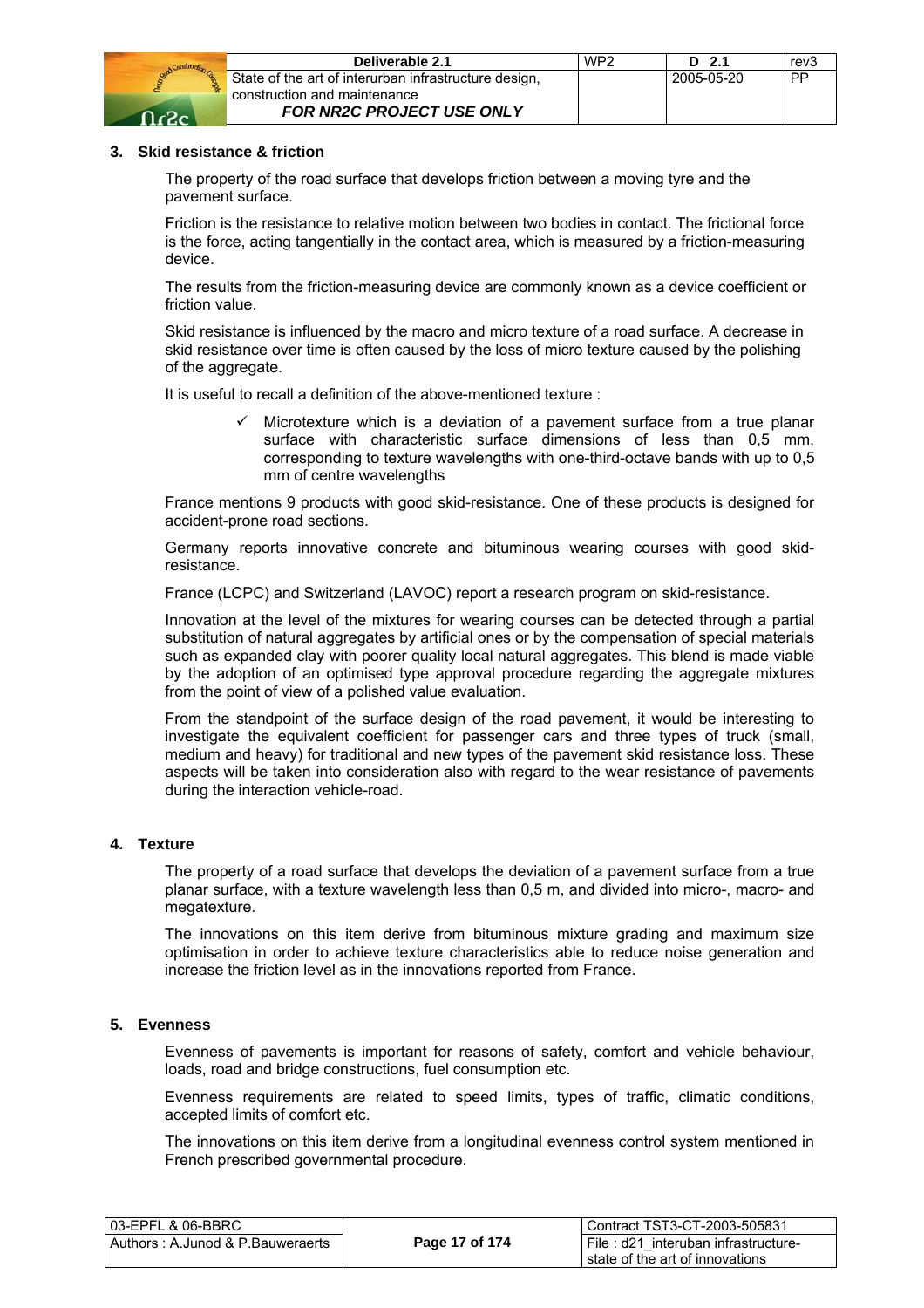

#### **6. Deformations**

#### **Unevenness**

Unevenness is the deviation of a pavement surface from a true filtered planar surface in a wavelength range of 0,5-50 m.

No related innovations have been reported in the answers to the questionnaire either as concerns monitoring equipments or evaluation results. Only a French solution referring to bituminous mixtures with high modulus for the load-bearing layer can be correlated to maintenance techniques to preserve pavement unevenness.

#### **7. Resistance to wear**

No related innovations have been reported in the answers to the questionnaire either as regards the physical aspect of pavement wear or regarding special moving equipment to evaluate the effects of the tyre rolling with respect to pavement wear. Only a French solution referred to bituminous mixtures for thin layers could be correlated to the maintenance techniques for preserving pavement wear from the action of studded tyres rather than to its stated anti-rutting properties.

#### **Conclusions and auspices for future innovations**

The reported innovations on surface characteristics are solutions to today's problems, rather than to problems in, say, 30 years.

Road surface characteristics have a significant impact on safety performance, noise level and the comfort level of the road user. Researches are needed to further add to the good performance of pavements in this respect, including the development of functional test methods for pavement materials characterisation, formulation and control, modelling and monitoring the performance, improving the construction, maintenance and upgrade technologies to enhance the surface performance management.

#### **Materials and mixtures technologies**

The use of reliable and harmonised test methods to control and demonstrate the surface characteristics of bituminous mixtures either by laboratory or field tests must be improved. The first relates to deformation, road wear, loading, thermal cracking, adhesion, ageing, compaction etc. The latter refer to pavement profiles, evenness, texture, friction, brightness, drainage, noise etc. The development of accelerated laboratory test methods is important, as they could provide rational or fundamental based information on functional pavement characteristics.

In particular, factors critical for the success of pavement surface maintenance include strict requirements for the quality, size and gradation of the aggregates used in surface courses, even if they must be transported long distances.

The development of differential-wear aggregate mixtures for wearing courses using specialized aggregates to increase friction and improve skid resistance, calls for well-established characterization procedures and laboratory life –length evaluation with accelerated tests (to assess the decay friction wear with a full scale validate methodology) in order to guarantee a correct fit between natural aggregates and cost savings in relation to the safety performance level of surface mixtures.

Polymer-modified binders are used extensively for hot-mix asphalt. The hot applied bitumen is modified with a number of different types of additives. The elastic and poroelastic pavement, such as dense and porous bituminous mixtures produced by a binder modified with small rubber particles from scrap tyres, appears to provide considerable noise reduction and durability. New measurement methodologies must be carried out on these road surfaces so as to determine their characterisations as regards: mechanical impedance, surface wear under studded tyres and friction under wet condition at high-speeds.

| l 03-EPFL & 06-BBRC                 |                | Contract TST3-CT-2003-505831        |
|-------------------------------------|----------------|-------------------------------------|
| l Authors : A.Junod & P.Bauweraerts | Page 18 of 174 | File: d21 interuban infrastructure- |
|                                     |                | l state of the art of innovations.  |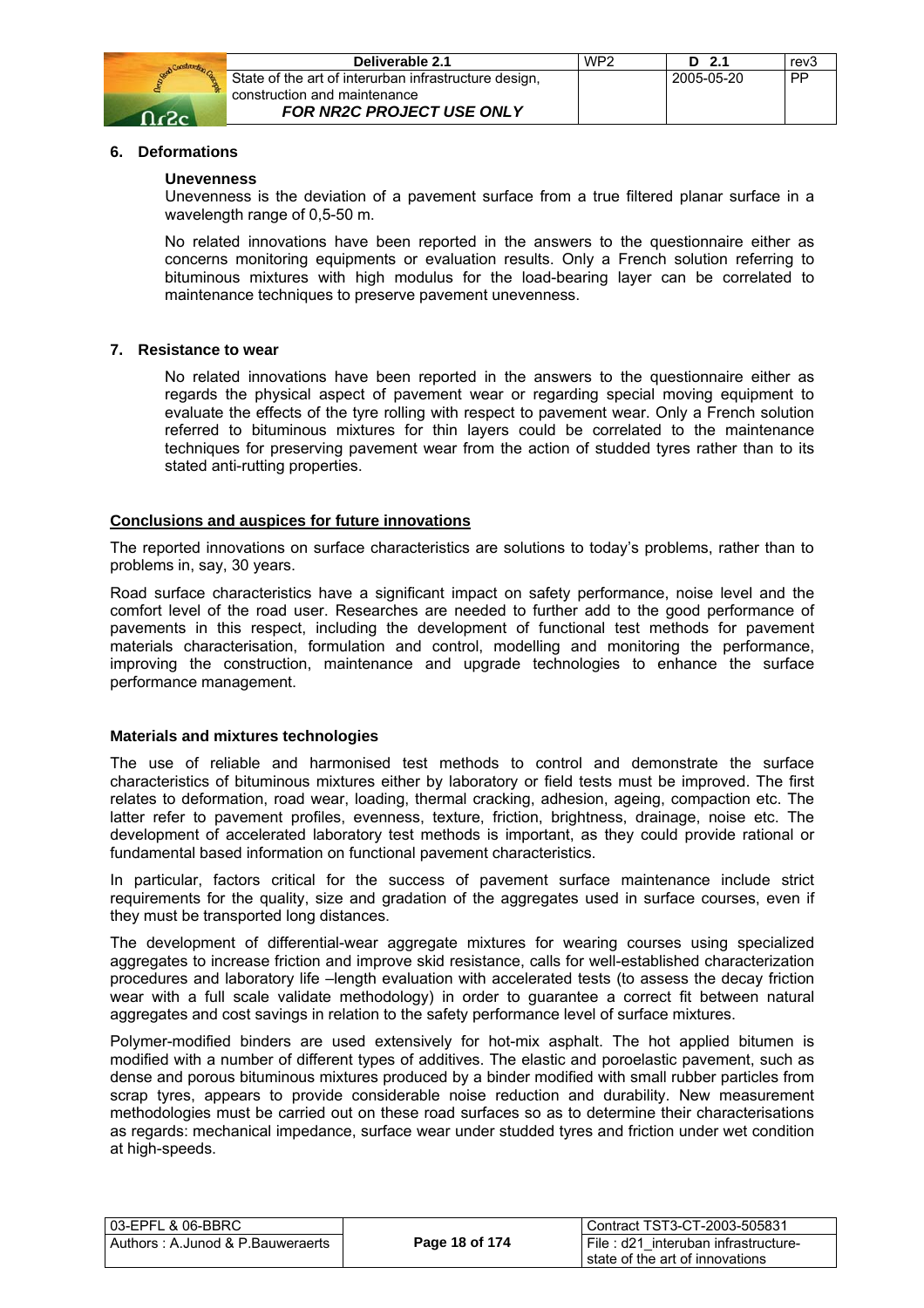|              | Deliverable 2.1                                       | WP <sub>2</sub> | D 2.1      | rev3 |
|--------------|-------------------------------------------------------|-----------------|------------|------|
|              | State of the art of interurban infrastructure design, |                 | 2005-05-20 | PP   |
|              | construction and maintenance                          |                 |            |      |
| $\Omega_{c}$ | <b>FOR NR2C PROJECT USE ONLY</b>                      |                 |            |      |

The use of an intermediate layer between the surface and deep layer of the ecotechnic pavement to perform a better noise and drainability capabilities requires an industrialisation approach similar to that required for the easy and quick replacement of the upper layer (wearing course as a rolled up bundle) or resonant systems obtained from the euphonic pavement.

#### **Pavement laying and compaction equipment**

Construction technologies influence a large part of the total life cycle costs for road construction and have long-term consequences for the life cycle of the whole product.

In order to obtain the pavement surface characteristics required the present system must be improved to control the factors influencing paving performance during road construction and maintenance (quality control techniques and statistical data interpretation techniques) also using construction plant and equipment automation through the wireless communications and new satellites services for positioning laying equipment and monitoring works by administrators.

#### **Pavement condition survey and monitoring equipment**

Early and accurate detection of pavement surface conditions through high-efficiency and moving vehicles is essential if an effective pavement preventive maintenance program is to be obtained. Due to significant amounts of resources used for the collection of information on road conditions a constant search for more reliable, efficient and cost-effective ways of collecting this information has become an ongoing requirement at European level in order to enlarge the potentiality of the measurement of pavement evenness, skid resistance, noise absorption, texture and distresses.

#### **Pavement construction and maintenance strategies**

The philosophy is to build a strong bearing capacity layer so that repaving will only concern the wearing surface in order to reduce not only the construction time but also the number of interventions and time. Several overlay types (thin, ultra thin, etc.) are used already, with a specific course thickness assigned to each, but we need to industrializing and optimising the use of added-value materials and techniques (i.e. wearing course from a roll). Pavement preservation and maintenance activities focus on surface issues, such as improved skid resistance, noise reduction, and enhanced ride with a differentiated-layer functional approach.

#### **Institutional approach to the development of innovative pavement methodologies, products and processes and performance indicators based on demonstration projects**

The development of a mechanism to evaluate and implement innovative methodologies, products and processes is urgently needed; in particular for road-pavement surface characteristics. A European institutional process needs to be established to foster and manage innovation in this field. This process should include proprietary products developed by private-sector investment. The concept of risk sharing, as illustrated by the foregoing French Charter of Innovation system should also be considered including a validated risk assessment instruments. This would encourage innovation by giving contractors and suppliers greater opportunities to market new technology. The development of performance based or related specifications and standards including warrant contracts and liable insurance policies can be useful to remove the barriers to innovation.

#### **Synthesis**

The 30-year vision of developments in surface characteristics must consider developments in vehicle and road pavement characteristics by reviewing the evolutions possible in private cars and trucks (from the power engine to the tyres) and their impact on the characteristics desired for pavements in which new high-value materials, production/laying/compacting technologies and multi-functional performances be reached.

| 03-EPFL & 06-BBRC                |                | Contract TST3-CT-2003-505831        |
|----------------------------------|----------------|-------------------------------------|
| Authors: A.Junod & P.Bauweraerts | Page 19 of 174 | File: d21 interuban infrastructure- |
|                                  |                | state of the art of innovations     |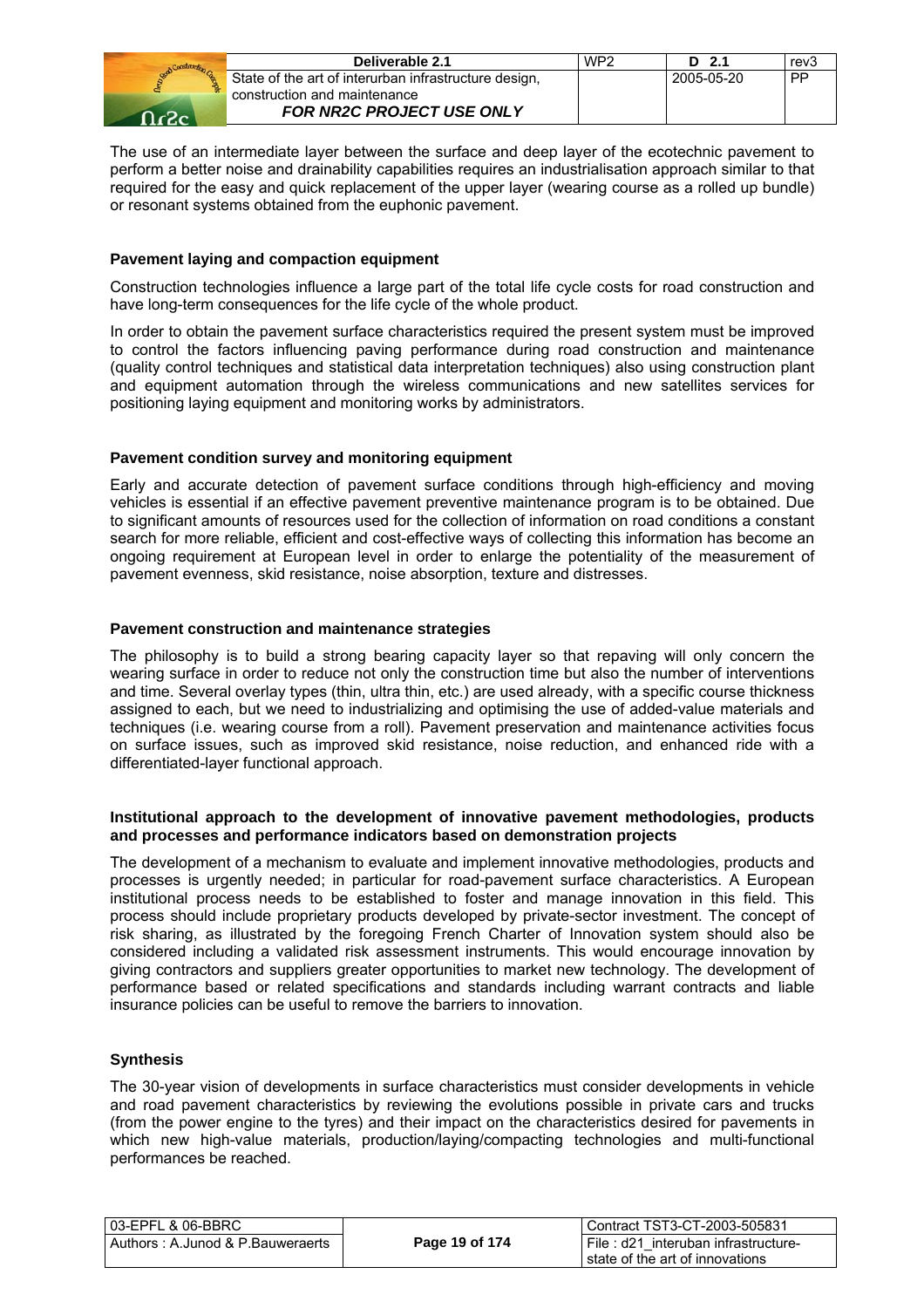

| Deliverable 2.1                                       | WP <sub>2</sub> | D <sub>2.1</sub> | rev3      |
|-------------------------------------------------------|-----------------|------------------|-----------|
| State of the art of interurban infrastructure design, |                 | 2005-05-20       | <b>PP</b> |
| construction and maintenance                          |                 |                  |           |
| <b>FOR NR2C PROJECT USE ONLY</b>                      |                 |                  |           |

For example in order to reduce noise uniform methods to characterise road noise should be put in place while developments in vehicles, tyres, pavement and their interaction should be considered so that significant reduction in road noise can be envisaged.

Recent technological developments will lead to a knowledge-intensive orientation towards the field of surface characteristics. Information technology will be introduced at the construction stage and over the entire life of the pavement and will, for example, involve the use of intelligent wireless communications and embedded electronics sensors for monitoring techniques.

To make the Vision a reality a series of indicators can be assumed during the next activity years in order to translate NR2C project strategy into operational terms.

**"The goal of futuring is not to predict the future but to improve it. We want to anticipate possible or likely future conditions so that we can prepare for them. We especially want to know about opportunities and risks that we should be ready for." —** *Edward Cornish, Futuring* 

| Page 20 of 174<br>  File: d21 interuban infrastructure-<br>l state of the art of innovations | 03-EPFL & 06-BBRC_                | i Contract TST3-CT-2003-505831 |
|----------------------------------------------------------------------------------------------|-----------------------------------|--------------------------------|
|                                                                                              | Authors : A.Junod & P.Bauweraerts |                                |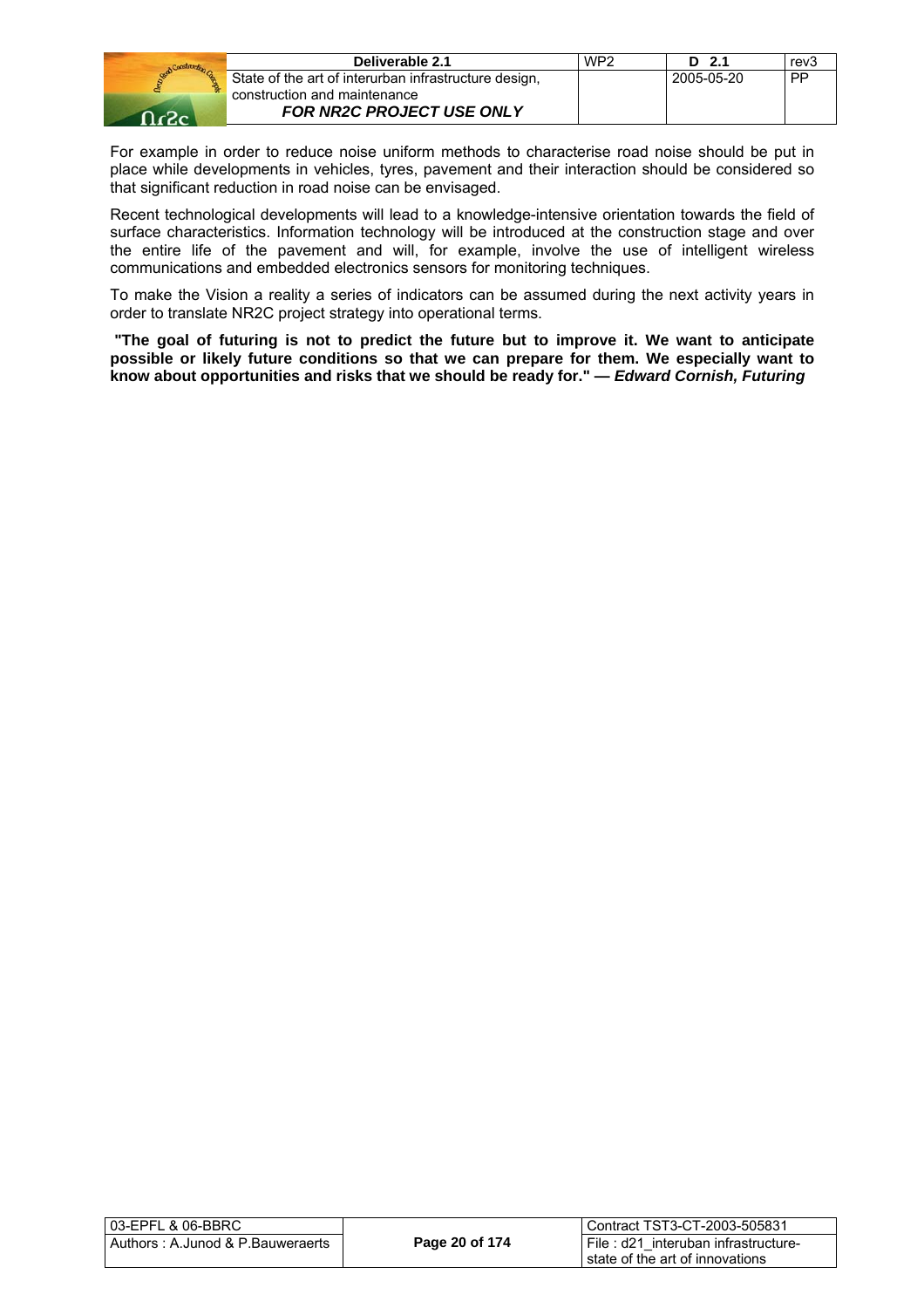

| Deliverable 2.1                                       | WP <sub>2</sub> | D 2.1      | rev3      |
|-------------------------------------------------------|-----------------|------------|-----------|
| State of the art of interurban infrastructure design, |                 | 2005-05-20 | <b>PP</b> |
| construction and maintenance                          |                 |            |           |
| <b>FOR NR2C PROJECT USE ONLY</b>                      |                 |            |           |

## *3.6 Domain E: "Maintenance"*

#### **Description**

Techniques and products for road maintenance and repair, including motorway and inspection technologies

#### **Number of reported innovations**

|                           | Number of innovation |
|---------------------------|----------------------|
| Research project          |                      |
| Ongoing research          | 13                   |
| Finished research         |                      |
| Pilot project/development |                      |
| First application         |                      |
| In use first experience   |                      |
| Commercial application    | 9                    |
| Total :                   | 51                   |

#### **Table comments**

Innovations are mainly research – in a high share finished research – projects, there are, however, many with commercial application.

#### **Innovation trends**

Monitoring and inspections techniques Management Continuous monitoring and inspection Occasional monitoring and inspection Maintenance Repair **Techniques Products** 

**Materials** 

The innovations on monitoring and inspection techniques concentrate on network level methods assisting the information gathering on the condition of road network. These high volume techniques allow a quick and efficient performance monitoring. However, some of the innovations relate on the detailed investigation of a given (eventually experimental) section. Also several computerised management systems have been developed.

The innovative maintenance techniques typically use up-to-date, high performance materials, in some cases sophisticated machinery is applied. As an important trend, it can be mentioned that more and more theoretical and empirical studies and innovations concentrate on the reduction of delays due to maintenance-rehabilitation actions. The aim to decrease user costs during intervention seems to be more important than the cost of maintenance itself. The durability and the efficiency of maintenance techniques come also to the front partly due to the reduction the of whole life costs, and partly for the minimization of traffic delays during maintenance actions.

Several innovations concentrate on the environment-friendly cold or hot recycling techniques, as well as the winter maintenance techniques with minimum environmental harm.

| l 03-EPFL & 06-BBRC_             |                | Contract TST3-CT-2003-505831        |
|----------------------------------|----------------|-------------------------------------|
| Authors: A.Junod & P.Bauweraerts | Page 21 of 174 | File: d21 interuban infrastructure- |
|                                  |                | state of the art of innovations     |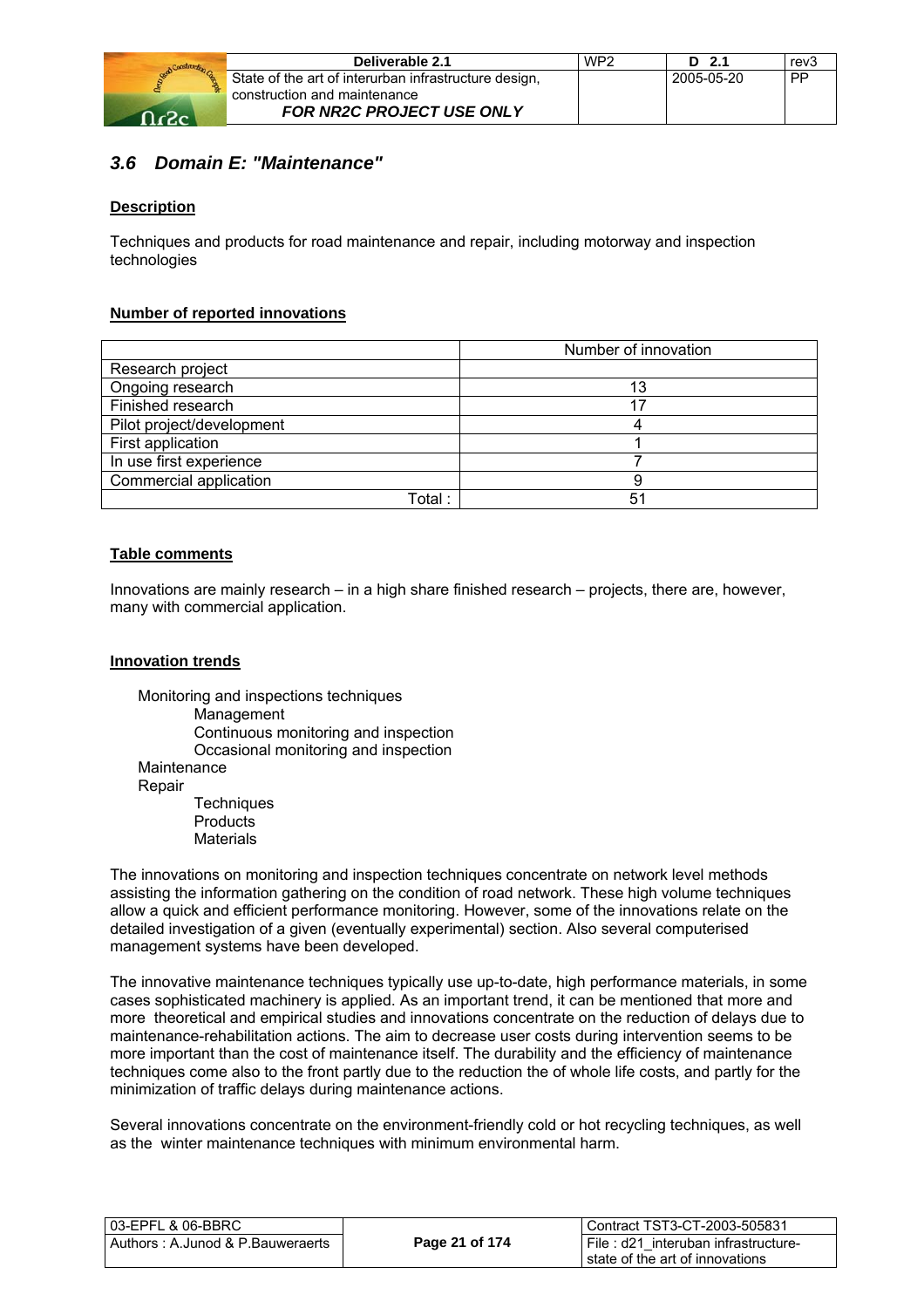| Deliverable 2.1                                       | WP <sub>2</sub> | D 2.1      | rev3 |
|-------------------------------------------------------|-----------------|------------|------|
| State of the art of interurban infrastructure design, |                 | 2005-05-20 | PP   |
| construction and maintenance                          |                 |            |      |
| <b>FOR NR2C PROJECT USE ONLY</b>                      |                 |            |      |

Only a limited number of innovations deals with pavement repair, a localised intervention. These less efficient condition improving actions are usually proposed if either a temporary intervention is urgent and the actual weather does not allow yet a final solution or a repair of very small area is needed (e.g. mechanical damage of pavement surface). The use of high performance, extremely durable materials seems to be widespread; the application techniques are generally quick in order to minimise traffic disturbance.

#### **Conclusion**

As a final conclusion, the innovations on maintenance are generally connected with high-tech, high performance materials and major concern to road users.

| 03-EPFL & 06-BBRC                |                | Contract TST3-CT-2003-505831        |
|----------------------------------|----------------|-------------------------------------|
| Authors: A.Junod & P.Bauweraerts | Page 22 of 174 | File: d21 interuban infrastructure- |
|                                  |                | state of the art of innovations     |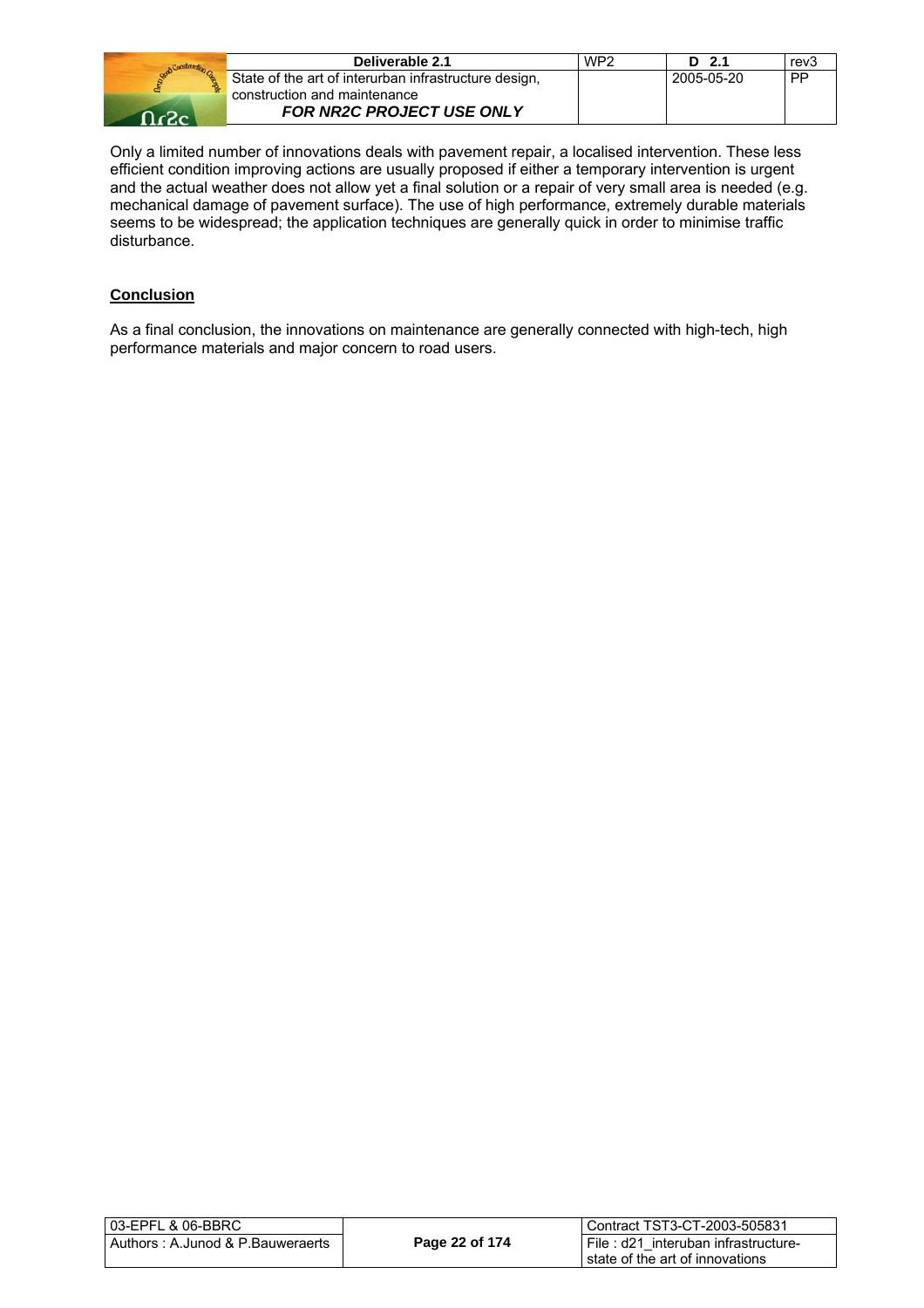

|   | Deliverable 2.1                                       | WP <sub>2</sub> | $D$ 2.1    | rev3 |
|---|-------------------------------------------------------|-----------------|------------|------|
| 웒 | State of the art of interurban infrastructure design, |                 | 2005-05-20 | PP   |
|   | Construction and maintenance                          |                 |            |      |
|   | <b>FOR NR2C PROJECT USE ONLY</b>                      |                 |            |      |

## *3.7 Domain F: "Environment – Sustainability"*

#### **Description**

All innovations mitigating the environmental and ecological impact from roads, and preserving natural resources.

#### **Number of reported innovations**

|                           | Number of innovations |  |
|---------------------------|-----------------------|--|
| Research project          | 5                     |  |
| Ongoing research          | 16                    |  |
| Finished research         | 11                    |  |
| Pilot project/development | -11                   |  |
| First application         | ີ                     |  |
| In use first experience   | 9                     |  |
| Commercial application    | 17                    |  |
|                           | Total: 72             |  |

#### **Table comments**

Most of the 72 reported innovations for this domain are either ongoing or finished research projects or products/systems that are already in commercial application. All the commercial applications are reported by France.

#### **Innovation trends**

**Main topics:** the following overall categories are proposed for the innovations:

|                                   | Number of innovations |
|-----------------------------------|-----------------------|
| Noise reduction                   | 18                    |
| In-situ recycling etc.            | 8                     |
| Recycling of waste materials etc. | 13                    |
| Environmentally friendly products | 5                     |
| Mitigation of pollution           | 15                    |
| Long-life pavements               | 5                     |
| Other                             | 8                     |

A few concluding comments will be given for each of these categories:

Regarding noise, most projects are concerned with euphonic or noise reducing road surfaces, mainly different porous asphalt solutions and thin asphalt concrete with good acoustic properties. There are also examples of more overall projects where noise barriers, tires etc. are treated.

Recycling projects involve both hot and cold recycling of road materials (asphalt and concrete) and also recycling of waste materials from other sectors like municipal waste, demolition sites, old tires, tunnel excavations.

There are a few examples of substitution of harmful substances by other more environmentally friendly products like e.g. vegetable oil.

Reduction of pollution from traffic, especially treatment of run-off water and measures for improvement of air quality is treated in some projects.

| l 03-EPFL & 06-BBRC              |                | Contract TST3-CT-2003-505831        |
|----------------------------------|----------------|-------------------------------------|
| Authors: A.Junod & P.Bauweraerts | Page 23 of 174 | File: d21 interuban infrastructure- |
|                                  |                | l state of the art of innovations.  |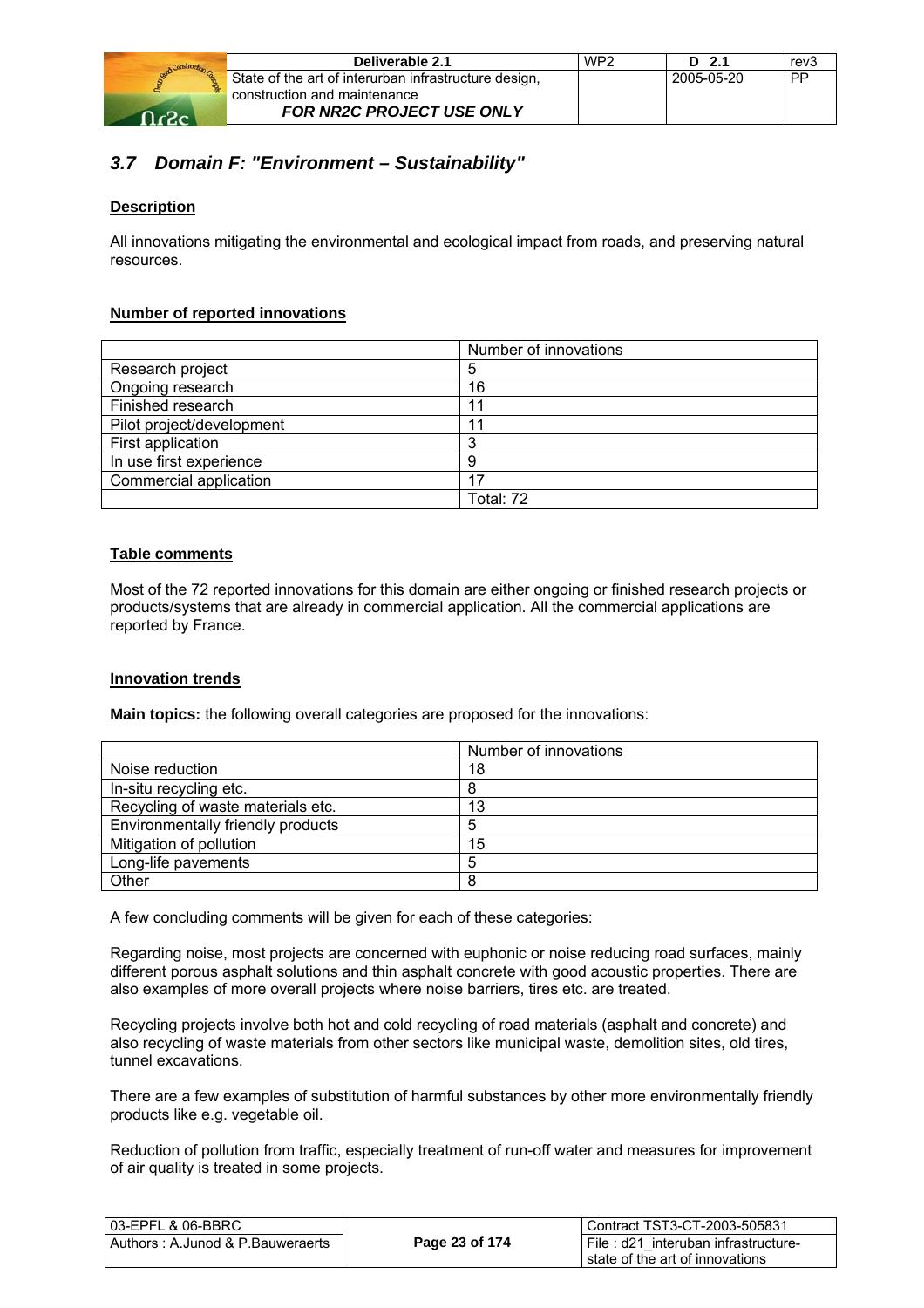|    | Deliverable 2.1                                       | WP <sub>2</sub> | D 2.1      | rev3      |
|----|-------------------------------------------------------|-----------------|------------|-----------|
|    | State of the art of interurban infrastructure design, |                 | 2005-05-20 | <b>DP</b> |
|    | construction and maintenance                          |                 |            |           |
| ഹം | FOR NR2C PROJECT USE ONLY                             |                 |            |           |

The achievement of long life for pavements is also in some cases categorised as environmentally friendly. Life Cycle Analysis and environmental indicator projects are also reported.

#### **Conclusion**

Looking at all the proposed innovations in this category, it is evident that the vast majority of projects deal with various technical solutions/products aiming at two objectives: 1) reducing the impact to environment (about half of the innovations) and 2) preserving natural resources (other half). Dominant themes are noise reduction, recycling and mitigation of pollution. There are only very few examples of projects that take a more overall perspective involving both political and economical considerations.

| 03-EPFL & 06-BBRC_                |                | Contract TST3-CT-2003-505831        |
|-----------------------------------|----------------|-------------------------------------|
| Authors : A.Junod & P.Bauweraerts | Page 24 of 174 | File: d21 interuban infrastructure- |
|                                   |                | state of the art of innovations     |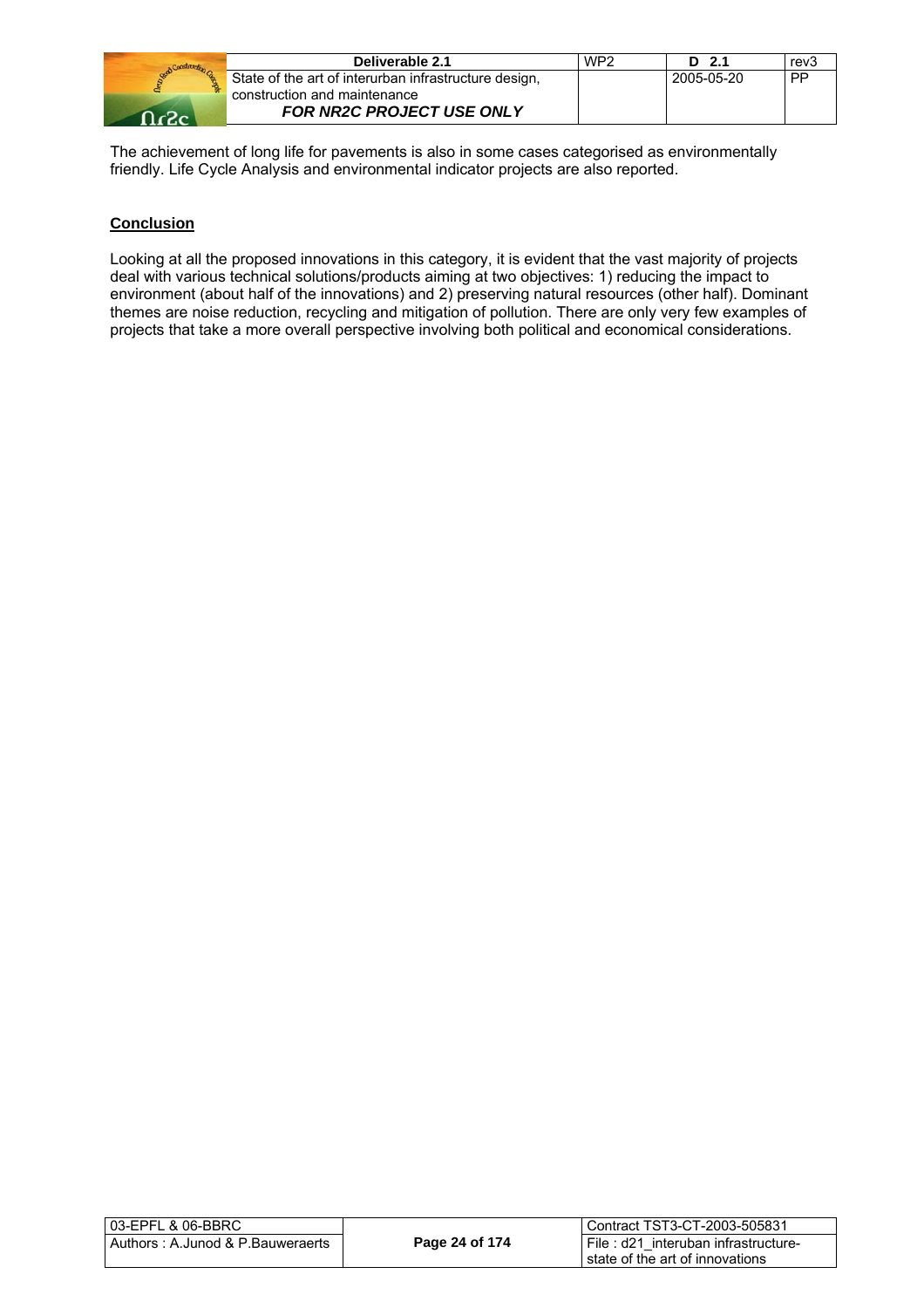

| Deliverable 2.1                                       | WP <sub>2</sub> | $D$ 2.1    | rev3 |
|-------------------------------------------------------|-----------------|------------|------|
| State of the art of interurban infrastructure design, |                 | 2005-05-20 | PP   |
| construction and maintenance                          |                 |            |      |
| <b>FOR NR2C PROJECT USE ONLY</b>                      |                 |            |      |

### *3.8 Domain G: "Vehicles"*

#### **Description**

Vehicles - All means of transport circulating on interurban road infrastructures. To be focused in the interaction between vehicles and interurban infrastructures.

#### **Number of reported innovations**

|                           | Number of innovation |
|---------------------------|----------------------|
| Research project          |                      |
| Ongoing research          |                      |
| Finished research         |                      |
| Pilot project/development |                      |
| First application         |                      |
| In use first experience   |                      |
| Commercial application    |                      |
|                           | Total : 1            |

#### **Table comments**

The only innovation that could be included within "Vehicles" domain will be a result of an ongoing research carried out in France.

#### **Innovation trends**

Driving aid systems aim at improving safety and optimising use of the infrastructure, in order to remedy driver deficiencies, what can be done by providing to driver basic information, by shared driving (between driver and onboard automated systems) or by fully automated driving. The vehicle control functions being developed are intended to provide the driver with a lane-specific guidance device in order to avoid leaving the roadway or colliding with obstacles; relying on better management of both speeds and inter-object distances.

#### **Conclusion**

Anyhow we look to the new ideas and innovations regarding vehicles that are carried out, the focus is not put in building-in electronics or devices that would lead a vehicle onto adequate way. Research is focusing into changing or upgrading driver's environs, road infrastructure that signals to the driver and the vehicle information helping to improve traffic safety and road capacity.

| 03-EPFL & 06-BBRC_                |                | LContract TST3-CT-2003-505831                                              |
|-----------------------------------|----------------|----------------------------------------------------------------------------|
| Authors : A.Junod & P.Bauweraerts | Page 25 of 174 | I File: d21 interuban infrastructure-<br>I state of the art of innovations |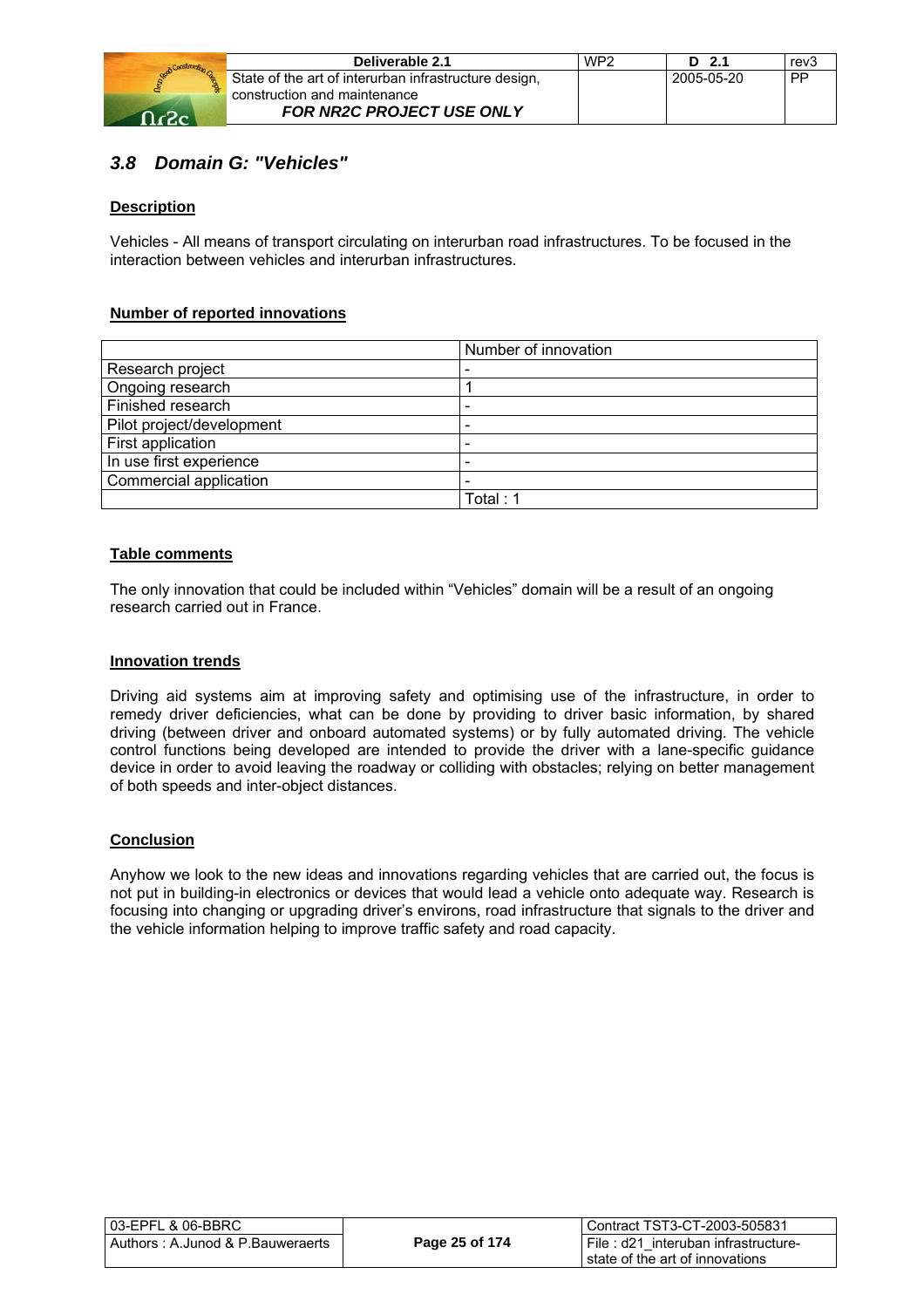

| Deliverable 2.1                                       | WP <sub>2</sub> | $D$ 2.1    | rev3      |
|-------------------------------------------------------|-----------------|------------|-----------|
| State of the art of interurban infrastructure design, |                 | 2005-05-20 | <b>PP</b> |
| construction and maintenance                          |                 |            |           |
| <b>FOR NR2C PROJECT USE ONLY</b>                      |                 |            |           |

## *3.9 Domain H: "Telematics"*

#### **Description**

Telematics - Driving aids and automation for increasing safety, as well as the traffic capacity of roads

#### **Number of reported innovations**

|                           | Number of innovations |
|---------------------------|-----------------------|
| Research project          |                       |
| Ongoing research          |                       |
| Finished research         |                       |
| Pilot project/development | ◠                     |
| First application         |                       |
| In use first experience   |                       |
| Commercial application    |                       |
|                           | Total: 8              |

#### **Table comments**

Innovations within this domain were replied from three countries, Netherlands, Norway and Slovenia, where three innovations came from the first one, one from the second one and four from the latter one. When looking to the innovations' state, it can be found out that one is in a phase of research, three of them are results of finished researches, two will be results of pilot projects, one has been applied for the first time and one is already in use.

#### **Innovation trends**

Telematics devices on a large scale are driving aids for increasing the traffic capacity of roads by managing and controlling traffic. Innovations in this domain are mainly meant to make traffic flow more fluid by restoring electronic signalling, electronic toll collecting systems or free flow electronic tolling. Controlling traffic results also in positioning vehicles, calculating travel times and to supply them to the public, which then decides what route to use. Vehicle dynamics simulation in virtual 3D environment with visibility analyses helps to understand the situation from drivers' point of view, while Advanced Driver Assistance systems (ADA Systems) are considered to be promising for supporting drivers when driving through narrow lanes and keeping in a safe distance.

#### **Conclusion**

Innovation trends in field of telematics are twofold: to reduce traffic disturbance by giving effect to electronic tolling or free flow tolling and to support drivers to drive safely in more difficult conditions using Advanced Driver Assistance systems.

| 03-EPFL & 06-BBRC_                |                | Contract TST3-CT-2003-505831        |
|-----------------------------------|----------------|-------------------------------------|
| Authors : A.Junod & P.Bauweraerts | Page 26 of 174 | Eile: d21 interuban infrastructure- |
|                                   |                | I state of the art of innovations   |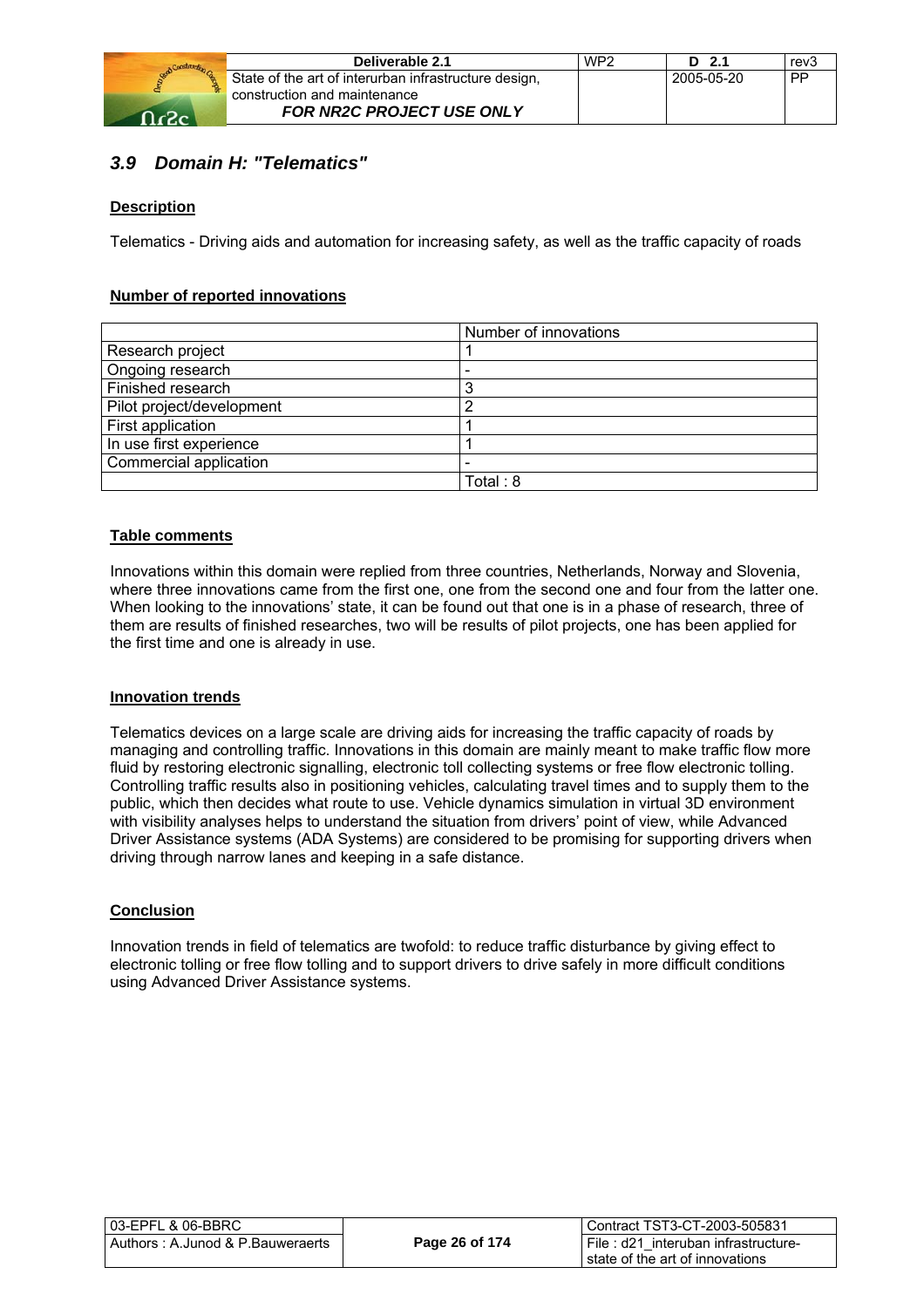

|    | Deliverable 2.1                                       | WP2 | D 2.1      | rev3      |
|----|-------------------------------------------------------|-----|------------|-----------|
|    | State of the art of interurban infrastructure design, |     | 2005-05-20 | <b>PP</b> |
| ř. | construction and maintenance                          |     |            |           |
|    | <b>FOR NR2C PROJECT USE ONLY</b>                      |     |            |           |

## *3.10 Domain I: "Mobility"*

#### **Description**

Mobility - Innovations facilitating or optimising the movement of persons and goods, or reducing obstacles for traffic

#### **Number of reported innovations**

|                           | Number of innovation |
|---------------------------|----------------------|
| Research project          |                      |
| Ongoing research          |                      |
| Finished research         | 13                   |
| Pilot project/development | 1                    |
| First application         |                      |
| In use first experience   |                      |
| Commercial application    |                      |
|                           | Total : 31           |

#### **Table comments**

Innovations within this domain were replied from six countries: Bulgaria, France, Italy, Netherlands, Norway and Slovenia. Number of innovations that come from those countries are one, seven, three, thirteen, two and five, respectively. In the survey, for two innovations the status/phase was indicated as a research project, for one ongoing research, for thirteen finished research, for eleven as pilot project, one as applied for the first time and one as already in use. Two innovations (from Italy) are already commercially applied. Seven innovations, all surveyed in France, are in form of technical guides.

#### **Innovation trends**

When thinking about *removing or reducing obstacles* from road and its environs, efforts are put in such an obstacle treatment or posting the road signs (in curves), to make it possible to road users to travel safely. Connected to traffic disturbance is also vehicle weighing, so devices for weighing-in-motion are more than welcome for traffic controlling without disrupting traffic itself. In some countries interurban roads cross natural tracks, where wildlife animals move. So, mitigation measures (as ecoducts or green bridges are) for safer crossing of interurban roads by brown bear, wolf, roe deer and other large animals, are also to be taken as reducing obstacles to traffic.

Facilitating movement can be done from *traffic management centre*. In France they have technical guides for design and working of such centres and for traffic management system telecommunication networks. In Slovenia they developed traffic management and control system and free flow electronic tolling system, while in the Netherlands efforts are put in giving as much as possible useful on-board information to the drivers (what includes also collecting information for vehicle positioning for traffic management purposes). In Italy, the traffic in urban limited traffic zones is managed on the basis of the Telepass System. The Telepass technology is also used to detect the transit of vehicles equipped with a Telepass on-board unit, to calculate travel times and to determine the overall traffic status on the motorway network. In Bulgaria there are trying to create an open-to-public model of cross-border transport corridors information services.

Apart broad traffic management systems there are large *transportation optimisation programmes* going on (mainly again in the Netherlands) that include: goods transport optimisation, optimisation of transport chains or corridors, improving transport connections among road networks, modal interchange infrastructure and systems, intelligent networks for improving traffic circulation and finding solutions to bottlenecks. To these activities can be also added calculation of capacity reserve of roads.

| 103-EPFL & 06-BBRC               |                | l Contract TST3-CT-2003-505831            |
|----------------------------------|----------------|-------------------------------------------|
| Authors: A.Junod & P.Bauweraerts | Page 27 of 174 | File : $d21$<br>interuban infrastructure- |
|                                  |                | I state of the art of innovations         |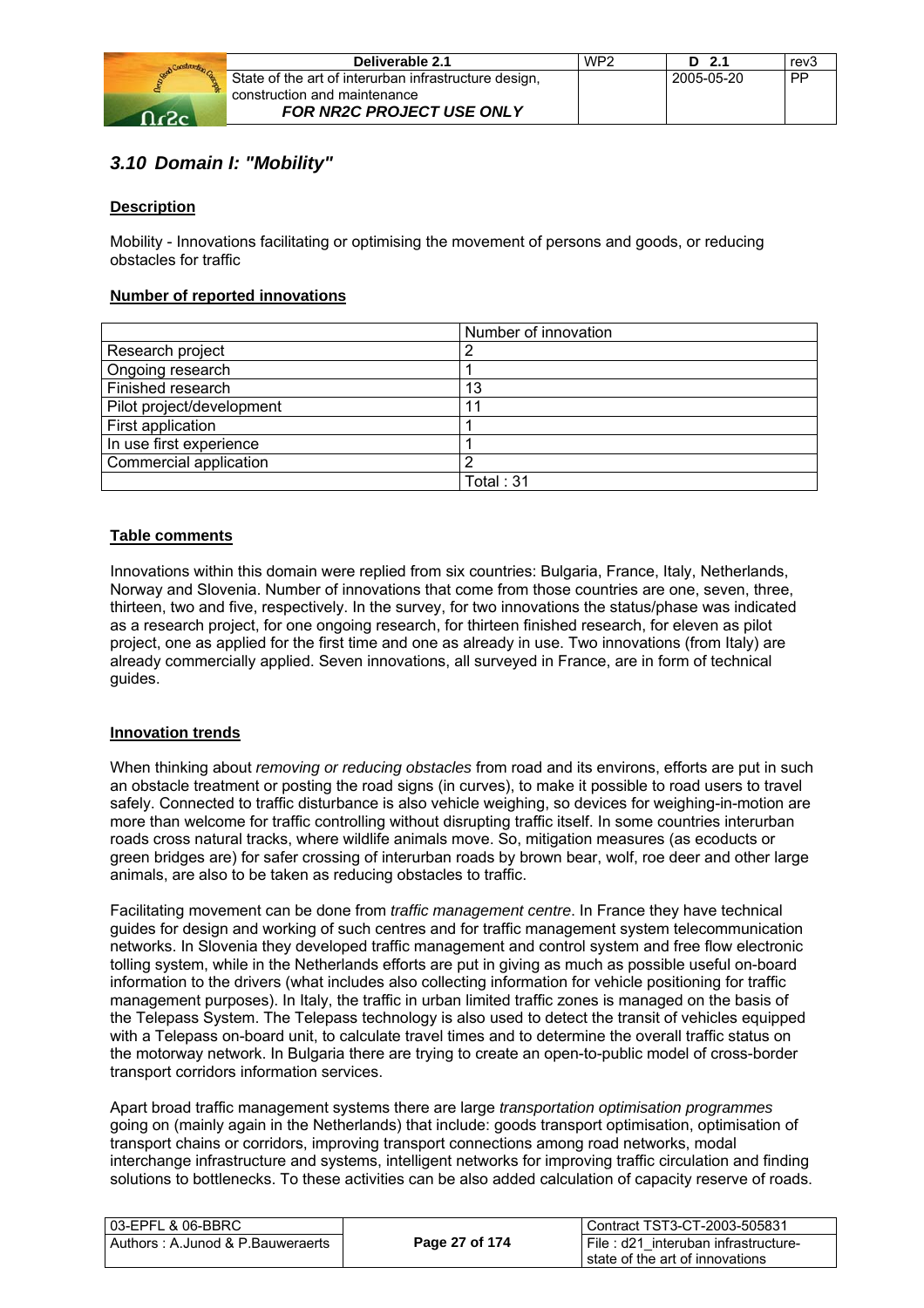

| Deliverable 2.1                                       | WP <sub>2</sub> | D 2.1      | rev <sub>3</sub> |
|-------------------------------------------------------|-----------------|------------|------------------|
| State of the art of interurban infrastructure design, |                 | 2005-05-20 | <b>PP</b>        |
| construction and maintenance                          |                 |            |                  |
| <b>FOR NR2C PROJECT USE ONLY</b>                      |                 |            |                  |

Dynamic optimisation of the goods transport sector is being investigated, and the regional transport model handling intermodal transport of persons is now being implemented in Norway.

Using different *driving and travelling aid* tools can help drivers' behaviour in a lot more efficient use of road infrastructure. Advanced driver system helps drivers to use roads safely, by driving closer together on narrower lanes. Anticipating travels is an outcome of the system that provides complete and multimodal traffic projections, offering travellers information in advance on various travel and route alternatives along with relevant travel times, as well as updated projections while en route. Implementing in-car communication will result in informing, advising and assisting individual road users. In Italy, the road accident location detection system permits to increase the motorway safety level by decreasing the time of the data collection, thus spending less time to remove the nonoperating vehicles.

Again in the Netherlands there are going on very interesting activities which can contribute to more satisfactory and efficient transportation, that could be denoted with *less unneeded travelling*. These activities include introducing systems for virtual conferences instead of travelling around and optimising virtual contacts.

Facilitating or optimising the movement of persons and goods can be done by taking advantages from today's and tomorrow's *perspectives* of transportation: systems for driving simulations with particular visibility analyses can in one way help to move unneeded obstacles to traffic, on the other hand, visions or different scenarios of future roads can show which way to focus researches, other innovations and developments.

#### **Conclusion**

From our survey it can be concluded, that innovations facilitating or optimising the movement of persons and goods follow several directions: from reducing obstacles to traffic, restoring traffic management centres, programmes and systems, through optimisation of transportation, use of driving and travelling aids to implementation of systems for contacting to each other virtually.

| 03-EPFL & 06-BBRC                 |                | Contract TST3-CT-2003-505831           |  |
|-----------------------------------|----------------|----------------------------------------|--|
| Authors : A.Junod & P.Bauweraerts | Page 28 of 174 | I File : d21 interuban infrastructure- |  |
|                                   |                | I state of the art of innovations      |  |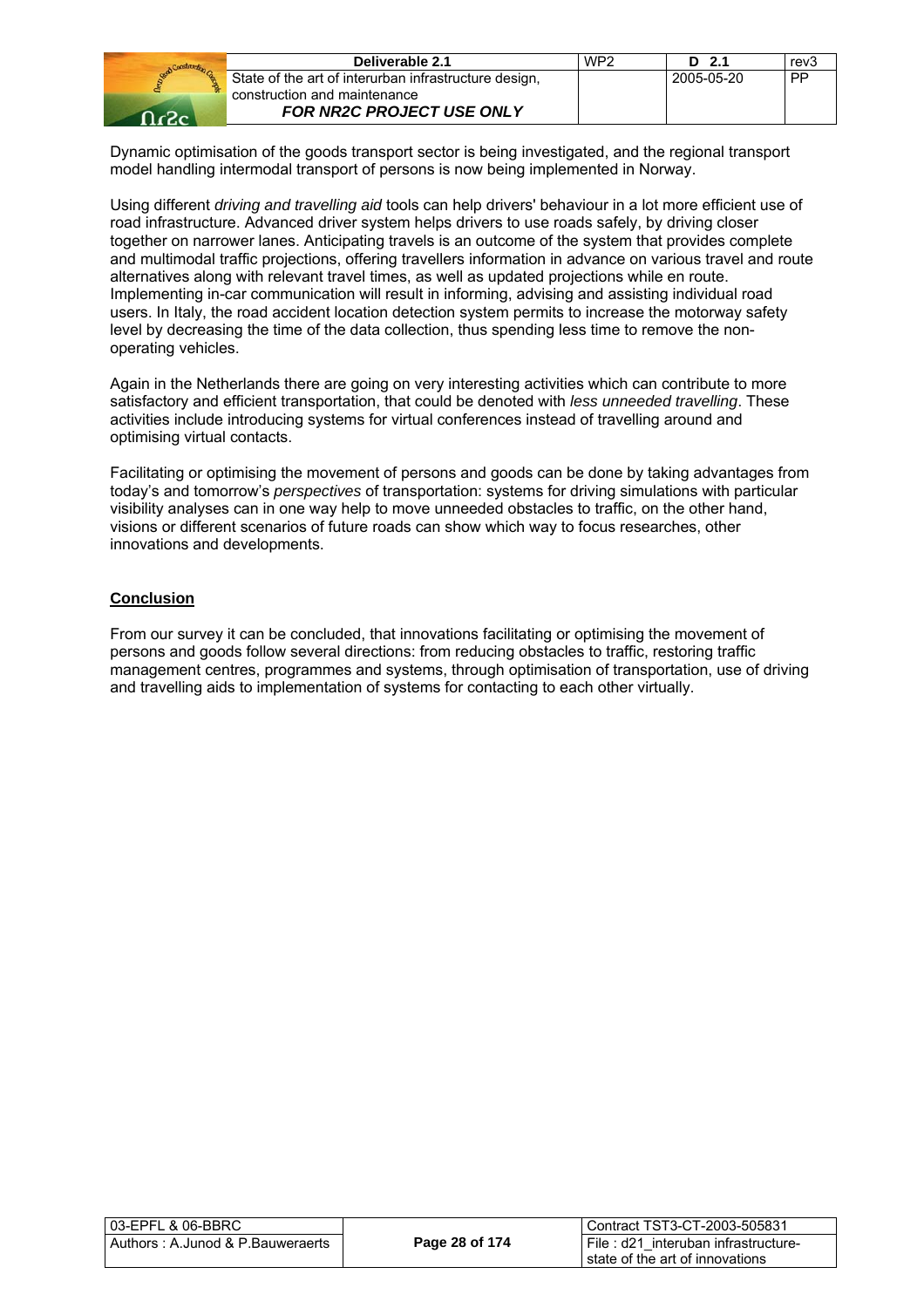

|   | Deliverable 2.1                                                                       | WP <sub>2</sub> | D <sub>2.1</sub> | rev3 |
|---|---------------------------------------------------------------------------------------|-----------------|------------------|------|
| 웒 | State of the art of interurban infrastructure design,<br>construction and maintenance |                 | 2005-05-20       | PP   |
|   | <b>FOR NR2C PROJECT USE ONLY</b>                                                      |                 |                  |      |

## *3.11 Domain J: "Safety"*

#### **Description**

All techniques or measures that improve road users' and workers' safety

#### **Number of reported innovations**

| <b>Phases</b>             | <b>Number of innovations</b> |
|---------------------------|------------------------------|
| Research project          |                              |
| Ongoing research          | 12                           |
| Finished research         | 14                           |
| Pilot project/development | 5                            |
| First application         | ◠                            |
| In use first experience   | ⌒                            |
| Commercial application    |                              |
| Total                     | 46                           |

#### **Table comments**

Innovations listed in the inquiries are for 65% counted in the research domain and 35% issued from development to commercial application. Nonetheless, in the research domain one will notice than 30% of the innovations are finished research.

#### **Innovation product's nature and repartition**

#### *Literature (research publications, technical guides) :*

61% of the listed innovations have driven to research publications or in some case in use first experience reports. It has to be noticed that among these publications 26% are technical guides for professional use.

#### *Innovation concerning materials and structures :*

24% of the listed innovations are linked to this category of product. It concerns the commercial application of innovations.

#### *Other products (Software, apparatus, data base) :*

58% of the listed innovations can be classified in such category of products. 27% are software, 11% database and 20% apparatus. When these products are listed in a phase of the research domain, they generally have also driven to literature production.

#### *Synthetic table for products : percentage of innovation per category*

| п<br>alijat aatamami |                |             | - -         |
|----------------------|----------------|-------------|-------------|
| %<br>. .             | 0,<br>. .<br>n | - 07<br>-10 | 00 ه:<br>70 |

When analysing the information given in the enquiries about the nature of the innovation, one should remark that research's project produce principally literature, but also software and apparatus, completed by few database. Nonetheless, it is difficult to determine if these software and apparatus are operational one's or are still tools in the research domain.

| 103-EPFL & 06-BBRC               |                | l Contract TST3-CT-2003-505831      |
|----------------------------------|----------------|-------------------------------------|
| Authors: A.Junod & P.Bauweraerts | Page 29 of 174 | File: d21 interuban infrastructure- |
|                                  |                | l state of the art of innovations.  |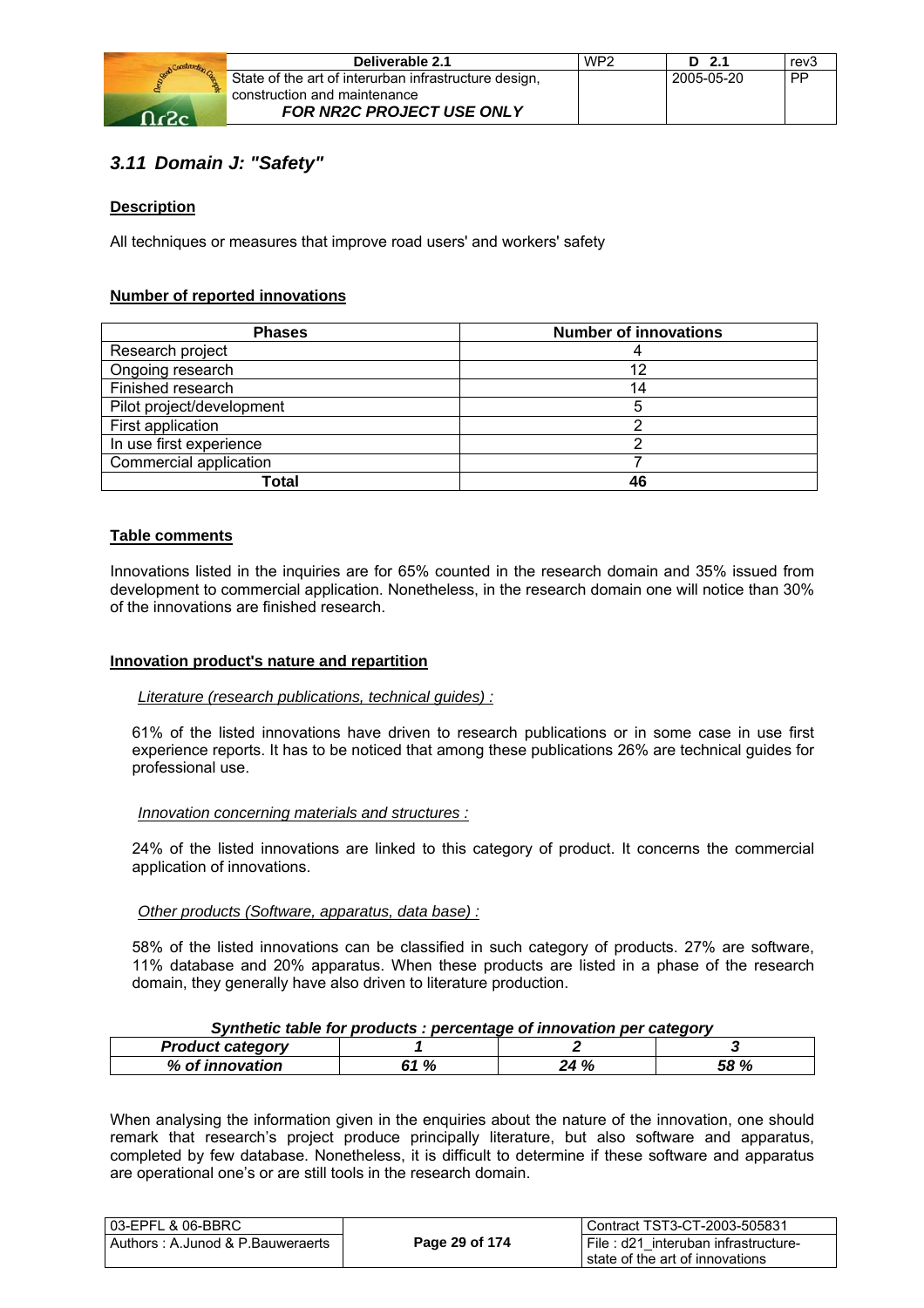

| Deliverable 2.1                                       | WP <sub>2</sub> | $D$ 2.1    | rev3      |
|-------------------------------------------------------|-----------------|------------|-----------|
| State of the art of interurban infrastructure design, |                 | 2005-05-20 | <b>PP</b> |
| construction and maintenance                          |                 |            |           |
| <b>FOR NR2C PROJECT USE ONLY</b>                      |                 |            |           |

#### **Innovation trends per main topics**

#### *Topic 1 : Improving safety conditions during road works*

This topic represents 4% of the listed innovations (see : [SETRA : 23 and 31]). They deal with earthworks in road works.

#### *Topic 2 : Pavement surface characteristics and infrastructure equipment properties*

This topic represents 18% of the listed innovations (see : [SETRA : 29]; [APPIA : 6]; [COLAS : 1, 2 and 6], [NORWAY : 11], [ITALY : 8] and [LCPC–TEXIER : 7]). Most of these innovations are focused on the increase of the skid resistance or the improvement of the evenness. They mainly act on the nature of the wearing course. Nonetheless, one innovation deal with the visibility and the behaviour of the infrastructure in various weather conditions in relation with its physical properties. Another innovation is focused on flowery edges studies. A pilot project is treating of new wearing course material to reduce icing during winter time.

#### *Topic 3 : Road design and maintenance*

This topic represents 28% of the listed innovations (see : [SETRA : 33, 34, 35, 45, 46, 50, 53, 58]; [LCPC–TEXIER : 1]; [SWITZERLAND : 1], [NORWAY : 26], [ITALY : 9] and [SLOVENIA : 23]). A major part of these innovations are technical guides for safety check of road design. Nonetheless, in this safety check approach, it as to be notice that one innovation deal with real road implementation in driving simulator. It includes evaluation and preventive measures for pavement surface and infrastructure equipment for different category of road network. One is focused on the study of tools for making on road security check. The enhancement of the safety of European road network during road works is treated in another innovation. It intends to provide the means to reduce the number, the duration and the size of maintenance road works. Some studies are undergone on road restraint systems such as safety barriers.

#### *Topic 4 : Interaction between infrastructure, vehicle and driver – ITS approach*

This topic represents 30% of the listed innovations (see : [CG22 :2]; [LCPC-TEXIER : 4, 5, 6, 8 and 9], [NORWAY : 28], [ITALY : 14, 15 and 16] and [SLOVENIA : 8, 12,13 and 16]). Half of these innovations are linked to traffic management system such as traffic monitoring, travel time computing, automatic toll collection and road accident survey. Some focus on the study of on road measurement system, others on tools for network manager to inform them and the driver depending of the traffic. Some deal with the study of the visibility of the road under various solicitations. They include the study of driver behaviour. Some are tools (software and apparatus) to assess safety measure taken at the level of the infrastructure, the vehicle or the driver. One studies, on a real road network, the effects of some safety improvement.

#### *Topic 5 : Sustainability approach*

This topic represents 7% of the listed innovations (see : [SLOVENIA : 17] and [ITALY : 12 and 13]). One innovation deals with ecoduct-green bridge for safer over crossing of wildlife on highway network. A second one is lighting system at tunnel entry by using a sunlight reflecting apparatus. The last one is an innovative system that integrates containment and anti-noise components/capacities in a single barrier.

#### *Topic 6 : Acting on driver's behaviour*

This topic represents 13% of the listed innovations (see : [THE NETHERLANDS : 15], [NORWAY : 22, 23, 24 and 25] and [BULGARIA : 4]). One is a pilot study to gain a picture of the possibilities of influencing drivers' driving behaviour through rewards. The other ones are focused on the use of driver simulators to study driver's behaviour placed in different physiological conditions, or solicitations or to experiment training course. The last one deals with the public perceptibility of road marking visibility using on road test site.

| l 03-EPFL & 06-BBRC                 |                | Contract TST3-CT-2003-505831         |
|-------------------------------------|----------------|--------------------------------------|
| l Authors : A.Junod & P.Bauweraerts | Page 30 of 174 | File : d21 interuban infrastructure- |
|                                     |                | state of the art of innovations      |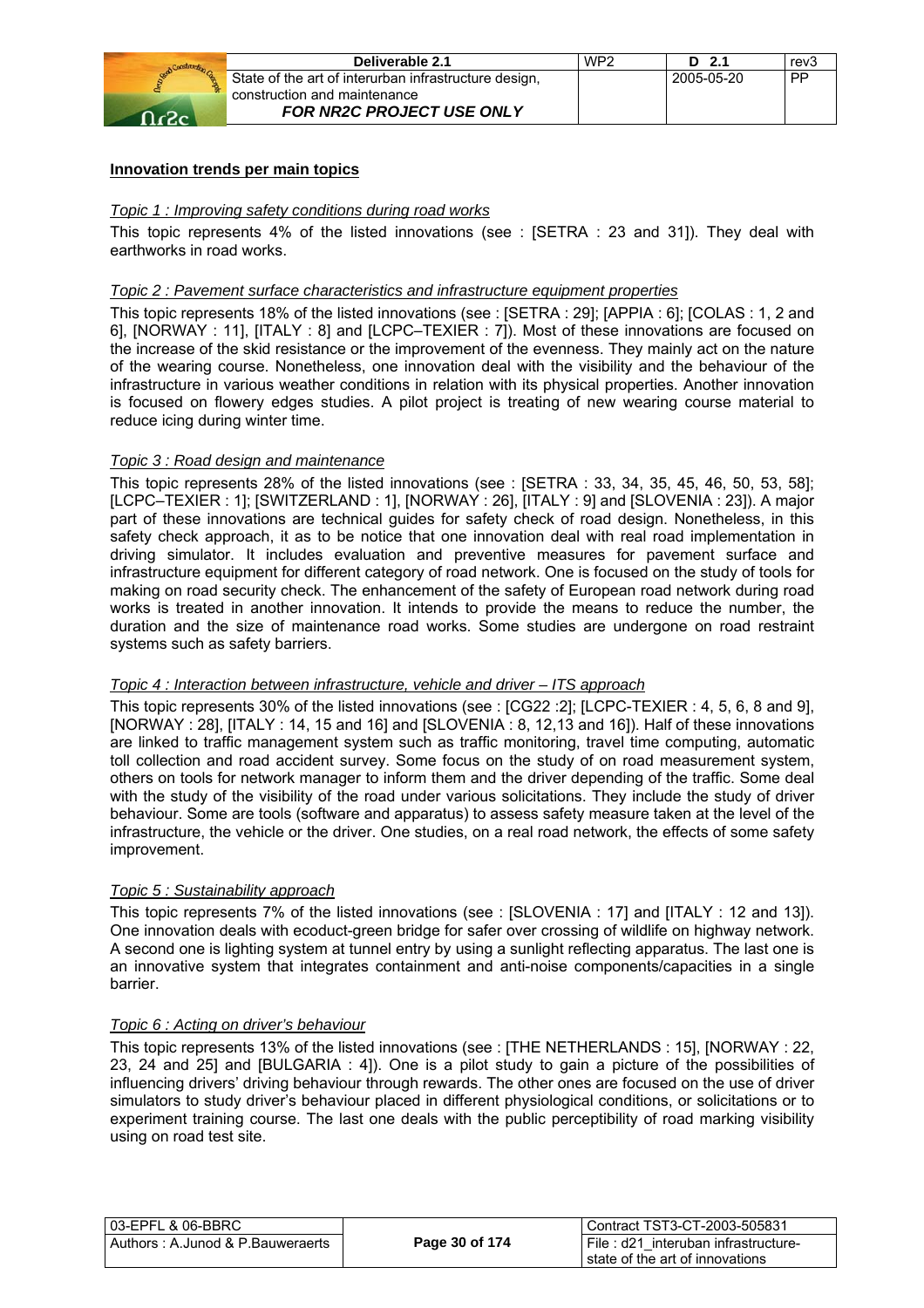|      | Deliverable 2.1                                       | WP <sub>2</sub> | D 2.1      | rev3 |
|------|-------------------------------------------------------|-----------------|------------|------|
|      | State of the art of interurban infrastructure design, |                 | 2005-05-20 | PP   |
|      | construction and maintenance                          |                 |            |      |
| റ.ാം | <b>FOR NR2C PROJECT USE ONLY</b>                      |                 |            |      |

#### *Synthetic table for trends : percentage of innovation per topic*

| opic                    |                    |              |                   |                               |           |                    |
|-------------------------|--------------------|--------------|-------------------|-------------------------------|-----------|--------------------|
| %<br>. Oʻ<br>innovation | $\mathbf{a}$<br>70 | 00. 10<br>70 | ∕י סר<br>70<br>–∪ | 200 <sup>0</sup><br>-70<br>Jυ | 701<br>70 | נם ביו<br>-10<br>w |

#### **Conclusion**

In the safety field, the trends observed on listed innovations show that more than half of the works are done on pavement surface characteristics, road design and maintenance and interaction between infrastructure, vehicle and driver. Research developed this last year in the field of ITS and telecommunication has favoured the emergence of new research on the interaction between infrastructure, vehicle and driver. Driver's behaviour study is another domain of research that is favoured by the enhancement of driver simulator performance.

| 03-EPFL & 06-BBRC_                |                | l Contract TST3-CT-2003-505831      |  |
|-----------------------------------|----------------|-------------------------------------|--|
| Authors : A.Junod & P.Bauweraerts | Page 31 of 174 | File: d21 interuban infrastructure- |  |
|                                   |                | I state of the art of innovations   |  |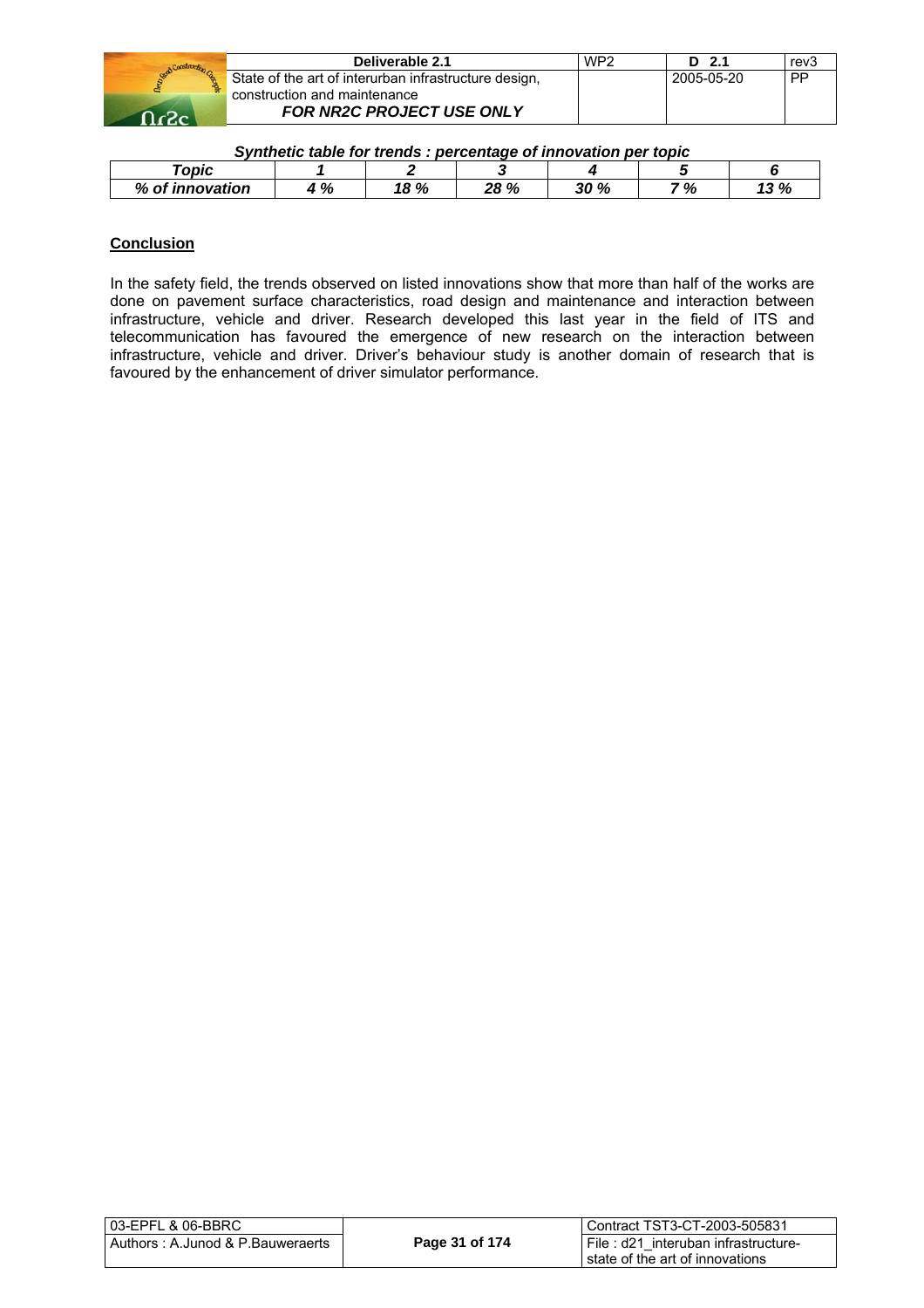

|    | Deliverable 2.1                                       | WP <sub>2</sub> | $D$ 2.1    | rev3      |
|----|-------------------------------------------------------|-----------------|------------|-----------|
|    | State of the art of interurban infrastructure design, |                 | 2005-05-20 | <b>PP</b> |
| m. | construction and maintenance                          |                 |            |           |
|    | <b>FOR NR2C PROJECT USE ONLY</b>                      |                 |            |           |

## *3.12 Domain K: "Tests"*

#### **Description**

Equipment and procedures to determine road structure and material characteristics on site and in the laboratory.

#### **Number of reported innovations**

|                           | Number of innovation |
|---------------------------|----------------------|
| Research project          |                      |
| Ongoing research          |                      |
| Finished research         |                      |
| Pilot project/development |                      |
| First application         |                      |
| In use first experience   |                      |
| Commercial application    |                      |
| Total :                   | 13                   |

#### **Table comments**

Due to the relatively low number of innovations on tests there is no determined trend on their phases.

#### **Innovation trends**

Pavement layers (surfacing and base types) are investigated using ALT and laboratory tests. The main emphasis is laid on asphalt structures, however, various stabilisation layers are also dealt with. The results are utilized in developing new specifications and evaluating their performance properties.

Up-to-date site monitoring techniques as high-speed deflectograph and WIM measuring methodology are also among the innovations in the field.

The innovative catalogue allows the planning of measurements connected with a project.

#### **Conclusion**

As a summary, it can be stated that just a few innovations were registered, however, the importance of up-to-date site and laboratory test methods is indisputable.

| 03-EPFL & 06-BBRC_                |                | l Contract TST3-CT-2003-505831      |
|-----------------------------------|----------------|-------------------------------------|
| Authors : A.Junod & P.Bauweraerts | Page 32 of 174 | File: d21 interuban infrastructure- |
|                                   |                | I state of the art of innovations   |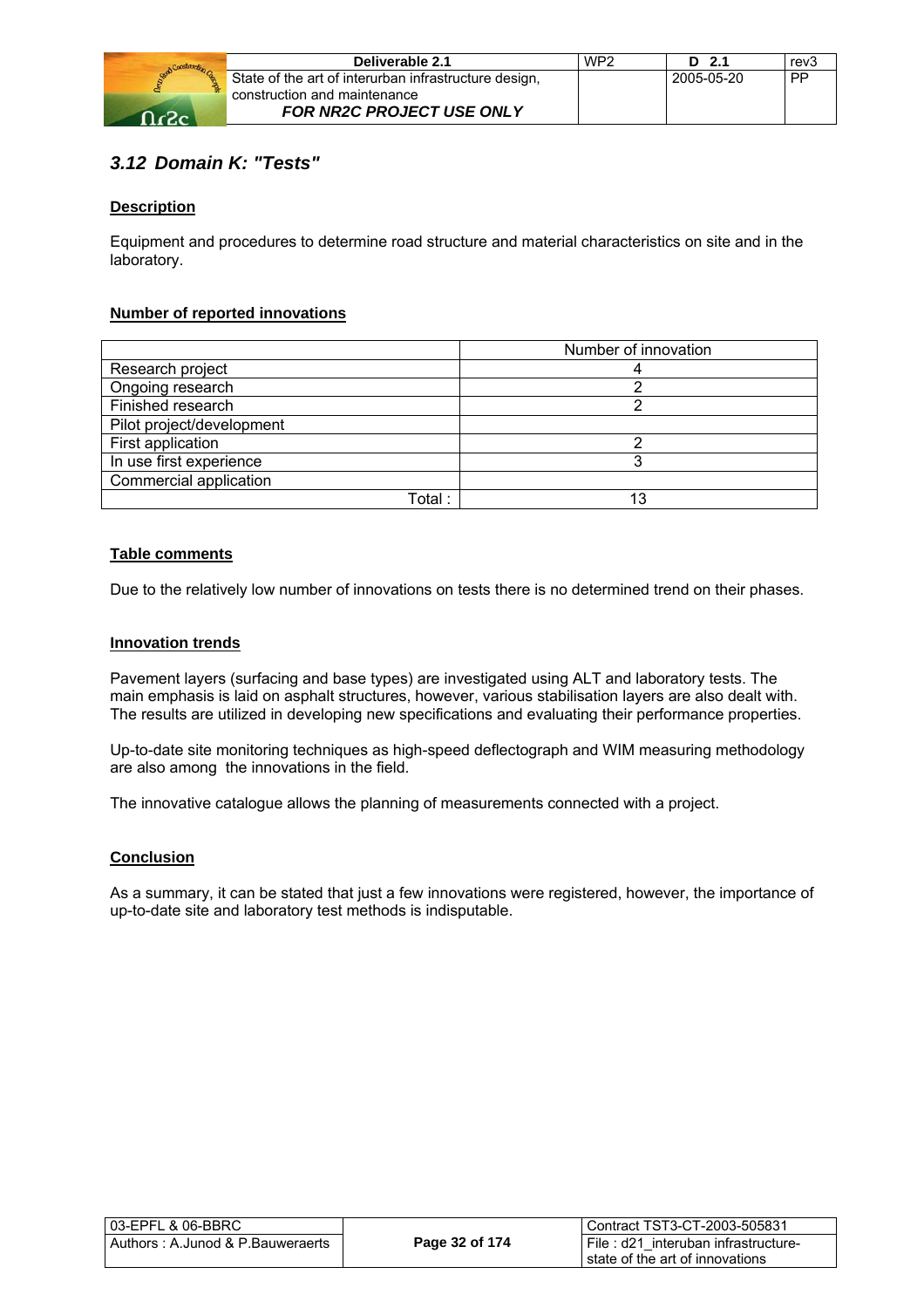

| Deliverable 2.1                                       | WP <sub>2</sub> | $D$ 2.1    | rev3      |
|-------------------------------------------------------|-----------------|------------|-----------|
| State of the art of interurban infrastructure design, |                 | 2005-05-20 | <b>PP</b> |
| construction and maintenance                          |                 |            |           |
| <b>FOR NR2C PROJECT USE ONLY</b>                      |                 |            |           |

## *3.13 Domain L: "Road signs"*

#### **Description**

Vertical and horizontal systems to improve the visibility and readability of the road

#### **Number of reported innovations**

| <b>Phases</b>             | <b>Number of innovations</b> |
|---------------------------|------------------------------|
| Research project          |                              |
| Ongoing research          |                              |
| Finished research         | 10                           |
| Pilot project/development | ◠                            |
| First application         |                              |
| In use first experience   |                              |
| Commercial application    |                              |
| Total                     | 13                           |

#### **Table comments**

Innovations listed in the inquiries are for 85% counted in the research domain and 15% issued from development to commercial application. Nonetheless, in the research domain one will notice than 77% of the innovations are finished research.

#### **Innovation product's nature and repartition**

#### *Literature (research publications, technical guides) :*

85% of the listed innovations have driven to research publications. It has to be noticed that among these publications 69% are technical guides for professional use.

#### *Innovation concerning materials and structures :*

8% of the listed innovations are linked to this category of product. It is related to the pilot project phase.

#### *Other products (Software, apparatus, data base) :*

38% of the listed innovations can be classified in such category of products. 8% are software and 30% apparatus. When these products are listed in a phase of the research domain, they generally have also driven to literature production.

| Synthetic table for products : percentage of innovation per category |  |  |
|----------------------------------------------------------------------|--|--|
|                                                                      |  |  |

| <b>Product category</b> |      |   |             |
|-------------------------|------|---|-------------|
| % of innovation         | 85 % | % | <b>38 %</b> |

When analysing the information given in the enquiries about the nature of the innovation, one should remark that research's project produce principally literature, but also software and apparatus.

| 03-EPFL & 06-BBRC                |                | Contract TST3-CT-2003-505831        |
|----------------------------------|----------------|-------------------------------------|
| Authors: A.Junod & P.Bauweraerts | Page 33 of 174 | File: d21 interuban infrastructure- |
|                                  |                | state of the art of innovations     |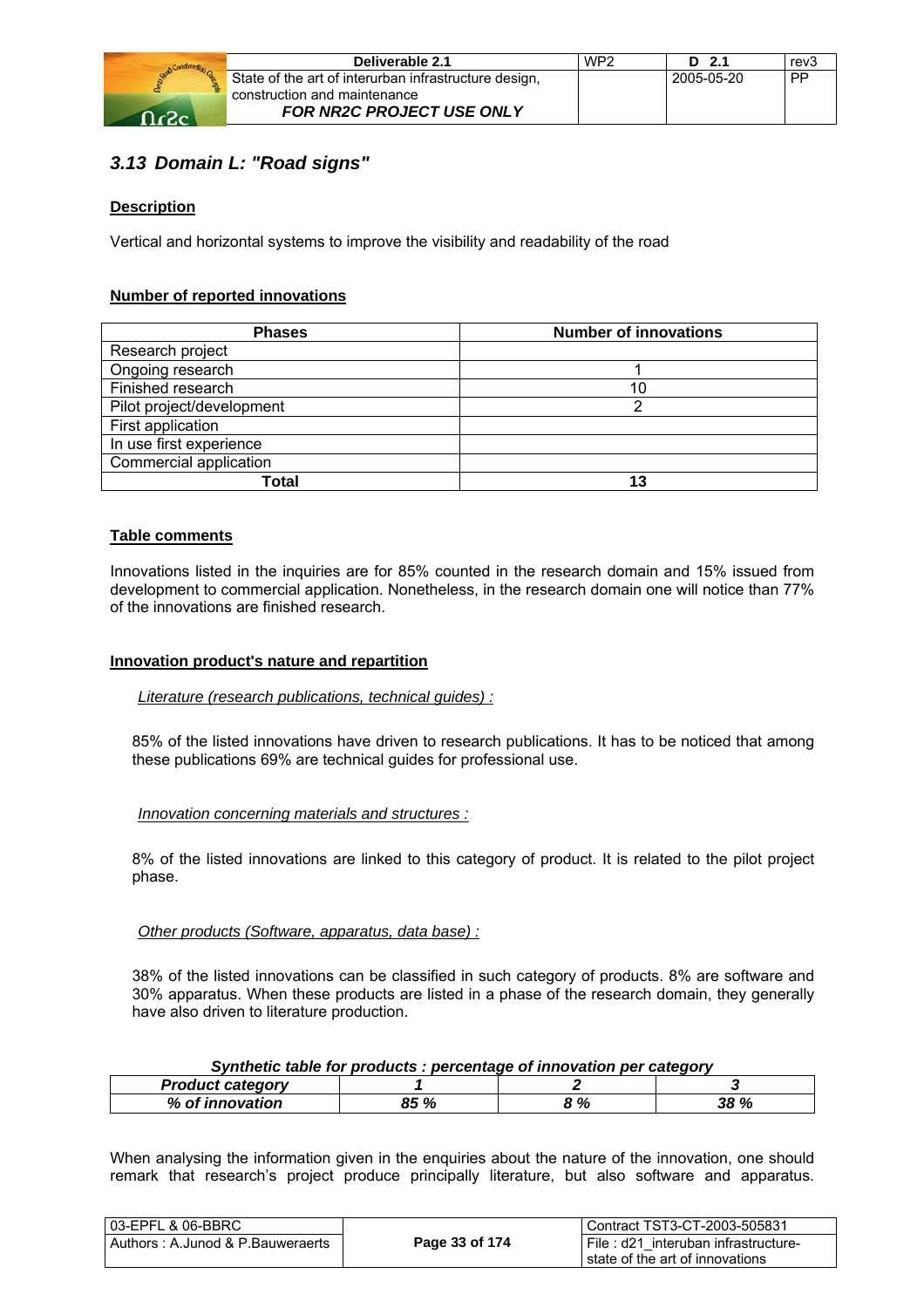

| Deliverable 2.1                                       | WP <sub>2</sub> | D <sub>2.1</sub> | rev3      |
|-------------------------------------------------------|-----------------|------------------|-----------|
| State of the art of interurban infrastructure design, |                 | 2005-05-20       | <b>PP</b> |
| construction and maintenance                          |                 |                  |           |
| <b>FOR NR2C PROJECT USE ONLY</b>                      |                 |                  |           |

Nonetheless, it is difficult to determine if these software and apparatus are operational one's or are still tools in the research domain.

#### **Innovation trends per main topics**

#### *Topic 1 :Temporary signing during road works*

This topic represents 46% of the listed innovations (see : [SETRA : 37, 42, 51, 52 and 54] and [The NETHERLANDS : 24]). 38% are technical guides that intend to formalize the practice in road works. They aim to be helpful for the professional set and the technology in use mixes active and passive system. 8% of the listed innovations for that topic concern an active system for temporary signing during road works. It fits the traffic information sent to road users according to the requirement of the maintenance works undergone.

#### *Topic 2 :Horizontal signing*

This topic represents 38% of the listed innovations (see : [SETRA : 35, 38 and 47]; [LCPC-TEXIER : 4] and [The NETHERLANDS : 10]). 23% are technical guides. This literature is at the purpose of the professional set. It intends to normalize the current practise. It deals with active and passive system for horizontal road signing. 15% of the innovations deal with the visibility and the readability of the pavement surface road signing. 8% deals with the passive properties under various weather and lighting conditions. 8% deals with a smart land marking (active system) that change the information given to the driver according to the traffic observed.

#### *Topic 3 : Vertical signing*

This topic represents 38% of the listed innovations (see : [SETRA : 35, 38 and 47]; [LCPC-TEXIER : 4] and [CG22 : 2]). 23% are technical guides. This literature is at the purpose of the professional set. It intends to normalize the current practise. It deals with active and passive system for vertical road signing. 8% of the innovations deal with the visibility and the readability of the vertical road signs by studying their passive properties under various weather conditions. 8% deals with smart vertical panels (active system) that inform the driver of one against direction vehicle.

#### *Topic 4 : Road signs maintenance and management*

This topic represents 8% of the listed innovations (see : [SETRA : 43]). This innovation concerns a computer-aided method to make an inventory of the road signs during maintenance operation.

| Synthetic table for trends : percentage of innovation per topic |      |      |             |     |
|-----------------------------------------------------------------|------|------|-------------|-----|
| Topic                                                           |      |      |             |     |
| % of innovation                                                 | 46 % | 38 % | <b>38 %</b> | 8 % |

#### *Synthetic table for trends : percentage of innovation per topic*

One will remark that in that paragraph four innovations are classified in two different topics : vertical and horizontal signing. That's why the sum of the percentage of innovation per topic is more than 100%.

#### **Conclusion**

Trends observed in that field show the emergence of research on active road signs system. Nonetheless, due to the weight of the standard in that field, innovation in matter of passive system is still present.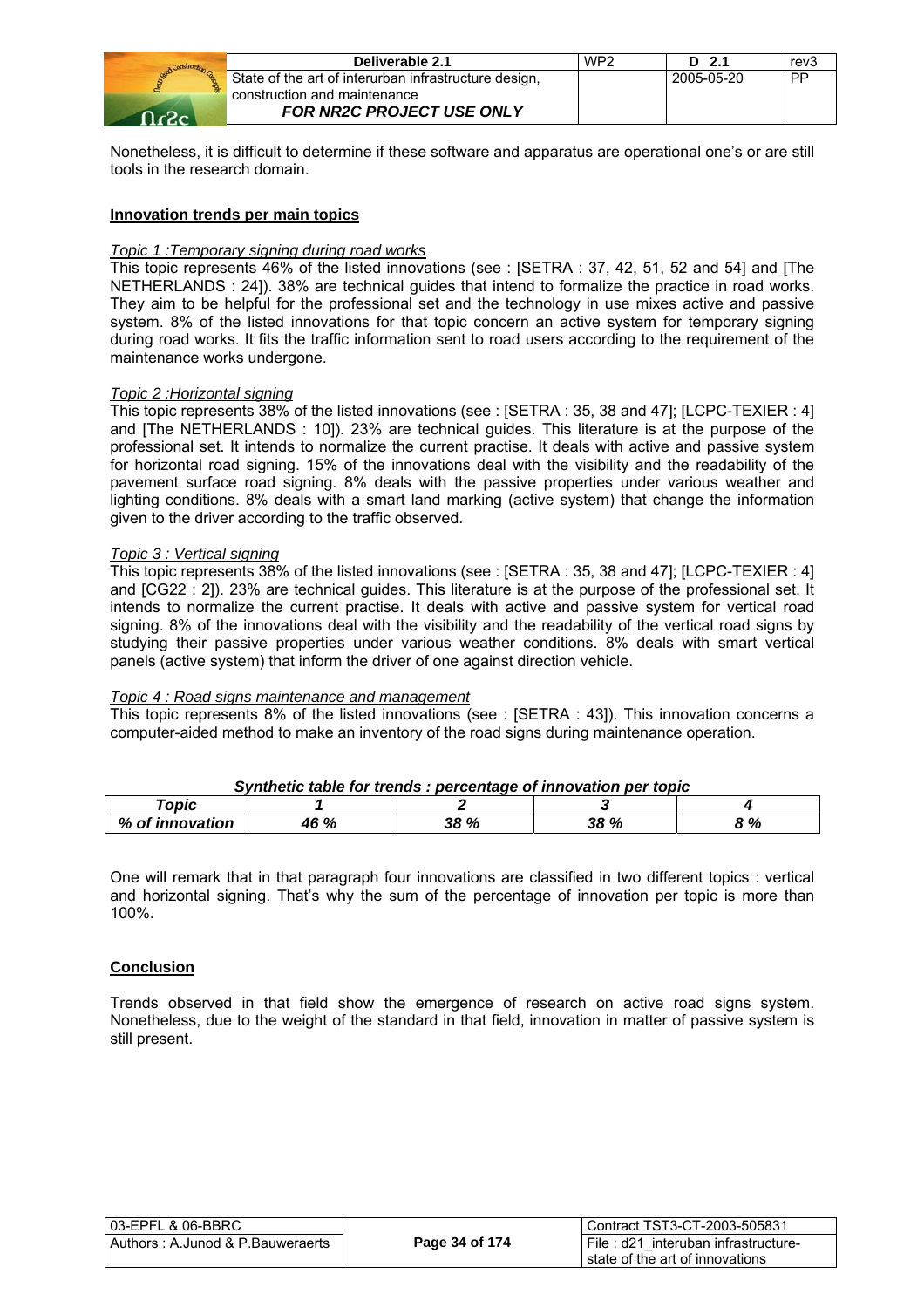

|   | Deliverable 2.1                                                  | WP <sub>2</sub> | $D$ 2.1    | rev3      |
|---|------------------------------------------------------------------|-----------------|------------|-----------|
| 웒 | State of the art of interurban infrastructure design,            |                 | 2005-05-20 | <b>PP</b> |
|   | construction and maintenance<br><b>FOR NR2C PROJECT USE ONLY</b> |                 |            |           |

## *3.14 Domain M: "Winter serviceability"*

#### **Description**

All techniques or measures that preserve or maintain the serviceability of road network during winter

#### **Number of reported innovations**

| <b>Phases</b>             | <b>Number of innovations</b> |  |
|---------------------------|------------------------------|--|
| Research project          |                              |  |
| Ongoing research          | ⌒                            |  |
| Finished research         |                              |  |
| Pilot project/development |                              |  |
| First application         |                              |  |
| In use first experience   |                              |  |
| Commercial application    |                              |  |
| Total                     |                              |  |

#### **Table comments**

Just two ongoing research works, one in use first experience, one pilot project and one European finished research work have been listed in the enquiries. Only three countries have answered that they had project in that domain.

#### **Innovation product's nature and repartition**

*1. Literature (research publications, technical guides) :*

100% of the listed innovations have driven to research publications or in some case in use first experience reports. It has to be noticed that among these publications half are issued from a European COST action.

*2. Innovation concerning materials and structures :* 

40% of the listed innovations are linked to this category of product.

*3. Other products (Software, apparatus, data base) :* 

40% of the listed innovations can be classified in such category of products. It concerns software, road weather database and de-icing apparatus. These products are listed in a phase of the research domain, so they have also driven to literature production.

#### *Synthetic table for products : percentage of innovation per category*

| <b>Product category</b>                |      |      |                 |
|----------------------------------------|------|------|-----------------|
| $\alpha$ of $\cdot$<br>%<br>innovation | 100% | 40 % | 100<br>70<br>70 |

When analysing the information given in the enquiries about the nature of the innovation, one should remark that research's project produce principally literature, but also software and apparatus, completed by few database. About half of the innovations identified are operational.

| l 03-EPFL & 06-BBRC              |                | l Contract TST3-CT-2003-505831         |
|----------------------------------|----------------|----------------------------------------|
| Authors: A.Junod & P.Bauweraerts | Page 35 of 174 | I File : d21 interuban infrastructure- |
|                                  |                | l state of the art of innovations.     |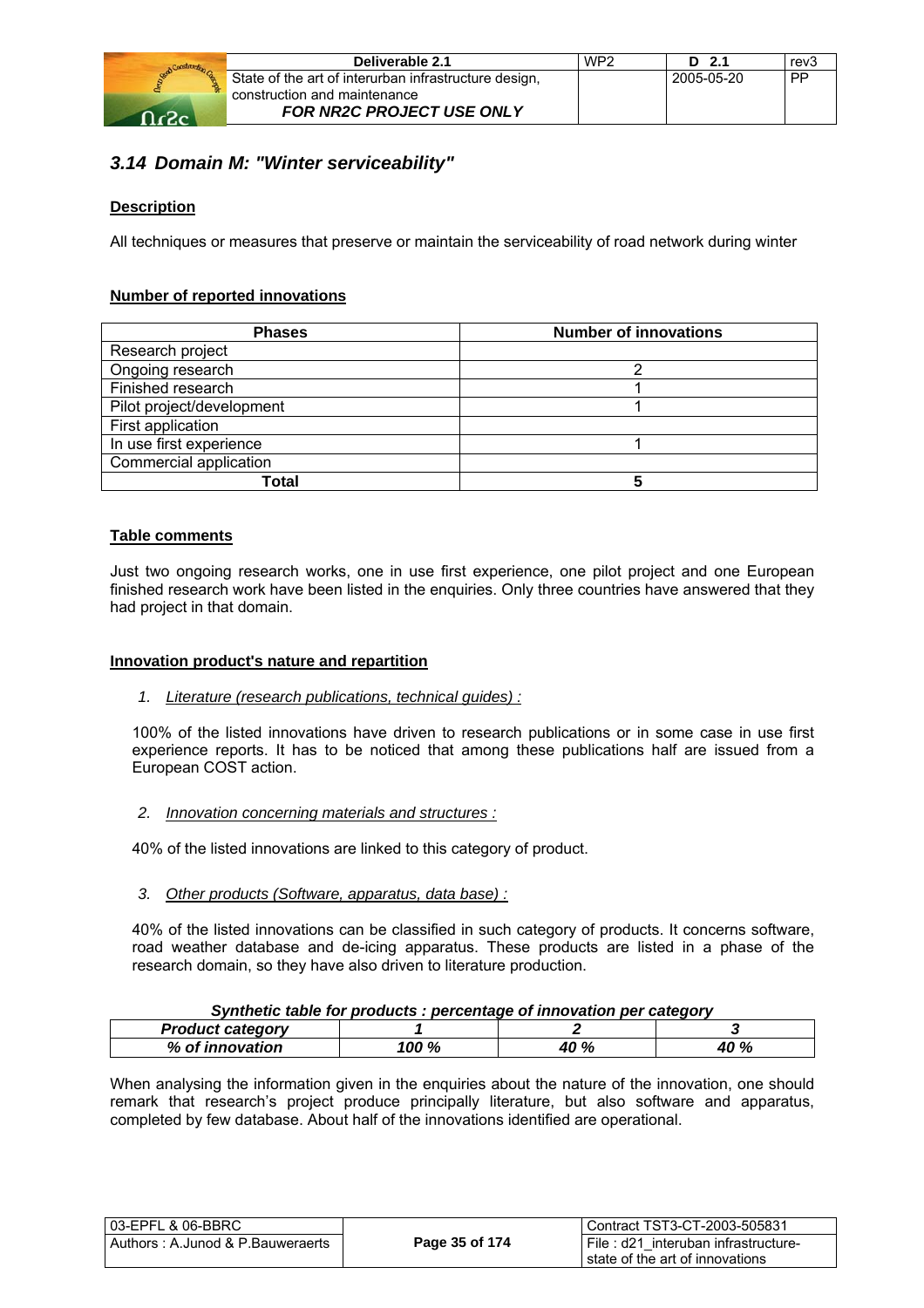

#### **Innovation trends per main topics**

Between both innovations listed, one was a European project (see : [COST ACTIONS : 2]). It was focused on the assessment of the wintertime practises in Europe. This work was done by eighteen countries and overall objectives of this innovation were :

- 1. Review of existing international practices
- 2. Definition of snow and ice control requirements in different European climatic regions.
- 3. Specification of 'Best Practice' in different European climatic regions.
- 4. Development of guidelines for the integration of specified snow and ice control methods into network level road management and maintenance systems.
- 5. Recommendations for improvements to driver information and traffic management systems
- 6. Recommendations for future research.

Here are the seven most important future short-term research topics identified in that project :

- *Topic 1 : Forecasting, measuring and modelling the road surface condition.*
- *Topic 2 : Winter maintenance and management policies and strategies (service performance, harmonised quality levels etc).*
- *Topic 3 : Costs and benefits of operational practice in rural and urban areas.*
- *Topic 4 : Effects of road weather conditions and winter maintenance on traffic flow and safety, capacity and road user behaviour.*
- *Topic 5 : More cost-effective, efficient and environmentally friendly friction improvement products.*
- *Topic 6 : Weather-related traffic management and information systems optimal for traffic safety and efficiency.*
- *Topic 7 : New methods of winter maintenance management through the use of the latest technologies for data management, communication and positioning.*

According to this short-term research topics list, research works undergone in the innovation [LCPC-TEXIER : 7] are linked to the topics 1, 6 and 7. In the topic 5, three innovations are listed (see [NORWAY : 29 and 30] and [ITALY : 8]). One is dealing on a new sanding method for winter operation of roads by using sand combined with hot water. The second deal with research works on an alternative salting method by using Magnesium Chloride. The third one is a pilot project that operates with a modified porous asphalt, produced using special bituminous mortar including chloride-based chemical agent/admixture, to perform self protection against ice and snow.

#### **Conclusion**

In the winter serviceability field, the lack of data collected does not favour the analysis of the trends. Nonetheless, tendencies observed in the innovations listed are works to enhance prediction model for road serviceability during wintertime. Wintertime maintenance tools such as de-icing with a sustainable approach are studied and a particular approach using a dedicated material formulation to prevent from icing is listed. Studies on wintertime tools for road network managers and road user's information are evocated.

| 03-EPFL & 06-BBRC_                |                | Contract TST3-CT-2003-505831           |
|-----------------------------------|----------------|----------------------------------------|
| Authors : A.Junod & P.Bauweraerts | Page 36 of 174 | l File : d21 interuban infrastructure- |
|                                   |                | state of the art of innovations        |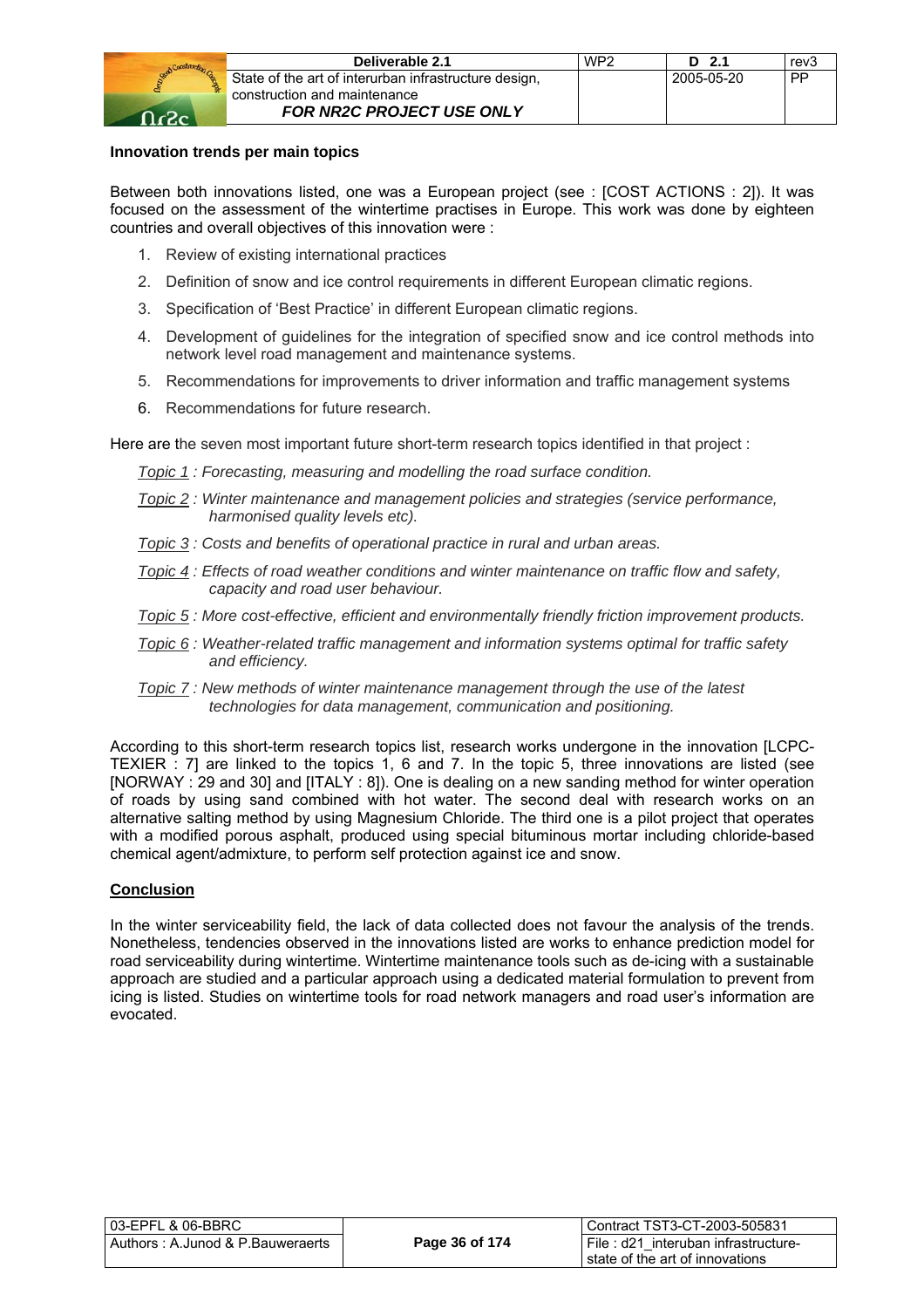

| Deliverable 2.1                                       | WP <sub>2</sub> | D 2.1      | rev3      |
|-------------------------------------------------------|-----------------|------------|-----------|
| State of the art of interurban infrastructure design, |                 | 2005-05-20 | <b>PP</b> |
| construction and maintenance                          |                 |            |           |
| <b>FOR NR2C PROJECT USE ONLY</b>                      |                 |            |           |

## **4 - Conclusion**

We have listed 513 projects concerning interurban infrastructures all around Europe (from 15 different countries). These projects were classified into thirteen different domains and seven phases in order to specify the nature and the advancement of every project (Table 1). By observing the results of this classification we can remark that 25% of the reported projects are research studies or ongoing research. From this observation we could presume that a small part of the research deals with new and innovative ideas for the interurban infrastructure and can be potentially used in the forecast of research directions in Vision 2040. In fact the rest of the projects are in first use, pilot projects or have already commercial applications which means that they have been developed or conceived a few years ago.

| <b>Project Domain</b>        | <b>Number of innovations</b> | Phase I to II  | Phase III to VII |
|------------------------------|------------------------------|----------------|------------------|
| Vehicles                     |                              |                |                  |
| Winter serviceability        | 2                            |                |                  |
| <b>Telematics</b>            | 8                            |                |                  |
| <b>Tests</b>                 | 13                           | 6              |                  |
| Road signs                   | 13                           |                | 12               |
| Mobility                     | 31                           | 3              | 28               |
| Safety                       | 31                           | 8              | 23               |
| Surface characteristics      | 36                           |                | 29               |
| Maintenance                  | 51                           | 13             | 38               |
| Design-Concept               | 68                           | 12             | 56               |
| Environment - sustainability | 72                           | 21             | 51               |
| Road structure               | 76                           | 12             | 64               |
| Material science             | 111                          | 4 <sup>1</sup> | 70               |
| <b>TOTAL</b>                 | 513                          | 127            | 386              |

**Table 1: Number of reported innovations by domain and phase** 

We remind here that the requested representatives during this state of the art are mostly from research institutes in the field of road engineering, and not from the transport industry. As a result this state of the art allows drawing an overview of fields that are strongly dominant in the road research area. Indeed the last 6 domains listed in the table (Design-Concept, Road Structure, Materials, Surface Characteristics, Maintenance and Environment-Sustainability) are clearly dominant in European research since they represent 80% of all the projects listed in this report and are strongly correlated to each other (Figure 1). These domains have two main trends:

- society related: safety (drivers and road) and environment (mitigation and recycling);
- **agency related**: material performance and maintenance.

We can presume that in the future, road authorities and constructors will focus on one hand on driver's safety and environmental issues. On the other hand they will focus on increasing material performance and durability and at the same time reducing costs. Of course these are not the only concerns of users and constructors but we believe that for the moment these remain the major concerns. Solutions for these objectives should be developed in future research projects and future innovations.

Other domains (vehicles, telematics and mobility) are also important for interurban infrastructures but there was a limited response because of the fact that mainly representatives of road research institutes were contacted, as already mentioned in the preface. Moreover, some innovations that are related to the main trends can have a secondary link with the other domains, but this link was not always made by the representatives. Therefore it is more difficult to predict the future of these fields.

| 03-EPFL & 06-BBRC                |                | Contract TST3-CT-2003-505831        |
|----------------------------------|----------------|-------------------------------------|
| Authors: A.Junod & P.Bauweraerts | Page 37 of 174 | File: d21 interuban infrastructure- |
|                                  |                | i state of the art of innovations   |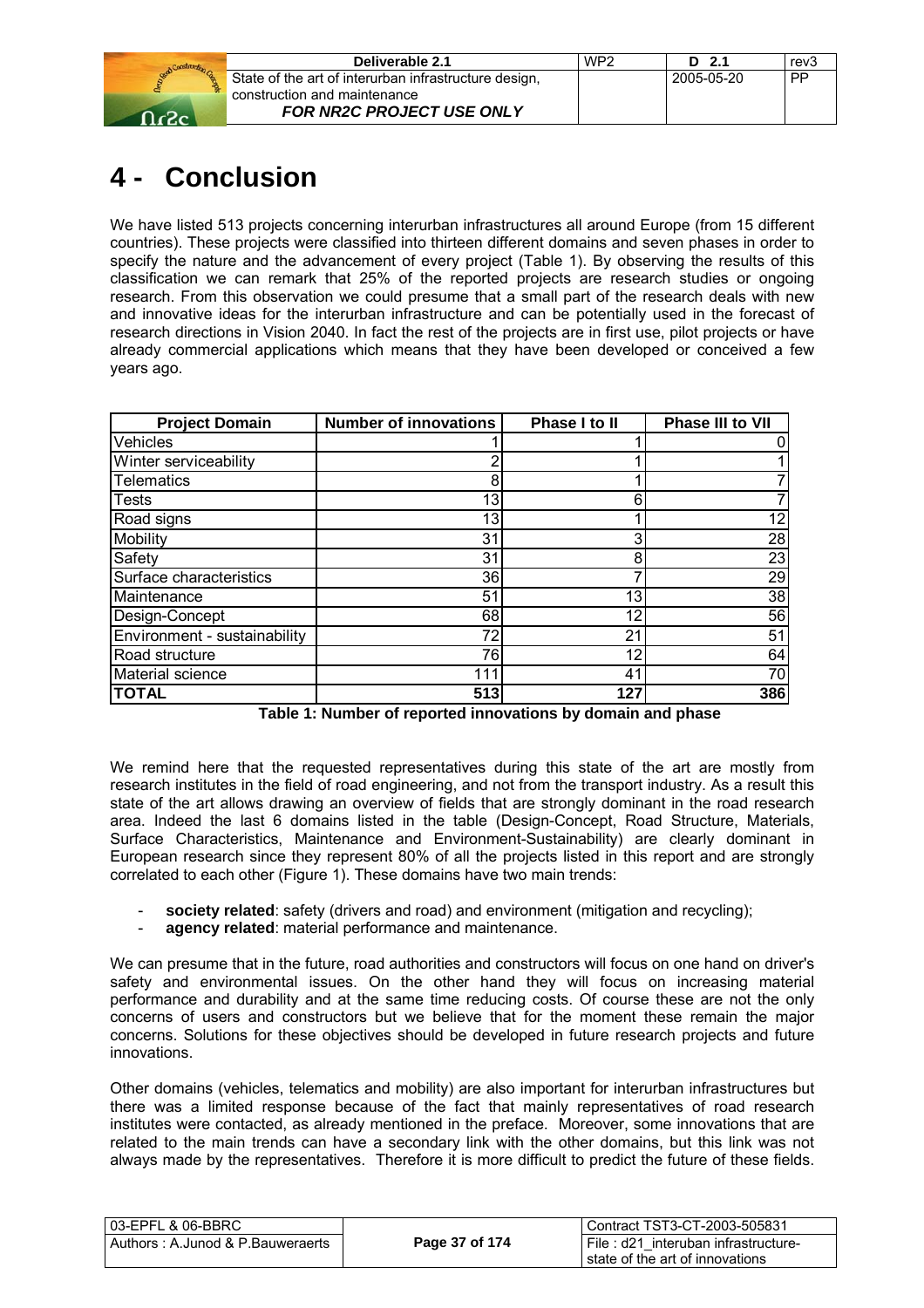

| Deliverable 2.1                                       | WP <sub>2</sub> | 2.1<br>D   | rev <sub>3</sub> |
|-------------------------------------------------------|-----------------|------------|------------------|
| State of the art of interurban infrastructure design, |                 | 2005-05-20 | <b>PP</b>        |
| construction and maintenance                          |                 |            |                  |
| <b>FOR NR2C PROJECT USE ONLY</b>                      |                 |            |                  |

According to the results, projects from other domains seem to be solutions to today's problems rather than solution for future's problems.



**Fig 1: Project distribution by domain as reported by representatives from mainly road research institutes** 

In a certain way, innovations to be developed in task 2 follow this trend. Indeed a first innovation deals with low cost pavement construction and maintenance techniques. The aim is to develop materials for structural layers with a high percentage of recycled materials and high performance. A second innovation that will be studied in detail is Roadway Perception Technology Using the Infrared Knowhow which aims at improving driver's vision and enhance driver's safety under poor weather conditions. The final innovation that will be carried out in task 2 is the improvement of pavement construction and maintenance management during various weather conditions.

Nobody can tell what the future will look like but considering the feedback obtained with this survey we believe that the innovations that will be studied in task 2 are possible solutions for future major challenges. The use of recycled materials leads to a sustainable development and enhancing material performance will allow the road to have a longer life. The improvement of maintenance management allows reducing intervention time for road rehabilitation under all weather condition. Finally, the improvement of techniques and performance must always come with a safety improvement. Materials and structure should be designed taking into account the development of Intelligent Transport Systems (ITS) and new road instrumentation techniques. This is what will be partially treated in the innovation concerning the use of infrared technology (task 2).

Generally one can state that recent and current innovations and research are trying to find solutions for current or near future problems but they do not consider a long-term vision for road construction. NR2C develops a vision for 2040, which will be used to propose new road research programmes. These developments will have a short-term effect, but also answer to the long-term vision. This is a different way of thinking compared with current and recent research.

| l 03-EPFL & 06-BBRC_             |                | Contract TST3-CT-2003-505831        |
|----------------------------------|----------------|-------------------------------------|
| Authors: A.Junod & P.Bauweraerts | Page 38 of 174 | File: d21 interuban infrastructure- |
|                                  |                | I state of the art of innovations   |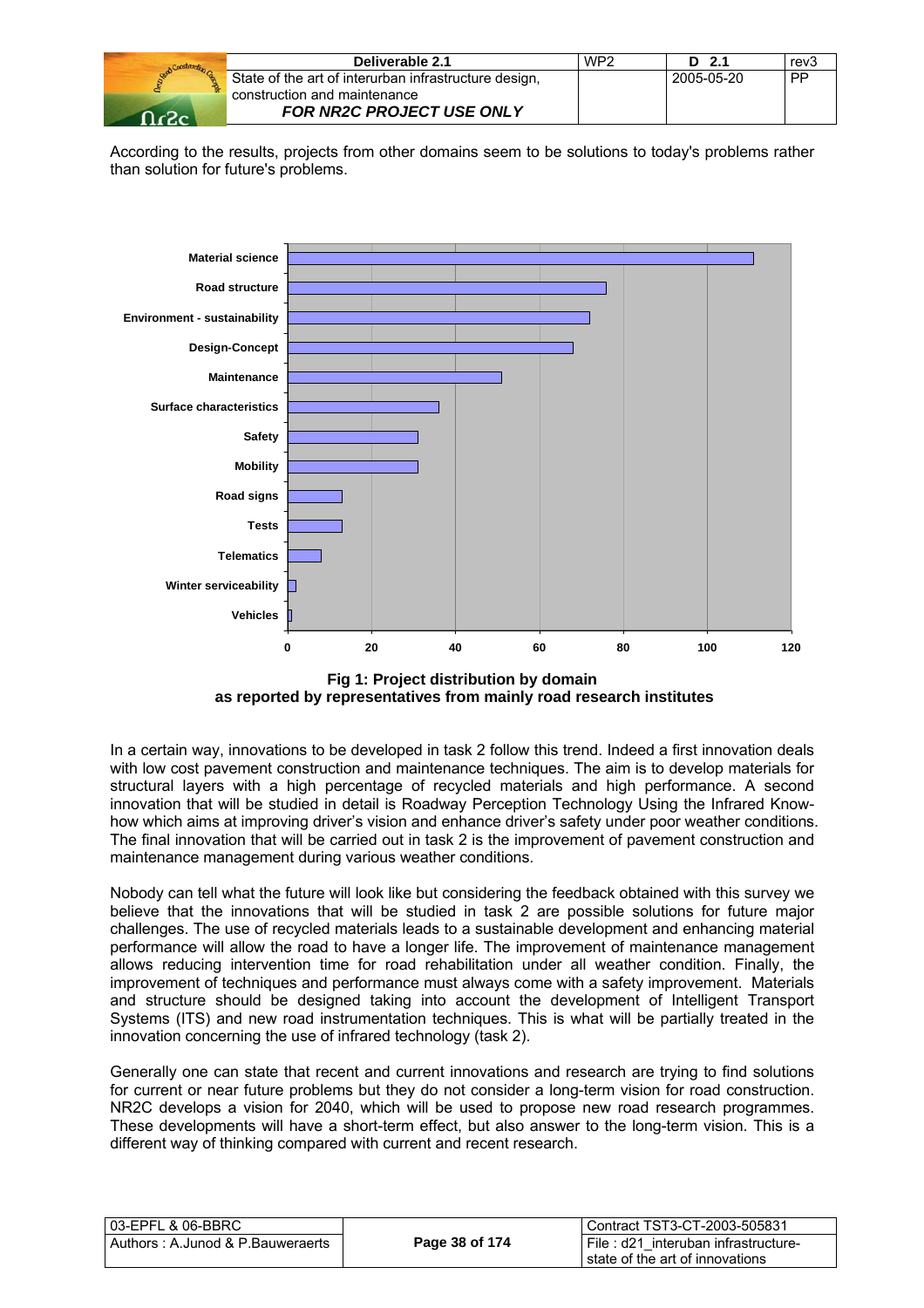

| Deliverable 2.1                                       | WP <sub>2</sub> | $D$ 2.1    | rev3      |
|-------------------------------------------------------|-----------------|------------|-----------|
| State of the art of interurban infrastructure design, |                 | 2005-05-20 | <b>PP</b> |
| construction and maintenance                          |                 |            |           |
| FOR NR2C PROJECT USE ONLY                             |                 |            |           |

## 5 - Appendix: collected information

## **CONTRIBUTIONS**

The appendix ends with a blank table, which can be used to introduce new information.

| l 03-EPFL & 06-BBRC              |                | Contract TST3-CT-2003-505831        |
|----------------------------------|----------------|-------------------------------------|
| Authors: A.Junod & P.Bauweraerts | Page 39 of 174 | File: d21 interuban infrastructure- |
|                                  |                | state of the art of innovations     |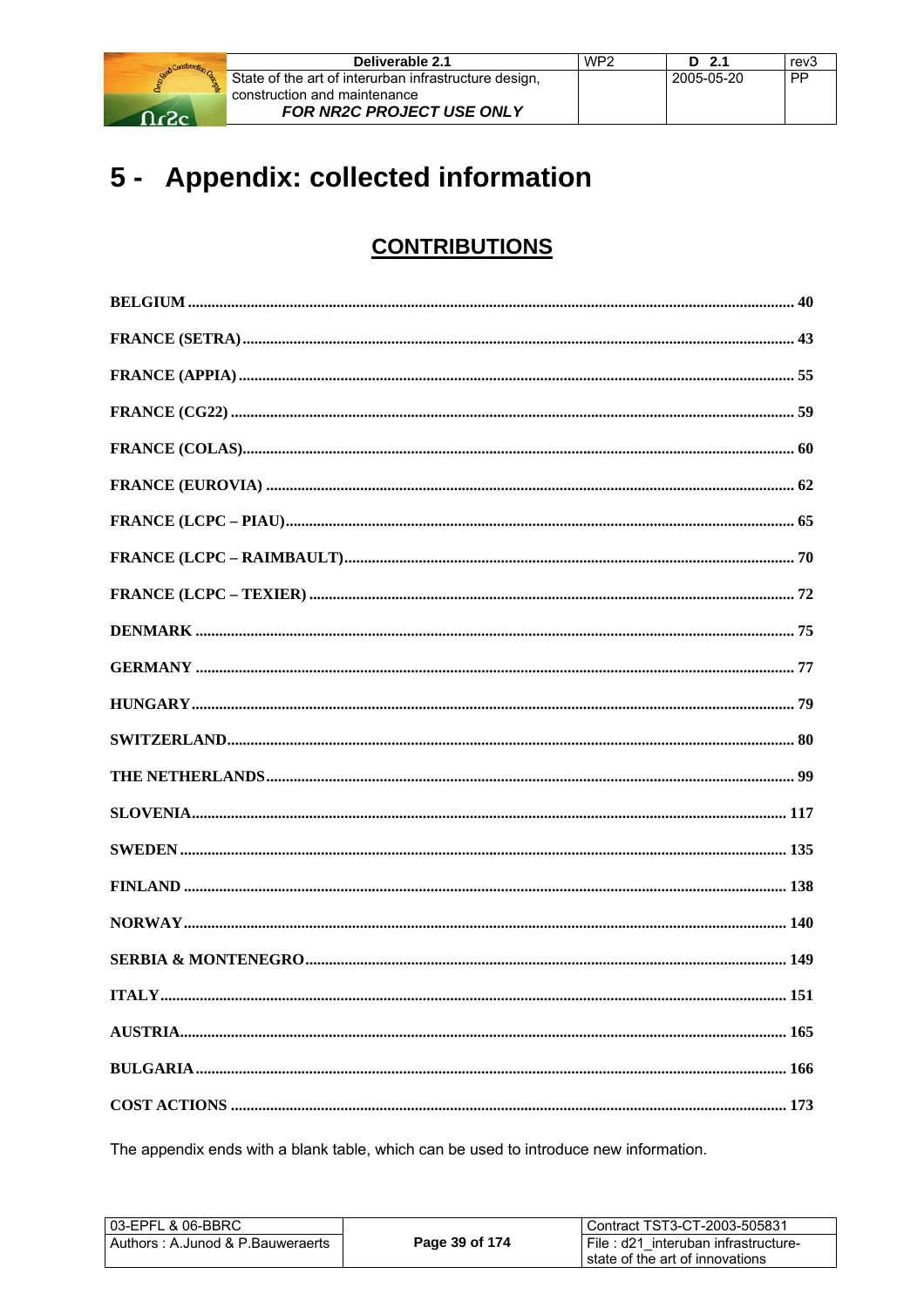| Deliverable 2.1                                                                       | WP <sub>2</sub> | D 2.1      | rev3 |
|---------------------------------------------------------------------------------------|-----------------|------------|------|
| State of the art of interurban infrastructure design,<br>construction and maintenance |                 | 2005-05-20 | PP   |
| <b>FOR NR2C PROJECT USE ONLY</b>                                                      |                 |            |      |

|                           | $\mathbf{2}$                   | 3                                                                                                                                                                                                                                                                                                                                                                                                                                                                                                                                                                                                                      |                                             |                                                                                                                            | 6              |                           | 8                              |  |
|---------------------------|--------------------------------|------------------------------------------------------------------------------------------------------------------------------------------------------------------------------------------------------------------------------------------------------------------------------------------------------------------------------------------------------------------------------------------------------------------------------------------------------------------------------------------------------------------------------------------------------------------------------------------------------------------------|---------------------------------------------|----------------------------------------------------------------------------------------------------------------------------|----------------|---------------------------|--------------------------------|--|
| Innova-<br>tiontion<br>Nr | Field Nr<br>$-$ see<br>Table 1 | Title and short description<br>(max. 300 char)                                                                                                                                                                                                                                                                                                                                                                                                                                                                                                                                                                         | Keywords                                    | Contact person(s): Name(s),<br>Organisation(s), Telephone<br>Number(s), e-mail address(es)                                 | Publication(s) | Phase -<br>see<br>Table 2 | Date of initial<br>application |  |
|                           | <b>BELGIUM</b>                 |                                                                                                                                                                                                                                                                                                                                                                                                                                                                                                                                                                                                                        |                                             |                                                                                                                            |                |                           |                                |  |
|                           | B, C, F                        | <b>High stiffness modulus</b><br>bituminous mixes<br>High stiffness modulus mixes<br>were introduced in France a few<br>years ago to increase the bearing<br>capacity and the resistance to<br>permanent deformation of<br>bituminous pavements. The<br>purpose of this BRRC-project is to<br>implement these mixes in<br>Belgium. Road trials (about 10<br>sections) will be constructed on a<br>motorway. In parallel<br>extendedextended research is<br>foreseen in the laboratory to study<br>the performance of these mixes.<br>New is also that reclaimed asphalt<br>(however still limited) will be<br>applied. | experimental trials,<br>performance aspects | Bituminous underlayers, C. De Backer, BRRC, tel. 0032 2<br>7660364; c.debacker@brrc.be<br>A. Vanelstraete, BRRC, see above | Too early      | II, IV                    | 2005 ?                         |  |

| 03-EPFL & 06-BBRC                |                | l Contract TST3-CT-2003-505831                                             |
|----------------------------------|----------------|----------------------------------------------------------------------------|
| Authors: A.Junod & P.Bauweraerts | Page 40 of 174 | I File: d21 interuban infrastructure-<br>I state of the art of innovations |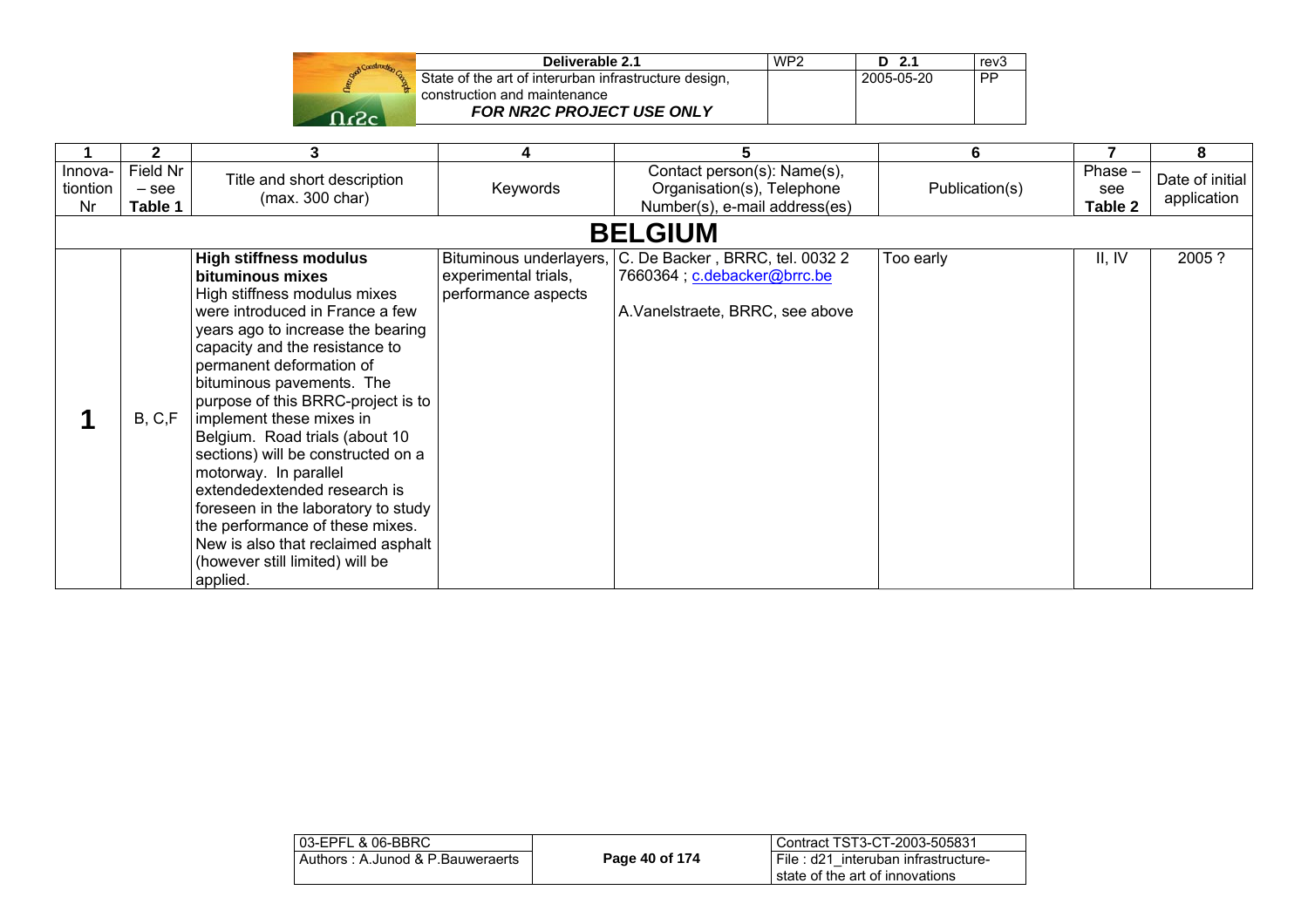| Deliverable 2.1                                       | WP <sub>2</sub> | D 2.1      | rev3 |
|-------------------------------------------------------|-----------------|------------|------|
| State of the art of interurban infrastructure design, |                 | 2005-05-20 | PP   |
| construction and maintenance                          |                 |            |      |
| <b>FOR NR2C PROJECT USE ONLY</b>                      |                 |            |      |

| 1                         | $\overline{2}$                 | $\overline{\mathbf{3}}$                                                                                                                                                                                                                                                                                                                                                                                                                                                                                                                                           | 4                                                              | 5                                                                                                              | 6                 | $\overline{7}$              | 8                              |
|---------------------------|--------------------------------|-------------------------------------------------------------------------------------------------------------------------------------------------------------------------------------------------------------------------------------------------------------------------------------------------------------------------------------------------------------------------------------------------------------------------------------------------------------------------------------------------------------------------------------------------------------------|----------------------------------------------------------------|----------------------------------------------------------------------------------------------------------------|-------------------|-----------------------------|--------------------------------|
| Innova-<br>tiontion<br>Nr | Field Nr<br>$-$ see<br>Table 1 | Title and short description<br>(max. 300 char)                                                                                                                                                                                                                                                                                                                                                                                                                                                                                                                    | Keywords                                                       | Contact person(s): Name(s),<br>Organisation(s), Telephone<br>Number(s), e-mail address(es)                     | Publication(s)    | $Phase -$<br>see<br>Table 2 | Date of initial<br>application |
|                           |                                |                                                                                                                                                                                                                                                                                                                                                                                                                                                                                                                                                                   |                                                                | <b>BELGIUM</b>                                                                                                 |                   |                             |                                |
| $\mathbf{2}$              | A, C                           | <b>Performance based</b><br>requirements for bituminous<br>mixtures and binders<br>The specifications for bituminous<br>materials are currently based on<br>empirical characteristics rather<br>than on performance. The aim of<br>this project is to come to<br>performance based requirements.<br>Hence for all relevant<br>performance characteristics, test<br>methods, test conditions and<br>output parameters have to be<br>defined that are related to<br>performance.                                                                                    | Performance tests and<br>requirements,<br>bituminous materials | A. Vanelstraete, BRRC, see above                                                                               | See attached list | Ш                           |                                |
| 3                         | A, C                           | <b>Bitumen Test Validation Project</b><br>As a prolongation of the project<br>mentioned under 2, the Bitval-<br>project, will be concentrated on<br>the bitumen performance tests.<br>The aim is to come to<br>performance tests and<br>requirements for bituminous<br>binders. This project is a common<br>research project of Fehrl-institutes<br>and is coordinated by TRL. The<br>three phases of this project are: 1:<br>analysis of existing information; 2:<br>validation of selected test<br>methods by CEN TC 336; 3:<br>research on durability aspects. | Performance tests<br>bituminous binders                        | A.Vanelstraete, BRRC, see above<br>or coordinator of Bitval-project: lan<br>Carswell, TRL :icarswell@trl.co.uk | Too early         | $\mathbf{I}$                |                                |

| 03-EPFL & 06-BBRC                |                | Contract TST3-CT-2003-505831                                              |
|----------------------------------|----------------|---------------------------------------------------------------------------|
| Authors: A.Junod & P.Bauweraerts | Page 41 of 174 | File : d21 interuban infrastructure-<br>I state of the art of innovations |
|                                  |                |                                                                           |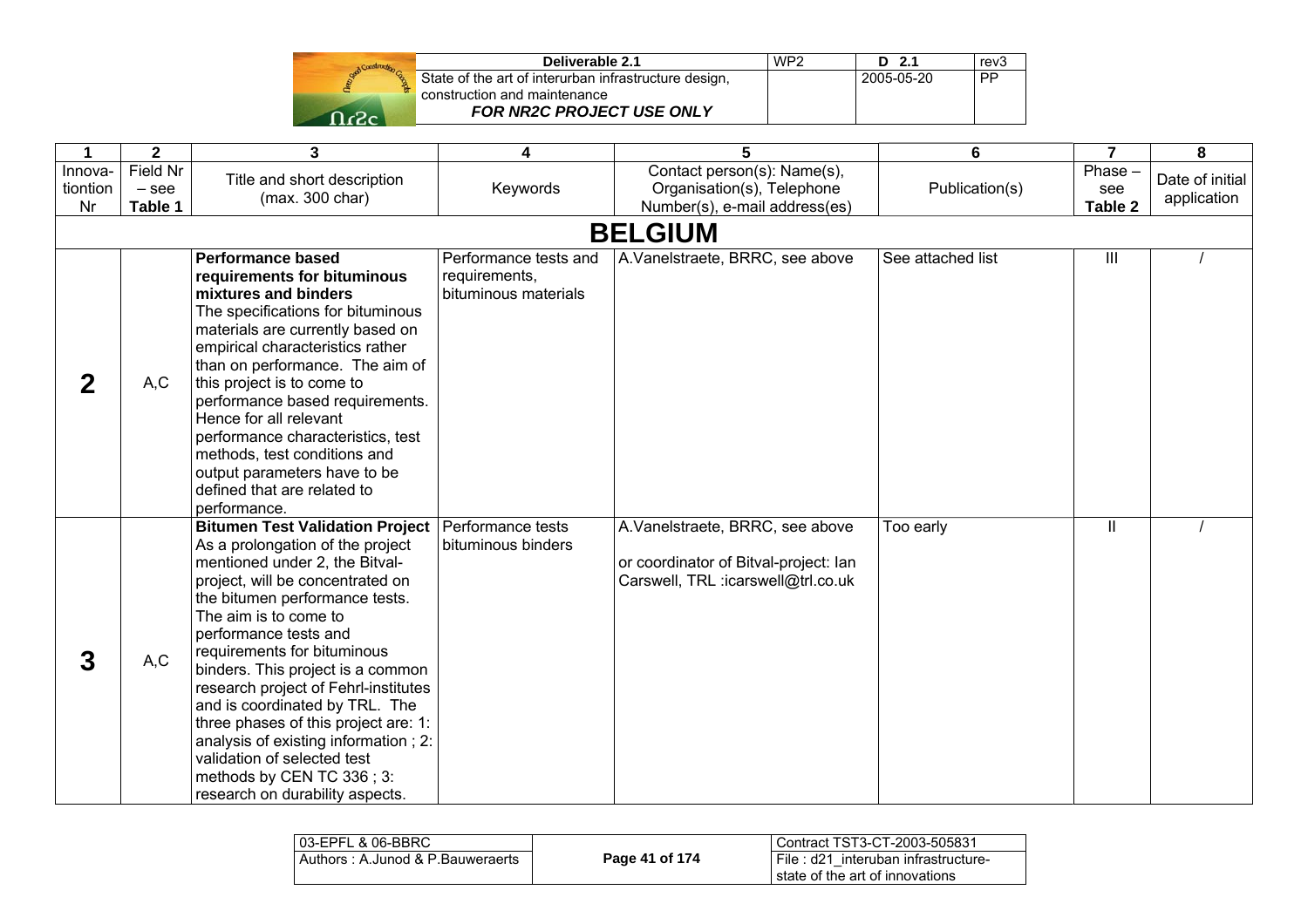| Start Construction |
|--------------------|
|                    |
|                    |
|                    |

| Deliverable 2.1                                       | WP <sub>2</sub> | $D$ 2.1    | rev3      |
|-------------------------------------------------------|-----------------|------------|-----------|
| State of the art of interurban infrastructure design, |                 | 2005-05-20 | <b>PP</b> |
| construction and maintenance                          |                 |            |           |
| <b>FOR NR2C PROJECT USE ONLY</b>                      |                 |            |           |

| $\mathbf{1}$              | $\mathbf{2}$                   | 3                                                                                                                                                                                                                                                                                                                                                                                                                                                                                                                                                                                                                                                                                                                                                                                                                                                                                                                                                   | 4                     | 5                                                                                                                                                                             |                                 | $6\phantom{1}$                                                                                                                                                                                                                                                                                                                                                                                                                                                                                                                                                                                                                                                                                                                                                                                                                                                                                                                                                                                                                                                                                                                                                                                                                                                                            |                                                        | 7                        | 8                              |
|---------------------------|--------------------------------|-----------------------------------------------------------------------------------------------------------------------------------------------------------------------------------------------------------------------------------------------------------------------------------------------------------------------------------------------------------------------------------------------------------------------------------------------------------------------------------------------------------------------------------------------------------------------------------------------------------------------------------------------------------------------------------------------------------------------------------------------------------------------------------------------------------------------------------------------------------------------------------------------------------------------------------------------------|-----------------------|-------------------------------------------------------------------------------------------------------------------------------------------------------------------------------|---------------------------------|-------------------------------------------------------------------------------------------------------------------------------------------------------------------------------------------------------------------------------------------------------------------------------------------------------------------------------------------------------------------------------------------------------------------------------------------------------------------------------------------------------------------------------------------------------------------------------------------------------------------------------------------------------------------------------------------------------------------------------------------------------------------------------------------------------------------------------------------------------------------------------------------------------------------------------------------------------------------------------------------------------------------------------------------------------------------------------------------------------------------------------------------------------------------------------------------------------------------------------------------------------------------------------------------|--------------------------------------------------------|--------------------------|--------------------------------|
| Innova-<br>tiontion<br>Nr | Field Nr<br>$-$ see<br>Table 1 | Title and short description<br>(max. 300 char)                                                                                                                                                                                                                                                                                                                                                                                                                                                                                                                                                                                                                                                                                                                                                                                                                                                                                                      | Keywords              | Contact person(s): Name(s),<br>Organisation(s), Telephone<br>Number(s), e-mail address(es)                                                                                    |                                 | Publication(s)                                                                                                                                                                                                                                                                                                                                                                                                                                                                                                                                                                                                                                                                                                                                                                                                                                                                                                                                                                                                                                                                                                                                                                                                                                                                            |                                                        | Phase-<br>see<br>Table 2 | Date of initial<br>application |
|                           |                                |                                                                                                                                                                                                                                                                                                                                                                                                                                                                                                                                                                                                                                                                                                                                                                                                                                                                                                                                                     |                       | <b>BELGIUM</b>                                                                                                                                                                |                                 |                                                                                                                                                                                                                                                                                                                                                                                                                                                                                                                                                                                                                                                                                                                                                                                                                                                                                                                                                                                                                                                                                                                                                                                                                                                                                           |                                                        |                          |                                |
| 4                         | A, C                           | <b>Paramix EC-project</b><br>The "PARAMIX" (Road Pavement   mixes<br>Rehabilitation Techniques Using<br>Enhanced<br>Asphalt Mixtures)<br>project aimed at optimizing the<br>rehabilitation<br>pavement<br>techniques for asphalt pavements<br>using reclaimed asphalt.<br>The project was coordinated by<br>S.A. COPCISA, Spain. Emphasis<br>was put on the following aspects:<br>New hot and cold recycled<br>$\bullet$<br>asphalt mixtures<br>Innovative machinery and<br>improved milling, layout and<br>compaction procedures;<br>New methodology for design<br>and life cycle assessment of<br>the rehabilitated pavement<br>using new asphalt mixtures.<br>For that purpose, experimental<br>tracks were constructed in Spain<br>and Sweden for hot and cold<br>recycled mixtures, where several<br>mix formulas, selected from a<br>preliminary laboratory study were<br>produced.<br>03-EPFL & 06-BBRC<br>Authors: A.Junod & P. Bauweraerts | Recycling, bituminous | A.Vanelstraete, BRRC, see above<br>L. De Bock, BRRC<br>(I.debock@brrc.be)<br>coordinator of this EC-project:<br>E. Soms (Copcisa)<br>Ernest.soms@copcisa.es<br>Page 42 of 174 |                                 | M. Bou Jové and L. De Bock,<br>"The PARAMIX project",<br>proceedings of the 5th Intern.<br>Conference on the Environmental<br>and Technical Implications of<br>Construction with alternative<br>Materials WASCON 2003, San<br>Sebastian, Spain, 4 - 6 June<br>2003. Proceedings edited by G.<br>Ortiz de Rubina - INASMET and<br>J.J.J.M. Goumans - ISCOWA.<br>F. Perez et al. "Design and<br>performance of hot mix asphalt<br>with high<br>percentages of<br>reclaimed asphalt: approach<br>followed in the Paramix project",<br>&<br>Eurobitume<br>conference, Vienna, May 2004;<br>J. De Visscher et al. "Selection of<br>binders for asphalt mixes with<br>reclaimed asphalt as studied in<br>the Paramix project, Eurobitume<br>& Eurasphalt conference, Vienna,<br>May 2004;<br><b>REWAS</b><br>2004<br>Symposium on Recycling, Waste<br>Treatment<br>and<br>Technology), Madrid, September<br>2004, paper submitted " The<br>Paramix project: enhanced<br>recycling techniques for asphalt<br>pavements";<br>RILEM 2004 (Conference on the<br>Use of recycled Materials in<br>Building and Infrastructure),<br>Barcelona,<br>November 2004,<br>paper submitted "The Paramix"<br>project:<br>enhanced<br>Contract TST3-CTe20034505831 for<br>File: d21 interuberl'impassion cture- | Eurasphalt<br>(Global<br>Clean<br>recycling<br>asphalt | IV                       |                                |
|                           |                                |                                                                                                                                                                                                                                                                                                                                                                                                                                                                                                                                                                                                                                                                                                                                                                                                                                                                                                                                                     |                       |                                                                                                                                                                               | state of the art of innovations |                                                                                                                                                                                                                                                                                                                                                                                                                                                                                                                                                                                                                                                                                                                                                                                                                                                                                                                                                                                                                                                                                                                                                                                                                                                                                           |                                                        |                          |                                |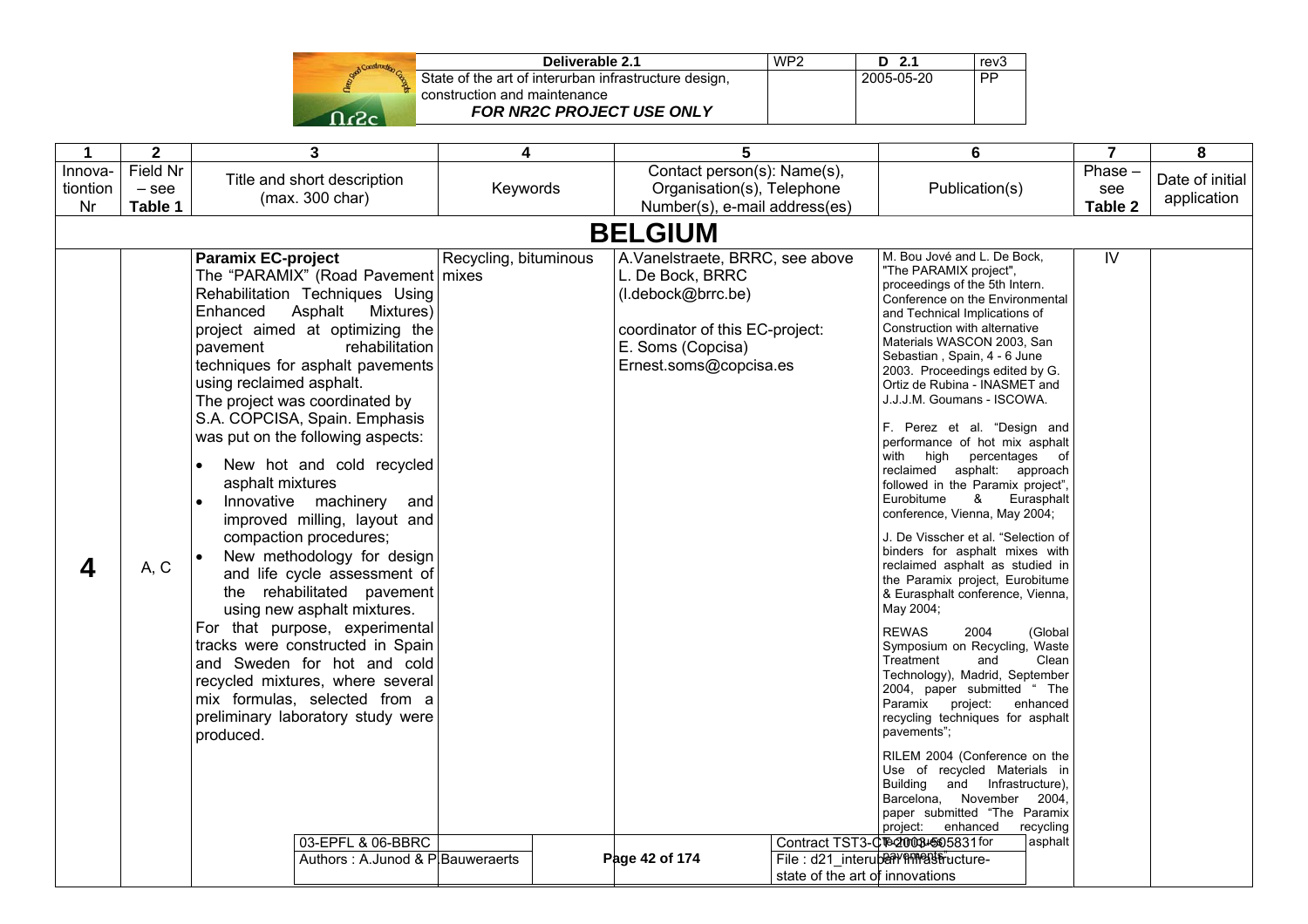| Deliverable 2.1                                                                       | WP2 | $D$ 2.1    | rev3      |
|---------------------------------------------------------------------------------------|-----|------------|-----------|
| State of the art of interurban infrastructure design,<br>construction and maintenance |     | 2005-05-20 | <b>PP</b> |
| <b>FOR NR2C PROJECT USE ONLY</b>                                                      |     |            |           |

|                    | $\mathbf{2}$                   | 3                                              | 4                                              | 5                                                                                                                                     | 6                                                              | $\overline{7}$              | 8                              |
|--------------------|--------------------------------|------------------------------------------------|------------------------------------------------|---------------------------------------------------------------------------------------------------------------------------------------|----------------------------------------------------------------|-----------------------------|--------------------------------|
| Innova-<br>tion Nr | Field Nr<br>$-$ see<br>Table 1 | Title and short description<br>(max. 300 char) | Keywords                                       | Contact person(s): Name(s),<br>Organisation(s), Telephone<br>Number(s), e-mail address(es)                                            | Publication(s)                                                 | $Phase -$<br>see<br>Table 2 | Date of initial<br>application |
|                    |                                |                                                |                                                | <b>FRANCE (SETRA)</b>                                                                                                                 |                                                                |                             |                                |
|                    | A,C                            | Product : BITULASTIC RA→<br>Company: SCREG     | Road design<br>Surface dressing Binder   SETRA | l Yves GUIDOUX<br><b>CSTR/TCE</b><br>Phone: (33) 1 46 11 34 67<br>$E$ -mail:<br>yves.guidoux@equipement.gouv.fr                       | Technical Assessment -<br><b>July 2003</b><br>See www.setra.fr | VII                         |                                |
|                    | B,C                            | Product : MICROLASTIC→<br>Company: SCREG       | Surface dressing binder                        | <b>Yves GUIDOUX</b><br><b>ISETRA</b><br><b>CSTR/TCE</b><br>Phone: (33) 1 46 11 34 67<br>$E$ -mail:<br>yves.guidoux@equipement.gouv.fr | Technical Assessment -<br>June 2003<br>See: www.setra.fr       | VII                         |                                |
| 3                  | B,C                            | Product : SACERSEAL EX→<br>Company: SACER      | Surface dressing<br>modified binder            | <b>Yves GUIDOUX</b><br><b>ISETRA</b><br><b>CSTR/TCE</b><br>Phone: (33) 1 46 11 34 67<br>$E$ -mail:<br>yves.guidoux@equipement.gouv.fr | Technical Assessment -<br>May 2003<br>See www.setra.fr         | VII                         |                                |
|                    | B,C                            | Product: COMPOSTYRENE→<br>Company: SCREG       | Materials for lightweight<br>fill              | <b>Yves GUIDOUX</b><br><b>ISETRA</b><br><b>CSTR/TCE</b><br>Phone: (33) 1 46 11 34 67<br>$E$ -mail:<br>yves.guidoux@equipement.gouv.fr | Technical Assessment-<br>January 2003<br>See www.setra.fr      | $\overline{\mathsf{v}}$     |                                |

| 03-EPFL & 06-BBRC                |                | Contract TST3-CT-2003-505831        |
|----------------------------------|----------------|-------------------------------------|
| Authors: A.Junod & P.Bauweraerts | Page 43 of 174 | File: d21 interuban infrastructure- |
|                                  |                | I state of the art of innovations   |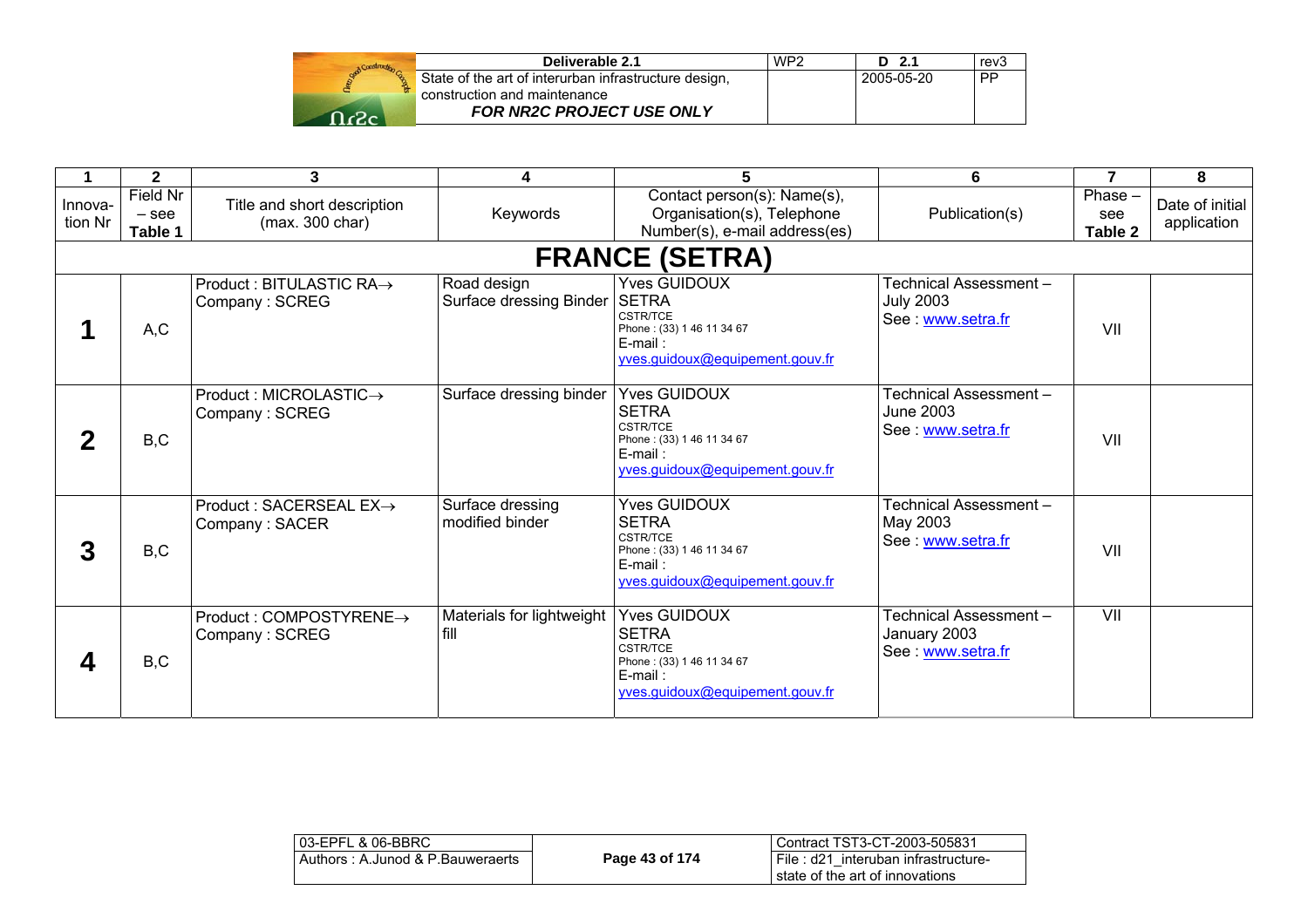| Stad Construction |  |
|-------------------|--|
|                   |  |
| ٢2.               |  |

| Deliverable 2.1                                       | WP <sub>2</sub> | $D$ 2.1    | rev <sub>3</sub> |
|-------------------------------------------------------|-----------------|------------|------------------|
| State of the art of interurban infrastructure design, |                 | 2005-05-20 | <b>PP</b>        |
| construction and maintenance                          |                 |            |                  |
| <b>FOR NR2C PROJECT USE ONLY</b>                      |                 |            |                  |

| 1                  | $\overline{2}$                        | $\mathbf{3}$                                   | 4                                                                                       | 5                                                                                                                                    | 6                                                             | $\overline{7}$              | 8                              |
|--------------------|---------------------------------------|------------------------------------------------|-----------------------------------------------------------------------------------------|--------------------------------------------------------------------------------------------------------------------------------------|---------------------------------------------------------------|-----------------------------|--------------------------------|
| Innova-<br>tion Nr | <b>Field Nr</b><br>$-$ see<br>Table 1 | Title and short description<br>(max. 300 char) | Keywords                                                                                | Contact person(s): Name(s),<br>Organisation(s), Telephone<br>Number(s), e-mail address(es)                                           | Publication(s)                                                | $Phase -$<br>see<br>Table 2 | Date of initial<br>application |
|                    |                                       |                                                |                                                                                         | <b>FRANCE (SETRA)</b>                                                                                                                |                                                               |                             |                                |
| 5                  | A,B,C                                 | Product: COMPOMODULE H<br>Company: SCREG       | <b>Base bituminous</b><br>mixture for structure<br>reinforcement                        | <b>Yves GUIDOUX</b><br><b>SETRA</b><br><b>CSTR/TCE</b><br>Phone: (33) 1 46 11 34 67<br>E-mail:<br>yves.guidoux@equipement.gouv.fr    | Technical Assessment-<br>December 2002<br>See www.setra.fr    | VII                         |                                |
| 6                  | B, C, D                               | <b>Product: PACDRAIN</b><br>Company: WAVIN     | Drainage system                                                                         | <b>Yves GUIDOUX</b><br><b>SETRA</b><br><b>CSTR/TCE</b><br>Phone: (33) 1 46 11 34 67<br>$E$ -mail:<br>yves.guidoux@equipement.gouv.fr | Technical Assessment-<br>November 2002<br>See www.setra.fr    | VII                         |                                |
|                    | B, C, D                               | Product: DRAINCOTEX 200<br>Company: AFITEX     | Drainage system                                                                         | <b>Yves GUIDOUX</b><br><b>SETRA</b><br><b>CSTR/TCE</b><br>Phone: (33) 1 46 11 34 67<br>E-mail:<br>yves.guidoux@equipement.gouv.fr    | Technical Assessment-<br>November 2002<br>See www.setra.fr    | $\overline{\mathsf{V}}$     |                                |
| 8                  | B,C                                   | Product : RUFLEX→<br>Company: COLAS            | Rough asphalt for thin<br>course wearing                                                | <b>Yves GUIDOUX</b><br><b>SETRA</b><br><b>CSTR/TCE</b><br>Phone: (33) 1 46 11 34 67<br>$E$ -mail:<br>yves.guidoux@equipement.gouv.fr | Technical Assessment-<br>March 2002<br>See www.setra.fr       | VII                         |                                |
| $\overline{9}$     | $\mathsf{C}$                          | Product: MULTIPPHALTE 35/30<br>Company: SHELL  | Special bitumen for<br>binder and surface<br>course to get better<br>rutting resistance | <b>Yves GUIDOUX</b><br><b>SETRA</b><br><b>CSTR/TCE</b><br>Phone: (33) 1 46 11 34 67<br>E-mail:<br>vves.guidoux@equipement.gouv.fr    | Technical Assessment-<br><b>July 2001</b><br>See www.setra.fr | VII                         |                                |

| l 03-EPFL & 06-BBRC              |                | Contract TST3-CT-2003-505831                                             |
|----------------------------------|----------------|--------------------------------------------------------------------------|
| Authors: A.Junod & P.Bauweraerts | Page 44 of 174 | ∟File : d21 interuban infrastructure-<br>state of the art of innovations |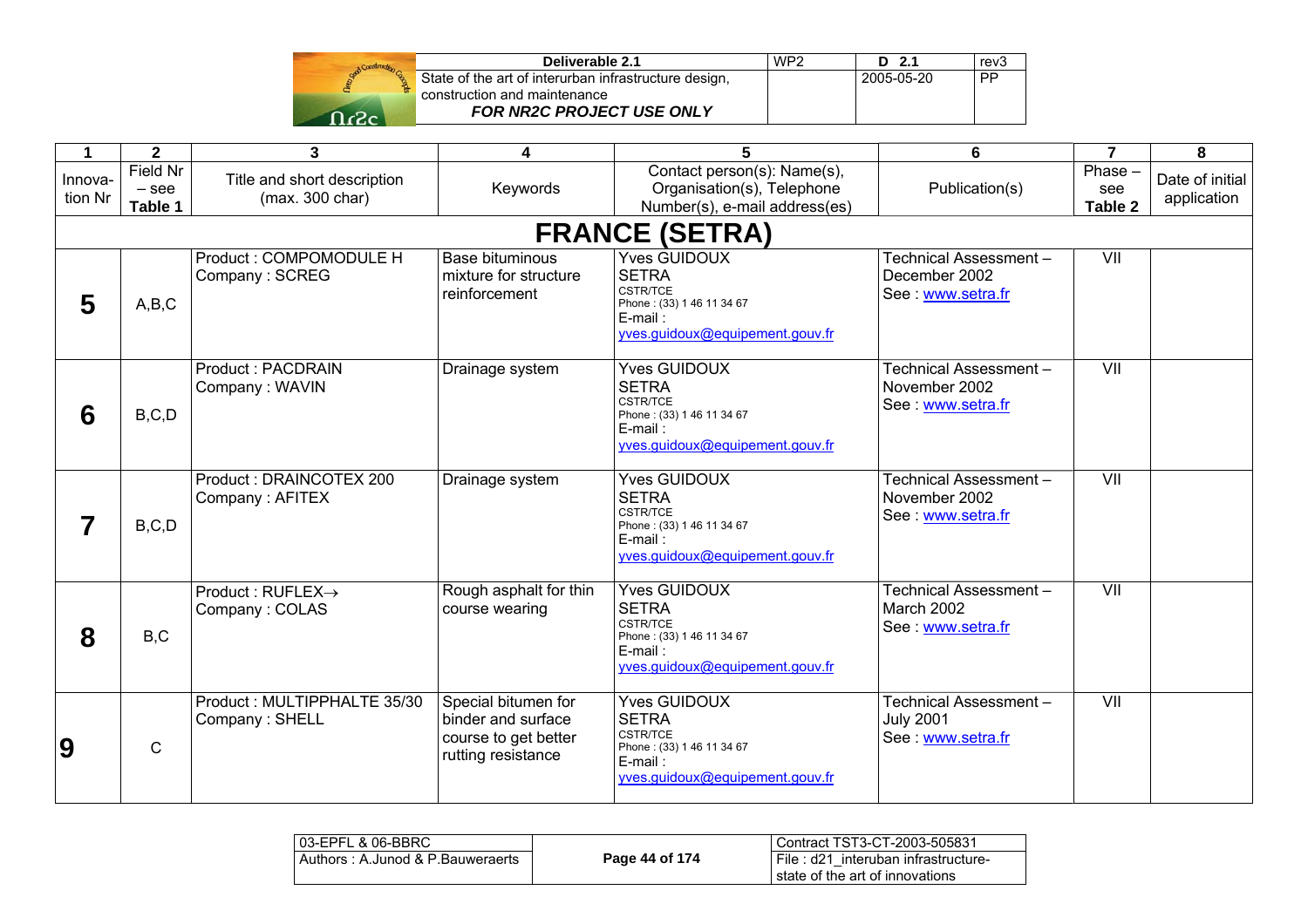| Send Construction |  |
|-------------------|--|
|                   |  |
|                   |  |

| Deliverable 2.1                                       | WP <sub>2</sub> | $D$ 2.1    | rev3      |
|-------------------------------------------------------|-----------------|------------|-----------|
| State of the art of interurban infrastructure design, |                 | 2005-05-20 | <b>PP</b> |
| construction and maintenance                          |                 |            |           |
| <b>FOR NR2C PROJECT USE ONLY</b>                      |                 |            |           |

| 1                  | $\mathbf{2}$                   | 3                                                                                      | 4                                                              | 5                                                                                                                                    | 6                                                                                                                         | $\overline{7}$           | 8                              |
|--------------------|--------------------------------|----------------------------------------------------------------------------------------|----------------------------------------------------------------|--------------------------------------------------------------------------------------------------------------------------------------|---------------------------------------------------------------------------------------------------------------------------|--------------------------|--------------------------------|
| Innova-<br>tion Nr | Field Nr<br>$-$ see<br>Table 1 | Title and short description<br>(max. 300 char)                                         | Keywords                                                       | Contact person(s): Name(s),<br>Organisation(s), Telephone<br>Number(s), e-mail address(es)                                           | Publication(s)                                                                                                            | Phase-<br>see<br>Table 2 | Date of initial<br>application |
|                    |                                |                                                                                        |                                                                | <b>FRANCE (SETRA)</b>                                                                                                                |                                                                                                                           |                          |                                |
| 10                 | A,B,C                          | Product: COMPOMAC R (M2)<br>Company: SCREG                                             | Cold asphalt for<br>wearing course                             | <b>Yves GUIDOUX</b><br><b>SETRA</b><br>CSTR/TCE<br>Phone: (33) 1 46 11 34 67<br>E-mail:<br>yves.guidoux@equipement.gouv.fr           | Technical Assessment-<br>January 2001<br>See www.setra.fr                                                                 | VII                      |                                |
| 11                 | B,C                            | Product: PRACTIPLAST M40 for<br>thin and very thin asphalt<br>surfacing<br>Company: BP | Special bitumen for thin<br>and very thin asphalt<br>surfacing | <b>Yves GUIDOUX</b><br><b>SETRA</b><br><b>CSTR/TCE</b><br>Phone: (33) 1 46 11 34 67<br>$E$ -mail:<br>yves.guidoux@equipement.gouv.fr | Technical Assessment-<br><b>July 2000</b><br>See www.setra.fr                                                             | $\overline{\mathsf{V}}$  |                                |
| 12                 | A,B                            | Product: ENKADRAIN FINDRAIN<br>P3 C100<br>Company: COLBOND<br><b>GEOSYNTHETICS</b>     | Drainage system                                                | <b>Yves GUIDOUX</b><br><b>SETRA</b><br>CSTR/TCE<br>Phone: (33) 1 46 11 34 67<br>$E$ -mail:<br>yves.guidoux@equipement.gouv.fr        | Technical Assessment-<br><b>July 2000</b><br>See: www.setra.fr                                                            | VII                      |                                |
| 13                 | $\mathsf{C}$                   | <b>Product: ESTERE</b><br>Company: JEAN LEFEBVRE                                       | Very thin or ultra thin<br>wearing course<br>application       | <b>Yves GUIDOUX</b><br><b>SETRA</b><br><b>CSTR/TCE</b><br>Phone: (33) 1 46 11 34 67<br>$E$ -mail:<br>yves.guidoux@equipement.gouv.fr | Technical Assessment-<br>June 2000<br>See www.setra.fr                                                                    | $\overline{\mathsf{V}}$  |                                |
| 14                 | B, D                           | Product: MICRO-INCRUSTATION<br>Company: SACER                                          | Techniques to improve<br>skidding resistance at<br>young age   | <b>Yves GUIDOUX</b><br><b>SETRA</b><br><b>CSTR/TCE</b><br>Phone: (33) 1 46 11 34 67<br>E-mail:<br>yves.guidoux@equipement.gouv.fr    | On road construction site<br>experimentation certificate<br>- Delivered by the SETRA<br>in March 2002<br>See www.setra.fr | $\overline{M}$           |                                |

| l 03-EPFL & 06-BBRC              |                | Contract TST3-CT-2003-505831                                             |
|----------------------------------|----------------|--------------------------------------------------------------------------|
| Authors: A.Junod & P.Bauweraerts | Page 45 of 174 | File: d21 interuban infrastructure-<br>l state of the art of innovations |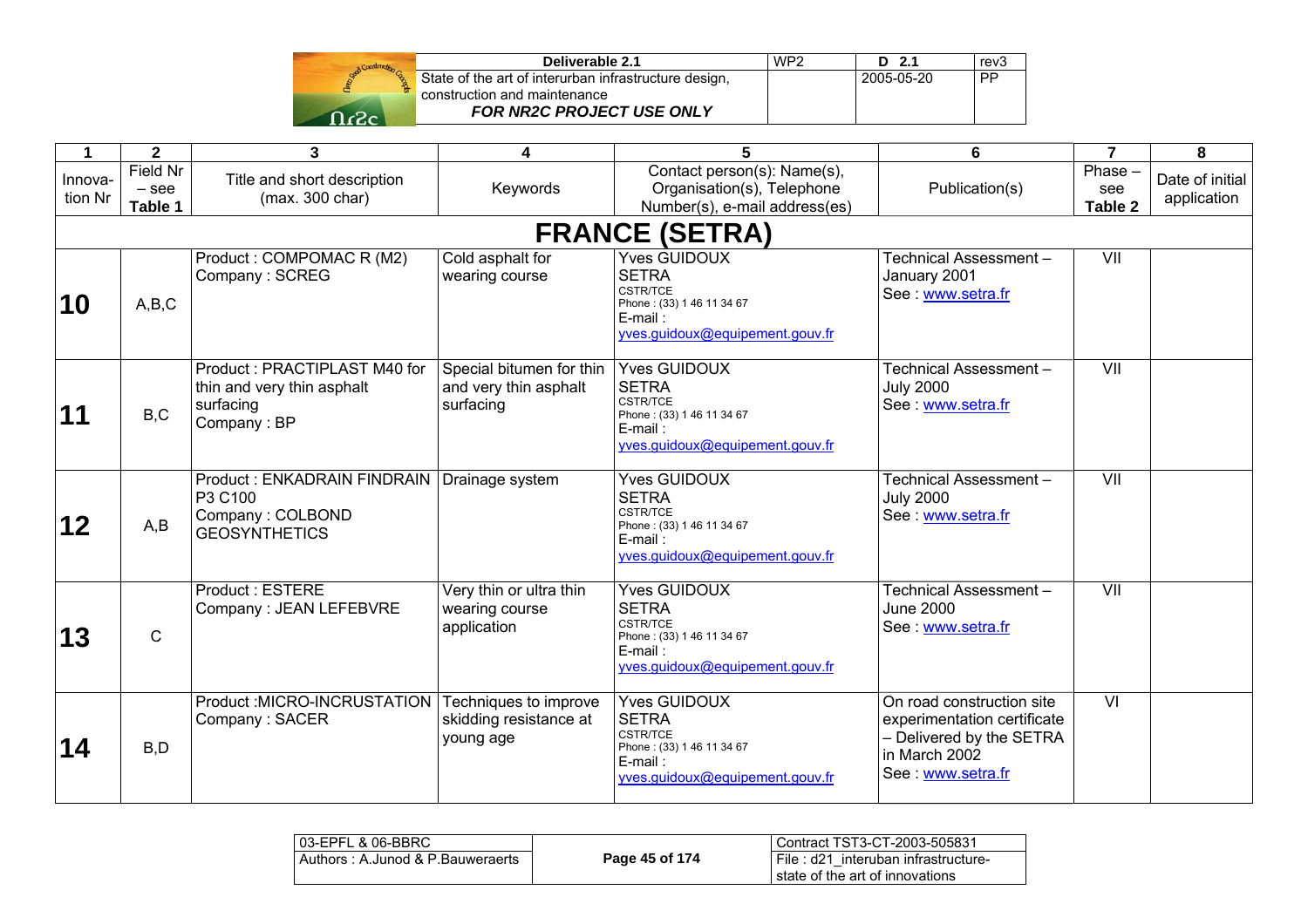| Stad Construction |  |
|-------------------|--|
|                   |  |
| ٢2.               |  |

| Deliverable 2.1                                       | WP <sub>2</sub> | $D$ 2.1    | rev <sub>3</sub> |
|-------------------------------------------------------|-----------------|------------|------------------|
| State of the art of interurban infrastructure design, |                 | 2005-05-20 | <b>PP</b>        |
| construction and maintenance                          |                 |            |                  |
| <b>FOR NR2C PROJECT USE ONLY</b>                      |                 |            |                  |

|                    | $\mathbf{2}$                          | 3                                              | 4                                                                                                                                                                                                       | 5                                                                                                                                 | 6                                                                                                                          | $\overline{7}$            | 8                              |
|--------------------|---------------------------------------|------------------------------------------------|---------------------------------------------------------------------------------------------------------------------------------------------------------------------------------------------------------|-----------------------------------------------------------------------------------------------------------------------------------|----------------------------------------------------------------------------------------------------------------------------|---------------------------|--------------------------------|
| Innova-<br>tion Nr | <b>Field Nr</b><br>$-$ see<br>Table 1 | Title and short description<br>(max. 300 char) | Keywords                                                                                                                                                                                                | Contact person(s): Name(s),<br>Organisation(s), Telephone<br>Number(s), e-mail address(es)                                        | Publication(s)                                                                                                             | Phase -<br>see<br>Table 2 | Date of initial<br>application |
|                    |                                       |                                                |                                                                                                                                                                                                         | <b>FRANCE (SETRA)</b>                                                                                                             |                                                                                                                            |                           |                                |
| 15                 | B, C, D                               | Product:RUGOCOMPACT<br>Company: SACER          | Compact and rough<br>bituminous mixture for<br>surfacing                                                                                                                                                | <b>Yves GUIDOUX</b><br><b>SETRA</b><br><b>CSTR/TCE</b><br>Phone: (33) 1 46 11 34 67<br>E-mail:<br>yves.guidoux@equipement.gouv.fr | On road construction site<br>experimentation certificate<br>- Delivered by the SETRA<br>in March 2002<br>See www.setra.fr  | VII                       |                                |
| 16                 | B, C                                  | Product: COLASMAC<br>Company: COLAS            |                                                                                                                                                                                                         | <b>Yves GUIDOUX</b><br><b>SETRA</b><br><b>CSTR/TCE</b><br>Phone: (33) 1 46 11 34 67<br>E-mail:<br>yves.guidoux@equipement.gouv.fr | On road construction site<br>experimentation certificate<br>- Delivered by the SETRA<br>in July 2001<br>See : www.setra.fr | $\overline{\mathsf{M}}$   |                                |
| 17                 | B, C, D                               | Product : MICROGRIP<br>Company: SACER          | Very thin bituminous for<br>wearing course to<br>improve skidding<br>resistance<br>2 types of aggregate.<br>One of the two types is<br>more soft than the other<br>to regenerate the skid<br>resistance | <b>Yves GUIDOUX</b><br><b>SETRA</b><br>CSTR/TCE<br>Phone: (33) 1 46 11 34 67<br>E-mail:<br>yves.quidoux@equipement.gouv.fr        | On road construction site<br>experimentation certificate<br>- Delivered by the SETRA<br>in July 2000<br>See: www.setra.fr  | $\overline{\mathsf{V}}$   |                                |
| 18                 | C, E, F                               | On site cold road mixing of old<br>pavement    | Old pavement<br>Road mixing<br>Pavement maintenance                                                                                                                                                     | <b>Yves GUIDOUX</b><br><b>SETRA</b><br><b>CSTR/TCE</b><br>Phone: (33) 1 46 11 34 67<br>E-mail:<br>yves.guidoux@equipement.gouv.fr | Technical Guide - July<br>2003<br>See : www.setra.fr                                                                       | III                       |                                |

| 103-EPFL & 06-BBRC               |                | l Contract TST3-CT-2003-505831                                           |
|----------------------------------|----------------|--------------------------------------------------------------------------|
| Authors: A.Junod & P.Bauweraerts | Page 46 of 174 | I File: d21 interuban infrastructure-<br>state of the art of innovations |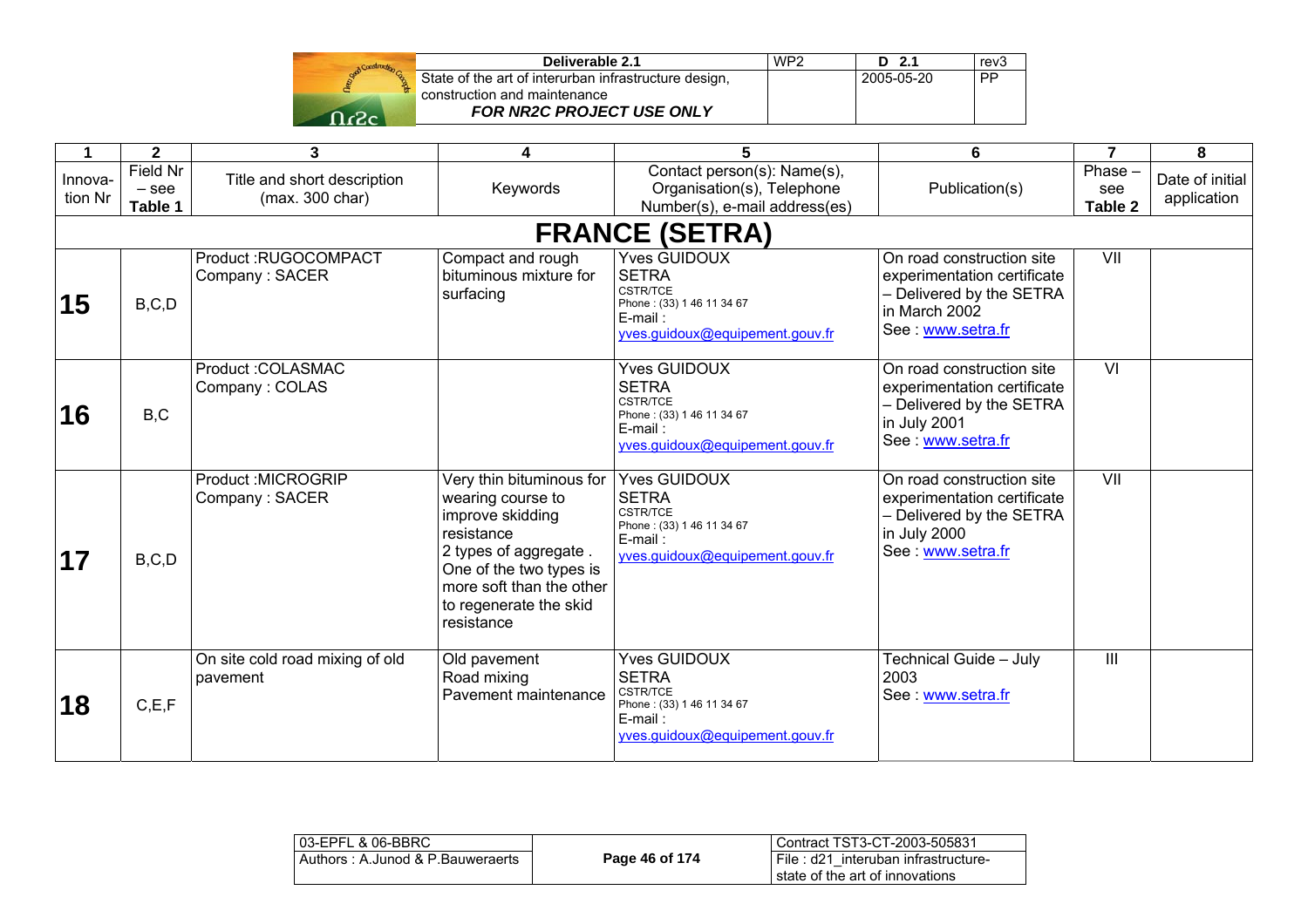| God Construction Co. |  |
|----------------------|--|
|                      |  |
|                      |  |

| Deliverable 2.1                                       | WP <sub>2</sub> | $D$ 2.1    | rev <sub>3</sub> |
|-------------------------------------------------------|-----------------|------------|------------------|
| State of the art of interurban infrastructure design, |                 | 2005-05-20 | PP               |
| construction and maintenance                          |                 |            |                  |
| <b>FOR NR2C PROJECT USE ONLY</b>                      |                 |            |                  |

| 1                  | $\mathbf{2}$                          | $\overline{\mathbf{3}}$                                                                            | 4                            | 5                                                                                                                                    | 6                                                      | $\overline{7}$            | 8                              |
|--------------------|---------------------------------------|----------------------------------------------------------------------------------------------------|------------------------------|--------------------------------------------------------------------------------------------------------------------------------------|--------------------------------------------------------|---------------------------|--------------------------------|
| Innova-<br>tion Nr | <b>Field Nr</b><br>$-$ see<br>Table 1 | Title and short description<br>(max. 300 char)                                                     | Keywords                     | Contact person(s): Name(s),<br>Organisation(s), Telephone<br>Number(s), e-mail address(es)                                           | Publication(s)                                         | Phase -<br>see<br>Table 2 | Date of initial<br>application |
|                    |                                       |                                                                                                    |                              | <b>FRANCE (SETRA)</b>                                                                                                                |                                                        |                           |                                |
| 19                 | E.                                    | Choice assistance of maintenance Pavement maintenance<br>techniques for pavement surface<br>layers |                              | <b>Yves GUIDOUX</b><br><b>SETRA</b><br>CSTR/TCE<br>Phone: (33) 1 46 11 34 67<br>E-mail:<br>yves.guidoux@equipement.gouv.fr           | Technical Guide - July<br>2003<br>See: www.setra.fr    | Ш                         |                                |
| <b>20</b>          | A                                     | New pavement construction on<br>national network - Alternative<br>specifications                   | New product<br>specification | <b>Yves GUIDOUX</b><br><b>SETRA</b><br><b>CSTR/TCE</b><br>Phone: (33) 1 46 11 34 67<br>$E$ -mail:<br>yves.guidoux@equipement.gouv.fr | Technical Guide - March<br>2003<br>See: www.setra.fr   | Ш                         |                                |
| 21                 | E                                     | Concrete pavement maintenance<br>- Road and airfield pavement                                      | Conception guide             | <b>Yves GUIDOUX</b><br><b>SETRA</b><br><b>CSTR/TCE</b><br>Phone: (33) 1 46 11 34 67<br>$E$ -mail:<br>yves.guidoux@equipement.gouv.fr | Technical Guide - October<br>2002<br>See: www.setra.fr | III                       |                                |
| 22                 | A                                     | Guide for civil engineering<br>conception of cut and cover                                         | Cut and cover                | <b>Yves GUIDOUX</b><br><b>SETRA</b><br><b>CSTR/TCE</b><br>Phone: (33) 1 46 11 34 67<br>$E$ -mail:<br>yves.guidoux@equipement.gouv.fr | Technical Guide - July<br>2002<br>See: www.setra.fr    | $\overline{\mathbb{H}}$   |                                |
| 23                 | A,J                                   | Blasting earthworks in road works                                                                  |                              | <b>Yves GUIDOUX</b><br><b>SETRA</b><br>CSTR/TCE<br>Phone: (33) 1 46 11 34 67<br>E-mail:<br>yves.guidoux@equipement.gouv.fr           | Technical Guide - January<br>2002<br>See www.setra.fr  | Ш                         |                                |

| 103-EPFL & 06-BBRC               |                | Contract TST3-CT-2003-505831                                             |
|----------------------------------|----------------|--------------------------------------------------------------------------|
| Authors: A.Junod & P.Bauweraerts | Page 47 of 174 | File: d21 interuban infrastructure-<br>i state of the art of innovations |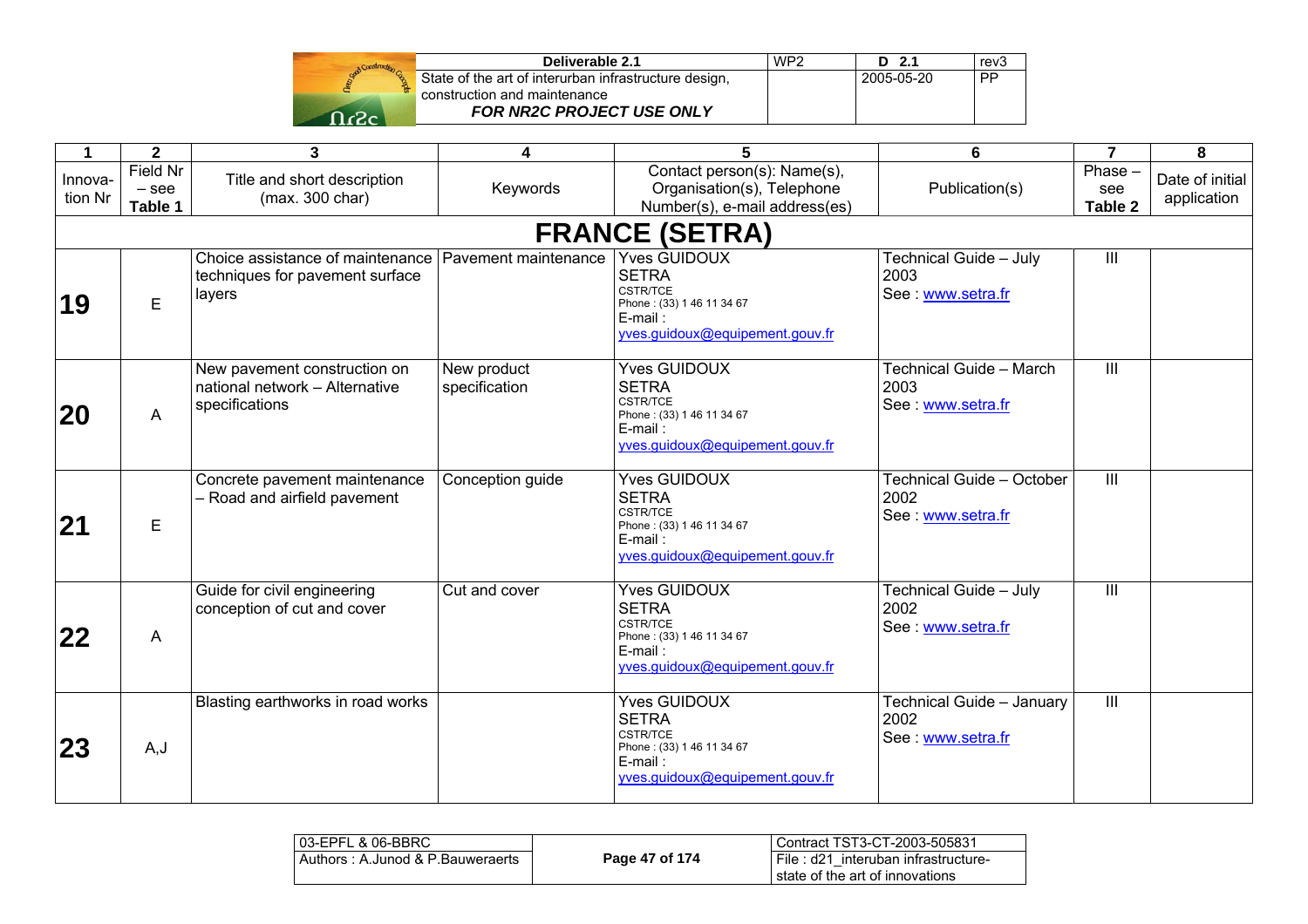| Construction Go<br><b>Ogost</b> |  |
|---------------------------------|--|
|                                 |  |
|                                 |  |

| Deliverable 2.1                                       | WP <sub>2</sub> | $D$ 2.1    | rev <sub>3</sub> |
|-------------------------------------------------------|-----------------|------------|------------------|
| State of the art of interurban infrastructure design, |                 | 2005-05-20 | <b>PP</b>        |
| construction and maintenance                          |                 |            |                  |
| <b>FOR NR2C PROJECT USE ONLY</b>                      |                 |            |                  |

| $\blacktriangleleft$ | $\mathbf{2}$                   | $\mathbf{3}$                                                        | 4                                                | $\overline{5}$                                                                                                                       | 6                                                      | $\overline{7}$           | 8                              |
|----------------------|--------------------------------|---------------------------------------------------------------------|--------------------------------------------------|--------------------------------------------------------------------------------------------------------------------------------------|--------------------------------------------------------|--------------------------|--------------------------------|
| Innova-<br>tion Nr   | Field Nr<br>$-$ see<br>Table 1 | Title and short description<br>(max. 300 char)                      | Keywords                                         | Contact person(s): Name(s),<br>Organisation(s), Telephone<br>Number(s), e-mail address(es)                                           | Publication(s)                                         | Phase-<br>see<br>Table 2 | Date of initial<br>application |
|                      |                                |                                                                     |                                                  | <b>FRANCE (SETRA)</b>                                                                                                                |                                                        |                          |                                |
| 24                   | A                              | Trench design and<br>implementation                                 |                                                  | <b>Yves GUIDOUX</b><br><b>SETRA</b><br>CSTR/TCE<br>Phone: (33) 1 46 11 34 67<br>E-mail:<br>yves.guidoux@equipement.gouv.fr           | Technical Guide -<br>November 2001<br>See www.setra.fr | $\mathop{\rm III}$       |                                |
| 25                   | E                              | High speed urban motorways<br>rehabilitation - Theme: cleansing     | Cleansing                                        | <b>Yves GUIDOUX</b><br><b>SETRA</b><br>CSTR/TCE<br>Phone: (33) 1 46 11 34 67<br>E-mail:<br>vves.quidoux@equipement.qouv.fr           | Technical Guide - April<br>2001<br>See www.setra.fr    | $\overline{\mathbb{H}}$  |                                |
| 26                   | E, F                           | Phytosanatory treatment in road<br>area                             | Phytosanitory                                    | <b>Yves GUIDOUX</b><br><b>SETRA</b><br><b>CSTR/TCE</b><br>Phone: (33) 1 46 11 34 67<br>$E$ -mail:<br>yves.guidoux@equipement.gouv.fr | Technical Guide -<br>November 2000<br>See www.setra.fr | III                      |                                |
| <b>27</b>            | A                              | Fill design and implementation on<br>compressible soil              | Compressible soil                                | <b>Yves GUIDOUX</b><br><b>SETRA</b><br><b>CSTR/TCE</b><br>Phone: (33) 1 46 11 34 67<br>E-mail:<br>yves.guidoux@equipement.gouv.fr    | Technical Guide -<br>November 2000<br>See www.setra.fr | III                      |                                |
| 28                   | A,B                            | Road surface water<br>imperviousness of structure by<br>geomembrane | Environment<br>Geomembrane for<br>water stocking | <b>Yves GUIDOUX</b><br><b>SETRA</b><br><b>CSTR/TCE</b><br>Phone: (33) 1 46 11 34 67<br>E-mail:<br>yves.guidoux@equipement.gouv.fr    | Technical Guide -<br>November 2000<br>See www.setra.fr | $\mathbf{III}$           |                                |

| 103-EPFL & 06-BBRC               |                | Contract TST3-CT-2003-505831                                           |
|----------------------------------|----------------|------------------------------------------------------------------------|
| Authors: A.Junod & P.Bauweraerts | Page 48 of 174 | File: d21 interuban infrastructure-<br>state of the art of innovations |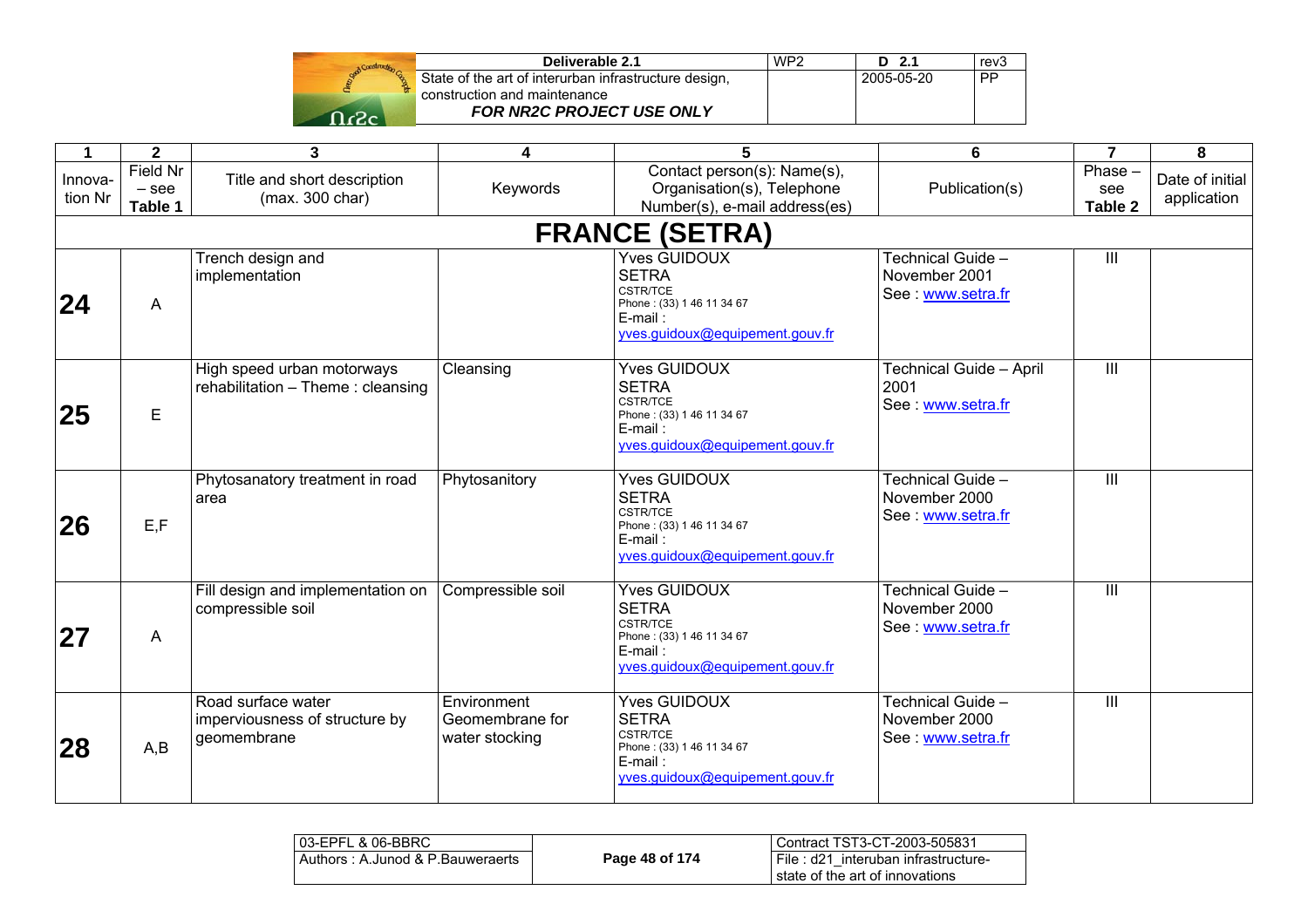| Deliverable 2.1                                       |
|-------------------------------------------------------|
| State of the art of interurban infrastructure design, |
| construction and maintenance                          |
| FOR NR2C PROJECT USE ONLY                             |

| 1                  | $\mathbf{2}$                   | 3                                                                            | 4        | 5                                                                                                                                    | 6                                                           | $\overline{7}$           | 8                              |
|--------------------|--------------------------------|------------------------------------------------------------------------------|----------|--------------------------------------------------------------------------------------------------------------------------------------|-------------------------------------------------------------|--------------------------|--------------------------------|
| Innova-<br>tion Nr | Field Nr<br>$-$ see<br>Table 1 | Title and short description<br>(max. 300 char)                               | Keywords | Contact person(s): Name(s),<br>Organisation(s), Telephone<br>Number(s), e-mail address(es)                                           | Publication(s)                                              | Phase-<br>see<br>Table 2 | Date of initial<br>application |
|                    |                                |                                                                              |          | <b>FRANCE (SETRA)</b>                                                                                                                |                                                             |                          |                                |
| 29                 | D,E,J                          | New wearing course longitudinal<br>evenness control                          |          | <b>Yves GUIDOUX</b><br><b>SETRA</b><br><b>CSTR/TCE</b><br>Phone: (33) 1 46 11 34 67<br>E-mail:<br>yves.guidoux@equipement.gouv.fr    | Technical Guide - May<br>2000<br>See: www.setra.fr          | III                      |                                |
| <b>30</b>          | A,B                            | Concrete pavement                                                            |          | <b>Yves GUIDOUX</b><br><b>SETRA</b><br>CSTR/TCE<br>Phone: (33) 1 46 11 34 67<br>$E$ -mail:<br>yves.guidoux@equipement.gouv.fr        | <b>Technical Guide - March</b><br>2000<br>See: www.setra.fr | III                      |                                |
| 31                 | A, J                           | Quality assurance organization in<br>earthworks                              |          | <b>Yves GUIDOUX</b><br><b>SETRA</b><br><b>CSTR/TCE</b><br>Phone: (33) 1 46 11 34 67<br>$E$ -mail:<br>yves.guidoux@equipement.gouv.fr | Technical Guide - January<br>2000<br>See: www.setra.fr      | $\mathop{\rm III}$       |                                |
| 32                 | A,B                            | Soil treatment by lime and/or<br>cementitious binder                         |          | <b>Yves GUIDOUX</b><br><b>SETRA</b><br><b>CSTR/TCE</b><br>Phone: (33) 1 46 11 34 67<br>$E$ -mail:<br>yves.guidoux@equipement.gouv.fr | Technical Guide - January<br>2000<br>See: www.setra.fr      | $\overline{\mathbb{H}}$  |                                |
| 33                 | A, J                           | Road design safety check - Audit<br>before opening - Methodological<br>guide |          | Philippe JEROME<br><b>SETRA</b><br><b>CSTR/CEI</b><br>Phone: (33) 1 46 11 33 64<br>E-mail:<br>philippe.jerome@equipement.gouv.fr     | Technical Guide - July<br>2003<br>See: www.setra.fr         | $\overline{\mathbb{I}}$  |                                |

**D 2.1** 

2005-05-20 PP

rev<sub>3</sub>

 $\overline{PP}$ 

| 03-EPFL & 06-BBRC                |                | Contract TST3-CT-2003-505831                                           |
|----------------------------------|----------------|------------------------------------------------------------------------|
| Authors: A.Junod & P.Bauweraerts | Page 49 of 174 | File: d21 interuban infrastructure-<br>state of the art of innovations |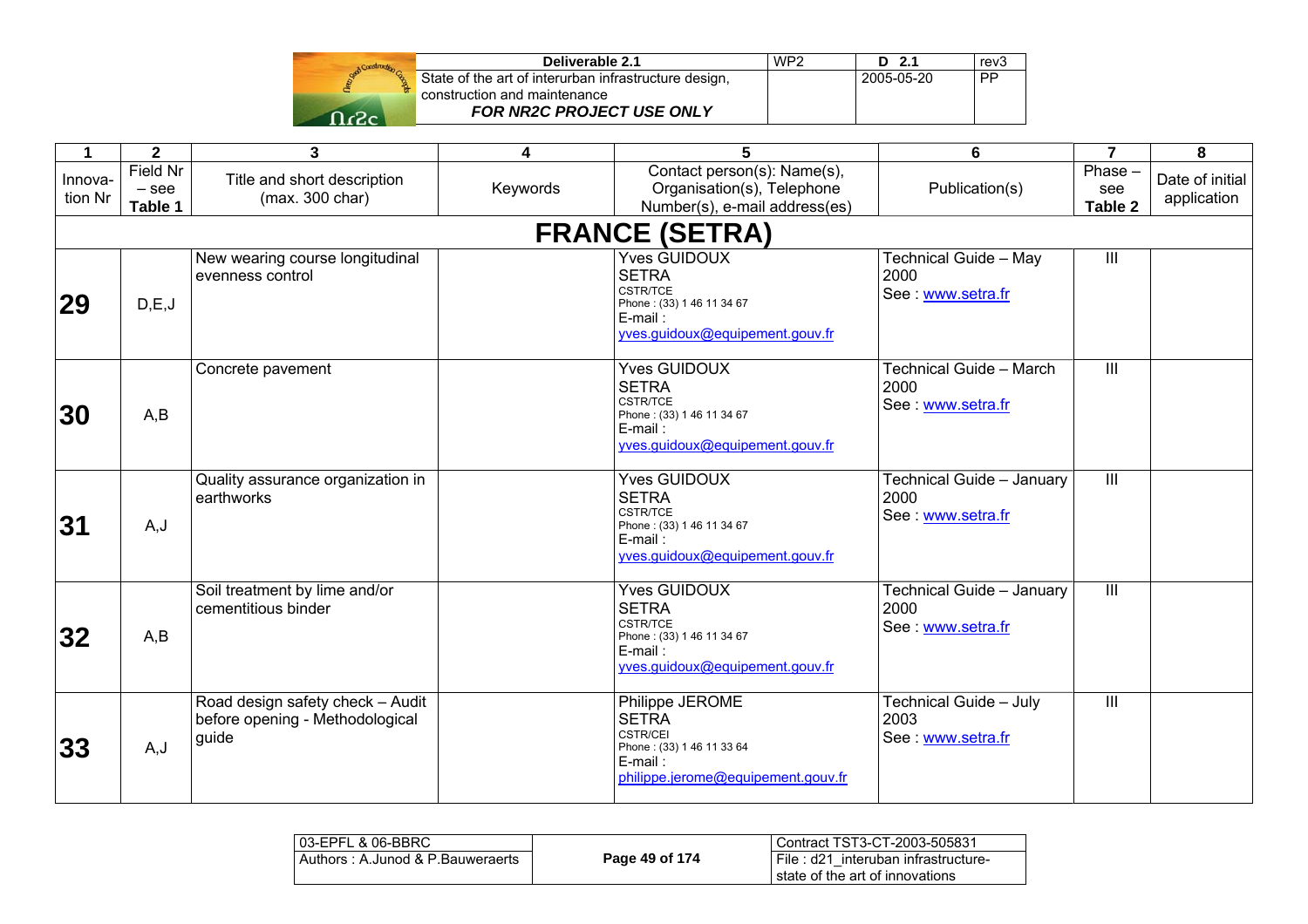|              | Deliverable 2.1                                       | WP <sub>2</sub> | D 2.1      | rev3 |
|--------------|-------------------------------------------------------|-----------------|------------|------|
|              | State of the art of interurban infrastructure design, |                 | 2005-05-20 | . PP |
|              | construction and maintenance                          |                 |            |      |
| $\mathbf{a}$ | <b>FOR NR2C PROJECT USE ONLY</b>                      |                 |            |      |

| 1                  | $\mathbf{2}$                   | $\overline{\mathbf{3}}$                                                                                   | 4        | 5                                                                                                                                   | 6                                                        | $\overline{7}$           | 8                              |
|--------------------|--------------------------------|-----------------------------------------------------------------------------------------------------------|----------|-------------------------------------------------------------------------------------------------------------------------------------|----------------------------------------------------------|--------------------------|--------------------------------|
| Innova-<br>tion Nr | Field Nr<br>$-$ see<br>Table 1 | Title and short description<br>(max. 300 char)                                                            | Keywords | Contact person(s): Name(s),<br>Organisation(s), Telephone<br>Number(s), e-mail address(es)                                          | Publication(s)                                           | Phase-<br>see<br>Table 2 | Date of initial<br>application |
|                    |                                |                                                                                                           |          | <b>FRANCE (SETRA)</b>                                                                                                               |                                                          |                          |                                |
| 34                 | J                              | Road design safety check -<br>Safety evaluation implementation<br>after opening - Methodological<br>guide |          | Philippe JEROME<br><b>SETRA</b><br>CSTR/CEI<br>Phone: (33) 1 46 11 33 64<br>E-mail:<br>philippe.jerome@equipement.gouv.fr           | Technical Guide - July<br>2003<br>See: www.setra.fr      | III                      |                                |
| 35                 | I, J, L                        | Side obstacle treatment on main<br>interurban roads                                                       |          | Philippe JEROME<br><b>SETRA</b><br><b>CSTR/CEI</b><br>Phone: (33) 1 46 11 33 64<br>E-mail:<br>philippe.jerome@equipement.gouv.fr    | Technical Guide - October<br>2002<br>See: www.setra.fr   | $\overline{III}$         |                                |
| 36                 | E, I                           | For a quality road service                                                                                |          | Philippe JEROME<br><b>SETRA</b><br><b>CSTR/CEI</b><br>Phone: (33) 1 46 11 33 64<br>$E$ -mail:<br>philippe.jerome@equipement.gouv.fr | Technical Guide -<br>September 2002<br>See: www.setra.fr | III                      |                                |
| 37                 | L                              | Temporary signing - Handbook of<br>the site foreman - Volume 2 :<br>divided carriageway roads             |          | Philippe JEROME<br><b>SETRA</b><br><b>CSTR/CEI</b><br>Phone: (33) 1 46 11 33 64<br>E-mail:<br>philippe.jerome@equipement.gouv.fr    | Technical Guide - July<br>2002<br>See: www.setra.fr      | $\overline{III}$         |                                |
| 38                 | L, I                           | How to signpost the curves?<br>Traffic signing                                                            |          | Philippe JEROME<br><b>SETRA</b><br><b>CSTR/CEI</b><br>Phone: (33) 1 46 11 33 64<br>E-mail:<br>philippe.jerome@equipement.gouv.fr    | Technical Guide - July<br>2002<br>See: www.setra.fr      | $\overline{\mathbb{H}}$  |                                |

| l 03-EPFL & 06-BBRC               |                | Contract TST3-CT-2003-505831                                           |
|-----------------------------------|----------------|------------------------------------------------------------------------|
| Authors : A.Junod & P.Bauweraerts | Page 50 of 174 | File: d21 interuban infrastructure-<br>state of the art of innovations |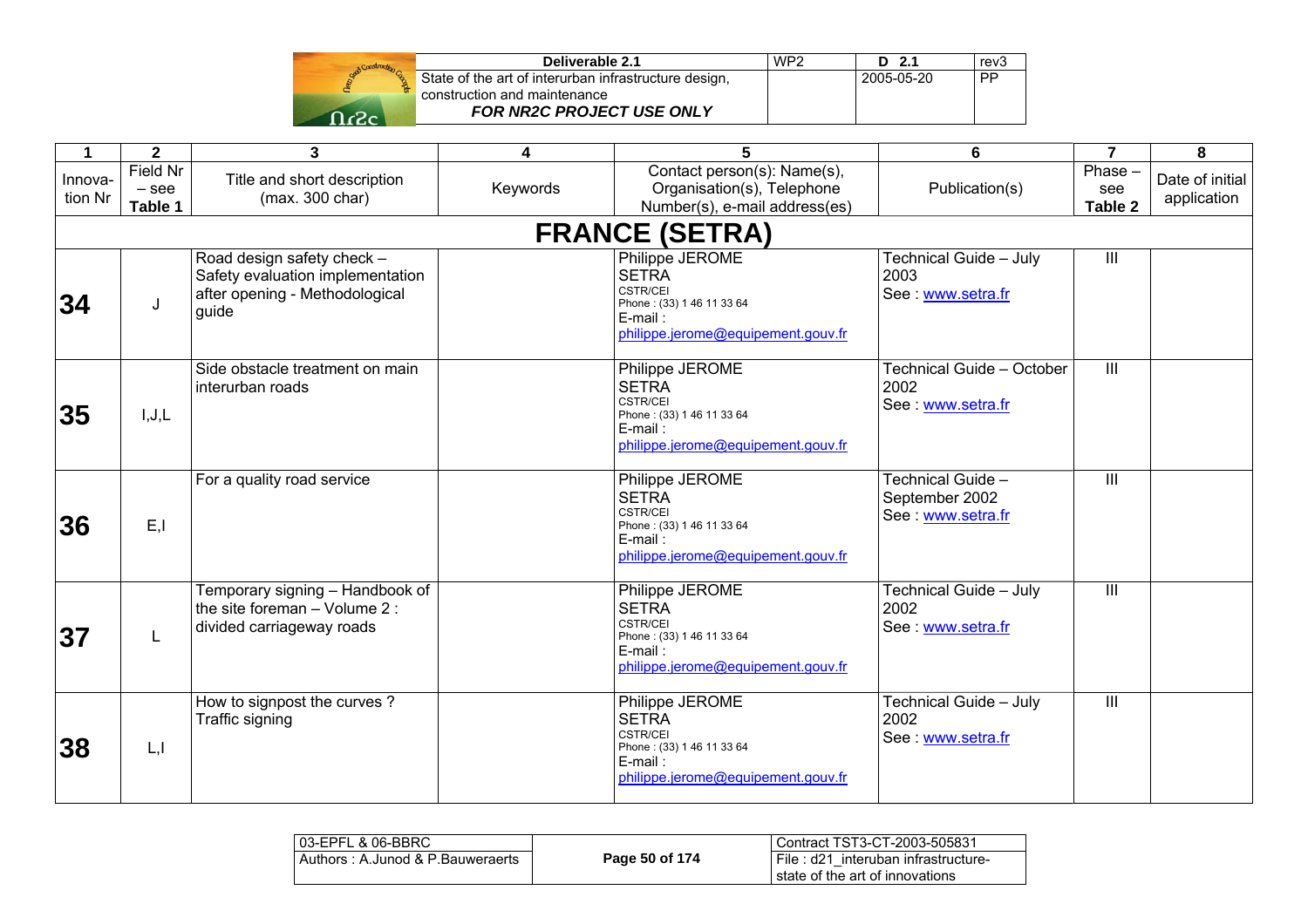| <b>Sesting</b> |               |
|----------------|---------------|
|                | State<br>cons |
|                |               |

| Deliverable 2.1                                       | WP <sub>2</sub> | $D$ 2.1    | rev3      |
|-------------------------------------------------------|-----------------|------------|-----------|
| State of the art of interurban infrastructure design, |                 | 2005-05-20 | <b>PP</b> |
| construction and maintenance                          |                 |            |           |
| <b>FOR NR2C PROJECT USE ONLY</b>                      |                 |            |           |

| $\mathbf 1$        | $\mathbf{2}$                   | 3                                                                                                                           | 4        | 5                                                                                                                                   | 6                                                     | $\overline{7}$           | 8                              |
|--------------------|--------------------------------|-----------------------------------------------------------------------------------------------------------------------------|----------|-------------------------------------------------------------------------------------------------------------------------------------|-------------------------------------------------------|--------------------------|--------------------------------|
| Innova-<br>tion Nr | Field Nr<br>$-$ see<br>Table 1 | Title and short description<br>(max. 300 char)                                                                              | Keywords | Contact person(s): Name(s),<br>Organisation(s), Telephone<br>Number(s), e-mail address(es)                                          | Publication(s)                                        | Phase-<br>see<br>Table 2 | Date of initial<br>application |
|                    |                                |                                                                                                                             |          | <b>FRANCE (SETRA)</b>                                                                                                               |                                                       |                          |                                |
| 39                 | E, K                           | Road operation evaluation -<br>Element method                                                                               |          | Philippe JEROME<br><b>SETRA</b><br><b>CSTR/CEI</b><br>Phone: (33) 1 46 11 33 64<br>E-mail:<br>philippe.jerome@equipement.gouv.fr    | Technical Guide - June<br>2002<br>See: www.setra.fr   | $\mathbf{III}$           |                                |
| 40                 |                                | Interurban traffic travel plan                                                                                              |          | Philippe JEROME<br><b>SETRA</b><br><b>CSTR/CEI</b><br>Phone: (33) 1 46 11 33 64<br>$E$ -mail:<br>philippe.jerome@equipement.gouv.fr | Technical Guide - June<br>2002<br>See www.setra.fr    | $\overline{\mathbb{H}}$  |                                |
| 41                 |                                | Capacity reserve of a route -<br>Calculation method                                                                         |          | Philippe JEROME<br><b>SETRA</b><br><b>CSTR/CEI</b><br>Phone: (33) 1 46 11 33 64<br>$E$ -mail:<br>philippe.jerome@equipement.gouv.fr | Technical Guide - May<br>2002<br>See www.setra.fr     | $\mathbf{III}$           |                                |
| 42                 |                                | Temporary signing - Volume 6 :<br>Choice of an operation mode -<br>Minimize the traffic disruption due<br>to the road works |          | Philippe JEROME<br><b>SETRA</b><br><b>CSTR/CEI</b><br>Phone: (33) 1 46 11 33 64<br>E-mail:<br>philippe.jerome@equipement.gouv.fr    | Technical Guide - January<br>2002<br>See www.setra.fr | $\overline{\mathbb{H}}$  |                                |
| 43                 | L                              | Road signs computer aided<br>capture                                                                                        |          | Philippe JEROME<br><b>SETRA</b><br><b>CSTR/CEI</b><br>Phone: (33) 1 46 11 33 64<br>E-mail:<br>philippe.jerome@equipement.gouv.fr    | Catalogue - January 2002<br>See www.setra.fr          | $\overline{1}$           |                                |

| l 03-EPFL & 06-BBRC              |                | Contract TST3-CT-2003-505831                                           |
|----------------------------------|----------------|------------------------------------------------------------------------|
| Authors: A.Junod & P.Bauweraerts | Page 51 of 174 | File: d21 interuban infrastructure-<br>state of the art of innovations |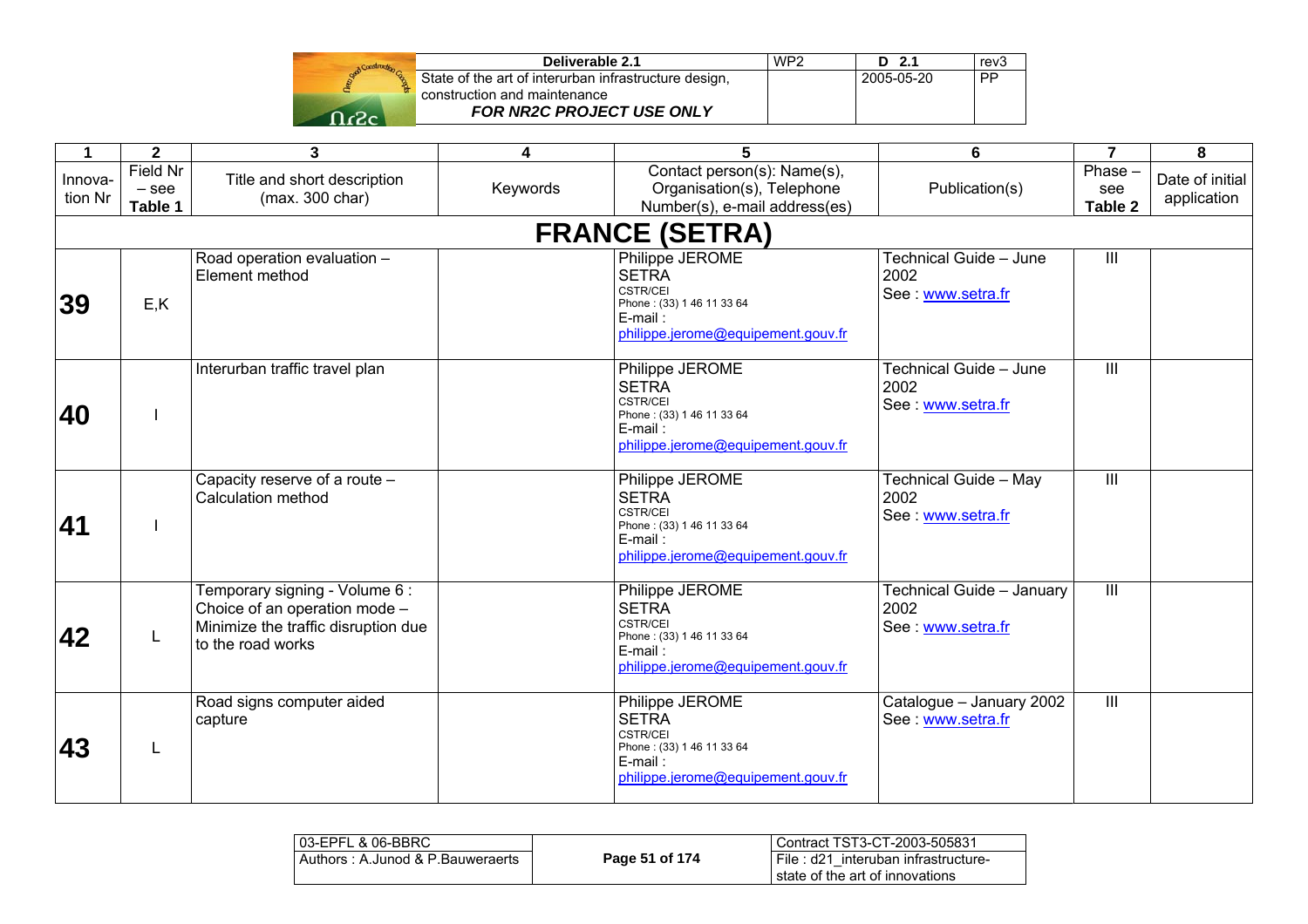| Gent | construction, |
|------|---------------|
|      | Cons          |
|      |               |

| Deliverable 2.1                                       | WP <sub>2</sub> | $D$ 2.1    | rev <sub>3</sub> |
|-------------------------------------------------------|-----------------|------------|------------------|
| State of the art of interurban infrastructure design, |                 | 2005-05-20 | PP.              |
| construction and maintenance                          |                 |            |                  |
| <b>FOR NR2C PROJECT USE ONLY</b>                      |                 |            |                  |

|                    |                                       | $\mathbf{3}$                                                                                                          |          | $\overline{5}$                                                                                                                      |                                                          |                          | 8                              |  |  |  |
|--------------------|---------------------------------------|-----------------------------------------------------------------------------------------------------------------------|----------|-------------------------------------------------------------------------------------------------------------------------------------|----------------------------------------------------------|--------------------------|--------------------------------|--|--|--|
| $\mathbf 1$        | $\mathbf{2}$                          |                                                                                                                       | 4        |                                                                                                                                     | 6                                                        | $\overline{7}$           |                                |  |  |  |
| Innova-<br>tion Nr | <b>Field Nr</b><br>$-$ see<br>Table 1 | Title and short description<br>(max. 300 char)                                                                        | Keywords | Contact person(s): Name(s),<br>Organisation(s), Telephone<br>Number(s), e-mail address(es)                                          | Publication(s)                                           | Phase-<br>see<br>Table 2 | Date of initial<br>application |  |  |  |
|                    | <b>FRANCE (SETRA)</b>                 |                                                                                                                       |          |                                                                                                                                     |                                                          |                          |                                |  |  |  |
| 44                 |                                       | Design and working of<br>engineering and traffic<br>management centre                                                 |          | Philippe JEROME<br><b>SETRA</b><br><b>CSTR/CEI</b><br>Phone: (33) 1 46 11 33 64<br>$E$ -mail:<br>philippe.jerome@equipement.gouv.fr | Technical Guide -<br>November 2001<br>See www.setra.fr   | $\mathbf{III}$           |                                |  |  |  |
| 45                 | J                                     | Safety barrier for lorry restrained<br>(H2 or H3 level barriers) - update<br>note number 1                            |          | Philippe JEROME<br><b>SETRA</b><br>CSTR/CEI<br>Phone: (33) 1 46 11 33 64<br>E-mail:<br>philippe.jerome@equipement.gouv.fr           | Technical Guide -<br>September 2001<br>See: www.setra.fr | $\overline{\mathbb{H}}$  |                                |  |  |  |
| 46                 | J                                     | Safety barrier for light vehicles<br>restrained - Level N barriers on<br>shoulder - Median reservation<br>improvement |          | Philippe JEROME<br><b>SETRA</b><br><b>CSTR/CEI</b><br>Phone: (33) 1 46 11 33 64<br>$E$ -mail:<br>philippe.jerome@equipement.gouv.fr | Technical Guide -<br>September 2001<br>See: www.setra.fr | $\mathbf{III}$           |                                |  |  |  |
| 47                 | L                                     | Landmarking signing - Animation<br>signing                                                                            |          | Philippe JEROME<br><b>SETRA</b><br><b>CSTR/CEI</b><br>Phone: (33) 1 46 11 33 64<br>$E$ -mail:<br>philippe.jerome@equipement.gouv.fr | Technical Guide - June<br>2001<br>See: www.setra.fr      | $\overline{\mathbb{H}}$  |                                |  |  |  |
| 48                 | K                                     | Activity and measurement<br>operation catalogue                                                                       |          | Philippe JEROME<br><b>SETRA</b><br><b>CSTR/CEI</b><br>Phone: (33) 1 46 11 33 64<br>E-mail:<br>philippe.jerome@equipement.gouv.fr    | Technical Guide - May<br>2001<br>See: www.setra.fr       | $\mathbf{III}$           |                                |  |  |  |

| 103-EPFL & 06-BBRC               |                | Contract TST3-CT-2003-505831                                           |
|----------------------------------|----------------|------------------------------------------------------------------------|
| Authors: A.Junod & P.Bauweraerts | Page 52 of 174 | File: d21 interuban infrastructure-<br>state of the art of innovations |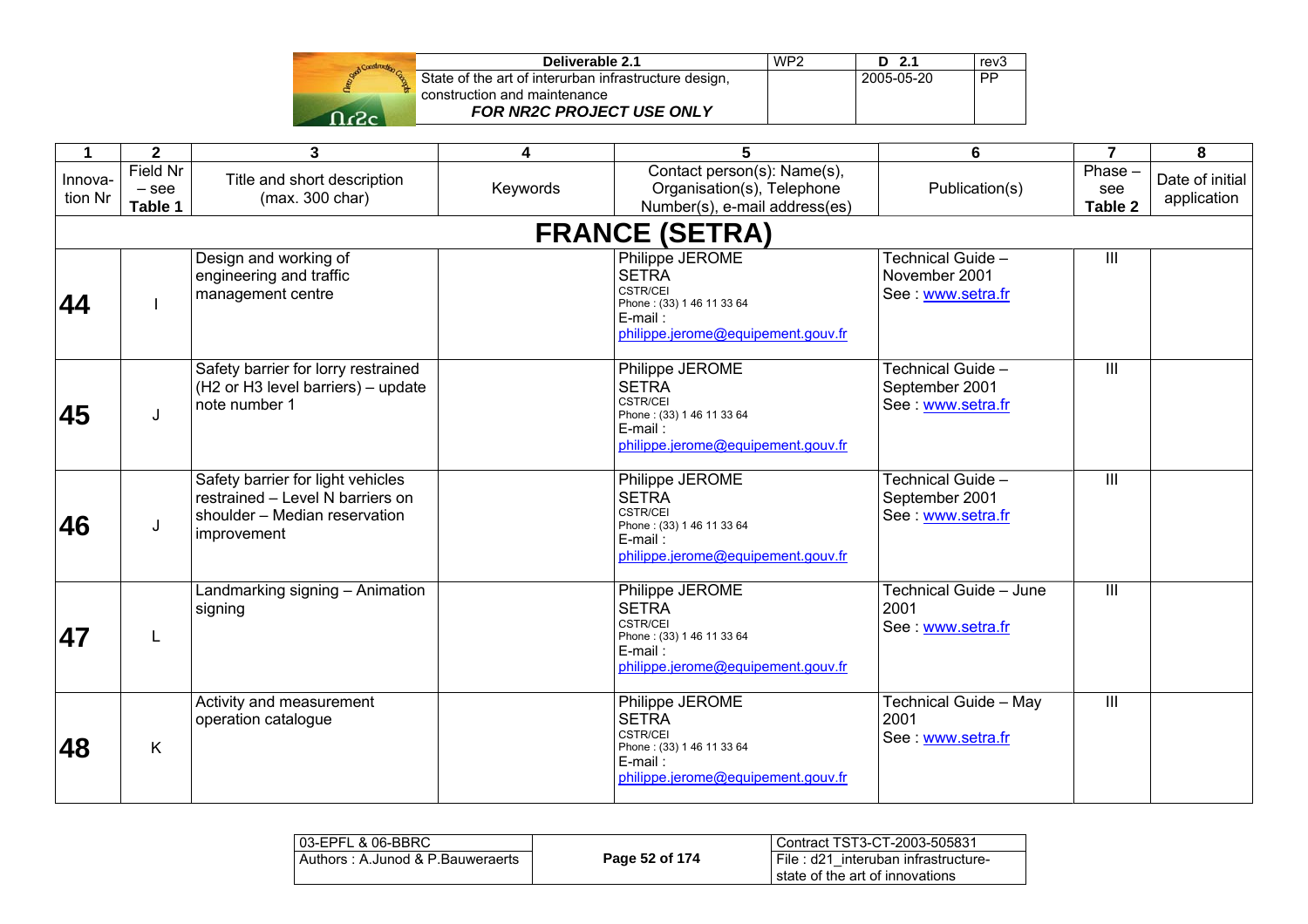| Deliverable 2.1                                       | WP <sub>2</sub> | D<br>. ን 1 | rev's |
|-------------------------------------------------------|-----------------|------------|-------|
| State of the art of interurban infrastructure design, |                 | 2005-05-20 | DD    |
| construction and maintenance                          |                 |            |       |
| <b>FOR NR2C PROJECT USE ONLY</b>                      |                 |            |       |

| $\mathbf 1$        | $\overline{2}$                 | $\overline{\mathbf{3}}$                                                                          | 4        | $\overline{5}$                                                                                                                      | 6                                                           | $\overline{7}$              | 8                              |
|--------------------|--------------------------------|--------------------------------------------------------------------------------------------------|----------|-------------------------------------------------------------------------------------------------------------------------------------|-------------------------------------------------------------|-----------------------------|--------------------------------|
| Innova-<br>tion Nr | Field Nr<br>$-$ see<br>Table 1 | Title and short description<br>(max. 300 char)                                                   | Keywords | Contact person(s): Name(s),<br>Organisation(s), Telephone<br>Number(s), e-mail address(es)                                          | Publication(s)                                              | $Phase -$<br>see<br>Table 2 | Date of initial<br>application |
|                    |                                |                                                                                                  |          | <b>FRANCE (SETRA)</b>                                                                                                               |                                                             |                             |                                |
| 49                 |                                | Traffic management system<br>telecommunication networks on<br>high speed roads                   |          | Philippe JEROME<br><b>SETRA</b><br><b>CSTR/CEI</b><br>Phone: (33) 1 46 11 33 64<br>$E$ -mail:<br>philippe.jerome@equipement.gouv.fr | Technical Guide - March<br>2001<br>See: www.setra.fr        | III                         |                                |
| 50                 | J                              | Statistics contribution in road<br>safety at local level                                         |          | Philippe JEROME<br><b>SETRA</b><br><b>CSTR/CEI</b><br>Phone: (33) 1 46 11 33 64<br>E-mail:<br>philippe.jerome@equipement.gouv.fr    | Technical Guide - January<br>2001<br>See www.setra.fr       | $\overline{III}$            |                                |
| 51                 | L                              | Femporary signing - Volume 5:<br>Traffic diversion design and<br>implementation                  |          | Philippe JEROME<br><b>SETRA</b><br><b>CSTR/CEI</b><br>Phone: (33) 1 46 11 33 64<br>$E$ -mail:<br>philippe.jerome@equipement.gouv.fr | Technical Guide - October<br>2000<br>See : www.setra.fr     | III                         |                                |
| 52                 | L                              | Femporary signing - Handbook of<br>the site foreman $-$ Volume 1 : two-<br>way carriageway roads |          | Philippe JEROME<br><b>SETRA</b><br>CSTR/CEI<br>Phone: (33) 1 46 11 33 64<br>$E$ -mail:<br>philippe.jerome@equipement.gouv.fr        | <b>Technical Guide - April</b><br>2000<br>See: www.setra.fr | III                         |                                |
| 53                 | A, J                           | Motorcyclist consideration in<br>infrastructure design and<br>management                         |          | Philippe JEROME<br><b>SETRA</b><br><b>CSTR/CEI</b><br>Phone: (33) 1 46 11 33 64<br>E-mail:<br>philippe.jerome@equipement.gouv.fr    | <b>Technical Guide - April</b><br>2000<br>See www.setra.fr  | $\mathbf{III}$              |                                |

| l 03-EPFL & 06-BBRC              |                | Contract TST3-CT-2003-505831                                           |
|----------------------------------|----------------|------------------------------------------------------------------------|
| Authors: A.Junod & P.Bauweraerts | Page 53 of 174 | File: d21 interuban infrastructure-<br>state of the art of innovations |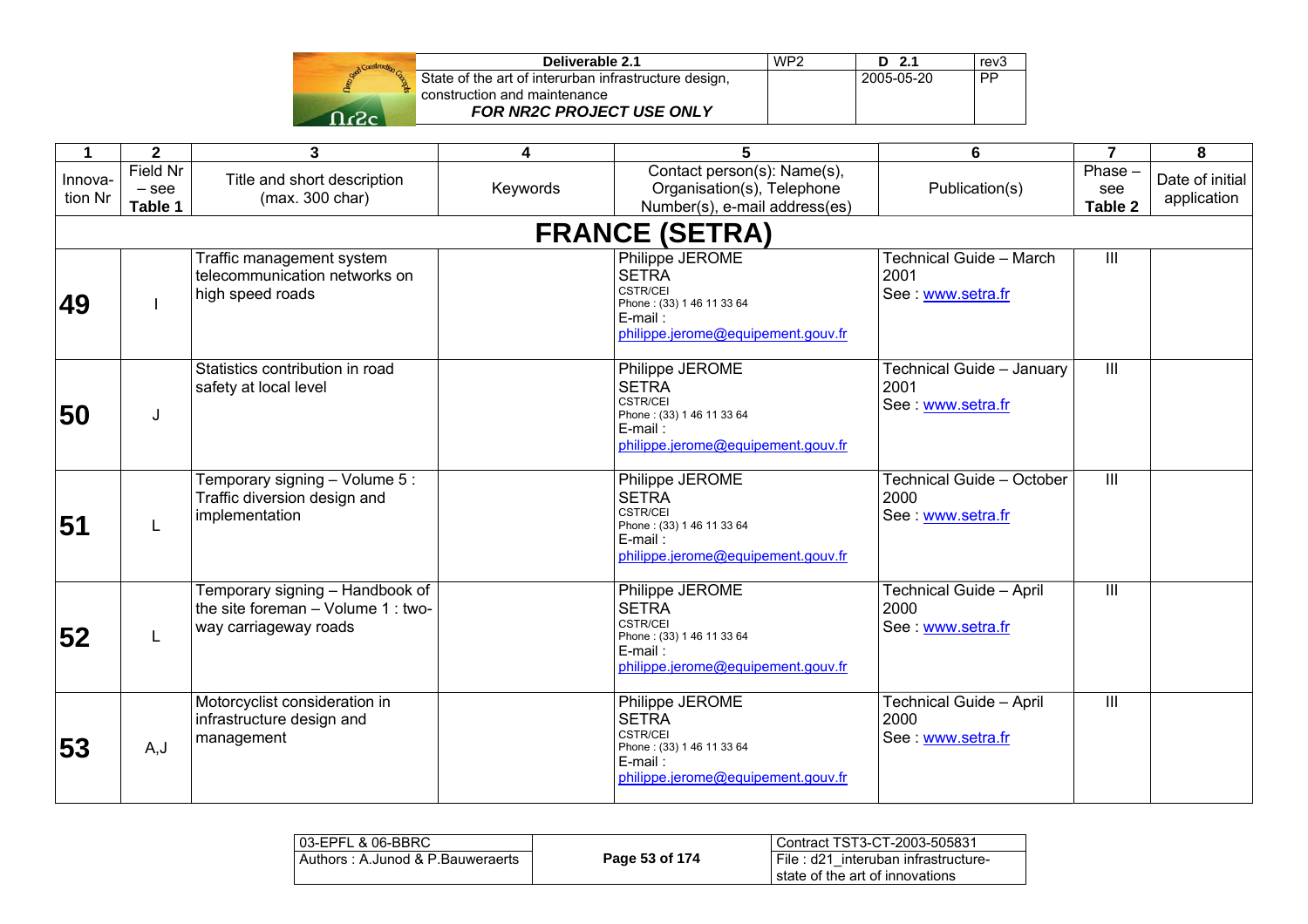| <b>Menboo</b> * |            |
|-----------------|------------|
|                 | Sta<br>col |
|                 |            |
|                 |            |

| Deliverable 2.1                                       | WP <sub>2</sub> | $D$ 2.1    | rev3      |
|-------------------------------------------------------|-----------------|------------|-----------|
| State of the art of interurban infrastructure design, |                 | 2005-05-20 | <b>PP</b> |
| construction and maintenance                          |                 |            |           |
| <b>FOR NR2C PROJECT USE ONLY</b>                      |                 |            |           |

| 1                  | $\mathbf{2}$                   | 3                                                                              | 4        | 5                                                                                                                                   | 6                                                        | $\overline{7}$                     | 8                              |
|--------------------|--------------------------------|--------------------------------------------------------------------------------|----------|-------------------------------------------------------------------------------------------------------------------------------------|----------------------------------------------------------|------------------------------------|--------------------------------|
| Innova-<br>tion Nr | Field Nr<br>$-$ see<br>Table 1 | Title and short description<br>(max. 300 char)                                 | Keywords | Contact person(s): Name(s),<br>Organisation(s), Telephone<br>Number(s), e-mail address(es)                                          | Publication(s)                                           | Phase-<br>see<br>Table 2           | Date of initial<br>application |
|                    |                                |                                                                                |          | <b>FRANCE (SETRA)</b>                                                                                                               |                                                          |                                    |                                |
| 54                 | L                              | Temporary signing - Volume 4:<br>Shuttle working                               |          | Philippe JEROME<br><b>SETRA</b><br><b>CSTR/CEI</b><br>Phone: (33) 1 46 11 33 64<br>E-mail:<br>philippe.jerome@equipement.gouv.fr    | Technical Guide - April<br>2000<br>See www.setra.fr      | $\ensuremath{\mathsf{III}}\xspace$ |                                |
| 55                 | B, C, F                        | Hot in-place recycling                                                         |          | <b>Yves GUIDOUX</b><br><b>SETRA</b><br>CSTR/TCE<br>Phone: (33) 1 46 11 34 67<br>$E$ -mail:<br>vves.guidoux@equipement.gouv.fr       | Technical Guide - May<br>2004<br>See www.setra.fr        | $\overline{\mathbb{H}}$            |                                |
| 56                 | B, C, F                        | Retread process pavement and<br>recycling bituminous material of<br>pavement   |          | <b>Yves GUIDOUX</b><br><b>SETRA</b><br><b>CSTR/TCE</b><br>Phone: (33) 1 46 11 34 67<br>E-mail:<br>yves.guidoux@equipement.gouv.fr   | Technical Guide - July<br>2004<br>See www.setra.fr       | III                                |                                |
| 57                 | E, F                           | Green ancillaries maintenance                                                  |          | Philippe JEROME<br><b>SETRA</b><br><b>CSTR/CEI</b><br>Phone: (33) 1 46 11 33 64<br>$E$ -mail:<br>philippe.jerome@equipement.gouv.fr | Practical Guide - February<br>2004<br>See www.setra.fr   | $\overline{\mathsf{III}}$          |                                |
| 58                 | E, J, F                        | Straight planting plan in<br><b>Department Public Works</b><br>Authority (DDE) |          | Philippe JEROME<br><b>SETRA</b><br><b>CSTR/CEI</b><br>Phone: (33) 1 46 11 33 64<br>E-mail:<br>philippe.jerome@equipement.gouv.fr    | Enquiry results -<br>September 2003<br>See: www.setra.fr | Ш                                  |                                |

| 103-EPFL & 06-BBRC                  |                | Contract TST3-CT-2003-505831                                           |
|-------------------------------------|----------------|------------------------------------------------------------------------|
| i Authors : A.Junod & P.Bauweraerts | Page 54 of 174 | File: d21 interuban infrastructure-<br>state of the art of innovations |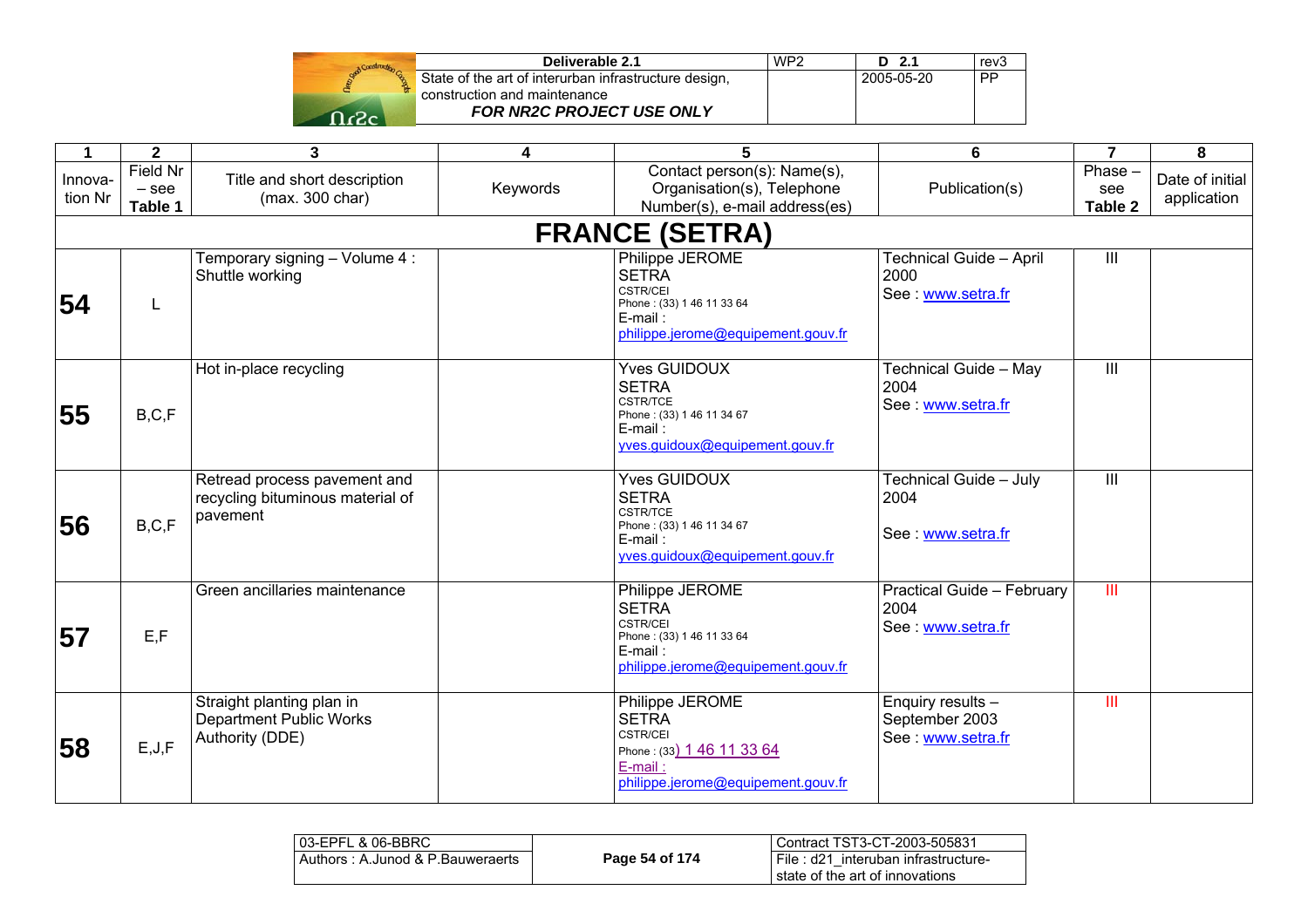| Deliverable 2.1                                                                       | WP <sub>2</sub> | D 2.1      | rev3      |
|---------------------------------------------------------------------------------------|-----------------|------------|-----------|
| State of the art of interurban infrastructure design,<br>construction and maintenance |                 | 2005-05-20 | <b>PP</b> |
| FOR NR2C PROJECT USE ONLY                                                             |                 |            |           |

|                    | $\overline{2}$                 | 3                                              | 4                                                        | 5                                                                                                                                    | 6                                                                                                    | $\overline{7}$            | 8                              |
|--------------------|--------------------------------|------------------------------------------------|----------------------------------------------------------|--------------------------------------------------------------------------------------------------------------------------------------|------------------------------------------------------------------------------------------------------|---------------------------|--------------------------------|
| Innova-<br>tion Nr | Field Nr<br>$-$ see<br>Table 1 | Title and short description<br>(max. 300 char) | Keywords                                                 | Contact person(s): Name(s),<br>Organisation(s), Telephone<br>Number(s), e-mail address(es)                                           | Publication(s)                                                                                       | Phase -<br>see<br>Table 2 | Date of initial<br>application |
|                    | <b>FRANCE (APPIA)</b>          |                                                |                                                          |                                                                                                                                      |                                                                                                      |                           |                                |
|                    | B, C, D                        | $Product: DRAINOPRENE \rightarrow$             | Porous asphalt<br>PmB<br>Classical                       | Vaniscote JC - 01 41 08 38 33<br>jcvaniscote@appia.eiffage.fr                                                                        | <b>Technical Assessment</b><br>Published by the SETRA<br>lin June 2003                               | $\overline{\mathsf{V}}$   |                                |
|                    | B, C, F                        | Product: MICROPHONE                            | Thin Asphalt Concrete<br>Acoustic properties<br>PmB      | Vaniscote JC - 01 41 08 38 33<br>icvaniscote@appia.eiffage.fr                                                                        | <b>Technical Assessment</b><br>Published by the SETRA<br>lin November 2002                           | VII                       |                                |
| 3                  | C, F                           | Product: BIOSTOC                               | Stockable Asphalt Mix<br>Vegetable Oil<br><b>Bioflux</b> | Vaniscote JC - 01 41 08 38 33<br>Jcvaniscote@appia.eiffage.fr<br>Triquigneaux JP - 04 72 21 24 31<br>jptriquigneaux@appia.eiffage.fr | <b>Technical Assessment</b><br>Published by the SETRA<br>in January 2001                             | VII                       |                                |
|                    | B, C, D, F                     | Product: DRAINOPHONE                           | Porous Asphalt<br><b>Acoustic Properties</b><br>PmB      | Vaniscote JC - 01 41 08 38 33<br>jcvaniscote@appia.eiffage.fr<br>Antoine JP - 04 72 21 24 36<br>jpantoine@appia.eiffage.fr           | On road construction site<br>experimentation certificate<br>- Delivered by the SETRA<br>in June 2002 | VII                       |                                |

| 03-EPFL & 06-BBRC                |                | Contract TST3-CT-2003-505831                                           |
|----------------------------------|----------------|------------------------------------------------------------------------|
| Authors: A.Junod & P.Bauweraerts | Page 55 of 174 | File: d21 interuban infrastructure-<br>state of the art of innovations |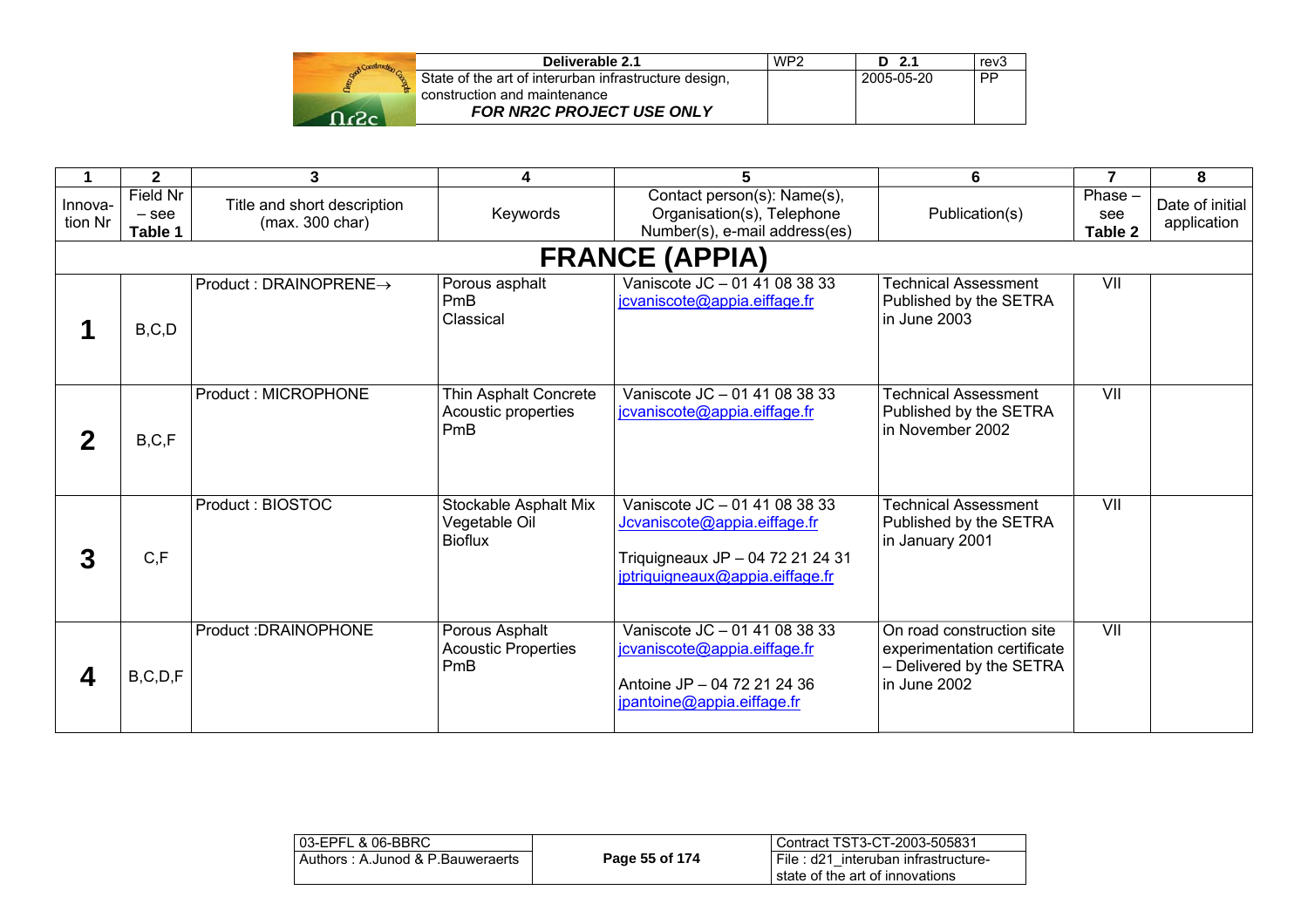|  | Stand Construction |
|--|--------------------|
|  |                    |
|  |                    |

| Deliverable 2.1                                       | WP <sub>2</sub> | $D$ 2.1    | rev <sub>3</sub> |
|-------------------------------------------------------|-----------------|------------|------------------|
| State of the art of interurban infrastructure design, |                 | 2005-05-20 | . PP             |
| construction and maintenance                          |                 |            |                  |
| <b>FOR NR2C PROJECT USE ONLY</b>                      |                 |            |                  |

| 1                  | $\mathbf{2}$                          | 3                                              | 4                                                                                                 | 5                                                                                                                                                   | 6                                                                                                     | $\overline{7}$            | 8                              |
|--------------------|---------------------------------------|------------------------------------------------|---------------------------------------------------------------------------------------------------|-----------------------------------------------------------------------------------------------------------------------------------------------------|-------------------------------------------------------------------------------------------------------|---------------------------|--------------------------------|
| Innova-<br>tion Nr | <b>Field Nr</b><br>$-$ see<br>Table 1 | Title and short description<br>(max. 300 char) | Keywords                                                                                          | Contact person(s): Name(s),<br>Organisation(s), Telephone<br>Number(s), e-mail address(es)                                                          | Publication(s)                                                                                        | Phase -<br>see<br>Table 2 | Date of initial<br>application |
|                    |                                       |                                                |                                                                                                   | <b>FRANCE (APPIA)</b>                                                                                                                               |                                                                                                       |                           |                                |
| 5                  | B, C, D                               | Product:TAPIGRADE                              | <b>Asphalt Concrete</b><br>Mutigrad Bitumen<br>Anti Rutting                                       | Vaniscote JC - 01 41 08 38 33<br>jcvaniscote@appia.eiffage.fr                                                                                       | On road construction site<br>experimentation certificate<br>- Delivered by the SETRA<br>in April 2002 | VII                       |                                |
| 6                  | B, C, D, F,                           | Product : EPSIBEL                              | Porous Asphalt<br><b>Twin Layers</b><br><b>Acoustic Properties</b><br><b>Hydraulic Capability</b> | Vaniscote JC - 01 41 08 38 33<br>jcvaniscote@appia.eiffage.fr<br>Antoine JP - 04 72 21 24 36<br>jpantoine@appia.eiffage.fr                          | On road construction site<br>experimentation certificate<br>- Delivered by the SETRA<br>in April 2002 | VII                       |                                |
|                    | A,B,C                                 | Product: RAFTED                                | Asphalt Concrete with<br><b>RAP</b><br>High RAP content<br>Recycling                              | Vaniscote JC - 01 41 08 38 33<br>jcvaniscote@appia.eiffage.fr<br>Antoine JP - 04 72 21 24 36<br>jpantoine@appia.eiffage.fr                          | On road construction site<br>experimentation certificate<br>- Delivered by the SETRA<br>in April 2002 | VII                       |                                |
| 8                  | B, C                                  | Product:LUMICHAPE                              | Thin Asphalt Concrete                                                                             | Vaniscote JC - 01 41 08 38 33<br>jcvaniscote@appia.eiffage.fr                                                                                       | On road construction site<br>experimentation certificate<br>- Delivered by the SETRA<br>in March 2001 | VII                       |                                |
| 9                  | B, C, D, F                            | Product:BIOFLUX→ and<br>$BIOFLEX \rightarrow$  | Vegetable Oil<br><b>Surface Dressings</b>                                                         | Bitumen with Fluxing Oil Vaniscote JC - 01 41 08 38 33<br>jcvaniscote@appia.eiffage.fr<br>Antoine JP - 04 72 21 24 36<br>jpantoine@appia.eiffage.fr | <b>APPIA'S information</b><br>available at the WEB<br>address<br>http://www.appia.fr/info             | VII                       |                                |

| 03-EPFL & 06-BBRC                |                | l Contract TST3-CT-2003-505831                                            |
|----------------------------------|----------------|---------------------------------------------------------------------------|
| Authors: A.Junod & P.Bauweraerts | Page 56 of 174 | l File : d21 interuban infrastructure-<br>state of the art of innovations |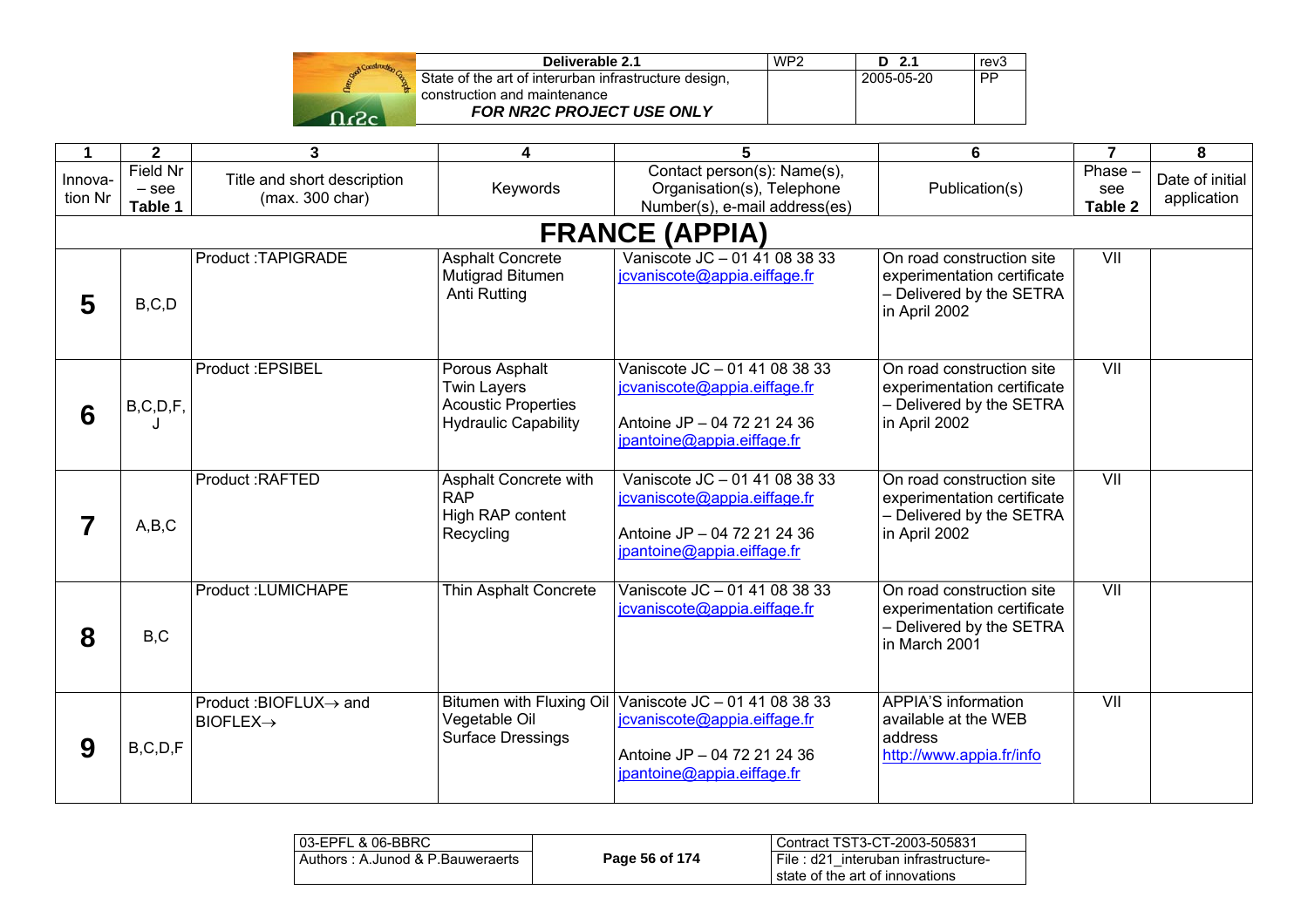

| Deliverable 2.1                                       | WP <sub>2</sub> | $D$ 2.1    | rev <sub>3</sub> |
|-------------------------------------------------------|-----------------|------------|------------------|
| State of the art of interurban infrastructure design, |                 | 2005-05-20 | <b>PP</b>        |
| construction and maintenance                          |                 |            |                  |
| <b>FOR NR2C PROJECT USE ONLY</b>                      |                 |            |                  |

| 1                  | $\overline{2}$                 | 3                                              | 4                                                                                  | 5                                                                                                                                    | 6                                                                                         | $\overline{7}$              | 8                              |
|--------------------|--------------------------------|------------------------------------------------|------------------------------------------------------------------------------------|--------------------------------------------------------------------------------------------------------------------------------------|-------------------------------------------------------------------------------------------|-----------------------------|--------------------------------|
| Innova-<br>tion Nr | Field Nr<br>$-$ see<br>Table 1 | Title and short description<br>(max. 300 char) | Keywords                                                                           | Contact person(s): Name(s),<br>Organisation(s), Telephone<br>Number(s), e-mail address(es)                                           | Publication(s)                                                                            | $Phase -$<br>see<br>Table 2 | Date of initial<br>application |
|                    |                                |                                                |                                                                                    | <b>FRANCE (APPIA)</b>                                                                                                                |                                                                                           |                             |                                |
| 10                 | B, C, F                        | Product : CITYCHAPE→                           | Thin Asphalt Concrete<br><b>Acoustic Properties</b><br>PmB<br><b>Rubber Powder</b> | Vaniscote JC - 01 41 08 38 33<br>jcvaniscote@appia.eiffage.fr                                                                        | <b>APPIA'S information</b><br>available at the WEB<br>address<br>http://www.appia.fr/info | $\overline{\mathsf{V}}$     |                                |
|                    | B, C, D                        | Product : MODULOPRENE→                         | <b>Asphalt Concrete</b><br>PmB+Additives<br><b>High Modulus</b><br>Anti Rutting    | Vaniscote JC - 01 41 08 38 33<br>jcvaniscote@appia.eiffage.fr<br>Triquigneaux JP - 04 72 21 24 31<br>jptriquigneaux@appia.eiffage.fr | <b>APPIA'S information</b><br>available at the WEB<br>address<br>http://www.appia.fr/info | VII                         |                                |
| 12                 | B, C                           | $Product: EMULPROPRE \rightarrow$              | <b>Spraying Emulsion</b><br><b>Tack Coat</b><br><b>Quick Rupture</b>               | Vaniscote JC - 01 41 08 38 33<br>jcvaniscote@appia.eiffage.fr<br>Triquigneaux JP - 04 72 21 24 31<br>jptriquigneaux@appia.eiffage.fr | <b>APPIA'S information</b><br>available at the WEB<br>address<br>http://www.appia.fr/info |                             |                                |
| 13                 | B, C                           | Product :ECOCHAPE→                             | <b>Cold Asphalt Concrete</b><br>Emulsion<br><b>RAP</b>                             | Vaniscote JC - 01 41 08 38 33<br>jcvaniscote@appia.eiffage.fr<br>Triquigneaux JP - 04 72 21 24 31<br>jptriquigneaux@appia.eiffage.fr | <b>APPIA'S information</b><br>available at the WEB<br>address<br>http://www.appia.fr/info | VII                         |                                |
| 14                 | B, C                           | Product : ACTICHAPE→                           | Cold Asphalt concrete<br>Emulsion                                                  | Vaniscote JC - 01 41 08 38 33<br>jcvaniscote@appia.eiffage.fr<br>Triquigneaux JP - 04 72 21 24 31<br>jptriquigneaux@appia.eiffage.fr | <b>APPIA'S information</b><br>available at the WEB<br>address<br>http://www.appia.fr/info | VII                         |                                |

| l 03-EPFL & 06-BBRC              |                | Contract TST3-CT-2003-505831                                           |
|----------------------------------|----------------|------------------------------------------------------------------------|
| Authors: A.Junod & P.Bauweraerts | Page 57 of 174 | File: d21 interuban infrastructure-<br>state of the art of innovations |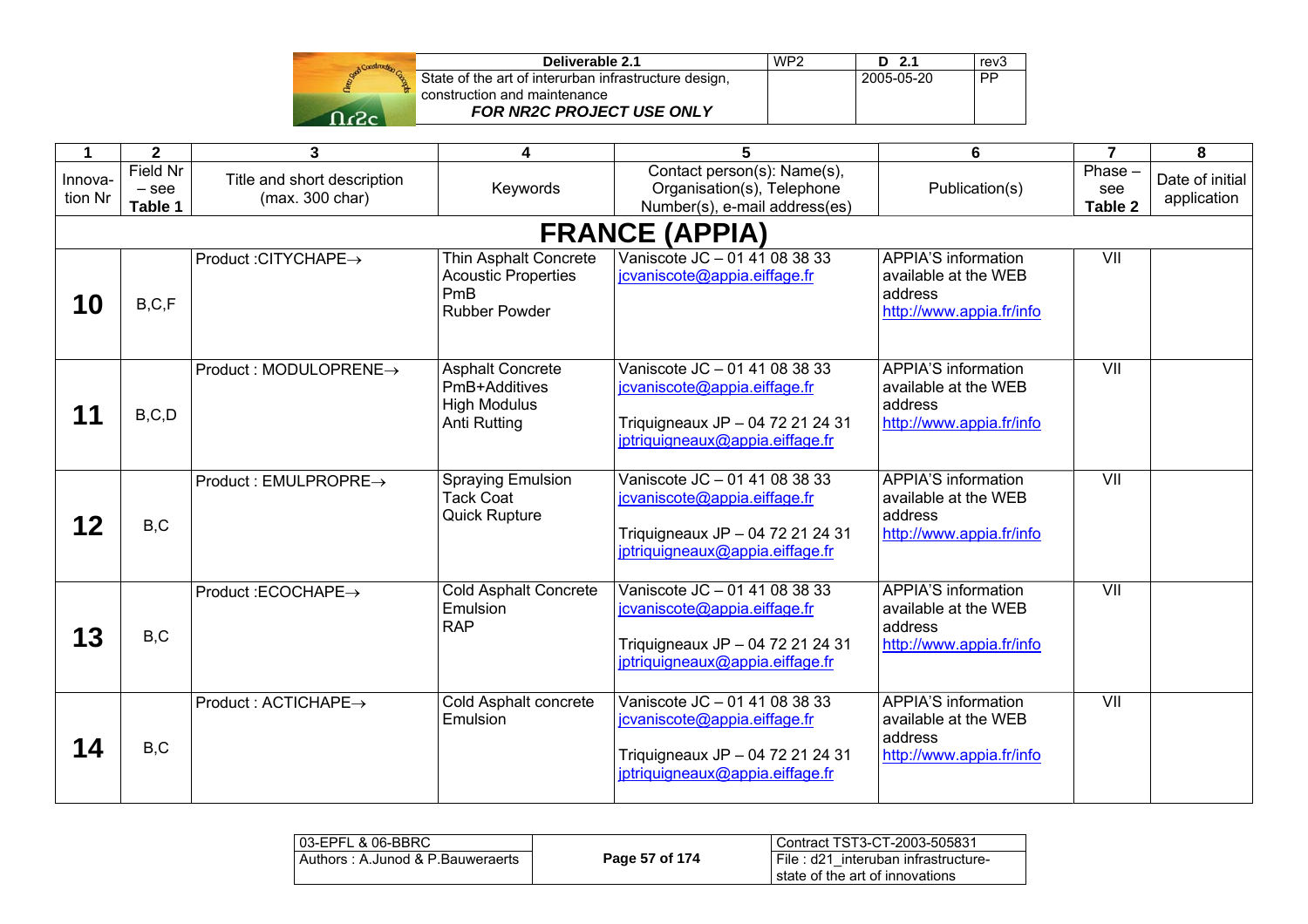|         | Deliverable 2.1                                       | WP <sub>2</sub> | D 2.1      | rev3      |
|---------|-------------------------------------------------------|-----------------|------------|-----------|
|         | State of the art of interurban infrastructure design, |                 | 2005-05-20 | <b>PP</b> |
|         | construction and maintenance                          |                 |            |           |
| - כי∠ ר | <b>FOR NR2C PROJECT USE ONLY</b>                      |                 |            |           |

| Innova-<br>tion Nr | Field Nr<br>– see<br>Table 1 | Title and short description<br>(max. 300 char) | Keywords                                                                                              | Contact person(s): Name(s),<br>Organisation(s), Telephone<br>Number(s), e-mail address(es) | Publication(s) | $Phase -$<br>see<br>Table 2 | Date of initial<br>application |
|--------------------|------------------------------|------------------------------------------------|-------------------------------------------------------------------------------------------------------|--------------------------------------------------------------------------------------------|----------------|-----------------------------|--------------------------------|
|                    |                              |                                                |                                                                                                       | <b>FRANCE (APPIA)</b>                                                                      |                |                             |                                |
|                    | A,B,C,D                      | $Product: ORTHOCHAPE \rightarrow$              | <b>Asphalt Concrete</b><br><b>Orthotropic Bridges</b><br>High PmB content<br>Anti cracking<br>Fatigue | Vaniscote JC - 01 41 08 38 33<br>jcvaniscote@appia.eiffage.fr                              |                | VII                         |                                |

| l 03-EPFL & 06-BBRC_               |                | Contract TST3-CT-2003-505831                                             |
|------------------------------------|----------------|--------------------------------------------------------------------------|
| ⊦Authors : A.Junod & P.Bauweraerts | Page 58 of 174 | File: d21 interuban infrastructure-<br>l state of the art of innovations |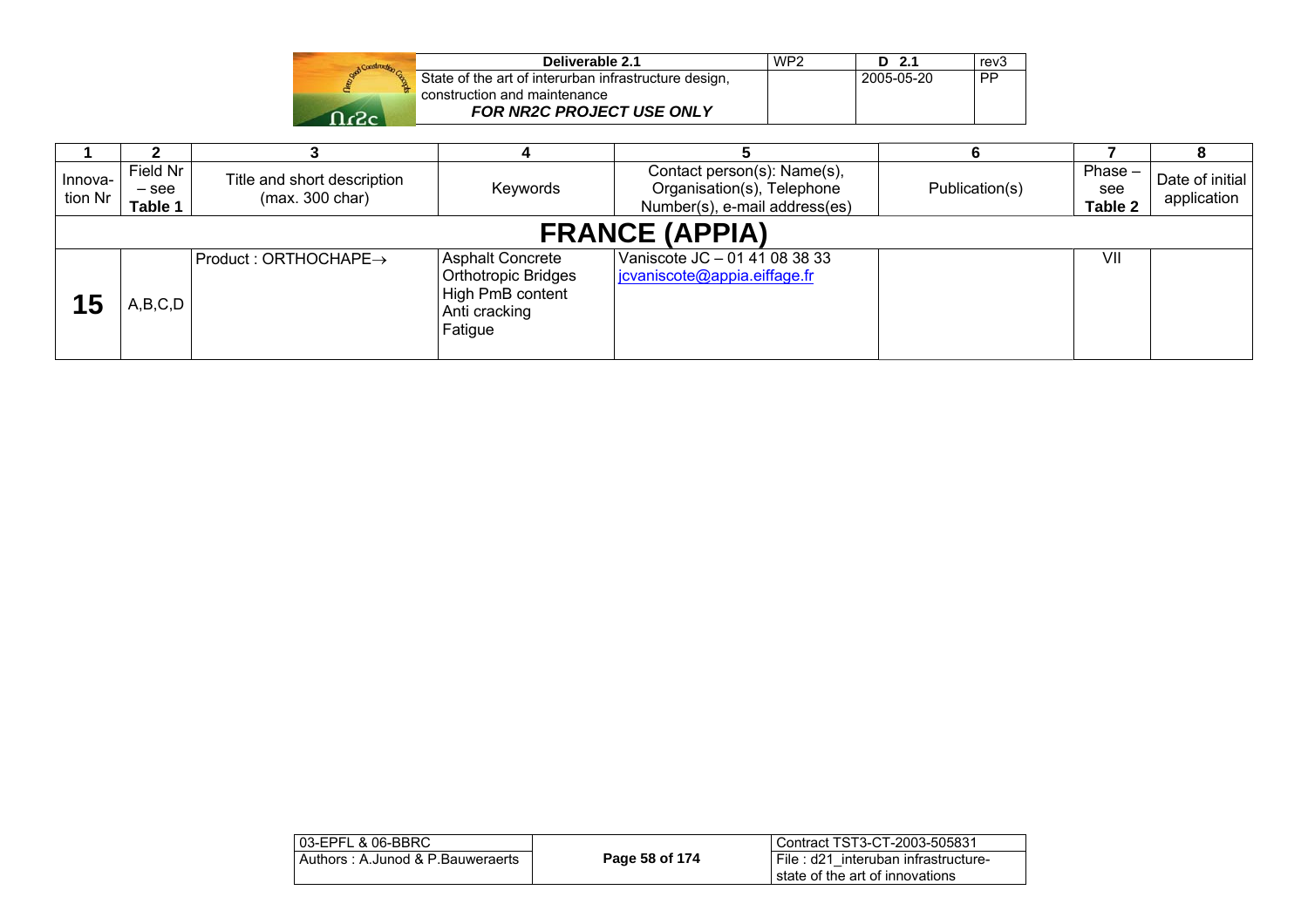| Deliverable 2.1                                                                       | WP <sub>2</sub> | $D$ 2.1    | rev3 |
|---------------------------------------------------------------------------------------|-----------------|------------|------|
| State of the art of interurban infrastructure design,<br>construction and maintenance |                 | 2005-05-20 | . PP |
| <b>FOR NR2C PROJECT USE ONLY</b>                                                      |                 |            |      |

|                    | $\mathbf{2}$                   | 3                                                                                                                                                  | 4                             | 5                                                                                          | 6              | $\overline{7}$              | 8                              |
|--------------------|--------------------------------|----------------------------------------------------------------------------------------------------------------------------------------------------|-------------------------------|--------------------------------------------------------------------------------------------|----------------|-----------------------------|--------------------------------|
| Innova-<br>tion Nr | Field Nr<br>$-$ see<br>Table 1 | Title and short description<br>(max. 300 char)                                                                                                     | Keywords                      | Contact person(s): Name(s),<br>Organisation(s), Telephone<br>Number(s), e-mail address(es) | Publication(s) | $Phase -$<br>see<br>Table 2 | Date of initial<br>application |
|                    |                                |                                                                                                                                                    |                               | <b>FRANCE (CG22)</b>                                                                       |                |                             |                                |
|                    | B<br>$\mathsf{C}$              | The road of the future in two parts:<br>1/ One with coated vegecol<br>2/ One with a very adhesion cover<br>On the road, brilliant road<br>markings | Coated biological<br>Adhesion | Claire Crumiere, CG22, DIT,<br>0296626333,<br>Crumiereclaire@cg22.fr                       |                | IV                          |                                |
|                    | J, L                           | Panels to warn of one against<br>direction which work with sun<br>panels                                                                           | Safety<br>Autonomy            | Claire Crumiere, CG22, DIT,<br>0296626333,<br>Crumiereclaire@cg22.fr                       |                | $\overline{\mathsf{N}}$     | <b>June 2004</b>               |
| 3                  | B<br>$\mathsf{C}$              | Coated Vegecol on road opened<br>to the traffic                                                                                                    | Vegetable                     | Claire Crumiere, CG22, DIT,<br>0296626333,<br>Crumiereclaire@cg22.fr                       |                | IV                          |                                |
|                    | F                              | Acoustic screens anti pollution                                                                                                                    | Pollution<br>Noise            | Claire Crumiere, CG22, DIT,<br>0296626333,<br>Crumiereclaire@cg22.fr                       |                | $\overline{N}$              |                                |

| 03-EPFL & 06-BBRC                |                | Contract TST3-CT-2003-505831                                           |
|----------------------------------|----------------|------------------------------------------------------------------------|
| Authors: A.Junod & P.Bauweraerts | Page 59 of 174 | File: d21 interuban infrastructure-<br>state of the art of innovations |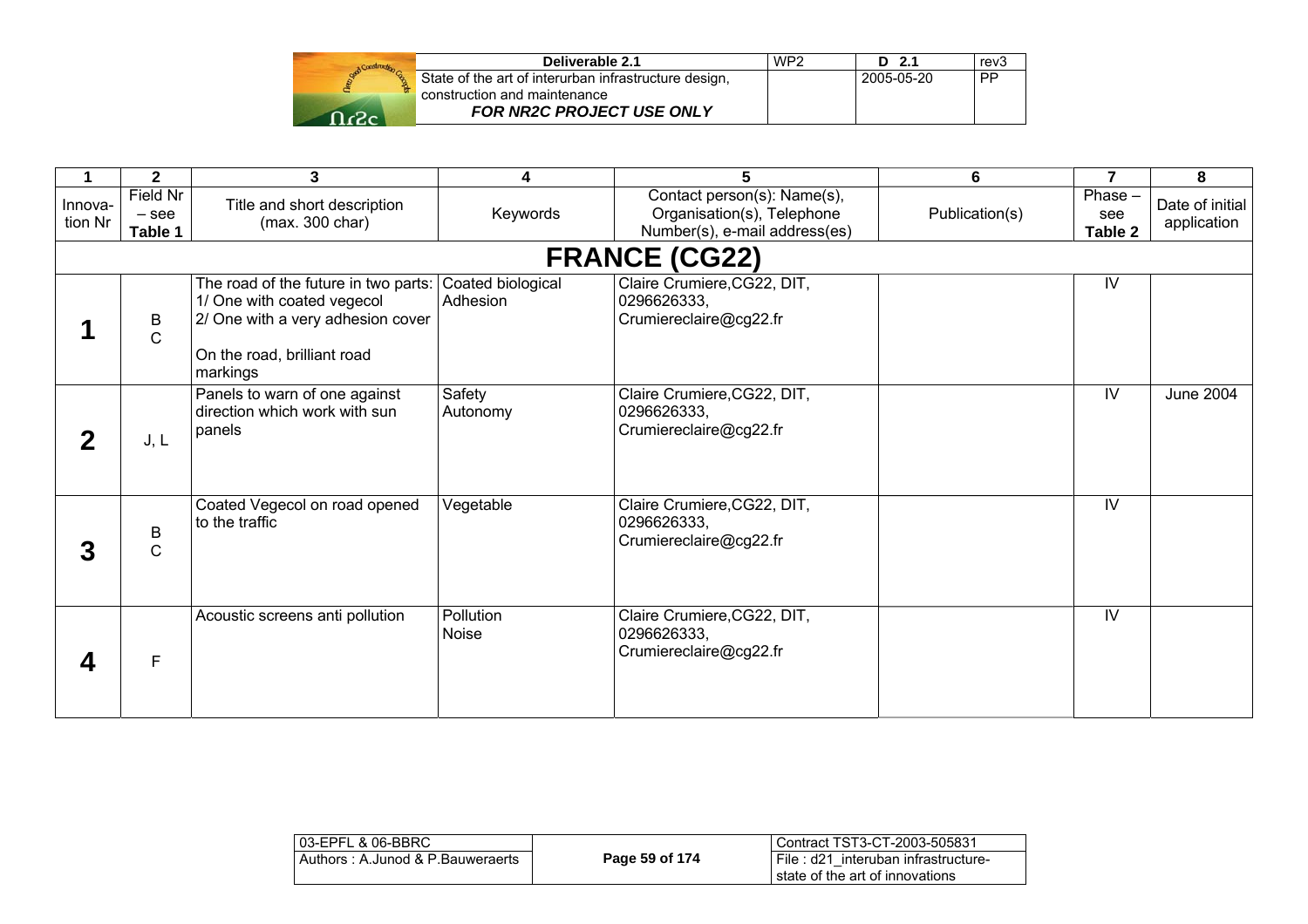|           | Deliverable 2.1                                       | WP <sub>2</sub> | D 2.1      | rev3      |
|-----------|-------------------------------------------------------|-----------------|------------|-----------|
|           | State of the art of interurban infrastructure design, |                 | 2005-05-20 | <b>PP</b> |
|           | construction and maintenance                          |                 |            |           |
| $\n  0 2$ | FOR NR2C PROJECT USE ONLY                             |                 |            |           |

|                    | $\mathbf{2}$                   | 3                                              | 4                                                                                                                 | 5                                                                                          | 6                               | $\overline{7}$            | 8                              |
|--------------------|--------------------------------|------------------------------------------------|-------------------------------------------------------------------------------------------------------------------|--------------------------------------------------------------------------------------------|---------------------------------|---------------------------|--------------------------------|
| Innova-<br>tion Nr | Field Nr<br>$-$ see<br>Table 1 | Title and short description<br>(max. 300 char) | Keywords                                                                                                          | Contact person(s): Name(s),<br>Organisation(s), Telephone<br>Number(s), e-mail address(es) | Publication(s)                  | Phase -<br>see<br>Table 2 | Date of initial<br>application |
|                    |                                |                                                |                                                                                                                   | <b>FRANCE (COLAS)</b>                                                                      |                                 |                           |                                |
|                    | DEFJ                           | Product: COLGRIP                               | High skid resistance<br>Safety<br>High performance<br>surface dressing with<br>resin and artificial<br>aggregates | <b>G HOMO</b><br>Tél: 33 (0)2 35 74 61 49<br>JP HENRAT<br>Tél 33 (0) 1 39 30 93 02         | RGRA N° 791<br>Janvier 2001     | VII                       |                                |
| $\mathbf{2}$       | <b>DEFJ</b>                    | Product: COLMAT HA                             | High skid resistance<br>Safety<br>Enrobe de surface<br>améliorant l'adhérence                                     | I A CHAMBON<br>Tél: 33 (0)4 72 47 21 12                                                    | Notice technique                | $\overline{\mathsf{V}}$   | September<br>2001              |
| 3                  | DEF                            | Product: COLNAK                                | Oil- and fuel-resistant<br>surface                                                                                | <b>JF GAL</b><br>Tél: 33 (0)1 39 30 93 20                                                  | RGRA N° 804<br><b>Mars 2002</b> | VII                       |                                |
| 4                  | D <sub>F</sub>                 | Product : COLSOFT                              | Noise                                                                                                             | <b>JF GAL</b><br>Tél: 33 (0)1 39 30 93 20<br>M BALLIE<br>Tél: 33 (0)1 39 30 93 00          | RGRA N°779<br>Décembre 1999     | VII                       |                                |

| l 03-EPFL & 06-BBRC              |                | l Contract TST3-CT-2003-505831                                            |
|----------------------------------|----------------|---------------------------------------------------------------------------|
| Authors: A.Junod & P.Bauweraerts | Page 60 of 174 | l File : d21 interuban infrastructure-<br>state of the art of innovations |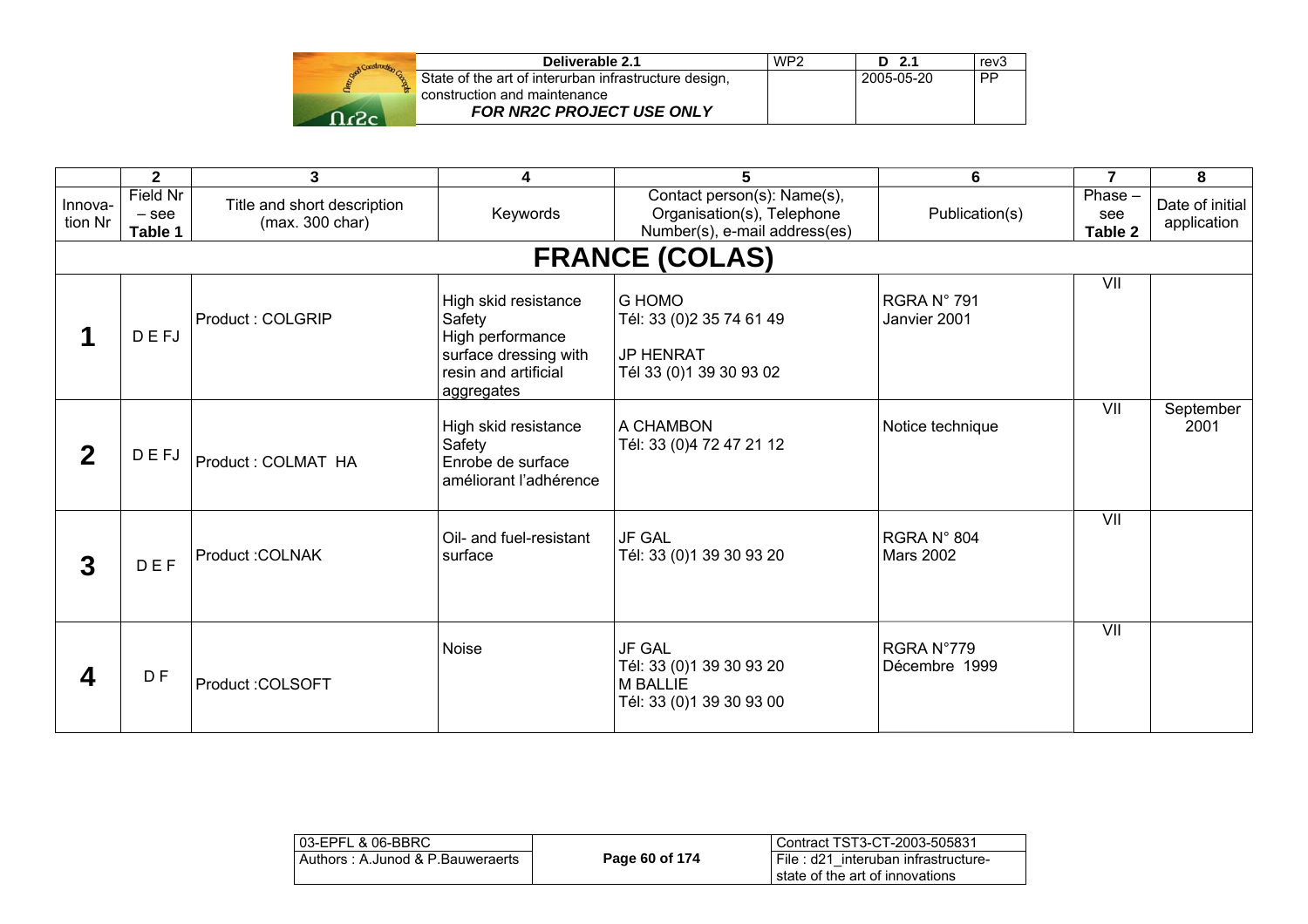|       | Deliverable 2.1                                       | WP <sub>2</sub> | D 2.1      | rev3      |
|-------|-------------------------------------------------------|-----------------|------------|-----------|
|       | State of the art of interurban infrastructure design, |                 | 2005-05-20 | <b>PP</b> |
|       | construction and maintenance                          |                 |            |           |
| ⊸כי ∩ | <b>FOR NR2C PROJECT USE ONLY</b>                      |                 |            |           |

|                    | $\mathbf{2}$                   | 3                                              | 4                                                         |                                                                                                                                   | 6                                                                                                                        | $\overline{7}$              | 8                              |
|--------------------|--------------------------------|------------------------------------------------|-----------------------------------------------------------|-----------------------------------------------------------------------------------------------------------------------------------|--------------------------------------------------------------------------------------------------------------------------|-----------------------------|--------------------------------|
| Innova-<br>tion Nr | Field Nr<br>$-$ see<br>Table 1 | Title and short description<br>(max. 300 char) | Keywords                                                  | Contact person(s): Name(s),<br>Organisation(s), Telephone<br>Number(s), e-mail address(es)                                        | Publication(s)                                                                                                           | $Phase -$<br>see<br>Table 2 | Date of initial<br>application |
|                    |                                |                                                |                                                           | <b>FRANCE (COLAS)</b>                                                                                                             |                                                                                                                          |                             |                                |
| 5                  | B                              | Product : MULTICOL                             | Rut-resistant structure                                   | <b>JP HENRAT</b><br>Tél 33 (0)1 39 30 93 02<br><b>M BALLIE</b><br>Tél: 33 (0)1 39 30 93 00<br>J BILAL<br>Tél: 33 (0)1 39 30 94 00 | RGRA N°801<br>Décembre 2001                                                                                              | VII                         |                                |
| 6                  | <b>DJ</b>                      | Product :RECCOL                                | Cold renovation<br>Evenness/ Profile<br>Low Traffic       | Y MORLOT<br>Tél: 33 (0) 2 43 76 48 87<br>E GODARD<br>Tél: 33 (0)1 34 82 74 99                                                     | Notice technique<br>Route actualité<br>Mars 2002 N° 112                                                                  | VII                         | Octobre<br>1999<br>RN121 (79)  |
| $\overline{7}$     | <b>DF</b>                      | Product:RUGOSOFT                               | Enrobé mince ou très<br>mince<br>Noise<br>Skid resistance | <b>JF GAL</b><br>Tél: 33 (0)1 39 30 93 20<br><b>M BALLIE</b><br>Tél: 33 (0)1 39 30 93 00                                          | Protocole d'accord SETRA<br>30 Mars 2004<br>Route actualité<br>Juin 2004 N°135<br>IRF The 2003 IRF<br><b>GRAA TROPHY</b> | VII                         | Juillet<br>2000                |

| 03-EPFL & 06-BBRC                |                | Contract TST3-CT-2003-505831                                                |
|----------------------------------|----------------|-----------------------------------------------------------------------------|
| Authors: A.Junod & P.Bauweraerts | Page 61 of 174 | i File : d21 interuban infrastructure-<br>I state of the art of innovations |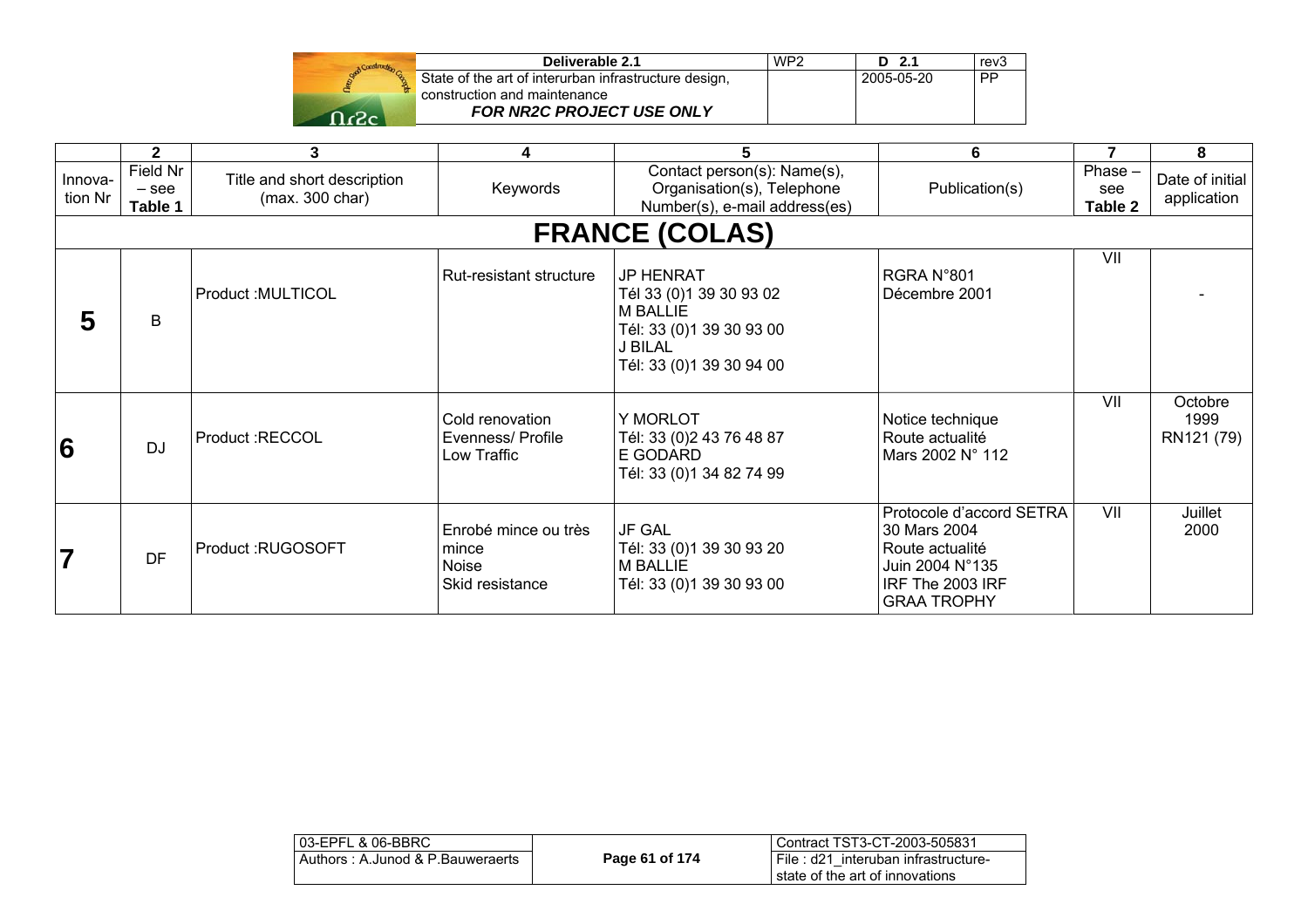| Deliverable 2.1                                                                       | WP <sub>2</sub> | D 2.1      | rev3      |
|---------------------------------------------------------------------------------------|-----------------|------------|-----------|
| State of the art of interurban infrastructure design,<br>construction and maintenance |                 | 2005-05-20 | <b>PP</b> |
| FOR NR2C PROJECT USE ONLY                                                             |                 |            |           |

|                    | $\mathbf{2}$                   | 3                                                                                                                               | 4                                                                                                             | 5                                                                                          | 6                                                                      | $\overline{7}$            | 8                              |
|--------------------|--------------------------------|---------------------------------------------------------------------------------------------------------------------------------|---------------------------------------------------------------------------------------------------------------|--------------------------------------------------------------------------------------------|------------------------------------------------------------------------|---------------------------|--------------------------------|
| Innova-<br>tion Nr | Field Nr<br>$-$ see<br>Table 1 | Title and short description<br>(max. 300 char)                                                                                  | Keywords                                                                                                      | Contact person(s): Name(s),<br>Organisation(s), Telephone<br>Number(s), e-mail address(es) | Publication(s)                                                         | Phase -<br>see<br>Table 2 | Date of initial<br>application |
|                    | <b>FRANCE (EUROVIA)</b>        |                                                                                                                                 |                                                                                                               |                                                                                            |                                                                        |                           |                                |
|                    | ABCD<br>E                      | <b>Product: GRIPFIBRE</b><br>Slurry surfacing of grading 0/6 or<br>0/10 mm, continuous or<br>discontinuous, with fibre addition | - slurry surfacing<br>- surfacing<br>- fibre<br>- skid resistance<br>- proofing<br>- durability               | Samir SOLIMAN<br><b>EUROVIA</b><br>00.33.(0)1.47.16.46.70<br>ssoliman@eurovia.com          | <b>Technical Assessment</b><br>Published by the SETRA<br>lin June 2003 | VII                       | 1985                           |
| $\mathbf 2$        | B C                            | Product: POLYBITUME P<br>Modified binder by EVA polymer<br>for coating                                                          | modified bitumen<br>polymer<br>coating<br>improved macadam                                                    | <b>Bernard ECKMANN</b><br><b>EUROVIA</b><br>00.33.(0)1.47.16.49.67<br>beckmann@eurovia.com | <b>Technical Assessment</b><br>Published by the SETRA<br>in March 2002 | $\overline{\mathsf{V}}$   | 1980                           |
| 3                  | <b>ABCD</b><br>E               | Product: MICROVIA TM<br>Very thin asphalt surfacing for<br>wearing course with modified<br>binder                               | - thinness<br>- coated material<br>surfacing<br>- polymer bitumen<br>- skid resistance<br>rolling noise       | Samir SOLIMAN<br><b>EUROVIA</b><br>00.33.(0)1.47.16.46.70<br>ssoliman@eurovia.com          |                                                                        | VII                       | 1990                           |
| 4                  | ABCD<br>EF                     | <b>Product: VIAPHONE</b><br>Acoustic sound asphalt                                                                              | - acoustic<br>- thinness<br>- coated material<br>surfacing<br>- fibre<br>- skid resistance<br>- rolling noise | Nathalie PAQUET<br><b>EUROVIA</b><br>00.33.(0)1.47.16.46.89<br>npaquet@eurovia.com         | <b>Technical Assessment</b><br>Published by the SETRA<br>in April 2000 | $\overline{\mathsf{V}}$   | 1996                           |

| l 03-EPFL & 06-BBRC_             |                | Contract TST3-CT-2003-505831                                           |
|----------------------------------|----------------|------------------------------------------------------------------------|
| Authors: A.Junod & P.Bauweraerts | Page 62 of 174 | File: d21 interuban infrastructure-<br>state of the art of innovations |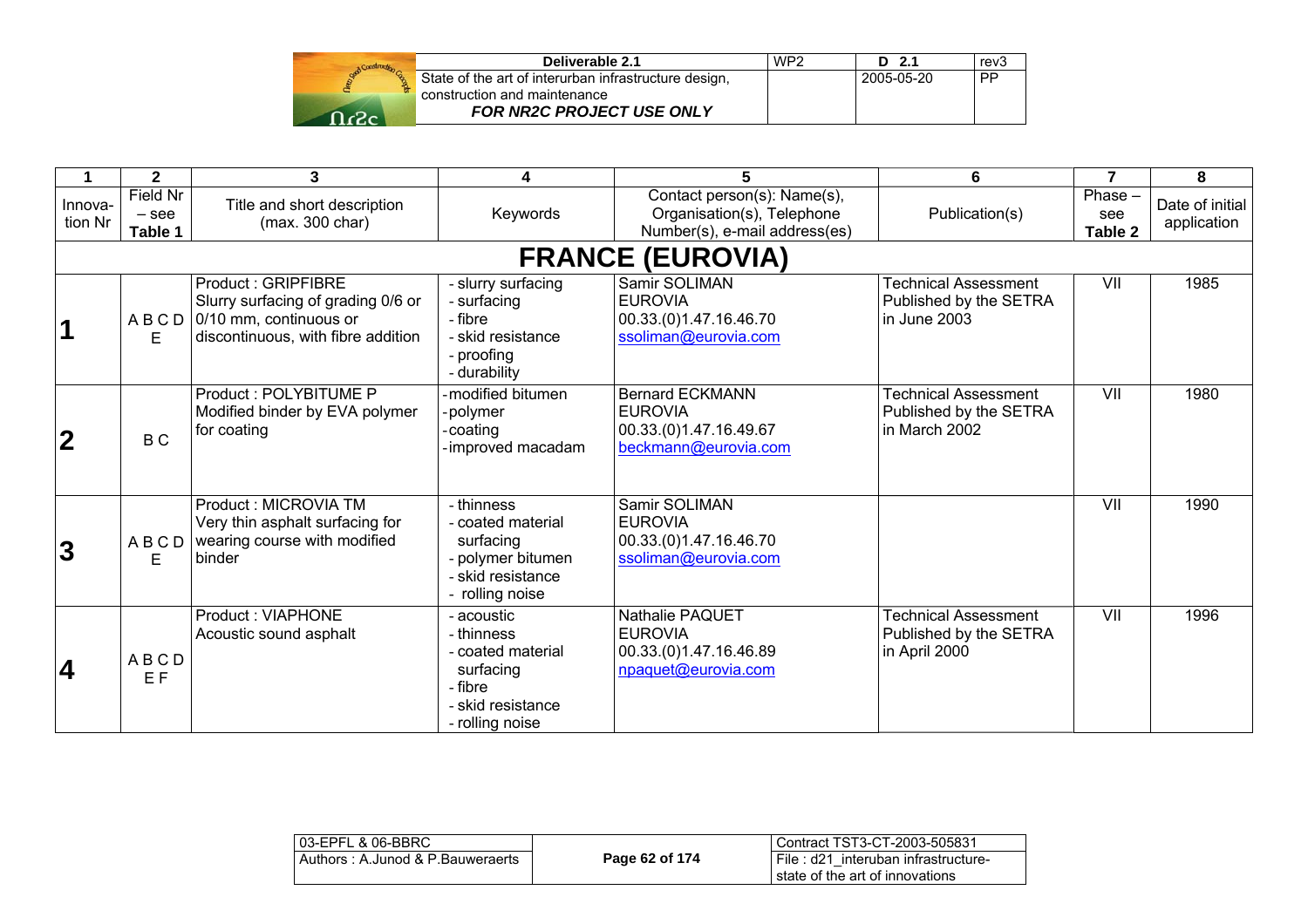

| Deliverable 2.1                                       | WP <sub>2</sub> | $D$ 2.1    | rev <sub>3</sub> |
|-------------------------------------------------------|-----------------|------------|------------------|
| State of the art of interurban infrastructure design, |                 | 2005-05-20 | <b>PP</b>        |
| construction and maintenance                          |                 |            |                  |
| <b>FOR NR2C PROJECT USE ONLY</b>                      |                 |            |                  |

|                         | $\mathbf{2}$                                                    | 3                                                                                                                                         | 4                                                                                                                                     | 5                                                                                                     | 6                                                                                                        | $\overline{7}$            | 8                              |
|-------------------------|-----------------------------------------------------------------|-------------------------------------------------------------------------------------------------------------------------------------------|---------------------------------------------------------------------------------------------------------------------------------------|-------------------------------------------------------------------------------------------------------|----------------------------------------------------------------------------------------------------------|---------------------------|--------------------------------|
| Innova-<br>tion Nr      | <b>Field Nr</b><br>$-$ see<br>Table 1                           | Title and short description<br>(max. 300 char)                                                                                            | Keywords                                                                                                                              | Contact person(s): Name(s),<br>Organisation(s), Telephone<br>Number(s), e-mail address(es)            | Publication(s)                                                                                           | Phase -<br>see<br>Table 2 | Date of initial<br>application |
|                         |                                                                 |                                                                                                                                           |                                                                                                                                       | <b>FRANCE (EUROVIA)</b>                                                                               |                                                                                                          |                           |                                |
| 5                       | ABCD<br>Е                                                       | Product: SEALVIA (old name:<br>SLURRYVIA)<br>Slurry surfacing                                                                             | - Slurry surfacing<br>- resurfacing<br>- skid resistance<br>- proofing                                                                | Samir SOLIMAN<br><b>EUROVIA</b><br>00.33.(0)1.47.16.46.70<br>ssoliman@eurovia.com                     | <b>Technical Assessment</b><br>Published by the SETRA<br>in April 2000                                   | VII                       | Start in years<br>70           |
| 6                       | ABCD<br>F                                                       | Product: MODULOVIA<br>High-modulus asphalt with<br>modified binder, structural<br>contribution in a pavement as<br>wearing or base course | - rigidity modulus<br>- coated material<br>surfacing<br>- base course<br>- founding power<br>- hard bitumen<br>- fatigue<br>- rutting | Honoré GOACOLOU<br><b>EUROVIA</b><br>00.33.(0)1.47.16.45.73<br>hgoacolou@eurovia.com                  | On road construction site<br>experimentation certificate<br>- Delivered by the SETRA<br>in November 2002 | VII                       | Début<br>années 90             |
| $\overline{\mathbf{7}}$ | $\mathsf A\mathbin{\mathsf B}\mathbin{\mathsf C}\mathsf E$<br>F | Product: ECOLVIA<br>Cold-mix asphalt whose binder is<br>a pure bitumen emulsion, without<br>flux                                          | - coated material<br>surfacing<br>- emulsion<br>- cold coating<br>- flux<br>- sustainable<br>development                              | <b>Bernard ECKMANN</b><br><b>EUROVIA</b><br>00.33.(0)1.47.16.49.67<br>beckmann@eurovia.com            | Eurovia's information<br>brochure                                                                        | VII                       | 2000                           |
| $\bf{8}$                | <b>ABCD</b><br>E                                                | <b>Product: VIAGRIP</b><br>Surfacing based on epoxy resin<br>and bauxite for accident-prone<br>area treatment                             | - epoxy resin<br>- calcined bauxite<br>- roughness<br>- skid resistance<br>- safety<br>- accident-prone area                          | Pierre-Marie SPILLEMAECKER<br><b>EUROVIA</b><br>00.33.(0)1.47.16.41.19<br>pmspillemaecker@eurovia.com | Eurovia's information<br>brochure                                                                        | $\overline{\mathsf{V}}$   | 2002                           |

| 03-EPFL & 06-BBRC                |                | Contract TST3-CT-2003-505831                                              |
|----------------------------------|----------------|---------------------------------------------------------------------------|
| Authors: A.Junod & P.Bauweraerts | Page 63 of 174 | File: d21 interuban infrastructure-<br>l state of the art of innovations. |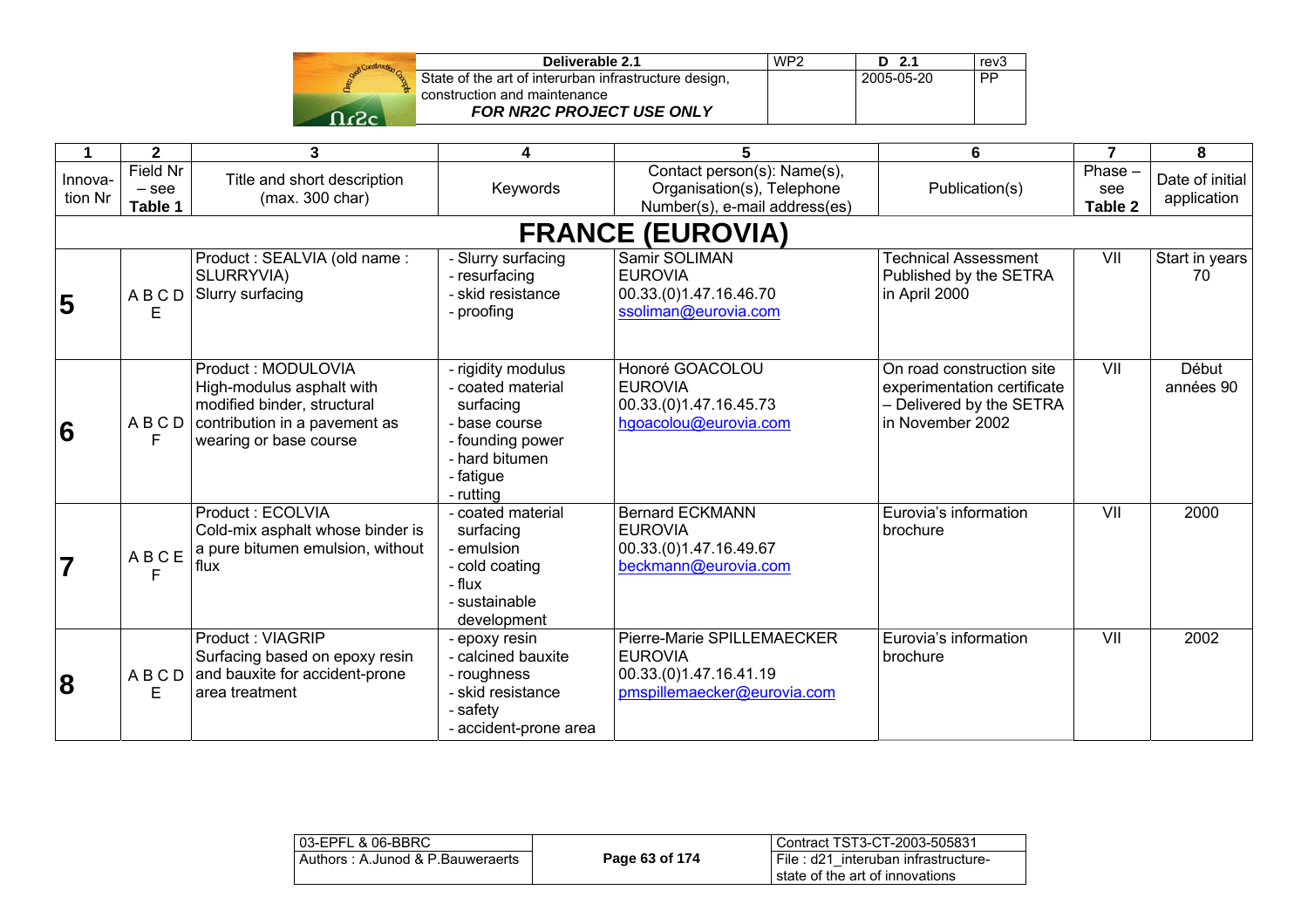

| Deliverable 2.1                                     | WP <sub>2</sub> | D 2.1      | rev <sub>3</sub> |
|-----------------------------------------------------|-----------------|------------|------------------|
| ate of the art of interurban infrastructure design, |                 | 2005-05-20 | <b>PP</b>        |
| nstruction and maintenance                          |                 |            |                  |
| <b>FOR NR2C PROJECT USE ONLY</b>                    |                 |            |                  |

|                    |                                | 3                                                                                                                  | 4                                                                                                        | 5                                                                                          | 6                                 |                             | 8                              |
|--------------------|--------------------------------|--------------------------------------------------------------------------------------------------------------------|----------------------------------------------------------------------------------------------------------|--------------------------------------------------------------------------------------------|-----------------------------------|-----------------------------|--------------------------------|
| Innova-<br>tion Nr | Field Nr<br>$-$ see<br>Table 1 | Title and short description<br>(max. 300 char)                                                                     | Keywords                                                                                                 | Contact person(s): Name(s),<br>Organisation(s), Telephone<br>Number(s), e-mail address(es) | Publication(s)                    | $Phase -$<br>see<br>Table 2 | Date of initial<br>application |
|                    |                                |                                                                                                                    |                                                                                                          | <b>FRANCE (EUROVIA)</b>                                                                    |                                   |                             |                                |
| <b>9</b>           | ABCF                           | Product: RECYCAN<br>Self-fitting in material to fill in<br>trench, based on materials<br>extracted from the trench | ecology<br>economy<br>- trench<br>- urban works                                                          | Honoré GOACOLOU<br><b>EUROVIA</b><br>00.33.(0)1.47.16.45.73<br>hgoacolou@eurovia.com       | Eurovia's information<br>brochure | VII                         | 2003                           |
| 10                 | ABCF                           | Product: SCORMAT<br>Line of road products elaborated<br>with household refuse incinerator<br>l ash                 | - valorisation<br>- household refuse<br>incinerator ash<br>ecology<br>sustainable<br>development         | Honoré GOACOLOU<br><b>EUROVIA</b><br>00.33.(0)1.47.16.45.73<br>hgoacolou@eurovia.com       | Eurovia's information<br>brochure | $\overline{\mathsf{V}}$     | 1996                           |
| 11                 | ABCF                           | Product: TRICOUCHE<br>High-volume road structure                                                                   | pavement structure<br>pavement mechanics<br>design<br>base course<br>foamed bitumen<br>- fatigue holding | Honoré GOACOLOU<br><b>EUROVIA</b><br>00.33.(0)1.47.16.45.73<br>hgoacolou@eurovia.com       | Eurovia's information<br>brochure | VII                         | 1999                           |

| l 03-EPFL & 06-BBRC_              |                | l Contract TST3-CT-2003-505831         |
|-----------------------------------|----------------|----------------------------------------|
| Authors : A.Junod & P.Bauweraerts | Page 64 of 174 | I File : d21 interuban infrastructure- |
|                                   |                | l state of the art of innovations      |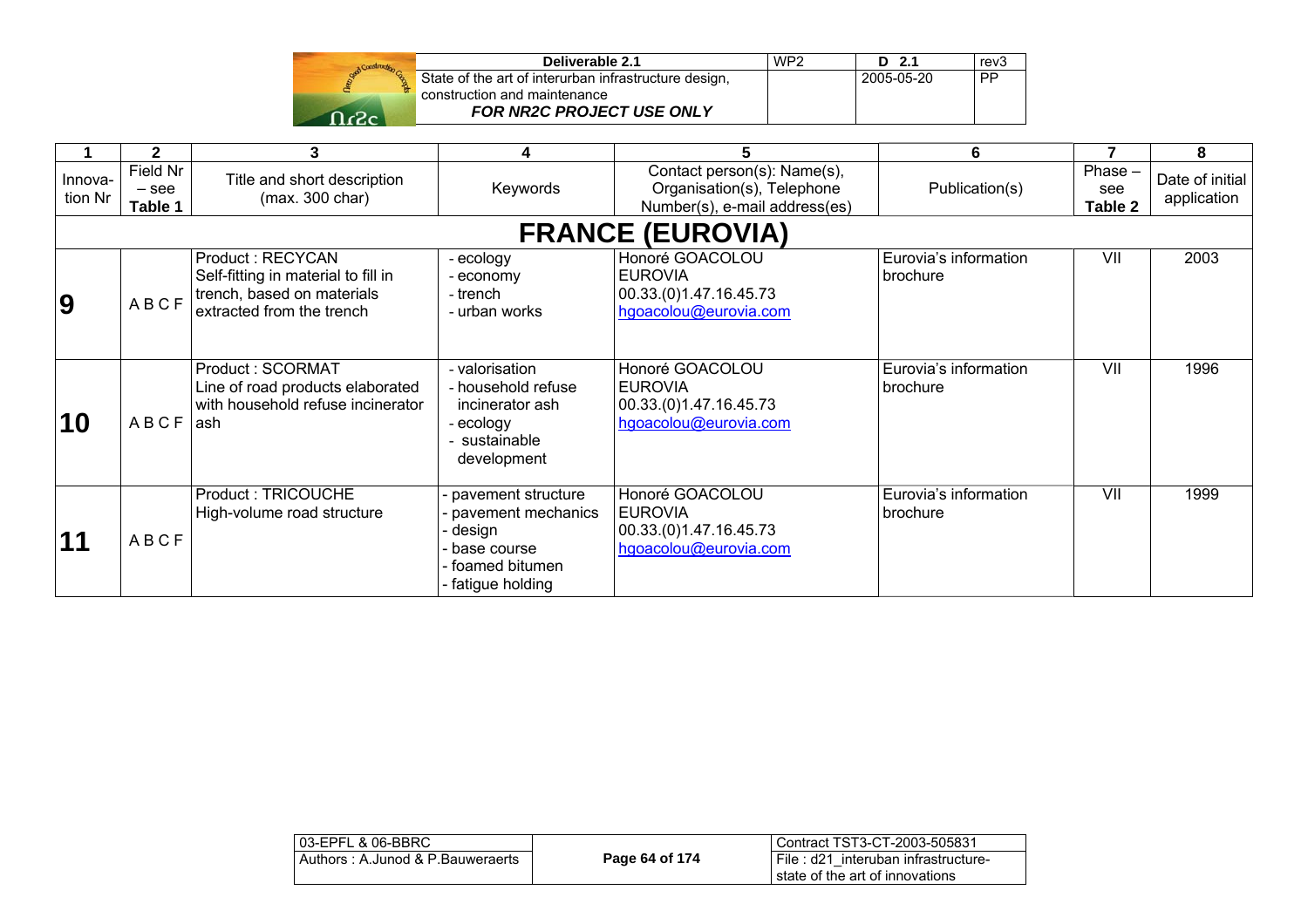|         | Deliverable 2.1                                       | WP <sub>2</sub> | D 2.1      | rev3      |
|---------|-------------------------------------------------------|-----------------|------------|-----------|
|         | State of the art of interurban infrastructure design, |                 | 2005-05-20 | <b>PP</b> |
|         | construction and maintenance                          |                 |            |           |
| - כז- ר | FOR NR2C PROJECT USE ONLY                             |                 |            |           |

|                    | $\mathbf{2}$                   | 3                                                                                                                                                                                                                                                                                                                                                                                                                                                                                                                                                                                                                                                                                                                                                                                                                       | 4              |                                                                                            | 6                   | $\overline{7}$              | 8                              |
|--------------------|--------------------------------|-------------------------------------------------------------------------------------------------------------------------------------------------------------------------------------------------------------------------------------------------------------------------------------------------------------------------------------------------------------------------------------------------------------------------------------------------------------------------------------------------------------------------------------------------------------------------------------------------------------------------------------------------------------------------------------------------------------------------------------------------------------------------------------------------------------------------|----------------|--------------------------------------------------------------------------------------------|---------------------|-----------------------------|--------------------------------|
| Innova-<br>tion Nr | Field Nr<br>$-$ see<br>Table 1 | Title and short description<br>(max. 300 char)                                                                                                                                                                                                                                                                                                                                                                                                                                                                                                                                                                                                                                                                                                                                                                          | Keywords       | Contact person(s): Name(s),<br>Organisation(s), Telephone<br>Number(s), e-mail address(es) | Publication(s)      | Phase $-$<br>see<br>Table 2 | Date of initial<br>application |
|                    |                                |                                                                                                                                                                                                                                                                                                                                                                                                                                                                                                                                                                                                                                                                                                                                                                                                                         |                | <b>FRANCE (LCPC – Piau)</b>                                                                |                     |                             |                                |
|                    | C                              | The objective of this project is to acquire a <b>Bonded assemblies in civil</b><br>greater scientific understanding and recognition engineering<br>of bonding; the work performed lies more in the<br>fundamental domain than other LCPC research<br>activities, especially as regards Project 11B001<br>(composite materials). In the long run, it should<br>enable anticipating the use of durable bonded<br>assemblies in the field of civil engineering.                                                                                                                                                                                                                                                                                                                                                            |                | Thierry CHAUSSADENT [LCPC]<br>thierry.chaussadent@lcpc.fr                                  | See:<br>www.lcpc.fr | Ш                           |                                |
| 2                  | C, B                           | The problem area being targeted by this project Durability of geosynthetic<br>is the ageing and durability of (polymer-based) materials<br>geosynthetic materials, in particular the<br>geotextiles and geomembranes used in civil<br>engineering. In the realm of geotechnical<br>(permeable) geotextiles may<br>applications,<br>provide a<br>whole array of functions,<br>encompassing the reinforcement of earthen<br>structures, filtering, separation layer, drainage<br>element; (impermeable) geomembranes, on the<br>other hand, allow waterproofing various types of<br>earthen structures in addition to protecting<br>natural settings from the effects of road runoff<br>(retention basins, ditches, embankments,<br>pavement subgrades) and sealing waste storage<br>facilities, dams and hollow tunnels. |                | Jean-Paul BENNETON [ LRPC de Lyon ]<br>Jean-paul.benneton@equipement.gouv.fr               | See:<br>www.lcpc.fr | Ш                           |                                |
| 3                  | E                              | The Technical network has been set up to Technical and economic<br>develop the second generation of road management of highway<br>maintenance management assistance systems.<br>where major advances lie in the possibility of<br>conducting two types of analyses: a pluriannual<br>analysis (evaluation and scheduling) by adopting<br>laws governing both pavement deterioration and<br>maintenance effects; and an economic analysis<br>by introducing so-called "technico-economic"<br>models.                                                                                                                                                                                                                                                                                                                     | infrastructure | Philippe LEPERT [LCPC]<br>philippe.lepert@lcpc.fr                                          | See:<br>www.lcpc.fr | Ш                           |                                |

| 03-EPFL & 06-BBRC                |                | l Contract TST3-CT-2003-505831      |
|----------------------------------|----------------|-------------------------------------|
| Authors: A.Junod & P.Bauweraerts | Page 65 of 174 | File: d21 interuban infrastructure- |
|                                  |                | I state of the art of innovations   |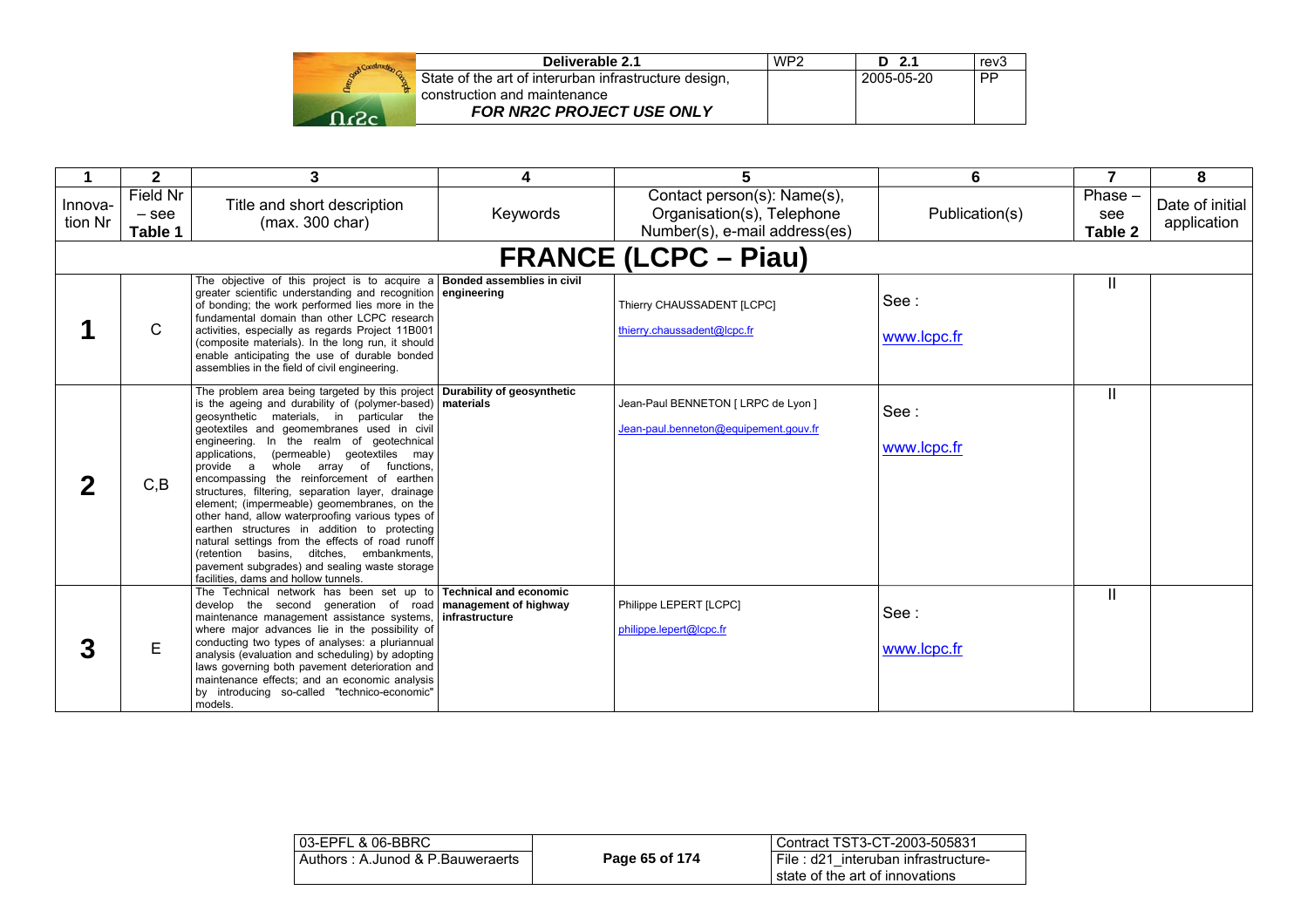

| Deliverable 2.1                                       | WP <sub>2</sub> | $D$ 2.1    | rev <sub>3</sub> |
|-------------------------------------------------------|-----------------|------------|------------------|
| State of the art of interurban infrastructure design, |                 | 2005-05-20 | . PP             |
| construction and maintenance                          |                 |            |                  |
| <b>FOR NR2C PROJECT USE ONLY</b>                      |                 |            |                  |

| 1                  | $\mathbf{2}$                   | 3                                                                                                                                                                                                                                                                                                                                                                                                                                                                                                                                                                                                                                                                                                                                                                                                                                                                                                                                                                       | 4        | 5                                                                                                                             | 6                   | 7                           | 8                              |
|--------------------|--------------------------------|-------------------------------------------------------------------------------------------------------------------------------------------------------------------------------------------------------------------------------------------------------------------------------------------------------------------------------------------------------------------------------------------------------------------------------------------------------------------------------------------------------------------------------------------------------------------------------------------------------------------------------------------------------------------------------------------------------------------------------------------------------------------------------------------------------------------------------------------------------------------------------------------------------------------------------------------------------------------------|----------|-------------------------------------------------------------------------------------------------------------------------------|---------------------|-----------------------------|--------------------------------|
| Innova-<br>tion Nr | Field Nr<br>$-$ see<br>Table 1 | Title and short description<br>(max. 300 char)                                                                                                                                                                                                                                                                                                                                                                                                                                                                                                                                                                                                                                                                                                                                                                                                                                                                                                                          | Keywords | Contact person(s): Name(s),<br>Organisation(s), Telephone<br>Number(s), e-mail address(es)                                    | Publication(s)      | $Phase -$<br>see<br>Table 2 | Date of initial<br>application |
|                    |                                |                                                                                                                                                                                                                                                                                                                                                                                                                                                                                                                                                                                                                                                                                                                                                                                                                                                                                                                                                                         |          | <b>FRANCE (LCPC – Piau)</b>                                                                                                   |                     |                             |                                |
|                    | $\mathsf{C}$                   | The objectives herein are to generate ageing Durability of polymer modified<br>simulation methods for polymer-modified bitumen   bitumen<br>(PmB), to be validated through observations both<br>in the field and from experimental testing. This<br>approach serves to characterize physicochemical<br>and rheological properties with respect to the<br>evolution in performance of these materials as<br>well as to the resultant overlay mixes.                                                                                                                                                                                                                                                                                                                                                                                                                                                                                                                      |          | Virginie MOUILLET [ LRPC d'Aix-en-Provence ]<br>virginie.mouillet@equipement.gouv.fr                                          | See:<br>www.lcpc.fr | Ш                           |                                |
| 5                  | A                              | The objective inherent in this project is to Structural durability of<br>optimize the maintenance of homogeneous road   pavements<br>sections. The initial focus has been placed on<br>drawing up a state of the art as regards currently-<br>practiced maintenance solutions. Alongside this<br>effort, work will be undertaken to better<br>understand the level of damage of a pavement<br>(fatique, cracking) as well as the evolution of this<br>damage. The models to be developed will predict<br>the fatigue evolution of a pavement, along with<br>the behaviour and evolution of a cracked<br>pavement.                                                                                                                                                                                                                                                                                                                                                       |          | Philippe TAMAGNY [LCPC]<br>philippe.tamagny@lcpc.fr<br>Rolf KOBISCH [LRPC de Saint-Brieuc]<br>rolf.kobisch@equipement.gouv.fr | See:<br>www.lcpc.fr | IL                          |                                |
| 6                  | A                              | This research project is primarily intended to <b>Design methods for airport</b><br>improve and/or develop rational design methods   runways and road pavements<br>applicable to airport runways, of both the flexible with untreated base layers<br>and rigid type, which have now become<br>mandatory largely because of the significant<br>increase in air traffic and reliance upon heavier<br>aircraft. Accordingly, the present project serves<br>to integrate the construction, monitoring and<br>interpretation of full-scale testing programs.<br>Closely related to this topic area, other research<br>(particularly the study and prediction of<br>permanent deformations within pavement layers<br>made of unbound materials) has been<br>associated with this effort; such work focuses on<br>the design of flexible road pavements with<br>untreated base layers, which may be seen as<br>reduced-scale structures of flexible aeronautical<br>pavements. |          | Jean-Maurice BALAY [LCPC]<br>iean-maurice.balay@lcpc.fr                                                                       | See:<br>www.lcpc.fr | Ш.                          |                                |

| 03-EPFL & 06-BBRC                |                | Contract TST3-CT-2003-505831                                              |
|----------------------------------|----------------|---------------------------------------------------------------------------|
| Authors: A.Junod & P.Bauweraerts | Page 66 of 174 | File: d21 interuban infrastructure-<br>l state of the art of innovations. |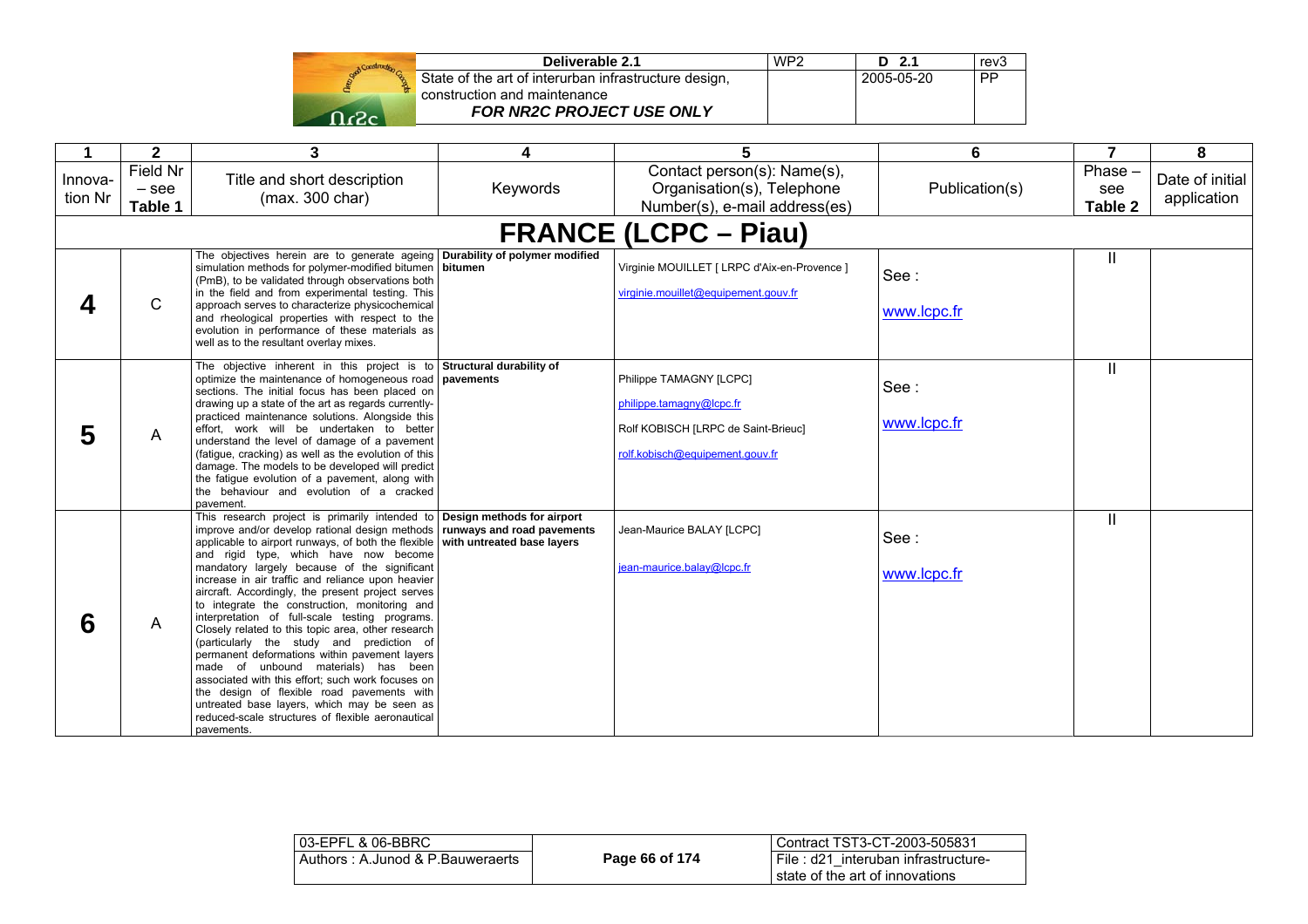| Stand Construction Co |  |
|-----------------------|--|
|                       |  |
|                       |  |

| Deliverable 2.1                                       | WP <sub>2</sub> | $D$ 2.1      | rev3      |
|-------------------------------------------------------|-----------------|--------------|-----------|
| State of the art of interurban infrastructure design, |                 | l 2005-05-20 | <b>PP</b> |
| construction and maintenance                          |                 |              |           |
| <b>FOR NR2C PROJECT USE ONLY</b>                      |                 |              |           |

|                    | $\mathbf{2}$                   | 3                                                                                                                                                                                                                                                                                                                                                                                                                                                                                                                                                                                                                                                                                                                                                     | 4        | 5                                                                                          | 6                   | 7                           | 8                              |
|--------------------|--------------------------------|-------------------------------------------------------------------------------------------------------------------------------------------------------------------------------------------------------------------------------------------------------------------------------------------------------------------------------------------------------------------------------------------------------------------------------------------------------------------------------------------------------------------------------------------------------------------------------------------------------------------------------------------------------------------------------------------------------------------------------------------------------|----------|--------------------------------------------------------------------------------------------|---------------------|-----------------------------|--------------------------------|
| Innova-<br>tion Nr | Field Nr<br>$-$ see<br>Table 1 | Title and short description<br>(max. 300 char)                                                                                                                                                                                                                                                                                                                                                                                                                                                                                                                                                                                                                                                                                                        | Keywords | Contact person(s): Name(s),<br>Organisation(s), Telephone<br>Number(s), e-mail address(es) | Publication(s)      | $Phase -$<br>see<br>Table 2 | Date of initial<br>application |
|                    |                                |                                                                                                                                                                                                                                                                                                                                                                                                                                                                                                                                                                                                                                                                                                                                                       |          | <b>FRANCE (LCPC – Piau)</b>                                                                |                     |                             |                                |
|                    | C.                             | The objective herein is to develop methods for Tests and mix design of<br>investigating pavement materials that allow <b>pavement materials</b><br>defining performance-based specifications, in the<br>aim of deriving materials whose mix designs are<br>better adapted to the functional requirements<br>imposed by structures, in addition to generating<br>product standards based less on composition or<br>empirical characteristics. In light of current<br>conditions as regards the issuance of standards,<br>this project focuses not only on improving current<br>tests and methodologies, but also on undertaking<br>prospective-type actions in order to prepare the<br>subsequent generations of standards and<br>specifications.      |          | Louisette WENDLING [LRPC - Autun]<br>louisette.wendling@equipement.gouv.fr                 | See:<br>www.lcpc.fr | Ш                           |                                |
| 8                  | C.                             | This research effort encompasses the design   Pavement foundation for<br>evaluation of pavement foundation transport infrastructure<br>and<br>characteristics, whether they be composed of<br>soils or untreated materials, within the scope of<br>road and airport foundations or ballast for rail<br>foundations. The project is aimed at studying not<br>only the mechanical behaviour of such<br>foundations and their component materials, but<br>also the evolution in their characteristics when<br>submitted to the effects of environmental<br>conditions (water content variations, freezing<br>effect, etc.). Treatment techniques, intended to<br>improve the mechanical characteristics of<br>pavement foundations, will also be raised. |          | Gilles. LACASSY [ LRPC de Bordeaux]<br>Gilles.lacassv@equipement.gouv.fr                   | See:<br>www.lcpc.fr | Ш                           |                                |

| 03-EPFL & 06-BBRC                |                | l Contract TST3-CT-2003-505831                                          |
|----------------------------------|----------------|-------------------------------------------------------------------------|
| Authors: A.Junod & P.Bauweraerts | Page 67 of 174 | File : d21 interuban infrastructure-<br>state of the art of innovations |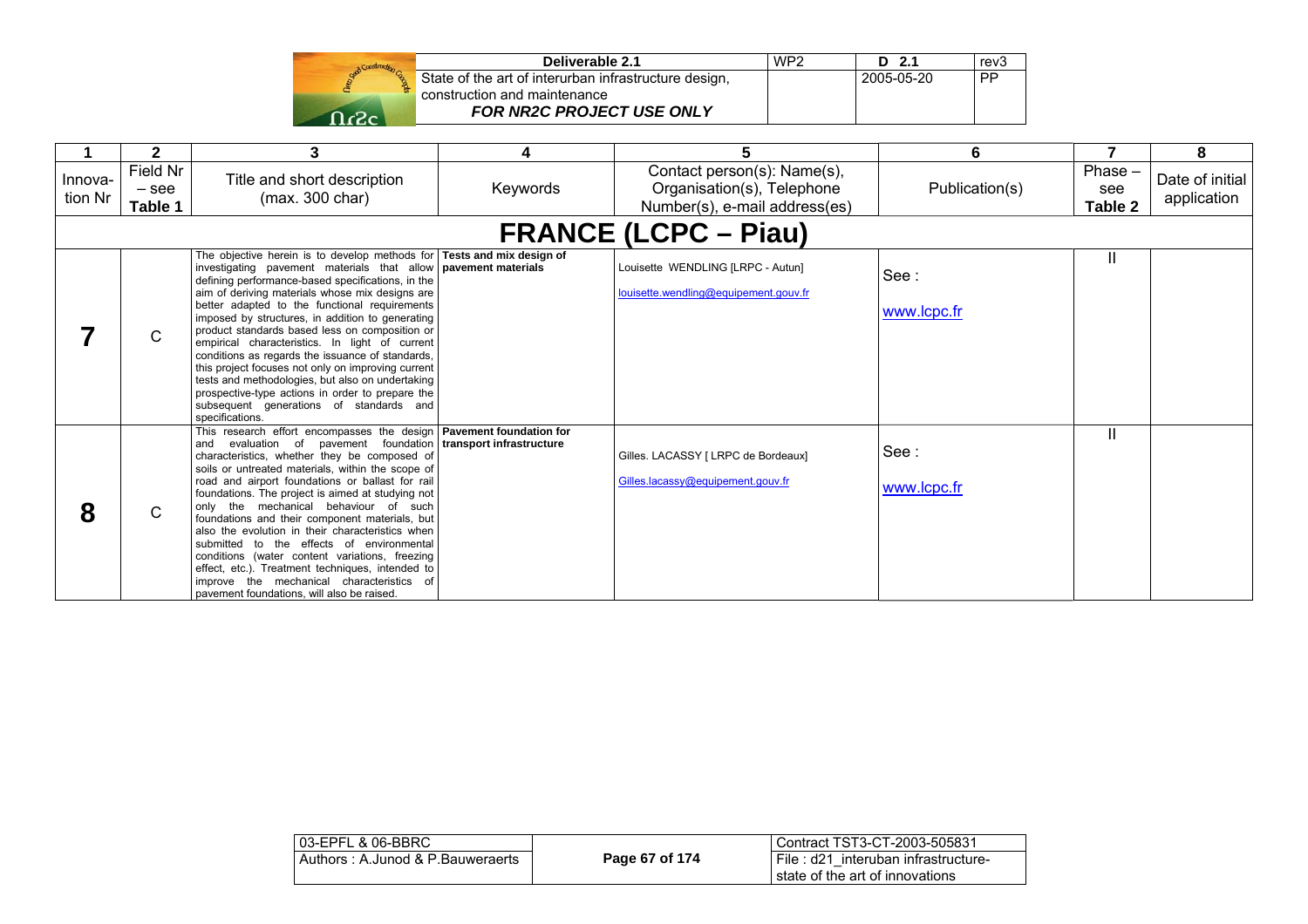| Send Construction Ga |  |
|----------------------|--|
|                      |  |
|                      |  |

| Deliverable 2.1                                       | WP <sub>2</sub> | $D$ 2.1    | rev <sub>3</sub> |
|-------------------------------------------------------|-----------------|------------|------------------|
| State of the art of interurban infrastructure design, |                 | 2005-05-20 | PP               |
| construction and maintenance                          |                 |            |                  |
| <b>FOR NR2C PROJECT USE ONLY</b>                      |                 |            |                  |

| 1                  | $\mathbf{2}$                   | 3                                                                                                                                                                                                                                                                                                                                                                                                                                                                                                                                                                                                                                                                                                                                                                                                                                                                                                                                                                                                                                                         | 4        | 5                                                                                          | 6                   | $\overline{7}$            | 8                              |
|--------------------|--------------------------------|-----------------------------------------------------------------------------------------------------------------------------------------------------------------------------------------------------------------------------------------------------------------------------------------------------------------------------------------------------------------------------------------------------------------------------------------------------------------------------------------------------------------------------------------------------------------------------------------------------------------------------------------------------------------------------------------------------------------------------------------------------------------------------------------------------------------------------------------------------------------------------------------------------------------------------------------------------------------------------------------------------------------------------------------------------------|----------|--------------------------------------------------------------------------------------------|---------------------|---------------------------|--------------------------------|
| Innova-<br>tion Nr | Field Nr<br>$-$ see<br>Table 1 | Title and short description<br>(max. 300 char)                                                                                                                                                                                                                                                                                                                                                                                                                                                                                                                                                                                                                                                                                                                                                                                                                                                                                                                                                                                                            | Keywords | Contact person(s): Name(s),<br>Organisation(s), Telephone<br>Number(s), e-mail address(es) | Publication(s)      | Phase -<br>see<br>Table 2 | Date of initial<br>application |
|                    | <b>FRANCE (LCPC – Piau)</b>    |                                                                                                                                                                                                                                                                                                                                                                                                                                                                                                                                                                                                                                                                                                                                                                                                                                                                                                                                                                                                                                                           |          |                                                                                            |                     |                           |                                |
| 9                  | C, D                           | The objectives set forth as part of this project are   Materials and techniques<br>to evaluate both the performance and durability applied to surface layers<br>of the various surface layer techniques by means<br>of pavement monitoring or accelerated testing,<br>as well as in developing new laboratory tests.<br>The present work is to reflect the different<br>functional characteristics and will serve to<br>complement research performed on the topic of<br>adherence, in association with Program C. The<br>agenda of this project has been split into three<br>orientations: i) evaluation of performance and<br>behaviour of the various surface layer materials<br>and techniques over time, by reliance upon the<br>Pavement Technical Resource centre; ii)<br>prediction of surface layer resistance to the dual<br>phenomena of stripping and debonding; and iii)<br>development of a mechanics-based approach for<br>predicting the permanent deformations of surface<br>lavers.                                                     |          | Yves BROSSEAUD [LCPC]<br>Yves.brosseaud@lcpc.fr                                            | See:<br>www.lcpc.fr | $\mathsf{II}$             |                                |
| 10                 | K                              | This project combines work on finalized studies Evolution in the tools and<br>with more developmental-type research as $a \mid$ methods applied to pavement<br>means of upgrading the study tools and methods studies<br>employed by CETE technical staff when<br>undertaking missions assigned in road-building<br>on behalf of project owners and supervisors.<br>These efforts are also intended to enable the<br>external dissemination of resultant products. The<br>present work serves to complete the<br>development program carried out in road-building<br>that corresponds to the concerns of other<br>program committees. It has thereby been set up<br>to perform two sorts of actions: i) reflective<br>sessions, to explain the nature of advances<br>recognized as useful for the research network<br>and which can be held, depending on the case,<br>either within the framework of this project or<br>proposed to another program committee; and ii)<br>creation of methodological<br>studies<br><b>or</b><br>hardware/software tools. |          | Bernard ROUSSEL [ LRPC de Blois]<br>bernard.roussel@equipement.gouv.fr                     | See:<br>www.lcpc.fr | Ш                         |                                |

| l 03-EPFL & 06-BBRC_             |                | Contract TST3-CT-2003-505831                                           |
|----------------------------------|----------------|------------------------------------------------------------------------|
| Authors: A.Junod & P.Bauweraerts | Page 68 of 174 | File: d21 interuban infrastructure-<br>state of the art of innovations |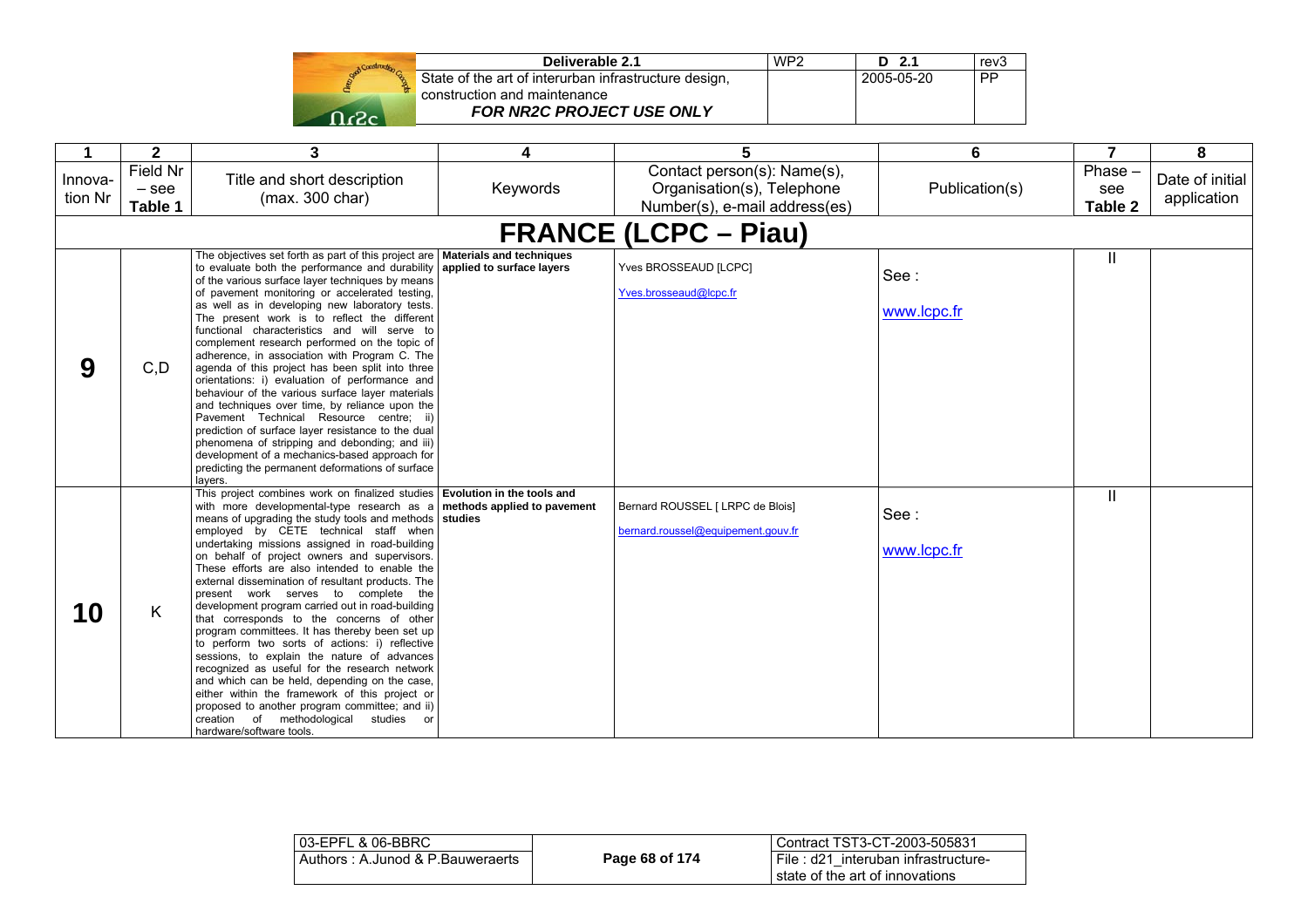| Stand Construction Co. |  |
|------------------------|--|
|                        |  |
| -2                     |  |

| Deliverable 2.1                                       | WP <sub>2</sub> | $D$ 2.1    | rev <sub>3</sub> |
|-------------------------------------------------------|-----------------|------------|------------------|
| State of the art of interurban infrastructure design, |                 | 2005-05-20 | <b>PP</b>        |
| construction and maintenance                          |                 |            |                  |
| <b>FOR NR2C PROJECT USE ONLY</b>                      |                 |            |                  |

| 1                  | $\mathbf{2}$                          | 3                                                                                                                                                                                                                                                                                                                                                                                                                                                                                                                                                                                                                   | 4                                              | 5                                                                                          | 6                   | $\overline{7}$            | 8                              |
|--------------------|---------------------------------------|---------------------------------------------------------------------------------------------------------------------------------------------------------------------------------------------------------------------------------------------------------------------------------------------------------------------------------------------------------------------------------------------------------------------------------------------------------------------------------------------------------------------------------------------------------------------------------------------------------------------|------------------------------------------------|--------------------------------------------------------------------------------------------|---------------------|---------------------------|--------------------------------|
| Innova-<br>tion Nr | <b>Field Nr</b><br>$-$ see<br>Table 1 | Title and short description<br>(max. 300 char)                                                                                                                                                                                                                                                                                                                                                                                                                                                                                                                                                                      | Keywords                                       | Contact person(s): Name(s),<br>Organisation(s), Telephone<br>Number(s), e-mail address(es) | Publication(s)      | Phase -<br>see<br>Table 2 | Date of initial<br>application |
|                    |                                       |                                                                                                                                                                                                                                                                                                                                                                                                                                                                                                                                                                                                                     |                                                | <b>FRANCE (LCPC – Piau)</b>                                                                |                     |                           |                                |
|                    | E                                     | project is dedicated to<br>This<br>localizing heterogeneities within discontinuities in structures<br>soils and<br>civil<br>engineering<br>structures by means of non-<br>destructive techniques.                                                                                                                                                                                                                                                                                                                                                                                                                   | Detection of faults and                        | Xavier Dérobert [LCPC]<br>xavier.derobert@lcpc.fr                                          | See:<br>www.lcpc.fr | Ш.                        |                                |
| 12                 | E, K                                  | This project lies at the interface<br>between<br>general<br>research<br>conducted by the Program A<br>Committee and the set of needs<br>within the<br>expressed<br>other<br>program committees; in particular,<br>it serves to transfer the acquisition<br>of new investigation or monitoring<br>techniques to either regional<br>laboratories or industry by means<br>of participating in the development<br>applied<br>products<br>οf<br>(instrumentation, software and<br>methods).                                                                                                                              | Assessment of structure and<br>soil conditions | Jean-Michel Simonin [LCPC]<br>iean-michel.simonin@lcpc.fr                                  | See:<br>www.lcpc.fr | Ш                         |                                |
| 13                 | Е                                     | The fields of instrumentation and metrology are<br>considerable<br>undergoing<br>Demands placed in this area along with processing<br>underlying concepts are also evolving. The<br>notion behind a sensor no longer connotes<br>reality. Global information tends to be preferred<br>over local-level information, wherein lies the<br>notion of sensor networks. The facility operator<br>or user expresses increasing demands on<br>measurement system adaptation to better meet<br>needs. The availability of a battery of decision-<br>making tools constitutes a major orientation for<br>future development. | transformation.   Measurement and information  | Jean-Marie Caussignac [LCPC]<br>iean-marie.caussignac@lcpc.fr                              | See:<br>www.lcpc.fr | Ш                         |                                |

| l 03-EPFL & 06-BBRC              |                | Contract TST3-CT-2003-505831                                           |
|----------------------------------|----------------|------------------------------------------------------------------------|
| Authors: A.Junod & P.Bauweraerts | Page 69 of 174 | File: d21 interuban infrastructure-<br>state of the art of innovations |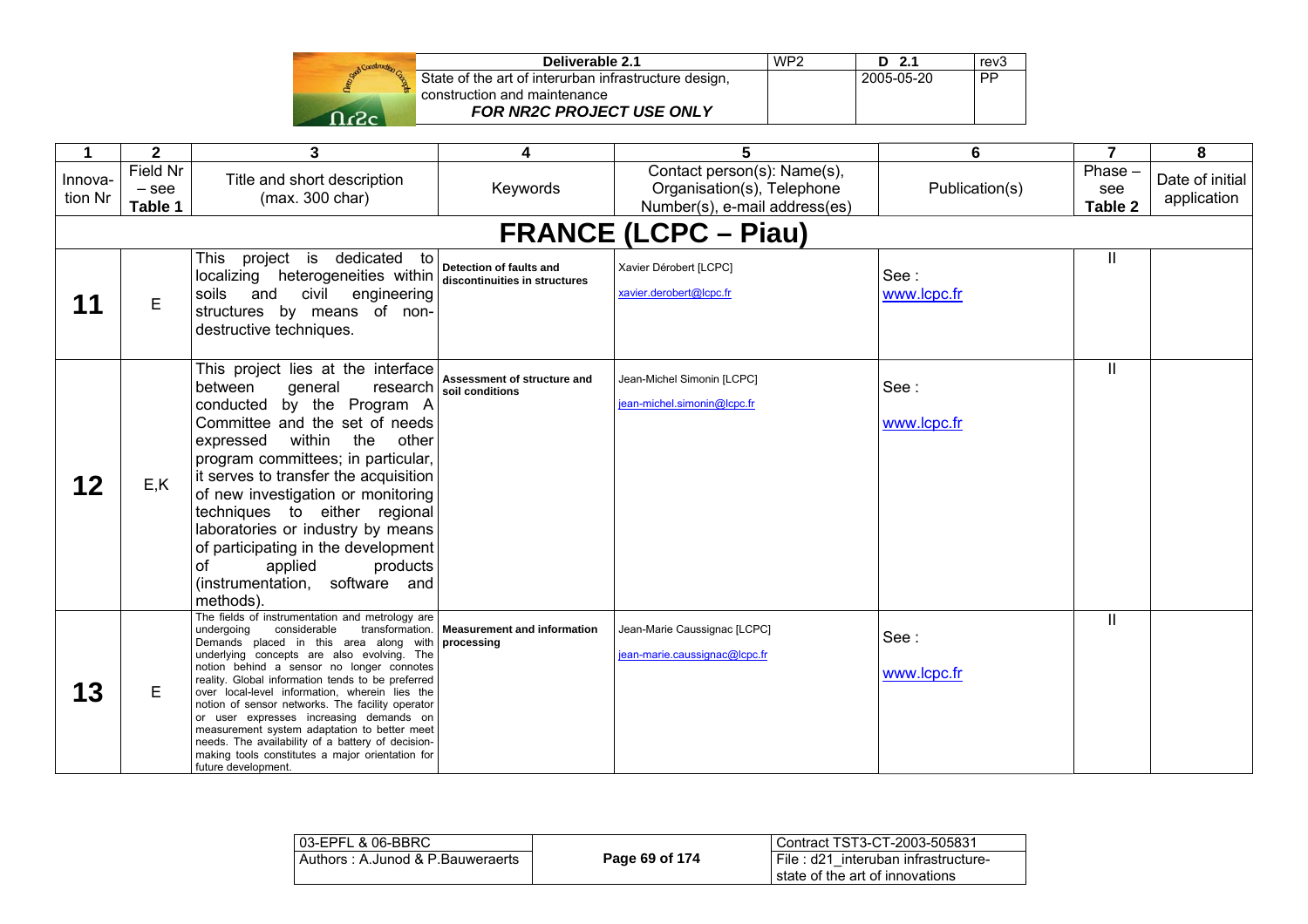|      | Deliverable 2.1                                       | WP2 | $D$ 2.1    | rev <sub>3</sub> |
|------|-------------------------------------------------------|-----|------------|------------------|
|      | State of the art of interurban infrastructure design, |     | 2005-05-20 | <b>PP</b>        |
|      | construction and maintenance                          |     |            |                  |
| ന ഹം | <b>FOR NR2C PROJECT USE ONLY</b>                      |     |            |                  |

|                    | $\mathbf{2}$                     | 3                                                                                                                                                                                                                                                                                                                                                                                                                                                                                                                                                                                                                                                                                                                                                            | 4                                                                                              | 5                                                                                                                                                    | 6                                                                                                                                                                                                                                                                                                                                                                                                                                                                                                                                                                                                                                    | $\overline{7}$            | 8                              |
|--------------------|----------------------------------|--------------------------------------------------------------------------------------------------------------------------------------------------------------------------------------------------------------------------------------------------------------------------------------------------------------------------------------------------------------------------------------------------------------------------------------------------------------------------------------------------------------------------------------------------------------------------------------------------------------------------------------------------------------------------------------------------------------------------------------------------------------|------------------------------------------------------------------------------------------------|------------------------------------------------------------------------------------------------------------------------------------------------------|--------------------------------------------------------------------------------------------------------------------------------------------------------------------------------------------------------------------------------------------------------------------------------------------------------------------------------------------------------------------------------------------------------------------------------------------------------------------------------------------------------------------------------------------------------------------------------------------------------------------------------------|---------------------------|--------------------------------|
| Innova-<br>tion Nr | Field Nr<br>$-$ see<br>Table 1   | Title and short description<br>(max. 300 char)                                                                                                                                                                                                                                                                                                                                                                                                                                                                                                                                                                                                                                                                                                               | Keywords                                                                                       | Contact person(s): Name(s),<br>Organisation(s), Telephone<br>Number(s), e-mail address(es)                                                           | Publication(s)                                                                                                                                                                                                                                                                                                                                                                                                                                                                                                                                                                                                                       | Phase -<br>see<br>Table 2 | Date of initial<br>application |
|                    | <b>FRANCE (LCPC – Raimbault)</b> |                                                                                                                                                                                                                                                                                                                                                                                                                                                                                                                                                                                                                                                                                                                                                              |                                                                                                |                                                                                                                                                      |                                                                                                                                                                                                                                                                                                                                                                                                                                                                                                                                                                                                                                      |                           |                                |
|                    | D, F                             | Road noise reduction<br>Low-noise road surfaces and noise barriers are<br>focuses of investigation. The purpose of these<br>researches project is threefold: to provide better<br>knowledge about the sound generated by road<br>traffic, to develop models for the prediction and<br>optimization of noise-reducing solutions, and to<br>propose evaluation methods for the resultant<br>noise reduction.<br>Optimization strategies nonetheless require a<br>better understanding of the physical phenomena<br>created by the interaction between a rolling tire<br>and a road surface.<br>Predicting the noise levels in the vicinity of<br>roads requires taking into account the<br>atmospheric conditions, the surrounding surfaces<br>and the relief. | low noise road surfaces,<br>noise barriers.<br>acoustic propagation,<br>atmospheric conditions | Fabienne ANFOSSO-LEDEE.<br>LCPC.<br>0240845792.<br>fabienne.anfosso@lcpc.fr<br>Michel BERENGIER.<br>LCPC.<br>0240845903.<br>michel.berengier@lcpc.fr | Fabienne ANFOSSO-LEDEE, 1997,<br>Application de la méthode des<br>équations intégrales à la modélisation<br>du bruit aux abords des routes:<br>interaction chaussée/écran antibruit<br>LCPC.ERLPC EG14.<br>M. BÉRENGIER, F. ANFOSSO-<br>LÉDÉE, 1998. State of the art on the<br>prediction and control of the road traffic<br>noise in France. Transportation Research<br>Board Record, nº 1626, pp. 71-77.<br>M.BERENGIER, B. GAUVREAU, P.<br>BLANC-BENON, D. JUVÉ Outdoor<br>sound propagation: A short review on<br>analytical and numerical approaches.<br>Acta Acustica united with Acustica.<br>2003, vol 89, n°6, pp.980-991. | Ш                         |                                |
| $\mathbf 2$        | B, C, F                          | Porous pavements and reservoirs structures<br>If porous road surfaces can reduce road noise.<br>porous pavements allow to reduce the runoff flow<br>rate related to storms. They also reduce the<br>pollution carried to the rivers by the storm waters.<br>Different types of reservoir structures, using<br>various porous materials, have been designed<br>and modelled in order to increase the runoff<br>reduction even if the road is not flat                                                                                                                                                                                                                                                                                                         | storm water runoff reduction.<br>water pollution,<br>water retention                           | Georges RAIMBAULT,<br>LCPC.<br>0240845863.<br>georges.raimbault@lcp.fr<br>Michel LEGRET,<br>LCPC,<br>0240845866.<br>michel.legret@lcpc.fr            | Georges RAIMBAULT, 2000,<br>Bilan de la chaussée à structure-<br>réservoir de la rue de la Classerie à<br>Rezé, LCPC, ERLPC EG16.<br>Michel LEGRET, 2001, Pollution et<br>impact d'eaux de ruissellement de<br>chaussées, LCPC, ERLPC CR27                                                                                                                                                                                                                                                                                                                                                                                           | Ш                         | 1988                           |
| 3                  | A,E                              | Draining screens on pavement edges<br>The classical internal drainage of road<br>payements is not often efficient. These new<br>screens intercept water saturated levels that may<br>appear in the roads and evacuate water.                                                                                                                                                                                                                                                                                                                                                                                                                                                                                                                                 | Internal road drainage                                                                         | Georges RAIMBAULT,<br>LCPC.<br>0240845863.<br>georges.raimbault@lcp.fr                                                                               | Ecrans drainants en rives de<br>chausses. Guide technique, 1992,<br>LCPC-SETRA.                                                                                                                                                                                                                                                                                                                                                                                                                                                                                                                                                      | Ш                         | 1986                           |

| 03-EPFL & 06-BBRC                |                | Contract TST3-CT-2003-505831                                           |
|----------------------------------|----------------|------------------------------------------------------------------------|
| Authors: A.Junod & P.Bauweraerts | Page 70 of 174 | File: d21 interuban infrastructure-<br>state of the art of innovations |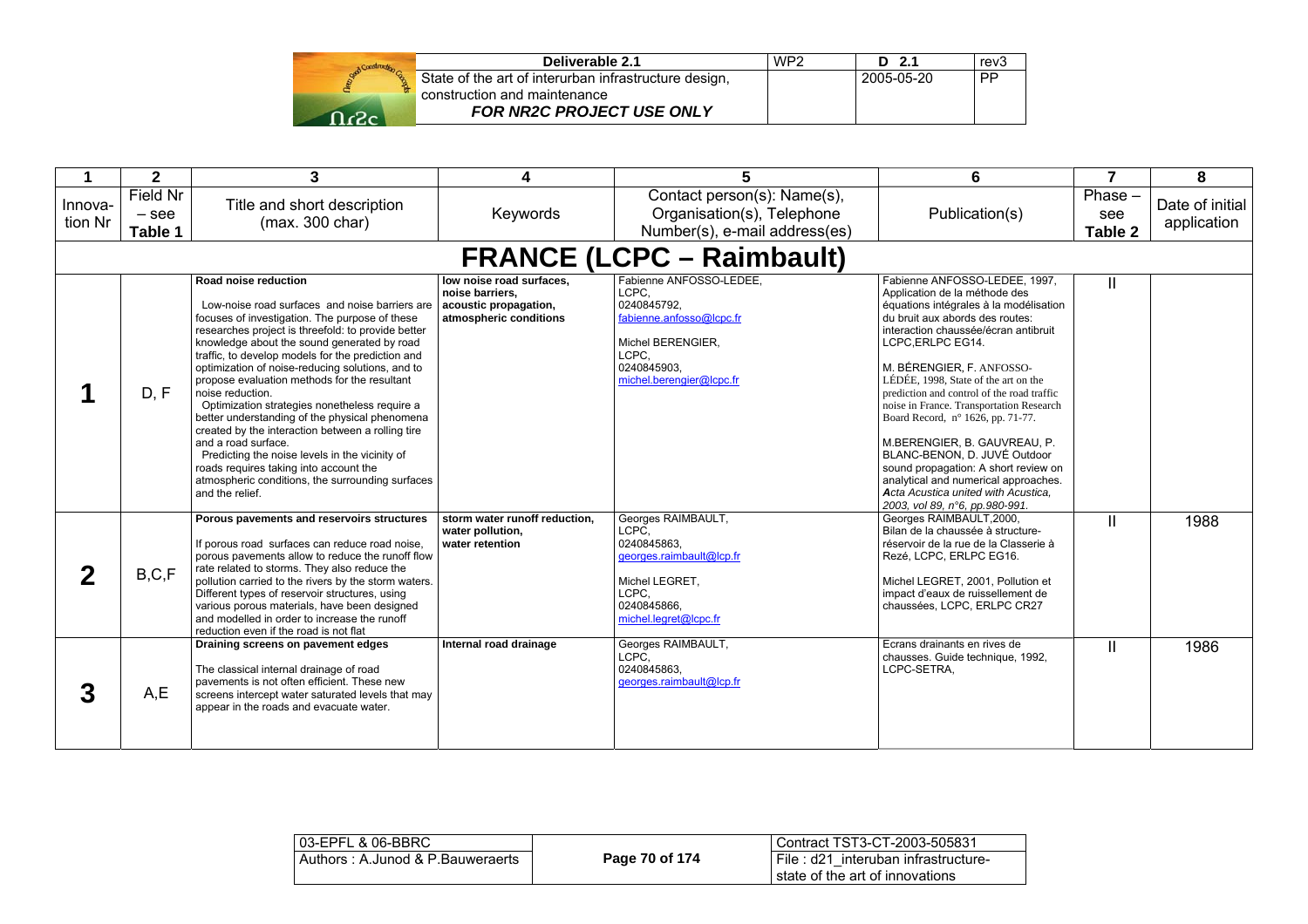| Start Construction |  |
|--------------------|--|
|                    |  |
| فلو                |  |

| Deliverable 2.1                                       | WP <sub>2</sub> | D 2.1      | rev <sub>3</sub> |
|-------------------------------------------------------|-----------------|------------|------------------|
| State of the art of interurban infrastructure design, |                 | 2005-05-20 | <b>PP</b>        |
| construction and maintenance                          |                 |            |                  |
| <b>FOR NR2C PROJECT USE ONLY</b>                      |                 |            |                  |

|                    |                                | 3                                                                                                                                                                                                                                                                                                                                                                                                                                             | 4                                                                                       |                                                                                                                                                | 6                                                                                                                                                                                                                              |                             | 8                              |
|--------------------|--------------------------------|-----------------------------------------------------------------------------------------------------------------------------------------------------------------------------------------------------------------------------------------------------------------------------------------------------------------------------------------------------------------------------------------------------------------------------------------------|-----------------------------------------------------------------------------------------|------------------------------------------------------------------------------------------------------------------------------------------------|--------------------------------------------------------------------------------------------------------------------------------------------------------------------------------------------------------------------------------|-----------------------------|--------------------------------|
| Innova-<br>tion Nr | Field Nr<br>$-$ see<br>Table 1 | Title and short description<br>(max. 300 char)                                                                                                                                                                                                                                                                                                                                                                                                | Keywords                                                                                | Contact person(s): Name(s),<br>Organisation(s), Telephone<br>Number(s), e-mail address(es)                                                     | Publication(s)                                                                                                                                                                                                                 | $Phase -$<br>see<br>Table 2 | Date of initial<br>application |
|                    |                                |                                                                                                                                                                                                                                                                                                                                                                                                                                               |                                                                                         | <b>FRANCE (LCPC – Raimbault)</b>                                                                                                               |                                                                                                                                                                                                                                |                             |                                |
|                    | C, F                           | Recycling and unconventional materials<br>This project combines all of the research<br>focusing on a greater understanding and control<br>over the technical, technico-economic and<br>environmental aspects relative either to the<br>recycling of road-building materials or to the use<br>within road structures of natural materials non-<br>compliant with specifications or made from<br>industrial by-products.                        | Industrial by-products,<br>recycling,<br>environmental impact,<br>mechanical properties | Jean-Claude AURIOL,<br>LCPC.<br>0240845721.<br>jean-claude.auriol@lcpc.fr<br>Denis FRANCOIS.<br>LCPC.<br>0240845636.<br>denis.francois@lcpc.fr | Observatoire Français pour le<br>recyclage dans les infrastructures<br>routières, 2003, LCPC, website :<br>http://ofrir.lcpc.fr                                                                                                |                             | 2000                           |
| 5                  | F                              | Global approach analysis for road<br>environmental problems<br>The generation of a global environmental<br>approach as part of this project will stem from a<br>multiplicity of approaches conducted at a local<br>scale, to which a globalization method, built<br>during the present research work, will be applied.<br>One family of infrastructure, interurban roads, will<br>be given special emphasis over the course of this<br>study. | Material life cycle analysis,                                                           | Agnès JULLIEN,<br>LCPC.<br>0240845938.<br>agnes.jullien@lcpc.fr                                                                                | Agnès JULLIEN et al., Recyclage<br>dans la route: vers une économie des<br>resources naturelles?, Ed. INRETS,<br>actes du 1 <sup>er</sup> colloque scientifique<br>international Environnement et<br>Transports, Avignon, 2003 | Ш                           |                                |

| 03-EPFL & 06-BBRC                |                | l Contract TST3-CT-2003-505831                                           |
|----------------------------------|----------------|--------------------------------------------------------------------------|
| Authors: A.Junod & P.Bauweraerts | Page 71 of 174 | I File: d21 interuban infrastructure-<br>state of the art of innovations |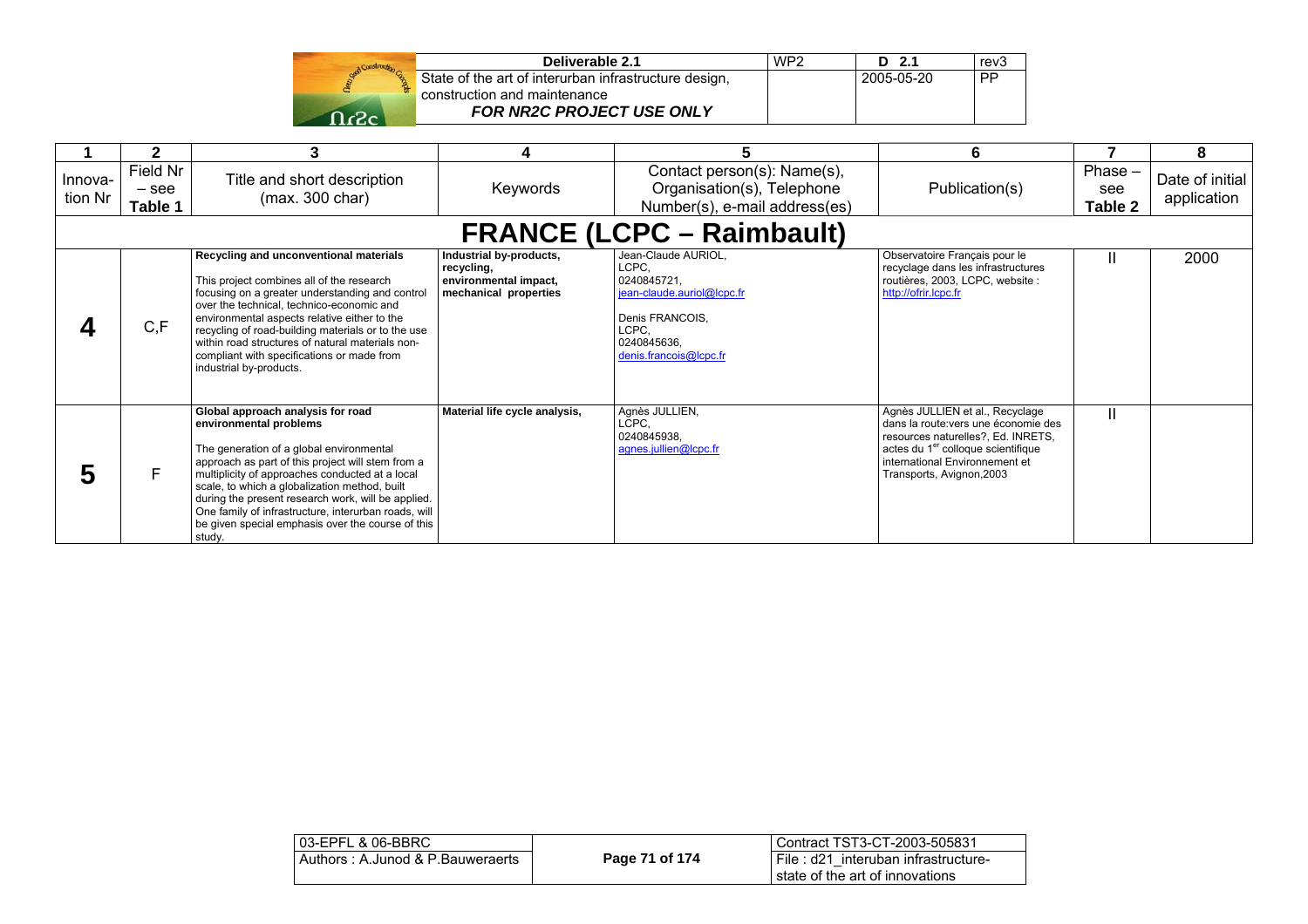|     | Deliverable 2.1                                       | WP <sub>2</sub> | -2.1<br>D  | rev <sub>3</sub> |
|-----|-------------------------------------------------------|-----------------|------------|------------------|
|     | State of the art of interurban infrastructure design, |                 | 2005-05-20 | <b>PP</b>        |
|     | construction and maintenance                          |                 |            |                  |
| റ.പ | <b>FOR NR2C PROJECT USE ONLY</b>                      |                 |            |                  |

|                    | $\mathbf{2}$                   | 3                                                                                                                                                                                                                                                                                                                                                                                                                                                                                                                                                                                                                                                                                                                                                                                                                                                                                                                                                                                               | 4                   | 5                                                                                          | 6                   | 7                        | 8                              |
|--------------------|--------------------------------|-------------------------------------------------------------------------------------------------------------------------------------------------------------------------------------------------------------------------------------------------------------------------------------------------------------------------------------------------------------------------------------------------------------------------------------------------------------------------------------------------------------------------------------------------------------------------------------------------------------------------------------------------------------------------------------------------------------------------------------------------------------------------------------------------------------------------------------------------------------------------------------------------------------------------------------------------------------------------------------------------|---------------------|--------------------------------------------------------------------------------------------|---------------------|--------------------------|--------------------------------|
| Innova-<br>tion Nr | Field Nr<br>$-$ see<br>Table 1 | Title and short description<br>(max. 300 char)                                                                                                                                                                                                                                                                                                                                                                                                                                                                                                                                                                                                                                                                                                                                                                                                                                                                                                                                                  | Keywords            | Contact person(s): Name(s),<br>Organisation(s), Telephone<br>Number(s), e-mail address(es) | Publication(s)      | Phase-<br>see<br>Table 2 | Date of initial<br>application |
|                    |                                |                                                                                                                                                                                                                                                                                                                                                                                                                                                                                                                                                                                                                                                                                                                                                                                                                                                                                                                                                                                                 |                     | <b>FRANCE (LCPC - Texier)</b>                                                              |                     |                          |                                |
|                    | J                              | The focus on upgrading road safety, a priority of<br>the national government widely shared by all<br>road facility operators, has necessitated deriving<br>assessments of road safety conditions at various<br>scales, including a network, a trip itinerary, a<br>road section or even a time of day. Collecting<br>and interpreting the data used to evaluate<br>characteristics of both the infrastructure<br>geometry and pavement surface, along with the<br>road environment, constitute the basic elements<br>for establishing a road safety diagnostic. The<br>services currently offered within the LCPC's<br>"RST" Divisions in this area need to be further<br>developed and better structured in order to<br>enhance the decision-making aid expected in the<br>field by facility operators. This project will assist<br>in improving the technical protocol that serves to<br>shape the infrastructure evaluation required to<br>proceed with the road safety diagnostic exercise. | Route safety        | <b>Lionel PATTE</b><br>lionel.patte@equipement.gouv.fr                                     | See:<br>www.lcpc.fr | Ш                        |                                |
|                    | G                              | The objective behind this project is to develop<br>driving aid systems aimed at improving safety<br>and optimizing use of the infrastructure. In order<br>to remedy driver deficiencies, measures entailing<br>various levels of co-operation will be proposed:<br>basic information, shared driving (between driver<br>and onboard automated systems), fully<br>automated driving. The vehicle control functions<br>being developed are intended to provide the<br>driver with a lane-specific guidance device in<br>order to avoid leaving the roadway or colliding<br>with obstacles; moreover, they rely on better<br>management of both speeds and inter-object<br>distances. The "automated road" concept<br>constitutes a long-term response that enables<br>guaranteeing optimal safety conditions while<br>maintaining high traffic levels.                                                                                                                                            | <b>Driving aids</b> | Jacques EHRLICH<br>jacques.ehrlich@lcpc.fr                                                 | See:<br>www.lcpc.fr | $\mathbf{H}$             |                                |

| 03-EPFL & 06-BBRC                |                | Contract TST3-CT-2003-505831                                           |
|----------------------------------|----------------|------------------------------------------------------------------------|
| Authors: A.Junod & P.Bauweraerts | Page 72 of 174 | File: d21 interuban infrastructure-<br>state of the art of innovations |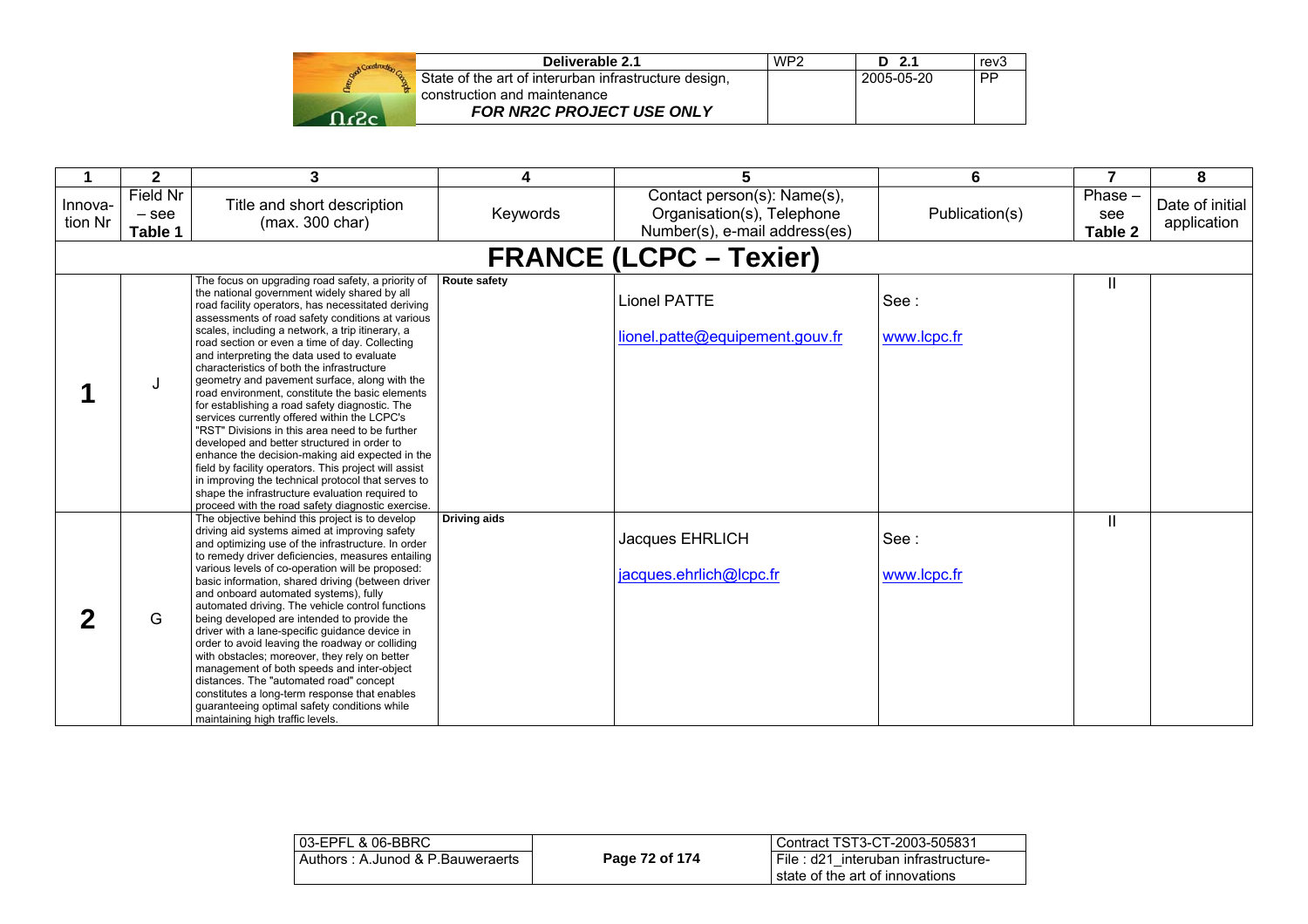|              | Construction Co. |
|--------------|------------------|
| <b>David</b> | ľ                |
|              |                  |

| Deliverable 2.1                                       | WP <sub>2</sub> | $D$ 2.1    | rev <sub>3</sub> |
|-------------------------------------------------------|-----------------|------------|------------------|
| State of the art of interurban infrastructure design, |                 | 2005-05-20 | <b>PP</b>        |
| construction and maintenance                          |                 |            |                  |
| <b>FOR NR2C PROJECT USE ONLY</b>                      |                 |            |                  |

| 1                  | $\mathbf{2}$                   | 3                                                                                                                                                                                                                                                                                                                                                                                                                                                                                                                                                                                                                                                                                                                                                                                    | 4                                     | 5                                                                                          | 6                   | $\overline{7}$           | 8                              |
|--------------------|--------------------------------|--------------------------------------------------------------------------------------------------------------------------------------------------------------------------------------------------------------------------------------------------------------------------------------------------------------------------------------------------------------------------------------------------------------------------------------------------------------------------------------------------------------------------------------------------------------------------------------------------------------------------------------------------------------------------------------------------------------------------------------------------------------------------------------|---------------------------------------|--------------------------------------------------------------------------------------------|---------------------|--------------------------|--------------------------------|
| Innova-<br>tion Nr | Field Nr<br>$-$ see<br>Table 1 | Title and short description<br>(max. 300 char)                                                                                                                                                                                                                                                                                                                                                                                                                                                                                                                                                                                                                                                                                                                                       | Keywords                              | Contact person(s): Name(s),<br>Organisation(s), Telephone<br>Number(s), e-mail address(es) | Publication(s)      | Phase-<br>see<br>Table 2 | Date of initial<br>application |
|                    |                                |                                                                                                                                                                                                                                                                                                                                                                                                                                                                                                                                                                                                                                                                                                                                                                                      |                                       | <b>FRANCE (LCPC – Texier)</b>                                                              |                     |                          |                                |
| 3                  | D                              | This research project is intended to identify and<br>then quantify the influence of both geometrical<br>and pavement surface state parameters under<br>various environmental and climatic conditions<br>(rain, wind, etc.), making it possible to predict the<br>level of vehicle adherence that can be mobilized.<br>It has been broken down into three topics: 1)<br>influence of the pavement and its condition (dry,<br>wet) on global tire performance; 2) the<br>texture/adherence relationship; and 3)<br>conventional texture and adherence<br>measurements.                                                                                                                                                                                                                 | <b>Skid resistance</b>                | <b>Yves DELANNE</b><br>yves.delanne@lcpc.fr                                                | See:<br>www.lcpc.fr | Ш                        |                                |
| 4                  | J, L, K                        | This research project seeks to identify and<br>assess the photometrical parameters of road<br>signals and surfaces, in addition to evaluating the<br>impact of road visibility under various driving<br>conditions.<br>It has been structured into three topic areas: 1)<br>photometric characterization of road signals and<br>surfaces, 2) photometric simulation of the driver's<br>visual environment, and 3) assessment of<br>infrastructure performance based on road<br>visibility.                                                                                                                                                                                                                                                                                           | Road environment perception           | <b>Eric DUMONT</b><br>eric.dumont@lcpc.fr                                                  | See:<br>www.lcpc.fr | Ш                        |                                |
| 5                  | J                              | The objective behind this project consists of<br>developing a set of resources for use by traffic<br>managers in order to better control traffic flows<br>under adequate safety conditions for road users.<br>Research work carried out herein is aimed at<br>improving knowledge about road traffic: type,<br>vehicle loads and speeds, impact assessment of<br>certain dysfunctions (by use of traffic simulators).<br>along with proposals for detecting excess loads,<br>user information, and ultimately alerts during<br>potentially-hazardous situations. The project has<br>been categorized into four topic areas:<br>characterization of traffic, weighing of rolling<br>loads, road-related information and alerts, and<br>contributions to traffic simulation modelling. | Road equipment and<br>instrumentation | Jean BERTRAND<br>jean.bertrand@equipement.gouv.fr                                          | See:<br>www.lcpc.fr |                          |                                |

| 03-EPFL & 06-BBRC                |                | l Contract TST3-CT-2003-505831                                           |
|----------------------------------|----------------|--------------------------------------------------------------------------|
| Authors: A.Junod & P.Bauweraerts | Page 73 of 174 | File: d21 interuban infrastructure-<br>I state of the art of innovations |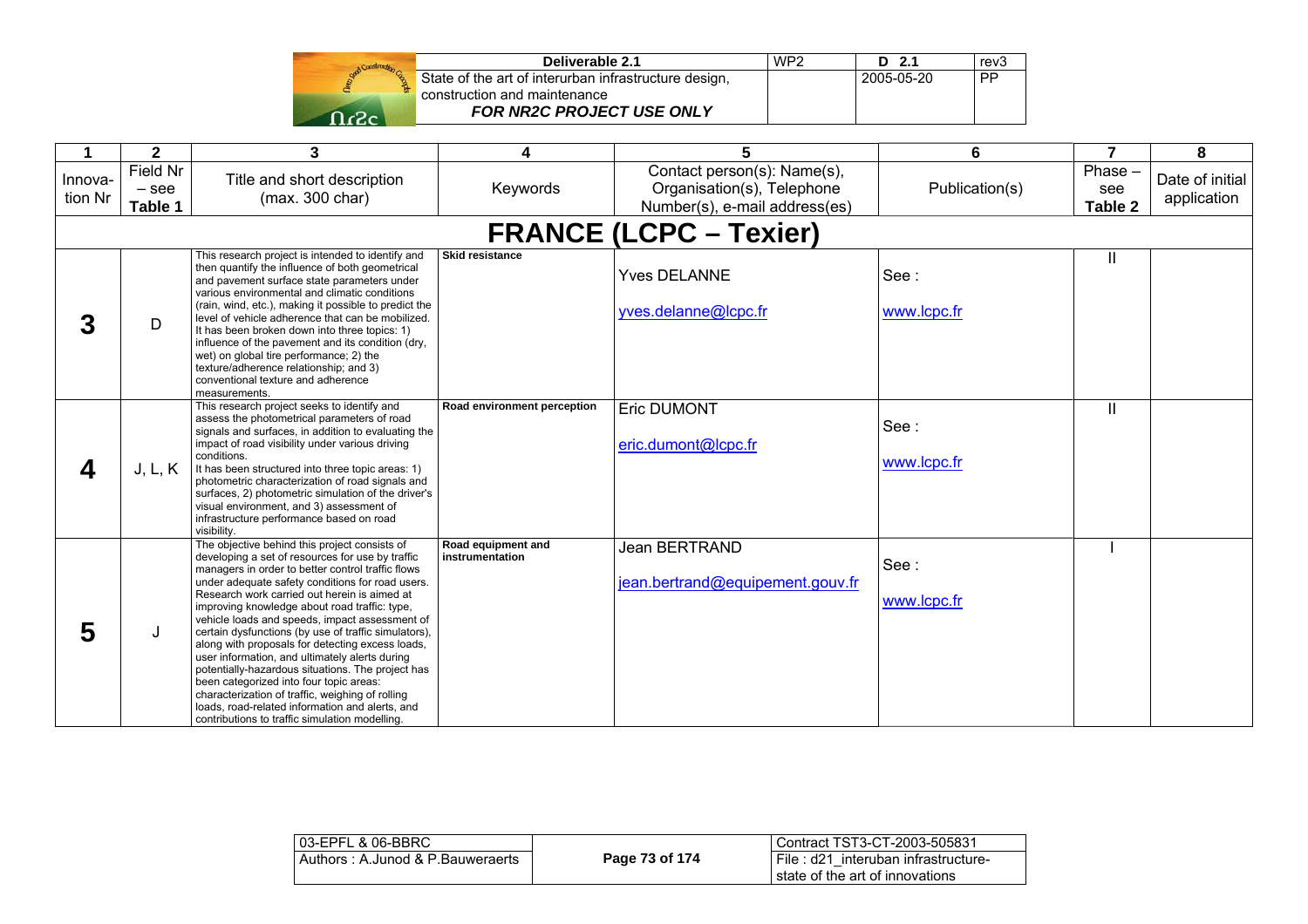

| Deliverable 2.1                                       | WP <sub>2</sub> | $D$ 2.1    | rev <sub>3</sub> |
|-------------------------------------------------------|-----------------|------------|------------------|
| State of the art of interurban infrastructure design, |                 | 2005-05-20 | PP               |
| construction and maintenance                          |                 |            |                  |
| <b>FOR NR2C PROJECT USE ONLY</b>                      |                 |            |                  |

| 1                  | $\mathbf{2}$                   | 3                                                                                                                                                                                                                                                                                                                                                                                                                                                                                                                                                                                          | 4                                                                                        | 5                                                                                          | 6                        | $\overline{7}$            | 8                              |
|--------------------|--------------------------------|--------------------------------------------------------------------------------------------------------------------------------------------------------------------------------------------------------------------------------------------------------------------------------------------------------------------------------------------------------------------------------------------------------------------------------------------------------------------------------------------------------------------------------------------------------------------------------------------|------------------------------------------------------------------------------------------|--------------------------------------------------------------------------------------------|--------------------------|---------------------------|--------------------------------|
| Innova-<br>tion Nr | Field Nr<br>$-$ see<br>Table 1 | Title and short description<br>(max. 300 char)                                                                                                                                                                                                                                                                                                                                                                                                                                                                                                                                             | Keywords                                                                                 | Contact person(s): Name(s),<br>Organisation(s), Telephone<br>Number(s), e-mail address(es) | Publication(s)           | Phase -<br>see<br>Table 2 | Date of initial<br>application |
|                    |                                |                                                                                                                                                                                                                                                                                                                                                                                                                                                                                                                                                                                            |                                                                                          | <b>FRANCE (LCPC - Texier)</b>                                                              |                          |                           |                                |
| 6                  | J                              | The "TRUCKS" research project is aimed at<br>studying how best to improve the safety of both<br>traffic and infrastructure with respect to risks<br>caused by the presence of trucks, and to<br>contribute to increasing the effectiveness of road<br>freight transport by means of controlling impacts<br>on both facilities and the environment.                                                                                                                                                                                                                                         | Truck and heavy vehicle<br>impacts on infrastructure and<br>road safety                  | Victor DOLCEMASCOLO<br>victor.dolcemascolo@lcpc.fr                                         | See:<br>www.lcpc.fr      | II                        |                                |
|                    | M, J                           | This project is intended to analyze the visibility of   Metrology and road operation<br>driving spaces and the impact of circumstantial<br>elements that serve to modify the state of repair,<br>uses and perception. In particular, a study will be<br>conducted on the combined effects of<br>meteorological conditions, the road and rolling<br>movements of mobile objects, which generate<br>abnormal situations.                                                                                                                                                                     |                                                                                          | Jean LIVET<br>jean.livet@equipement.gouv.fr                                                | See:<br>www.lcpc.fr      | н                         |                                |
| 8                  | J                              | The "INFRASURE" project (which stands for<br>Infrastructure, Simulations, Uses and Research<br>on controlling the Environment) has been set up<br>to offer experimental resources adapted for both<br>studying the role of infrastructure in accident<br>generation and introducing remedial solutions.<br>The research programmed, to make use of<br>specialized INFRASURE equipment, is aimed at<br>highlighting the safety measures provided by this<br>infrastructure, in comparison with the mobility<br>provided, and then making appropriate<br>adaptations to meet social demands. | <b>INFRASURE</b>                                                                         | Marie-Line GALENNE<br>marie-line.galenne@lcpc.fr                                           | See:<br>www.lcpc.fr      |                           |                                |
| 9                  | J                              | Project "SARI":<br>Automated surveillance of roads for drivers and<br>network managers information                                                                                                                                                                                                                                                                                                                                                                                                                                                                                         | PREDIT:<br>Programme of research,<br>experimentation and innovation<br>in land transport | Marie-Line GALENNE<br>marie-line.galenne@lcpc.fr                                           | See<br>www.predit.prd.fr |                           |                                |

| 03-EPFL & 06-BBRC                |                | Contract TST3-CT-2003-505831                                              |
|----------------------------------|----------------|---------------------------------------------------------------------------|
| Authors: A.Junod & P.Bauweraerts | Page 74 of 174 | I File : d21 interuban infrastructure-<br>state of the art of innovations |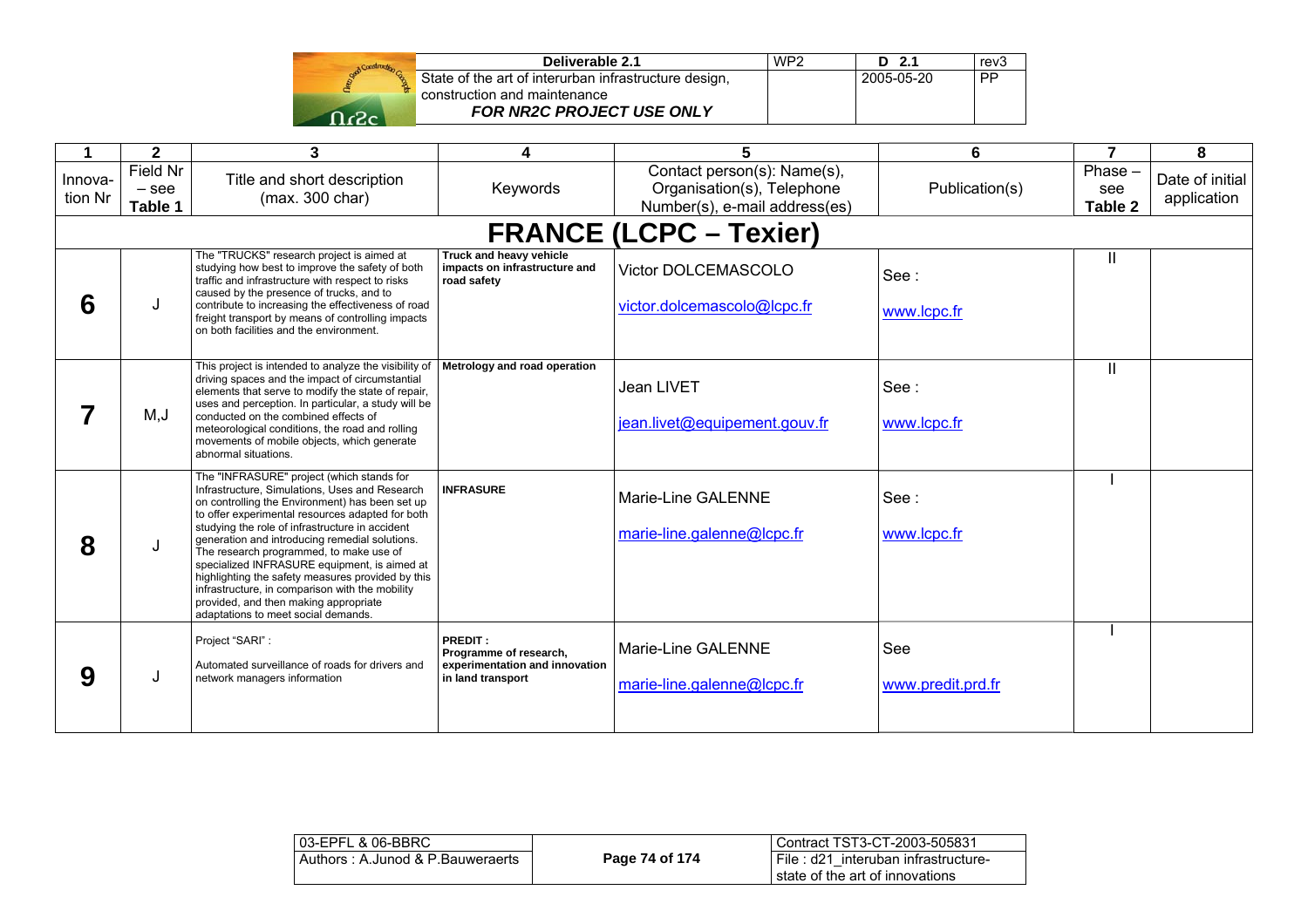| Deliverable 2.1                                                                       | WP2 | D 2.1      | rev3      |
|---------------------------------------------------------------------------------------|-----|------------|-----------|
| State of the art of interurban infrastructure design,<br>construction and maintenance |     | 2005-05-20 | <b>PP</b> |
| FOR NR2C PROJECT USE ONLY                                                             |     |            |           |

|                    | $\mathbf 2$                    | 3                                                                                                                                                                                                                                                                                                                                           | 4                                                                                     | 5                                                                                          | 6                                                                             | 7                        | 8                              |
|--------------------|--------------------------------|---------------------------------------------------------------------------------------------------------------------------------------------------------------------------------------------------------------------------------------------------------------------------------------------------------------------------------------------|---------------------------------------------------------------------------------------|--------------------------------------------------------------------------------------------|-------------------------------------------------------------------------------|--------------------------|--------------------------------|
| Innova-<br>tion Nr | Field Nr<br>$-$ see<br>Table 1 | Title and short description<br>(max. 300 char)                                                                                                                                                                                                                                                                                              | Keywords                                                                              | Contact person(s): Name(s),<br>Organisation(s), Telephone<br>Number(s), e-mail address(es) | Publication(s)                                                                | Phase-<br>see<br>Table 2 | Date of initial<br>application |
|                    |                                |                                                                                                                                                                                                                                                                                                                                             |                                                                                       | <b>DENMARK</b>                                                                             |                                                                               |                          |                                |
|                    | A                              | Mechanistic Design for Semi-Rigid<br>Pavements - an Incremental<br>Approach.<br>Most semi-rigid pavements (in<br>Danish motorways from the<br>1970'ies) have performed well, but<br>until now no satisfactory design<br>model existed. A model was<br>developed based on data from<br>existing pavements and a full-<br>scale test section. | Semi-rigid pavements,<br>cement treated base,<br>long-life pavements,<br>design model | Finn Thøgersen<br>Danish Road Institute<br>+45 46 30 71 19<br>fit@vd.dk                    | Until now only internal<br>reports. Will be made<br>publicly available later. | IV                       | Hopefully<br>2005              |
|                    | Е<br>K                         | <b>High Speed Deflectograph</b><br><b>Bearing Capacity measurements</b><br>at normal traffic speeds using the<br>laser Doppler technique.                                                                                                                                                                                                   | Bearing capacity<br>Measurement vehicle                                               | Gregers Hildebrand<br>Danish Road Institute<br>+45 46 30 71 75<br>ghb@vd.dk                | http://www.vejdirektoratet.<br>dk/dokument.asp?page=d<br>ocument&objno=63778  | $\overline{\mathsf{M}}$  | 2004                           |
| 3                  | A                              | MMOPP - Mathematical Model of<br><b>Pavement Performance</b><br>The new Danish Design<br>Procedure which is based on the<br>incremental recursive method.<br>Simulation of pavement<br>deterioration is included.                                                                                                                           | Design Method<br>Computer program                                                     | Gregers Hildebrand<br>Danish Road Institute<br>+45 46 30 71 75<br>ghb@vd.dk                | Computer program and<br>documentation available,<br>but only in Danish        | $\overline{\mathsf{v}}$  | 2003                           |

| 03-EPFL & 06-BBRC                |                | i Contract TST3-CT-2003-505831                                            |
|----------------------------------|----------------|---------------------------------------------------------------------------|
| Authors: A.Junod & P.Bauweraerts | Page 75 of 174 | I File : d21 interuban infrastructure-<br>state of the art of innovations |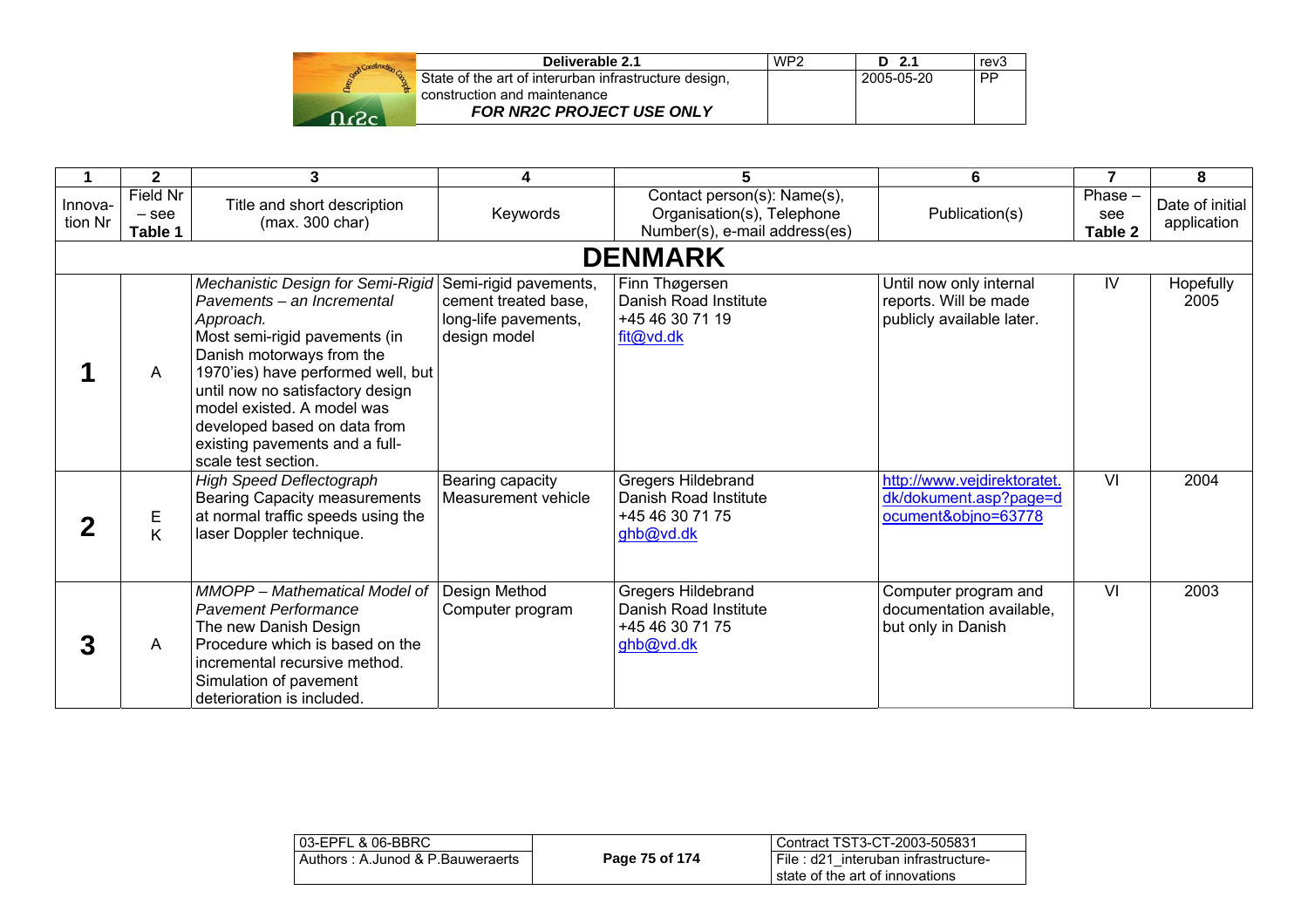| Deliverable 2.1                                                                       | WP <sub>2</sub> | $D$ 2.1    | rev3 |
|---------------------------------------------------------------------------------------|-----------------|------------|------|
| State of the art of interurban infrastructure design,<br>construction and maintenance |                 | 2005-05-20 | PP   |
| <b>FOR NR2C PROJECT USE ONLY</b>                                                      |                 |            |      |

|                    |                                |                                                                                                                                                                                                                                                                                                                                      | 4                         |                                                                                                           | 6                                                                                                                           |                           | 8                              |  |
|--------------------|--------------------------------|--------------------------------------------------------------------------------------------------------------------------------------------------------------------------------------------------------------------------------------------------------------------------------------------------------------------------------------|---------------------------|-----------------------------------------------------------------------------------------------------------|-----------------------------------------------------------------------------------------------------------------------------|---------------------------|--------------------------------|--|
| Innova-<br>tion Nr | Field Nr<br>$-$ see<br>Table 1 | Title and short description<br>(max. 300 char)                                                                                                                                                                                                                                                                                       | Keywords                  | Contact person(s): Name(s),<br>Organisation(s), Telephone<br>Number(s), e-mail address(es)                | Publication(s)                                                                                                              | Phase -<br>see<br>Table 2 | Date of initial<br>application |  |
|                    | <b>DENMARK</b>                 |                                                                                                                                                                                                                                                                                                                                      |                           |                                                                                                           |                                                                                                                             |                           |                                |  |
|                    | C                              | <b>Green Concrete</b><br>A concept with the aim of reducing Environment<br>the environmental impacts of<br>concrete through the development<br>of new resource-saving binder<br>systems and increased recycling<br>and energy recovery of waste<br>materials.<br>A highway bridge has been<br>constructed using these<br>principles. | Concrete<br><b>Bridge</b> | <b>Mette Glavind</b><br>Danish Technological Institute<br>+45 72 20 22 20<br>mette.glavind@teknologisk.dk | http://www.teknologisk.dk/<br>root/media/Environmental<br>ly%20Green%20Concrete<br>%20Structures%2C%20Be<br>rlin%202001.pdf | VI                        | 2002                           |  |

| 03-EPFL & 06-BBRC                |                | Contract TST3-CT-2003-505831                                           |
|----------------------------------|----------------|------------------------------------------------------------------------|
| Authors: A.Junod & P.Bauweraerts | Page 76 of 174 | File: d21 interuban infrastructure-<br>state of the art of innovations |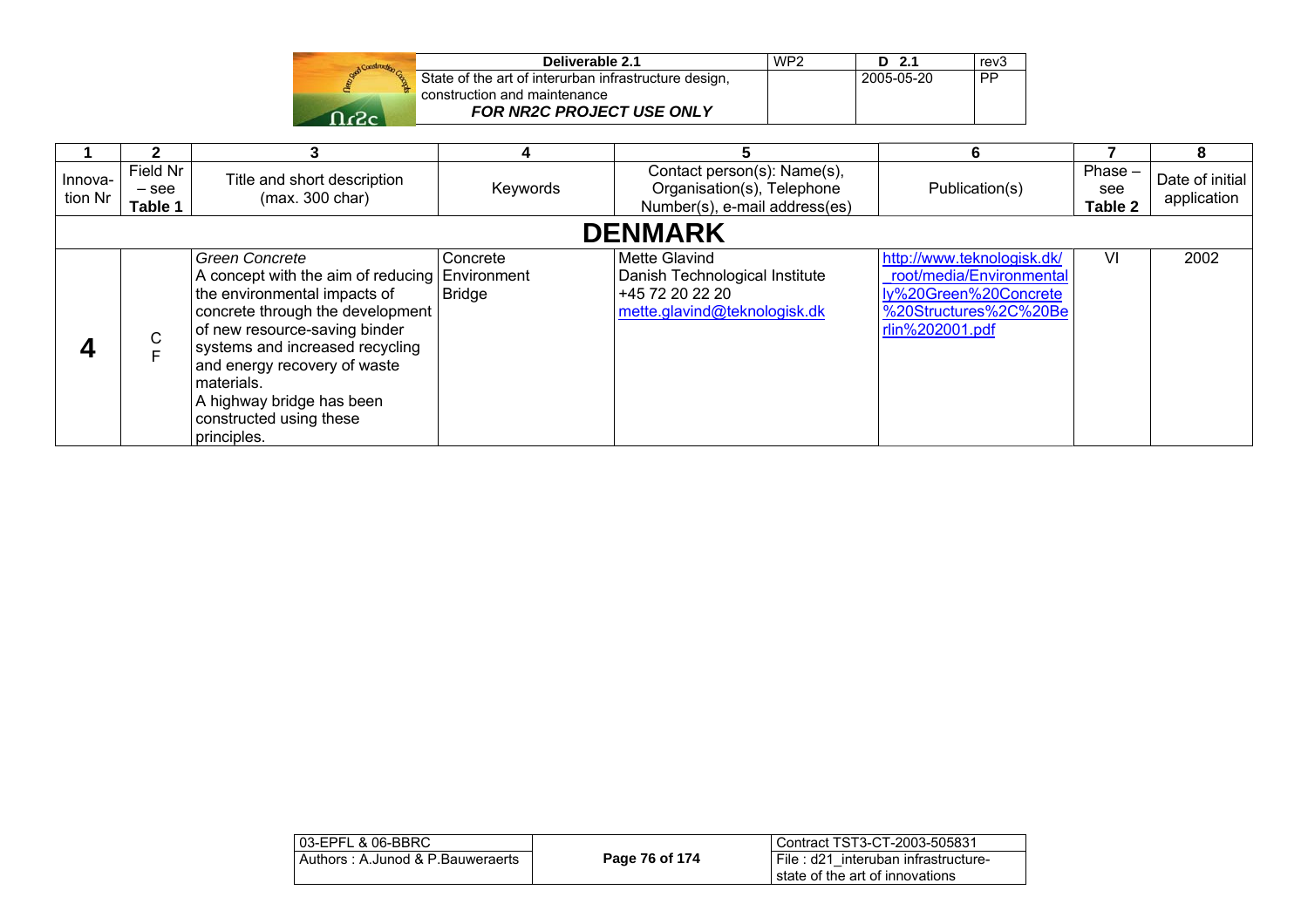| Deliverable 2.1                                                                       | WP <sub>2</sub> | D 2.1      | rev3 |
|---------------------------------------------------------------------------------------|-----------------|------------|------|
| State of the art of interurban infrastructure design,<br>construction and maintenance |                 | 2005-05-20 | . PP |
| <b>FOR NR2C PROJECT USE ONLY</b>                                                      |                 |            |      |

|                    | $\mathbf{2}$                   | 3                                                                                                        | 4                                                    |                                                                                                                          | 6              |                             | 8                              |
|--------------------|--------------------------------|----------------------------------------------------------------------------------------------------------|------------------------------------------------------|--------------------------------------------------------------------------------------------------------------------------|----------------|-----------------------------|--------------------------------|
| Innova-<br>tion Nr | Field Nr<br>$-$ see<br>Table 1 | Title and short description<br>(max. 300 char)                                                           | Keywords                                             | Contact person(s): Name(s),<br>Organisation(s), Telephone<br>Number(s), e-mail address(es)                               | Publication(s) | $Phase -$<br>see<br>Table 2 | Date of initial<br>application |
|                    |                                |                                                                                                          |                                                      | <b>GERMANY</b>                                                                                                           |                |                             |                                |
|                    | A                              | Calculation of asphalt and<br>concrete layers including<br>continuously reinforced concrete<br>pavements | Calculation of road<br>constructions                 | <b>Ekkehard Noske</b><br>Bundesanstalt für Straßenwesen,<br>fon 0049+2204+43+732<br>mail noske@bast.de                   |                | Ш                           |                                |
|                    | E.                             | Quick setting concrete for fast<br>repairing of concrete highway<br>sections in one-day-sites            | Quick setting concrete                               | <b>Ekkehard Noske</b><br>Bundesanstalt für Straßenwesen,<br>fon 0049+2204+43+732<br>mail noske@bast.de                   |                | $\overline{\mathsf{M}}$     |                                |
| 3                  | B                              | Sustainable surface<br>characteristics on highways:<br>concrete surface with exposed<br>aggregates       | Noise reduction                                      | Nina Sliwa<br>especially for truck tyres   Bundesanstalt für Straßenwesen,<br>fon 0049+2204+43+268<br>mail sliwa@bast.de |                | Ш                           |                                |
|                    | B                              | Continuously Reinforced Concrete<br>on highways with overlay                                             | Sustainable<br>construction with less<br>maintenance | <b>Ekkehard Noske</b><br>Bundesanstalt für Straßenwesen,<br>fon 0049+2204+43+732<br>mail noske@bast.de                   |                |                             |                                |

| 03-EPFL & 06-BBRC                |                | Contract TST3-CT-2003-505831        |
|----------------------------------|----------------|-------------------------------------|
| Authors: A.Junod & P.Bauweraerts | Page 77 of 174 | File: d21 interuban infrastructure- |
|                                  |                | state of the art of innovations     |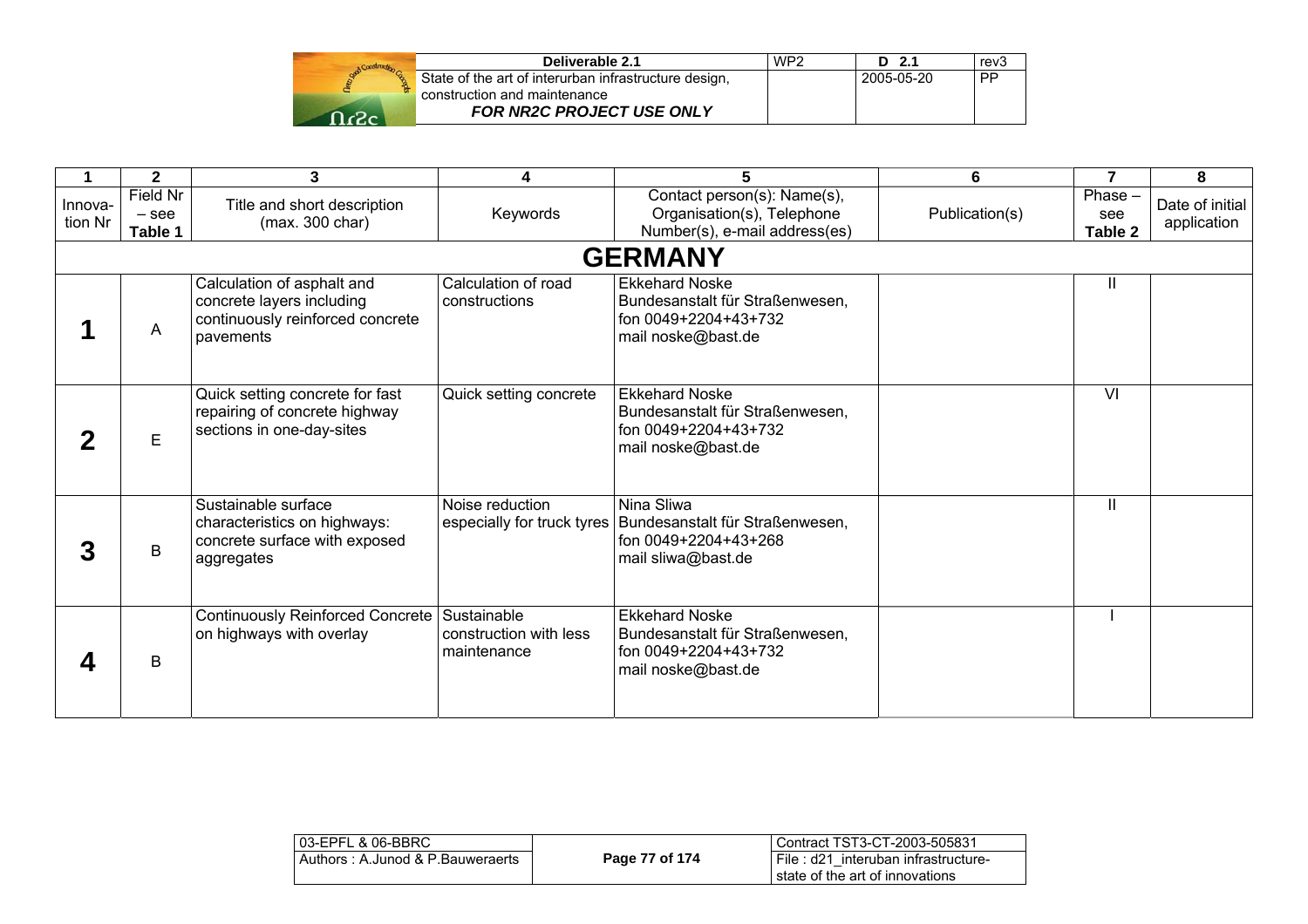

| WP <sub>2</sub> | $D$ 2.1 | rev <sub>3</sub> |
|-----------------|---------|------------------|
|                 |         | <b>PP</b>        |
|                 |         |                  |
|                 |         |                  |
|                 |         | 2005-05-20       |

|                    | $\mathbf{2}$                   | 3                                                        | 4                                                    | 5                                                                                                 | 6              | $\overline{7}$              | 8                              |
|--------------------|--------------------------------|----------------------------------------------------------|------------------------------------------------------|---------------------------------------------------------------------------------------------------|----------------|-----------------------------|--------------------------------|
| Innova-<br>tion Nr | Field Nr<br>$-$ see<br>Table 1 | Title and short description<br>(max. 300 char)           | Keywords                                             | Contact person(s): Name(s),<br>Organisation(s), Telephone<br>Number(s), e-mail address(es)        | Publication(s) | $Phase -$<br>see<br>Table 2 | Date of initial<br>application |
|                    |                                |                                                          |                                                      | <b>GERMANY</b>                                                                                    |                |                             |                                |
| 5                  | D                              | Durable concrete and asphalt<br>wearing courses          | Evenness, skid<br>resistance, noise<br>reduction     | Nina Sliwa<br>Bundesanstalt für Straßenwesen,<br>fon 0049+2204+43+268<br>mail sliwa@bast.de       |                | IV                          |                                |
| 6                  | $\mathsf{C}$                   | Open porous concrete                                     | Silent wearing course                                | Nina Sliwa<br>Bundesanstalt für Straßenwesen,<br>fon 0049+2204+43+268<br>mail sliwa@bast.de       | yes            | Ш                           | 1997                           |
|                    | B                              | Geotextile below concrete<br>pavement                    | Bond separating, no<br>erosion of subbase<br>bedding | Stefan Höller<br>Bundesanstalt für Straßenwesen,<br>fon 0049+2204+43+734<br>mail hoellers@bast.de | yes            | VII                         |                                |
| 8                  | B                              | Construction of binder and<br>wearing course in one step | Compact paver                                        | Oliver Ripke<br>Bundesanstalt für Straßenwesen,<br>fon 0049+2204+43+751<br>mail ripke@bast.de     |                | IV                          |                                |

| l 03-EPFL & 06-BBRC              |                | Contract TST3-CT-2003-505831                                            |
|----------------------------------|----------------|-------------------------------------------------------------------------|
| Authors: A.Junod & P.Bauweraerts | Page 78 of 174 | File : d21 interuban infrastructure-<br>state of the art of innovations |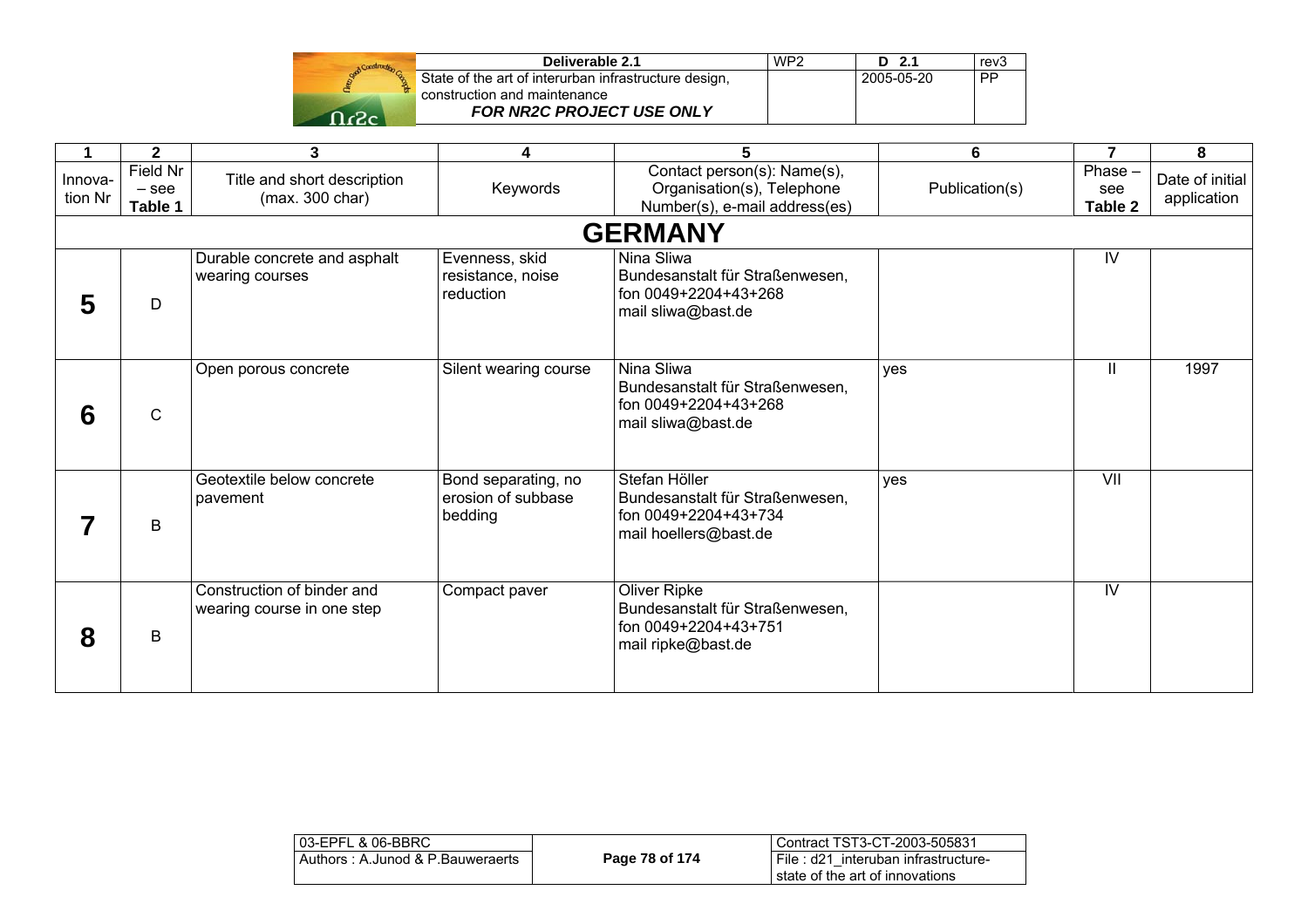|                   | Deliverable 2.1                                       | WP <sub>2</sub> | D 2.1      | rev3      |
|-------------------|-------------------------------------------------------|-----------------|------------|-----------|
|                   | State of the art of interurban infrastructure design, |                 | 2005-05-20 | <b>PP</b> |
|                   | construction and maintenance                          |                 |            |           |
| $\Omega_{\alpha}$ | <b>FOR NR2C PROJECT USE ONLY</b>                      |                 |            |           |

| -Innova<br>tion Nr | Field Nr<br>$-$ see<br>Table 1 | Title and short description<br>(max. 300 char)                                                                                                                                                                                        | Keywords         | Contact person(s): Name(s),<br>Organisation(s), Telephone<br>Number(s), e-mail address(es) | Publication(s) | Phase $-$<br>see<br>Table 2 | Date of initial<br>application |  |
|--------------------|--------------------------------|---------------------------------------------------------------------------------------------------------------------------------------------------------------------------------------------------------------------------------------|------------------|--------------------------------------------------------------------------------------------|----------------|-----------------------------|--------------------------------|--|
| <b>HUNGARY</b>     |                                |                                                                                                                                                                                                                                       |                  |                                                                                            |                |                             |                                |  |
|                    | B                              | Asphalt mixture with Syntumen -<br>plastomer type recycled plastic in<br>bitumen and in asphalt mixture for<br>enhancing their resistance to<br>deformation. Successful trial<br>sections in wearing and binder<br>course since 1999. | Syntumen asphalt | Ms. Ágnes Görgényi KTI, +361-204-<br>7982,<br>v.gorgenyi@freemail.hu                       |                | VI                          |                                |  |

| l 03-EPFL & 06-BBRC_             |                | Contract TST3-CT-2003-505831        |
|----------------------------------|----------------|-------------------------------------|
| Authors: A.Junod & P.Bauweraerts | Page 79 of 174 | File: d21 interuban infrastructure- |
|                                  |                | l state of the art of innovations   |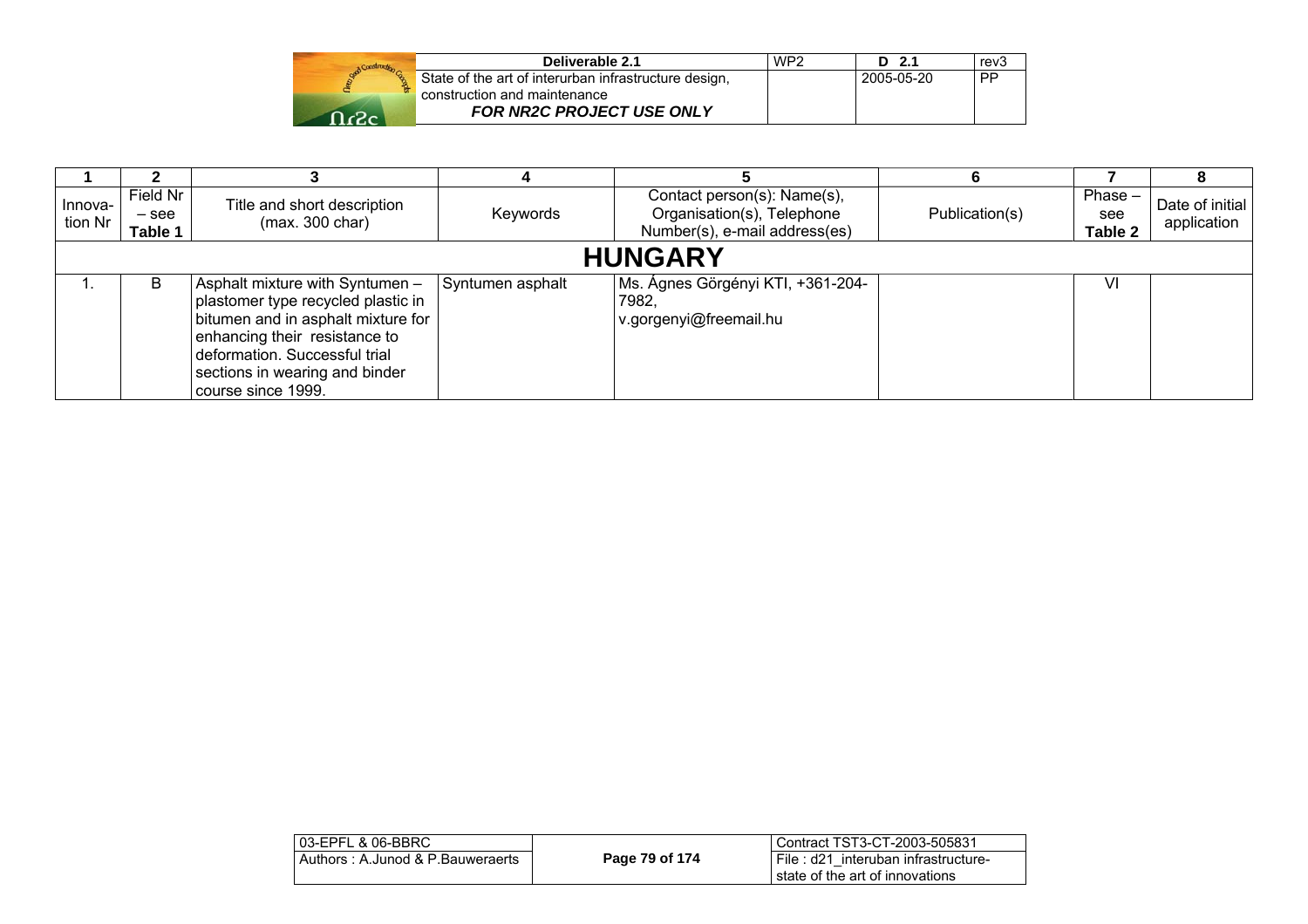|                                                   | Deliverable 2.1                                       | WP <sub>2</sub> | D <sub>2.1</sub>  | rev3 |
|---------------------------------------------------|-------------------------------------------------------|-----------------|-------------------|------|
|                                                   | State of the art of interurban infrastructure design, |                 | $12005 - 05 - 20$ | ⊪PP  |
| construction and maintenance<br>$\Omega_{\alpha}$ | <b>FOR NR2C PROJECT USE ONLY</b>                      |                 |                   |      |

| Innova-<br>tion Nr | Field Nr<br>– see<br>Table 1 | Title and short description<br>(max. 300 char) | Keywords | Contact person(s): Name(s),<br>Organisation(s), Telephone<br>Number(s), e-mail address(es) | Publication(s) | Phase $-$<br>see<br>Table 2 | Date of initial<br>application |  |
|--------------------|------------------------------|------------------------------------------------|----------|--------------------------------------------------------------------------------------------|----------------|-----------------------------|--------------------------------|--|
| <b>SWITZERLAND</b> |                              |                                                |          |                                                                                            |                |                             |                                |  |

| 03-EPFL & 06-BBRC                |                | Contract TST3-CT-2003-505831                                           |
|----------------------------------|----------------|------------------------------------------------------------------------|
| Authors: A.Junod & P.Bauweraerts | Page 80 of 174 | File: d21 interuban infrastructure-<br>state of the art of innovations |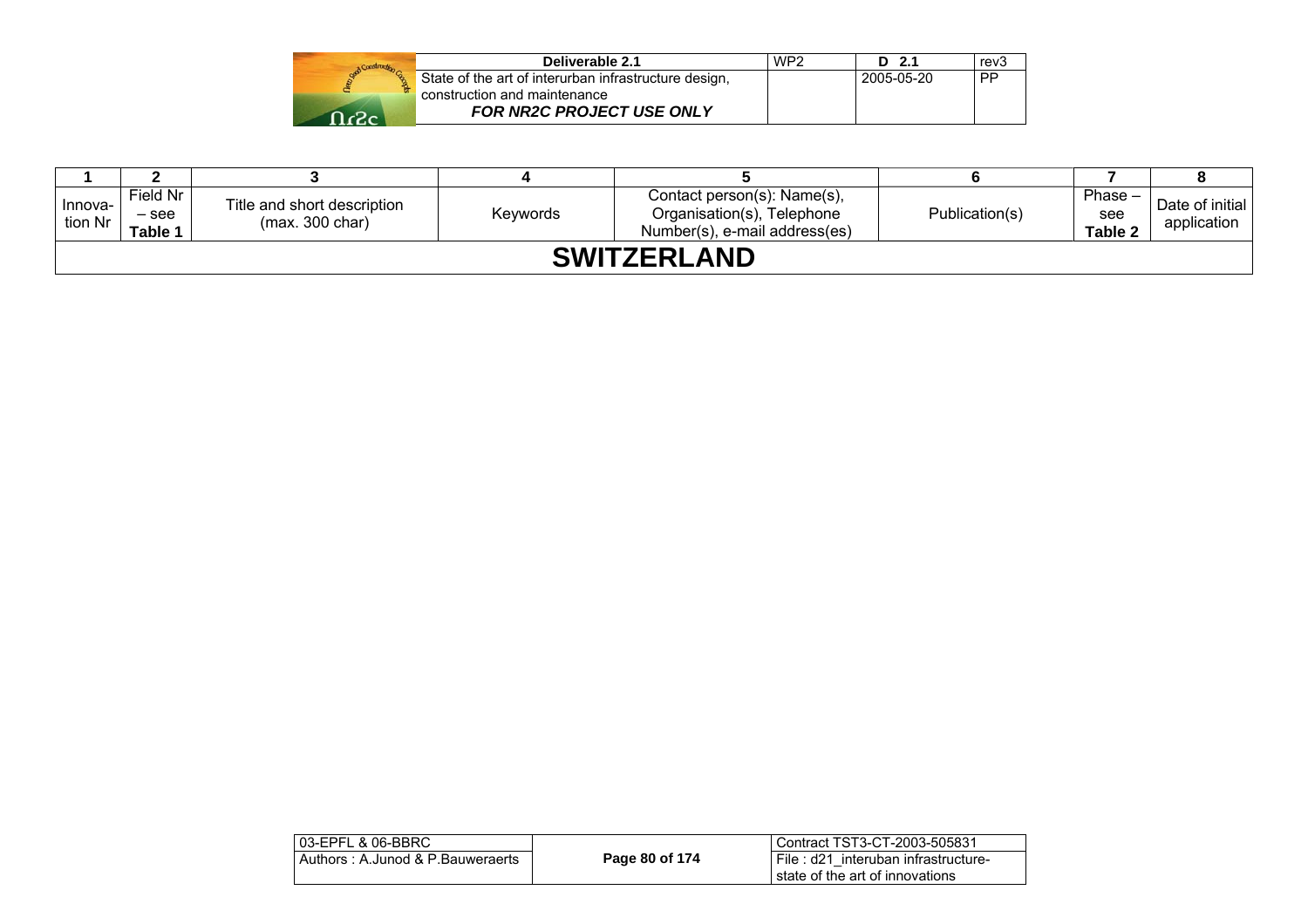| Deliverable 2.1                                                                       | WP <sub>2</sub> | $-2.1$<br>D | rev3 |
|---------------------------------------------------------------------------------------|-----------------|-------------|------|
| State of the art of interurban infrastructure design,<br>construction and maintenance |                 | 2005-05-20  | PP   |
| FOR NR2C PROJECT USE ONLY                                                             |                 |             |      |

|                    | $\mathbf{2}$                   | 3                                                                                                                                                                                                                                                                                                                                                                                                                                                                                                                                                                                                                                                                                                                                                                                                                                                                                                                                                                                                                                                               | 4                                                                  | 5                                                                                                                                                                                                                                      | 6              | 7                        | 8                              |
|--------------------|--------------------------------|-----------------------------------------------------------------------------------------------------------------------------------------------------------------------------------------------------------------------------------------------------------------------------------------------------------------------------------------------------------------------------------------------------------------------------------------------------------------------------------------------------------------------------------------------------------------------------------------------------------------------------------------------------------------------------------------------------------------------------------------------------------------------------------------------------------------------------------------------------------------------------------------------------------------------------------------------------------------------------------------------------------------------------------------------------------------|--------------------------------------------------------------------|----------------------------------------------------------------------------------------------------------------------------------------------------------------------------------------------------------------------------------------|----------------|--------------------------|--------------------------------|
| Innova-<br>tion Nr | Field Nr<br>$-$ see<br>Table 1 | Title and short description<br>(max. 300 char)                                                                                                                                                                                                                                                                                                                                                                                                                                                                                                                                                                                                                                                                                                                                                                                                                                                                                                                                                                                                                  | Keywords                                                           | Contact person(s): Name(s),<br>Organisation(s), Telephone<br>Number(s), e-mail address(es)                                                                                                                                             | Publication(s) | Phase-<br>see<br>Table 2 | Date of initial<br>application |
|                    |                                |                                                                                                                                                                                                                                                                                                                                                                                                                                                                                                                                                                                                                                                                                                                                                                                                                                                                                                                                                                                                                                                                 |                                                                    | <b>SWITZERLAND</b>                                                                                                                                                                                                                     |                |                          |                                |
|                    | B,C                            | Composite pavement<br>A goal of the research project is the<br>development of bases for a new<br>standard. For this purpose, in one<br>hand, a catalogue of different variants<br>of combined linings including both new<br>linings ("Compositlining") and repaired<br>existing linings is to be provided. This<br>will contain the description of the area<br>of application as well as the definition of<br>limitations of use of different lining<br>superstructures. On the other hand the<br>structural design of "Compositlining" in<br>form of a catalogue is to be provided as<br>well. The research work covers four<br>different subtasks: - composition of a<br>list of the implemented variants of<br>concrete linings with bituminous coat -<br>elaboration of decision bases for the<br>application of combined linings -<br>completion of experimental work for the<br>evaluation of the boundary surface<br>problems: Group and bypass of the<br>joint ranges - elaboration of suggestions<br>for the structural design of<br>"compositlining". | lining coats, concrete<br>linings, structural design,<br>catalogue | Werner Rolf<br>Tél<br>01 700 14 02<br>werner@bevbe.ch<br>E-mail<br>Organ BEVBE<br>Beratung und Expertisen<br>isatio<br>für Verkehrsflächen in Beton<br>n<br>Rue<br>Herenholzweg 5<br>NPA<br>8906 Bonstetten<br>Lieu<br>Schweiz<br>Pays |                | Ш                        |                                |

| 03-EPFL & 06-BBRC                |                | Contract TST3-CT-2003-505831          |
|----------------------------------|----------------|---------------------------------------|
| Authors: A.Junod & P.Bauweraerts | Page 81 of 174 | I File: d21 interuban infrastructure- |
|                                  |                | l state of the art of innovations.    |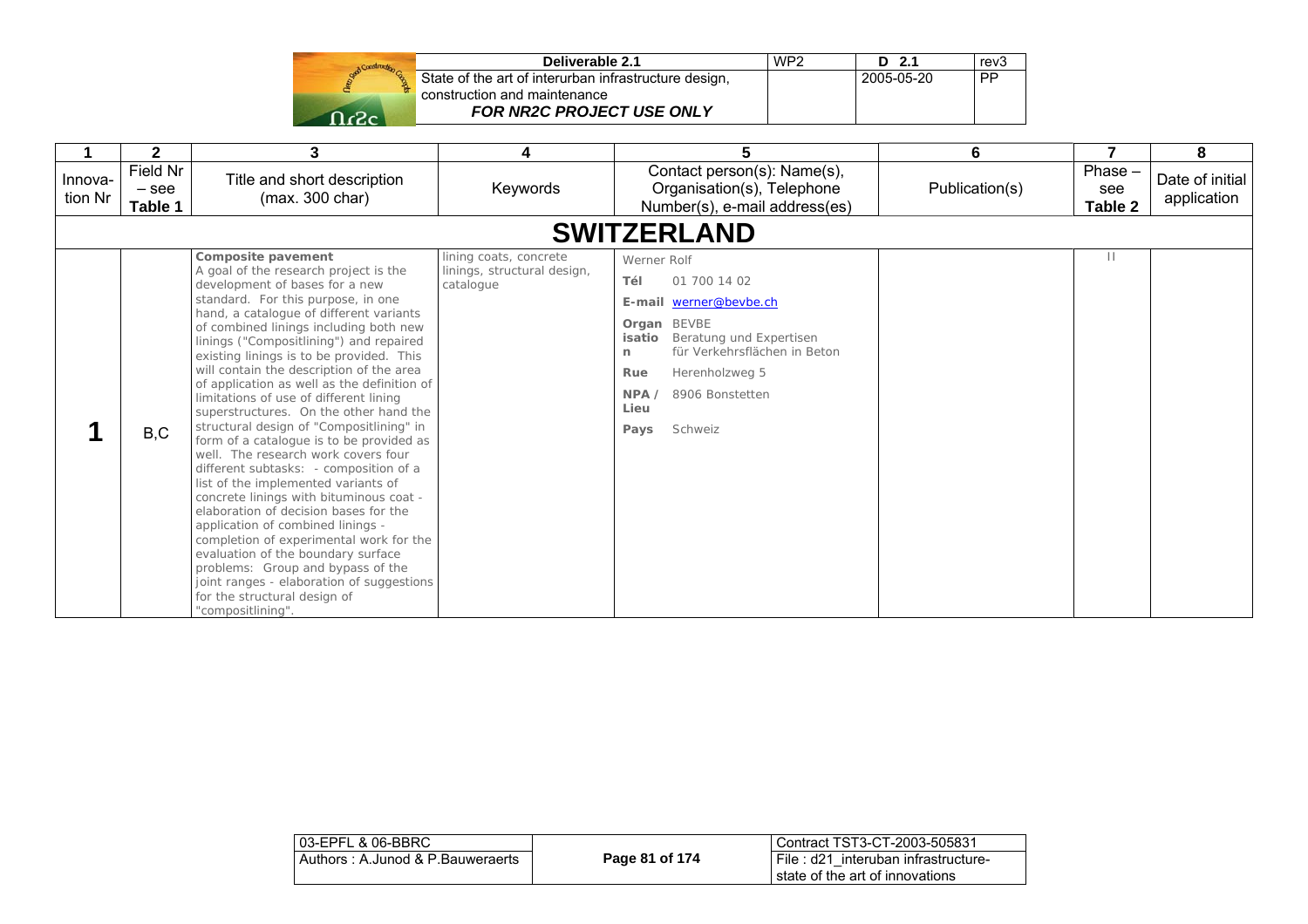| State<br>constr |
|-----------------|
|                 |
|                 |

| Deliverable 2.1                                       | WP <sub>2</sub> | $D$ 2.1    | rev <sub>3</sub> |
|-------------------------------------------------------|-----------------|------------|------------------|
| State of the art of interurban infrastructure design, |                 | 2005-05-20 | <b>PP</b>        |
| construction and maintenance                          |                 |            |                  |
| <b>FOR NR2C PROJECT USE ONLY</b>                      |                 |            |                  |

|                    | $\mathbf{2}$                   | 3                                                                                                                                                                                                                                                                                                                                                                                                                                                                                                                                                                                                                                                                                                                                                                                                                                                                                                                                                                                                                    | 4                                                         | 5                                                                                                                                                                                                                                     | 6              | 7                        | 8                              |
|--------------------|--------------------------------|----------------------------------------------------------------------------------------------------------------------------------------------------------------------------------------------------------------------------------------------------------------------------------------------------------------------------------------------------------------------------------------------------------------------------------------------------------------------------------------------------------------------------------------------------------------------------------------------------------------------------------------------------------------------------------------------------------------------------------------------------------------------------------------------------------------------------------------------------------------------------------------------------------------------------------------------------------------------------------------------------------------------|-----------------------------------------------------------|---------------------------------------------------------------------------------------------------------------------------------------------------------------------------------------------------------------------------------------|----------------|--------------------------|--------------------------------|
| Innova-<br>tion Nr | Field Nr<br>$-$ see<br>Table 1 | Title and short description<br>(max. 300 char)                                                                                                                                                                                                                                                                                                                                                                                                                                                                                                                                                                                                                                                                                                                                                                                                                                                                                                                                                                       | Keywords                                                  | Contact person(s): Name(s),<br>Organisation(s), Telephone<br>Number(s), e-mail address(es)                                                                                                                                            | Publication(s) | Phase-<br>see<br>Table 2 | Date of initial<br>application |
|                    |                                |                                                                                                                                                                                                                                                                                                                                                                                                                                                                                                                                                                                                                                                                                                                                                                                                                                                                                                                                                                                                                      |                                                           | <b>SWITZERLAND</b>                                                                                                                                                                                                                    |                |                          |                                |
|                    | C                              | Relation between binder properties<br>and distress characteristics of<br>pavements (Performance orientated<br>methods)<br>The connection between binder<br>properties and distress type is<br>investigated with classical (Softening<br>point ring and ball, penetration, Fraass<br>breaking point, viscosity) and more<br>recent test methods (DSR, BBR,<br>chromatography) on binders of approx.<br>10 damaged road pavement sections.<br>Principal focus is placed on rutting and<br>fatigue cracking. Two sections with low<br>temperature cracking are included as<br>well. Pavement sections with modified<br>and non-modified binders will be<br>investigated.<br>The resulting data will show which<br>binder properties are relevant for the<br>pavement behaviour. The dependence<br>of the climate on damage risk will be<br>taken into account, as the type of<br>damage will change under different<br>climatic conditions. Suggestions for<br>national standards and requirements<br>will be proposed. | Binder properties, distress<br>type, transfer to practice | Hugener Martin<br>01 823 44 87<br>Tél<br>martin.hugener@empa.ch<br>E-mail<br>Organ Eidg. Materialprüfungs- und<br>Forschungsanstalt<br>isatio<br>n.<br>Überlandstrasse 129<br>Rue<br>NPA<br>8600 Dübendorf<br>Lieu<br>Schweiz<br>Pays |                | $\mathbf{H}$             |                                |

| l 03-EPFL & 06-BBRC_             |                | Contract TST3-CT-2003-505831        |
|----------------------------------|----------------|-------------------------------------|
| Authors: A.Junod & P.Bauweraerts | Page 82 of 174 | File: d21 interuban infrastructure- |
|                                  |                | I state of the art of innovations   |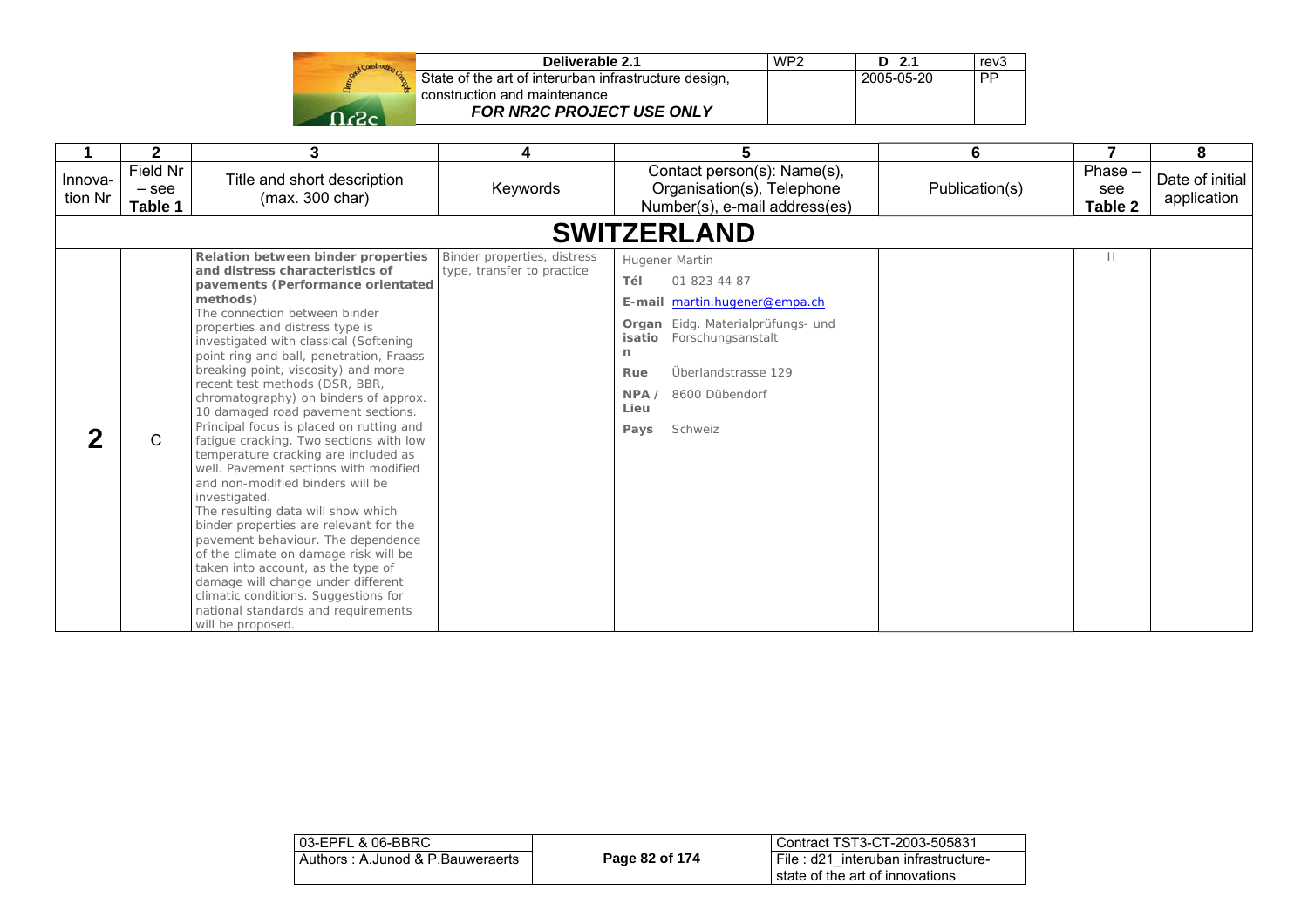|        | Deliverable 2.1                                       | WP <sub>2</sub> | 2.1        | rev3      |
|--------|-------------------------------------------------------|-----------------|------------|-----------|
|        | State of the art of interurban infrastructure design, |                 | 2005-05-20 | <b>PP</b> |
|        | construction and maintenance                          |                 |            |           |
| - כ- ר | <b>FOR NR2C PROJECT USE ONLY</b>                      |                 |            |           |

| 1                  | $\overline{2}$                 | 3                                                                                                                                                                                                          | 4                                                                  | 5                                                                                                                              | 6              | $\overline{7}$                   | 8                              |
|--------------------|--------------------------------|------------------------------------------------------------------------------------------------------------------------------------------------------------------------------------------------------------|--------------------------------------------------------------------|--------------------------------------------------------------------------------------------------------------------------------|----------------|----------------------------------|--------------------------------|
| Innova-<br>tion Nr | Field Nr<br>$-$ see<br>Table 1 | Title and short description<br>(max. 300 char)                                                                                                                                                             | Keywords                                                           | Contact person(s): Name(s),<br>Organisation(s), Telephone<br>Number(s), e-mail address(es)                                     | Publication(s) | Phase -<br>see<br><b>Table 2</b> | Date of initial<br>application |
|                    |                                |                                                                                                                                                                                                            |                                                                    | <b>SWITZERLAND</b>                                                                                                             |                |                                  |                                |
|                    |                                | <b>ELLPAG European Long-Life Asphalt</b><br>Pavements                                                                                                                                                      |                                                                    | Turtschy J.-C.                                                                                                                 |                |                                  |                                |
|                    |                                |                                                                                                                                                                                                            |                                                                    | 021 693 23 45<br>Tél<br>Cour jean-claude.turtschy@epfl.ch<br>riel                                                              |                |                                  |                                |
| 3                  | $\mathsf{C}$                   |                                                                                                                                                                                                            |                                                                    | EPFL-LAVOC<br>Org<br>Laboratoire des voies de circulatio<br>anis<br>atio<br>n                                                  |                |                                  |                                |
|                    |                                |                                                                                                                                                                                                            |                                                                    | Bat. GC<br>Rue<br>NPA 1015 Lausanne<br>Lieu                                                                                    |                |                                  |                                |
|                    |                                | Unterhalt 2000: More durable                                                                                                                                                                               | Structures, zero-                                                  | Pays Suisse<br>Brühwiler E., Prof.                                                                                             |                | $\mathbf{H}$                     | 2005                           |
|                    |                                | structures with zero-maintenance                                                                                                                                                                           | maintenance, durability,                                           | +41 21 693 28 82<br>Tél                                                                                                        |                |                                  |                                |
|                    |                                | On the area of the durability of<br>structures today extensive knowledge,<br>which must be evaluated and prepared                                                                                          | economy, environmental<br>compatibility, shifting of<br>knowledge, | $E-$<br>eugen.bruehwiler@epfl.ch<br>mail                                                                                       |                |                                  |                                |
| Δ                  | E                              | however for a conversion to the<br>practice, insists. Since infrastructure<br>objects represent like the national route<br>an economical investment over several<br>generations, are indispensable thereby | recommendations.                                                   | Organ Ecole Polytechnique Fédérale de<br>Lausanne<br>isatio<br>MCS - Maintenance Construction<br>n<br>et Sécurité des ouvrages |                |                                  |                                |
|                    |                                | views of the economy and<br>environmental compatibility of                                                                                                                                                 |                                                                    | <b>GR-Ecublens</b><br>Rue                                                                                                      |                |                                  |                                |
|                    |                                | structures over their entire life span -<br>not least in the sense of the concept of                                                                                                                       |                                                                    | 1015 Lausanne<br>NPA /<br>Lieu                                                                                                 |                |                                  |                                |
|                    |                                | the "lasting development".                                                                                                                                                                                 |                                                                    | Suisse<br>Pays                                                                                                                 |                |                                  |                                |

| 03-EPFL & 06-BBRC                |                | Contract TST3-CT-2003-505831          |
|----------------------------------|----------------|---------------------------------------|
| Authors: A.Junod & P.Bauweraerts | Page 83 of 174 | I File: d21 interuban infrastructure- |
|                                  |                | I state of the art of innovations     |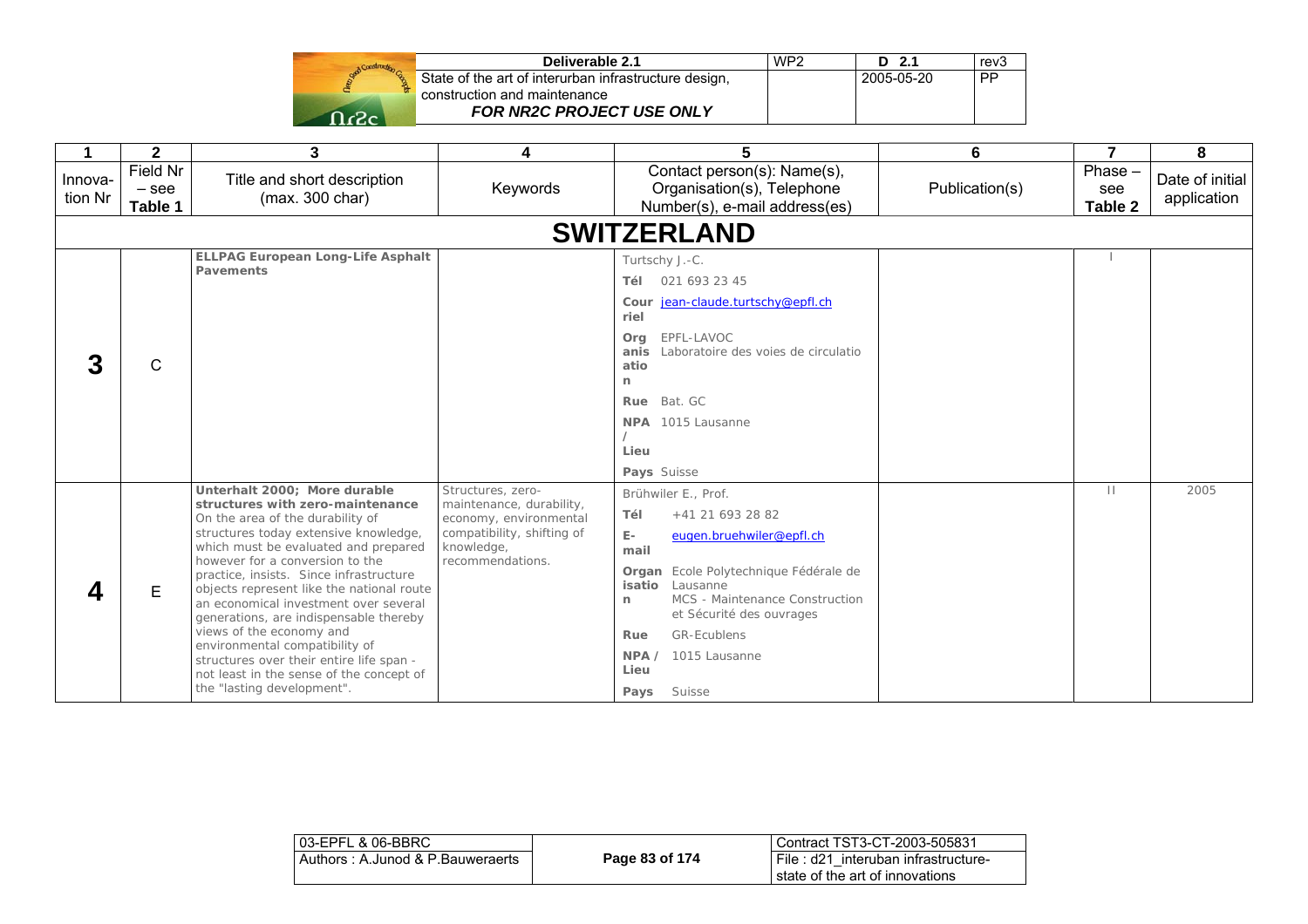| Deliverable 2.1                                       | WP <sub>2</sub> | $D$ 2.1    | rev3 |
|-------------------------------------------------------|-----------------|------------|------|
| State of the art of interurban infrastructure design, |                 | 2005-05-20 | PP   |
| construction and maintenance                          |                 |            |      |
| <b>FOR NR2C PROJECT USE ONLY</b>                      |                 |            |      |

|                    |                                |                                                                                                                                                                                                                                                                                                                                                                                                                                                                                                                                                                                     | 4                                                                             |                                                                                                                                                                                                                      | 6              |                             | 8                              |  |
|--------------------|--------------------------------|-------------------------------------------------------------------------------------------------------------------------------------------------------------------------------------------------------------------------------------------------------------------------------------------------------------------------------------------------------------------------------------------------------------------------------------------------------------------------------------------------------------------------------------------------------------------------------------|-------------------------------------------------------------------------------|----------------------------------------------------------------------------------------------------------------------------------------------------------------------------------------------------------------------|----------------|-----------------------------|--------------------------------|--|
| Innova-<br>tion Nr | Field Nr<br>$-$ see<br>Table 1 | Title and short description<br>(max. 300 char)                                                                                                                                                                                                                                                                                                                                                                                                                                                                                                                                      | Keywords                                                                      | Contact person(s): Name(s),<br>Organisation(s), Telephone<br>Number(s), e-mail address(es)                                                                                                                           | Publication(s) | $Phase -$<br>see<br>Table 2 | Date of initial<br>application |  |
|                    | <b>SWITZERLAND</b>             |                                                                                                                                                                                                                                                                                                                                                                                                                                                                                                                                                                                     |                                                                               |                                                                                                                                                                                                                      |                |                             |                                |  |
|                    | C, E                           | Unterhalt 2000; Research package<br>1: Status of the behaviour of<br>pavement on the national road<br>network.<br>A goal of the available work is an<br>analysis of the existing age structure<br>and the appropriate conditions of the<br>linings on the national route net as<br>concrete answer to the question "like<br>for a long time actually building<br>method/lining XY held?". As far as<br>possible (and at according to existing<br>condition values briefly before execution<br>of a preservation measure) linings<br>renewed also meanwhile are to be<br>considered. | Status behaviour,<br>material/building methods,<br>road condition, durability | Scazziga I.<br>Tél<br>+41 52 245 10 00<br>$E -$<br>ivan.scazziga@viagroup.ch<br>mail<br><b>Organ</b> Viagroup AG<br>isatio<br>n<br>Technoramastrasse 8<br>Rue<br>8404 Winterthur<br>NPA /<br>Lieu<br>Schweiz<br>Pays |                |                             | 2005                           |  |

| 03-EPFL & 06-BBRC                |                | l Contract TST3-CT-2003-505831                                            |
|----------------------------------|----------------|---------------------------------------------------------------------------|
| Authors: A.Junod & P.Bauweraerts | Page 84 of 174 | i File : d21 interuban infrastructure-<br>state of the art of innovations |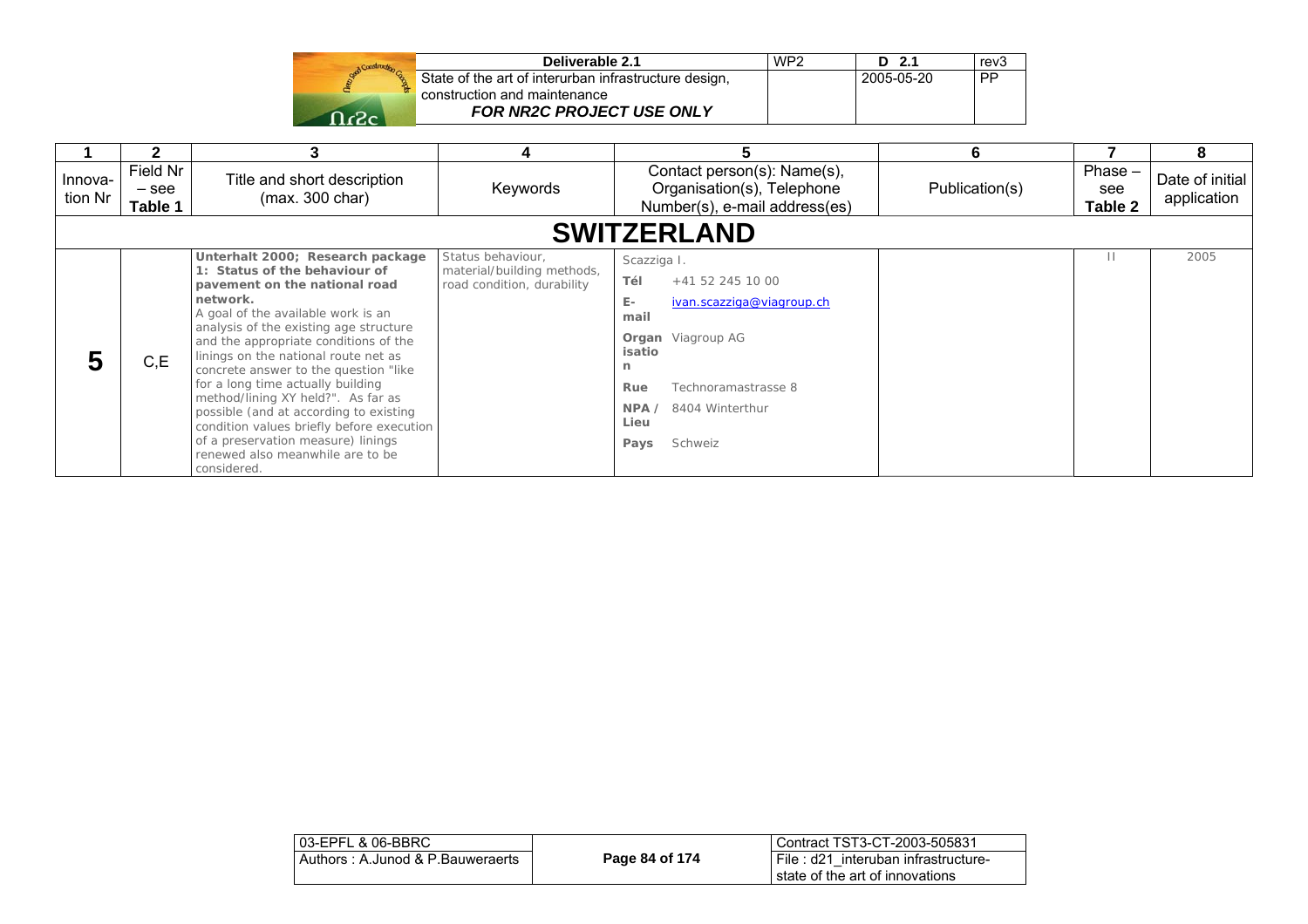| Stand Construction |
|--------------------|
|                    |
|                    |
| -2                 |

| Deliverable 2.1                                       | WP <sub>2</sub> | D 2.1      | rev <sub>3</sub> |
|-------------------------------------------------------|-----------------|------------|------------------|
| State of the art of interurban infrastructure design, |                 | 2005-05-20 | PP               |
| construction and maintenance                          |                 |            |                  |
| <b>FOR NR2C PROJECT USE ONLY</b>                      |                 |            |                  |

|                    | $\mathbf{2}$                   | 3                                                                                                                                                                                                                                                                                                                                                                                                                                                                                                                                                                                                                                                                                                                                                                                                                                                                                                                                                                                                                                                                                                                                                                     | 4                                                                                                                 | 5                                                                                                                                                                                                                                                                                     | 6              | 7                        | 8                              |
|--------------------|--------------------------------|-----------------------------------------------------------------------------------------------------------------------------------------------------------------------------------------------------------------------------------------------------------------------------------------------------------------------------------------------------------------------------------------------------------------------------------------------------------------------------------------------------------------------------------------------------------------------------------------------------------------------------------------------------------------------------------------------------------------------------------------------------------------------------------------------------------------------------------------------------------------------------------------------------------------------------------------------------------------------------------------------------------------------------------------------------------------------------------------------------------------------------------------------------------------------|-------------------------------------------------------------------------------------------------------------------|---------------------------------------------------------------------------------------------------------------------------------------------------------------------------------------------------------------------------------------------------------------------------------------|----------------|--------------------------|--------------------------------|
| Innova-<br>tion Nr | Field Nr<br>$-$ see<br>Table 1 | Title and short description<br>(max. 300 char)                                                                                                                                                                                                                                                                                                                                                                                                                                                                                                                                                                                                                                                                                                                                                                                                                                                                                                                                                                                                                                                                                                                        | Keywords                                                                                                          | Contact person(s): Name(s),<br>Organisation(s), Telephone<br>Number(s), e-mail address(es)                                                                                                                                                                                            | Publication(s) | Phase-<br>see<br>Table 2 | Date of initial<br>application |
|                    |                                |                                                                                                                                                                                                                                                                                                                                                                                                                                                                                                                                                                                                                                                                                                                                                                                                                                                                                                                                                                                                                                                                                                                                                                       |                                                                                                                   | <b>SWITZERLAND</b>                                                                                                                                                                                                                                                                    |                |                          |                                |
| 6                  | C, E                           | Unterhalt 2000; Research package<br>2: Durable components<br>Durability and performance of asphaltic<br>surfacing depend considerably on the<br>durability the individual mixing property<br>components as well as their mutual<br>group. The goal of this research<br>package consists of it, constructing on<br>FP1 and as basis for FP 3 and FP4, the<br>project maintenance 2000 modern<br>criteria for the evaluation and<br>evaluation more durably compiling high-<br>quality mixing property goods in order<br>to reduce on the one hand roadway by<br>run gene significantly for part or total<br>set of linings and to secure and extend<br>on the other hand the know-how<br>considerable in our country with view of<br>the developments of Europe. Different<br>component item numbers relevant for<br>Switzerland are to be examined. The<br>research package is if possible on basis<br>of existing methodologies to accomplish<br>technical literature and practical<br>experiences and is installation,<br>enterprise and recycling to consider. To<br>examine is the durability:<br>- the individual components<br>the group between bonding agents | Aging, bonding agent,<br>durability, components,<br>mineral materials, mixing<br>property, examinations,<br>group | Partl Manfred N., Dr.<br>Tél<br>+41 1 823 55 11<br>$E -$<br>manfred.partl@empa.ch<br>mail<br>Eidg. Materialprüfungs- und<br>Organ<br>Forschungsanstalt<br>isatio<br>Abteilung Strassenbau<br>n<br>Überlandstrasse 129-133<br>Rue<br>8600 Dübendorf<br>NPA/<br>Lieu<br>Schweiz<br>Pays |                | Ш                        | 2005                           |

| 03-EPFL & 06-BBRC                |                | Contract TST3-CT-2003-505831                                              |
|----------------------------------|----------------|---------------------------------------------------------------------------|
| Authors: A.Junod & P.Bauweraerts | Page 85 of 174 | i File : d21 interuban infrastructure-<br>state of the art of innovations |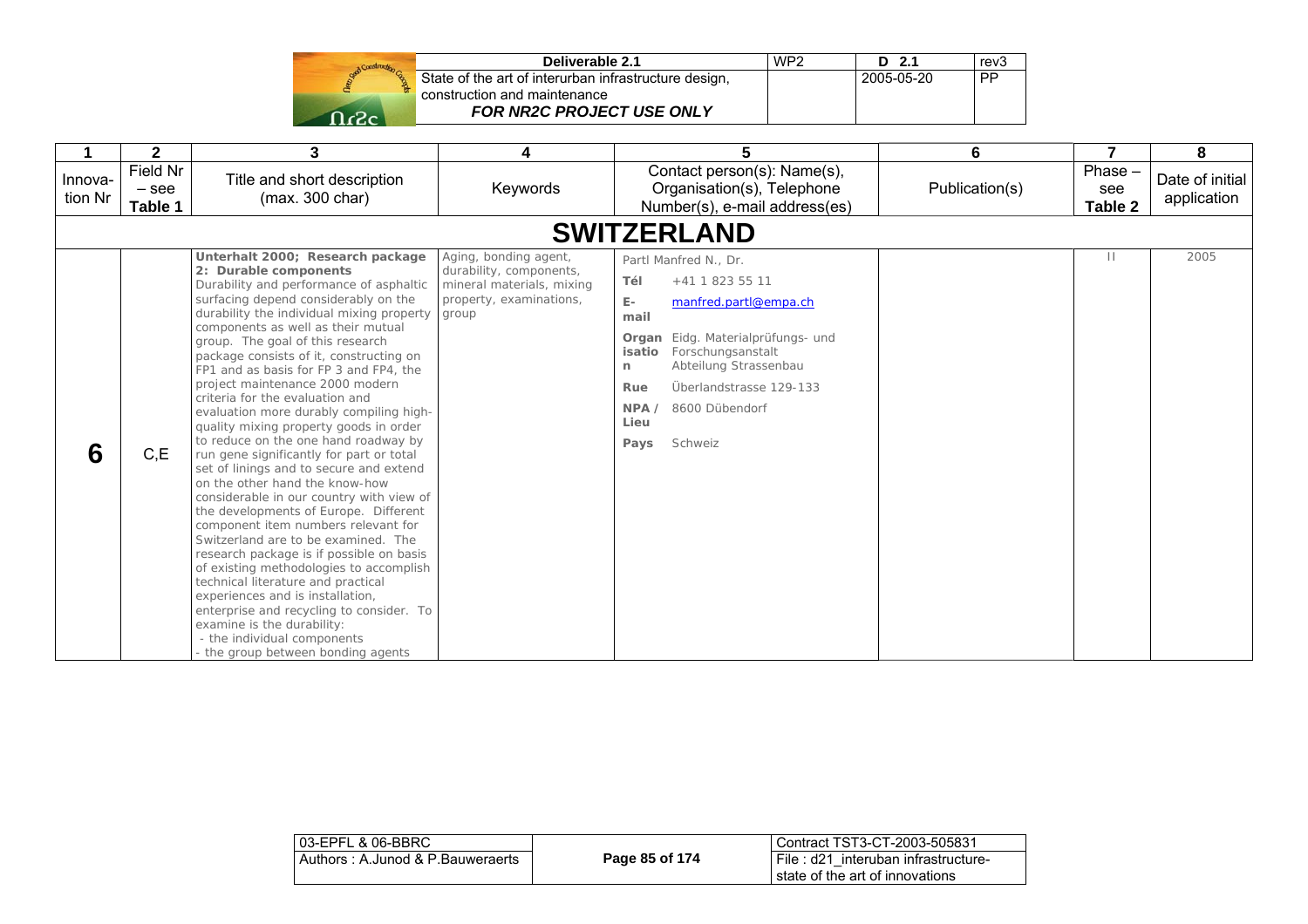| Send Construction C |  |
|---------------------|--|
|                     |  |
| -2                  |  |

| Deliverable 2.1                                       | WP <sub>2</sub> | D 2.1      | rev <sub>3</sub> |
|-------------------------------------------------------|-----------------|------------|------------------|
| State of the art of interurban infrastructure design, |                 | 2005-05-20 | <b>PP</b>        |
| construction and maintenance                          |                 |            |                  |
| <b>FOR NR2C PROJECT USE ONLY</b>                      |                 |            |                  |

| $\mathbf 1$        | $\mathbf{2}$                   | 3                                                                                                                                                                                                                                                                                                                                                                                                                                                                                                                                                                                                                                                                                                                                                                                                                     | 4                                                                                                                     | 5                                                                                                                                                                                                                                                                                            | 6              | $\overline{7}$           | 8                              |
|--------------------|--------------------------------|-----------------------------------------------------------------------------------------------------------------------------------------------------------------------------------------------------------------------------------------------------------------------------------------------------------------------------------------------------------------------------------------------------------------------------------------------------------------------------------------------------------------------------------------------------------------------------------------------------------------------------------------------------------------------------------------------------------------------------------------------------------------------------------------------------------------------|-----------------------------------------------------------------------------------------------------------------------|----------------------------------------------------------------------------------------------------------------------------------------------------------------------------------------------------------------------------------------------------------------------------------------------|----------------|--------------------------|--------------------------------|
| Innova-<br>tion Nr | Field Nr<br>$-$ see<br>Table 1 | Title and short description<br>(max. 300 char)                                                                                                                                                                                                                                                                                                                                                                                                                                                                                                                                                                                                                                                                                                                                                                        | Keywords                                                                                                              | Contact person(s): Name(s),<br>Organisation(s), Telephone<br>Number(s), e-mail address(es)                                                                                                                                                                                                   | Publication(s) | Phase-<br>see<br>Table 2 | Date of initial<br>application |
|                    |                                |                                                                                                                                                                                                                                                                                                                                                                                                                                                                                                                                                                                                                                                                                                                                                                                                                       |                                                                                                                       | <b>SWITZERLAND</b>                                                                                                                                                                                                                                                                           |                |                          |                                |
|                    | C                              | Unterhalt 2000; Work package PR3:<br>Durability of bituminous mixes<br>The development of procedures for the<br>optimization of the mix design formulas<br>making it possible to obtain powerful<br>and durable bituminous mix constitutes<br>the essential goal of this project PR3.<br>The principal efforts of this package of<br>research aiming at an optimization of<br>the performances of the mixtures are:<br>- development of a model of the<br>stress/strain generated by the traffic<br>- selection of the most adapted tests<br>allowing the optimization of the<br>bituminous mix formulas in the<br>direction of the performance and<br>durability<br>- determination of the requirements to<br>be applied to the selected tests on the<br>basis of the performance measured in<br>the bituminous mix. | Bituminous mix, test,<br>performance, modelling,<br>durability, load, model,<br>traffic, formulation,<br>requirements | Turtschy J.-C.<br>021 693 23 43<br>Tél<br>E-mail jean-claude.turtschy@epfl.ch<br>Organ Ecole Polytechnique Fédérale de<br>isatio<br>Lausanne<br>Laboratoire des voies de<br>n<br>circulation (LAVOC)<br>Bât. DGC<br>Rue<br>1015 Lausanne<br>NPA /<br>Lieu<br>Suisse<br>Pays                  |                | $\mathbf{H}$             | 2005                           |
| 8                  | E, K                           | Unterhalt 2000; Research package<br>4: Durable pavements<br>In a full-scale test on the cyclic testing<br>plant of the IVT of the ETH Zurich the<br>behaviour of different lining<br>superstructures under same conditions<br>is to be compared directly. The attempt<br>serves for to the evaluation and<br>evaluation of durable linings and<br>structure systems. Superstructures<br>which can be tested are selected FP2<br>and FP3 due to results and experiences<br>of the research packages FP1, whereby<br>if necessary also recycling materials are<br>to be used.                                                                                                                                                                                                                                           | maintenance, highly loaded<br>roads, new Material                                                                     | Caprez Markus, Dr.<br>Tél<br>01/633 25 32<br>$\mathsf{E}\text{-}$<br>caprez@igt.baug.ethz.ch<br>mail<br>Institut für Verkehrplanung,<br>Organ<br>Transporttechnik, Strassen- und<br>isatio<br>Eisenbahnbau<br>n<br>Rue<br>ETH-Hönggerberg<br>NPA /<br>8093 Zürich<br>Lieu<br>Schweiz<br>Pays |                | $\mathbf{H}$             | 2005                           |

| 03-EPFL & 06-BBRC                |                | Contract TST3-CT-2003-505831          |
|----------------------------------|----------------|---------------------------------------|
| Authors: A.Junod & P.Bauweraerts | Page 86 of 174 | I File: d21 interuban infrastructure- |
|                                  |                | l state of the art of innovations.    |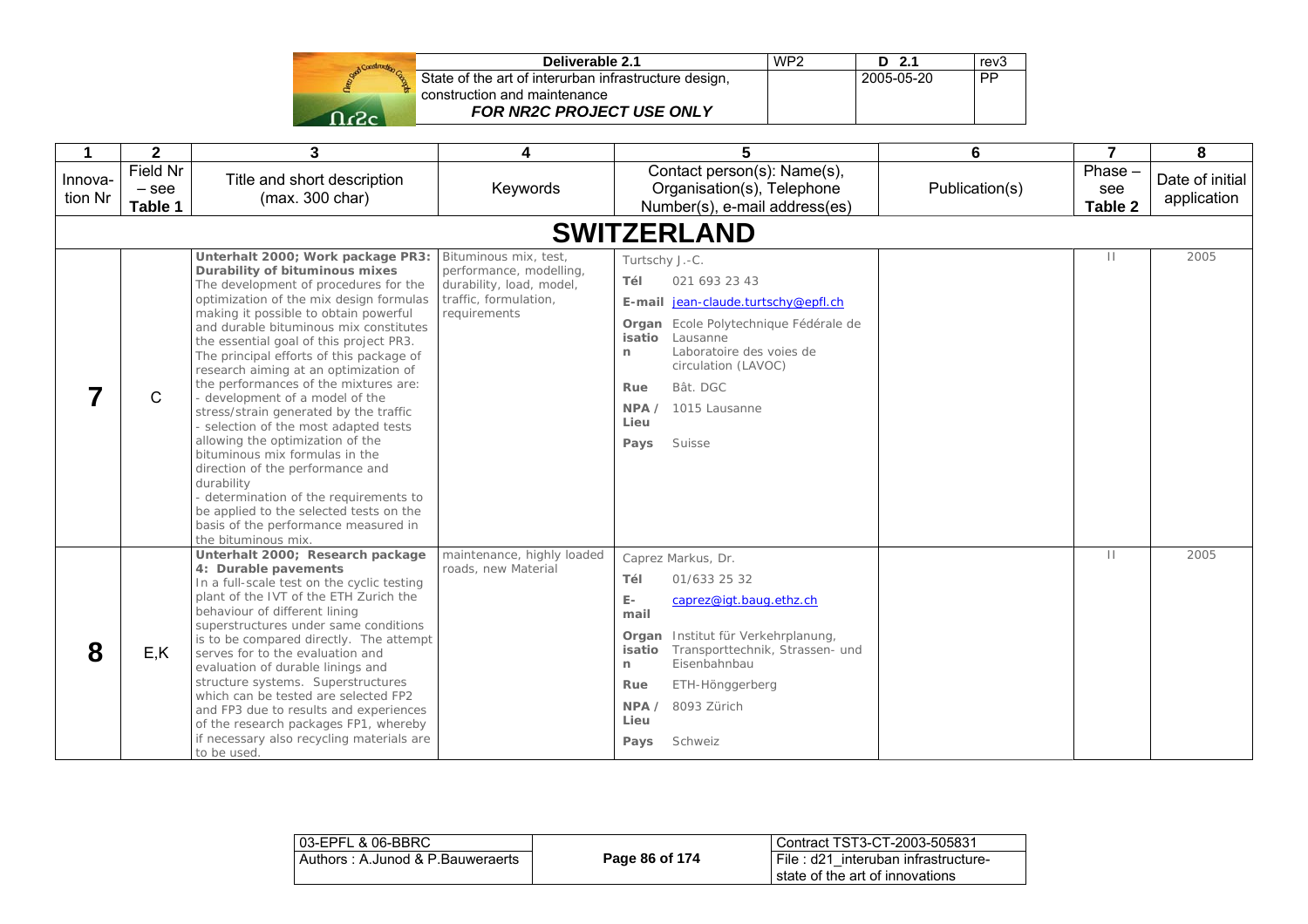|       | Deliverable 2.1                                       | WP <sub>2</sub> | D 2.1      | rev3      |
|-------|-------------------------------------------------------|-----------------|------------|-----------|
|       | State of the art of interurban infrastructure design, |                 | 2005-05-20 | <b>PP</b> |
|       | construction and maintenance                          |                 |            |           |
| ∼ים ∩ | <b>FOR NR2C PROJECT USE ONLY</b>                      |                 |            |           |

|                    | $\mathbf{2}$                   | 3                                                                                                                                                                                                                                                                                                                                                                                                                                                                                                                                                                                                                                                                                                                                                                                                                                                                                                                                                                                                                                               | 4                                              | 5                                                                                                                                                                                                                                                                                               | 6              | $\overline{7}$            | 8                              |
|--------------------|--------------------------------|-------------------------------------------------------------------------------------------------------------------------------------------------------------------------------------------------------------------------------------------------------------------------------------------------------------------------------------------------------------------------------------------------------------------------------------------------------------------------------------------------------------------------------------------------------------------------------------------------------------------------------------------------------------------------------------------------------------------------------------------------------------------------------------------------------------------------------------------------------------------------------------------------------------------------------------------------------------------------------------------------------------------------------------------------|------------------------------------------------|-------------------------------------------------------------------------------------------------------------------------------------------------------------------------------------------------------------------------------------------------------------------------------------------------|----------------|---------------------------|--------------------------------|
| Innova-<br>tion Nr | Field Nr<br>$-$ see<br>Table 1 | Title and short description<br>(max. 300 char)                                                                                                                                                                                                                                                                                                                                                                                                                                                                                                                                                                                                                                                                                                                                                                                                                                                                                                                                                                                                  | Keywords                                       | Contact person(s): Name(s),<br>Organisation(s), Telephone<br>Number(s), e-mail address(es)                                                                                                                                                                                                      | Publication(s) | Phase -<br>see<br>Table 2 | Date of initial<br>application |
|                    |                                |                                                                                                                                                                                                                                                                                                                                                                                                                                                                                                                                                                                                                                                                                                                                                                                                                                                                                                                                                                                                                                                 |                                                | <b>SWITZERLAND</b>                                                                                                                                                                                                                                                                              |                |                           |                                |
| 9                  | C, F                           | <b>SAMARIS: Sustainable and</b><br><b>Advanced Materials for Road</b><br><b>Infrastructures</b><br>The societal needs that are specifically<br>targeted here are to support EU policy<br>on sustainable development, waste<br>management and energy efficiency in<br>road construction. The primary means<br>is by encouraging a greater use of<br>recycled components in pavement<br>materials and by explicit consideration<br>of environmental performance in the<br>design. Attention is also paid to the<br>situation within CE countries for which<br>the RETRA-EST programme has<br>identified environmental considerations<br>in recycling and use of alternative<br>materials as a first priority for co-<br>operative actions. The second key<br>objective is to prepare for the<br>harmonisation of European approaches<br>of material specification within the next<br>generation of CEN standards. This will<br>involve moving from a recipe approach<br>to a more general performance-based<br>approach of the in-place products. | Economic Aspects; Social<br>Aspects; Transport | Prof. Eugen Brühwiler<br>Tél<br>021 693 28 82<br>$E -$<br>eugen.bruehwiler@epfl.ch<br>mail<br><b>Organ</b> EPF Lausanne<br>isatio ENAC - IS - MCS<br>Maintenance, Construction et<br>n<br>Sécurité des Ouvrages - MCS<br>Bâtiment GC<br>Rue<br>1015 Lausanne<br>NPA /<br>Lieu<br>Suisse<br>Pays |                | $\mathbf{H}$              | 2005                           |
|                    | C, F                           | Re-use of tires in road construction<br>- Evaluation of the possibilities of<br>the re-use of crumb rubber in<br>bituminous layers                                                                                                                                                                                                                                                                                                                                                                                                                                                                                                                                                                                                                                                                                                                                                                                                                                                                                                              |                                                |                                                                                                                                                                                                                                                                                                 |                |                           |                                |

| l 03-EPFL & 06-BBRC_             |                | Contract TST3-CT-2003-505831                                              |
|----------------------------------|----------------|---------------------------------------------------------------------------|
| Authors: A.Junod & P.Bauweraerts | Page 87 of 174 | File: d21 interuban infrastructure-<br>l state of the art of innovations. |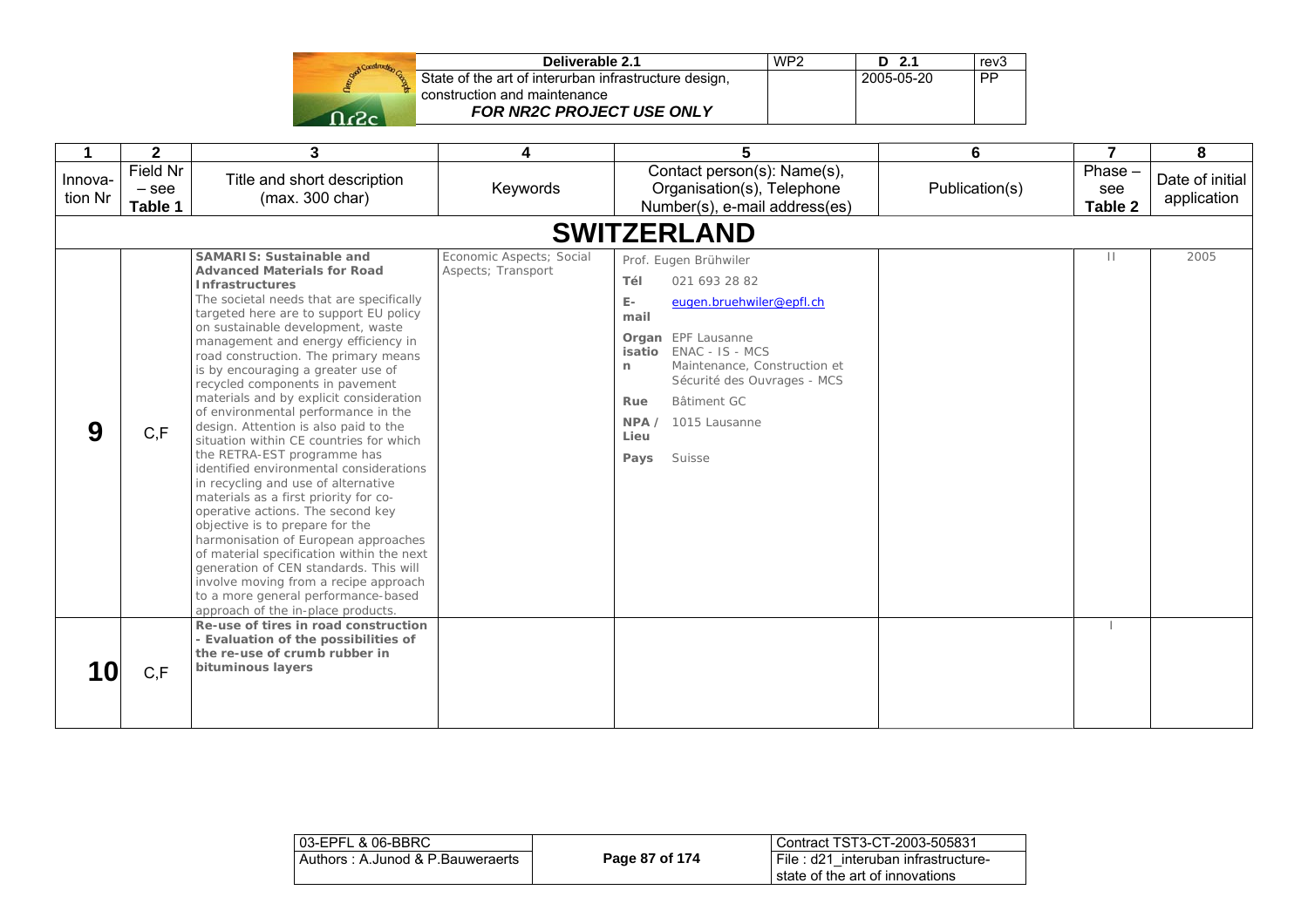|         | Deliverable 2.1                                       | WP <sub>2</sub> | D 2.1      | rev <sub>3</sub> |
|---------|-------------------------------------------------------|-----------------|------------|------------------|
|         | State of the art of interurban infrastructure design, |                 | 2005-05-20 | PP               |
|         | construction and maintenance                          |                 |            |                  |
| - כי- ו | FOR NR2C PROJECT USE ONLY                             |                 |            |                  |

|                    | $\mathbf{2}$                   | 3                                                                                                                                                                                                                                                                                                                                                                                                                                                                                                                                                                                                                                                                                                                                                                                                                                                                                                                                                                                                                                     | 4        | 5                                                                                                                                                                                                                                                                                             | 6                                                                                                          | 7                           | 8                              |
|--------------------|--------------------------------|---------------------------------------------------------------------------------------------------------------------------------------------------------------------------------------------------------------------------------------------------------------------------------------------------------------------------------------------------------------------------------------------------------------------------------------------------------------------------------------------------------------------------------------------------------------------------------------------------------------------------------------------------------------------------------------------------------------------------------------------------------------------------------------------------------------------------------------------------------------------------------------------------------------------------------------------------------------------------------------------------------------------------------------|----------|-----------------------------------------------------------------------------------------------------------------------------------------------------------------------------------------------------------------------------------------------------------------------------------------------|------------------------------------------------------------------------------------------------------------|-----------------------------|--------------------------------|
| Innova-<br>tion Nr | Field Nr<br>$-$ see<br>Table 1 | Title and short description<br>(max. 300 char)                                                                                                                                                                                                                                                                                                                                                                                                                                                                                                                                                                                                                                                                                                                                                                                                                                                                                                                                                                                        | Keywords | Contact person(s): Name(s),<br>Organisation(s), Telephone<br>Number(s), e-mail address(es)                                                                                                                                                                                                    | Publication(s)                                                                                             | $Phase -$<br>see<br>Table 2 | Date of initial<br>application |
|                    |                                |                                                                                                                                                                                                                                                                                                                                                                                                                                                                                                                                                                                                                                                                                                                                                                                                                                                                                                                                                                                                                                       |          | <b>SWITZERLAND</b>                                                                                                                                                                                                                                                                            |                                                                                                            |                             |                                |
|                    | Е                              | FORMAT: Fully optimized road<br>maintenance<br>This project is designed to enhance the<br>efficiency and safety of the European<br>road network by providing the means to<br>reduce the number, duration and size of<br>road works for pavement maintenance<br>purposes. This has the potential to<br>improve safety of both road workers<br>and road users at road maintenance<br>sites. The research also focuses on<br>reducing the associated delays and<br>hence the costs for road users as they<br>negotiate these work zones. In order to<br>achieve these wide ranging objectives,<br>all aspects of the planning and<br>execution of the pavement maintenance<br>process will be optimised in a fully<br>integrated usable set of pavement<br>maintenance procedures. Four topics<br>key to road pavement maintenance<br>form the subject of this extensive<br>research effort: pavement condition<br>monitoring, maintenance techniques<br>safety at work zones and the<br>surrounding areas and cost benefit<br>analysis. |          | Turtschy J.-C.<br>021 693 23 43<br>Tél<br>E-<br>jean-claude.turtschy@epfl.ch<br>mail<br>Organ Ecole Polytechnique Fédérale de<br>isatio<br>Lausanne<br>Laboratoire des voies de<br>$\mathsf{r}$<br>circulation (LAVOC)<br>Bât. DGC<br>Rue<br>1015 Lausanne<br>NPA /<br>Lieu<br>Suisse<br>Pays | http://www.minvenw.nl/rws<br>/dww/home/format/<br>http://www.cordis.lu/cost-<br>transport/src/cost-343.htm | $\mathbf{H}$                | 2005                           |

| 03-EPFL & 06-BBRC                |                | Contract TST3-CT-2003-505831        |
|----------------------------------|----------------|-------------------------------------|
| Authors: A.Junod & P.Bauweraerts | Page 88 of 174 | File: d21 interuban infrastructure- |
|                                  |                | state of the art of innovations     |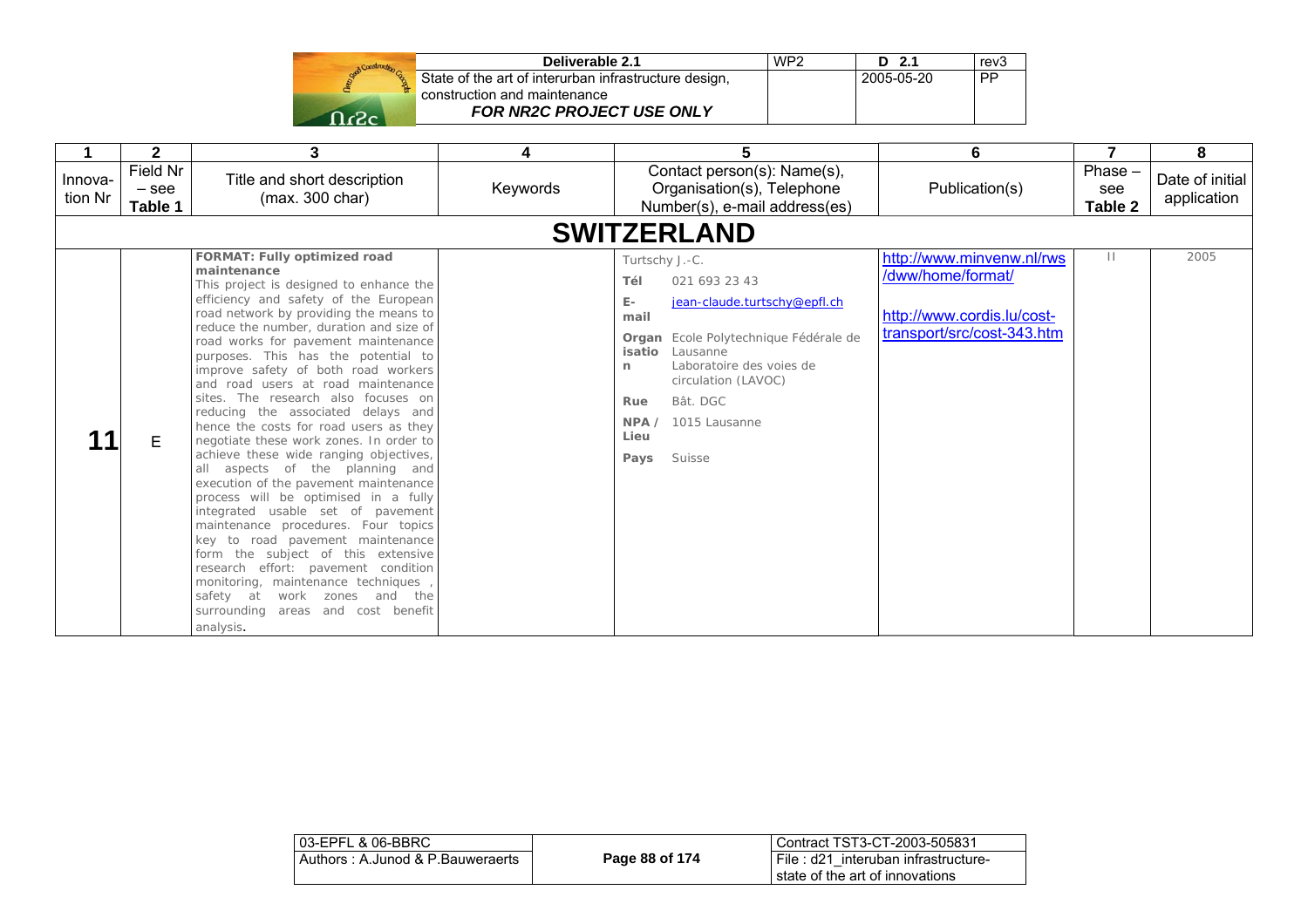|               | Construction Co. |
|---------------|------------------|
| <b>Donald</b> |                  |
|               |                  |

| Deliverable 2.1                                       | WP <sub>2</sub> | D 2.1      | rev <sub>3</sub> |
|-------------------------------------------------------|-----------------|------------|------------------|
| State of the art of interurban infrastructure design, |                 | 2005-05-20 | <b>PP</b>        |
| construction and maintenance                          |                 |            |                  |
| <b>FOR NR2C PROJECT USE ONLY</b>                      |                 |            |                  |

|                    | $\mathbf{2}$                   | 3                                                                                                                                                                                                                                                                                                                                                                                                                                                                                                                                                                                                                                                                                                                                                                                                                                                                                                                                                                                                                                                                                                                                                                                                            | 4                                                                                                                                 | 5                                                                                                                                                                                                                                          | 6              |                           | 8                              |
|--------------------|--------------------------------|--------------------------------------------------------------------------------------------------------------------------------------------------------------------------------------------------------------------------------------------------------------------------------------------------------------------------------------------------------------------------------------------------------------------------------------------------------------------------------------------------------------------------------------------------------------------------------------------------------------------------------------------------------------------------------------------------------------------------------------------------------------------------------------------------------------------------------------------------------------------------------------------------------------------------------------------------------------------------------------------------------------------------------------------------------------------------------------------------------------------------------------------------------------------------------------------------------------|-----------------------------------------------------------------------------------------------------------------------------------|--------------------------------------------------------------------------------------------------------------------------------------------------------------------------------------------------------------------------------------------|----------------|---------------------------|--------------------------------|
| Innova-<br>tion Nr | Field Nr<br>$-$ see<br>Table 1 | Title and short description<br>(max. 300 char)                                                                                                                                                                                                                                                                                                                                                                                                                                                                                                                                                                                                                                                                                                                                                                                                                                                                                                                                                                                                                                                                                                                                                               | Keywords                                                                                                                          | Contact person(s): Name(s),<br>Organisation(s), Telephone<br>Number(s), e-mail address(es)                                                                                                                                                 | Publication(s) | Phase -<br>see<br>Table 2 | Date of initial<br>application |
|                    |                                |                                                                                                                                                                                                                                                                                                                                                                                                                                                                                                                                                                                                                                                                                                                                                                                                                                                                                                                                                                                                                                                                                                                                                                                                              |                                                                                                                                   | <b>SWITZERLAND</b>                                                                                                                                                                                                                         |                |                           |                                |
|                    | C, F                           | <b>ALT-MAT: Alternative materials in</b><br>road construction<br>In road construction enormous<br>quantities of mineral materials are<br>needed, in order to manufacture road<br>surfacing. Switzerland is in the lucky<br>situation that it does not know lack of<br>qualitatively good mineral materials,<br>but leads the dismantling of so large<br>quantities to substantial interferences in<br>nature. Other European countries like<br>the Netherlands have to import mineral<br>materials. On the other hand large<br>quantities of rock-similar materials<br>result in industrial processes: Cinders<br>from the waste incineration and<br>steelmaking, concrete abort, etc The<br>use of such alternative recycling<br>products encounters however for<br>different reasons resistance: - feared<br>leaching of pollutants - doubt<br>concerning the mechanical quality of<br>the road surfacing to high prices of the<br>recycling building materials. The re-use<br>of alternative recycling products is<br>desirably: it can preserve natural<br>resources and introduce former waste<br>materials as recycling products into the<br>raw material cycle flow. A goal of the<br>project ALT.MAT | Road construction:<br>Recycling; Secondary<br>building materials; Cinder;<br>European Union project;<br>bituminous road surfacing | Dr. Martin Hugener<br>Tél<br>01 823 55 11<br>Eidg. Materialprüfungs- und<br>Organ<br>Forschungsanstalt EMPA<br>isatio<br>Strassenbau/Abdichtungen<br>n<br>Rue<br>Überlandstrasse 129<br>8600 Dübendorf<br>NPA /<br>Lieu<br>Pays<br>Schweiz |                | Ш                         |                                |

| 03-EPFL & 06-BBRC                |                | l Contract TST3-CT-2003-505831                                             |
|----------------------------------|----------------|----------------------------------------------------------------------------|
| Authors: A.Junod & P.Bauweraerts | Page 89 of 174 | I File: d21 interuban infrastructure-<br>I state of the art of innovations |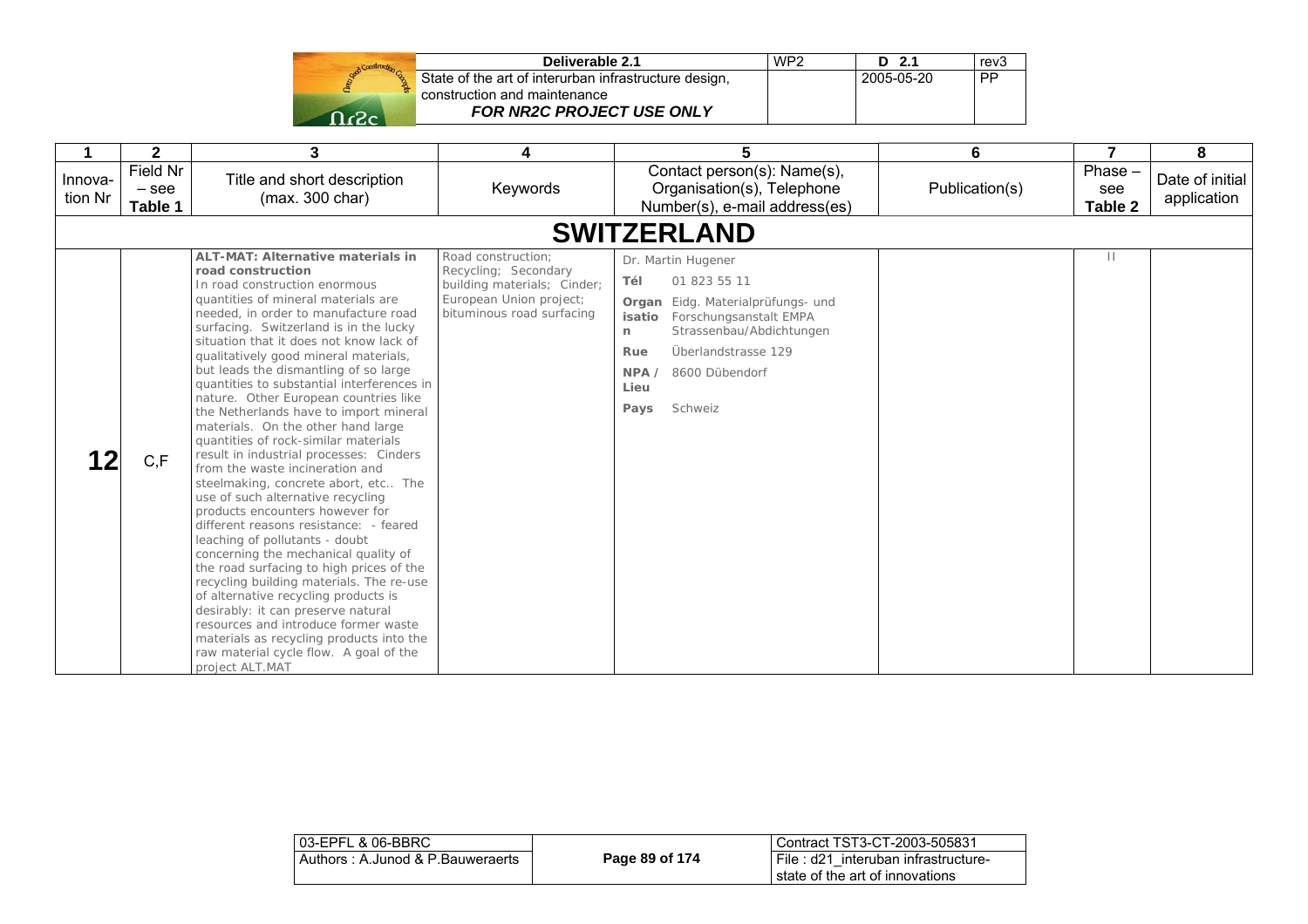| State |
|-------|
|       |
|       |

| Deliverable 2.1                                 | WP <sub>2</sub> | $D$ 2.1    | rev <sub>3</sub> |
|-------------------------------------------------|-----------------|------------|------------------|
| of the art of interurban infrastructure design, |                 | 2005-05-20 | <b>PP</b>        |
| ruction and maintenance                         |                 |            |                  |
| FOR NR2C PROJECT USE ONLY                       |                 |            |                  |

|                    | $\mathbf{2}$                   | 3                                                                                                                                                                                                                                                                                                                                                                                                                                                                                                                                                                                                                                                                                                                             | 4                                                                                                                                                                                                    | 5                                                                                                                                                                                                                                                                                     | 6              | $\overline{7}$           | 8                              |
|--------------------|--------------------------------|-------------------------------------------------------------------------------------------------------------------------------------------------------------------------------------------------------------------------------------------------------------------------------------------------------------------------------------------------------------------------------------------------------------------------------------------------------------------------------------------------------------------------------------------------------------------------------------------------------------------------------------------------------------------------------------------------------------------------------|------------------------------------------------------------------------------------------------------------------------------------------------------------------------------------------------------|---------------------------------------------------------------------------------------------------------------------------------------------------------------------------------------------------------------------------------------------------------------------------------------|----------------|--------------------------|--------------------------------|
| Innova-<br>tion Nr | Field Nr<br>$-$ see<br>Table 1 | Title and short description<br>(max. 300 char)                                                                                                                                                                                                                                                                                                                                                                                                                                                                                                                                                                                                                                                                                | Keywords                                                                                                                                                                                             | Contact person(s): Name(s),<br>Organisation(s), Telephone<br>Number(s), e-mail address(es)                                                                                                                                                                                            | Publication(s) | Phase-<br>see<br>Table 2 | Date of initial<br>application |
|                    |                                |                                                                                                                                                                                                                                                                                                                                                                                                                                                                                                                                                                                                                                                                                                                               |                                                                                                                                                                                                      | <b>SWITZERLAND</b>                                                                                                                                                                                                                                                                    |                |                          |                                |
| 13                 | D                              | Skid-resistance requirement for<br>road pavements. Requirements in<br>skid-resistance and assessment of<br>procedures of optimization of the<br>parameters affecting skid-<br>resistance of bituminous wearing<br>courses.<br>En considérant les données d'adhérence<br>disponibles en Suisse et les valeurs<br>fixées dans les pays étrangers, il doit<br>être possible d'optimiser les valeurs<br>d'adhérence en fonction de la situation<br>du type de trafic. Une campagne de<br>mesures d'adhérence sera réalisée par<br>l'IVT. Une coordination étroite sera<br>menée avec le SETRA en France qui<br>dispose d'une longue expérience et<br>termine actuellemen le suivi de<br>planches d'essais.                        | Wearing courses, skid-<br>resistance, test, procedures,<br>pavements                                                                                                                                 | Turtschy J.-C.<br>021 693 23 43<br>Tél<br>E-<br>jean-claude.turtschy@epfl.ch<br>mail<br>Organ Ecole Polytechnique Fédérale de<br><b>isatio</b> Lausanne<br>Laboratoire des voies de<br>n.<br>circulation (LAVOC)<br>Bât. DGC<br>Rue<br>NPA<br>1015 Lausanne<br>Lieu<br>Suisse<br>Pays |                | $\mathbf{H}$             |                                |
|                    | E                              | Effect and influence of maintenance<br>actions on the in-situ behaviour of<br>asphalt pavements<br>The aim of the research project is the<br>determination of the influence of<br>maintenance actions on the in-situ<br>behaviour of asphalt pavements as well<br>as the development of standards<br>criteria for the evaluation of their<br>mechanical contribution to the long<br>term performance of pavements.<br>Within the framework of the project<br>typical hot and cold process<br>maintenance actions, as thin surfacing<br>in order to repair deformations, cracks<br>and loss of material are evaluated<br>regarding their influence on the<br>properties of asphalt pavements in-situ<br>and in the laboratory. | Maintenance measures.<br>pavement behaviour,<br>pavement characteristic<br>values, mechanical<br>characteristic values, layer<br>group, replacement of<br>surface layers, hot laying,<br>cold laying | Raab Christiane<br>Tél<br>01 823 55 11<br>E-mail christiane.raab@empa.ch<br>Organ Eidg. Materialprüfungs- und<br>Forschungsanstalt<br>isatio<br>Abteilung<br>n.<br>Strassenbau/Abdichtungen<br>Überlandstrasse 129<br>Rue<br>8600 Dübendorf<br>NPA<br>Lieu<br>Schweiz<br>Pays         |                | $\mathbf{H}$             |                                |

| l 03-EPFL & 06-BBRC_                |                | l Contract TST3-CT-2003-505831                                         |
|-------------------------------------|----------------|------------------------------------------------------------------------|
| l Authors : A.Junod & P.Bauweraerts | Page 90 of 174 | File: d21 interuban infrastructure-<br>state of the art of innovations |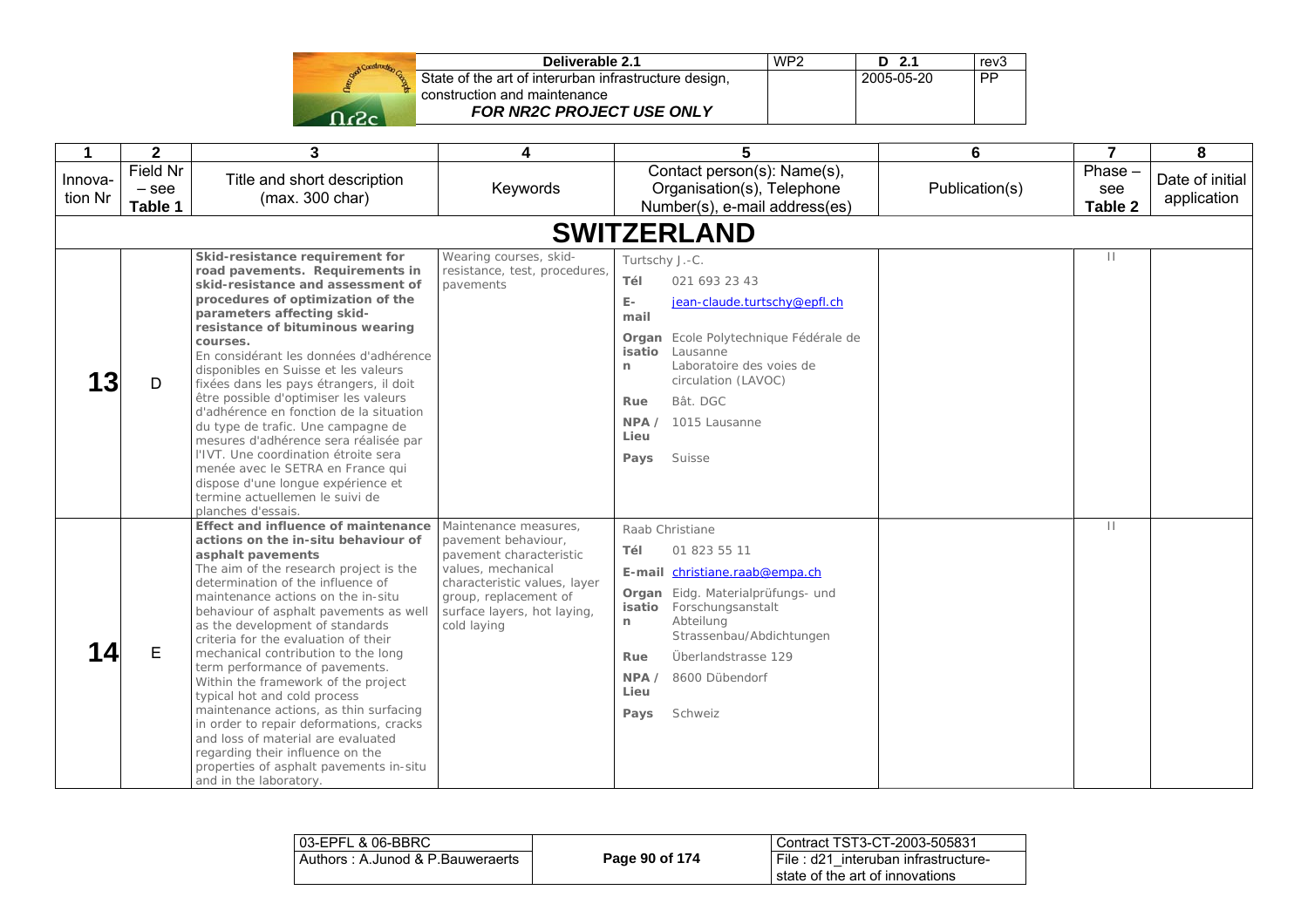|       | State of th<br>construction |
|-------|-----------------------------|
|       |                             |
| TIG20 |                             |

| Deliverable 2.1                                       | WP <sub>2</sub> | D 2.1      | rev <sub>3</sub> |
|-------------------------------------------------------|-----------------|------------|------------------|
| State of the art of interurban infrastructure design, |                 | 2005-05-20 | <b>PP</b>        |
| construction and maintenance                          |                 |            |                  |
| <b>FOR NR2C PROJECT USE ONLY</b>                      |                 |            |                  |

| 1                  | $\overline{2}$                 | 3                                                                                                                                                                                                                                                                                                                                                                                                                                                                                                                                                                                                                                                                                                                                                                                                                                                                                                                                                                                                                                                                                                                                                                                                                                                                                                                                                                                                                                                                                                      | 4                                                                                                                              | 5                                                                                                                                                                                                                        | 6              | $\overline{7}$            | 8                              |
|--------------------|--------------------------------|--------------------------------------------------------------------------------------------------------------------------------------------------------------------------------------------------------------------------------------------------------------------------------------------------------------------------------------------------------------------------------------------------------------------------------------------------------------------------------------------------------------------------------------------------------------------------------------------------------------------------------------------------------------------------------------------------------------------------------------------------------------------------------------------------------------------------------------------------------------------------------------------------------------------------------------------------------------------------------------------------------------------------------------------------------------------------------------------------------------------------------------------------------------------------------------------------------------------------------------------------------------------------------------------------------------------------------------------------------------------------------------------------------------------------------------------------------------------------------------------------------|--------------------------------------------------------------------------------------------------------------------------------|--------------------------------------------------------------------------------------------------------------------------------------------------------------------------------------------------------------------------|----------------|---------------------------|--------------------------------|
| Innova-<br>tion Nr | Field Nr<br>$-$ see<br>Table 1 | Title and short description<br>(max. 300 char)                                                                                                                                                                                                                                                                                                                                                                                                                                                                                                                                                                                                                                                                                                                                                                                                                                                                                                                                                                                                                                                                                                                                                                                                                                                                                                                                                                                                                                                         | Keywords                                                                                                                       | Contact person(s): Name(s),<br>Organisation(s), Telephone<br>Number(s), e-mail address(es)                                                                                                                               | Publication(s) | Phase -<br>see<br>Table 2 | Date of initial<br>application |
|                    |                                |                                                                                                                                                                                                                                                                                                                                                                                                                                                                                                                                                                                                                                                                                                                                                                                                                                                                                                                                                                                                                                                                                                                                                                                                                                                                                                                                                                                                                                                                                                        |                                                                                                                                | <b>SWITZERLAND</b>                                                                                                                                                                                                       |                |                           |                                |
| 15                 | F                              | Lifetime project<br>The overall objective of the LIFETIME<br>Thematic Network is to contribute to<br>European and world-wide development<br>of a more sustainable built<br>environment. The Network will involve<br>all key stakeholders of buildings and<br>civil infrastructures, including mining,<br>whose activities concern investment<br>planning, design, facility management<br>and maintenance, reuse and recycling.<br>The network will focus on application of<br>lifetime principles into these areas. The<br>aim is to help to activate on this issue<br>national, European and even world-wide<br>development processes, which will<br>continue in a long perspective still after<br>the Network.<br>Lifetime engineering is an innovative<br>idea and a concretisation of this idea for<br>solving the dilemma that currently<br>exists between very long-term<br>infrastructures and current short-term<br>approach to design, management and<br>maintenance planning. The integrated<br>lifetime engineering methodology<br>concerns the development and use of<br>technical performance parameters to<br>optimise and guarantee through the life<br>cycle, the requirements arising from<br>human conditions, economy, cultural<br>and ecological considerations. With the<br>aid of lifetime engineering we thus can<br>control and optimise the human<br>conditions (safety, health and comfort),<br>the monetary (financial) economy and<br>the economy of the nature (ecology). | Economic Aspects:<br><b>Environmental Protection:</b><br>Industrial Manufacture:<br>Innovation; Technology<br>Transfer; Safety | Roland Stulz<br>01 305 93 55<br>Tél<br>E-mail roland.stulz@amstein-walthert.ch<br><b>Organ</b> Amstein + Walthert AG<br>isatio<br>n<br>Leutschenbachstrasse 45<br>Rue<br>NPA /<br>8050 Zürich<br>Lieu<br>Pays<br>Schweiz |                | $\mathbf{H}$              |                                |

| l 03-EPFL & 06-BBRC              |                | Contract TST3-CT-2003-505831                                           |
|----------------------------------|----------------|------------------------------------------------------------------------|
| Authors: A.Junod & P.Bauweraerts | Page 91 of 174 | File: d21 interuban infrastructure-<br>state of the art of innovations |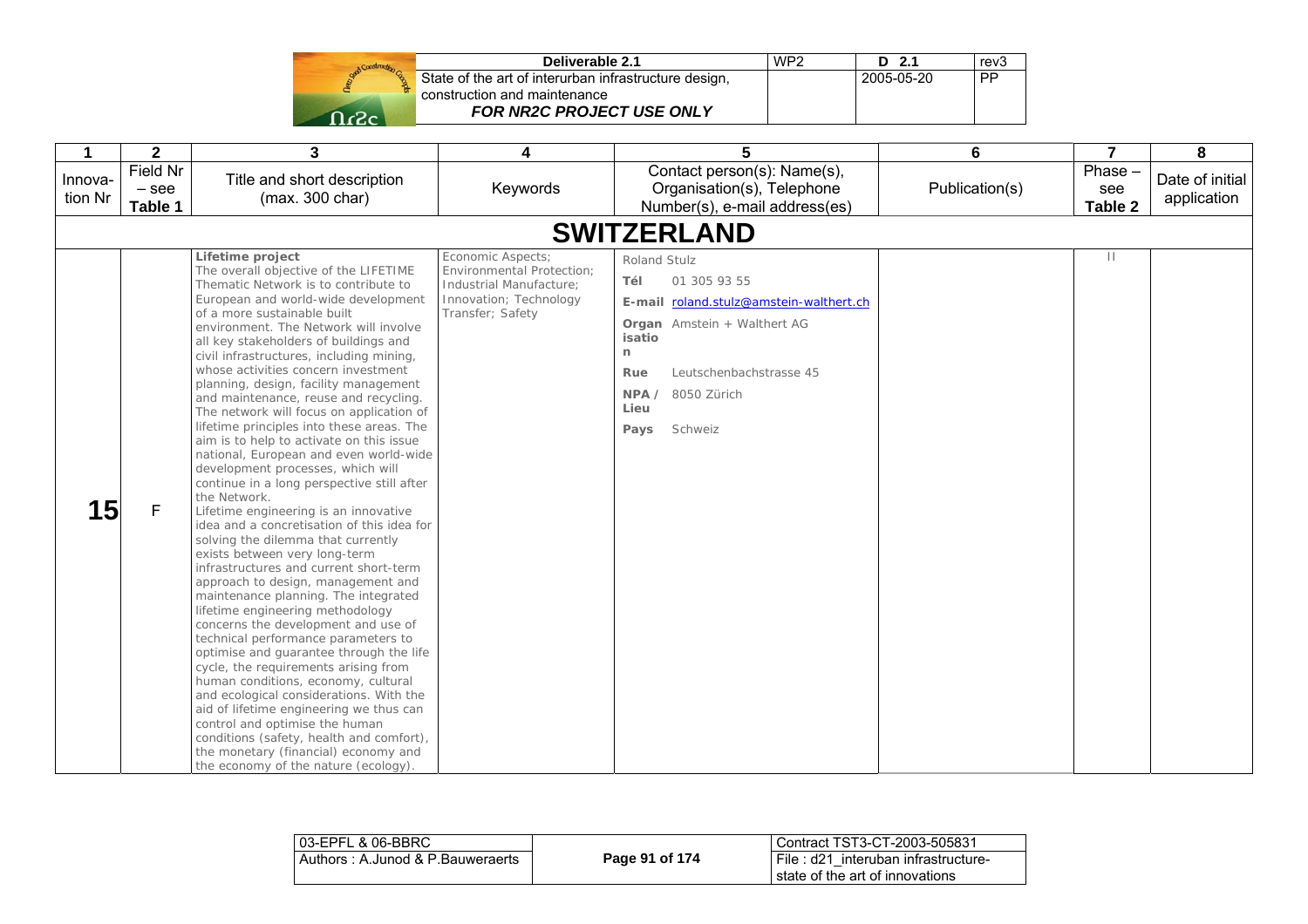| Start Construction |
|--------------------|
|                    |
| -.                 |

| Deliverable 2.1                                       | WP <sub>2</sub> | $D$ 2.1    | rev <sub>3</sub> |
|-------------------------------------------------------|-----------------|------------|------------------|
| State of the art of interurban infrastructure design, |                 | 2005-05-20 | <b>PP</b>        |
| construction and maintenance                          |                 |            |                  |
| FOR NR2C PROJECT USE ONLY                             |                 |            |                  |

|                    | $\mathbf{2}$                   | 3                                                                                                                                                                                                                                                                                                                                                                                                                                                                                                                                                                                                                                                                             | 4                                                                                   | 5                                                                                                                                                                                           | 6              | $\overline{7}$              | 8                              |
|--------------------|--------------------------------|-------------------------------------------------------------------------------------------------------------------------------------------------------------------------------------------------------------------------------------------------------------------------------------------------------------------------------------------------------------------------------------------------------------------------------------------------------------------------------------------------------------------------------------------------------------------------------------------------------------------------------------------------------------------------------|-------------------------------------------------------------------------------------|---------------------------------------------------------------------------------------------------------------------------------------------------------------------------------------------|----------------|-----------------------------|--------------------------------|
| Innova-<br>tion Nr | Field Nr<br>$-$ see<br>Table 1 | Title and short description<br>(max. 300 char)                                                                                                                                                                                                                                                                                                                                                                                                                                                                                                                                                                                                                                | Keywords                                                                            | Contact person(s): Name(s),<br>Organisation(s), Telephone<br>Number(s), e-mail address(es)                                                                                                  | Publication(s) | $Phase -$<br>see<br>Table 2 | Date of initial<br>application |
|                    |                                |                                                                                                                                                                                                                                                                                                                                                                                                                                                                                                                                                                                                                                                                               |                                                                                     | <b>SWITZERLAND</b>                                                                                                                                                                          |                |                             |                                |
| 16                 | F                              | Retention of water pollutants in<br>future roadways according to the<br>system "road side infiltration". In<br>situ checking and Optimization.<br>The aim of the project is: - to test the<br>aptitude of various alternatives of<br>structures of edge of roadways on an<br>experimental site (hydrous flow,<br>polluted flow, from the roadway to the<br>ground water) - to transpose the results<br>in other situations to Switzerland -<br>particularly to test the ground set up,<br>the foundation and the infrastructure,<br>the not-saturated geological substrate                                                                                                    | Infiltration, water pollution,<br>underground water,<br>retention, pollutants, soil | Parriaux Aurèle, Prof.<br>Tél<br>021 693 23 25<br>E-mail aurele.parriaux@epfl.ch<br>Organ EPFL - GEOLEP<br>isatio<br>n<br>Ecublens<br>Rue<br>1015 Lausanne<br>NPA<br>Lieu<br>Suisse<br>Pays |                | $\mathbf{H}$                | 2005                           |
|                    | C                              | Bituminous recycled mixes with<br>reclaimed asphalt high percentage<br>The aim of the research work was to<br>improve the standards "SN 640,741:<br>Recycling of bituminous materials from<br>demolition" and encourage the<br>acceptance from linings manufactured<br>with recycling mixing property. They<br>covered to the main thing: -<br>evaluation of test results over the<br>homogeneity of bitumen granulates and<br>recycling mixing property, raised with<br>lining suppliers. - collection and<br>evaluation of the past experiences with<br>the production of warm mixing property<br>for sub-base and base layers with large<br>portion of bitumen granulates. | Recycling, aggregates, high<br>percentage, mix                                      | SMI: Schweizerische Mischgut-Indutrie<br>Tél<br>041 280 17 12<br>E-mail<br>Organ SMI<br>isatio<br>$\mathsf{n}$<br>Rue<br>6023 Rothenburg<br>NPA<br>Lieu<br>Pays<br>Suisse                   | VSS 1998/412   | $\vee$                      | 1998                           |

| l 03-EPFL & 06-BBRC_             |                | Contract TST3-CT-2003-505831                                           |
|----------------------------------|----------------|------------------------------------------------------------------------|
| Authors: A.Junod & P.Bauweraerts | Page 92 of 174 | File: d21 interuban infrastructure-<br>state of the art of innovations |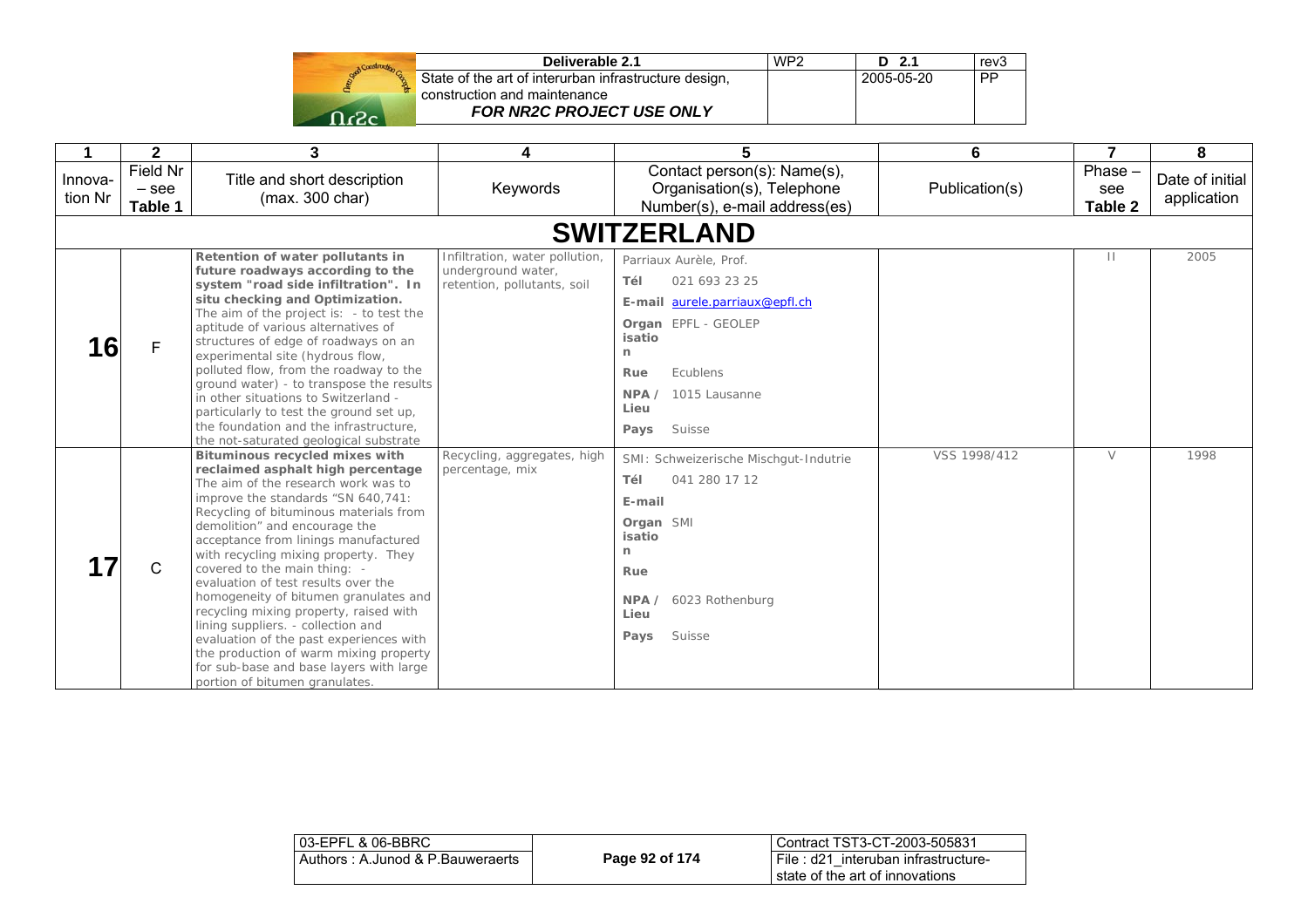| Deliverable 2.1                                       | WP <sub>2</sub> | D 2.1             | rev3 |
|-------------------------------------------------------|-----------------|-------------------|------|
| State of the art of interurban infrastructure design, |                 | $12005 - 05 - 20$ | PP   |
| construction and maintenance                          |                 |                   |      |
| <b>FOR NR2C PROJECT USE ONLY</b>                      |                 |                   |      |

| $\mathbf 1$        | $\mathbf{2}$                   | 3                                                                                                                                                                                                                                                                                                                                                                                                                                                                                                                                                                                                                                                                                                                                                                                                                   | 4                                                                   | 5                                                                                                                                                                                                                                                       | 6              | $\overline{7}$            | 8                              |
|--------------------|--------------------------------|---------------------------------------------------------------------------------------------------------------------------------------------------------------------------------------------------------------------------------------------------------------------------------------------------------------------------------------------------------------------------------------------------------------------------------------------------------------------------------------------------------------------------------------------------------------------------------------------------------------------------------------------------------------------------------------------------------------------------------------------------------------------------------------------------------------------|---------------------------------------------------------------------|---------------------------------------------------------------------------------------------------------------------------------------------------------------------------------------------------------------------------------------------------------|----------------|---------------------------|--------------------------------|
| Innova-<br>tion Nr | Field Nr<br>$-$ see<br>Table 1 | Title and short description<br>(max. 300 char)                                                                                                                                                                                                                                                                                                                                                                                                                                                                                                                                                                                                                                                                                                                                                                      | Keywords                                                            | Contact person(s): Name(s),<br>Organisation(s), Telephone<br>Number(s), e-mail address(es)                                                                                                                                                              | Publication(s) | Phase -<br>see<br>Table 2 | Date of initial<br>application |
|                    |                                |                                                                                                                                                                                                                                                                                                                                                                                                                                                                                                                                                                                                                                                                                                                                                                                                                     |                                                                     | <b>SWITZERLAND</b>                                                                                                                                                                                                                                      |                |                           |                                |
| 8                  | $\mathsf C$                    | Influence of the shape of the<br>aggregates on the characteristics of<br>bituminous mixtures<br>Influence of - cubicity, - state of the<br>edges, - surface conditions, on the<br>performance of an asphalt concrete, in<br>particular its susceptibility to rutting.                                                                                                                                                                                                                                                                                                                                                                                                                                                                                                                                               | Aggregates, cubicity,<br>surface conditions, rutting,<br>properties | LAVOC - ERTEC<br>Tél<br>$\mathsf{E}\text{-}$<br>mail<br>Organ Ecole Polytechnique Fédérale de<br>isatio Lausanne<br>Laboratoire des voies de<br>$\mathsf{n}$<br>circulation (LAVOC)<br>Bât. DGC<br>Rue<br>NPA / 1015 Lausanne<br>Lieu<br>Suisse<br>Pays | VSS 1999/424   | $\vee$                    | 1999                           |
| 19                 | F                              | Soil handling in civil engineering<br>The soil in the future must be better<br>protected against unnecessary<br>interferences and loads. The protection<br>of the soil and its natural fertility is just<br>as important as the protection of air<br>and water. The research report offers<br>bases for the revision of appropriate<br>standards. The legal bases for the<br>protection of the soil are put on several<br>levels. - the quantitative protection of<br>the soil, the preservation of the surface,<br>is basic idea of the RPG (space planning<br>law) - the quantitative protection was<br>so far limited to the pollution impact<br>after VSBo (regulation on pollutants the<br>soil) - today it, clearly more<br>comprehensively, is in the regulation<br>over loads of the soil (VBBo) regulated. | Soil, protection, pollution,<br>loads regulation                    | Terre AG<br>Tél<br>$E-$<br>mail<br><b>Organ</b> Terre AG<br>isatio<br>$\mathsf{r}$<br>Rue<br>NPA / Egliswil<br>Lieu<br>Suisse<br>Pays                                                                                                                   | VSS 1999/425   | $\vee$                    | 1999                           |

| l 03-EPFL & 06-BBRC_             |                | Contract TST3-CT-2003-505831                                           |
|----------------------------------|----------------|------------------------------------------------------------------------|
| Authors: A.Junod & P.Bauweraerts | Page 93 of 174 | File: d21 interuban infrastructure-<br>state of the art of innovations |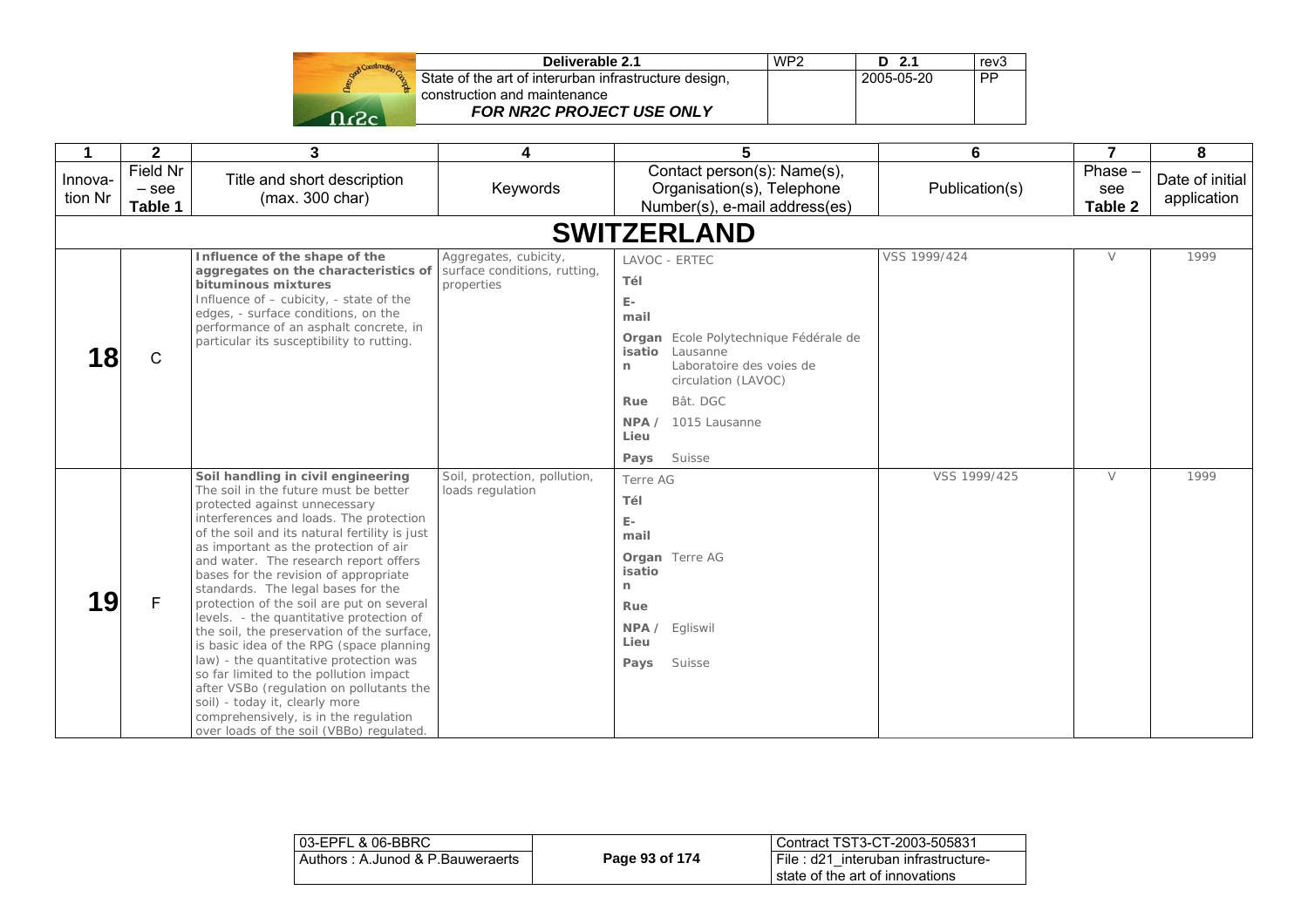| Deliverable 2.1                                       | WP <sub>2</sub> | $D$ 2.1    | rev3      |
|-------------------------------------------------------|-----------------|------------|-----------|
| State of the art of interurban infrastructure design, |                 | 2005-05-20 | <b>PP</b> |
| construction and maintenance                          |                 |            |           |
| <b>FOR NR2C PROJECT USE ONLY</b>                      |                 |            |           |

|                    | $\mathbf{2}$                   | 3                                                                                                                                                                                                                                                                                                                                               | 4                                               | 5                                                                                                                                                                                                                                                                                       | 6              | $\overline{7}$              | 8                              |
|--------------------|--------------------------------|-------------------------------------------------------------------------------------------------------------------------------------------------------------------------------------------------------------------------------------------------------------------------------------------------------------------------------------------------|-------------------------------------------------|-----------------------------------------------------------------------------------------------------------------------------------------------------------------------------------------------------------------------------------------------------------------------------------------|----------------|-----------------------------|--------------------------------|
| Innova-<br>tion Nr | Field Nr<br>$-$ see<br>Table 1 | Title and short description<br>(max. 300 char)                                                                                                                                                                                                                                                                                                  | Keywords                                        | Contact person(s): Name(s),<br>Organisation(s), Telephone<br>Number(s), e-mail address(es)                                                                                                                                                                                              | Publication(s) | $Phase -$<br>see<br>Table 2 | Date of initial<br>application |
|                    |                                |                                                                                                                                                                                                                                                                                                                                                 |                                                 | <b>SWITZERLAND</b>                                                                                                                                                                                                                                                                      |                |                             |                                |
|                    | F                              | Recycling of road pavements<br>containing tar conform regarding<br>environmental requirements                                                                                                                                                                                                                                                   | Recycling, tar, toxicity                        | Tél<br>E-<br>mail<br>Organ EMPA<br><b>IMP</b><br>isatio<br><b>ERTEC</b><br>n                                                                                                                                                                                                            | VSS 1999/433   | $\mathbf{H}$                | 1999                           |
|                    |                                |                                                                                                                                                                                                                                                                                                                                                 |                                                 | Rue<br>NPA/<br>8600 Dübendorf<br>Lieu<br>Suisse<br>Pays                                                                                                                                                                                                                                 |                |                             |                                |
|                    | K                              | Test "Rundlauf" N°6; sub-base<br>layers with reclaimed asphalt<br>aggregates and coarse sand,<br>stabilized with hydraulic cement<br>under thin bituminous layer<br>The goal of the tests was to examine<br>the behaviour of hydraulically stabilized<br>sub-base layer of bitumen granulates<br>and gravely sand under thin surface<br>layers. | Test, stabilized layer,<br>mechanical behaviour | Caprez Markus, Dr.<br>Tél<br>01/633 25 32<br>$\mathbb{E}\text{-}$<br>caprez@igt.baug.ethz.ch<br>mail<br>Organ Institut für Verkehrplanung,<br>Transporttechnik, Strassen- und<br>isatio<br>Eisenbahnbau<br>n<br>ETH-Hönggerberg<br>Rue<br>NPA<br>8093 Zürich<br>Lieu<br>Schweiz<br>Pays | VSS 1999/451   | $\Box$                      | 1999                           |

| 03-EPFL & 06-BBRC                |                | Contract TST3-CT-2003-505831                                           |
|----------------------------------|----------------|------------------------------------------------------------------------|
| Authors: A.Junod & P.Bauweraerts | Page 94 of 174 | File: d21 interuban infrastructure-<br>state of the art of innovations |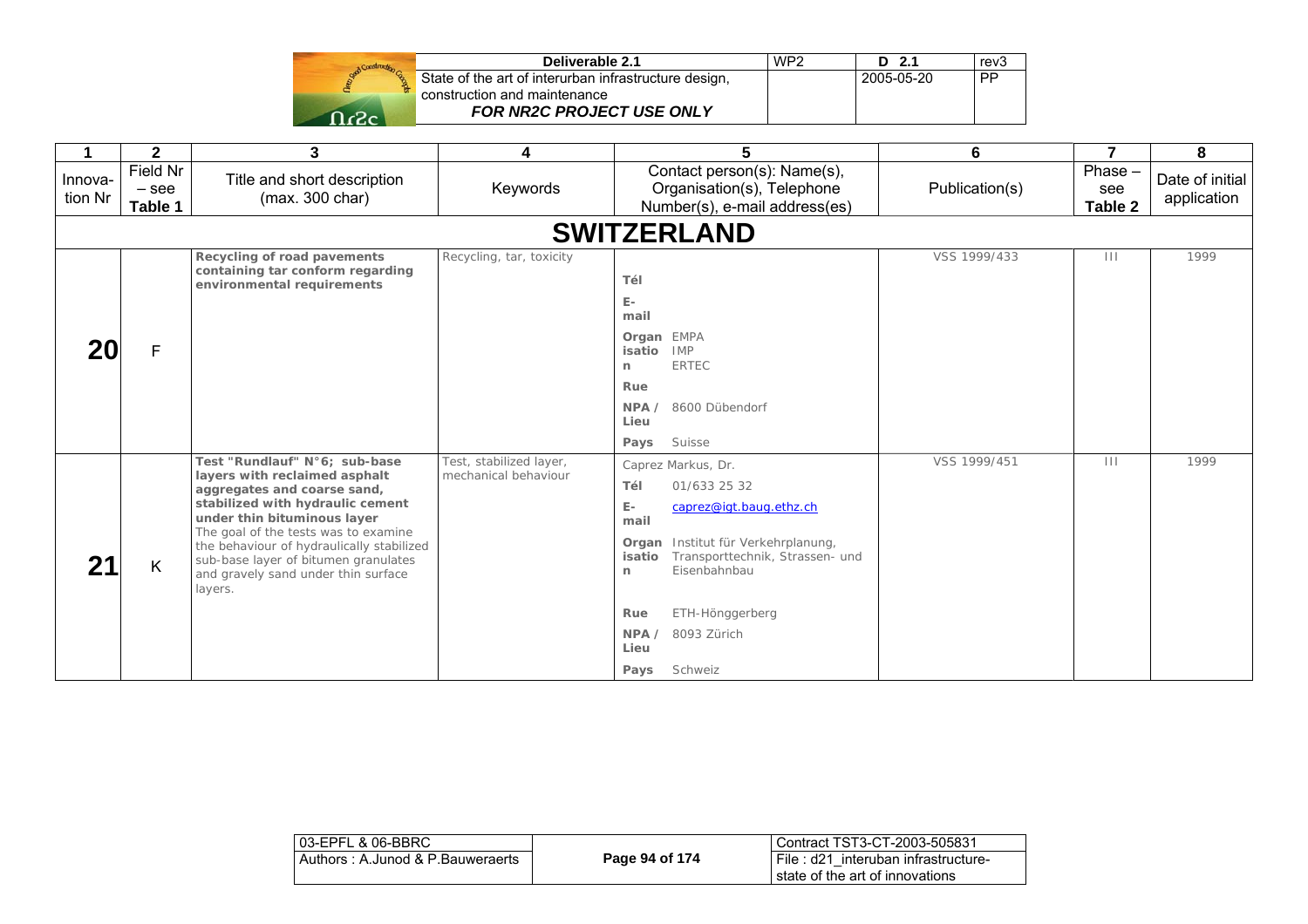|      | Deliverable 2.1                                       | WP2 | D <sub>2.1</sub> | rev <sub>3</sub> |
|------|-------------------------------------------------------|-----|------------------|------------------|
|      | State of the art of interurban infrastructure design, |     | 2005-05-20       | <b>PP</b>        |
|      | construction and maintenance                          |     |                  |                  |
| ി.ാ. | <b>FOR NR2C PROJECT USE ONLY</b>                      |     |                  |                  |

|                    | $\mathbf 2$                    | 3                                                                                                                                                                                                                                                                                                                                                                                                                              | 4                                                                  | 5                                                                                                                                                                                                                              | 6              | $\overline{7}$              | 8                              |
|--------------------|--------------------------------|--------------------------------------------------------------------------------------------------------------------------------------------------------------------------------------------------------------------------------------------------------------------------------------------------------------------------------------------------------------------------------------------------------------------------------|--------------------------------------------------------------------|--------------------------------------------------------------------------------------------------------------------------------------------------------------------------------------------------------------------------------|----------------|-----------------------------|--------------------------------|
| Innova-<br>tion Nr | Field Nr<br>$-$ see<br>Table 1 | Title and short description<br>(max. 300 char)                                                                                                                                                                                                                                                                                                                                                                                 | Keywords                                                           | Contact person(s): Name(s),<br>Organisation(s), Telephone<br>Number(s), e-mail address(es)                                                                                                                                     | Publication(s) | $Phase -$<br>see<br>Table 2 | Date of initial<br>application |
|                    |                                |                                                                                                                                                                                                                                                                                                                                                                                                                                |                                                                    | <b>SWITZERLAND</b>                                                                                                                                                                                                             |                |                             |                                |
|                    | C, F                           | Behaviour of various pavements<br>regarding noise.<br>The goal was to investigate the<br>potential of keeping motor and rolling<br>noise emissions (from both tyre and<br>surface) at their current levels, or even<br>reduce them, despite rising traffic.                                                                                                                                                                    | Noise, tertiary band<br>spectra, surfaces, noise<br>measurements   | M. Shojaati, Dr.<br>Tél<br>$E-$<br>mail<br>Institut für Verkehrplanung,<br>Organ<br>Transporttechnik, Strassen- und<br>isatio<br>Eisenbahnbau<br>n<br>Rue<br>ETH-Hönggerberg<br>8093 Zürich<br>NPA/<br>Lieu<br>Schweiz<br>Pays | VSS 2000/462   | $\mathbf{H}$                | 2000                           |
|                    | E,B                            | Repairing and reinforcement of<br>concrete pavement by bituminous<br>pavement<br>In the context of the research work<br>experiences were gained over the<br>roadways behaviour with which the<br>concrete cover was repaired and<br>strengthened by asphalted surfacing.<br>The results of this analyse showed, with<br>which measures a good long-term<br>behaviour is ensured and the<br>maintenance expenditures minimized. | Maintenance, asphalt<br>pavement, concrete, long<br>time behaviour | <b>TFB</b><br>Tél<br>$E -$<br>mail<br><b>Organ</b> TFB Technische Forschung und<br>Beratung für Zement und Beton<br>isatio<br>n<br>Rue<br>NPA<br>Wildegg<br>Lieu<br>Suisse<br>Pays                                             | VSS 2000/468   | $\mathbf{H}$                | 2000                           |

| 03-EPFL & 06-BBRC                |                | l Contract TST3-CT-2003-505831                                              |
|----------------------------------|----------------|-----------------------------------------------------------------------------|
| Authors: A.Junod & P.Bauweraerts | Page 95 of 174 | I File : d21 interuban infrastructure-<br>I state of the art of innovations |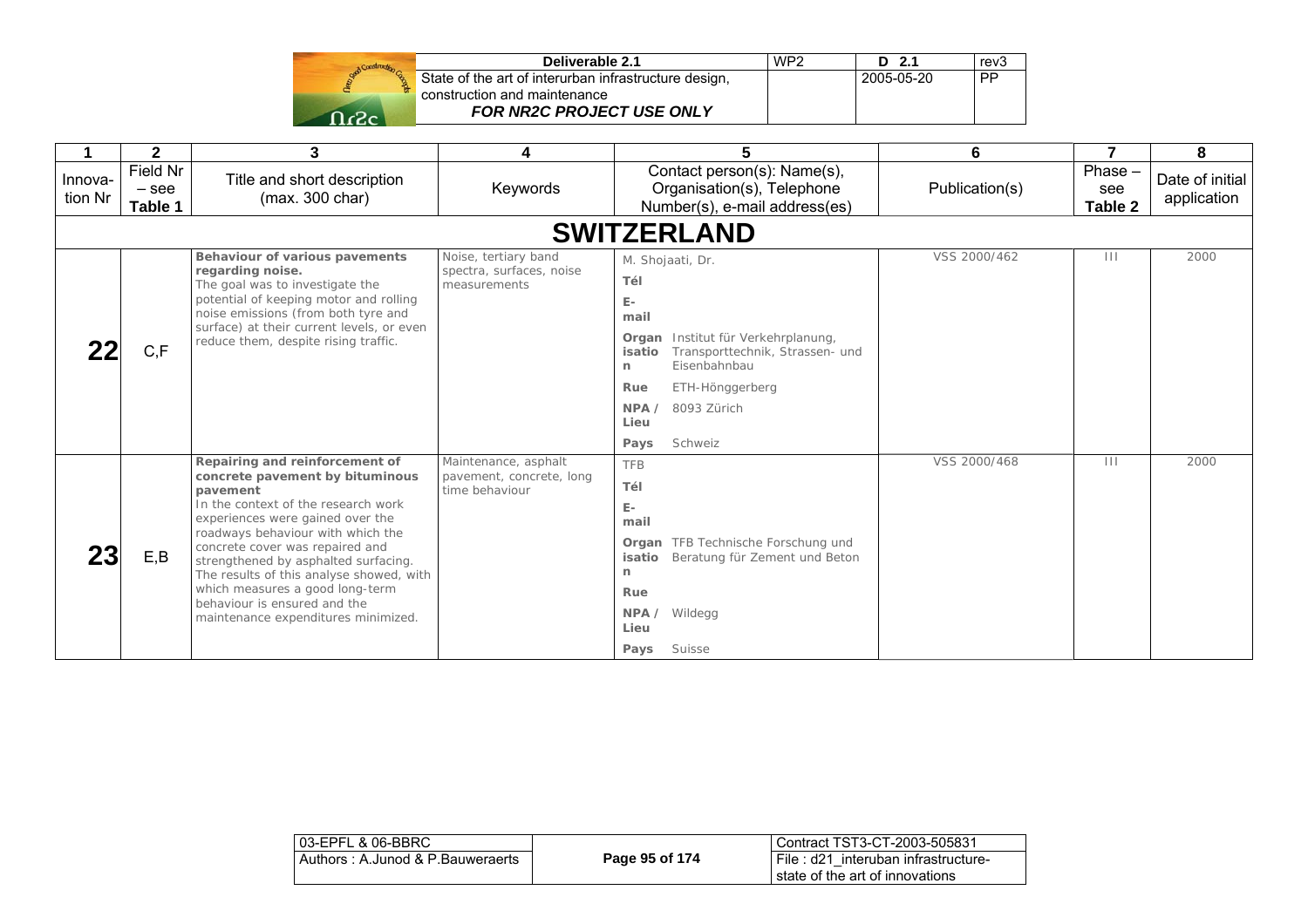|            | State of the |
|------------|--------------|
|            |              |
| $\epsilon$ |              |

| Deliverable 2.1                              | WP <sub>2</sub> | $D$ 2.1    | rev <sub>3</sub> |
|----------------------------------------------|-----------------|------------|------------------|
| the art of interurban infrastructure design, |                 | 2005-05-20 | <b>PP</b>        |
| tion and maintenance.                        |                 |            |                  |
| FOR NR2C PROJECT USE ONLY                    |                 |            |                  |

| 1                  | $\overline{\mathbf{2}}$        | 3                                                                                                                                                                                                                                                                                                                                                                                                                                                                                                                                                                                                                                                                                                                                                                      | 4                                                                                            | 5                                                                                                                                                                                                                                                                                                                                     | 6              | $\overline{7}$           | 8                              |
|--------------------|--------------------------------|------------------------------------------------------------------------------------------------------------------------------------------------------------------------------------------------------------------------------------------------------------------------------------------------------------------------------------------------------------------------------------------------------------------------------------------------------------------------------------------------------------------------------------------------------------------------------------------------------------------------------------------------------------------------------------------------------------------------------------------------------------------------|----------------------------------------------------------------------------------------------|---------------------------------------------------------------------------------------------------------------------------------------------------------------------------------------------------------------------------------------------------------------------------------------------------------------------------------------|----------------|--------------------------|--------------------------------|
| Innova-<br>tion Nr | Field Nr<br>$-$ see<br>Table 1 | Title and short description<br>(max. 300 char)                                                                                                                                                                                                                                                                                                                                                                                                                                                                                                                                                                                                                                                                                                                         | Keywords                                                                                     | Contact person(s): Name(s),<br>Organisation(s), Telephone<br>Number(s), e-mail address(es)                                                                                                                                                                                                                                            | Publication(s) | Phase-<br>see<br>Table 2 | Date of initial<br>application |
|                    |                                |                                                                                                                                                                                                                                                                                                                                                                                                                                                                                                                                                                                                                                                                                                                                                                        |                                                                                              | <b>SWITZERLAND</b>                                                                                                                                                                                                                                                                                                                    |                |                          |                                |
| 24                 | C, K                           | Performance assessment of new<br>pavement materials: 1st part: high<br>module bituminous mix.<br>The research starts with a mix design<br>procedure coupled with a series of<br>laboratory tests leading to the<br>establishment of recipes for mixes<br>corresponding to the two types of EME<br>(High module asphalt). This study is<br>also the basis for the recommendations<br>for EME's formulations. Laboratory tests<br>on materials taken by cutting the<br>surface tested in the pit-hall enabled to<br>show relations between results of full-<br>size tests and those of laboratory tests.<br>The last part of the study offers bases<br>for standardisation of this type of<br>bituminous mix, as much for the mix<br>design as for the structure design. | High performance material<br>mix design, structure<br>design, laboratory tests,<br>modelling | Dumont, Prof., André-Gilles<br>Tél<br>+41 21 693 23 45<br>E-<br>andre-gilles.dumont@epfl.ch<br>mail<br>Organ Ecole Polytechnique Fédérale de<br>isatio Lausanne<br>Laboratoire des voies de<br>n<br>circulation (LAVOC)<br><b>GR-Ecublens</b><br>Rue<br>NPA / 1015 Lausanne<br>Lieu<br>Suisse<br>Pays                                 | VSS 2001/1000  | $\vee$                   | 2000                           |
| 25                 | F                              | Use of tunnel excavation materials<br>in road construction. State of the<br>art.<br>The importance of sustainable<br>development mean that during the<br>planning of tunnel projects the question<br>of recycling of tunnel excavation<br>material is of increasing importance.<br>The aim of this project, which should be<br>followed by a guide for the use of tunnel<br>excavation material as a function of<br>geology, excavation method and<br>proposed future use, is to give an<br>overview of research carried out in this<br>field, as well as of research projects<br>carried out in Switzerland.                                                                                                                                                          | Recycling, excavation<br>materials, tunnel.<br>sustainable development,<br>road              | Dumont, Prof., André-Gilles<br>Tél<br>+41 21 693 23 45<br>$\mathsf{E}\text{-}$<br>andre-gilles.dumont@epfl.ch<br>mail<br>Organ Ecole Polytechnique Fédérale de<br>isatio<br>Lausanne<br>Laboratoire des voies de<br>$\mathsf{n}$<br>circulation (LAVOC)<br><b>GR-Ecublens</b><br>Rue<br>NPA / 1015 Lausanne<br>Lieu<br>Suisse<br>Pays | VSS 2001/1006  | $\Box$                   | 2001                           |

| 03-EPFL & 06-BBRC                |                | Contract TST3-CT-2003-505831           |
|----------------------------------|----------------|----------------------------------------|
| Authors: A.Junod & P.Bauweraerts | Page 96 of 174 | i File : d21 interuban infrastructure- |
|                                  |                | l state of the art of innovations      |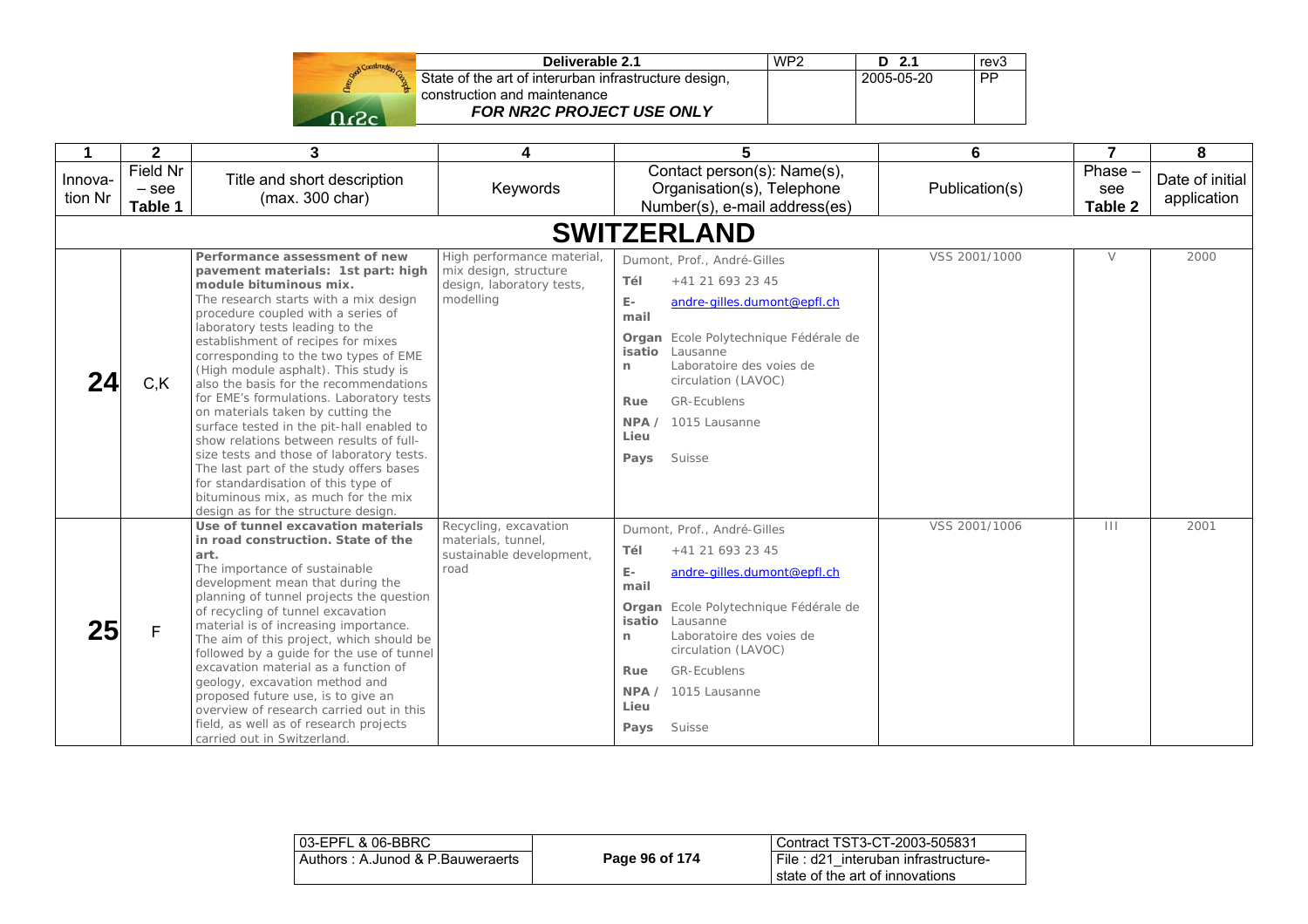| State<br>cons |
|---------------|
|               |
|               |

| Deliverable 2.1                                       | WP <sub>2</sub> | D 2.1      | rev3      |
|-------------------------------------------------------|-----------------|------------|-----------|
| State of the art of interurban infrastructure design, |                 | 2005-05-20 | <b>PP</b> |
| construction and maintenance                          |                 |            |           |
| <b>FOR NR2C PROJECT USE ONLY</b>                      |                 |            |           |

| 1                  | $\mathbf{2}$                   | 3                                                                                                                                                                                                                                                                                                                                                                                                                                                                                                                                                                                                                                                                                                                                                                                                                                                                                                                                                                             | 4                                                                                                            | 5                                                                                                                                                                                                                                                                                                               | 6              | $\overline{7}$           | 8                              |
|--------------------|--------------------------------|-------------------------------------------------------------------------------------------------------------------------------------------------------------------------------------------------------------------------------------------------------------------------------------------------------------------------------------------------------------------------------------------------------------------------------------------------------------------------------------------------------------------------------------------------------------------------------------------------------------------------------------------------------------------------------------------------------------------------------------------------------------------------------------------------------------------------------------------------------------------------------------------------------------------------------------------------------------------------------|--------------------------------------------------------------------------------------------------------------|-----------------------------------------------------------------------------------------------------------------------------------------------------------------------------------------------------------------------------------------------------------------------------------------------------------------|----------------|--------------------------|--------------------------------|
| Innova-<br>tion Nr | Field Nr<br>$-$ see<br>Table 1 | Title and short description<br>(max. 300 char)                                                                                                                                                                                                                                                                                                                                                                                                                                                                                                                                                                                                                                                                                                                                                                                                                                                                                                                                | Keywords                                                                                                     | Contact person(s): Name(s),<br>Organisation(s), Telephone<br>Number(s), e-mail address(es)                                                                                                                                                                                                                      | Publication(s) | Phase-<br>see<br>Table 2 | Date of initial<br>application |
|                    |                                |                                                                                                                                                                                                                                                                                                                                                                                                                                                                                                                                                                                                                                                                                                                                                                                                                                                                                                                                                                               | <b>SWITZERLAND</b>                                                                                           |                                                                                                                                                                                                                                                                                                                 |                |                          |                                |
| 26                 | Κ                              | Comparative test on site with<br>modified binder.<br>A large observation field was made<br>available for the constructions of 16<br>different test sections, each 300m long.<br>Twelve modified and four pure bitumen,<br>as references, were selected for the<br>construction of the wearing course.<br>With the aim of following the evolution<br>of long-term behaviour, systematic<br>measurements, as well as sampling and<br>analyses, were scheduled over a period<br>of 10 years. The observation of the<br>long-term behaviour of these sections<br>has enabled the evaluation of the<br>economic viability of using modified<br>binders rather than pure bitumen in the<br>mix for the wearing course. The<br>investigations carried out concerning<br>the components and the mixes were<br>aimed at studying the parameters which<br>determine the behaviour of the wearing<br>courses and, therefore, the tests served<br>to predict the evolution of degradation | Test sections, modified<br>binder, long-term<br>behaviour, prediction,<br>degradation, economic<br>viability | Dumont, Prof., André-Gilles<br>+41 21 693 23 45<br>Tél<br>E-<br>andre-gilles.dumont@epfl.ch<br>mail<br>Organ Ecole Polytechnique Fédérale de<br>Lausanne<br>isatio<br>Laboratoire des voies de<br>$\mathsf{r}$<br>circulation (LAVOC)<br>GR-Ecublens<br>Rue<br>1015 Lausanne<br>NPA /<br>Lieu<br>Suisse<br>Pays | VSS 2002/1035  | $\vert\,\vert\,\vert$    | 2001                           |
|                    | F                              | <b>Composition of reclaimed materials</b><br>and appreciation of their influence<br>on the environment in the long run<br>For lasting management of our building<br>materials we must ensure that, besides<br>recycling to preserve natural resources,<br>no ecologically inadmissible<br>accumulation of pollutants in our<br>buildings and in the environment takes<br>place. In what way the today<br>procedures in management of the<br>building materials have respected these<br>criteria was examined in this research<br>work.                                                                                                                                                                                                                                                                                                                                                                                                                                        | Recycling. Ecology,<br>materials management,<br>pollutants                                                   | Tél<br>$\mathsf{E}\text{-}$<br>mail<br>Organ SC+P Sieber Cassina + Partner<br>isatio AG, Olten<br>IMP Bautest AG, Institut für<br>n<br>Materialprüfung, Oberbuchsiten<br>Rue<br>NPA<br>Lieu<br>Suisse<br>Pays                                                                                                   | VSS 2002/1036  | $\mathbf{III}$           | 2001                           |

| 03-EPFL & 06-BBRC                 |                | Contract TST3-CT-2003-505831                                                 |
|-----------------------------------|----------------|------------------------------------------------------------------------------|
| Authors : A.Junod & P.Bauweraerts | Page 97 of 174 | File : $d21$<br>interuban infrastructure-<br>state of the art of innovations |
|                                   |                |                                                                              |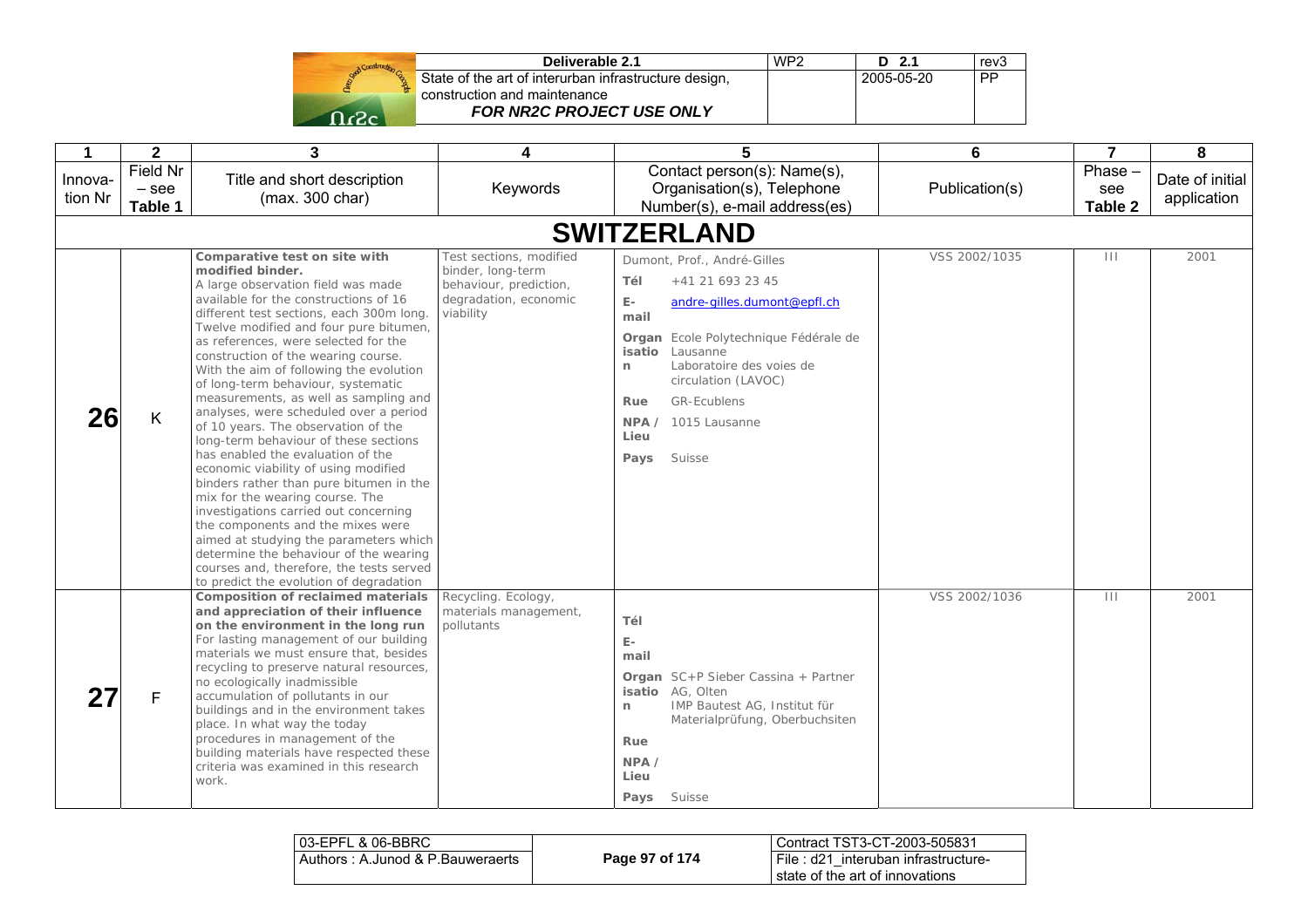| Deliverable 2.1                                       | WP <sub>2</sub> | $D$ 2.1    | rev3 |
|-------------------------------------------------------|-----------------|------------|------|
| State of the art of interurban infrastructure design, |                 | 2005-05-20 | PP   |
| construction and maintenance                          |                 |            |      |
| <b>FOR NR2C PROJECT USE ONLY</b>                      |                 |            |      |

|                    | $\mathbf{2}$                   | 3                                                                                                                                                                                                                                                                                                                                                                                                                                                                                                                                                                                                                                                                                                                                                                                                                                                                       | 4                                                                        | 5                                                                                                                                                                                                                                                                          | 6              | 7                           | 8                              |
|--------------------|--------------------------------|-------------------------------------------------------------------------------------------------------------------------------------------------------------------------------------------------------------------------------------------------------------------------------------------------------------------------------------------------------------------------------------------------------------------------------------------------------------------------------------------------------------------------------------------------------------------------------------------------------------------------------------------------------------------------------------------------------------------------------------------------------------------------------------------------------------------------------------------------------------------------|--------------------------------------------------------------------------|----------------------------------------------------------------------------------------------------------------------------------------------------------------------------------------------------------------------------------------------------------------------------|----------------|-----------------------------|--------------------------------|
| Innova-<br>tion Nr | Field Nr<br>$-$ see<br>Table 1 | Title and short description<br>(max. 300 char)                                                                                                                                                                                                                                                                                                                                                                                                                                                                                                                                                                                                                                                                                                                                                                                                                          | Keywords                                                                 | Contact person(s): Name(s),<br>Organisation(s), Telephone<br>Number(s), e-mail address(es)                                                                                                                                                                                 | Publication(s) | $Phase -$<br>see<br>Table 2 | Date of initial<br>application |
|                    |                                |                                                                                                                                                                                                                                                                                                                                                                                                                                                                                                                                                                                                                                                                                                                                                                                                                                                                         |                                                                          | <b>SWITZERLAND</b>                                                                                                                                                                                                                                                         |                |                             |                                |
| 28                 | D                              | Improvement of the skid-resistance<br>on road pavement in Switzerland<br>The IVT has experiences of many years<br>with skid-resisting property<br>measurements. The available report<br>describes due to the extensive data<br>collection of the IVT the development<br>bases regarding - behavioural models<br>for the development of the pavement<br>grip of different linings - which<br>periodicity, with which skid-resisting<br>property measurements should be<br>accomplished - the production of a new<br>evaluation pattern, which is based on<br>lining conditions of the last years. For<br>this purpose an extensive data base<br>was provided, measuring sections with<br>repetition measurements were<br>segregated and arranged, if admits<br>lining and installation data were, for a<br>first overview. Thus the bases for<br>further work are given. | Skid resistance,<br>measurements, new<br>evaluation method,<br>modelling | Caprez Markus, Dr.<br>Tél<br>01/633 25 32<br>E-<br>caprez@igt.baug.ethz.ch<br>mail<br>Institut für Verkehrplanung,<br>Organ<br>Transporttechnik, Strassen- und<br>isatio<br>Eisenbahnbau<br>n<br>ETH-Hönggerberg<br>Rue<br>8093 Zürich<br>NPA /<br>Lieu<br>Schweiz<br>Pays | VSS 2002/1037  | $\mathbf{H}$                | 2001                           |

| 03-EPFL & 06-BBRC                |                | Contract TST3-CT-2003-505831        |
|----------------------------------|----------------|-------------------------------------|
| Authors: A.Junod & P.Bauweraerts | Page 98 of 174 | File: d21 interuban infrastructure- |
|                                  |                | state of the art of innovations     |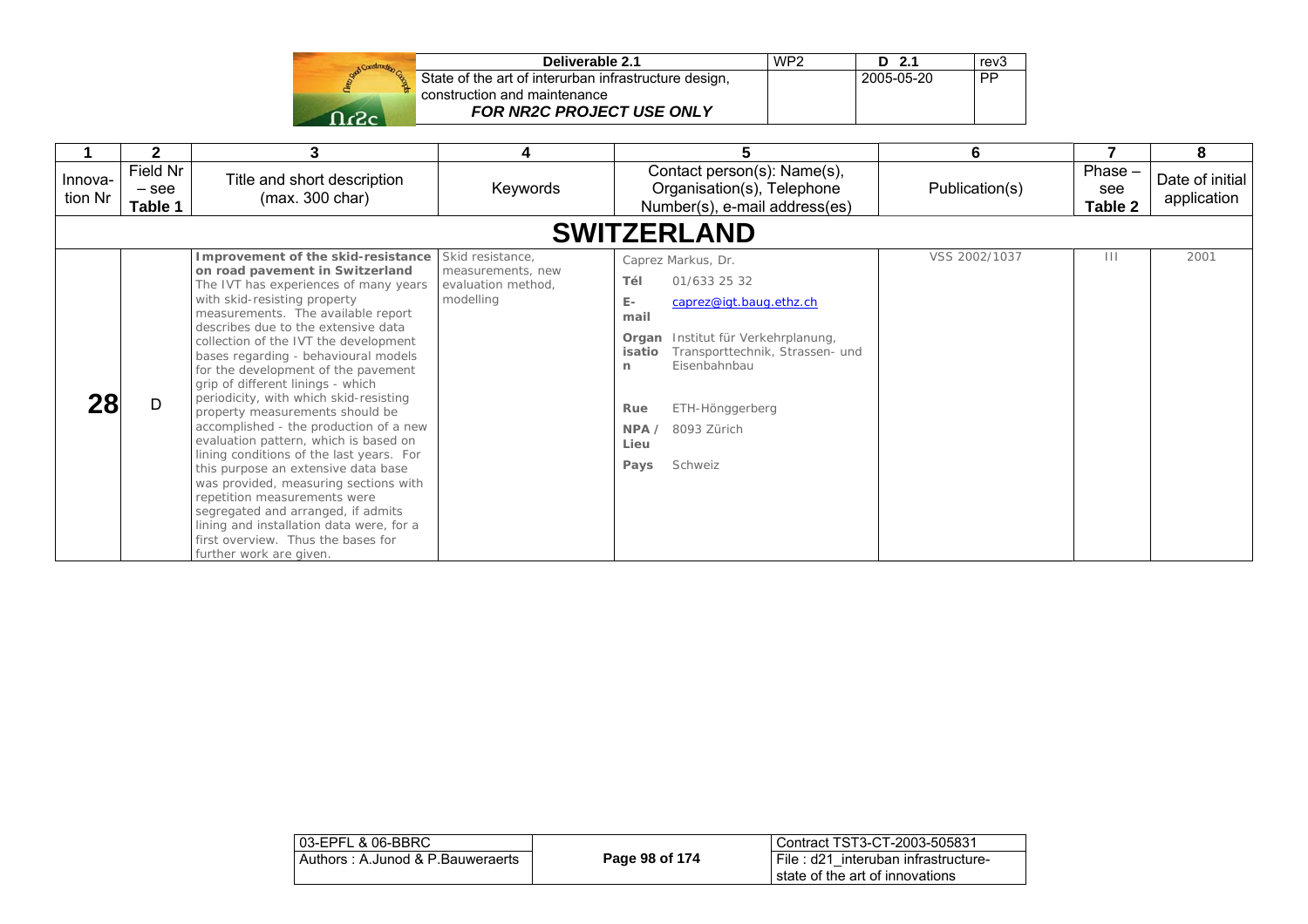|         | Deliverable 2.1                                       | WP <sub>2</sub> | D 2.1      | rev3      |
|---------|-------------------------------------------------------|-----------------|------------|-----------|
|         | State of the art of interurban infrastructure design, |                 | 2005-05-20 | <b>PP</b> |
|         | construction and maintenance                          |                 |            |           |
| ה כי∼ ה | <b>FOR NR2C PROJECT USE ONLY</b>                      |                 |            |           |

| 1                  | $\mathbf{2}$                   | 3                                                                                                                                                                                                                                                                                                                                                                                                                                                                                                                                                                                                                                                                                                                                                                                                                                                                                                                                                                                                                                                                                                                                                                                                                                                                                                                                                                                                             | 4               | 5                                                                                          | 6                                                                                     | $\overline{7}$            | 8                              |
|--------------------|--------------------------------|---------------------------------------------------------------------------------------------------------------------------------------------------------------------------------------------------------------------------------------------------------------------------------------------------------------------------------------------------------------------------------------------------------------------------------------------------------------------------------------------------------------------------------------------------------------------------------------------------------------------------------------------------------------------------------------------------------------------------------------------------------------------------------------------------------------------------------------------------------------------------------------------------------------------------------------------------------------------------------------------------------------------------------------------------------------------------------------------------------------------------------------------------------------------------------------------------------------------------------------------------------------------------------------------------------------------------------------------------------------------------------------------------------------|-----------------|--------------------------------------------------------------------------------------------|---------------------------------------------------------------------------------------|---------------------------|--------------------------------|
| Innova-<br>tion Nr | Field Nr<br>$-$ see<br>Table 1 | Title and short description<br>(max. 300 char)                                                                                                                                                                                                                                                                                                                                                                                                                                                                                                                                                                                                                                                                                                                                                                                                                                                                                                                                                                                                                                                                                                                                                                                                                                                                                                                                                                | Keywords        | Contact person(s): Name(s),<br>Organisation(s), Telephone<br>Number(s), e-mail address(es) | Publication(s)                                                                        | Phase -<br>see<br>Table 2 | Date of initial<br>application |
|                    |                                |                                                                                                                                                                                                                                                                                                                                                                                                                                                                                                                                                                                                                                                                                                                                                                                                                                                                                                                                                                                                                                                                                                                                                                                                                                                                                                                                                                                                               |                 | <b>THE NETHERLANDS</b>                                                                     |                                                                                       |                           |                                |
|                    | F                              | The Dutch Noise Innovation Program -<br>Road Traffic (IPG) (2003 - 2006)<br>In the Netherlands the Ministry of<br>Transport, Public Works and Water<br>Management and the Ministry of<br>Environmental Affairs have initiated a<br>sizeable research and development<br>program to reduce road traffic noise. This<br>program has to result noise-reducing<br>measurements that enable to reach strong<br>strategic goals on the influence of road<br>noise on inhabitants. The focus is on<br>source-oriented measures, which are<br>generally more cost-efficient than effect<br>related measures.<br>The Innovation Program, with a budget of<br>more than 50 million euros, will address<br>the following topics:<br>• investigation of the possible noise<br>reductions by road surfaces, tyres and<br>vehicles and enhanced noise barriers;<br>· scientific research into the knowledge<br>needed to realize the reduction effects;<br>· development of the technologies and<br>products to a level of general application in<br>the national main road and vehicle<br>population.<br>The program must result in a significant<br>reduction of the noise production (including<br>shielding effects) of the main road network<br>system. In case of combinations of<br>measures after 4 years of IPG for every<br>location the technology and products for 8<br>dB(A) noise reduction will be feasible. | Noise reduction | Ruud Nijland, +31 15 2518217 or e-<br>mail<br>j.r.p.nijland@dww.rws.minvenw.nl             | "Noise Innovation Program<br>Road Traffic"<br>DWW-report number<br>2002-073, May 2002 |                           |                                |

| l 03-EPFL & 06-BBRC_             |                | Contract TST3-CT-2003-505831                                           |
|----------------------------------|----------------|------------------------------------------------------------------------|
| Authors: A.Junod & P.Bauweraerts | Page 99 of 174 | File: d21 interuban infrastructure-<br>state of the art of innovations |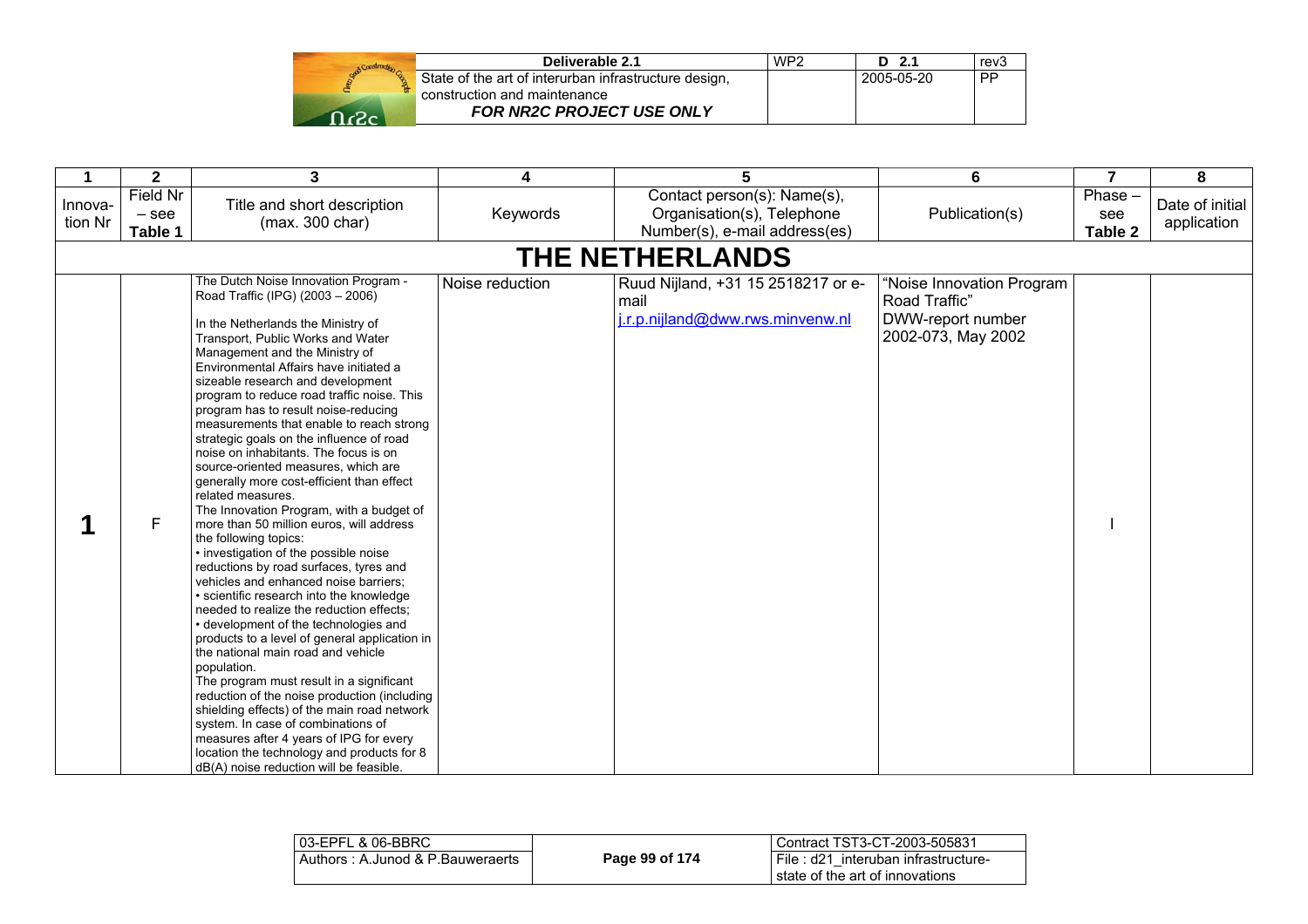| Construction |               |
|--------------|---------------|
|              | State<br>cons |
|              |               |
|              |               |

| Deliverable 2.1                                       | WP <sub>2</sub> | $D$ 2.1    | rev <sub>3</sub> |
|-------------------------------------------------------|-----------------|------------|------------------|
| State of the art of interurban infrastructure design, |                 | 2005-05-20 | i PP             |
| construction and maintenance                          |                 |            |                  |
| <b>FOR NR2C PROJECT USE ONLY</b>                      |                 |            |                  |

|                    | $\overline{\mathbf{2}}$        | 3                                                                                                                                                                                                                                                                                                                                                                                                                                                                                                                                                                                                   | 4             | 5                                                                                          | 6              | 7                           | 8                              |
|--------------------|--------------------------------|-----------------------------------------------------------------------------------------------------------------------------------------------------------------------------------------------------------------------------------------------------------------------------------------------------------------------------------------------------------------------------------------------------------------------------------------------------------------------------------------------------------------------------------------------------------------------------------------------------|---------------|--------------------------------------------------------------------------------------------|----------------|-----------------------------|--------------------------------|
| Innova-<br>tion Nr | Field Nr<br>$-$ see<br>Table 1 | Title and short description<br>(max. 300 char)                                                                                                                                                                                                                                                                                                                                                                                                                                                                                                                                                      | Keywords      | Contact person(s): Name(s),<br>Organisation(s), Telephone<br>Number(s), e-mail address(es) | Publication(s) | Phase $-$<br>see<br>Table 2 | Date of initial<br>application |
|                    |                                |                                                                                                                                                                                                                                                                                                                                                                                                                                                                                                                                                                                                     |               | <b>THE NETHERLANDS</b>                                                                     |                |                             |                                |
| 2                  | A,B                            | Roads to the Future Programme; Pilot 'The<br>New Waterway' in the theme 'Flexible<br>Infrastructure'<br>Holland, water-land. How can we make<br>better use of this natural situation? Climatic<br>developments can prompt the revision of<br>present water management of dike and<br>drain, and give the water more space.<br>Floating roads offer another way of water<br>management and a flexible solution for<br>different problems in the present road<br>building. The aim of the pilot 'The New<br>Waterway' is to demonstrate the surplus<br>value of floating roads in specific situations | Floating road | Studio WnT, +31 15 251 74 25 or e-<br>mail studio.wnt@edt.nl                               |                | IV                          |                                |
| 3                  | A, I                           | Roads to the Future Programme; Pilot<br>'Route 26' in the theme 'Flexible<br>Infrastructure'<br>The pilot seeks innovative solutions to<br>structural bottlenecks in the road network<br>based on increasing network flexibility.<br>Route 26 develops a multidisciplinary<br>toolbox for better solutions for real<br>bottlenecks. Furthermore Route 26<br>develops an 'invitation process approach'<br>providing handles that can unlock a<br>jammed process. Parties can tailor this to<br>their own location.                                                                                   | bottlenecks   | Studio WnT, +31 15 251 74 25 or e-<br>mail studio.wnt@edt.nl                               |                | IV                          |                                |

| 03-EPFL & 06-BBRC                |                 | l Contract TST3-CT-2003-505831                                             |
|----------------------------------|-----------------|----------------------------------------------------------------------------|
| Authors: A.Junod & P.Bauweraerts | Page 100 of 174 | I File: d21 interuban infrastructure-<br>I state of the art of innovations |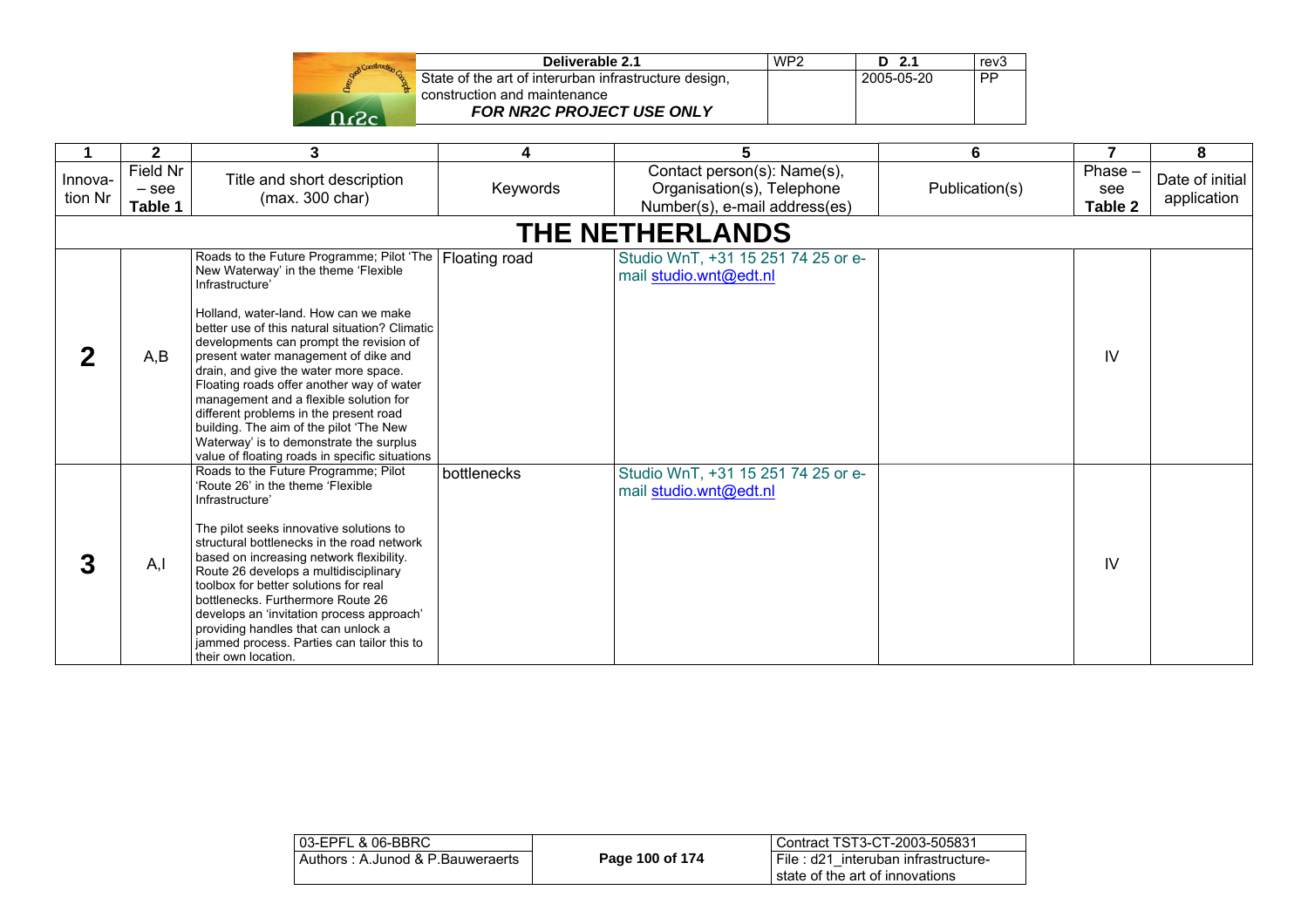|      | State |
|------|-------|
| c2.c |       |

| Deliverable 2.1                                       | WP <sub>2</sub> | D 2.1      | rev3      |
|-------------------------------------------------------|-----------------|------------|-----------|
| State of the art of interurban infrastructure design, |                 | 2005-05-20 | <b>PP</b> |
| construction and maintenance                          |                 |            |           |
| <b>FOR NR2C PROJECT USE ONLY</b>                      |                 |            |           |

|                    | $\mathbf{2}$                   | 3                                                                                                                                                                                                                                                                                                                                                                                                                                                                                                                                                                                                                                                   | 4               | 5                                                                                          | 6              | $\overline{7}$                   | 8                              |  |
|--------------------|--------------------------------|-----------------------------------------------------------------------------------------------------------------------------------------------------------------------------------------------------------------------------------------------------------------------------------------------------------------------------------------------------------------------------------------------------------------------------------------------------------------------------------------------------------------------------------------------------------------------------------------------------------------------------------------------------|-----------------|--------------------------------------------------------------------------------------------|----------------|----------------------------------|--------------------------------|--|
| Innova-<br>tion Nr | Field Nr<br>$-$ see<br>Table 1 | Title and short description<br>(max. 300 char)                                                                                                                                                                                                                                                                                                                                                                                                                                                                                                                                                                                                      | Keywords        | Contact person(s): Name(s),<br>Organisation(s), Telephone<br>Number(s), e-mail address(es) | Publication(s) | Phase -<br>see<br><b>Table 2</b> | Date of initial<br>application |  |
|                    | <b>THE NETHERLANDS</b>         |                                                                                                                                                                                                                                                                                                                                                                                                                                                                                                                                                                                                                                                     |                 |                                                                                            |                |                                  |                                |  |
|                    | (?)                            | Roads to the Future Programme; Pilot<br>'Virtual Project Team' in the theme 'Virtual<br>Mobility'<br>The aim of this pilot is to make projects<br>more efficient by optimising the<br>coordination of physical and virtual contact<br>between the project members who are<br>geographically wide spread. This co-<br>ordination is reached by introducing high<br>quality ICT-appliances. By introducing high<br>quality ICT-appliances in the project<br>environment, not only relocation behaviour<br>will change, but also organisational<br>changes will take place.                                                                            | Virtual contact | Studio WnT, +31 15 251 74 25 or e-<br>mail studio.wnt@edt.nl                               |                | IV                               |                                |  |
| 5                  |                                | Roads to the Future Programme; Pilot<br>'Goods Clearing House' in the theme<br>'Virtual Mobility'<br>A Goods Clearing House (GCH) separates<br>the transport of goods from the transport of<br>ownership, aiming to reduce costs by<br>avoiding unnecessary replacements. In<br>GCH, just like in banking clearance, all<br>mutual transactions are registered and<br>settled apart from the product placement.<br>The key of a GCH is a decision supporting<br>system that, based on the warehouse, the<br>handling layers and the final destination,<br>advises the shipper at which time and<br>moment it is necessary to transfer the<br>goods. | Goods transport | Studio WnT, +31 15 251 74 25 or e-<br>mail studio.wnt@edt.nl                               |                | IV                               |                                |  |

| 03-EPFL & 06-BBRC                |                 | Contract TST3-CT-2003-505831                                              |
|----------------------------------|-----------------|---------------------------------------------------------------------------|
| Authors: A.Junod & P.Bauweraerts | Page 101 of 174 | File: d21 interuban infrastructure-<br>l state of the art of innovations. |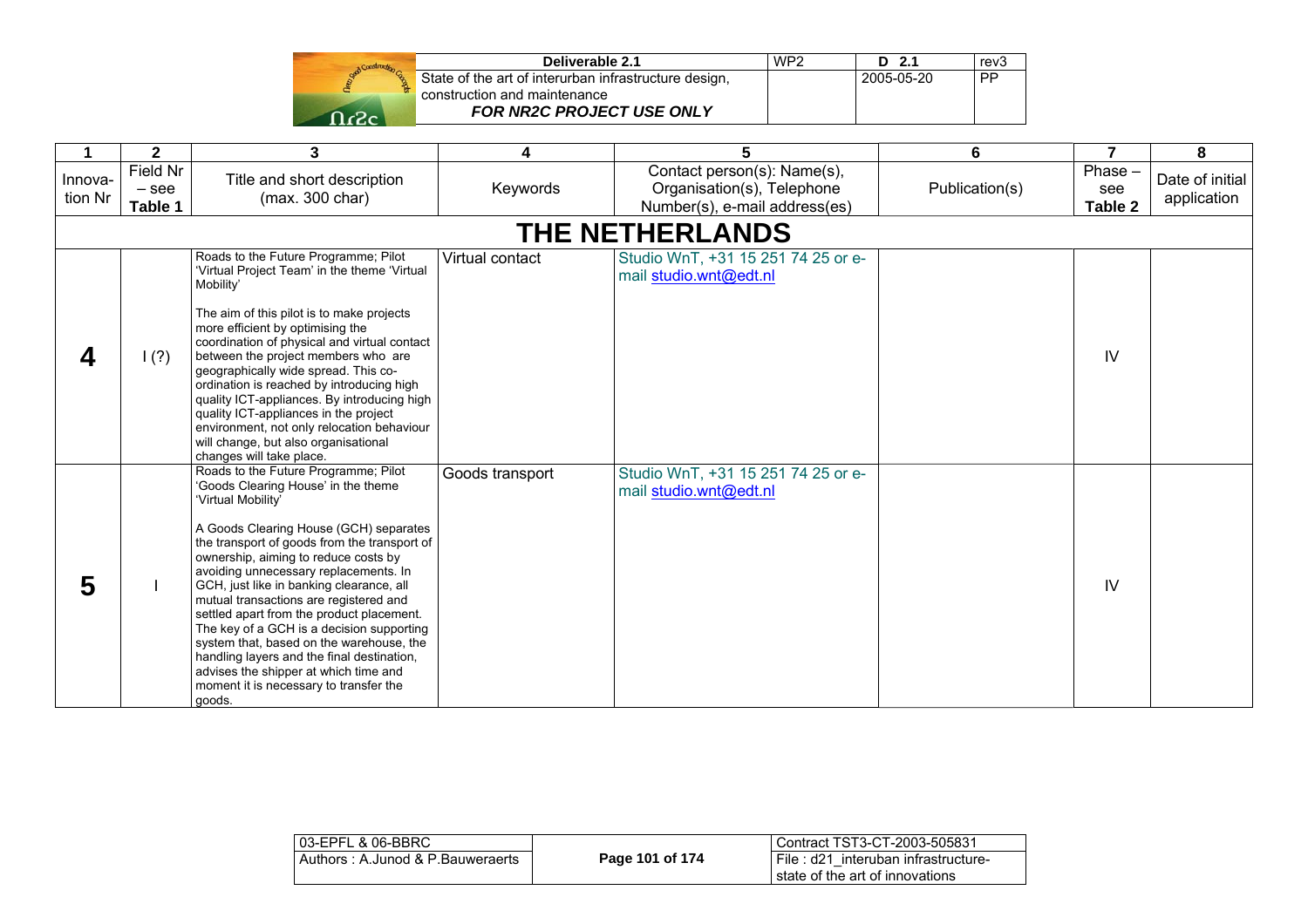| Deliverable 2.1                                       | WP <sub>2</sub> | D<br>-2.1  | rev3      |
|-------------------------------------------------------|-----------------|------------|-----------|
| State of the art of interurban infrastructure design, |                 | 2005-05-20 | <b>PP</b> |
| construction and maintenance                          |                 |            |           |
| <b>FOR NR2C PROJECT USE ONLY</b>                      |                 |            |           |

|                    |                                |                                                                                                                                                                                                                                                                                                                                                                                                                                                                                                                                                                                                                                |                 |                                                                                            | 6              |                          |                                |
|--------------------|--------------------------------|--------------------------------------------------------------------------------------------------------------------------------------------------------------------------------------------------------------------------------------------------------------------------------------------------------------------------------------------------------------------------------------------------------------------------------------------------------------------------------------------------------------------------------------------------------------------------------------------------------------------------------|-----------------|--------------------------------------------------------------------------------------------|----------------|--------------------------|--------------------------------|
| Innova-<br>tion Nr | Field Nr<br>$-$ see<br>Table 1 | Title and short description<br>(max. 300 char)                                                                                                                                                                                                                                                                                                                                                                                                                                                                                                                                                                                 | Keywords        | Contact person(s): Name(s),<br>Organisation(s), Telephone<br>Number(s), e-mail address(es) | Publication(s) | Phase-<br>see<br>Table 2 | Date of initial<br>application |
|                    |                                |                                                                                                                                                                                                                                                                                                                                                                                                                                                                                                                                                                                                                                |                 | <b>THE NETHERLANDS</b>                                                                     |                |                          |                                |
| 6                  | (?)                            | Roads to the Future Programme; Pilot<br>'Virtual conference' in the theme 'Virtual<br>Mobility'<br>The pilot demonstrates virtual mobility as<br>an alternative for physical mobility. The<br>virtual conference demonstrates<br>techniques forming the basis of<br>applications that can lead to a decrease of<br>the volume of traffic. For example: virtual<br>training, product demonstration,<br>presentations, meetings, etc. Furthermore,<br>virtual conferencing can be seen as a<br>forerunner of a new wave of internet<br>applications that will reach us in the short<br>term and for which we should be prepared. | Virtual contact | Studio WnT, +31 15 251 74 25 or e-<br>mail studio.wnt@edt.nl                               |                | IV                       |                                |

| 03-EPFL & 06-BBRC                |                 | Contract TST3-CT-2003-505831                                           |
|----------------------------------|-----------------|------------------------------------------------------------------------|
| Authors: A.Junod & P.Bauweraerts | Page 102 of 174 | File: d21 interuban infrastructure-<br>state of the art of innovations |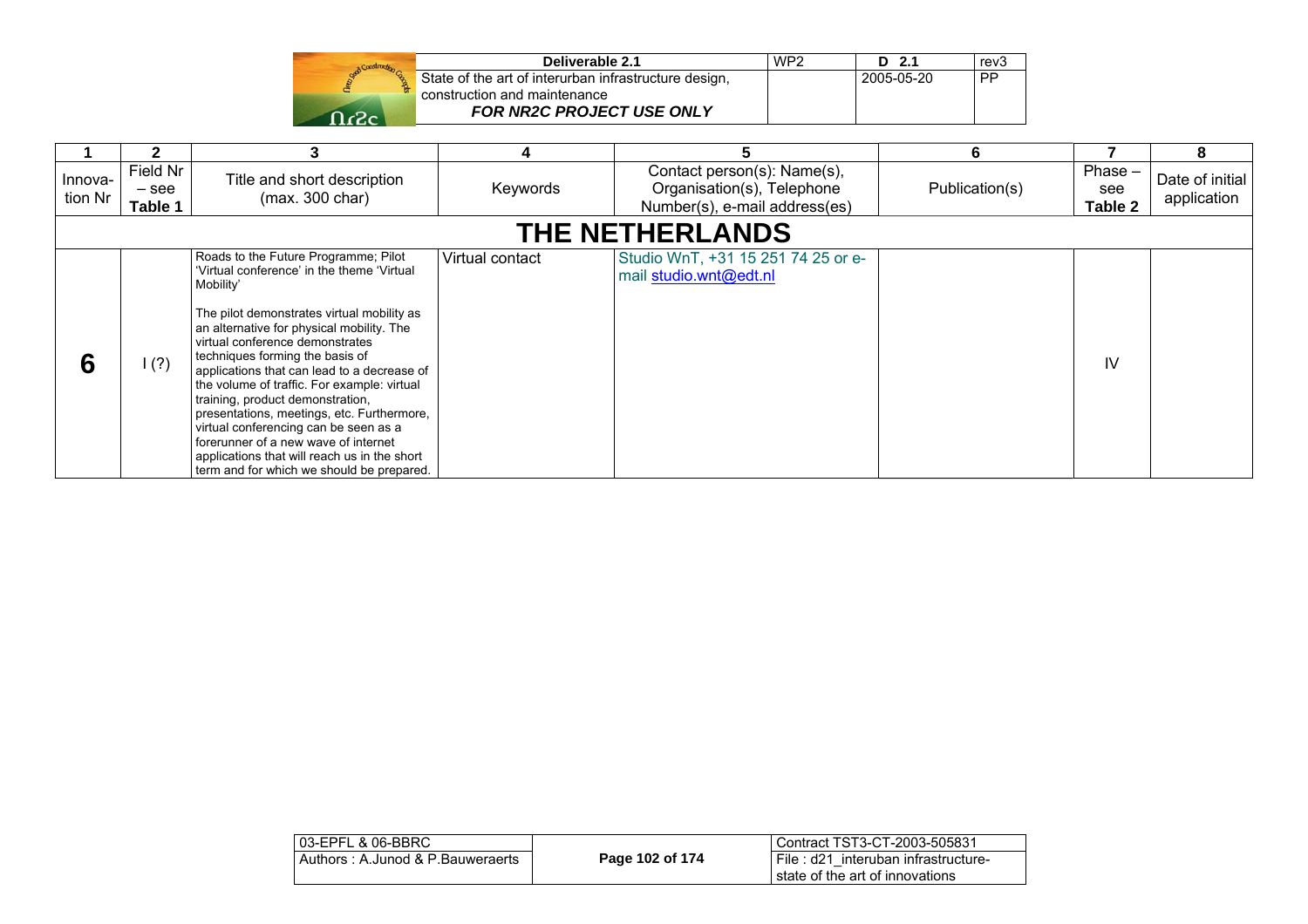| Send Construction Co |  |
|----------------------|--|
|                      |  |
|                      |  |

| Deliverable 2.1                                       | WP <sub>2</sub> | $D$ 2.1    | rev <sub>3</sub> |
|-------------------------------------------------------|-----------------|------------|------------------|
| State of the art of interurban infrastructure design, |                 | 2005-05-20 | <b>PP</b>        |
| construction and maintenance                          |                 |            |                  |
| <b>FOR NR2C PROJECT USE ONLY</b>                      |                 |            |                  |

|                    | $\mathbf{2}$                   | 3                                                                                                                                                                                                                                                                                                                                                                                                                                                                                                                                                                                                                                                                                                                                                                                                                                                                                                                                                    | 4                                     | 5                                                                                          | 6                                                                                                                                                                         | 7                         | 8                              |
|--------------------|--------------------------------|------------------------------------------------------------------------------------------------------------------------------------------------------------------------------------------------------------------------------------------------------------------------------------------------------------------------------------------------------------------------------------------------------------------------------------------------------------------------------------------------------------------------------------------------------------------------------------------------------------------------------------------------------------------------------------------------------------------------------------------------------------------------------------------------------------------------------------------------------------------------------------------------------------------------------------------------------|---------------------------------------|--------------------------------------------------------------------------------------------|---------------------------------------------------------------------------------------------------------------------------------------------------------------------------|---------------------------|--------------------------------|
| Innova-<br>tion Nr | Field Nr<br>$-$ see<br>Table 1 | Title and short description<br>(max. 300 char)                                                                                                                                                                                                                                                                                                                                                                                                                                                                                                                                                                                                                                                                                                                                                                                                                                                                                                       | Keywords                              | Contact person(s): Name(s),<br>Organisation(s), Telephone<br>Number(s), e-mail address(es) | Publication(s)                                                                                                                                                            | Phase -<br>see<br>Table 2 | Date of initial<br>application |
|                    |                                |                                                                                                                                                                                                                                                                                                                                                                                                                                                                                                                                                                                                                                                                                                                                                                                                                                                                                                                                                      |                                       | <b>THE NETHERLANDS</b>                                                                     |                                                                                                                                                                           |                           |                                |
|                    | Α                              | Roads to the Future Programme; Pilot 'The<br>Motorway House' in the theme "Road<br>Architecture 2030'<br>Public Ideas competition on the concept of<br>'The Motorway House',<br>The pilot study focuses on living and<br>working in the immediate vicinity of a<br>motorway, with the emphasis on the living<br>function. The most important component of<br>the study is the launch of an ideas<br>competition. This involves the design of an<br>ensemble with multifunctional capacity and<br>accommodation areas in the immediate<br>vicinity of a motorway. The road provides<br>added value to the living function. The pilot<br>study also includes taking stock of the<br>administrative/legal obstacles affecting<br>implementation and possible solutions to<br>them.<br>The competition on this topic, which has<br>been launched in 2000, has yielded a<br>multitude of new visions and plans and<br>some interesting futuristic visions | combining space-<br>related functions | Studio WnT, +31 15 251 74 25 or e-<br>mail studio.wnt@edt.nl                               | "The Motorway House"<br>(living in the fast lane);<br>Publisher: Ministry of<br>Transport, Public Works<br>and Water management,<br>Roads to the Future,<br>February 2002 | IV                        |                                |

| 03-EPFL & 06-BBRC                |                 | Contract TST3-CT-2003-505831                                           |
|----------------------------------|-----------------|------------------------------------------------------------------------|
| Authors: A.Junod & P.Bauweraerts | Page 103 of 174 | File: d21 interuban infrastructure-<br>state of the art of innovations |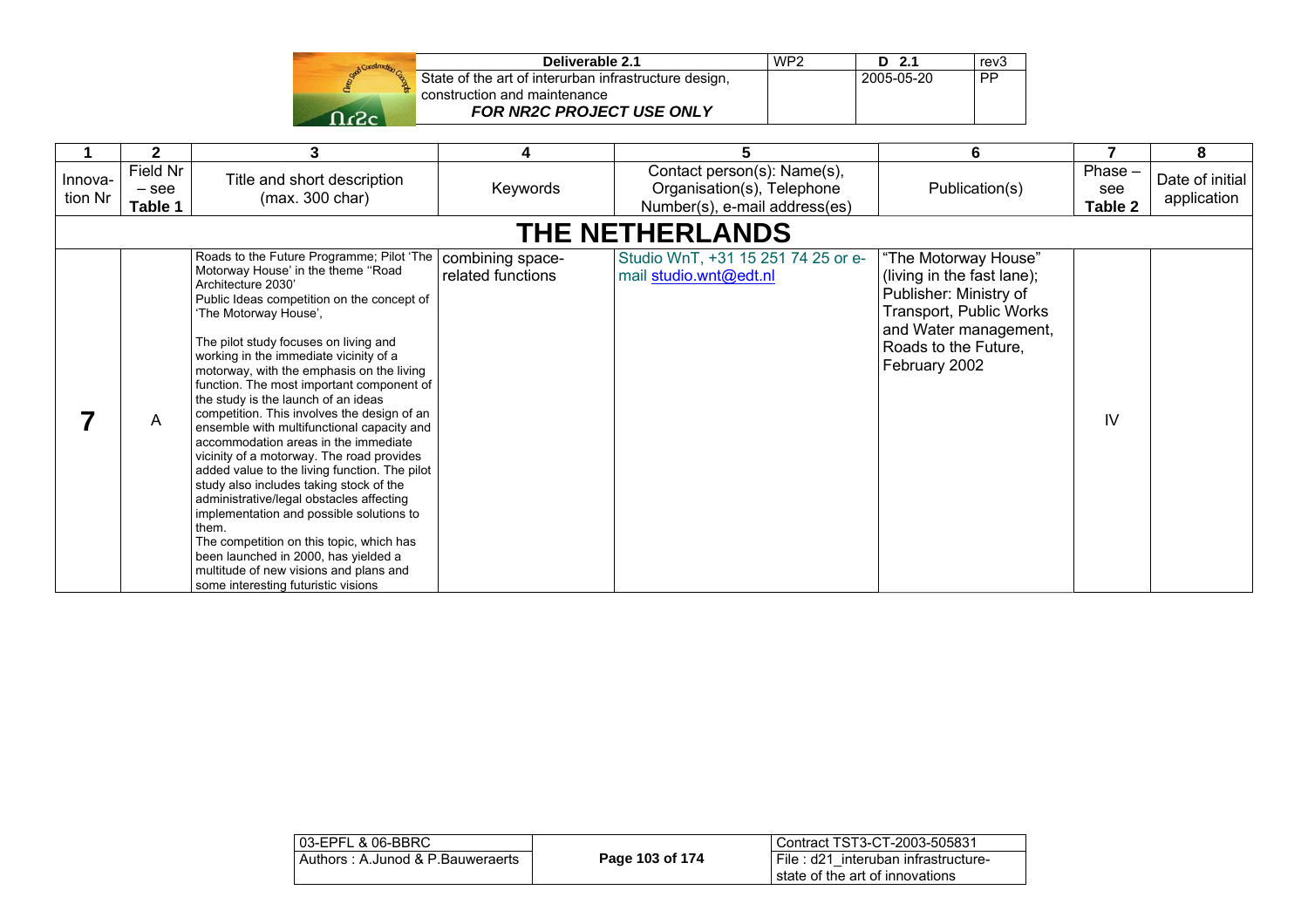| Send Construction G |  |
|---------------------|--|
|                     |  |
| 49                  |  |

| Deliverable 2.1                                       | WP <sub>2</sub> | $D$ 2.1    | rev <sub>3</sub> |
|-------------------------------------------------------|-----------------|------------|------------------|
| State of the art of interurban infrastructure design, |                 | 2005-05-20 | . PP             |
| construction and maintenance                          |                 |            |                  |
| <b>FOR NR2C PROJECT USE ONLY</b>                      |                 |            |                  |

| 1                  | $\mathbf{2}$                   | 3                                                                                                                                                                                                                                                                                                                                                                                                                                                                                                                                                                                                                                                                                                                                                                                                  | 4                                 | 5                                                                                          | 6                                                                                                                  | $\overline{7}$              | 8                              |
|--------------------|--------------------------------|----------------------------------------------------------------------------------------------------------------------------------------------------------------------------------------------------------------------------------------------------------------------------------------------------------------------------------------------------------------------------------------------------------------------------------------------------------------------------------------------------------------------------------------------------------------------------------------------------------------------------------------------------------------------------------------------------------------------------------------------------------------------------------------------------|-----------------------------------|--------------------------------------------------------------------------------------------|--------------------------------------------------------------------------------------------------------------------|-----------------------------|--------------------------------|
| Innova-<br>tion Nr | Field Nr<br>$-$ see<br>Table 1 | Title and short description<br>(max. 300 char)                                                                                                                                                                                                                                                                                                                                                                                                                                                                                                                                                                                                                                                                                                                                                     | Keywords                          | Contact person(s): Name(s),<br>Organisation(s), Telephone<br>Number(s), e-mail address(es) | Publication(s)                                                                                                     | $Phase -$<br>see<br>Table 2 | Date of initial<br>application |
|                    |                                |                                                                                                                                                                                                                                                                                                                                                                                                                                                                                                                                                                                                                                                                                                                                                                                                    |                                   | <b>THE NETHERLANDS</b>                                                                     |                                                                                                                    |                             |                                |
| 8                  |                                | Roads to the Future Programme; 'Noise<br>pilot study' in the theme "Road<br>Architecture 2030<br>The Noise pilot study is intended to show<br>that living alongside roads will be possible<br>in the future as far as noise is concerned.<br>Innovative measures can be used to limit<br>both the noise level and the perceived<br>noise nuisance.<br>Market players have been invited to submit<br>innovative measures for combating road<br>traffic noise. An expert jury has then<br>selected the most promising measures<br>from the entries submitted. The selected<br>entries have been applied in a practical<br>situation and demonstrated to a wide<br>audience during a special event                                                                                                    | traffic noise                     | Studio WnT, +31 15 251 74 25 or e-<br>mail studio.wnt@edt.nl                               | "Stil Transport en Weg met<br>Geluid"<br>A Roads to the Future<br>publication, available in<br>Dutch language only | IV                          |                                |
| 9                  | A,B,C                          | Roads to the Future Programme;<br>pilot 'Modular Road Surface' in the theme<br>'Road Surface of the Future'<br>New road surfaces will be developed within<br>this pilot project. The project is seen as a<br>first step towards a road surface consisting<br>of various layers, each having a different<br>function, such as wear resistance, noise<br>reduction, water permeability, energy<br>storage or detection. Because not every<br>road surface has to be composed of the<br>same layers - noise reduction being more<br>relevant in some areas than others, for<br>instance – such a road surface can be<br>adapted to meet desired functions: only<br>necessary layers are applied. Thus, a<br>modular road surface can be made to<br>order and adapted to changing local<br>conditions. | Pavement, modular<br>road surface | Studio WnT, +31 15 251 74 25 or e-<br>mail studio.wnt@edt.nl                               |                                                                                                                    | IV                          |                                |

| 103-EPFL & 06-BBRC               |                 | l Contract TST3-CT-2003-505831                                           |
|----------------------------------|-----------------|--------------------------------------------------------------------------|
| Authors: A.Junod & P.Bauweraerts | Page 104 of 174 | I File: d21 interuban infrastructure-<br>state of the art of innovations |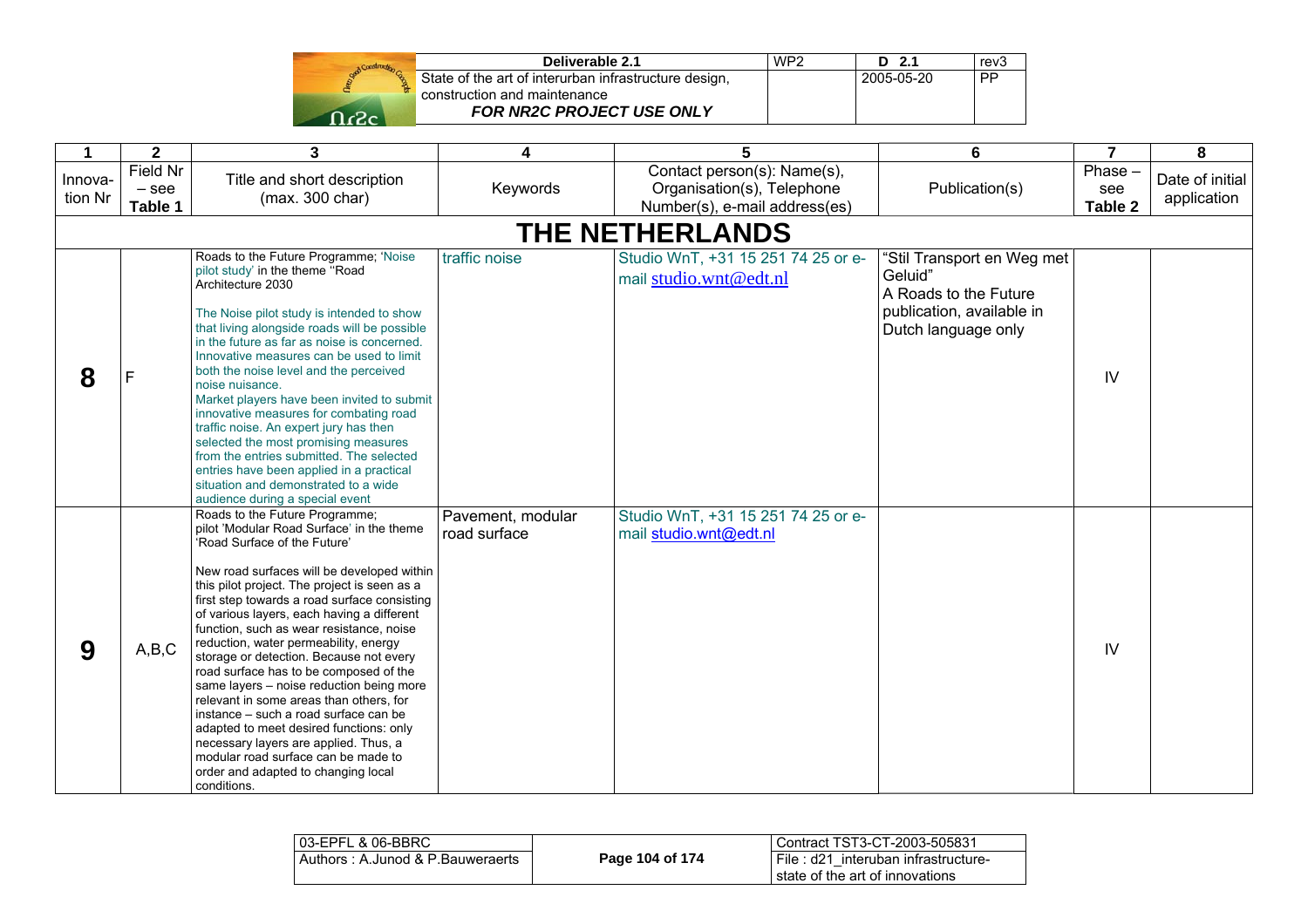| Deliverable 2.1                                       |
|-------------------------------------------------------|
| State of the art of interurban infrastructure design, |
| construction and maintenance                          |
| FOR NR2C PROJECT USE ONLY                             |

|                    | $\mathbf{2}$                   | 3                                                                                                                                                                                                                                                                                                                                                                                                                                                                                   |                       | 5                                                                                          | 6              |                             | 8                              |
|--------------------|--------------------------------|-------------------------------------------------------------------------------------------------------------------------------------------------------------------------------------------------------------------------------------------------------------------------------------------------------------------------------------------------------------------------------------------------------------------------------------------------------------------------------------|-----------------------|--------------------------------------------------------------------------------------------|----------------|-----------------------------|--------------------------------|
| Innova-<br>tion Nr | Field Nr<br>$-$ see<br>Table 1 | Title and short description<br>(max. 300 char)                                                                                                                                                                                                                                                                                                                                                                                                                                      | Keywords              | Contact person(s): Name(s),<br>Organisation(s), Telephone<br>Number(s), e-mail address(es) | Publication(s) | Phase $-$<br>see<br>Table 2 | Date of initial<br>application |
|                    |                                |                                                                                                                                                                                                                                                                                                                                                                                                                                                                                     |                       | <b>THE NETHERLANDS</b>                                                                     |                |                             |                                |
| 10                 | H,L                            | Roads to the Future Programme; pilot<br>'Smart Road Surface' in the theme 'Road<br>Surface of the Future'<br>'Zipping up with electronic guides'. The<br>project is about a road surface that<br>anticipates and helps the road user to zip<br>up. The road surface observes, interprets,<br>decides and acts, thus trying to influence<br>the road user's behaviour in order to help<br>him or her to travel safely and comfortable<br>in traffic.                                 | Electronic signalling | Studio WnT, +31 15 251 74 25 or e-<br>mail studio.wnt@edt.nl                               |                | $\mathsf{IV}$               |                                |
|                    | A, F (?)                       | Roads to the Future Programme; pilot<br>'Energetic Road Surface' in the theme<br>'Road Surface of the Future'<br>Energy recovery from infrastructure is a<br>live issue. Key goal of this project is to<br>recover as much renewable energy as<br>possible from a kilometre of motorway.<br>Various market players were invited to<br>submit ideas, complete with cost-benefit<br>analysis and a feasibility studies. The best<br>ideas were selected for a real size<br>execution. | Energy recovery       | Studio WnT, +31 15 251 74 25 or e-<br>mail studio.wnt@edt.nl                               |                | IV                          |                                |

**d WP2 D 2.1** 

 $2005-05-20$ 

 $rev3$ 

 $\overline{PP}$ 

| 03-EPFL & 06-BBRC                |                 | l Contract TST3-CT-2003-505831                                           |
|----------------------------------|-----------------|--------------------------------------------------------------------------|
| Authors: A.Junod & P.Bauweraerts | Page 105 of 174 | File: d21 interuban infrastructure-<br>I state of the art of innovations |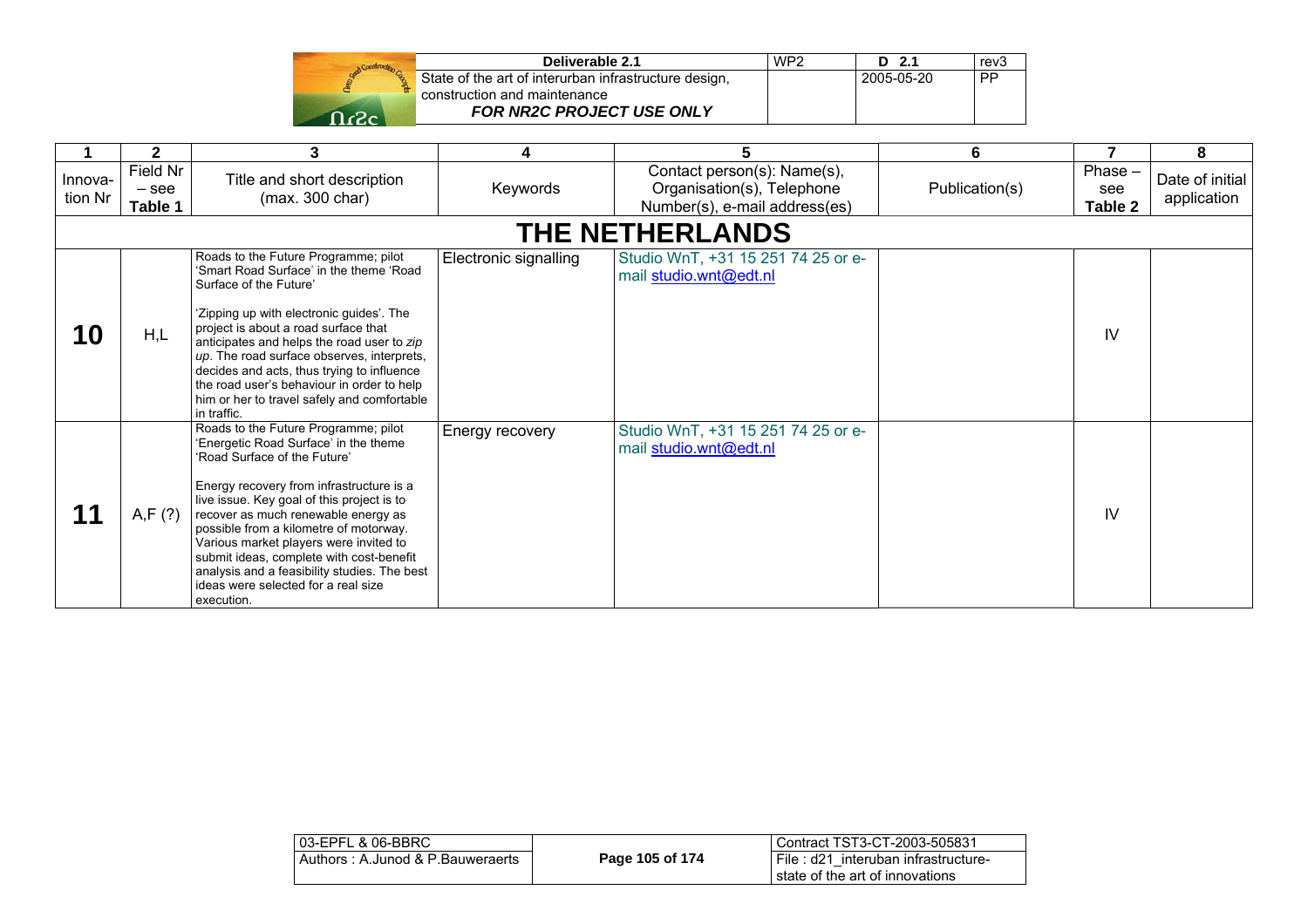| ound Construction |  |
|-------------------|--|
|                   |  |
|                   |  |

| Deliverable 2.1                                       | WP <sub>2</sub> | $D$ 2.1      | rev <sub>3</sub> |
|-------------------------------------------------------|-----------------|--------------|------------------|
| State of the art of interurban infrastructure design, |                 | l 2005-05-20 | <b>PP</b>        |
| construction and maintenance                          |                 |              |                  |
| <b>FOR NR2C PROJECT USE ONLY</b>                      |                 |              |                  |

|                    | $\mathbf 2$                    | 3                                                                                                                                                                                                                                                                                                                                                                                                                                                                                                                                                                                                                                                                                                                                                                                                                                                                                                                                                                                                                                                                                                                                                                                                                       | 4              | 5                                                                                           | 6                                                                                               | 7                           | 8                              |
|--------------------|--------------------------------|-------------------------------------------------------------------------------------------------------------------------------------------------------------------------------------------------------------------------------------------------------------------------------------------------------------------------------------------------------------------------------------------------------------------------------------------------------------------------------------------------------------------------------------------------------------------------------------------------------------------------------------------------------------------------------------------------------------------------------------------------------------------------------------------------------------------------------------------------------------------------------------------------------------------------------------------------------------------------------------------------------------------------------------------------------------------------------------------------------------------------------------------------------------------------------------------------------------------------|----------------|---------------------------------------------------------------------------------------------|-------------------------------------------------------------------------------------------------|-----------------------------|--------------------------------|
| Innova-<br>tion Nr | Field Nr<br>$-$ see<br>Table 1 | Title and short description<br>(max. 300 char)                                                                                                                                                                                                                                                                                                                                                                                                                                                                                                                                                                                                                                                                                                                                                                                                                                                                                                                                                                                                                                                                                                                                                                          | Keywords       | Contact person(s): Name(s),<br>Organisation(s), Telephone<br>Number(s), e-mail address(es)  | Publication(s)                                                                                  | Phase $-$<br>see<br>Table 2 | Date of initial<br>application |
|                    |                                |                                                                                                                                                                                                                                                                                                                                                                                                                                                                                                                                                                                                                                                                                                                                                                                                                                                                                                                                                                                                                                                                                                                                                                                                                         |                | <b>THE NETHERLANDS</b>                                                                      |                                                                                                 |                             |                                |
| 12                 | H, I                           | Roads to the Future Programme; pilot 'The<br>Guided Vehicle' in the theme 'Transport in<br>the future', to be carried out in 2005<br><b>Advanced Driver Assistance Systems</b><br>(ADA Systems) are considered to be<br>promising technological features that<br>support the driving function. There are<br>various ADA Systems, but the rough idea<br>behind them all is that they promote traffic<br>safety and throughput as drivers are<br>assisted while driving through (narrow)<br>lanes and in keeping a safe distance. The<br>systems are therefore expected to offer a<br>calmer (and therefore safer) traffic scene.<br>In the later future, it may be possible for<br>more vehicles to use roads safely than is<br>currently the case, since they will be able<br>to drive closer together, while using<br>narrower lanes. This could, for example,<br>offer drivers useful support in the event of<br>road works<br>The objective of the pilot study is to assess<br>which promising ADA systems can feasibly<br>be applied on the roads in the relatively<br>near future. A central issue is what the<br>guidance systems can mean with respect<br>to the comfort and safety of individual road<br>users. | guided vehicle | Gerben Bootsma at Studio WnT, +31<br>15 251 74 25 or e-mail<br>g.bootsma@avv.rws.minvenw.nl | (Pilot The Guided Vehicle)<br>www.wegennaardetoekom<br>st.nl/data/docs/lib/1-<br>1090503546.doc | IV                          |                                |

| 03-EPFL & 06-BBRC                |                 | Contract TST3-CT-2003-505831                                           |
|----------------------------------|-----------------|------------------------------------------------------------------------|
| Authors: A.Junod & P.Bauweraerts | Page 106 of 174 | File: d21 interuban infrastructure-<br>state of the art of innovations |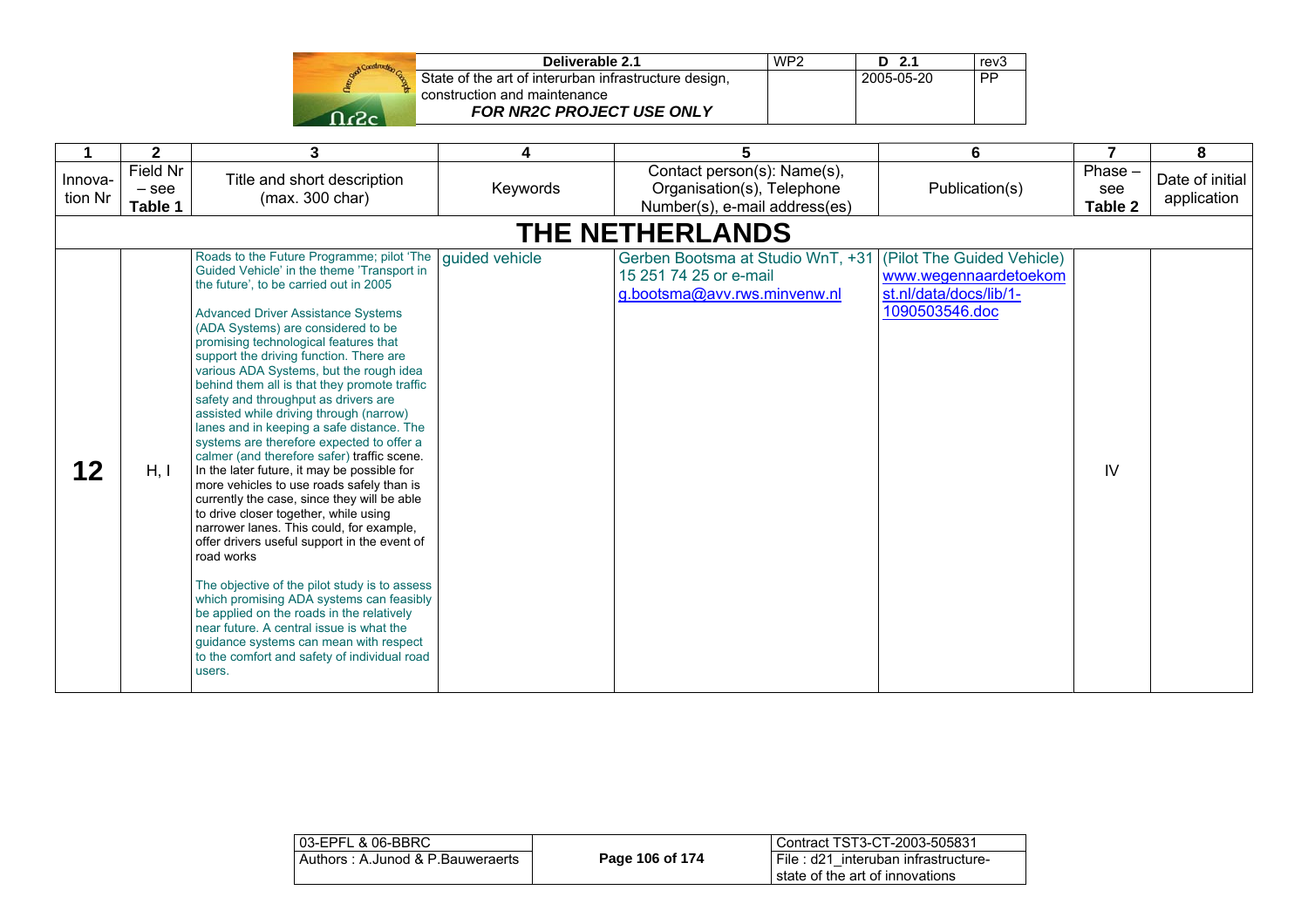| Stand Construction |  |
|--------------------|--|
|                    |  |
|                    |  |

| Deliverable 2.1                                       | WP <sub>2</sub> | $D$ 2.1    | rev3      |
|-------------------------------------------------------|-----------------|------------|-----------|
| State of the art of interurban infrastructure design, |                 | 2005-05-20 | <b>PP</b> |
| construction and maintenance                          |                 |            |           |
| FOR NR2C PROJECT USE ONLY                             |                 |            |           |

|                    | 2                              | 3                                                                                                                                                                                                                                                                                                                                                                                                                                                                                                                                                                                                                                                                                                                                                                                                                                                                                                                                                                                                                                                                                                                                                            | 4                      | 5                                                                                          | 6                                                                                                         |                           | 8                              |
|--------------------|--------------------------------|--------------------------------------------------------------------------------------------------------------------------------------------------------------------------------------------------------------------------------------------------------------------------------------------------------------------------------------------------------------------------------------------------------------------------------------------------------------------------------------------------------------------------------------------------------------------------------------------------------------------------------------------------------------------------------------------------------------------------------------------------------------------------------------------------------------------------------------------------------------------------------------------------------------------------------------------------------------------------------------------------------------------------------------------------------------------------------------------------------------------------------------------------------------|------------------------|--------------------------------------------------------------------------------------------|-----------------------------------------------------------------------------------------------------------|---------------------------|--------------------------------|
| Innova-<br>tion Nr | Field Nr<br>$-$ see<br>Table 1 | Title and short description<br>(max. 300 char)                                                                                                                                                                                                                                                                                                                                                                                                                                                                                                                                                                                                                                                                                                                                                                                                                                                                                                                                                                                                                                                                                                               | Keywords               | Contact person(s): Name(s),<br>Organisation(s), Telephone<br>Number(s), e-mail address(es) | Publication(s)                                                                                            | Phase -<br>see<br>Table 2 | Date of initial<br>application |
|                    |                                |                                                                                                                                                                                                                                                                                                                                                                                                                                                                                                                                                                                                                                                                                                                                                                                                                                                                                                                                                                                                                                                                                                                                                              |                        | THE NETHERLANDS                                                                            |                                                                                                           |                           |                                |
| 13                 |                                | Roads to the Future Programme; pilot<br>'Travel Time Expectation' in the theme<br>Tailored Info', to be carried out in 2005<br>Can information technology help us break<br>out of routines and make conscious<br>choices to travel at a particular time, using<br>a particular mode of transport and route? It<br>is aimed to explore how the provision of<br>tailored information could better equip<br>travellers to make such choices, through<br>which travel could become more efficient<br>and pleasant. At this time, traffic responds<br>to current situations. But much better use<br>could be made of the road network by<br>anticipating what could be happening<br>tomorrow. This would be to the advantage<br>of both managers and travellers. The pilot<br>project Travel Time Expectation involves<br>developing and testing a system that will<br>provide complete, multimodal and reliable<br>traffic projections. The point of the pilot is<br>to offer travellers information in advance<br>on various travel and route alternatives<br>along with relevant travel times, as well as<br>to provide updated projections while en<br>route. | information technology | Katya Ivanova at Studio WnT, +31<br>15 251 74 25 or e-mail<br>k.ivanova@agi.rws.minvenw.nl | (Pilot - Travel Time<br>Expectation)<br>www.wegennaardetoekom<br>st.nl/data.docs.lib/1-<br>1090507165.doc | IV                        |                                |

| Page 107 of 174 | l Contract TST3-CT-2003-505831                                           |
|-----------------|--------------------------------------------------------------------------|
|                 | File: d21 interuban infrastructure-<br>I state of the art of innovations |
|                 |                                                                          |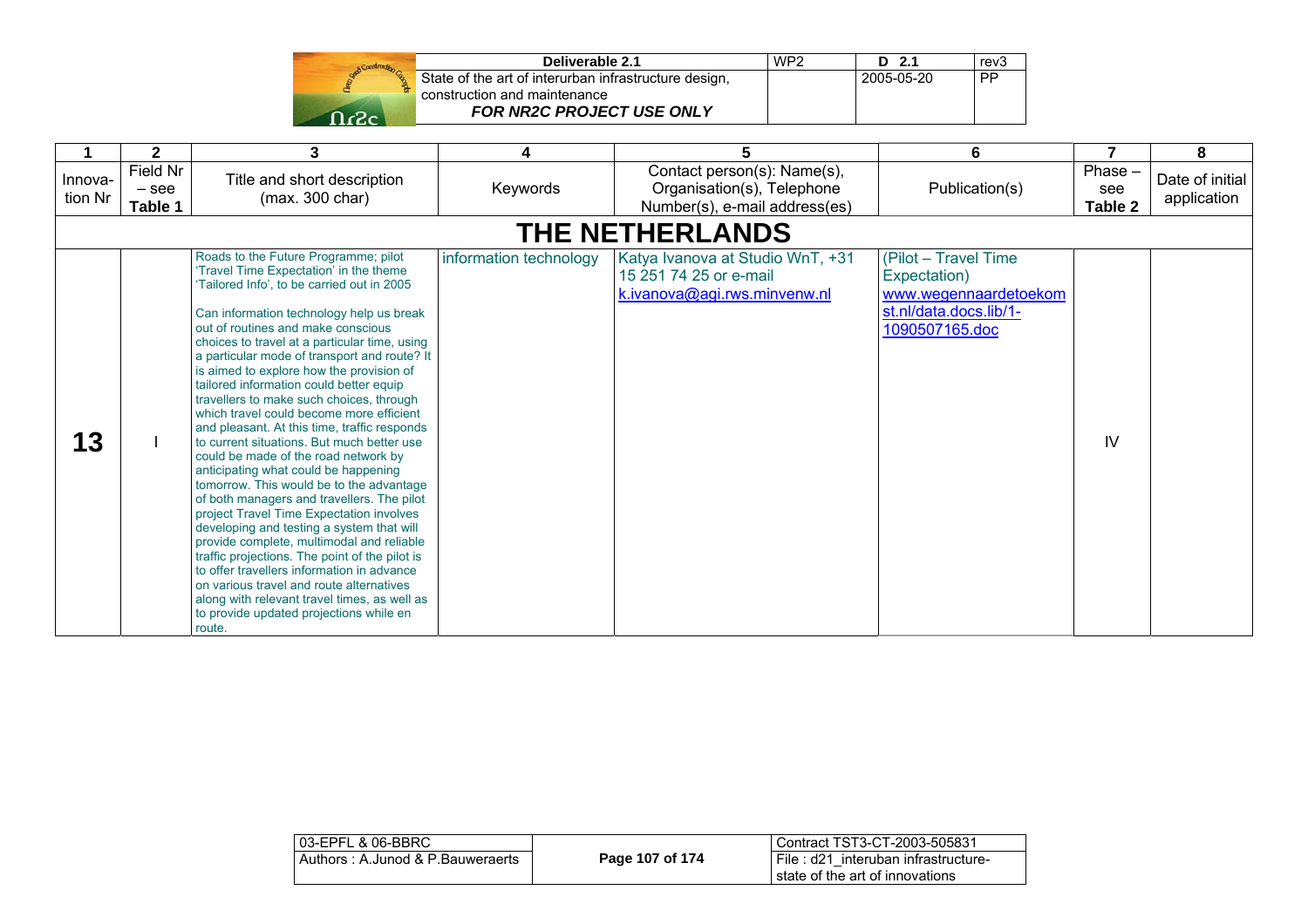

| Deliverable 2.1                                       | WP <sub>2</sub> | D 2.1      | rev <sub>3</sub> |
|-------------------------------------------------------|-----------------|------------|------------------|
| State of the art of interurban infrastructure design, |                 | 2005-05-20 | <b>PP</b>        |
| construction and maintenance                          |                 |            |                  |
| <b>FOR NR2C PROJECT USE ONLY</b>                      |                 |            |                  |

|                    | $\mathbf{2}$                   | 3                                                                                                                                                                                                                                                                                                                                                                                                                                                                                                                                                                                                                                                                                                                                                                                                                                                                                                                                                                                                                                                                                                                   | 4                                           | 5                                                                                             | 6                                                                                       |                           | 8                              |
|--------------------|--------------------------------|---------------------------------------------------------------------------------------------------------------------------------------------------------------------------------------------------------------------------------------------------------------------------------------------------------------------------------------------------------------------------------------------------------------------------------------------------------------------------------------------------------------------------------------------------------------------------------------------------------------------------------------------------------------------------------------------------------------------------------------------------------------------------------------------------------------------------------------------------------------------------------------------------------------------------------------------------------------------------------------------------------------------------------------------------------------------------------------------------------------------|---------------------------------------------|-----------------------------------------------------------------------------------------------|-----------------------------------------------------------------------------------------|---------------------------|--------------------------------|
| Innova-<br>tion Nr | Field Nr<br>$-$ see<br>Table 1 | Title and short description<br>(max. 300 char)                                                                                                                                                                                                                                                                                                                                                                                                                                                                                                                                                                                                                                                                                                                                                                                                                                                                                                                                                                                                                                                                      | Keywords                                    | Contact person(s): Name(s),<br>Organisation(s), Telephone<br>Number(s), e-mail address(es)    | Publication(s)                                                                          | Phase -<br>see<br>Table 2 | Date of initial<br>application |
|                    | <b>THE NETHERLANDS</b>         |                                                                                                                                                                                                                                                                                                                                                                                                                                                                                                                                                                                                                                                                                                                                                                                                                                                                                                                                                                                                                                                                                                                     |                                             |                                                                                               |                                                                                         |                           |                                |
| 14                 |                                | Roads to the Future Programme; pilot<br>'RoadWise' in the theme 'Tailored Info', to<br>be carried out in 2005<br>In the future, as vehicles are increasingly<br>fitted with positioning and communications<br>equipment, sensors, on-board computers,<br>etc, the scope of the road network's<br>current technical infrastructure (signs,<br>portals, systems, and so forth) on, above<br>or alongside the road is expected to<br>decrease sharply. These systems will<br>make it evermore possible to offer road<br>users tailored information. This pilot is<br>intended to open a window onto the future<br>of in-car communication methods: an<br>intelligent car in an information society.<br>Research will be performed into the<br>possibilities and consequences of<br>presenting far more information in the car,<br>including traffic management-related<br>information. With respect to traffic<br>management, the emphasis lies on<br>informing, advising and assisting individual<br>road users. This concept will offer traffic<br>managers additional options to optimally<br>manage traffic flows. | information technology,<br>intelligent cars | Coen Raaphorst at Studio WnT, +31<br>15 251 74 25 or e-mail<br>c.raaphorst@agi.rws.minvenw.nl | (Pilot – Roadwise)<br>www.wegennaardetoekom<br>st.nl/data/docs/lib/1-<br>1090575610.doc | IV                        |                                |

| 03-EPFL & 06-BBRC                | Page 108 of 174 | l Contract TST3-CT-2003-505831        |
|----------------------------------|-----------------|---------------------------------------|
| Authors: A.Junod & P.Bauweraerts |                 | I File: d21 interuban infrastructure- |
|                                  |                 | I state of the art of innovations     |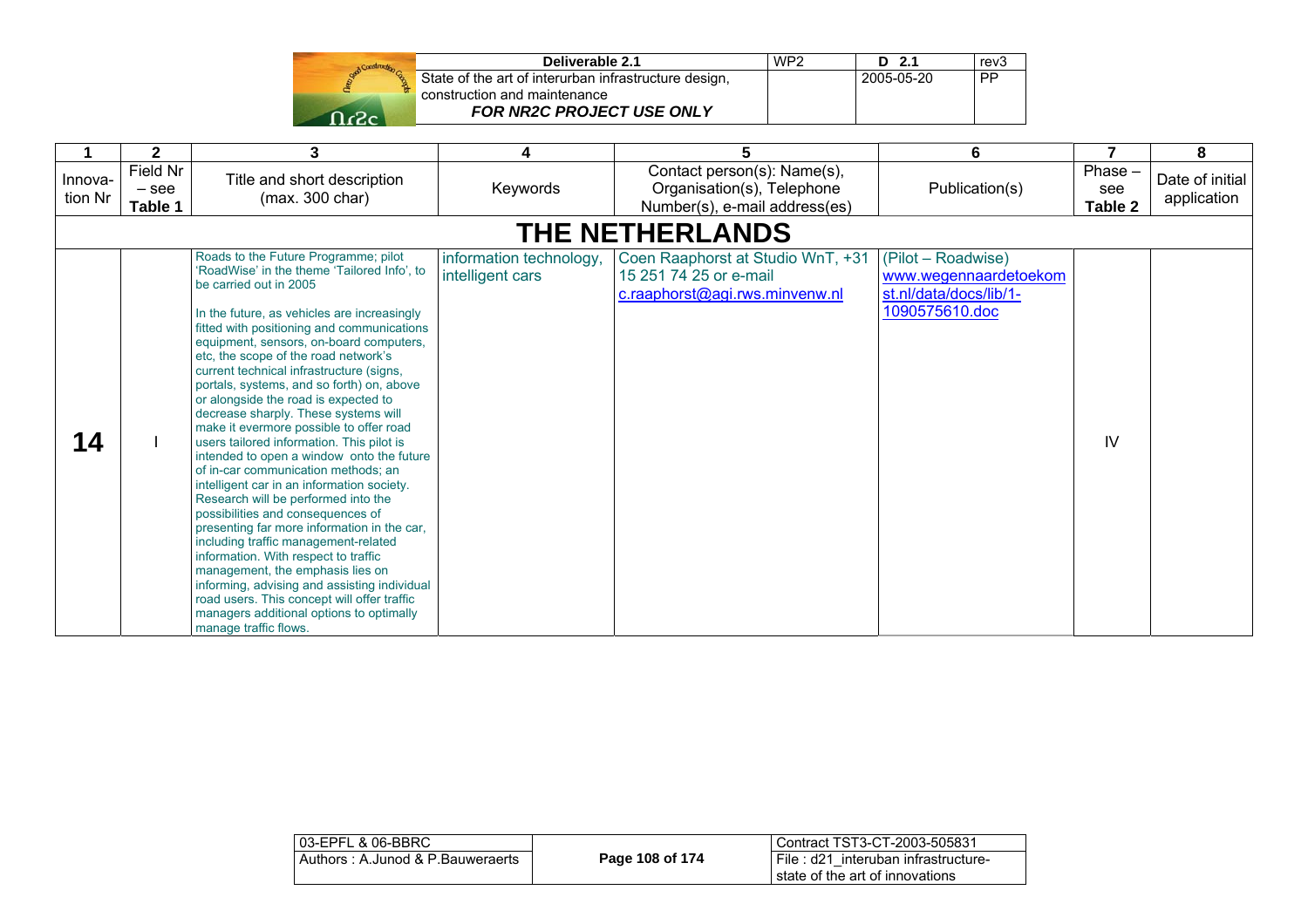|              | Construction Co. |
|--------------|------------------|
| <b>Dogod</b> |                  |
|              |                  |

| Deliverable 2.1                                       | WP <sub>2</sub> | $D$ 2.1    | rev <sub>3</sub> |
|-------------------------------------------------------|-----------------|------------|------------------|
| State of the art of interurban infrastructure design, |                 | 2005-05-20 | . PP             |
| construction and maintenance                          |                 |            |                  |
| <b>FOR NR2C PROJECT USE ONLY</b>                      |                 |            |                  |

|                    | $\mathbf{2}$                   | 3                                                                                                                                                                                                                                                                                                                                                                                                                                                                                                                                                                                                                                                                                                                                                                                                                                                                                                                                                                                           | 4                  | 5                                                                                             | 6              |                             | 8                              |
|--------------------|--------------------------------|---------------------------------------------------------------------------------------------------------------------------------------------------------------------------------------------------------------------------------------------------------------------------------------------------------------------------------------------------------------------------------------------------------------------------------------------------------------------------------------------------------------------------------------------------------------------------------------------------------------------------------------------------------------------------------------------------------------------------------------------------------------------------------------------------------------------------------------------------------------------------------------------------------------------------------------------------------------------------------------------|--------------------|-----------------------------------------------------------------------------------------------|----------------|-----------------------------|--------------------------------|
| Innova-<br>tion Nr | Field Nr<br>$-$ see<br>Table 1 | Title and short description<br>(max. 300 char)                                                                                                                                                                                                                                                                                                                                                                                                                                                                                                                                                                                                                                                                                                                                                                                                                                                                                                                                              | Keywords           | Contact person(s): Name(s),<br>Organisation(s), Telephone<br>Number(s), e-mail address(es)    | Publication(s) | $Phase -$<br>see<br>Table 2 | Date of initial<br>application |
|                    |                                |                                                                                                                                                                                                                                                                                                                                                                                                                                                                                                                                                                                                                                                                                                                                                                                                                                                                                                                                                                                             |                    | <b>THE NETHERLANDS</b>                                                                        |                |                             |                                |
| 15                 | J                              | Roads to the Future Programme; pilot<br>'Belonitor' in the theme 'Enriched<br>Travelling Time', to be carried out in 2005<br>The pilot study Belonitor aims to make a<br>contribution to the reduction of the<br>negative impact of traffic and transport by<br>urging traffic participants to change their<br>behaviour. In the world of traffic, the<br>standard method of influencing the<br>behaviour of traffic participants is to use<br>(price increasing) financial penalties. This<br>pilot will investigate whether the opposite<br>approach works. The objective of the pilot<br>study is to gain a picture of the possibilities<br>of influencing drivers' driving behaviour<br>through rewards. In order to achieve this<br>objective, it is necessary to gain a picture<br>of drivers' behaviour. The behaviour to be<br>measured is distance and speed. The<br>supposition is as follows: by rewarding<br>desired behaviour, changing one's<br>behaviour becomes attractive. | drivers' behaviour | Undine Mazureck at Studio WnT,<br>+31 15 251 74 25 or e-mail<br>u.mazureck@avv.rws.minvenw.nl |                | IV                          |                                |

| 03-EPFL & 06-BBRC                |                 | LContract TST3-CT-2003-505831                                          |
|----------------------------------|-----------------|------------------------------------------------------------------------|
| Authors: A.Junod & P.Bauweraerts | Page 109 of 174 | File: d21 interuban infrastructure-<br>state of the art of innovations |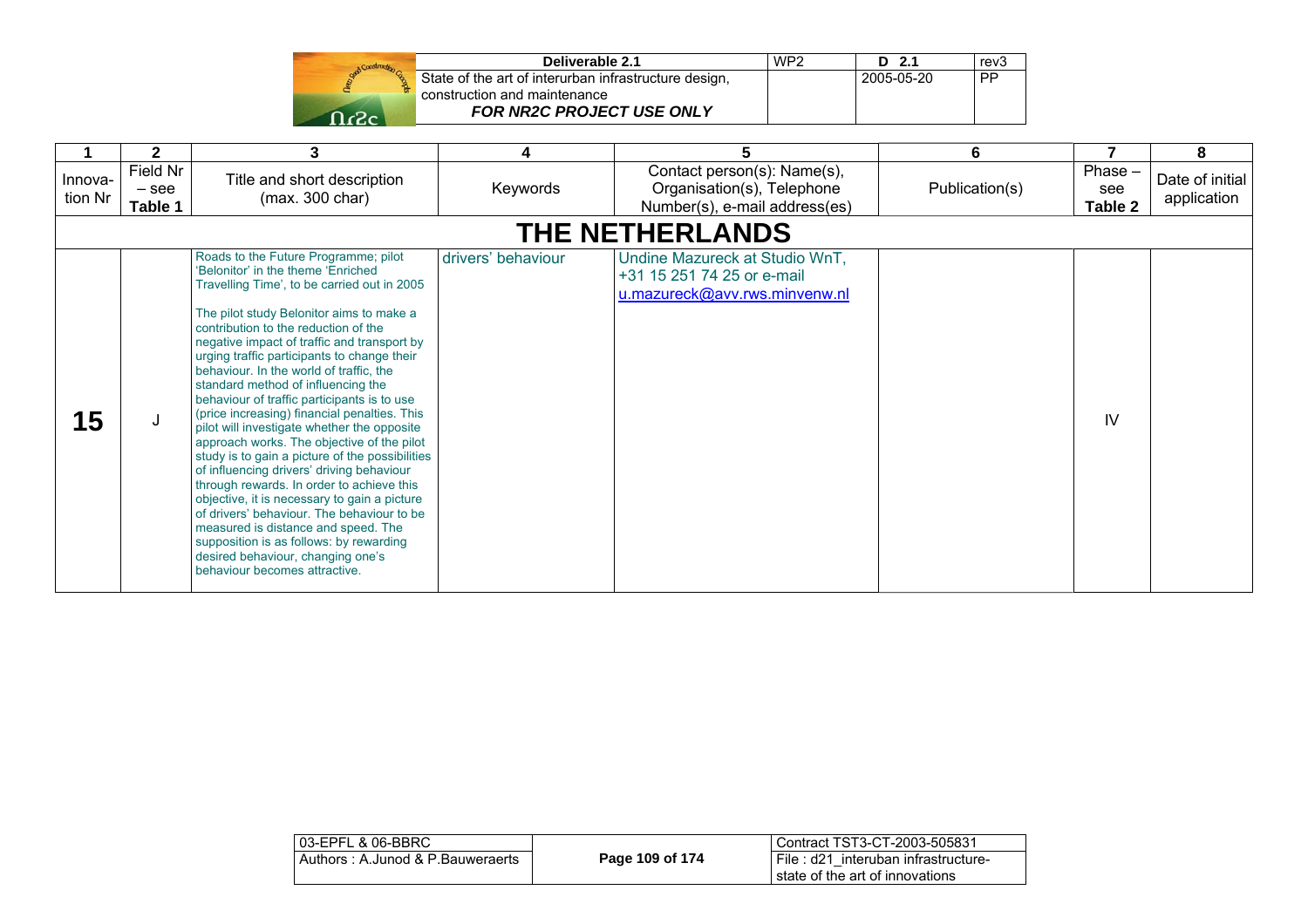| Start Construction |  |
|--------------------|--|
|                    |  |
|                    |  |

| Deliverable 2.1                                       | WP <sub>2</sub> | $D$ 2.1    | rev <sub>3</sub> |
|-------------------------------------------------------|-----------------|------------|------------------|
| State of the art of interurban infrastructure design, |                 | 2005-05-20 | ∟PP              |
| construction and maintenance                          |                 |            |                  |
| <b>FOR NR2C PROJECT USE ONLY</b>                      |                 |            |                  |

|                    | $\mathbf{2}$                   | 3                                                                                                                                                                                                                                                                                                                                                                                                                                                                                                                                                                                                                                                                                                                                                                                                                                                                                                                                                                                                                                                   | 4                               | 5.                                                                                         | 6                                                                                                            |                           | 8                              |  |
|--------------------|--------------------------------|-----------------------------------------------------------------------------------------------------------------------------------------------------------------------------------------------------------------------------------------------------------------------------------------------------------------------------------------------------------------------------------------------------------------------------------------------------------------------------------------------------------------------------------------------------------------------------------------------------------------------------------------------------------------------------------------------------------------------------------------------------------------------------------------------------------------------------------------------------------------------------------------------------------------------------------------------------------------------------------------------------------------------------------------------------|---------------------------------|--------------------------------------------------------------------------------------------|--------------------------------------------------------------------------------------------------------------|---------------------------|--------------------------------|--|
| Innova-<br>tion Nr | Field Nr<br>$-$ see<br>Table 1 | Title and short description<br>(max. 300 char)                                                                                                                                                                                                                                                                                                                                                                                                                                                                                                                                                                                                                                                                                                                                                                                                                                                                                                                                                                                                      | Keywords                        | Contact person(s): Name(s),<br>Organisation(s), Telephone<br>Number(s), e-mail address(es) | Publication(s)                                                                                               | Phase -<br>see<br>Table 2 | Date of initial<br>application |  |
|                    | <b>THE NETHERLANDS</b>         |                                                                                                                                                                                                                                                                                                                                                                                                                                                                                                                                                                                                                                                                                                                                                                                                                                                                                                                                                                                                                                                     |                                 |                                                                                            |                                                                                                              |                           |                                |  |
| 16                 | A                              | Roads to the Future Programme; pilot<br>'Future Service Areas' in the theme 'The<br>Multifunctional Road', to be carried out in<br>2005<br>As a result of changing social conditions,<br>roads and the environment are constantly<br>in development. It is believed that a greater<br>social return is possible if new functions<br>(social, economic, cultural and ecological)<br>are added to the motorways. After all,<br>society is placing increasingly high<br>demands on its living environment. This is<br>the subject of the theme The<br>Multifunctional Road. The pilot Service<br>Areas of the Future addresses this issue<br>by investigating how the current 'P-places'<br>can become true service areas. The aim of<br>the pilot is to generate innovative ideas for<br>the layout, the design, the offered facilities<br>and the management and maintenance of<br>a service area in the category 'basic'.<br>These ideas should quarantee a clean,<br>complete, safe and pleasant service area<br>for the road user 24 hours a day. | New functions, service<br>areas | Studio WnT, +31 15 251 74 25 or e-<br>mail studiownt@avv.rws.minvenw.nl                    | (Contest Service Area of<br>the Future)<br>www.wegennaardetoekom<br>st.nl/data/docs/lib/2-<br>1090498223.pdf | IV                        |                                |  |

| l 03-EPFL & 06-BBRC_             |                 | Contract TST3-CT-2003-505831                                             |
|----------------------------------|-----------------|--------------------------------------------------------------------------|
| Authors: A.Junod & P.Bauweraerts | Page 110 of 174 | I File: d21 interuban infrastructure-<br>state of the art of innovations |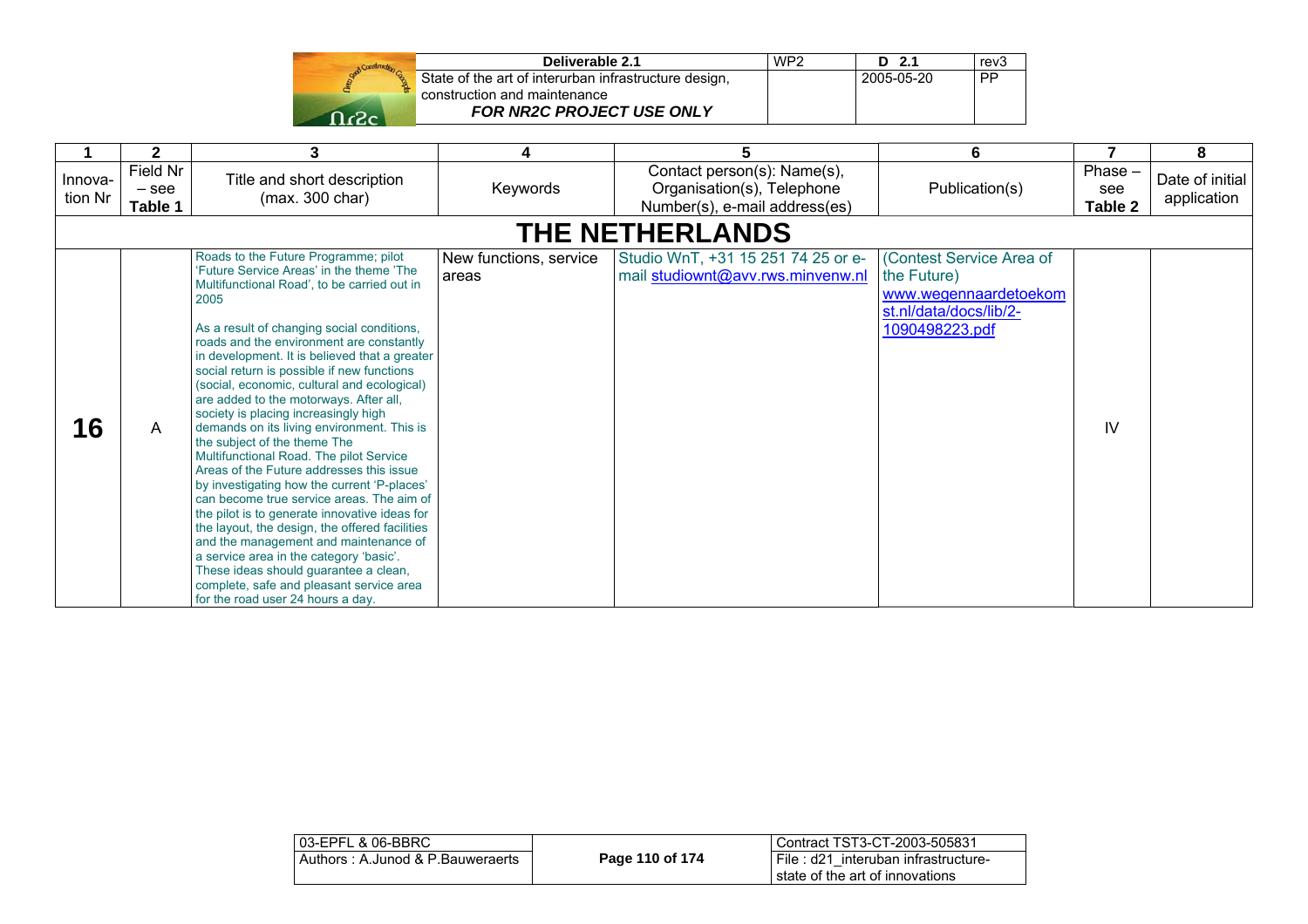

| Deliverable 2.1                                       | WP <sub>2</sub> | $D$ 2.1    | rev <sub>3</sub> |
|-------------------------------------------------------|-----------------|------------|------------------|
| State of the art of interurban infrastructure design, |                 | 2005-05-20 | <b>PP</b>        |
| construction and maintenance                          |                 |            |                  |
| FOR NR2C PROJECT USE ONLY                             |                 |            |                  |

| 1                  | $\mathbf{2}$                   | 3                                                                                                                                                                                                                                                                                                                                                                                                                                                                                                                                                                                                                                                                                                                                        | 4                                        | 5                                                                                                     | 6                                                                                                      | $\overline{7}$            | 8                              |
|--------------------|--------------------------------|------------------------------------------------------------------------------------------------------------------------------------------------------------------------------------------------------------------------------------------------------------------------------------------------------------------------------------------------------------------------------------------------------------------------------------------------------------------------------------------------------------------------------------------------------------------------------------------------------------------------------------------------------------------------------------------------------------------------------------------|------------------------------------------|-------------------------------------------------------------------------------------------------------|--------------------------------------------------------------------------------------------------------|---------------------------|--------------------------------|
| Innova-<br>tion Nr | Field Nr<br>$-$ see<br>Table 1 | Title and short description<br>(max. 300 char)                                                                                                                                                                                                                                                                                                                                                                                                                                                                                                                                                                                                                                                                                           | Keywords                                 | Contact person(s): Name(s),<br>Organisation(s), Telephone<br>Number(s), e-mail address(es)            | Publication(s)                                                                                         | Phase -<br>see<br>Table 2 | Date of initial<br>application |
|                    |                                |                                                                                                                                                                                                                                                                                                                                                                                                                                                                                                                                                                                                                                                                                                                                          |                                          | <b>THE NETHERLANDS</b>                                                                                |                                                                                                        |                           |                                |
| 17                 | F                              | Roads to the Future Programme; pilot 'The<br>Remediating Road' in the theme 'The<br>Multifunctional Road', to be carried out in<br>2005<br>In this pilot contaminated dredged material<br>will be used as building material for road<br>construction, whereby the dredged<br>material will be remediated at the same<br>time. The space under or nearby the roads<br>could be well utilized for remediating<br>contaminated dredged material. It is aimed<br>to produce a detailed concept of a method<br>for using and remediating contaminated<br>dredged material in road construction. This<br>concept will then be implemented and<br>tested on a section of road.                                                                  | remediation,<br>contaminated material    | Margriet Kruiderink at Studio WnT,<br>+31 15 251 74 25 or e-mail<br>g.t.kruiderink@dww.rws.minvenw.nl | (Pilot - The Remediating<br>Road)<br>www.wegennaardetoekom<br>st.nl/data/docs/lib/1-<br>1090504953.doc | IV                        |                                |
| 18                 |                                | Roads to the Future Programme; pilot<br>'Citybox' in the theme 'Intelligent'<br>Networks', to be carried out in 2005<br>While municipalities try to keep through<br>traffic out of residential and shopping areas<br>by making use of provincial roads and ring<br>roads around the city, the central<br>government's focus is on ensuring good<br>traffic flow on the motorways. How can<br>smart solutions bring about improved traffic<br>circulation and more efficient use of the<br>road networks? It is tried to find an answer<br>to this question and others as part of the<br>theme Intelligent Networks. The Citybox<br>pilot study aims to look for a concrete<br>answer to this question with regard to<br>goods transport. | intelligent networks,<br>goods transport | Pieter Hiddinga at Studio WnT, +31<br>15 251 74 25 or e-mail<br>p.h.hiddinga@bwd.rws.minvenw.nl       | (Pilot - Citybox)<br>www.wegennaardetoekom<br>st.nl/data/docs/lib/1-<br>1090505795.doc                 | IV                        |                                |

| 03-EPFL & 06-BBRC                |                 | Contract TST3-CT-2003-505831          |
|----------------------------------|-----------------|---------------------------------------|
| Authors: A.Junod & P.Bauweraerts | Page 111 of 174 | I File: d21 interuban infrastructure- |
|                                  |                 | state of the art of innovations       |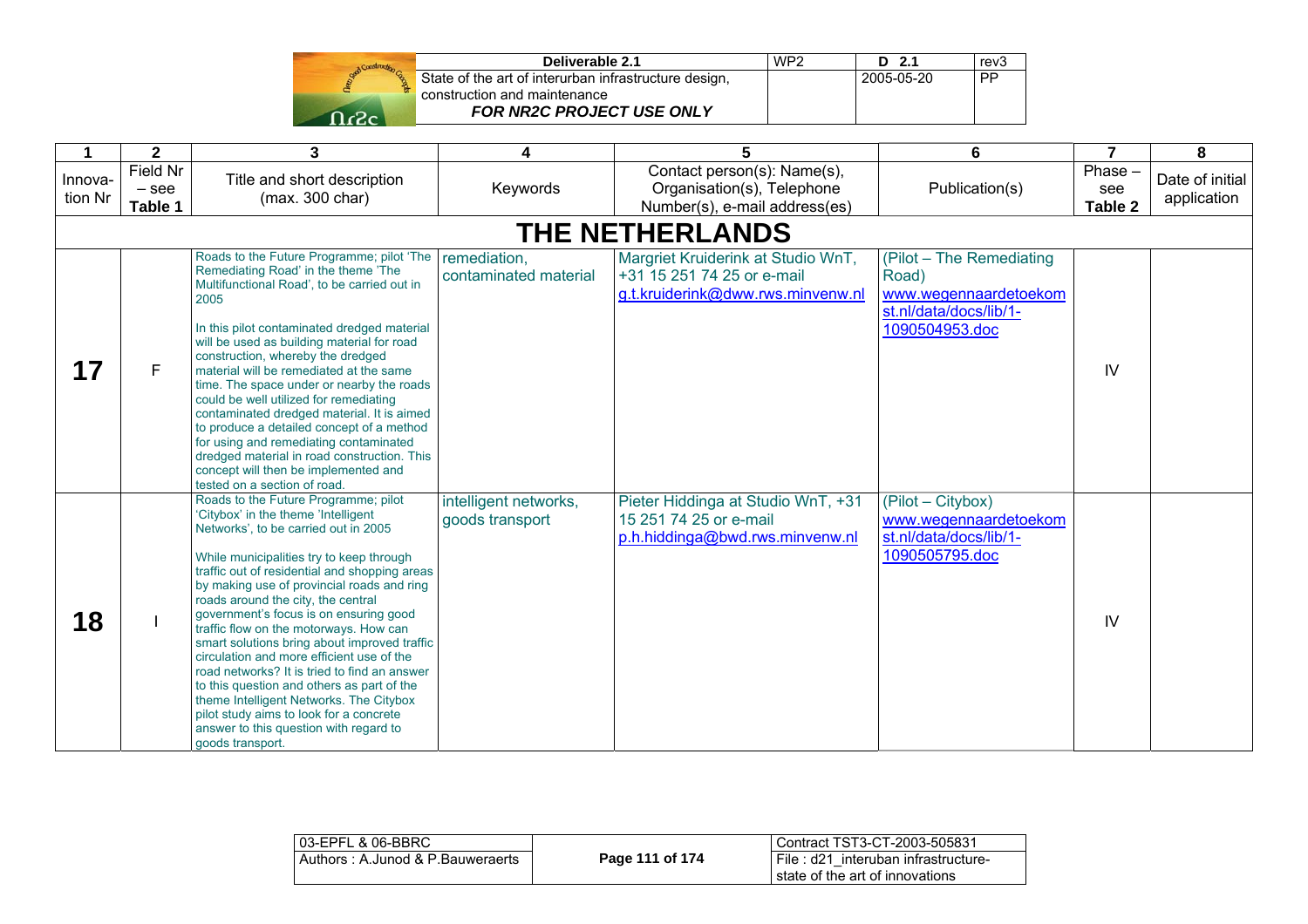| Send Construction G |  |
|---------------------|--|
|                     |  |
| ♦                   |  |

| Deliverable 2.1                                       | WP <sub>2</sub> | $D$ 2.1    | rev <sub>3</sub> |
|-------------------------------------------------------|-----------------|------------|------------------|
| State of the art of interurban infrastructure design, |                 | 2005-05-20 | <b>PP</b>        |
| construction and maintenance                          |                 |            |                  |
| FOR NR2C PROJECT USE ONLY                             |                 |            |                  |

| 1                  | $\mathbf{2}$                   | 3                                                                                                                                                                                                                                                                                                                                                                                                                                                                                                                                                                                                                                                                                                                                                                                 | 4                                      | 5                                                                                                    | 6                                                                                               | $\overline{7}$            | 8                              |
|--------------------|--------------------------------|-----------------------------------------------------------------------------------------------------------------------------------------------------------------------------------------------------------------------------------------------------------------------------------------------------------------------------------------------------------------------------------------------------------------------------------------------------------------------------------------------------------------------------------------------------------------------------------------------------------------------------------------------------------------------------------------------------------------------------------------------------------------------------------|----------------------------------------|------------------------------------------------------------------------------------------------------|-------------------------------------------------------------------------------------------------|---------------------------|--------------------------------|
| Innova-<br>tion Nr | Field Nr<br>$-$ see<br>Table 1 | Title and short description<br>(max. 300 char)                                                                                                                                                                                                                                                                                                                                                                                                                                                                                                                                                                                                                                                                                                                                    | Keywords                               | Contact person(s): Name(s),<br>Organisation(s), Telephone<br>Number(s), e-mail address(es)           | Publication(s)                                                                                  | Phase -<br>see<br>Table 2 | Date of initial<br>application |
|                    |                                |                                                                                                                                                                                                                                                                                                                                                                                                                                                                                                                                                                                                                                                                                                                                                                                   |                                        | <b>THE NETHERLANDS</b>                                                                               |                                                                                                 |                           |                                |
| 19                 |                                | Roads to the Future Programme; pilot<br>'Optimal Corridor' in the theme 'Intelligent<br>Networks', to be carried out in 2005<br>Transport networks do not always<br>interconnect everywhere as well as they<br>should. Different parties, partly on a profit-<br>making basis, manage transport networks.<br>This results in sub optimisation, leaving<br>gaps in the transport chain as a<br>consequence.<br>The pilot project Optimal Corridor aims to<br>connect networks to each other better<br>through smarter management, so that<br>traffic flow can be controlled more easily.                                                                                                                                                                                           | transport networks,<br>transport chain | Ton Rodewijk at Studio WnT, +31 15<br>251 74 25 or e-mail<br>a.g.l.m.rodewijk@bwd.rws.minvenw.<br>n! | (Pilot – Optimal Corridor)<br>www.wegennaardetoekom<br>st.nl/data/docs/lib/1-<br>1090506238.doc | IV                        |                                |
| 20                 |                                | The point of the pilot is to select a chain or<br>corridor and then optimise it completely.<br>Roads to the Future Programme; pilot<br>'Missing Link' in the theme 'Intelligent'<br>Networks', to be carried out in 2005<br>The pilot Missing link is looking for<br>possibilities to improve the cohesion of<br>road networks. Assuming the expected<br>increase in mobility, road users will benefit<br>if the chances of congestion are reduced,<br>and the route from door to door becomes<br>more reliable. This will be possible if the<br>capacity of the road network as a whole<br>become more flexible (primary routes and<br>secondary routes) through more efficient<br>use and greater numbers of alternative<br>routes. Junctions must no longer be<br>bottlenecks. | interconnection road<br>networks       | Wim Groen at Studio WnT, +31 15<br>251 74 25 or e-mail<br>w.groen@bwd.rws.minvenw.nl                 | (Pilot – Missing Link)<br>www.wegennaardetoekom<br>st.nl/data/docs/lib/1-<br>1090506627.doc     | IV                        |                                |

| l 03-EPFL & 06-BBRC_             |                 | Contract TST3-CT-2003-505831                                           |
|----------------------------------|-----------------|------------------------------------------------------------------------|
| Authors: A.Junod & P.Bauweraerts | Page 112 of 174 | File: d21 interuban infrastructure-<br>state of the art of innovations |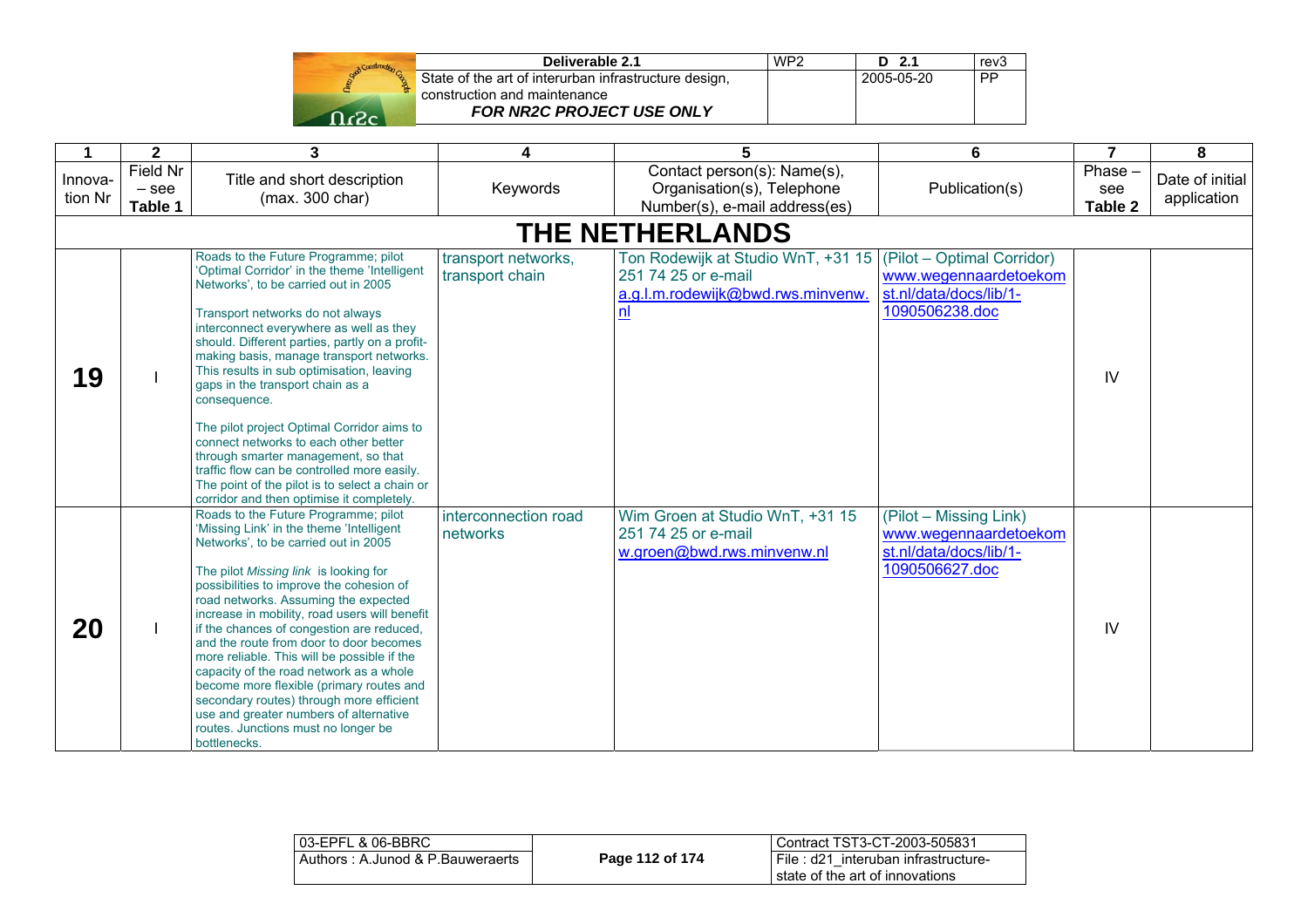| Start Construction G |  |
|----------------------|--|
|                      |  |
|                      |  |

| Deliverable 2.1                                       | WP <sub>2</sub> | $D$ 2.1    | rev <sub>3</sub> |
|-------------------------------------------------------|-----------------|------------|------------------|
| State of the art of interurban infrastructure design, |                 | 2005-05-20 | <b>PP</b>        |
| construction and maintenance                          |                 |            |                  |
| <b>FOR NR2C PROJECT USE ONLY</b>                      |                 |            |                  |

|                    |                              |                                                                                                                                                                                                                                                                                                                                                                                                                                                                                                                                                   |              |                                                                                            | 6                   |                             |                                |
|--------------------|------------------------------|---------------------------------------------------------------------------------------------------------------------------------------------------------------------------------------------------------------------------------------------------------------------------------------------------------------------------------------------------------------------------------------------------------------------------------------------------------------------------------------------------------------------------------------------------|--------------|--------------------------------------------------------------------------------------------|---------------------|-----------------------------|--------------------------------|
| Innova-<br>tion Nr | Field Nr<br>– see<br>Table 1 | Title and short description<br>(max. 300 char)                                                                                                                                                                                                                                                                                                                                                                                                                                                                                                    | Keywords     | Contact person(s): Name(s),<br>Organisation(s), Telephone<br>Number(s), e-mail address(es) | Publication(s)      | $Phase -$<br>see<br>Table 2 | Date of initial<br>application |
|                    |                              |                                                                                                                                                                                                                                                                                                                                                                                                                                                                                                                                                   |              | <b>THE NETHERLANDS</b>                                                                     |                     |                             |                                |
| 21                 | A, I                         | Roads to the Future Program; Pilot project<br>"Perspectives on Highways in 2027"<br>A view is given on how the main road<br>network could look like in the year 2027.<br>Three scenarios are elaborated.<br>respectively with the government in full<br>control of the road network management,<br>with a strong participation of private<br>parties, and with a mixture of governmental<br>and private influences. The pilot has<br>resulted in an interactive movie, showing<br>you the future when your personal wishes<br>would be satisfied. | Perspectives | A. de Winter, +31 15 2518356<br>or e-mail:<br>A.dWinter@dww.rws.minvenw.nl                 | CD-ROM is available | Ш                           |                                |

| 03-EPFL & 06-BBRC                |                 | Contract TST3-CT-2003-505831                                           |
|----------------------------------|-----------------|------------------------------------------------------------------------|
| Authors: A.Junod & P.Bauweraerts | Page 113 of 174 | File: d21 interuban infrastructure-<br>state of the art of innovations |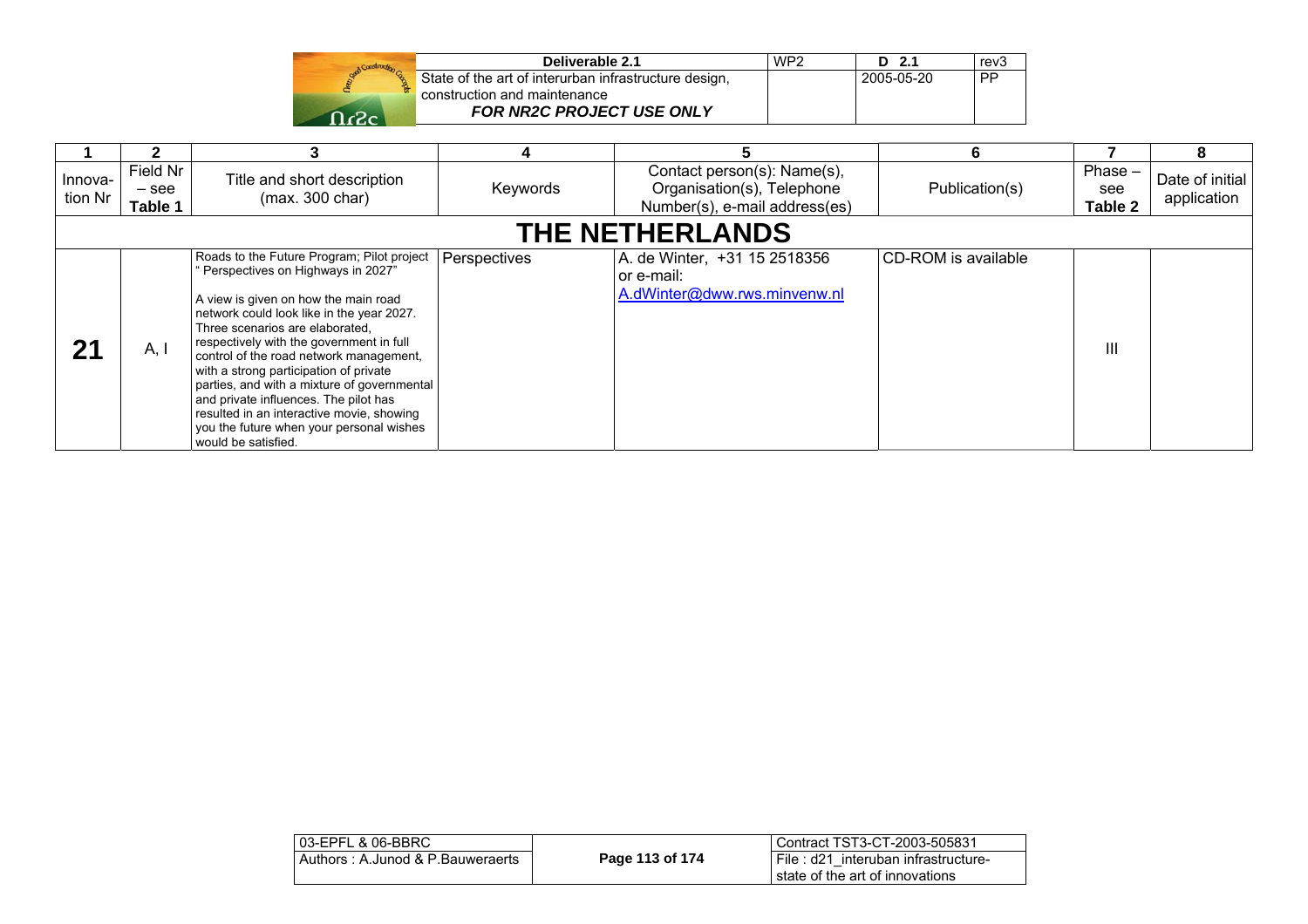|  | Stand Construction |  |
|--|--------------------|--|
|  |                    |  |
|  |                    |  |

| Deliverable 2.1                                       | WP <sub>2</sub> | $D$ 2.1    | rev3      |
|-------------------------------------------------------|-----------------|------------|-----------|
| State of the art of interurban infrastructure design, |                 | 2005-05-20 | <b>PP</b> |
| construction and maintenance                          |                 |            |           |
| <b>FOR NR2C PROJECT USE ONLY</b>                      |                 |            |           |

|                    | $\mathbf{2}$                   | 3                                                                                                                                                                                                                                                                                                                                                                                                                                                                                                                                                                                                                                                                                                                                                                                                                                                                                                                                                                                                                                                                                                                                                                                                                                                                                                         | 4                            | 5                                                                                          | 6              | 7                        | 8                              |
|--------------------|--------------------------------|-----------------------------------------------------------------------------------------------------------------------------------------------------------------------------------------------------------------------------------------------------------------------------------------------------------------------------------------------------------------------------------------------------------------------------------------------------------------------------------------------------------------------------------------------------------------------------------------------------------------------------------------------------------------------------------------------------------------------------------------------------------------------------------------------------------------------------------------------------------------------------------------------------------------------------------------------------------------------------------------------------------------------------------------------------------------------------------------------------------------------------------------------------------------------------------------------------------------------------------------------------------------------------------------------------------|------------------------------|--------------------------------------------------------------------------------------------|----------------|--------------------------|--------------------------------|
| Innova-<br>tion Nr | Field Nr<br>$-$ see<br>Table 1 | Title and short description<br>(max. 300 char)                                                                                                                                                                                                                                                                                                                                                                                                                                                                                                                                                                                                                                                                                                                                                                                                                                                                                                                                                                                                                                                                                                                                                                                                                                                            | Keywords                     | Contact person(s): Name(s),<br>Organisation(s), Telephone<br>Number(s), e-mail address(es) | Publication(s) | Phase-<br>see<br>Table 2 | Date of initial<br>application |
|                    |                                |                                                                                                                                                                                                                                                                                                                                                                                                                                                                                                                                                                                                                                                                                                                                                                                                                                                                                                                                                                                                                                                                                                                                                                                                                                                                                                           |                              | THE NETHERLANDS                                                                            |                |                          |                                |
| 22                 | A, I                           | Roads to the Future Program; Project<br>"Customized Infrastructure"<br>Customized Infrastructure is an image of<br>the future outlining solutions for traffic<br>problems around the year 2030. The idea<br>involves fine-tuning the various transport<br>options at modal interchange site and<br>improving road use.<br>At a modal interchange site transport<br>modalities (car, train, bus, bike) are<br>excellently geared to each other. The user<br>decides which means of transport he will<br>choose on the basis of cost and time. In<br>order to be able to offer customized<br>infrastructure to road traffic as well, traffic<br>lanes are created for certain target groups,<br>such as car-poolers, high quality collective<br>transport and automatically guided<br>vehicles.<br>The project includes a pilot on "Variable<br>Cross Sections" (VCS), carried out in<br>2000. VCS is based on the use of flexible<br>road markings. The lanes are marked with<br>illuminated lines instead of painted lines.<br>This makes it possible for the road<br>manager to react to the demand from the<br>road users. He can easily increase the<br>number of lanes in one direction at the<br>expense of the opposite direction, or he<br>can transform two wide lanes into three<br>narrow ones. | Customized<br>Infrastructure | A. de Winter, +31 15 2518356<br>or e-mail:<br>A.dWinter@dww.rws.minvenw.nl                 |                | Ш                        |                                |

| 03-EPFL & 06-BBRC                |                 | l Contract TST3-CT-2003-505831                                             |
|----------------------------------|-----------------|----------------------------------------------------------------------------|
| Authors: A.Junod & P.Bauweraerts | Page 114 of 174 | I File: d21 interuban infrastructure-<br>I state of the art of innovations |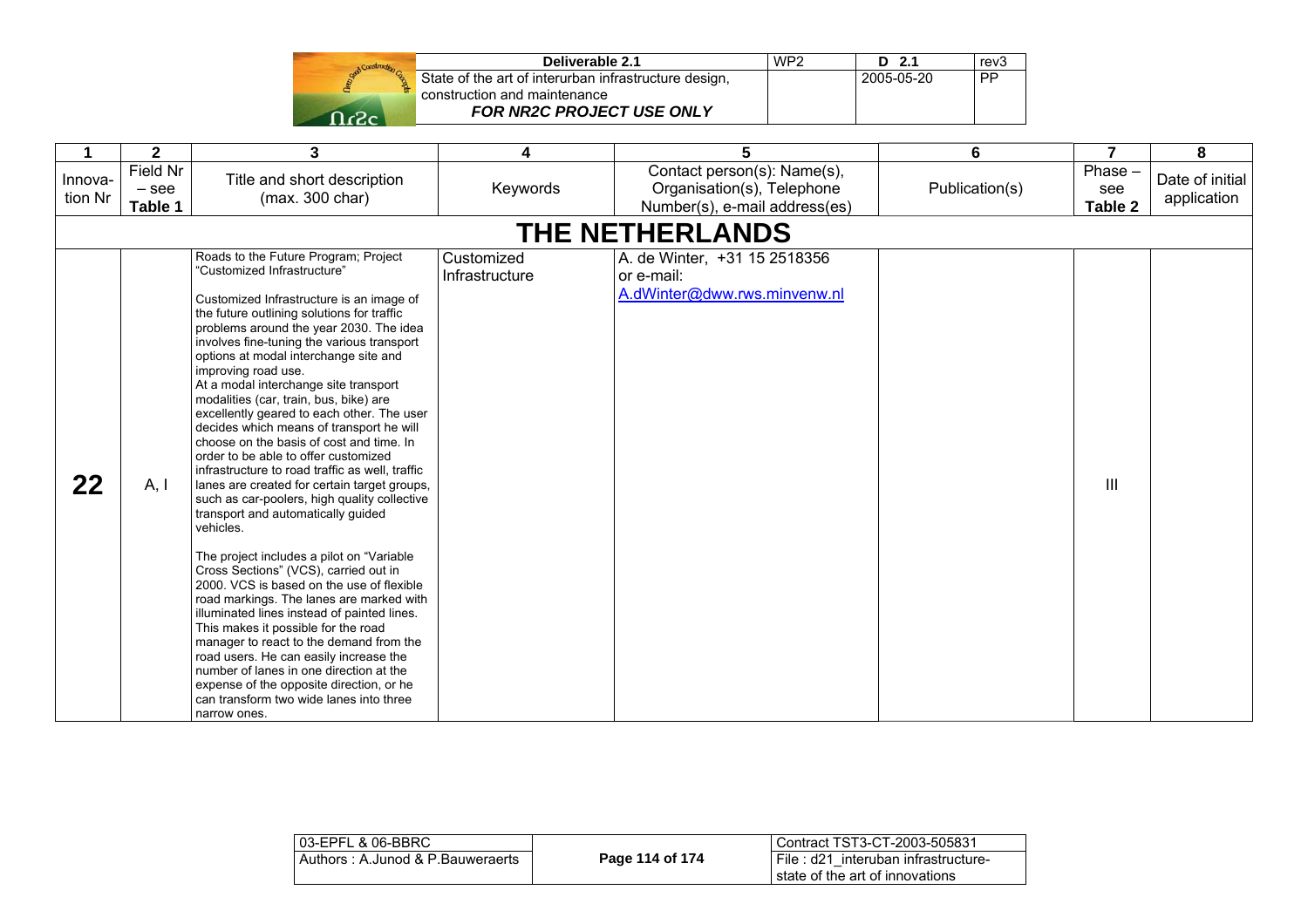|              | Construction Co |
|--------------|-----------------|
| <b>Don't</b> |                 |
|              |                 |

| Deliverable 2.1                                       | WP <sub>2</sub> | $D$ 2.1    | rev <sub>3</sub> |
|-------------------------------------------------------|-----------------|------------|------------------|
| State of the art of interurban infrastructure design, |                 | 2005-05-20 | <b>PP</b>        |
| construction and maintenance                          |                 |            |                  |
| <b>FOR NR2C PROJECT USE ONLY</b>                      |                 |            |                  |

|                        | $\mathbf{2}$                   | 3                                                                                                                                                                                                                                                                                                                                                                                                                                                                                                                                                                                                                                                                                                                                                                                                                                                                                                                     | 4                    | 5                                                                                          | 6              | 7                           | 8                              |  |  |
|------------------------|--------------------------------|-----------------------------------------------------------------------------------------------------------------------------------------------------------------------------------------------------------------------------------------------------------------------------------------------------------------------------------------------------------------------------------------------------------------------------------------------------------------------------------------------------------------------------------------------------------------------------------------------------------------------------------------------------------------------------------------------------------------------------------------------------------------------------------------------------------------------------------------------------------------------------------------------------------------------|----------------------|--------------------------------------------------------------------------------------------|----------------|-----------------------------|--------------------------------|--|--|
| Innova-<br>tion Nr     | Field Nr<br>$-$ see<br>Table 1 | Title and short description<br>(max. 300 char)                                                                                                                                                                                                                                                                                                                                                                                                                                                                                                                                                                                                                                                                                                                                                                                                                                                                        | Keywords             | Contact person(s): Name(s),<br>Organisation(s), Telephone<br>Number(s), e-mail address(es) | Publication(s) | $Phase -$<br>see<br>Table 2 | Date of initial<br>application |  |  |
| <b>THE NETHERLANDS</b> |                                |                                                                                                                                                                                                                                                                                                                                                                                                                                                                                                                                                                                                                                                                                                                                                                                                                                                                                                                       |                      |                                                                                            |                |                             |                                |  |  |
| 23                     | H, I                           | Roads to the Future Program; Project "On-<br>board Information"<br>One of the solutions to cope with the<br>increasing traffic volumes is a smarter use<br>of the roads. Having correct and reliable<br>traffic information is an important<br>precondition for that. When a road user is<br>supplied with accurate travel information<br>he will know what travel time he can<br>expect and he can make choices on<br>modality, route, travel time, etc.<br>The project includes a pilot on "Floating<br>Car Data" (FCD), carried out in 1998. FCD<br>aimed at collecting accurate travel<br>information, 60 Cars were used to<br>measure traffic flow and traffic speed. The<br>cars were travelling around continuously.<br>There position was measured frequently,<br>using GPS and GSM. The collected<br>information was processed into expected<br>travel times on road sections and supplied<br>to the public. | On-board Information | A. de Winter, +31 15 2518356<br>or e-mail:<br>A.dWinter@dww.rws.minvenw.nl                 |                | Ш                           |                                |  |  |

| l 03-EPFL & 06-BBRC_             |                 | l Contract TST3-CT-2003-505831      |
|----------------------------------|-----------------|-------------------------------------|
| Authors: A.Junod & P.Bauweraerts | Page 115 of 174 | File: d21 interuban infrastructure- |
|                                  |                 | state of the art of innovations     |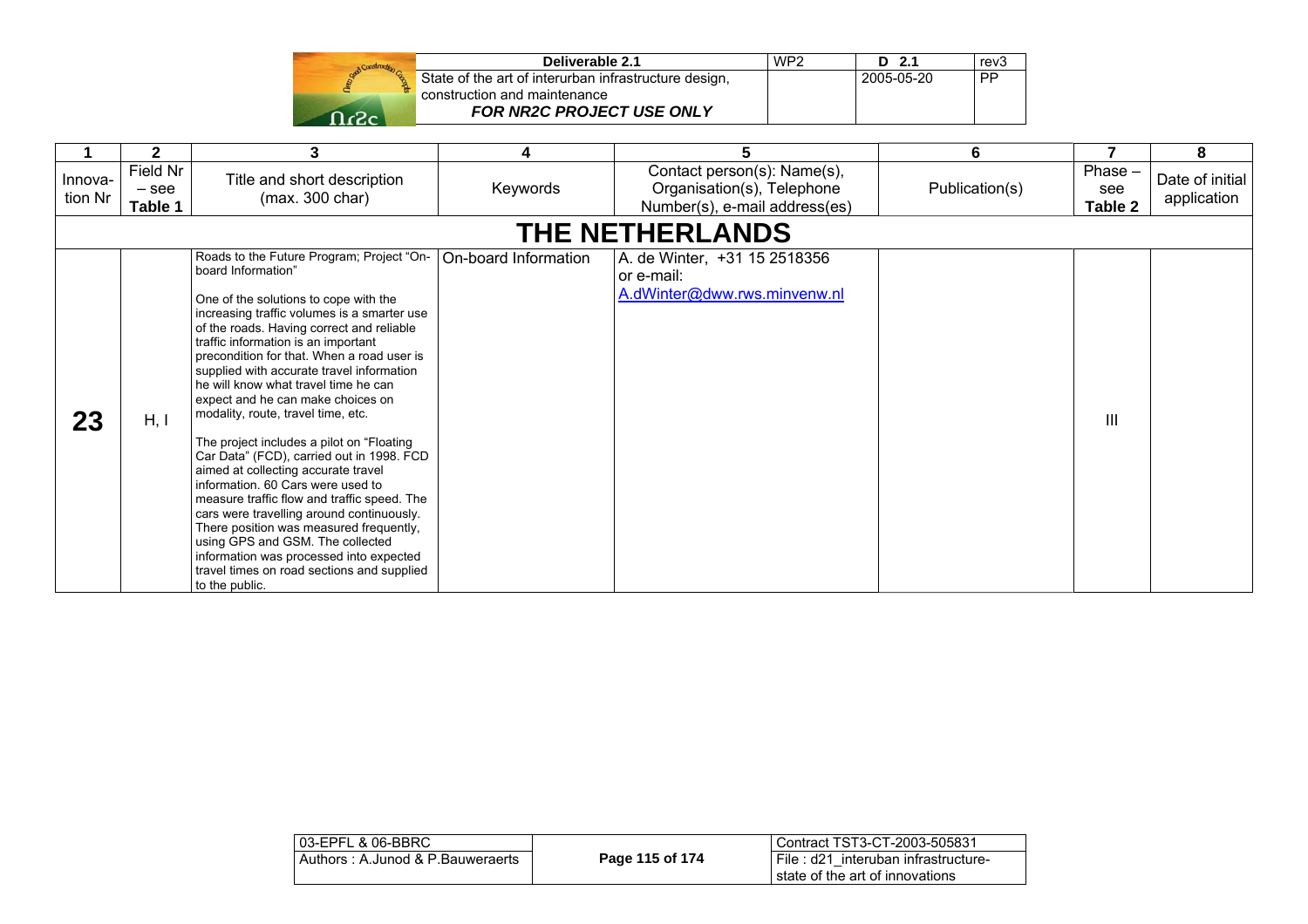

| Deliverable 2.1                                       | WP <sub>2</sub> | $D$ 2.1    | rev <sub>3</sub> |
|-------------------------------------------------------|-----------------|------------|------------------|
| State of the art of interurban infrastructure design, |                 | 2005-05-20 | <b>PP</b>        |
| construction and maintenance                          |                 |            |                  |
| <b>FOR NR2C PROJECT USE ONLY</b>                      |                 |            |                  |

| 1                  | $\mathbf{2}$                   | 3                                                                                                                                                                                                                                                                                                                                                                                                                                                                                                                                                                                                                                                                                                                                                                                                                                                                                                                                                                                                                                                                                                                                                                                                                                                                                                                                                                                                                                                                                                                                                                                                                                                                        | 4                                          | 5                                                                                          | 6              | $\overline{7}$           | 8                              |  |  |  |
|--------------------|--------------------------------|--------------------------------------------------------------------------------------------------------------------------------------------------------------------------------------------------------------------------------------------------------------------------------------------------------------------------------------------------------------------------------------------------------------------------------------------------------------------------------------------------------------------------------------------------------------------------------------------------------------------------------------------------------------------------------------------------------------------------------------------------------------------------------------------------------------------------------------------------------------------------------------------------------------------------------------------------------------------------------------------------------------------------------------------------------------------------------------------------------------------------------------------------------------------------------------------------------------------------------------------------------------------------------------------------------------------------------------------------------------------------------------------------------------------------------------------------------------------------------------------------------------------------------------------------------------------------------------------------------------------------------------------------------------------------|--------------------------------------------|--------------------------------------------------------------------------------------------|----------------|--------------------------|--------------------------------|--|--|--|
| Innova-<br>tion Nr | Field Nr<br>$-$ see<br>Table 1 | Title and short description<br>(max. 300 char)                                                                                                                                                                                                                                                                                                                                                                                                                                                                                                                                                                                                                                                                                                                                                                                                                                                                                                                                                                                                                                                                                                                                                                                                                                                                                                                                                                                                                                                                                                                                                                                                                           | Keywords                                   | Contact person(s): Name(s),<br>Organisation(s), Telephone<br>Number(s), e-mail address(es) | Publication(s) | Phase-<br>see<br>Table 2 | Date of initial<br>application |  |  |  |
|                    | <b>THE NETHERLANDS</b>         |                                                                                                                                                                                                                                                                                                                                                                                                                                                                                                                                                                                                                                                                                                                                                                                                                                                                                                                                                                                                                                                                                                                                                                                                                                                                                                                                                                                                                                                                                                                                                                                                                                                                          |                                            |                                                                                            |                |                          |                                |  |  |  |
| 24                 | E, L                           | Roads to the Future Program; Pilot "Cheops"<br>Cheops is a project on diminishing hindrance to<br>road users during maintenance activities. The<br>project encloses three elements;<br>Flexible traffic signs<br>Alternative vehicle detection (not<br>using inductive loops)<br>Separate lane, dedicated to<br>maintenance activities<br>Flexible traffic signs are useful during<br>maintenance works, particularly when the cross<br>section of a road has to be changed temporarily<br>(change in number of lanes, lateral shift of<br>lanes). The project has resulted in a prototype<br>electronic board, placed above the road, showing<br>traffic signs and traffic information.<br>Detection and control of traffic flows is<br>generally done using inductive loops in de road.<br>Very often these loops cannot be used during<br>maintenance works, because of a temporal<br>change in the number and/or in the lateral<br>position of the lanes. Alternative systems for the<br>detection of vehicles have been developed and<br>tried out, based on radar and infrared<br>techniques.<br>Road/lane closures cause a lot of hindrance to<br>the traffic. These closures decrease the capacity<br>of the road and are a safety hazard, both to road<br>users and to road workers. For this reason it is<br>looked into the possibility to do as much<br>maintenance as possible from the side of the<br>road, preferably from a lane which is physically<br>separated from the road. It is studied whether<br>such a lane, dedicated for maintenance<br>activities, can be created, for instance in the<br>central verge of the road. The study has resulted | Hindrance during<br>maintenance activities | A. de Winter, +31 15 2518356<br>or e-mail:<br>A.dWinter@dww.rws.minvenw.nl                 |                | Ш                        |                                |  |  |  |

| 03-EPFL & 06-BBRC                |                 | Contract TST3-CT-2003-505831                                              |
|----------------------------------|-----------------|---------------------------------------------------------------------------|
| Authors: A.Junod & P.Bauweraerts | Page 116 of 174 | I File : d21 interuban infrastructure-<br>state of the art of innovations |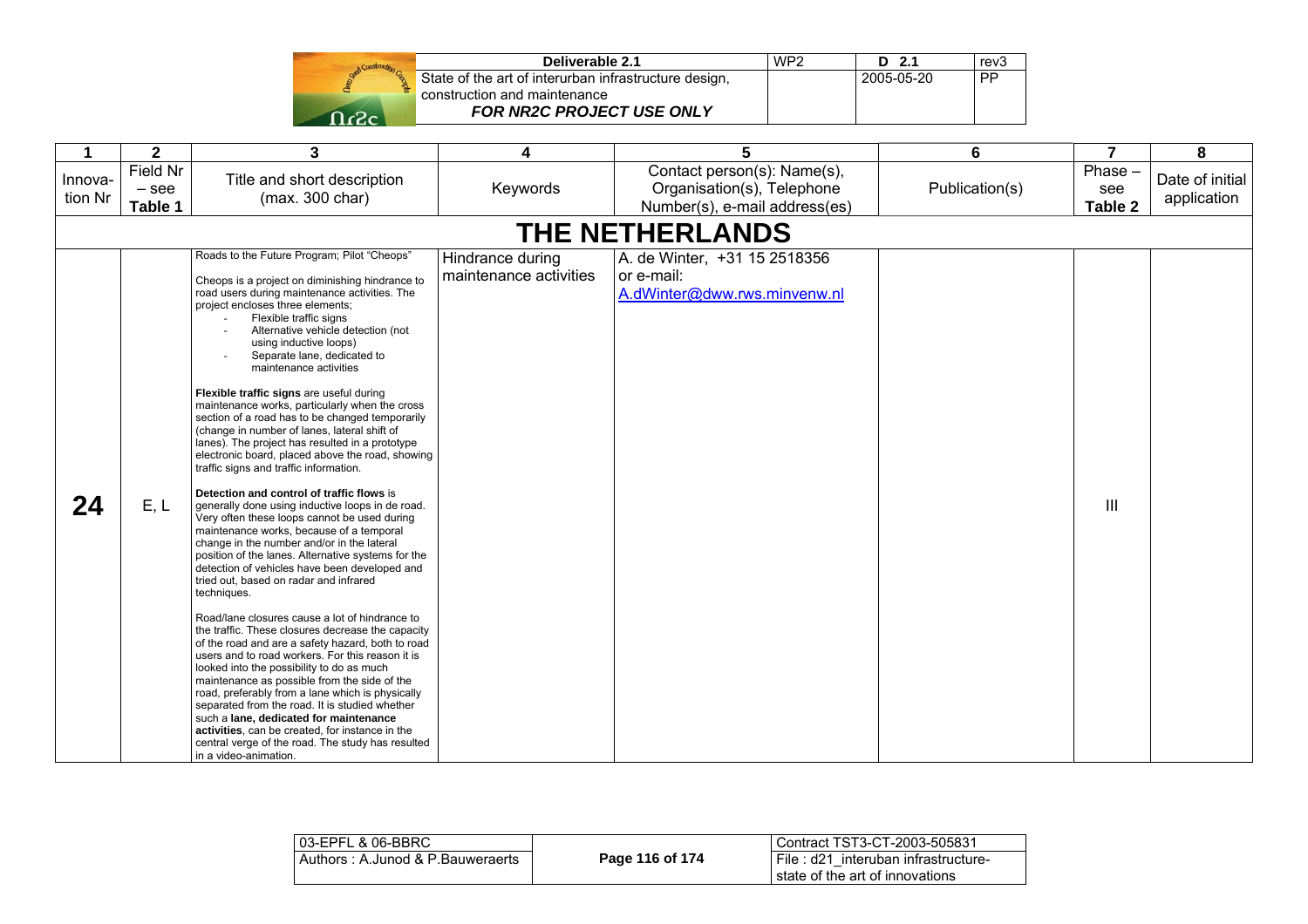| Deliverable 2.1                                                                       | WP <sub>2</sub> | D 2.1      | rev3      |
|---------------------------------------------------------------------------------------|-----------------|------------|-----------|
| State of the art of interurban infrastructure design,<br>construction and maintenance |                 | 2005-05-20 | <b>PP</b> |
| FOR NR2C PROJECT USE ONLY                                                             |                 |            |           |

|                    | 2                              | 3                                                                                                                | 4                                                     |                                                                                                                                                      | 6              |                           | 8                              |
|--------------------|--------------------------------|------------------------------------------------------------------------------------------------------------------|-------------------------------------------------------|------------------------------------------------------------------------------------------------------------------------------------------------------|----------------|---------------------------|--------------------------------|
| Innova-<br>tion Nr | Field Nr<br>$-$ see<br>Table 1 | Title and short description<br>(max. 300 char)                                                                   | Keywords                                              | Contact person(s): Name(s),<br>Organisation(s), Telephone<br>Number(s), e-mail address(es)                                                           | Publication(s) | Phase -<br>see<br>Table 2 | Date of initial<br>application |
|                    |                                |                                                                                                                  |                                                       | <b>SLOVENIA</b>                                                                                                                                      |                |                           |                                |
|                    | $\mathsf{C}$                   | <b>SELF COMPACTING</b><br><b>CONCRETE</b><br>(SCC), used in column base for<br>highway bridges                   | self compacting<br>concrete, SCC                      | Jana Šelih<br>ZAG Ljubljana<br>Slovenian National Building and Civil<br><b>Engineering Institute</b><br>+386 1 2804 463<br>jana.selih@zag.si         |                |                           | 2004                           |
| כי                 | F                              | CONCRETE RUBBLE, recycling<br>of rigid pavement rubble and re-<br>using it in embankment and/or<br>capping layer | concrete rubble,<br>recycling, waste<br>materials     | Darko Kokot<br>ZAG Ljubljana<br>Slovenian National Building and Civil<br><b>Engineering Institute</b><br>+386 1 2804 301<br>darko.kokot@zag.si       |                | VI                        | August 2004                    |
| 3                  | A                              | <b>VERTICAL INJECTION, used for</b><br>pre-stressed vertical cables in<br>columns for highway bridges            | vertical injection,<br>viaduct and bridges<br>columns | Vera Verbovšek<br>ZAG Ljubljana<br>Slovenian National Building and Civil<br><b>Engineering Institute</b><br>+386 1 2804 499<br>vera.verbovsek@zag.si |                | V                         | 2003                           |

| 03-EPFL & 06-BBRC                |                 | Contract TST3-CT-2003-505831                                                |
|----------------------------------|-----------------|-----------------------------------------------------------------------------|
| Authors: A.Junod & P.Bauweraerts | Page 117 of 174 | I File: d21 interuban infrastructure-<br>l state of the art of innovations. |
|                                  |                 |                                                                             |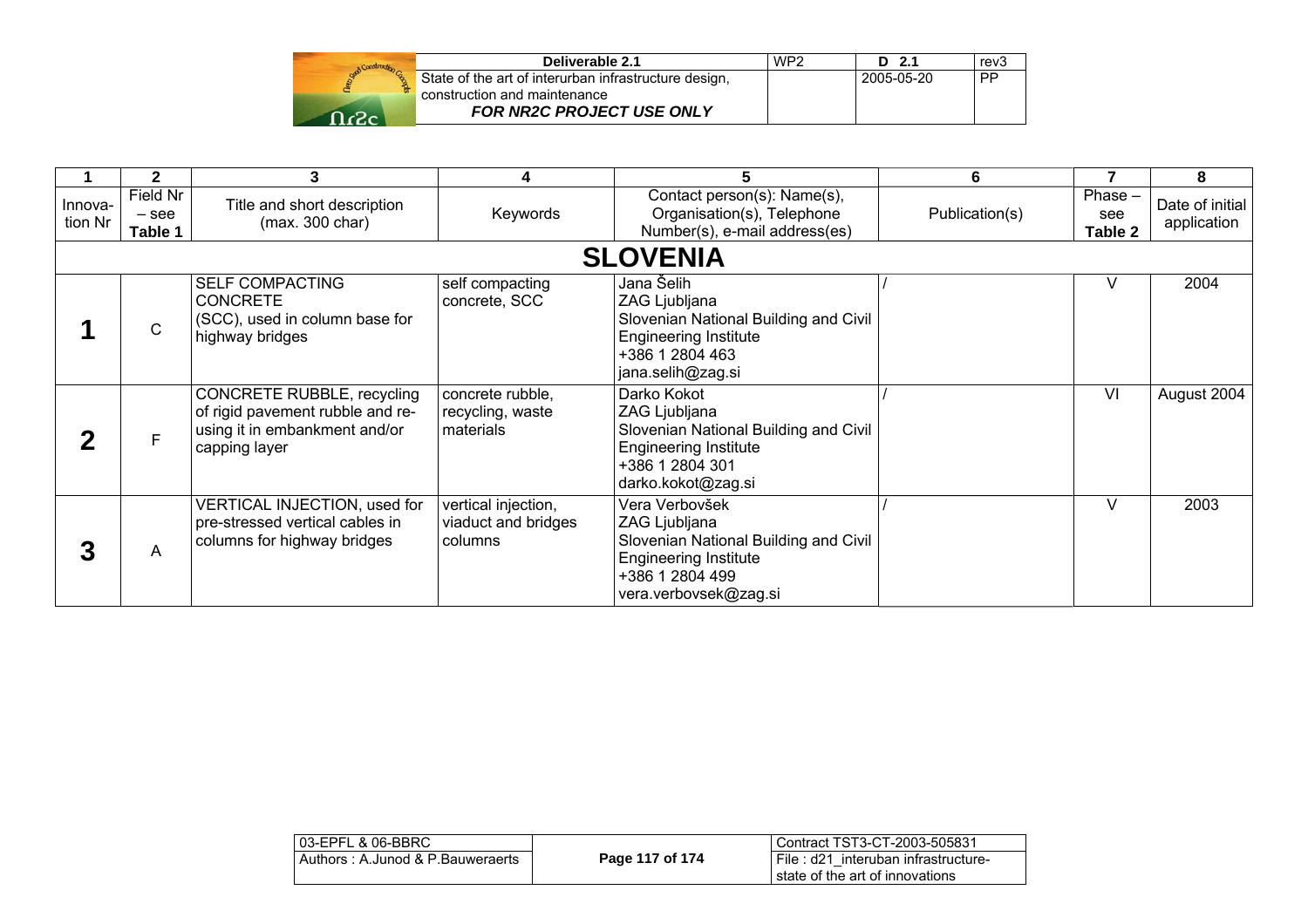|       | Deliverable 2.1                                       | WP <sub>2</sub> | 2.1<br>D.  | rev <sub>3</sub> |
|-------|-------------------------------------------------------|-----------------|------------|------------------|
|       | State of the art of interurban infrastructure design, |                 | 2005-05-20 | PP               |
|       | construction and maintenance                          |                 |            |                  |
| במגרי | FOR NR2C PROJECT USE ONLY                             |                 |            |                  |

| Contact person(s): Name(s),<br>Field Nr<br>Phase -<br>Title and short description<br>Date of initial<br>Innova-<br>Keywords<br>Organisation(s), Telephone<br>Publication(s)<br>$-$ see<br>see<br>tion Nr<br>(max. 300 char)<br>application<br>Table 1<br>Number(s), e-mail address(es)<br>Table 2<br><b>SLOVENIA</b><br>VIŽINTIN, Nada, MLADENOVIČ, Ana.<br>BLACK STEEL SLAG, used as<br>black steel slag, waste<br>Ana Mladenovič<br>IV<br>2004<br>The potential use of metallurgical slag<br>ZAG Ljubljana<br>crushed aggregate in bituminous<br>materials<br>in civil engineering projects in<br>Slovenian National Building and Civil<br>Slovenia. V: PIRJO, Kuula-Väisänen<br>layers<br>(ur.), RAIMO, Uusinoka (ur.).<br><b>Engineering Institute</b><br>Proceedings of Aggregate 2001 -<br>+386 1 2804 394<br>Environment and Economy, (Tampere<br>University of Technology, Laboratory<br>ana.mladenovic@zag.si<br>of Engineering Geology, Publication<br>number 50, 51). Tampere: Tempere<br>University of Technology, Laboratory<br>of Engineering Geology, 2001, zv. 2,<br>str. 463-467. [COBISS.SI-ID 607847]<br>MLADENOVIČ, Ana, VIŽINTIN, Nada,<br>PETKOVŠEK, Ana. Investigation of<br>steel failures caused by beta to<br>gamma dicalciumsilicate phase<br>transformation, using optical<br>microscopy. V: Proceedings of the 8th<br>Euroseminar on Microscopy Applied to<br>Buildings Materials: September 4-7,<br>2001, Athens, Greece. Athens: M.<br>Stamatacis (N.U.A.) [etc.], cop. 2001,<br>str. 225-230. [COBISS.SI-ID 603239]<br>$\mathsf F$<br>4<br>KRAJNC BRODAR, Vesna, TRIPLAT,<br>Jože, MLADENOVIČ, Ana, VIŽINTIN,<br>Nada, DRNOVŠEK, Sabina, MIRTIČ,<br>Breda. Karakteristike in uporabnost<br>črne jeklarske žlindre iz podjetja<br>Acroni v cestogradnji. V: HORVAT,<br>Aleksander (ur.), KOŠIR, Adrijan (ur.),<br>VREČA, Polona (ur.), BRENČIČ,<br>Mihael (ur.). 1. slovenski geološki<br>kongres, Črna na Koroškem, 9.-11.<br>oktober 2002. Knjiga povzetkov.<br>Ljubljana: Geološki zavod Slovenije,<br>2002, str. 48. [COBISS.SI-ID 762727]<br>ŠELIH, Jana, DUCMAN, Vilma,<br>MLADENOVIČ, Ana, SEVER ŠKAPIN,<br>Andrijana, PAVŠIČ, Primož,<br>MAKAROVIČ, Matjaž, LEGAT,<br>Andraž. Možnosti uporabe odpadkov v<br>gradbeništvu in industriji gradbenih<br>materialov = The use of waste<br>materials in building and civil<br>engineering. Mater. tehnol., 2004, letn.<br>38. št. 1/2. str. 79-86. ilustr.<br>03-EPFL & 06-BBRC<br>Contract TST3-CTC2003-5058344231<br>Authors: A.Junod & P.Bauweraerts<br>Page 118 of 174<br>File: d21 interuban infrastructure-<br>state of the art of innovations | $\mathbf 1$ | $\overline{2}$ |  | $\overline{\mathbf{3}}$ | 4 |  | 5 |  | 6 |  | $\overline{7}$ | 8 |  |
|----------------------------------------------------------------------------------------------------------------------------------------------------------------------------------------------------------------------------------------------------------------------------------------------------------------------------------------------------------------------------------------------------------------------------------------------------------------------------------------------------------------------------------------------------------------------------------------------------------------------------------------------------------------------------------------------------------------------------------------------------------------------------------------------------------------------------------------------------------------------------------------------------------------------------------------------------------------------------------------------------------------------------------------------------------------------------------------------------------------------------------------------------------------------------------------------------------------------------------------------------------------------------------------------------------------------------------------------------------------------------------------------------------------------------------------------------------------------------------------------------------------------------------------------------------------------------------------------------------------------------------------------------------------------------------------------------------------------------------------------------------------------------------------------------------------------------------------------------------------------------------------------------------------------------------------------------------------------------------------------------------------------------------------------------------------------------------------------------------------------------------------------------------------------------------------------------------------------------------------------------------------------------------------------------------------------------------------------------------------------------------------------------------------------------------------------------------------------------------------------------------------------------------------------------------------------------------------------------------------------------------------|-------------|----------------|--|-------------------------|---|--|---|--|---|--|----------------|---|--|
|                                                                                                                                                                                                                                                                                                                                                                                                                                                                                                                                                                                                                                                                                                                                                                                                                                                                                                                                                                                                                                                                                                                                                                                                                                                                                                                                                                                                                                                                                                                                                                                                                                                                                                                                                                                                                                                                                                                                                                                                                                                                                                                                                                                                                                                                                                                                                                                                                                                                                                                                                                                                                                        |             |                |  |                         |   |  |   |  |   |  |                |   |  |
|                                                                                                                                                                                                                                                                                                                                                                                                                                                                                                                                                                                                                                                                                                                                                                                                                                                                                                                                                                                                                                                                                                                                                                                                                                                                                                                                                                                                                                                                                                                                                                                                                                                                                                                                                                                                                                                                                                                                                                                                                                                                                                                                                                                                                                                                                                                                                                                                                                                                                                                                                                                                                                        |             |                |  |                         |   |  |   |  |   |  |                |   |  |
|                                                                                                                                                                                                                                                                                                                                                                                                                                                                                                                                                                                                                                                                                                                                                                                                                                                                                                                                                                                                                                                                                                                                                                                                                                                                                                                                                                                                                                                                                                                                                                                                                                                                                                                                                                                                                                                                                                                                                                                                                                                                                                                                                                                                                                                                                                                                                                                                                                                                                                                                                                                                                                        |             |                |  |                         |   |  |   |  |   |  |                |   |  |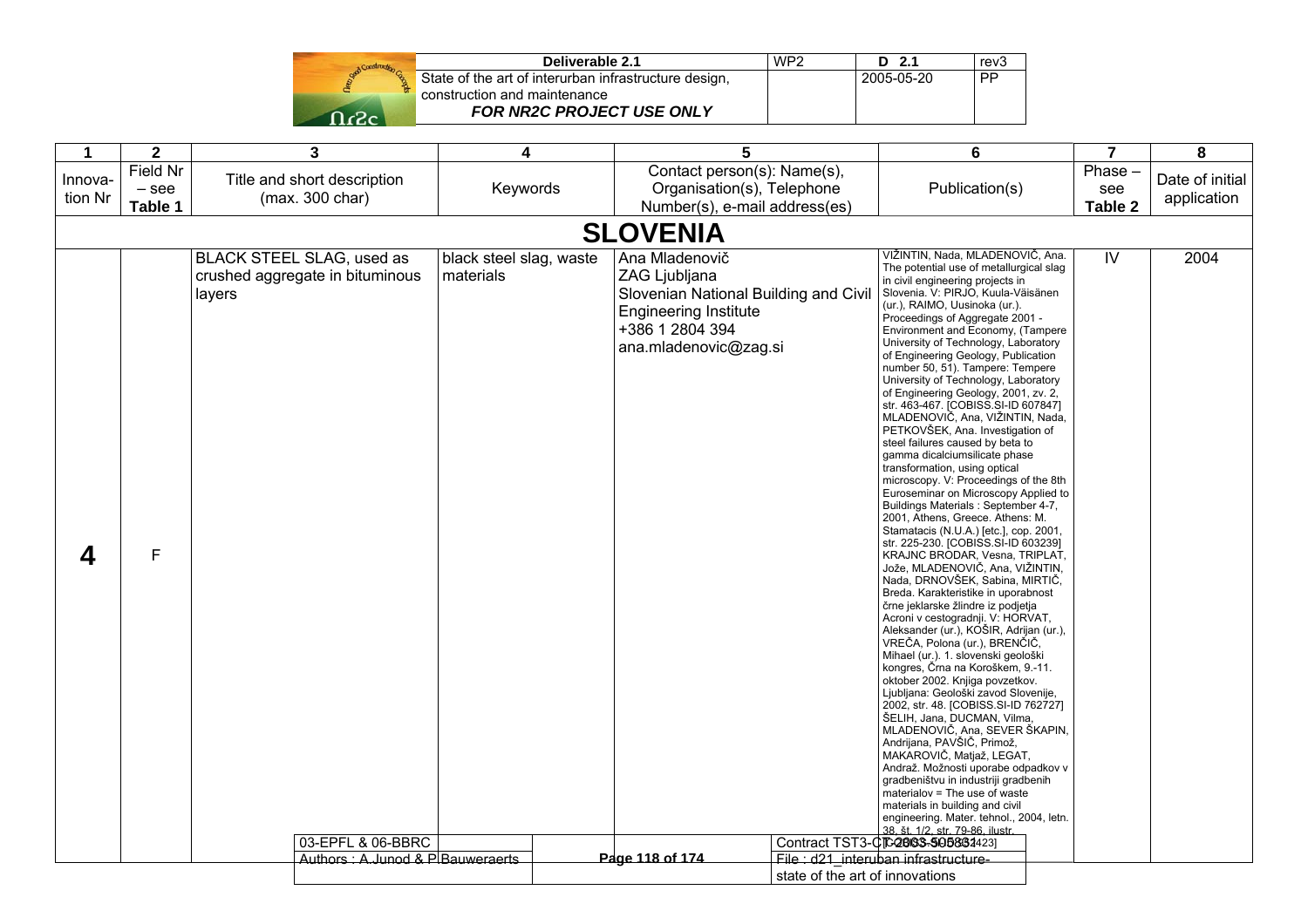

| Deliverable 2.1                                       | WP <sub>2</sub> | $D$ 2.1    | rev3      |
|-------------------------------------------------------|-----------------|------------|-----------|
| State of the art of interurban infrastructure design, |                 | 2005-05-20 | <b>PP</b> |
| construction and maintenance                          |                 |            |           |
| <b>FOR NR2C PROJECT USE ONLY</b>                      |                 |            |           |

|                    | $\mathbf{2}$                   | 3                                                                                                                                                   | 4                                                                                | 5                                                                                                                                                    | 6                                                                                                                                                                                                                                                                                                                                                                                                                                                           | $\overline{7}$           | 8                              |
|--------------------|--------------------------------|-----------------------------------------------------------------------------------------------------------------------------------------------------|----------------------------------------------------------------------------------|------------------------------------------------------------------------------------------------------------------------------------------------------|-------------------------------------------------------------------------------------------------------------------------------------------------------------------------------------------------------------------------------------------------------------------------------------------------------------------------------------------------------------------------------------------------------------------------------------------------------------|--------------------------|--------------------------------|
| Innova-<br>tion Nr | Field Nr<br>$-$ see<br>Table 1 | Title and short description<br>(max. 300 char)                                                                                                      | Keywords                                                                         | Contact person(s): Name(s),<br>Organisation(s), Telephone<br>Number(s), e-mail address(es)                                                           | Publication(s)                                                                                                                                                                                                                                                                                                                                                                                                                                              | Phase-<br>see<br>Table 2 | Date of initial<br>application |
|                    |                                |                                                                                                                                                     |                                                                                  | <b>SLOVENIA</b>                                                                                                                                      |                                                                                                                                                                                                                                                                                                                                                                                                                                                             |                          |                                |
| 5                  | F                              | <b>CRUSHED BUILDING RUBBLES.</b><br>used as crushed aggregate for<br>embankments for low trafficked<br>roads                                        | crushed building<br>rubbles, recycling,<br>waste materials                       | Ana Mladenovič<br>ZAG Ljubljana<br>Slovenian National Building and Civil<br><b>Engineering Institute</b><br>+386 1 2804 394<br>ana.mladenovic@zag.si |                                                                                                                                                                                                                                                                                                                                                                                                                                                             | IV                       | 2004                           |
| 6                  | C, F                           | application of the CYCLONE<br>DUST from the metal industry as<br>chemical stabilizer to the unbound<br>granular materials of low dynamic<br>quality | unbound granular<br>materials, cyclic load<br>triaxial test, waste,<br>recycling | Primož Pavšič<br>ZAG Ljubljana<br>Slovenian National Building and Civil<br><b>Engineering Institute</b><br>+386 1 2804 245<br>primoz.pavsic@zag.si   | Možnosti uporabe<br>ciklonskega prahu za<br>izboljšanje dinamičnih<br>karakteristik nevezanih<br>materialov v cestogradnji<br>(Usability of cyclone dust<br>for improvement of<br>dynamic characteristics of<br>unbound granular<br>materials), Možnosti<br>uporabe odpadkov:<br>zbornik = Waste<br>application and treatment :<br>proceedings<br>IMPRESUM : Ljubljana :<br>Cetera, Center za tehnični<br>razvoj,<br>izobraževanje in<br>organizacijo, 2002 | III                      | 2002                           |

| 03-EPFL & 06-BBRC                |                 | l Contract TST3-CT-2003-505831                                              |
|----------------------------------|-----------------|-----------------------------------------------------------------------------|
| Authors: A.Junod & P.Bauweraerts | Page 119 of 174 | I File: d21 interuban infrastructure-<br>l state of the art of innovations. |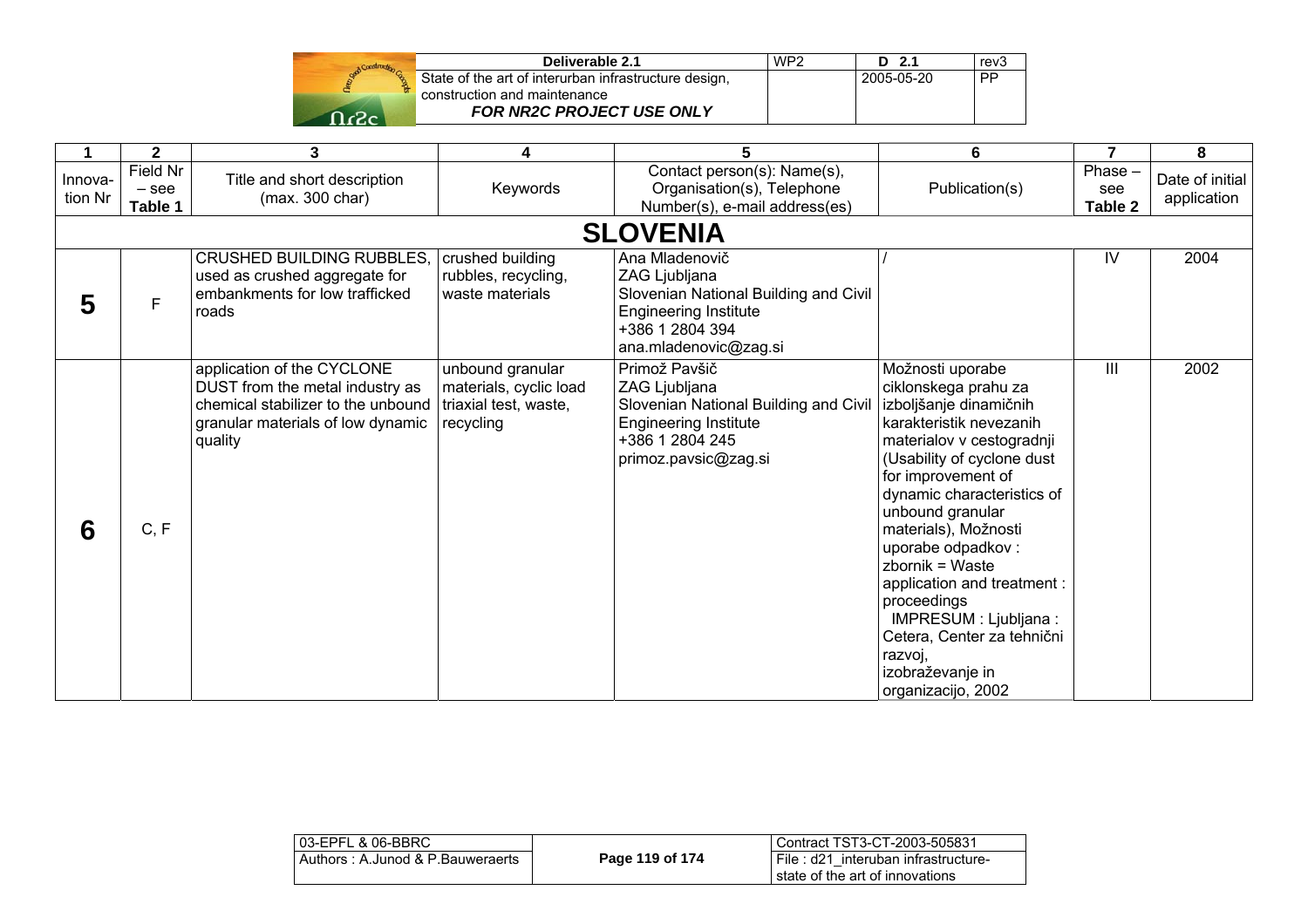

| Deliverable 2.1                                       | WP <sub>2</sub> | $D$ 2.1    | rev3      |
|-------------------------------------------------------|-----------------|------------|-----------|
| State of the art of interurban infrastructure design, |                 | 2005-05-20 | <b>PP</b> |
| construction and maintenance                          |                 |            |           |
| <b>FOR NR2C PROJECT USE ONLY</b>                      |                 |            |           |

|                    | $\overline{2}$                 | 3                                                                                                                                                                                                                                                                        | 4                                                                                     | 5                                                                                                                                                                                             | 6                                                                                                                                                                                                                                                                                           | 7                         | 8                              |
|--------------------|--------------------------------|--------------------------------------------------------------------------------------------------------------------------------------------------------------------------------------------------------------------------------------------------------------------------|---------------------------------------------------------------------------------------|-----------------------------------------------------------------------------------------------------------------------------------------------------------------------------------------------|---------------------------------------------------------------------------------------------------------------------------------------------------------------------------------------------------------------------------------------------------------------------------------------------|---------------------------|--------------------------------|
| Innova-<br>tion Nr | Field Nr<br>$-$ see<br>Table 1 | Title and short description<br>(max. 300 char)                                                                                                                                                                                                                           | Keywords                                                                              | Contact person(s): Name(s),<br>Organisation(s), Telephone<br>Number(s), e-mail address(es)                                                                                                    | Publication(s)                                                                                                                                                                                                                                                                              | Phase -<br>see<br>Table 2 | Date of initial<br>application |
|                    |                                |                                                                                                                                                                                                                                                                          |                                                                                       | <b>SLOVENIA</b>                                                                                                                                                                               |                                                                                                                                                                                                                                                                                             |                           |                                |
|                    | C                              | determining dynamic properties of<br>UNBOUND GRANULAR<br>MATERIALS (gravel from river<br>Mura), defining the lowest percent<br>of crushed particles for known<br>load, use of WASTE CYCLONE<br><b>DUST AND GEOGRID for</b><br>reinforcement of unbound<br>granular layer | unbound granular<br>materials, permanent<br>deformation, cyclic load<br>triaxial test | Primož Pavšič<br>ZAG Ljubljana<br>Slovenian National Building and Civil<br><b>Engineering Institute</b><br>+386 1 2804 245<br>primoz.pavsic@zag.si                                            | Uporaba murskih prodov<br>za voziščne konstrukcije<br>(Use of Mura gravels for<br>pavement construction),<br>R&D project, Final report,<br>ZAG Ljubljana, Ljubljana,<br>2004                                                                                                                | III                       | 2004                           |
| 8                  | H, I, J                        | TRAFFIC MANAGEMENT AND<br>CONTROL SYSTEM on highways<br>(TMC) with basic functions: traffic<br>and weather data acquisition,<br>control of traffic and weather<br>conditions, traffic management<br>and informing the users                                              | ITS, mobility, safety,<br>traffic management                                          | Robert Rijavec<br>University of Ljubljana, Faculty of<br>Civil and Geodetic Engineering<br><b>Traffic Technical Institute</b><br>+386 1 476 85 70, +386 1 425 07 01<br>rrijavec@fgg.uni-lj.si | Demšar, M., Kastelic, T.,<br>Rijavec, R., Sistem za<br>nadzor in upravljanje<br>prometa na avtocestah =<br>Traffic management and<br>control system on<br>highways. 6 slovenski<br>kongres o cestah in<br>prometu (6 <sup>th</sup> Slovene Road<br>and Traffic Congress),<br>Portorož, 2002 | $\vee$                    | End 2004                       |
| 9                  | H, I                           | <b>FREE FLOW ELECTRONIC</b><br><b>TOLL COLLECTION</b>                                                                                                                                                                                                                    | free flow tolling                                                                     | Robert Rijavec<br>University of Ljubljana, Faculty of<br>Civil and Geodetic Engineering<br><b>Traffic Technical Institute</b><br>+386 1 476 85 70, +386 1 425 07 01<br>rrijavec@fgg.uni-lj.si |                                                                                                                                                                                                                                                                                             | $\mathbf{III}$            | 2008                           |

| l 03-EPFL & 06-BBRC_             |                 | Contract TST3-CT-2003-505831                                             |
|----------------------------------|-----------------|--------------------------------------------------------------------------|
| Authors: A.Junod & P.Bauweraerts | Page 120 of 174 | File: d21 interuban infrastructure-<br>I state of the art of innovations |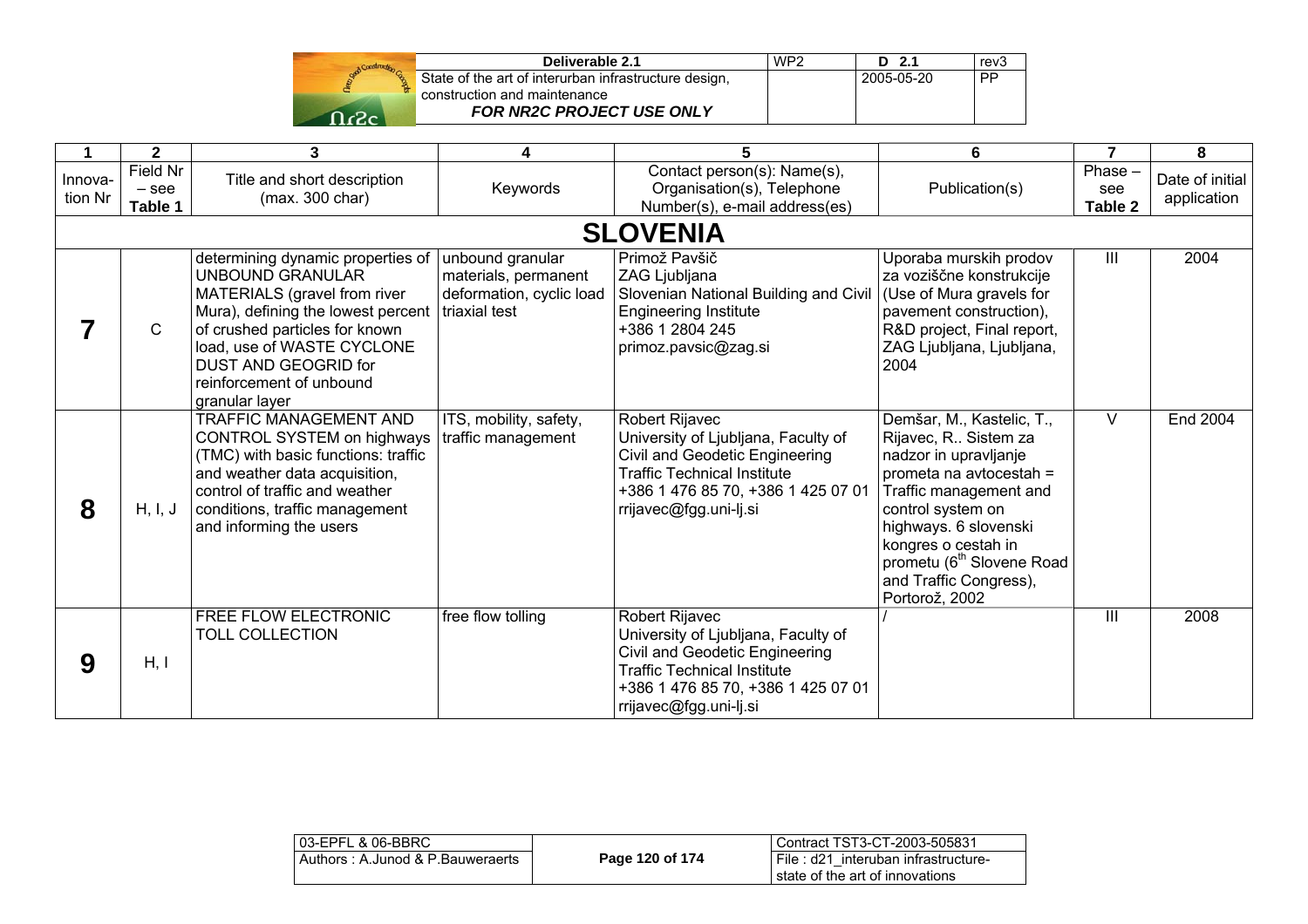|             | Deliverable 2.1                                       | WP <sub>2</sub> | $D$ 2.1    | rev3      |
|-------------|-------------------------------------------------------|-----------------|------------|-----------|
|             | State of the art of interurban infrastructure design, |                 | 2005-05-20 | <b>PP</b> |
|             | construction and maintenance                          |                 |            |           |
| $n_{\rm e}$ | <b>FOR NR2C PROJECT USE ONLY</b>                      |                 |            |           |

| Innova-<br>tion Nr | Field Nr<br>$-$ see<br>Table 1 | Title and short description<br>(max. 300 char)                                     | Keywords                          | Contact person(s): Name(s),<br>Organisation(s), Telephone<br>Number(s), e-mail address(es)                                                      | Publication(s) | $Phase -$<br>see<br>Table 2 | Date of initial<br>application |
|--------------------|--------------------------------|------------------------------------------------------------------------------------|-----------------------------------|-------------------------------------------------------------------------------------------------------------------------------------------------|----------------|-----------------------------|--------------------------------|
|                    |                                |                                                                                    |                                   | <b>SLOVENIA</b>                                                                                                                                 |                |                             |                                |
| 10                 | A, B                           | ROAD SURFACE RIBBING for<br>more efficiently leading water off<br>the road surface | road drainage, surface<br>ribbing | Darko Kokot<br>ZAG Ljubljana<br>Slovenian National Building and Civil<br><b>Engineering Institute</b><br> +386 1 2804 301<br>darko.kokot@zag.si |                | VI                          | 2002                           |

| l 03-EPFL & 06-BBRC              |                 | Contract TST3-CT-2003-505831                                           |
|----------------------------------|-----------------|------------------------------------------------------------------------|
| Authors: A.Junod & P.Bauweraerts | Page 121 of 174 | File: d21 interuban infrastructure-<br>state of the art of innovations |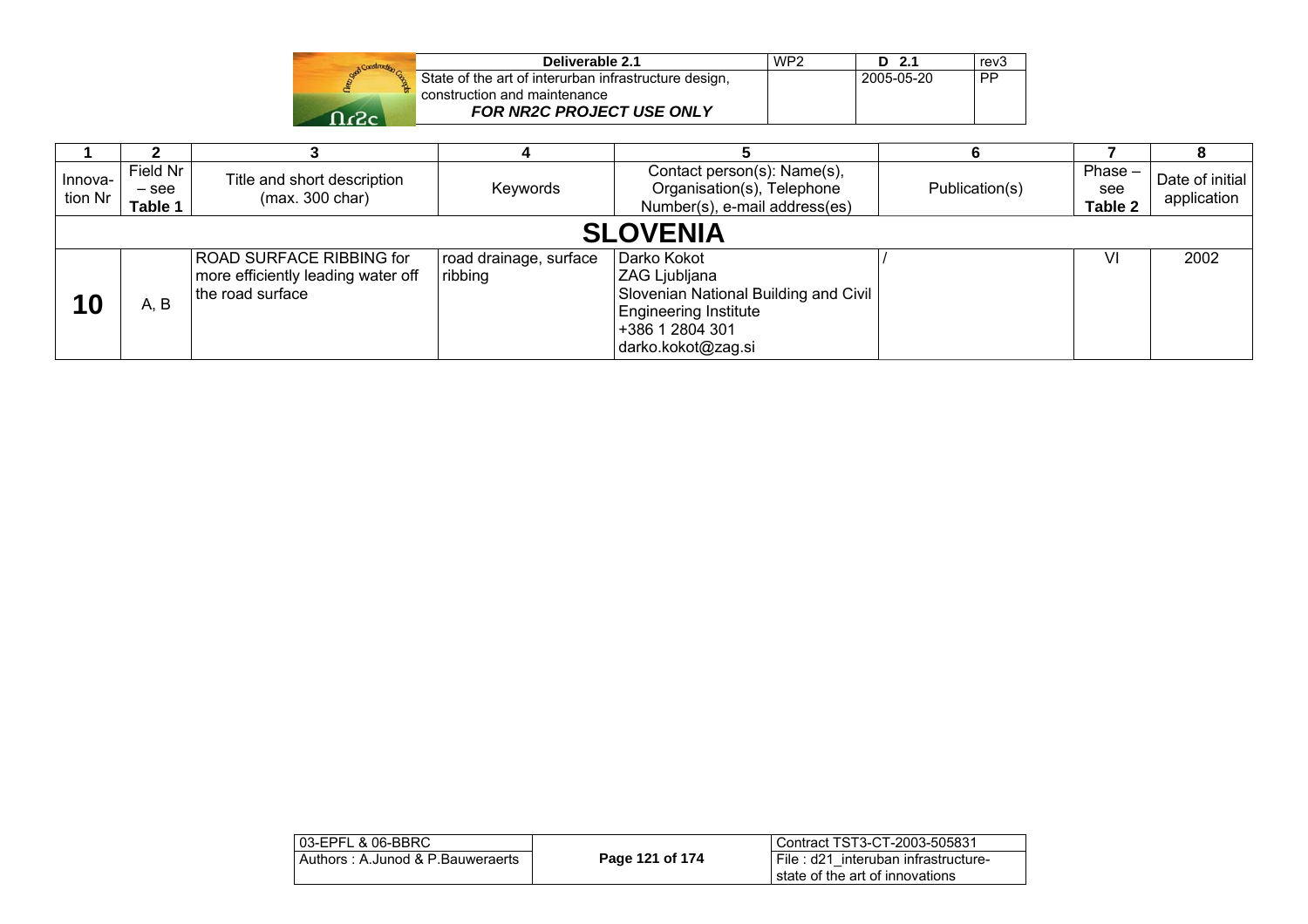

| Deliverable 2.1                                       | WP <sub>2</sub> | D 2.1      | rev3      |
|-------------------------------------------------------|-----------------|------------|-----------|
| State of the art of interurban infrastructure design, |                 | 2005-05-20 | <b>PP</b> |
| construction and maintenance                          |                 |            |           |
| <b>FOR NR2C PROJECT USE ONLY</b>                      |                 |            |           |

| 1                  | $\overline{2}$                 | 3                                                                                                                                                                                                                                                                                                                                 | 4                                                                                                               | 5                                                                                                                                                                                                                                                  | 6                                                                                                                                                                                                                                                                                                                                                                                                                                                                                                                                                                                                                                                                                                                                                                                                                                      | $\overline{7}$              | 8                              |
|--------------------|--------------------------------|-----------------------------------------------------------------------------------------------------------------------------------------------------------------------------------------------------------------------------------------------------------------------------------------------------------------------------------|-----------------------------------------------------------------------------------------------------------------|----------------------------------------------------------------------------------------------------------------------------------------------------------------------------------------------------------------------------------------------------|----------------------------------------------------------------------------------------------------------------------------------------------------------------------------------------------------------------------------------------------------------------------------------------------------------------------------------------------------------------------------------------------------------------------------------------------------------------------------------------------------------------------------------------------------------------------------------------------------------------------------------------------------------------------------------------------------------------------------------------------------------------------------------------------------------------------------------------|-----------------------------|--------------------------------|
| Innova-<br>tion Nr | Field Nr<br>$-$ see<br>Table 1 | Title and short description<br>(max. 300 char)                                                                                                                                                                                                                                                                                    | Keywords                                                                                                        | Contact person(s): Name(s),<br>Organisation(s), Telephone<br>Number(s), e-mail address(es)                                                                                                                                                         | Publication(s)                                                                                                                                                                                                                                                                                                                                                                                                                                                                                                                                                                                                                                                                                                                                                                                                                         | Phase $-$<br>see<br>Table 2 | Date of initial<br>application |
|                    |                                |                                                                                                                                                                                                                                                                                                                                   |                                                                                                                 | <b>SLOVENIA</b>                                                                                                                                                                                                                                    |                                                                                                                                                                                                                                                                                                                                                                                                                                                                                                                                                                                                                                                                                                                                                                                                                                        |                             |                                |
| 11                 | E                              | ROAD TRAFFIC SYSTEMS safer<br>for the user<br>Includes a system (measuring<br>vehicle, hardware, software) for<br>digital video recording and<br>measuring of road infrastructure.<br>The system can be used to<br>monitor the state of the road<br>network and plan its maintenance.<br>The results are stored in a<br>database. | road surveying, road<br>infrastructure, digital<br>video recording,<br>distance measuring,<br>measuring vehicle | Samo Zupan, Miha Ambrož, Ivan<br>Prebil<br>University of Ljubljana, Faculty of<br>mechanical engineering<br>+386 1 4771509, +386 1 4771127,<br>+386 1 4771508<br>samo.zupan@fs.uni-lj.si,<br>miha.ambroz@fs.uni-lj.si,<br>ivan.prebil@fs.uni-lj.si | PREBIL, Ivan, ZUPAN,<br>Samo, CIGLARIČ, Iztok,<br>KAIBA, Pavel, KUNC, Robert,<br>LUKANČIČ, Boštjan,<br>ČEŠAREK, Metod, NOVAK,<br>Aleksander, AMBROŽ, Miha.<br>Uporabniku varnejši cestno<br>prometni sistemi:<br>raziskovalni projekt, Protokol<br>o izvajanju meritev z opremo<br>za meritve in snemanje<br>cestnih odsekov (št. pogodb<br>DRSC 2415-99-000852 in<br>2415-99-01207/0). Ljubljana:<br>Fakulteta za strojništvo,<br>CEMEK, 2000. 9 str., ilustr.<br>[COBISS.SI-ID 3609627]<br>PREBIL, Ivan, AMBROŽ,<br>Miha, KRAŠNA, Simon,<br>NOVAK, Aleksander,<br>ROZMAN, Matej,<br>ŠUŠTERŠIČ, Gašper.<br>Merjenje in snemanje cest z<br>merilno opremo na območju<br>CP LJ in KP : zaključno<br>poročilo o rezultatih meritev.<br>Ljubljana: Fakulteta za<br>strojništvo, CEMEK, 2000. 8<br>str., ilustr. [COBISS.SI-ID<br>43305231 | IV.                         | September<br>2000              |

| l 03-EPFL & 06-BBRC_             |                 | l Contract TST3-CT-2003-505831                                             |
|----------------------------------|-----------------|----------------------------------------------------------------------------|
| Authors: A.Junod & P.Bauweraerts | Page 122 of 174 | I File: d21 interuban infrastructure-<br>I state of the art of innovations |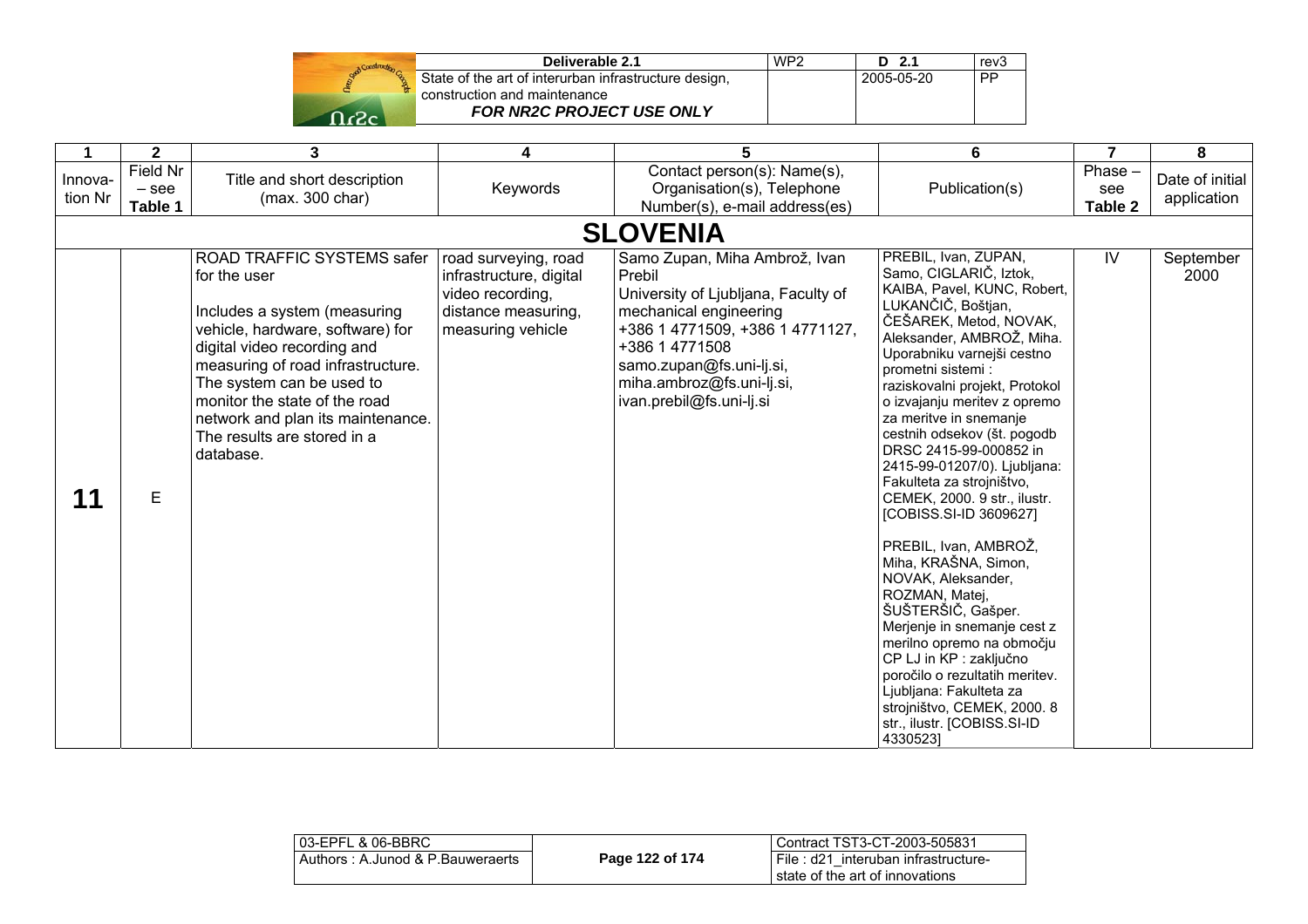| Send Construction Co |  |
|----------------------|--|
|                      |  |
|                      |  |
| حن<br>י              |  |

| Deliverable 2.1                                       | WP <sub>2</sub> | $D$ 2.1    | rev <sub>3</sub> |
|-------------------------------------------------------|-----------------|------------|------------------|
| State of the art of interurban infrastructure design, |                 | 2005-05-20 | i PP.            |
| construction and maintenance                          |                 |            |                  |
| FOR NR2C PROJECT USE ONLY                             |                 |            |                  |

|                    | $\mathbf{2}$                   | 3                                                                                                                                                                                                                                   | 4                                                                                                | 5                                                                                                                                                                                    | 6                                                                                                                                                                                                                                                                                                                                                                                                                                                                                                                                                                                                                                    | $\overline{7}$           | 8                              |
|--------------------|--------------------------------|-------------------------------------------------------------------------------------------------------------------------------------------------------------------------------------------------------------------------------------|--------------------------------------------------------------------------------------------------|--------------------------------------------------------------------------------------------------------------------------------------------------------------------------------------|--------------------------------------------------------------------------------------------------------------------------------------------------------------------------------------------------------------------------------------------------------------------------------------------------------------------------------------------------------------------------------------------------------------------------------------------------------------------------------------------------------------------------------------------------------------------------------------------------------------------------------------|--------------------------|--------------------------------|
| Innova-<br>tion Nr | Field Nr<br>$-$ see<br>Table 1 | Title and short description<br>(max. 300 char)                                                                                                                                                                                      | Keywords                                                                                         | Contact person(s): Name(s),<br>Organisation(s), Telephone<br>Number(s), e-mail address(es)                                                                                           | Publication(s)                                                                                                                                                                                                                                                                                                                                                                                                                                                                                                                                                                                                                       | Phase-<br>see<br>Table 2 | Date of initial<br>application |
|                    |                                |                                                                                                                                                                                                                                     |                                                                                                  | <b>SLOVENIA</b>                                                                                                                                                                      |                                                                                                                                                                                                                                                                                                                                                                                                                                                                                                                                                                                                                                      |                          |                                |
| 12                 | H, I, J                        | ROAD TRAFFIC SITUATION<br><b>MODELLING</b><br>Software tools for presenting the<br>results of vehicle dynamics<br>simulation in virtual 3D<br>environment. Includes interactive<br>driving simulations with visibility<br>analyses. | vehicle simulation,<br>virtual 3D presentation,<br>interactive animation,<br>visibility analysis | Miha Ambrož, Ivan Prebil<br>University of Ljubljana, Faculty of<br>mechanical engineering<br>+386 1 4771127, +386 1 4771508<br>miha.ambroz@fs.uni-lj.si,<br>ivan.prebil@fs.uni-lj.si | AMBROŽ, Miha, PREBIL,<br>Ivan. Presenting the<br>results of vehicle dynamics<br>simulation in virtual 3D<br>environment. V: 17th<br>International technical<br>conference on the<br>enhanced safety of<br>vehicles, Amsterdam,<br>June 4-7, 2001. [S.l.: s.n.],<br>2001, 6 str. [COBISS.SI-ID<br>6992918]<br>AMBROŽ, Miha, PREBIL,<br>Ivan. System for 3D<br>vehicle dynamics<br>simulation with virtual 3D<br>display. V: 1st<br>International Conference<br>From Scientific Computing<br>to Computational<br>Engineering, Athens, 8-10<br>September, 2004 : IC-<br>SCCE. [s.l.]: [s.n.], 2004, 8<br>str. [COBISS.SI-ID<br>7470107] | III                      | 2004                           |

| 03-EPFL & 06-BBRC                |                 | Contract TST3-CT-2003-505831                                           |
|----------------------------------|-----------------|------------------------------------------------------------------------|
| Authors: A.Junod & P.Bauweraerts | Page 123 of 174 | File: d21 interuban infrastructure-<br>state of the art of innovations |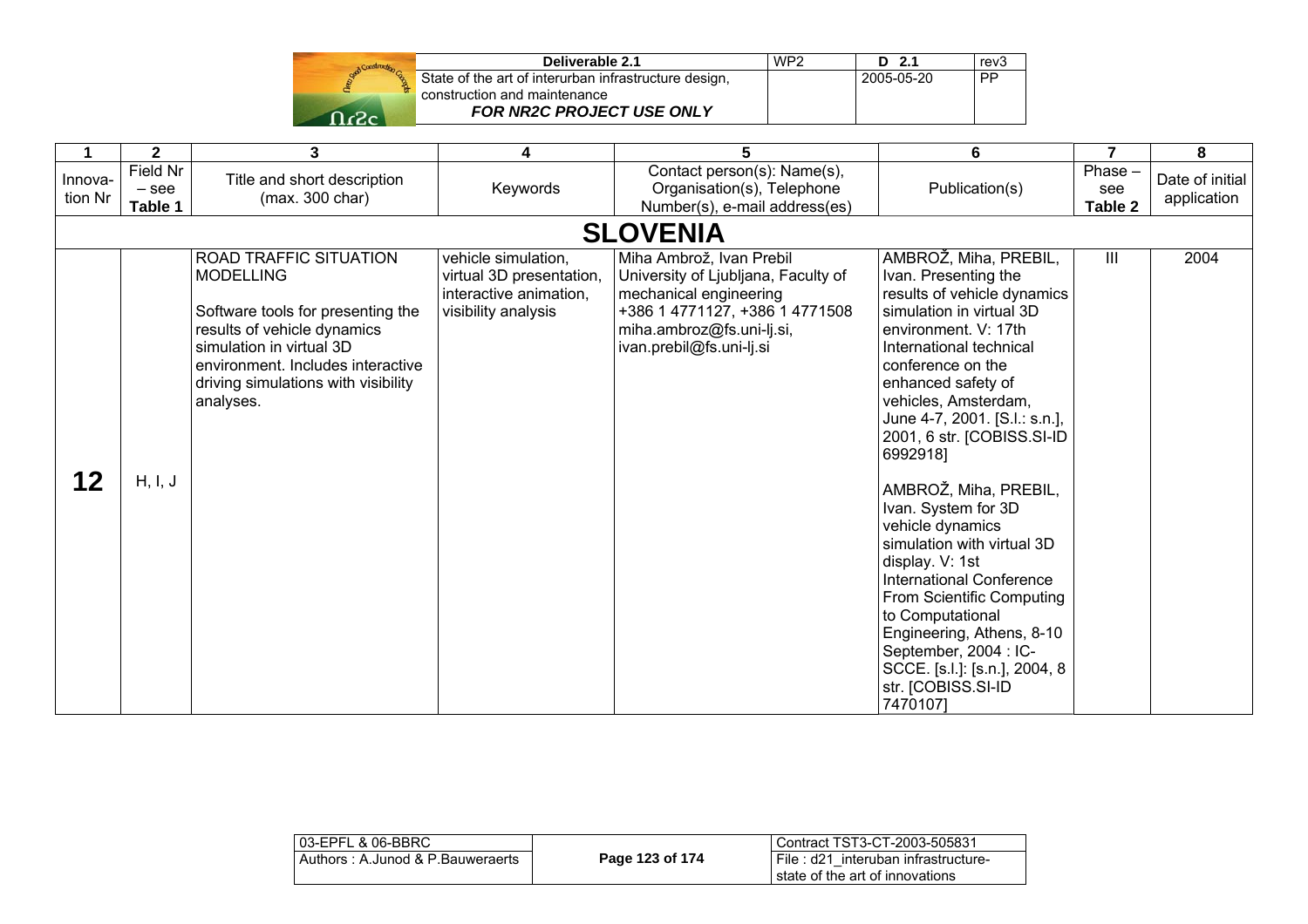| Deliverable 2.1                                       | WP <sub>2</sub> | D <sub>2.1</sub> |
|-------------------------------------------------------|-----------------|------------------|
| State of the art of interurban infrastructure design, |                 | 2005-05-2        |
| construction and maintenance                          |                 |                  |
| FOR NR2C PROJECT USE ONLY                             |                 |                  |

|                    | $\overline{\mathbf{2}}$        | 3                                                                                                                                                                                                                                                                                                                                                                    | 4                                                                                                       | 5                                                                                                                                              | 6                                                                                                                                                                                                                                                                                                                                                                              | $\overline{7}$              | 8                              |
|--------------------|--------------------------------|----------------------------------------------------------------------------------------------------------------------------------------------------------------------------------------------------------------------------------------------------------------------------------------------------------------------------------------------------------------------|---------------------------------------------------------------------------------------------------------|------------------------------------------------------------------------------------------------------------------------------------------------|--------------------------------------------------------------------------------------------------------------------------------------------------------------------------------------------------------------------------------------------------------------------------------------------------------------------------------------------------------------------------------|-----------------------------|--------------------------------|
| Innova-<br>tion Nr | Field Nr<br>$-$ see<br>Table 1 | Title and short description<br>(max. 300 char)                                                                                                                                                                                                                                                                                                                       | Keywords                                                                                                | Contact person(s): Name(s),<br>Organisation(s), Telephone<br>Number(s), e-mail address(es)                                                     | Publication(s)                                                                                                                                                                                                                                                                                                                                                                 | $Phase -$<br>see<br>Table 2 | Date of initial<br>application |
|                    |                                |                                                                                                                                                                                                                                                                                                                                                                      |                                                                                                         | <b>SLOVENIA</b>                                                                                                                                |                                                                                                                                                                                                                                                                                                                                                                                |                             |                                |
| 13                 | J, K                           | <b>HUMAN BODY MODELLING</b><br>FOR OCCUPANT SAFETY<br><b>ANALYSIS</b><br>Tools for simulating and<br>presenting loads on human body<br>in various traffic situations.<br>Studies occupant response during<br>ride on various surfaces and<br>during crash. Includes procedures<br>and tools for individual human<br>body parameter identification by<br>measurement. | human body modelling,<br>human body load<br>analysis, occupant<br>response, parameter<br>identification | Simon Krašna<br>University of Ljubljana, Faculty of<br>mechanical engineering<br>+386 1 4771127<br>simon.krasna@fs.uni-lj.si                   | KRAŠNA, Simon,<br>AMBROŽ, Miha, PREBIL,<br>Ivan, RAVNIK, Dean,<br>HRIBERNIK, Marija.<br>Parameter identification of<br>human body joint<br>characteristic. V: 1st<br><b>International Conference</b><br>From Scientific Computing<br>to Computational<br>Engineering, Athens, 8-10<br>September, 2004 : IC-<br>SCCE. [s.l.]: [s.n.], 2004, 7<br>str. [COBISS.SI-ID<br>74703631 | Ш                           | 2004                           |
| 14                 | A                              | design, project and technology of<br><b>HIGH VALLEY VIADUCT with</b><br>90m high ramified supports, to<br>21m deep foundation of the high<br>columns on elliptic wells,<br>carriageway structure span over<br>140m, assurance of local and<br>global stability considering north<br>wind strokes and differential<br>exposure to sun                                 | high valley viaduct,<br>ramified supports, deep<br>foundation, elliptic wells                           | Darko Kokot<br>ZAG Ljubljana<br>Slovenian National Building and Civil<br><b>Engineering Institute</b><br>+386 1 2804 301<br>darko.kokot@zag.si | Pipenbaher, M. Viadukt<br>Črni Kal – izziv slovenski<br>gradbeni stroki = Viaduct<br>Crni Kal - challenge for<br>the Slovene civil<br>construction profession. 6<br>slovenski kongres o<br>cestah in prometu (6 <sup>th</sup><br>Slovene Road and Traffic<br>Congress), Portorož, 2002                                                                                         | V                           | 2004                           |

rev<sub>3</sub>

 $\overline{PP}$ 

2005-05-20 PP

| l 03-EPFL & 06-BBRC_             |                 | Contract TST3-CT-2003-505831                                                |
|----------------------------------|-----------------|-----------------------------------------------------------------------------|
| Authors: A.Junod & P.Bauweraerts | Page 124 of 174 | I File : d21 interuban infrastructure-<br>I state of the art of innovations |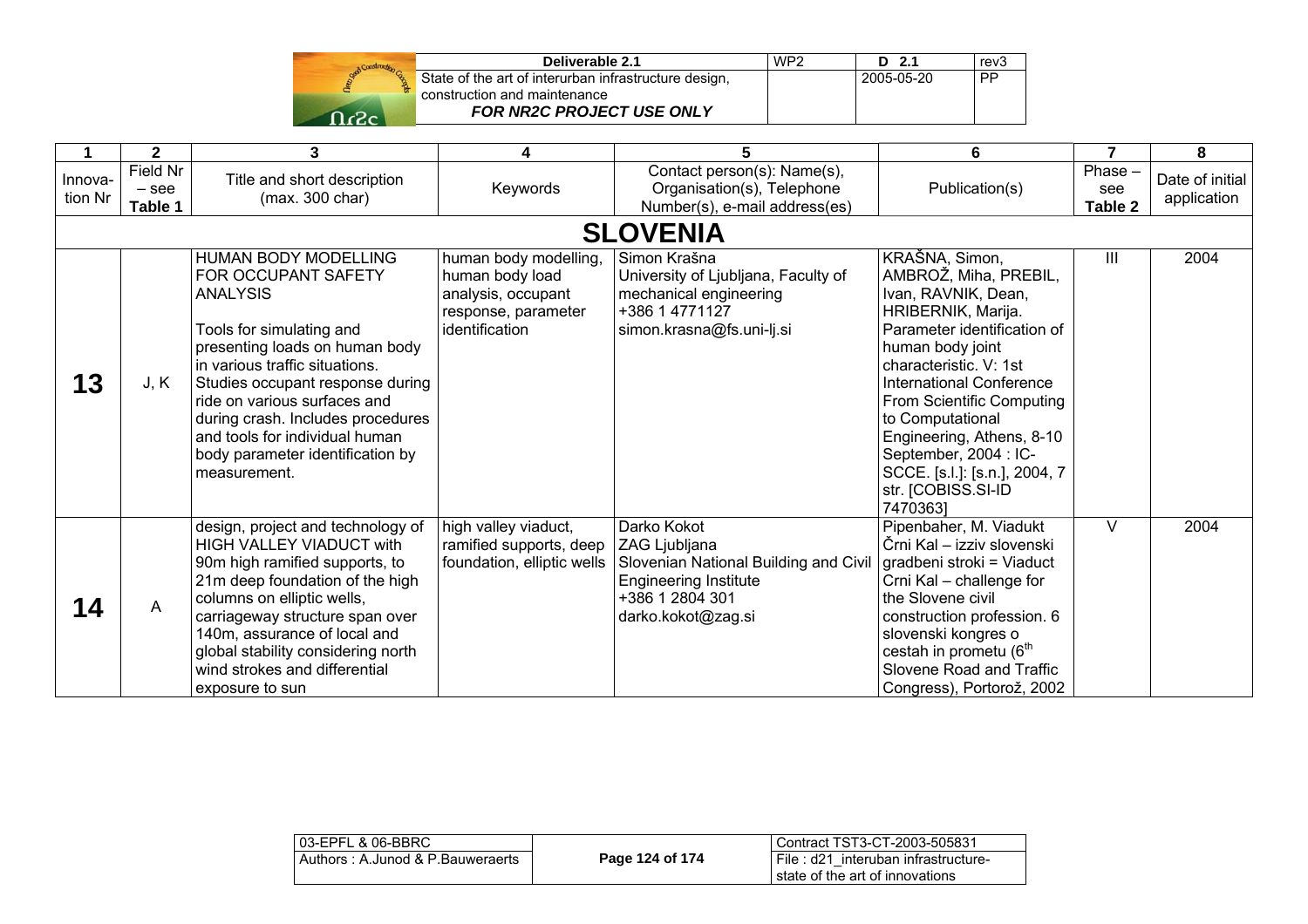| Construction |              |
|--------------|--------------|
|              | Stat<br>cons |
|              |              |

| Deliverable 2.1                                       | WP <sub>2</sub> | D 2.1      | rev3      |
|-------------------------------------------------------|-----------------|------------|-----------|
| State of the art of interurban infrastructure design, |                 | 2005-05-20 | <b>PP</b> |
| construction and maintenance                          |                 |            |           |
| <b>FOR NR2C PROJECT USE ONLY</b>                      |                 |            |           |

|                    | $\mathbf{2}$                   | 3                                                                                                                                                | 4                                                                                                | 5                                                                                                                                         | 6                                                                                                                                                                                                                                                                                                       |                             | 8                              |
|--------------------|--------------------------------|--------------------------------------------------------------------------------------------------------------------------------------------------|--------------------------------------------------------------------------------------------------|-------------------------------------------------------------------------------------------------------------------------------------------|---------------------------------------------------------------------------------------------------------------------------------------------------------------------------------------------------------------------------------------------------------------------------------------------------------|-----------------------------|--------------------------------|
| Innova-<br>tion Nr | Field Nr<br>$-$ see<br>Table 1 | Title and short description<br>(max. 300 char)                                                                                                   | Keywords                                                                                         | Contact person(s): Name(s),<br>Organisation(s), Telephone<br>Number(s), e-mail address(es)                                                | Publication(s)                                                                                                                                                                                                                                                                                          | $Phase -$<br>see<br>Table 2 | Date of initial<br>application |
|                    |                                |                                                                                                                                                  |                                                                                                  | <b>SLOVENIA</b>                                                                                                                           |                                                                                                                                                                                                                                                                                                         |                             |                                |
| 15                 | E, F                           | <b>FOAMED BITUMEN "IN-SITU"</b><br>COLD RECYCLING for low cost<br>long-lasting construction<br>maintenance, with minimum of<br>new material used | foamed bitumen, cold<br>recycling                                                                | Darko Kokot<br>ZAG Ljubljana Institute<br>Slovenian National Building and Civil<br>Engineering<br>+386 1 2804 301<br>darko.kokot@zag.si   | Planinc, J., Willenpart, B.,<br>Šuštar, J. Recikliranje na<br>licu mesta po hladnem<br>postopku z uporabo<br>penjenega bitumna =<br>Foamed bitumen "in-situ"<br>cold recycling. 6 slovenski<br>kongres o cestah in<br>prometu (6 <sup>th</sup> Slovene Road<br>and Traffic Congress),<br>Portorož, 2002 | VI                          | 2001                           |
| 16                 | I, J                           | SiWIM - Slovenian bridge<br>WEIGH-IN-MOTION SYSTEM for<br>collecting vehicles' gross weights<br>and axle loads at normal highway<br>speed        | SiWIM, WIM, weigh-in-<br>motion, WAVE, bridge<br>of-axle detector, loading Engineering Institute | Aleš Žnidarič<br>ZAG Ljubljana<br>WIM system, FAD, free- Slovenian National Building and Civil<br>+386 1 2804 207<br>ales.znidaric@zag.si | www.zag.si/~znidaric/biblio<br>graphy.htm                                                                                                                                                                                                                                                               | VII                         | 1998                           |

| l 03-EPFL & 06-BBRC_             |                 | l Contract TST3-CT-2003-505831                                          |
|----------------------------------|-----------------|-------------------------------------------------------------------------|
| Authors: A.Junod & P.Bauweraerts | Page 125 of 174 | File : d21 interuban infrastructure-<br>state of the art of innovations |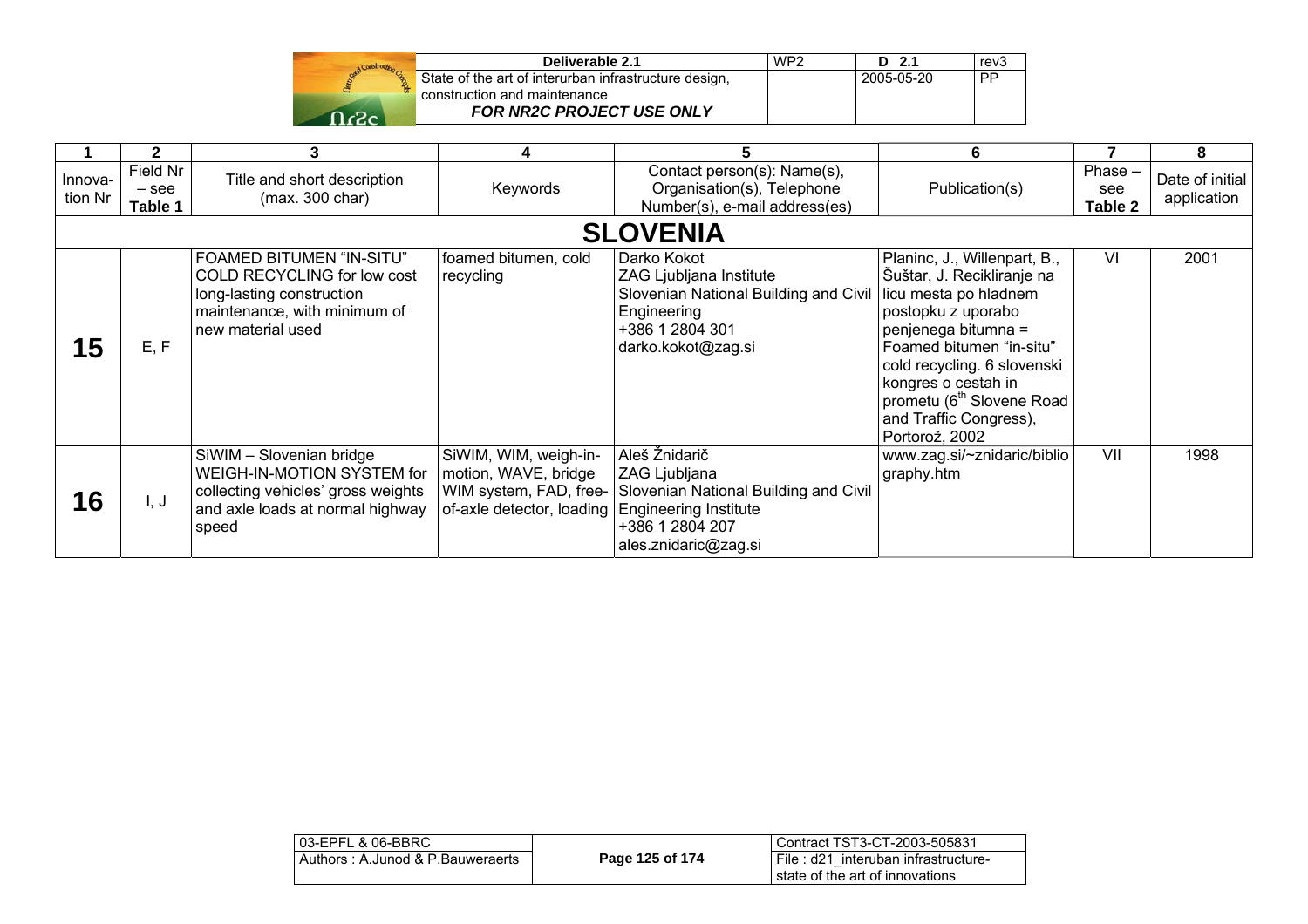|  | Grad Construction Cap |
|--|-----------------------|
|  |                       |
|  |                       |

| Deliverable 2.1                                       | WP <sub>2</sub> | $D$ 2.1      | rev <sub>3</sub> |
|-------------------------------------------------------|-----------------|--------------|------------------|
| State of the art of interurban infrastructure design, |                 | l 2005-05-20 | PP               |
| construction and maintenance                          |                 |              |                  |
| <b>FOR NR2C PROJECT USE ONLY</b>                      |                 |              |                  |

|                    | $\mathbf{2}$                   | 3                                                                                                                  | 4                                                                                  | 5                                                                                                                                              | 6                                                                                                                                                                                                                                                                                                                                                                                                                                                               |                             | 8                              |
|--------------------|--------------------------------|--------------------------------------------------------------------------------------------------------------------|------------------------------------------------------------------------------------|------------------------------------------------------------------------------------------------------------------------------------------------|-----------------------------------------------------------------------------------------------------------------------------------------------------------------------------------------------------------------------------------------------------------------------------------------------------------------------------------------------------------------------------------------------------------------------------------------------------------------|-----------------------------|--------------------------------|
| Innova-<br>tion Nr | Field Nr<br>$-$ see<br>Table 1 | Title and short description<br>(max. 300 char)                                                                     | Keywords                                                                           | Contact person(s): Name(s),<br>Organisation(s), Telephone<br>Number(s), e-mail address(es)                                                     | Publication(s)                                                                                                                                                                                                                                                                                                                                                                                                                                                  | Phase $-$<br>see<br>Table 2 | Date of initial<br>application |
|                    |                                |                                                                                                                    |                                                                                    | <b>SLOVENIA</b>                                                                                                                                |                                                                                                                                                                                                                                                                                                                                                                                                                                                                 |                             |                                |
|                    | I, J                           | ECODUCT-GREEN BRIDGE for<br>safer crossing of the highway<br>sections by the brown bear and<br>other large mammals | ecoduct, green bridge,<br>highway overpasses,<br>safer overcrossing by<br>wildlife | Darko Kokot<br>ZAG Ljubljana<br>Slovenian National Building and Civil<br><b>Engineering Institute</b><br>+386 1 2804 301<br>darko.kokot@zag.si | Adamič, M., Jerina, K.,<br>Kobler, A.: Pomen<br>uporabe senzorsko<br>proženih fotokamer pri<br>monitoringu primernosti<br>avtocestnih objektov za<br>prehajanje prostoživečih<br>živali = The importance of<br>infrared-triggered cameras<br>in the monitoring of the<br>suitability of highway<br>facilities as wildlife<br>crossings. 6 slovenski<br>kongres o cestah in<br>prometu (6 <sup>th</sup> Slovene Road<br>and Traffic Congress),<br>Portorož, 2002 | Ш                           | 1999                           |

| l Contract TST3-CT-2003-505831                                           |
|--------------------------------------------------------------------------|
| I File: d21 interuban infrastructure-<br>state of the art of innovations |
|                                                                          |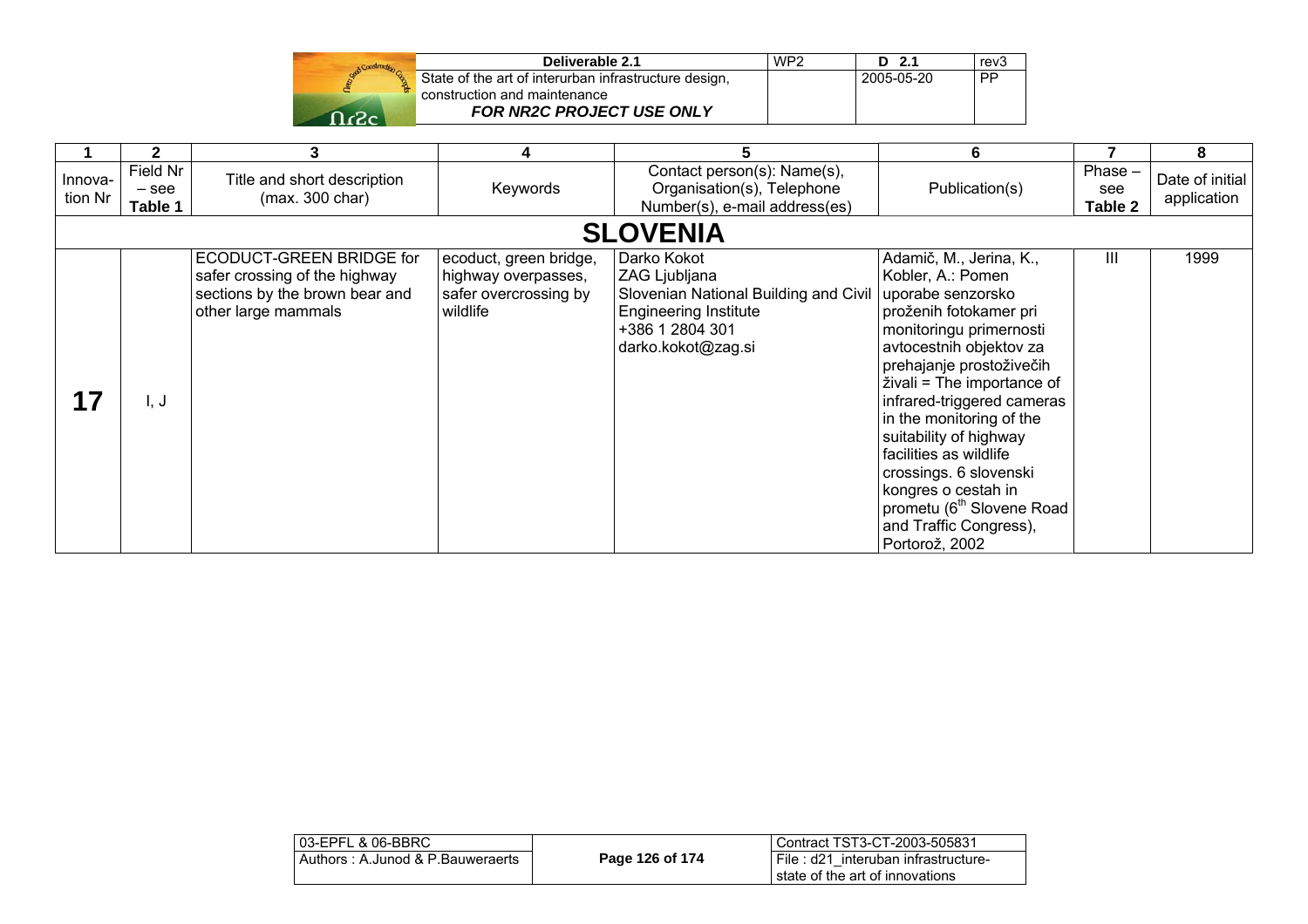| Deliverable 2.1                                                                       | WP <sub>2</sub> | D 2.1      | rev3      |
|---------------------------------------------------------------------------------------|-----------------|------------|-----------|
| State of the art of interurban infrastructure design,<br>construction and maintenance |                 | 2005-05-20 | <b>PP</b> |
| <b>FOR NR2C PROJECT USE ONLY</b>                                                      |                 |            |           |

|                    | $\mathbf{2}$                   | 3                                                                                                                     | 4                                                             | 5                                                                                                                                              | 6                                                                                                                                                                                                                                                                                                                                                                                                                                                                                                                                                                                                                   | $\overline{7}$              | 8                              |  |
|--------------------|--------------------------------|-----------------------------------------------------------------------------------------------------------------------|---------------------------------------------------------------|------------------------------------------------------------------------------------------------------------------------------------------------|---------------------------------------------------------------------------------------------------------------------------------------------------------------------------------------------------------------------------------------------------------------------------------------------------------------------------------------------------------------------------------------------------------------------------------------------------------------------------------------------------------------------------------------------------------------------------------------------------------------------|-----------------------------|--------------------------------|--|
| Innova-<br>tion Nr | Field Nr<br>$-$ see<br>Table 1 | Title and short description<br>(max. 300 char)                                                                        | Keywords                                                      | Contact person(s): Name(s),<br>Organisation(s), Telephone<br>Number(s), e-mail address(es)                                                     | Publication(s)                                                                                                                                                                                                                                                                                                                                                                                                                                                                                                                                                                                                      | Phase $-$<br>see<br>Table 2 | Date of initial<br>application |  |
|                    | <b>SLOVENIA</b>                |                                                                                                                       |                                                               |                                                                                                                                                |                                                                                                                                                                                                                                                                                                                                                                                                                                                                                                                                                                                                                     |                             |                                |  |
| 18                 | F                              | <b>VEGETATED BIOFILTER</b><br>systems for more efficient<br>collection, retention and treatment<br>of highway run-off | vegetated biofilter,<br>surface run-off, run-off<br>retention | Darko Kokot<br>ZAG Ljubljana<br>Slovenian National Building and Civil<br><b>Engineering Institute</b><br>+386 1 2804 301<br>darko.kokot@zag.si | Bulc, T., Vrhovšek, D.,<br>Kompare, B. Delovanje<br>rastlinskega filtra za<br>čiščenje padavinskega<br>odtoka na avtocestnem<br>odseku Arja vas - Celje =<br>Performance of vegetated<br>biofilter for run-off<br>treatment on motorway<br>section Arja vas-Celje. 6<br>slovenski kongres o<br>cestah in prometu (6 <sup>th</sup><br>Slovene Road and Traffic<br>Congress), Portorož, 2002<br>Bulc, T. Čiščenje odpadnih<br>voda s cestišča z<br>rastlinsko čistilno napravo<br>= Surface run-off waste<br>water filtering with<br>vegetated biofilter. R&D<br>project, LIMNOS d.o.o.,<br>Ljubljana, November 1999. | V                           | autumn 2001                    |  |

| 03-EPFL & 06-BBRC                |                 | Contract TST3-CT-2003-505831          |
|----------------------------------|-----------------|---------------------------------------|
| Authors: A.Junod & P.Bauweraerts | Page 127 of 174 | I File: d21 interuban infrastructure- |
|                                  |                 | I state of the art of innovations     |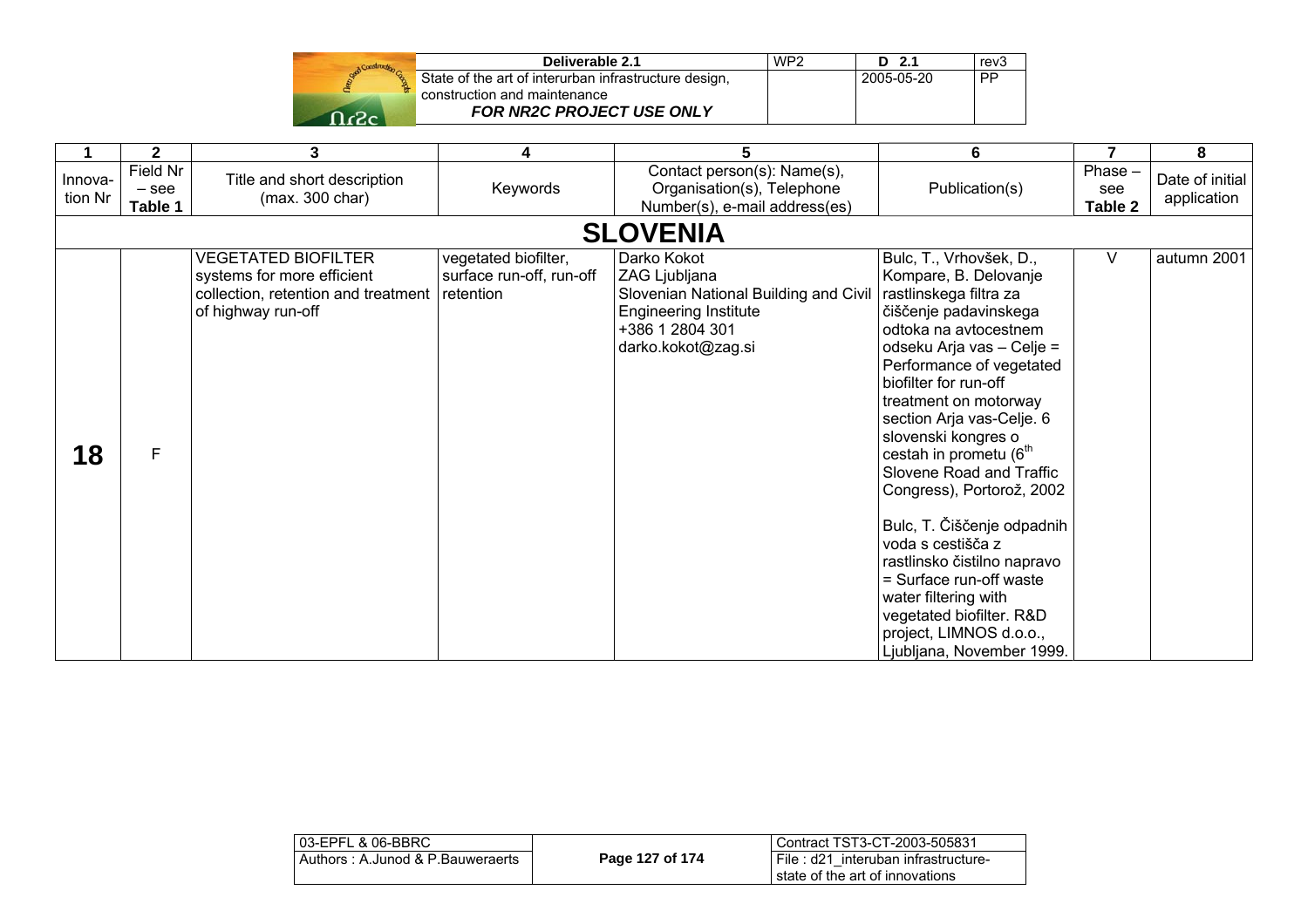| Stand Construction |
|--------------------|
|                    |
| -2                 |

| Deliverable 2.1                                       | WP <sub>2</sub> | $D$ 2.1    | rev <sub>3</sub> |
|-------------------------------------------------------|-----------------|------------|------------------|
| State of the art of interurban infrastructure design. |                 | 2005-05-20 | . PP             |
| construction and maintenance                          |                 |            |                  |
| <b>FOR NR2C PROJECT USE ONLY</b>                      |                 |            |                  |

|                    | $\mathbf{2}$                   | 3                                                                                                                                                                                                | 4                                                               | 5                                                                                                                                              | 6                                                                                                                                                                                                                                                                                                                                                                     | 7                        | 8                              |
|--------------------|--------------------------------|--------------------------------------------------------------------------------------------------------------------------------------------------------------------------------------------------|-----------------------------------------------------------------|------------------------------------------------------------------------------------------------------------------------------------------------|-----------------------------------------------------------------------------------------------------------------------------------------------------------------------------------------------------------------------------------------------------------------------------------------------------------------------------------------------------------------------|--------------------------|--------------------------------|
| Innova-<br>tion Nr | Field Nr<br>$-$ see<br>Table 1 | Title and short description<br>(max. 300 char)                                                                                                                                                   | Keywords                                                        | Contact person(s): Name(s),<br>Organisation(s), Telephone<br>Number(s), e-mail address(es)                                                     | Publication(s)                                                                                                                                                                                                                                                                                                                                                        | Phase-<br>see<br>Table 2 | Date of initial<br>application |
|                    |                                |                                                                                                                                                                                                  |                                                                 | <b>SLOVENIA</b>                                                                                                                                |                                                                                                                                                                                                                                                                                                                                                                       |                          |                                |
| 19                 | H                              | Slovenian ELECTRONIC TOLL<br><b>COLLECTING SYSTEM (ETC)</b><br>used for travel times data<br>collecting                                                                                          | ETC, electronic toll<br>collecting systems,<br>ABC, travel time | Darko Kokot<br>ZAG Ljubljana<br>Slovenian National Building and Civil<br><b>Engineering Institute</b><br>+386 1 2804 301<br>darko.kokot@zag.si | Lipar, P., Juvanc, A.,<br>Kostanjšek, J., Velkavrh,<br>J., Rus, I. Sistem zbiranja<br>podatkov o potovalnih<br>časih na cestni mreži =<br>Road network travel times<br>data collecting system.<br>R&D project, University of<br>Ljubljana, Faculty of Civil<br>and Geodetic Engineering,<br>Traffic Technical Institute,<br>Ljubljana, Februar 2000                   | VI                       | 2001                           |
| 20                 | A                              | 3D LEADING OF THE ROAD<br>LAYING OUT using traffic-<br>technical data, traffic psychology,<br>theory of information, computer<br>simulation, landscape architecture<br>and technical cybernetics | 3D leading of laying out,  <br>road design                      | Darko Kokot<br>ZAG Ljubljana<br>Slovenian National Building and Civil<br><b>Engineering Institute</b><br>+386 1 2804 301<br>darko.kokot@zag.si | Kastelic, T., Lipar, P.,<br>Juvanc, A., Kostanjšek, J.<br>Vizualno vodenje cestne<br>osi in geometrijsko<br>oblikovanje obcestja =<br>Visual leading of the road<br>axis and geometrical<br>landscape shaping. R&D<br>project, University of<br>Ljubljana, Faculty of Civil<br>and Geodetic Engineering,<br>Traffic Technical Institute,<br>Ljubljana, September 1999 | $\overline{\mathsf{v}}$  | 2000                           |

| l 03-EPFL & 06-BBRC_             |                 | Contract TST3-CT-2003-505831                                           |
|----------------------------------|-----------------|------------------------------------------------------------------------|
| Authors: A.Junod & P.Bauweraerts | Page 128 of 174 | File: d21 interuban infrastructure-<br>state of the art of innovations |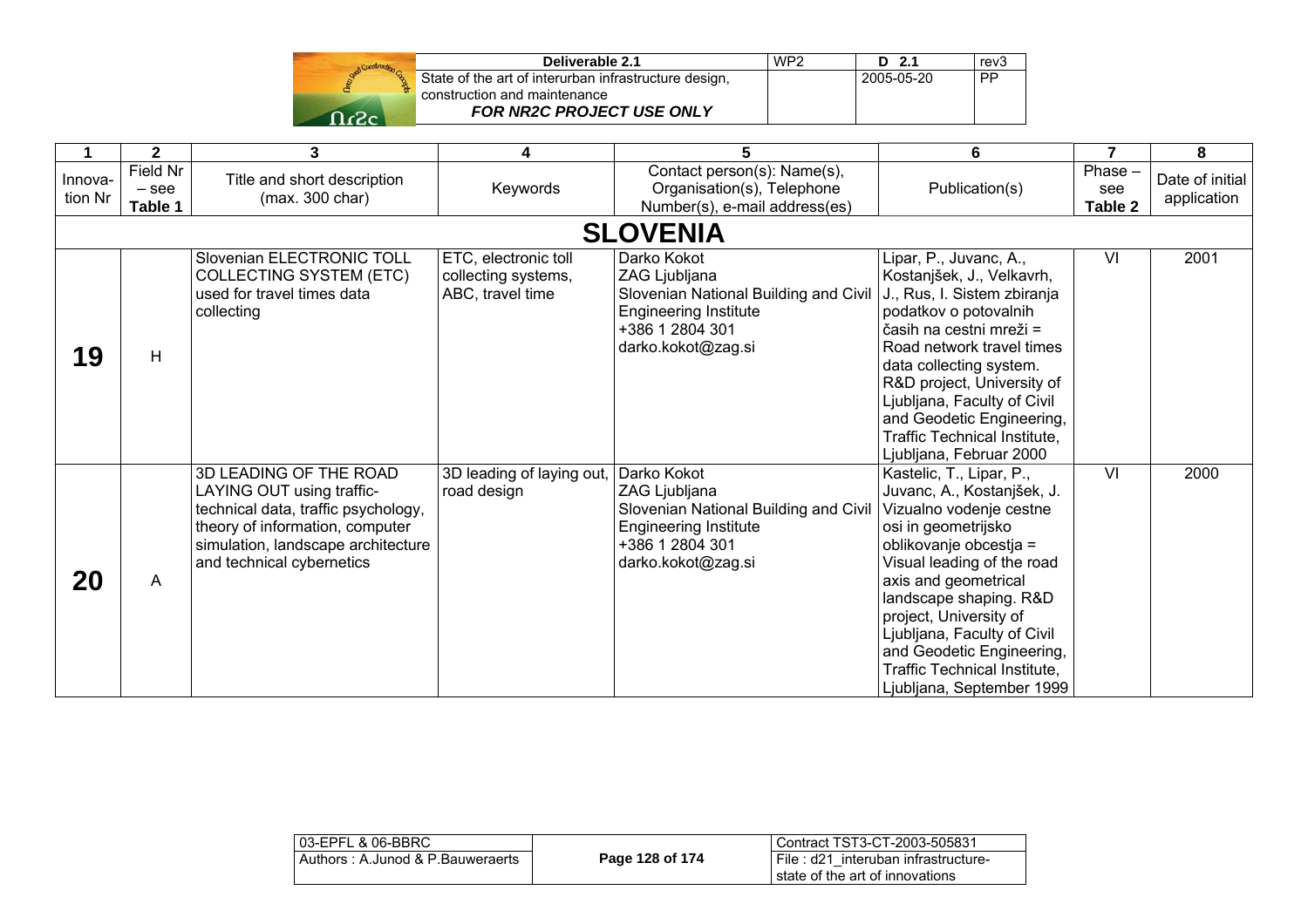| Start Construction |  |
|--------------------|--|
|                    |  |
| ÷                  |  |

| Deliverable 2.1                                       | WP <sub>2</sub> | $D$ 2.1    | rev <sub>3</sub> |
|-------------------------------------------------------|-----------------|------------|------------------|
| State of the art of interurban infrastructure design, |                 | 2005-05-20 | <b>PP</b>        |
| construction and maintenance                          |                 |            |                  |
| <b>FOR NR2C PROJECT USE ONLY</b>                      |                 |            |                  |

|                    | $\mathbf{2}$                   | 3                                                                                                                                                                                                                                                    | 4                                                                 | 5                                                                                                                                              | 6                                                                                                                                                                                                                                                                                                                           | 7                         | 8                              |
|--------------------|--------------------------------|------------------------------------------------------------------------------------------------------------------------------------------------------------------------------------------------------------------------------------------------------|-------------------------------------------------------------------|------------------------------------------------------------------------------------------------------------------------------------------------|-----------------------------------------------------------------------------------------------------------------------------------------------------------------------------------------------------------------------------------------------------------------------------------------------------------------------------|---------------------------|--------------------------------|
| Innova-<br>tion Nr | Field Nr<br>$-$ see<br>Table 1 | Title and short description<br>(max. 300 char)                                                                                                                                                                                                       | Keywords                                                          | Contact person(s): Name(s),<br>Organisation(s), Telephone<br>Number(s), e-mail address(es)                                                     | Publication(s)                                                                                                                                                                                                                                                                                                              | Phase -<br>see<br>Table 2 | Date of initial<br>application |
|                    |                                |                                                                                                                                                                                                                                                      |                                                                   | <b>SLOVENIA</b>                                                                                                                                |                                                                                                                                                                                                                                                                                                                             |                           |                                |
| 21                 | E                              | METHODOLOGY FOR THE<br>EVALUATION of road monitoring<br>equipment and methods, derived<br>from equipment and methods'<br>economic estimation, road<br>condition and performance and<br>relation of their costs to<br>serviceability on network level | road management,<br>evaluation tools, cost<br>models              | Darko Kokot<br>ZAG Ljubljana<br>Slovenian National Building and Civil<br><b>Engineering Institute</b><br>+386 1 2804 301<br>darko.kokot@zag.si | Erbežnik, C., Kokot, D.,<br>Leben, B., Žorga, M.,<br>Miljevič, J., Gregorc, C.,<br>Kočevar, H., Krmelj, N.,<br>Kristl, M. Metodologija<br>meritev za vrednotenje<br>stanja cest = Methodology<br>for the evaluation of road<br>monitoring equipment and<br>methods. R&D project,<br>ZAG Ljubljana, Ljubljana,<br>March 2002 | V                         | 2002                           |
| 22                 | $\mathsf{C}$                   | HIGH PERFORMANCE and HIGH<br>STRENGTH CONCRETE for<br>building bridging structures                                                                                                                                                                   | HPC, high performance<br>concrete, HSC, high<br>strength concrete | Darko Kokot<br>ZAG Ljubljana<br>Slovenian National Building and Civil<br><b>Engineering Institute</b><br>+386 1 2804 301<br>darko.kokot@zag.si | Završki, M., Ačanski, V.,<br>Bradač, J., Korpar, L.,<br>Peteršič, T., Supič, V.,<br>Drobež, J. Premostitveni<br>objekti iz visokovrednega<br>betona = Bridging<br>structures built of high<br>performance concrete.<br>R&D project, Gradis Biro<br>za projektiranje, Maribor,<br>October 2000                               | VI                        | 1999                           |

| l 03-EPFL & 06-BBRC_             |                 | Contract TST3-CT-2003-505831                                           |
|----------------------------------|-----------------|------------------------------------------------------------------------|
| Authors: A.Junod & P.Bauweraerts | Page 129 of 174 | File: d21 interuban infrastructure-<br>state of the art of innovations |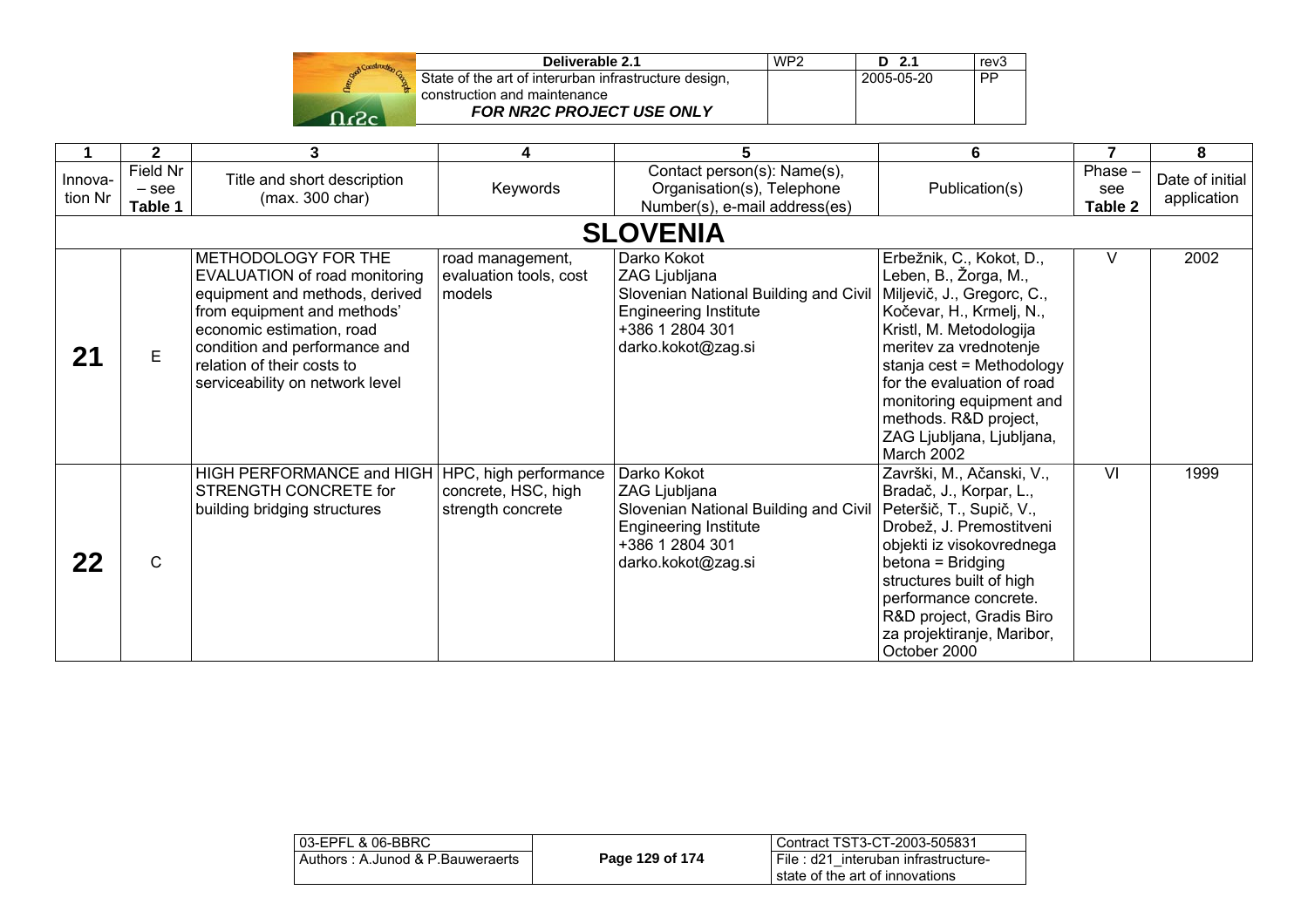| Start Construction |  |
|--------------------|--|
|                    |  |
|                    |  |

| Deliverable 2.1                                       | WP <sub>2</sub> | $D$ 2.1    | rev <sub>3</sub> |
|-------------------------------------------------------|-----------------|------------|------------------|
| State of the art of interurban infrastructure design, |                 | 2005-05-20 | <b>PP</b>        |
| construction and maintenance                          |                 |            |                  |
| <b>FOR NR2C PROJECT USE ONLY</b>                      |                 |            |                  |

|                    | $\mathbf{2}$                   | $\overline{3}$                                                                                                                                                                                     | 4                                                                 | 5                                                                                                                                              | 6                                                                                                                                                                                                                                                                                                                                                                                                                                                                                | $\overline{7}$            | 8                              |
|--------------------|--------------------------------|----------------------------------------------------------------------------------------------------------------------------------------------------------------------------------------------------|-------------------------------------------------------------------|------------------------------------------------------------------------------------------------------------------------------------------------|----------------------------------------------------------------------------------------------------------------------------------------------------------------------------------------------------------------------------------------------------------------------------------------------------------------------------------------------------------------------------------------------------------------------------------------------------------------------------------|---------------------------|--------------------------------|
| Innova-<br>tion Nr | Field Nr<br>$-$ see<br>Table 1 | Title and short description<br>(max. 300 char)                                                                                                                                                     | Keywords                                                          | Contact person(s): Name(s),<br>Organisation(s), Telephone<br>Number(s), e-mail address(es)                                                     | Publication(s)                                                                                                                                                                                                                                                                                                                                                                                                                                                                   | Phase -<br>see<br>Table 2 | Date of initial<br>application |
|                    |                                |                                                                                                                                                                                                    |                                                                   | <b>SLOVENIA</b>                                                                                                                                |                                                                                                                                                                                                                                                                                                                                                                                                                                                                                  |                           |                                |
| 23                 | A, J                           | METHODOLOGY FOR THE<br><b>EVALUATION of effectiveness</b><br>and suitableness of investments<br>to achieve the LOS of state road<br>infrastructure according to users'<br>road safety requirements | roads, traffic accidents,<br>before-after analysis,<br>evaluation | Darko Kokot<br>ZAG Ljubljana<br>Slovenian National Building and Civil<br><b>Engineering Institute</b><br>+386 1 2804 301<br>darko.kokot@zag.si | Miljevič, J., Bensa, B.,<br>Kočevar, H., Krivec, D.,<br>Dolinar, M., Rupar, R.,<br>Kristl, M. Vrednotenje<br>ukrepov za izboljšanje<br>prometne varnosti =<br>Evaluation of measures for<br>improvement of road<br>safety. R&D project,<br>OmegaConsult, Ljubljana,<br>October 2001                                                                                                                                                                                              | V                         | 2001                           |
| 24                 | A                              | FWD measurements as a basis<br>for designing road pavement<br>maintenance and upgrading<br>measures                                                                                                | road pavement design,<br><b>FWD</b>                               | Darko Kokot<br>ZAG Ljubljana<br>Slovenian National Building and Civil<br><b>Engineering Institute</b><br>+386 1 2804 301<br>darko.kokot@zag.si | Henigman, S., Jamnik, J.,<br>Lipoglavšek, B, Bajec, J.,<br>Marinko, B., Cezar, J.,<br>Žmavc, J., Podgoršek, F.,<br>Stock, T., Prosen, J.<br>Meritve nosilnosti<br>voziščnih konstrukcij z<br>deflektometrom s<br>padajočo utežjo kot<br>osnova za dimenzioniranje<br>obstoječih voziščnih<br>konstrukcij = Deflection<br>measurements with Falling<br>weight deflectometer as a<br>basis for road pavement<br>structural design. R&D<br>project, DDC, Ljubljana,<br>October 2000 | $\overline{\mathsf{M}}$   | 2001                           |

| l 03-EPFL & 06-BBRC              |                 | l Contract TST3-CT-2003-505831                                            |
|----------------------------------|-----------------|---------------------------------------------------------------------------|
| Authors: A.Junod & P.Bauweraerts | Page 130 of 174 | I File : d21 interuban infrastructure-<br>state of the art of innovations |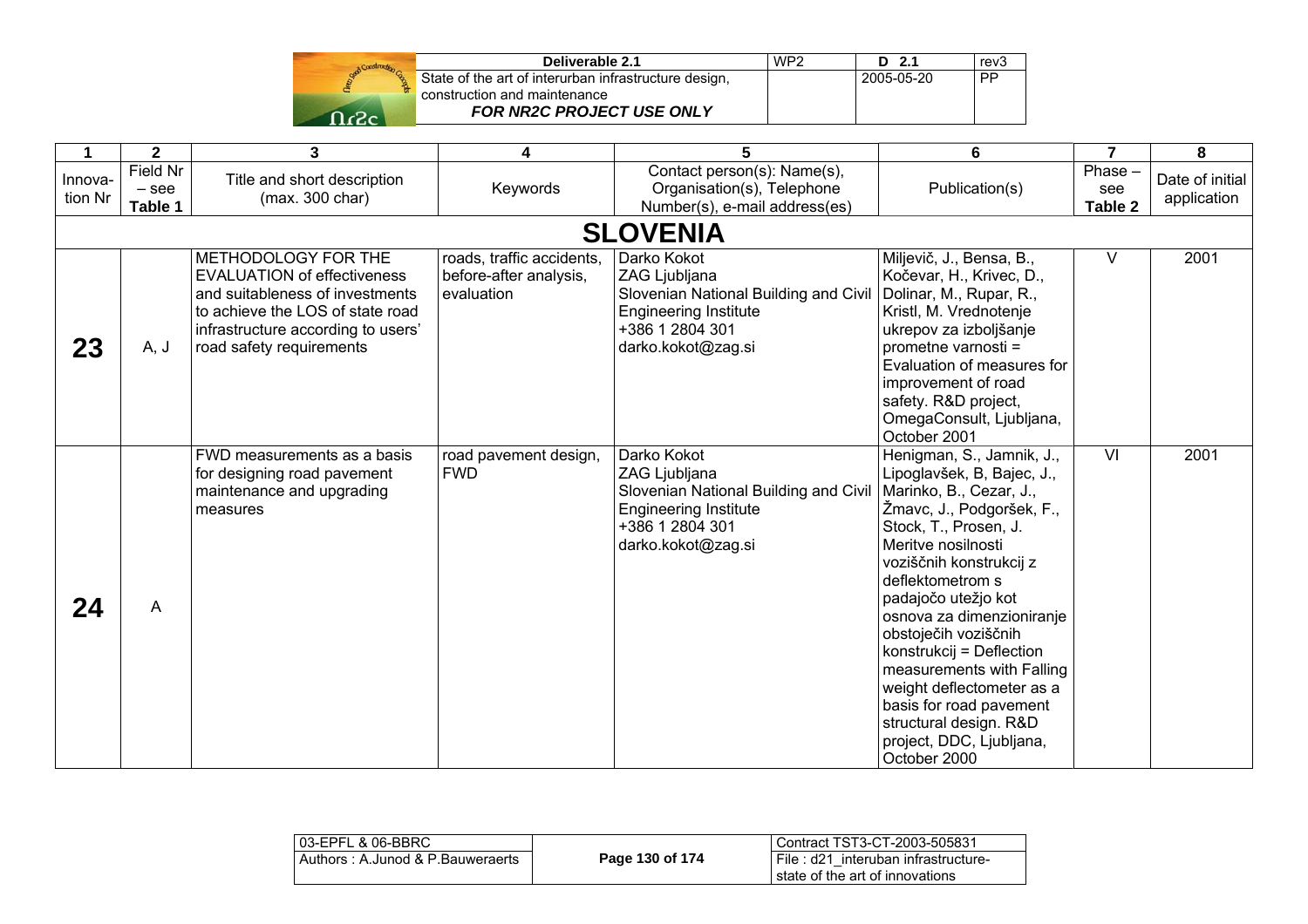| Stand Construction |  |
|--------------------|--|
|                    |  |
| arac               |  |

| Deliverable 2.1                                       | WP <sub>2</sub> | D 2.1      | rev <sub>3</sub> |
|-------------------------------------------------------|-----------------|------------|------------------|
| State of the art of interurban infrastructure design, |                 | 2005-05-20 | <b>PP</b>        |
| construction and maintenance                          |                 |            |                  |
| <b>FOR NR2C PROJECT USE ONLY</b>                      |                 |            |                  |

|                    | $\mathbf{2}$                   | 3                                                                                                                                                                                                                                                                                                                                                    | 4                                                                                                                                          | 5                                                                                                                                              | 6                                                                                                                                                                                                                                 | 7                         | 8                              |
|--------------------|--------------------------------|------------------------------------------------------------------------------------------------------------------------------------------------------------------------------------------------------------------------------------------------------------------------------------------------------------------------------------------------------|--------------------------------------------------------------------------------------------------------------------------------------------|------------------------------------------------------------------------------------------------------------------------------------------------|-----------------------------------------------------------------------------------------------------------------------------------------------------------------------------------------------------------------------------------|---------------------------|--------------------------------|
| Innova-<br>tion Nr | Field Nr<br>$-$ see<br>Table 1 | Title and short description<br>(max. 300 char)                                                                                                                                                                                                                                                                                                       | Keywords                                                                                                                                   | Contact person(s): Name(s),<br>Organisation(s), Telephone<br>Number(s), e-mail address(es)                                                     | Publication(s)                                                                                                                                                                                                                    | Phase -<br>see<br>Table 2 | Date of initial<br>application |
|                    |                                |                                                                                                                                                                                                                                                                                                                                                      |                                                                                                                                            | <b>SLOVENIA</b>                                                                                                                                |                                                                                                                                                                                                                                   |                           |                                |
| 25                 | A                              | <b>RESTRICTION OF PERMITTED</b><br>AXLE LOADING during spring<br>thaw period                                                                                                                                                                                                                                                                         | bearing capacity, FWD,<br>deflectograph Lacroix,<br>axle loads, remaining<br>structural life, pavement<br>upgrading, costs and<br>benefits | Darko Kokot<br>ZAG Ljubljana<br>Slovenian National Building and Civil<br><b>Engineering Institute</b><br>+386 1 2804 301<br>darko.kokot@zag.si | Jamnik, J. Gospodarne<br>letne in pomladne osne<br>obremenitve na državnih<br>cestah = Economically<br>endurable axle loadings in<br>spring thaw period on<br>national roads. R&D<br>project, DDC, Ljubljana,<br><b>June 2002</b> | VI                        | 2003                           |
| 26                 | A                              | MINIMAL ROAD STRUCTURE<br>DIMENSIONS (layer thickness)                                                                                                                                                                                                                                                                                               | pavement design, layer<br>thickness                                                                                                        | Darko Kokot<br>ZAG Ljubljana<br>Slovenian National Building and Civil<br><b>Engineering Institute</b><br>+386 1 2804 301<br>darko.kokot@zag.si |                                                                                                                                                                                                                                   | $\overline{\mathsf{v}}$   | 2003                           |
| 27                 | A                              | ROAD AXIS ROTATION,<br><b>SUPERELEVATION</b><br><b>TRANSITION</b><br>Use of transition curves (mostly<br>clothoid or Euler spiral) to join<br>straights and circular curves for<br>providing a comfortable transition<br>between two elements with a<br>different curvature and room for<br>transition from crossfall to the full<br>superelevation. | road layout design, road<br>axis rotation,<br>superelevation<br>transition, transition<br>curves                                           | Darko Kokot<br>ZAG Ljubljana<br>Slovenian National Building and Civil<br><b>Engineering Institute</b><br>+386 1 2804 301<br>darko.kokot@zag.si |                                                                                                                                                                                                                                   | VI                        | 2000                           |

| 03-EPFL & 06-BBRC                |                 | Contract TST3-CT-2003-505831        |
|----------------------------------|-----------------|-------------------------------------|
| Authors: A.Junod & P.Bauweraerts | Page 131 of 174 | File: d21 interuban infrastructure- |
|                                  |                 | state of the art of innovations     |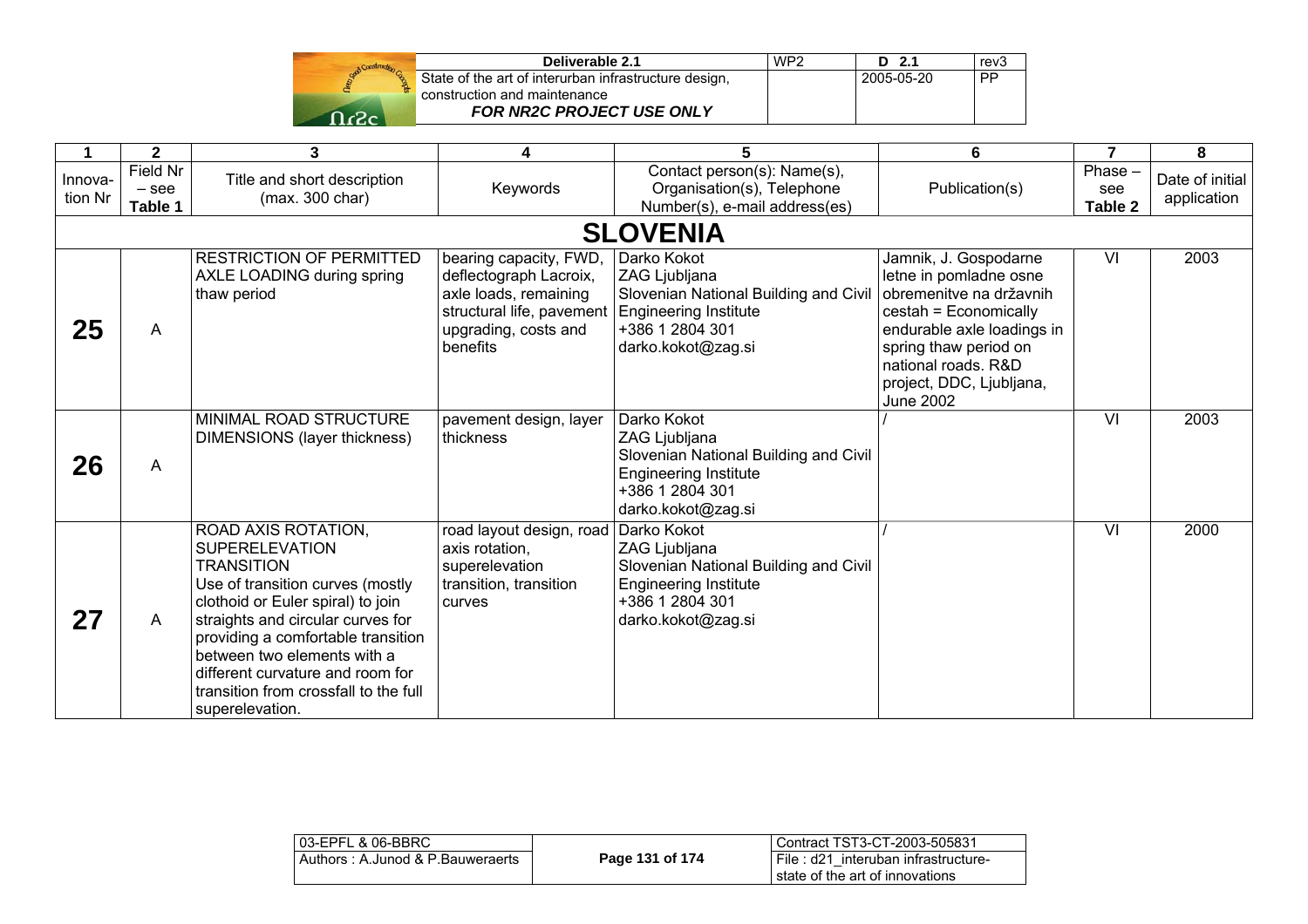

| Deliverable 2.1                                       | WP <sub>2</sub> | $D$ 2.1    | rev <sub>3</sub> |
|-------------------------------------------------------|-----------------|------------|------------------|
| State of the art of interurban infrastructure design, |                 | 2005-05-20 | <b>PP</b>        |
| construction and maintenance                          |                 |            |                  |
| <b>FOR NR2C PROJECT USE ONLY</b>                      |                 |            |                  |

| 1                  | $\mathbf{2}$                          | 3                                                                                       | 4                                                                             | 5                                                                                                                                              | 6              | $\overline{7}$              | 8                              |
|--------------------|---------------------------------------|-----------------------------------------------------------------------------------------|-------------------------------------------------------------------------------|------------------------------------------------------------------------------------------------------------------------------------------------|----------------|-----------------------------|--------------------------------|
| Innova-<br>tion Nr | <b>Field Nr</b><br>$-$ see<br>Table 1 | Title and short description<br>(max. 300 char)                                          | Keywords                                                                      | Contact person(s): Name(s),<br>Organisation(s), Telephone<br>Number(s), e-mail address(es)                                                     | Publication(s) | $Phase -$<br>see<br>Table 2 | Date of initial<br>application |
|                    |                                       |                                                                                         |                                                                               | <b>SLOVENIA</b>                                                                                                                                |                |                             |                                |
| 28                 | A                                     | use of RIGID PAVEMENT for slow rigid pavement,<br>traffic lanes                         | pavement design                                                               | Darko Kokot<br>ZAG Ljubljana<br>Slovenian National Building and Civil<br><b>Engineering Institute</b><br>+386 1 2804 301<br>darko.kokot@zag.si |                | VI                          | 2000                           |
| 29                 | C, D                                  | LOW NOISE EMITTING asphalt<br>mixture SMA 8                                             | noise emission, noise<br>reduction, asphalt<br>mixtures                       | Darko Kokot<br>ZAG Ljubljana<br>Slovenian National Building and Civil<br><b>Engineering Institute</b><br>+386 1 2804 301<br>darko.kokot@zag.si |                | $\overline{\mathsf{M}}$     | 1997                           |
| 30                 | $\sf B$                               | IN-SITU PLACING of cement<br>stabilised layers                                          | stabilised layer, cement<br>stabilisation, in-situ<br>placement               | Darko Kokot<br>ZAG Ljubljana<br>Slovenian National Building and Civil<br><b>Engineering Institute</b><br>+386 1 2804 301<br>darko.kokot@zag.si |                | VI                          | 2000                           |
| 31                 | B, F                                  | <b>GROUND ANCHORAGING,</b><br>CABLE ANCHORAGING for slope<br>stabilisation              | cable anchorage,<br>ground anchorage,<br>anchor cable, slope<br>stabilisation | Darko Kokot<br>ZAG Ljubljana<br>Slovenian National Building and Civil<br><b>Engineering Institute</b><br>+386 1 2804 301<br>darko.kokot@zag.si |                | $\overline{\mathsf{v}}$     | 2000                           |
| 32                 | A, B                                  | <b>INVERTED ROAD PAVEMENT</b><br>cement stabilised layer is laid<br>under unbound layer | road pavement,<br>inverted pavement                                           | Darko Kokot<br>ZAG Ljubljana<br>Slovenian National Building and Civil<br><b>Engineering Institute</b><br>+386 1 2804 301<br>darko.kokot@zag.si |                | $\overline{\mathsf{N}}$     | 1999                           |

| 103-EPFL & 06-BBRC               |                 | Contract TST3-CT-2003-505831           |
|----------------------------------|-----------------|----------------------------------------|
| Authors: A.Junod & P.Bauweraerts | Page 132 of 174 | i File : d21 interuban infrastructure- |
|                                  |                 | state of the art of innovations        |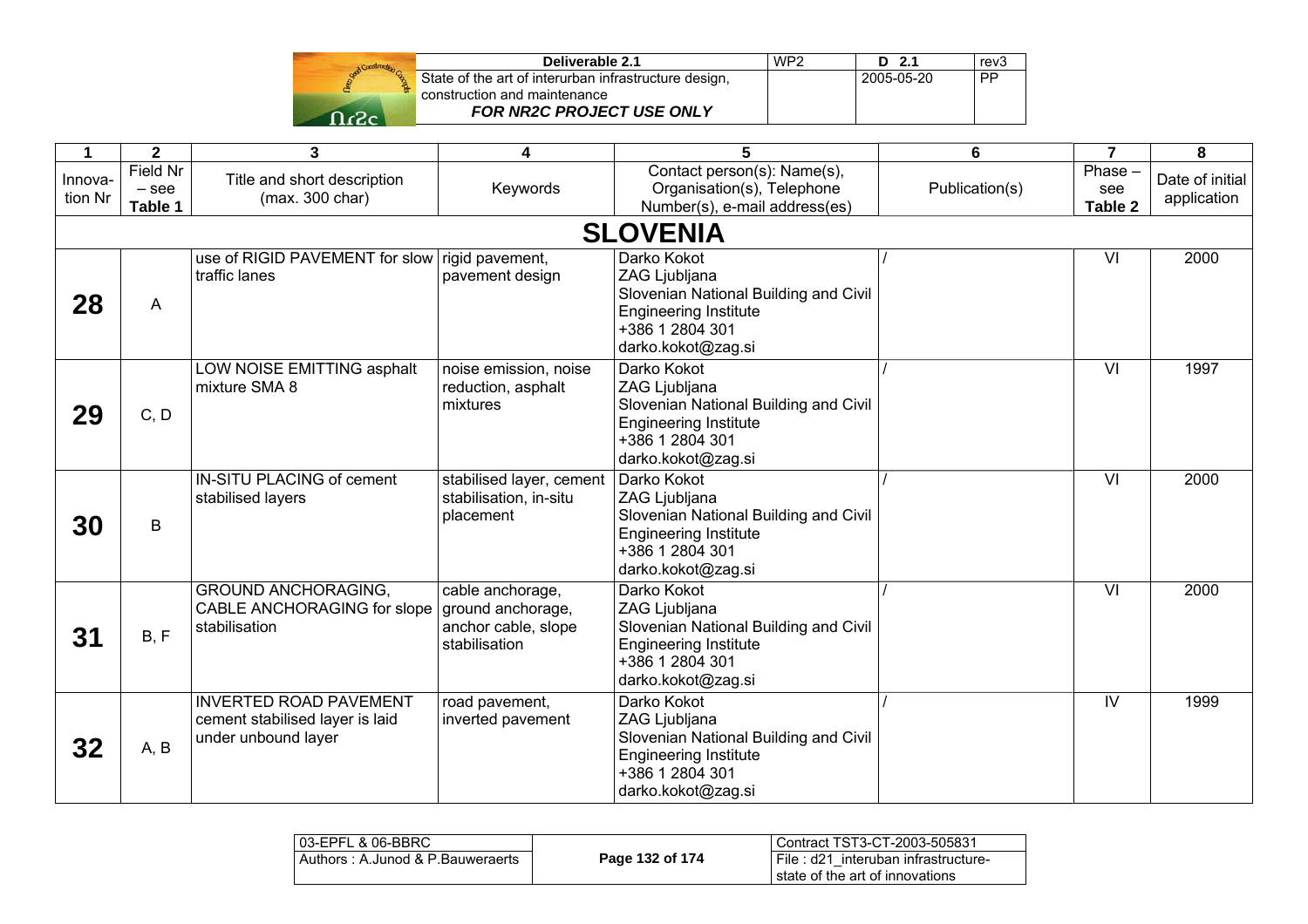| Rend Construction |  |
|-------------------|--|
|                   |  |
| -2                |  |

| Deliverable 2.1                                       | WP <sub>2</sub> | $D$ 2.1    | rev <sub>3</sub> |
|-------------------------------------------------------|-----------------|------------|------------------|
| State of the art of interurban infrastructure design, |                 | 2005-05-20 | <b>PP</b>        |
| construction and maintenance                          |                 |            |                  |
| <b>FOR NR2C PROJECT USE ONLY</b>                      |                 |            |                  |

|                    | $\mathbf{2}$                   | 3                                                                                                                                           | 4                                                         | 5                                                                                                                                                                                                       | $6\phantom{1}6$                                                                                                                                                                                                                                                                                                                                                                                                           | $\overline{7}$           | 8                              |
|--------------------|--------------------------------|---------------------------------------------------------------------------------------------------------------------------------------------|-----------------------------------------------------------|---------------------------------------------------------------------------------------------------------------------------------------------------------------------------------------------------------|---------------------------------------------------------------------------------------------------------------------------------------------------------------------------------------------------------------------------------------------------------------------------------------------------------------------------------------------------------------------------------------------------------------------------|--------------------------|--------------------------------|
| Innova-<br>tion Nr | Field Nr<br>$-$ see<br>Table 1 | Title and short description<br>(max. 300 char)                                                                                              | Keywords                                                  | Contact person(s): Name(s),<br>Organisation(s), Telephone<br>Number(s), e-mail address(es)                                                                                                              | Publication(s)                                                                                                                                                                                                                                                                                                                                                                                                            | Phase-<br>see<br>Table 2 | Date of initial<br>application |
|                    |                                |                                                                                                                                             |                                                           | <b>SLOVENIA</b>                                                                                                                                                                                         |                                                                                                                                                                                                                                                                                                                                                                                                                           |                          |                                |
| 33                 | E                              | use of EXPANDED CLAY in hot<br>sealing compound for surface<br>sealing treatment, intended to<br>improve skid resistance after<br>treatment | sealing treatment, skid<br>resistance, expanded<br>clay   | Darko Kokot and Marjan Tušar<br>ZAG Ljubljana<br>Slovenian National Building and Civil<br><b>Engineering Institute</b><br>+386 1 2804 301, +386 1 2804 497<br>darko.kokot@zag.si<br>marjan.tusar@zag.si | Tušar, M., Kokot, D.,<br>Leben, B., Kovačević, S.,<br>Klopčič, P., Starič, T.,<br>Žorga, M. Vpliv<br>bitumenskih zalivk<br>vzdolžnih razpok na torno<br>sposobnost vozišč = The<br>effect of sealing treatment<br>on skid resistance of<br>pavement. R&D project,<br>ZAG Ljubljana, Ljubljana,<br>May 2004                                                                                                                | IV                       | 2003                           |
| 34                 | F                              | use of NOISE BARRIERS for<br>reducing road traffic noise<br>emissions                                                                       | noise barriers, road<br>traffic noise reducing<br>devices | Mihael Ramšak<br>ZAG Ljubljana<br>Slovenian National Building and Civil<br><b>Engineering Institute</b><br>+386 1 2804 434<br>mihael.ramsak@zag.si                                                      | Ramsak, M. Frekvenčna<br>analiza vzajemnega vpliva<br>obrabnih plasti vozišč ter<br>protihrupnih ograj na<br>emisijo hrupa cestnega<br>prometa v okolje =<br>Frequency analysis of<br>simultaneous noise control<br>effect of wearing courses<br>and noise barriers on<br>traffic noise emission. 7<br>slovenski kongres o<br>cestah in prometu (7 <sup>th</sup><br>Slovene Road and Traffic<br>Congress), Portorož, 2004 | VI                       | 2000                           |

| 03-EPFL & 06-BBRC                |                 | Contract TST3-CT-2003-505831                                              |
|----------------------------------|-----------------|---------------------------------------------------------------------------|
| Authors: A.Junod & P.Bauweraerts | Page 133 of 174 | i File : d21 interuban infrastructure-<br>state of the art of innovations |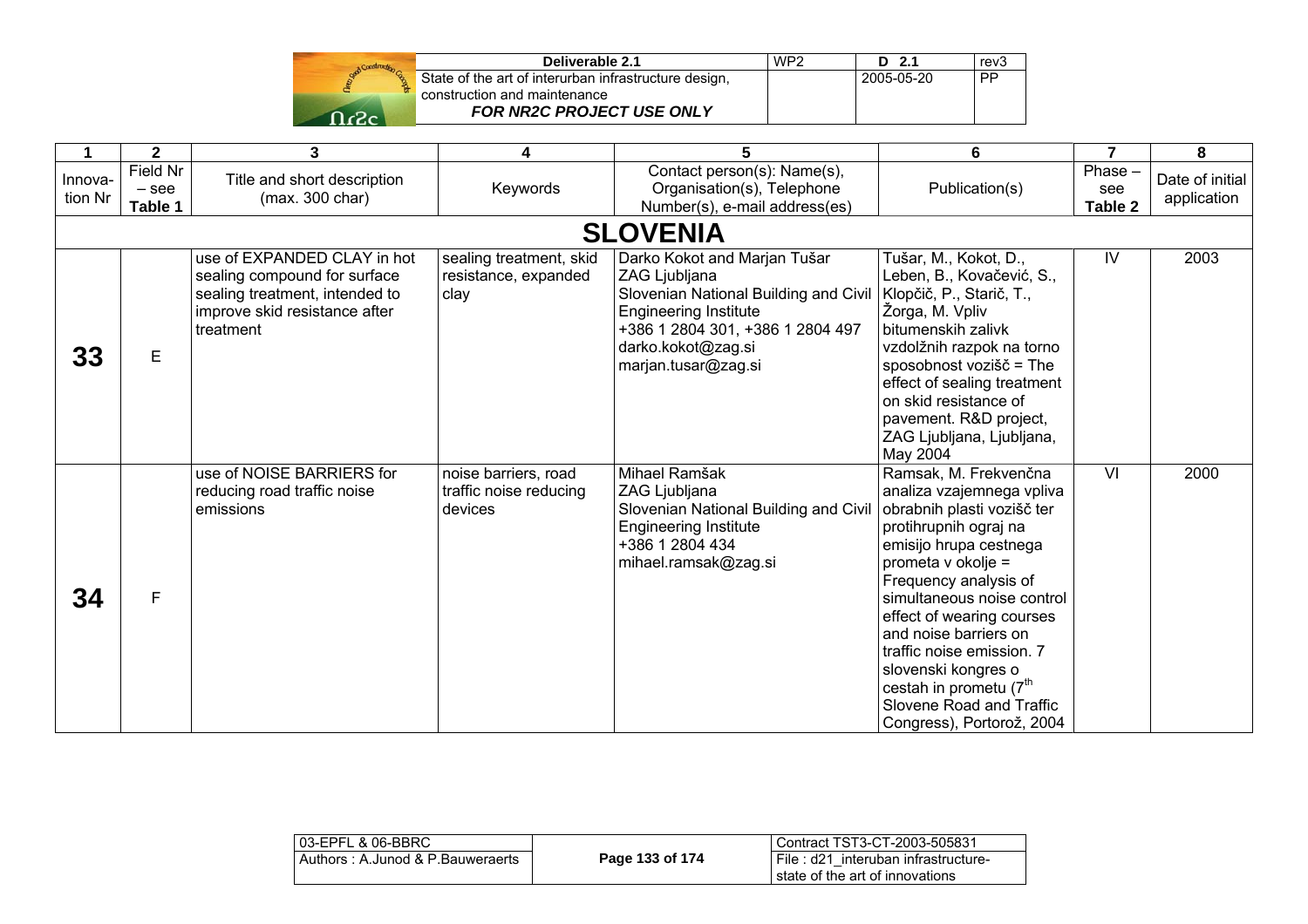| Stand Construction |  |
|--------------------|--|
|                    |  |
| 63.                |  |

| WP <sub>2</sub> | $D$ 2.1 | rev <sub>3</sub> |
|-----------------|---------|------------------|
|                 |         | <b>PP</b>        |
|                 |         |                  |
|                 |         |                  |
|                 |         | 2005-05-20       |

|                    |                                |                                                                                  |                                                                      |                                                                                                                                                   | 6              |                             | 8                              |
|--------------------|--------------------------------|----------------------------------------------------------------------------------|----------------------------------------------------------------------|---------------------------------------------------------------------------------------------------------------------------------------------------|----------------|-----------------------------|--------------------------------|
| Innova-<br>tion Nr | Field Nr<br>$-$ see<br>Table 1 | Title and short description<br>(max. 300 char)                                   | Keywords                                                             | Contact person(s): Name(s),<br>Organisation(s), Telephone<br>Number(s), e-mail address(es)                                                        | Publication(s) | $Phase -$<br>see<br>Table 2 | Date of initial<br>application |
|                    |                                |                                                                                  |                                                                      | <b>SLOVENIA</b>                                                                                                                                   |                |                             |                                |
| 35                 | $\mathsf C$                    | use of POLYMER MODIFIED<br>BITUME type I in asphalt mixtures<br>for base courses | PmB, polymer modified<br>bitume type I, road<br>pavement base course | Marjan Tušar<br>ZAG Ljubljana<br>Slovenian National Building and Civil<br><b>Engineering Institute</b><br> +386 1 2804 497<br>marjan.tusar@zag.si |                | VI                          | 1999                           |
| 36                 | A                              | mechanical placement (laying<br>down) of waterproof membrane                     | waterproof membrane,<br>road pavement                                | Marjan Tušar<br>ZAG Ljubljana<br>Slovenian National Building and Civil<br><b>Engineering Institute</b><br>+386 1 2804 497<br>marjan.tusar@zag.si  |                | VI                          | End 2001                       |

|                 | l Contract TST3-CT-2003-505831                                           |
|-----------------|--------------------------------------------------------------------------|
| Page 134 of 174 | I File: d21 interuban infrastructure-<br>state of the art of innovations |
|                 |                                                                          |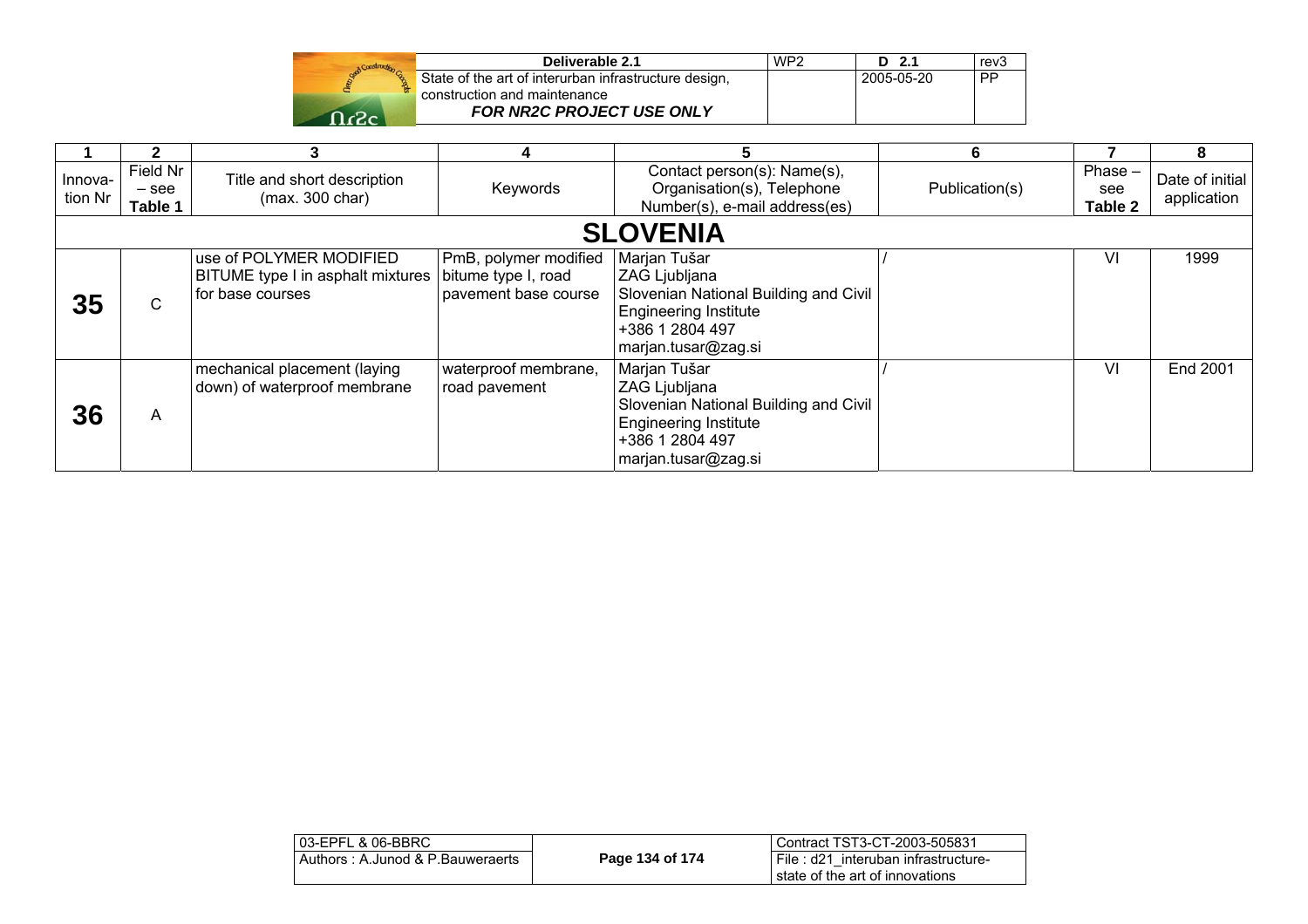|                   | Deliverable 2.1                                       | WP <sub>2</sub> | D 2.1      | rev3      |
|-------------------|-------------------------------------------------------|-----------------|------------|-----------|
|                   | State of the art of interurban infrastructure design, |                 | 2005-05-20 | <b>PP</b> |
|                   | construction and maintenance                          |                 |            |           |
| $\Omega_{\alpha}$ | <b>FOR NR2C PROJECT USE ONLY</b>                      |                 |            |           |

|                    | 2                              | 3                                                                                                                                                                                                                                                                                                                                                                                                                                                                                                                                                                                                                                                                                                |                                              |                                                                                                                | 6                                                                                                                                                                                                                                                                                                                                                                                       |                             | 8                              |
|--------------------|--------------------------------|--------------------------------------------------------------------------------------------------------------------------------------------------------------------------------------------------------------------------------------------------------------------------------------------------------------------------------------------------------------------------------------------------------------------------------------------------------------------------------------------------------------------------------------------------------------------------------------------------------------------------------------------------------------------------------------------------|----------------------------------------------|----------------------------------------------------------------------------------------------------------------|-----------------------------------------------------------------------------------------------------------------------------------------------------------------------------------------------------------------------------------------------------------------------------------------------------------------------------------------------------------------------------------------|-----------------------------|--------------------------------|
| Innova-<br>tion Nr | Field Nr<br>$-$ see<br>Table 1 | Title and short description<br>(max. 300 char)                                                                                                                                                                                                                                                                                                                                                                                                                                                                                                                                                                                                                                                   | Keywords                                     | Contact person(s): Name(s),<br>Organisation(s), Telephone<br>Number(s), e-mail address(es)                     | Publication(s)                                                                                                                                                                                                                                                                                                                                                                          | $Phase -$<br>see<br>Table 2 | Date of initial<br>application |
|                    |                                |                                                                                                                                                                                                                                                                                                                                                                                                                                                                                                                                                                                                                                                                                                  |                                              | <b>SWEDEN</b>                                                                                                  |                                                                                                                                                                                                                                                                                                                                                                                         |                             |                                |
|                    | C                              | Flow mixing Technique, KGO-III   durability, mechanical<br>A new mixing procedure has been   properties, mixture<br>developed recently, (KGO-III) that   design, segregation,<br>gives rise to a decrease in mixing<br>temperature by 30 degree Celsius and bitumen<br>and a decrease of bitumen<br>content by 0.5% in surface mixes.<br>The new mixing technology is<br>used in three recently constructed<br>road sections and compared with<br>a reference road section. Cores<br>have been taken from bituminous<br>layers for control of homogeneity<br>and mechanical properties of<br>asphalt mixtures. The evaluation<br>is based on laboratory test as well<br>as pavement performance. | stiffness, save in energy mats.wendel@vv.se  | Leif Viman, VTI, +4613204253,<br>leif.viman@vti.se<br>Mats Wendel, VV, +4616157247,                            | 3rd Euroasphalt &<br>Eurobitume Congress i n<br>Vienna 2004. Paper Effect<br>of flow mixing technique,<br>KGO-III, on characteristics<br>of bituminous surfacing.<br>Viman L.; Wendel M.; Said<br>S.F. (ISBN 90-802884-4-6,<br>2004)<br>Flödesblandning av<br>slitlager enligt KGO-II<br>metoden. VTI notat 19-<br>2004. Leif Viman, Safwat<br>Said, Hassan Hakim. (only<br>in Swedish) | Ш                           | 2000?                          |
|                    | B                              | <b>Poroelastic Road Surface</b><br>Developing of prefab sheets for<br>noise reduction. Laboratory and<br>field test.                                                                                                                                                                                                                                                                                                                                                                                                                                                                                                                                                                             | noise reduction, prefab<br>sheets, recycling | Björn Kalman, VTI, +4613204255,<br>bjorn.kalman@vti.se<br>Ulf Sandberg, VTI, +46204131,<br>ulf.sandberg@vti.se |                                                                                                                                                                                                                                                                                                                                                                                         | Ш                           | 2004?                          |

| l 03-EPFL & 06-BBRC              |                 | l Contract TST3-CT-2003-505831                                           |
|----------------------------------|-----------------|--------------------------------------------------------------------------|
| Authors: A.Junod & P.Bauweraerts | Page 135 of 174 | I File: d21 interuban infrastructure-<br>state of the art of innovations |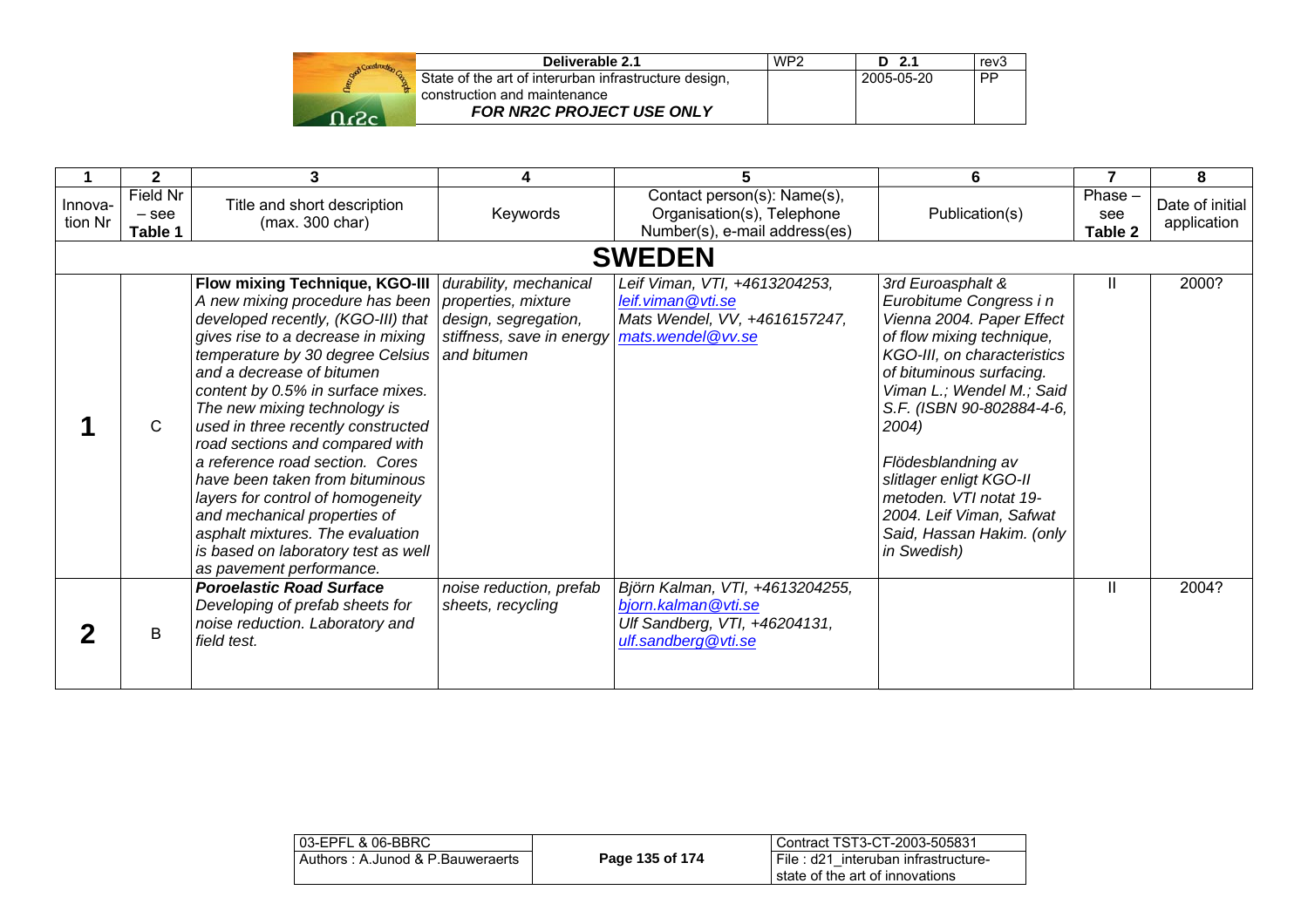| Deliverable 2.1                                       | WP <sub>2</sub> | D 2.1      | rev3 |
|-------------------------------------------------------|-----------------|------------|------|
| State of the art of interurban infrastructure design, |                 | 2005-05-20 | PP   |
| construction and maintenance                          |                 |            |      |
| <b>FOR NR2C PROJECT USE ONLY</b>                      |                 |            |      |

|                    | $\mathbf{2}$                   | 3                                                                                                                                                                                                                                                                                                                                                                                | 4                                                                                             | 5                                                                                          | 6                             | $\overline{7}$            | 8                              |
|--------------------|--------------------------------|----------------------------------------------------------------------------------------------------------------------------------------------------------------------------------------------------------------------------------------------------------------------------------------------------------------------------------------------------------------------------------|-----------------------------------------------------------------------------------------------|--------------------------------------------------------------------------------------------|-------------------------------|---------------------------|--------------------------------|
| Innova-<br>tion Nr | Field Nr<br>$-$ see<br>Table 1 | Title and short description<br>(max. 300 char)                                                                                                                                                                                                                                                                                                                                   | Keywords                                                                                      | Contact person(s): Name(s),<br>Organisation(s), Telephone<br>Number(s), e-mail address(es) | Publication(s)                | Phase -<br>see<br>Table 2 | Date of initial<br>application |
|                    |                                |                                                                                                                                                                                                                                                                                                                                                                                  |                                                                                               | <b>SWEDEN</b>                                                                              |                               |                           |                                |
|                    | A                              | <b>Predicting of flow rutting</b><br>A theoretical viscoelastic<br>approach for predicting rut<br>formation in asphalt concrete<br>materials subjected to traffic<br>loading. Input data are traffic<br>parameters, shear modulus of<br>asphalt concrete and thickness of<br>asphalt layer. The approach is<br>evaluated by using a large-size<br><b>Wheel Tracking Machine.</b> | asphalt concrete, flow<br>rutting, shear test,<br>wheel tracking test                         | Safwat Said, VTI, +4613204248,<br>safwat.said@vti.se                                       | ISAP sym Auburn June,<br>2004 | Ш                         | 2004?                          |
|                    | $\mathsf{C}$                   | <b>Shear test</b><br>Developing of a new equipment<br>and method for determination of<br>shear modulus.                                                                                                                                                                                                                                                                          | asphalt concrete, shear<br>test                                                               | Safwat Said, VTI, +4613204248,<br>safwat.said@vti.se                                       | ?                             | $\mathbf{H}$              | 2002?                          |
|                    | $\mathsf{C}$                   | <b>Wheel Tracking test</b><br>Developing of a new equipment<br>and method for determination of<br>rutting and durability performance<br>of asphalt pavements                                                                                                                                                                                                                     | asphalt concrete,<br>durability, rutting, wheel<br>tracking test, tyre<br>pressure, tyre load | Safwat Said, VTI, +4613204248,<br>safwat.said@vti.se                                       | 7                             | $\mathbf{H}$              | 1998?                          |

| 03-EPFL & 06-BBRC                |                 | l Contract TST3-CT-2003-505831                                             |
|----------------------------------|-----------------|----------------------------------------------------------------------------|
| Authors: A.Junod & P.Bauweraerts | Page 136 of 174 | I File: d21 interuban infrastructure-<br>I state of the art of innovations |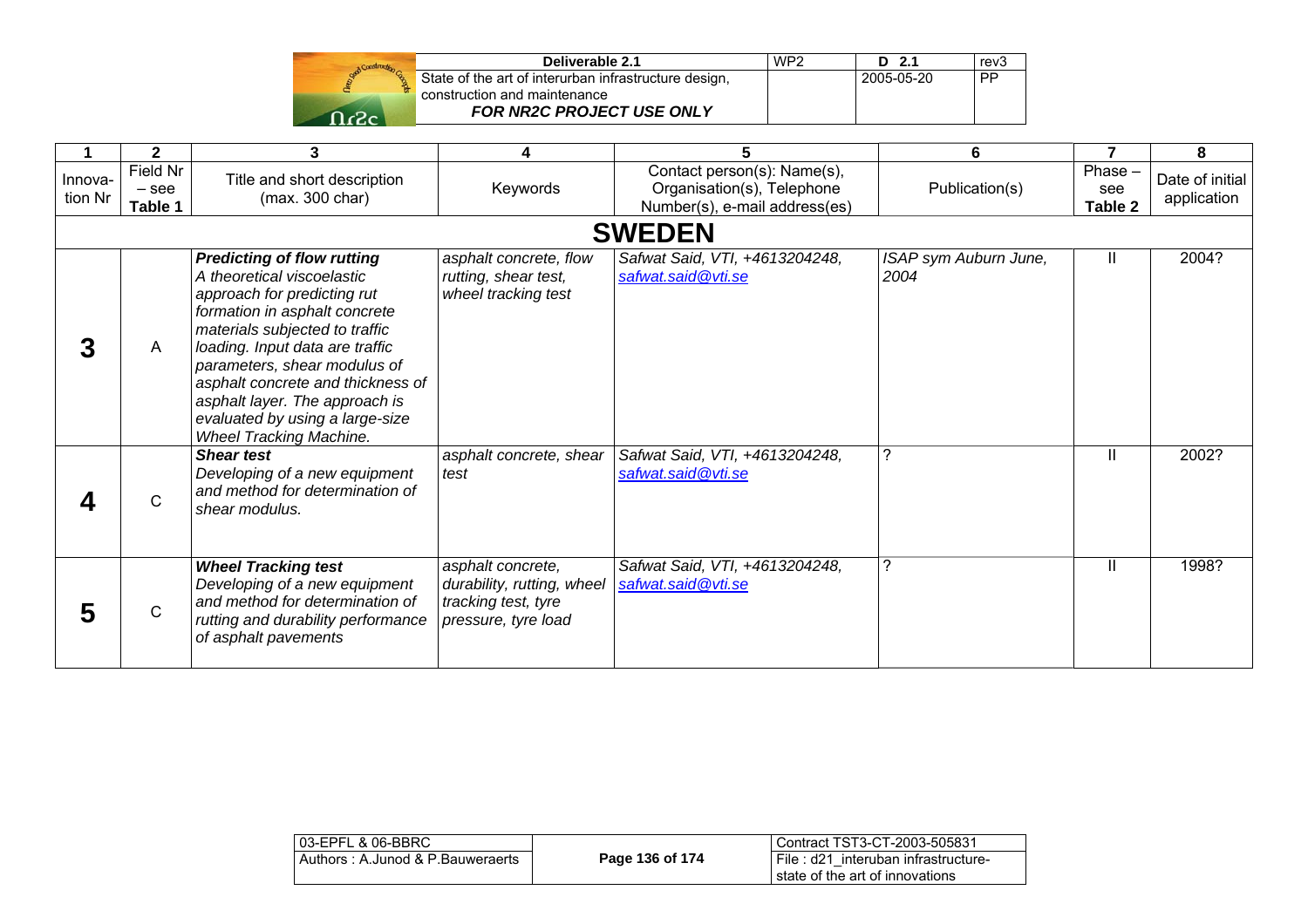|     | State of<br>construc |
|-----|----------------------|
|     |                      |
| r2c |                      |

| Deliverable 2.1                                       | WP <sub>2</sub> | $D$ 2.1    | rev3 |
|-------------------------------------------------------|-----------------|------------|------|
| State of the art of interurban infrastructure design, |                 | 2005-05-20 | I PP |
| construction and maintenance                          |                 |            |      |
| <b>FOR NR2C PROJECT USE ONLY</b>                      |                 |            |      |

|                    | 2                              | 3                                                                                                                                                                                                                                                                                                                                                                                                                                                                                                                                                                     | 4                                                                                                                  | 5                                                                                          | 6                                                                                                                                                                                                                      | 7                           | 8                              |  |
|--------------------|--------------------------------|-----------------------------------------------------------------------------------------------------------------------------------------------------------------------------------------------------------------------------------------------------------------------------------------------------------------------------------------------------------------------------------------------------------------------------------------------------------------------------------------------------------------------------------------------------------------------|--------------------------------------------------------------------------------------------------------------------|--------------------------------------------------------------------------------------------|------------------------------------------------------------------------------------------------------------------------------------------------------------------------------------------------------------------------|-----------------------------|--------------------------------|--|
| Innova-<br>tion Nr | Field Nr<br>$-$ see<br>Table 1 | Title and short description<br>(max. 300 char)                                                                                                                                                                                                                                                                                                                                                                                                                                                                                                                        | Keywords                                                                                                           | Contact person(s): Name(s),<br>Organisation(s), Telephone<br>Number(s), e-mail address(es) | Publication(s)                                                                                                                                                                                                         | $Phase -$<br>see<br>Table 2 | Date of initial<br>application |  |
|                    | <b>SWEDEN</b>                  |                                                                                                                                                                                                                                                                                                                                                                                                                                                                                                                                                                       |                                                                                                                    |                                                                                            |                                                                                                                                                                                                                        |                             |                                |  |
| 6                  | C                              | <b>Evaluation of pavement</b><br>structure reinforced with steel<br>fabrics<br>Different road sections have been<br>reinforced with steel fabrics. The<br>sections are instrumented and<br>different measurement has been<br>done during 2000-2004                                                                                                                                                                                                                                                                                                                    | steel reinforcement,<br>asphalt concrete,<br><b>Falling Weight</b><br><b>Deflectometer</b>                         | Safwat Said, VTI, +4613204248,<br>safwat.said@vti.se                                       | Report T6:03 performance<br>of Full Scale Test Roads<br><b>VTI report 30-2003</b><br>Stålarmering av väg 600,<br>Sundom<br><b>VTI report 33-2003</b><br>Stålarmering av väg E6<br>Ljungskile, Brattforsån-<br>Lyckorna | Ш                           | 2000                           |  |
|                    | $\mathsf{C}$                   | <b>HVS - Heavy Vehicle Simulator</b><br>A program for research co-<br>operation in the area of<br>accelerated pavement testing has<br>been agreed between Finland and<br>Sweden covering the years 1997-<br>2003. The general objective of the<br>research co-operation is to learn<br>more about pavement response<br>and pavement performance. A<br>second but most important<br>objective is to learn about the<br>HVS-machine itself and the way it<br>simulate traffic and deteriorate the<br>pavements and how this is related<br>to real pavement performance. | flexible pavement, road<br>base, permeability,<br>drainage, load,<br>performance, cracking,<br>rutting, durability | Leif G. Wiman, VTI, +4613204270,<br>leif.g.wiman@vti.se                                    | VTI Rapport 447A<br>Accelererad provning av<br>vägbeläggningar                                                                                                                                                         | Ш                           | 1997                           |  |

| 03-EPFL & 06-BBRC                |                 | l Contract TST3-CT-2003-505831                                           |
|----------------------------------|-----------------|--------------------------------------------------------------------------|
| Authors: A.Junod & P.Bauweraerts | Page 137 of 174 | I File: d21 interuban infrastructure-<br>state of the art of innovations |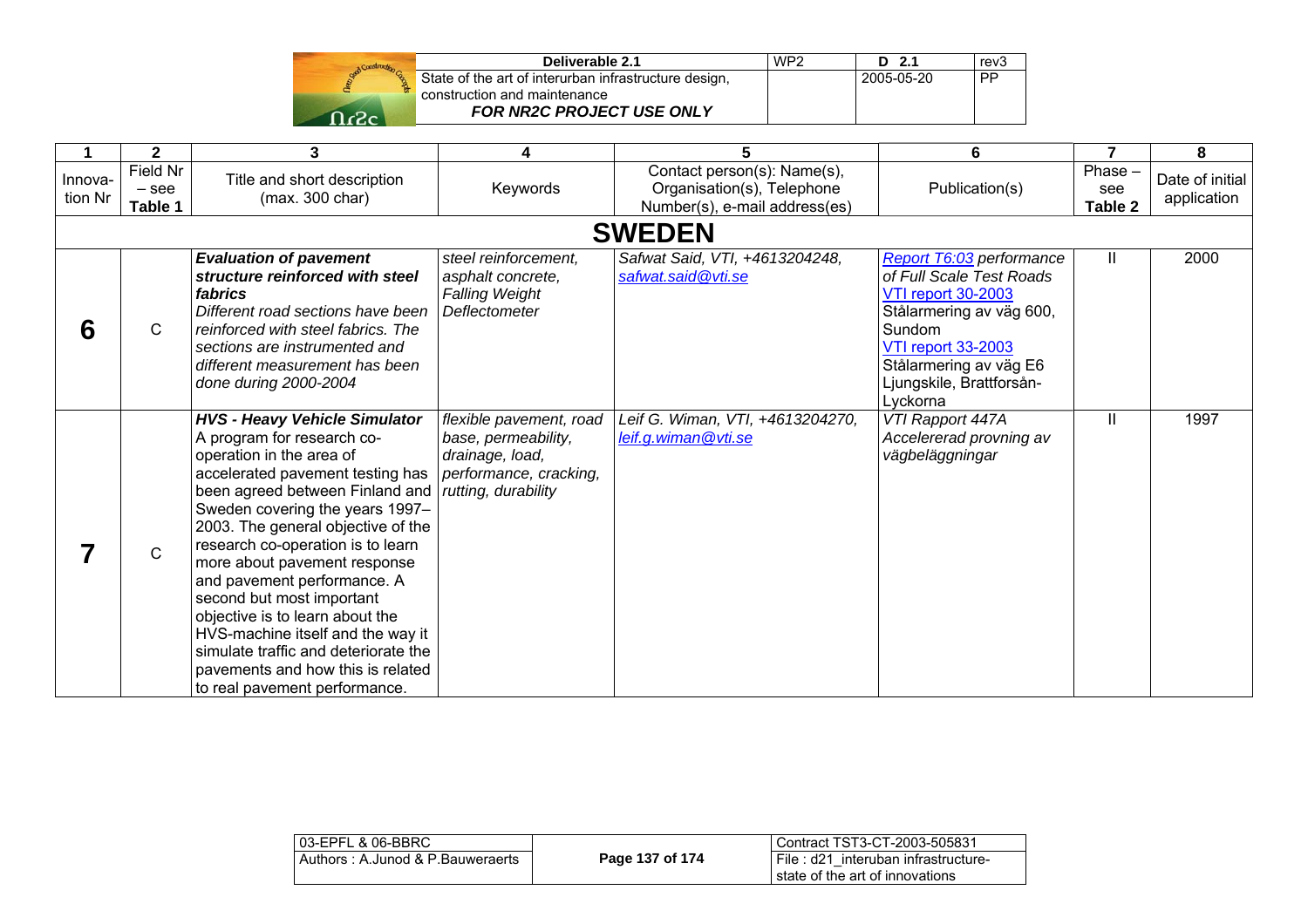| Deliverable 2.1                                                                       | WP <sub>2</sub> | D 2.1      | rev3 |
|---------------------------------------------------------------------------------------|-----------------|------------|------|
| State of the art of interurban infrastructure design,<br>construction and maintenance |                 | 2005-05-20 | . PP |
| <b>FOR NR2C PROJECT USE ONLY</b>                                                      |                 |            |      |

|                    | $\mathbf{2}$                 | 3                                                                                                                                                    | 4                                                                                                                                 | 5                                                                                                                                    | 6                                                                                                                                                               | $\overline{7}$           | 8                              |
|--------------------|------------------------------|------------------------------------------------------------------------------------------------------------------------------------------------------|-----------------------------------------------------------------------------------------------------------------------------------|--------------------------------------------------------------------------------------------------------------------------------------|-----------------------------------------------------------------------------------------------------------------------------------------------------------------|--------------------------|--------------------------------|
| Innova-<br>tion Nr | Field Nr<br>- see<br>Table 1 | Title and short description<br>(max. 300 char)                                                                                                       | Keywords                                                                                                                          | Contact person(s): Name(s),<br>Organisation(s), Telephone<br>Number(s), e-mail address(es)                                           | Publication(s)                                                                                                                                                  | Phase-<br>see<br>Table 2 | Date of initial<br>application |
|                    |                              |                                                                                                                                                      |                                                                                                                                   | <b>FINLAND</b>                                                                                                                       |                                                                                                                                                                 |                          |                                |
|                    | A                            | Decreasing the rutting by<br>development of road structure.<br>Development of calculation tool<br>for rutting                                        | road structure,<br>permanent deformation,<br>rutting, permanent<br>deformation, moisture,<br>stiffness, design<br>program         | Rainer Laaksonen, VTT, Building<br>and Transport,<br>ph. +358 9 456 4692<br>rainer.laaksonen@vtt.fi                                  | A Finnish research report<br>is in print, it will be<br>published in Finnra's web-<br>page and in Finnra's<br>publication series (English<br>abstract attached) | II/III                   | 2005                           |
|                    | B, C, E                      | EFFECT OF STEEL GRIDS ON<br>THE DURABILITY OF THE ROAD                                                                                               | low volume road,<br>rehabilitation.<br>accelerated pavement<br>test, rutting, permanent<br>deformation, steel grid,<br>geotextile | Leena Korkiala-Tanttu, VTT, Building   An English executive<br>and Transport<br>ph. +358 9 456 4943.<br>leena.korkiala-tanttu@vtt.fi | summary has been<br>published in Finnra<br><b>Enginnering News 13</b>                                                                                           | $\mathbf{III}$           | 2004                           |
|                    | A                            | The calculation of the continuous<br>settlement profile with TSARPIX<br>program with the help of electric<br>resistance measurements and<br>sampling | settlement, continuous<br>profile, electric<br>resistance<br>measurement                                                          | Jouko Törnqvist, VTT Building and<br>Transport,<br>ph. +358 400 605 482,<br>jouko.tornqvist@vtt.fi                                   | Finnish reports in the<br><b>TPPT</b> research<br>programme,<br>Menetelmäkuvaus TPPT9<br>and Menetelmäkuvaus<br>TPPT 19, 2001                                   | III/<br>VI               | 2001,<br>piloting 2004         |
|                    | F                            | Pilot projects for life cycle studies<br>in road maintenance                                                                                         | life cycle assessment,<br>life cycle cost, road<br>maintenance,<br>acquisition method, pilot   ph. +358 9 456 4943,<br>project    | Leena Korkiala-Tanttu, VTT, Building   A Finnish report will be<br>and Transport<br>leena.korkiala-tanttu@vtt.fi                     | published in 2005. Some<br>English articles in the<br>future                                                                                                    | Ш                        | 2003 - 2004                    |

| l 03-EPFL & 06-BBRC               |                 | Contract TST3-CT-2003-505831        |
|-----------------------------------|-----------------|-------------------------------------|
| Authors : A.Junod & P.Bauweraerts | Page 138 of 174 | File: d21 interuban infrastructure- |
|                                   |                 | state of the art of innovations     |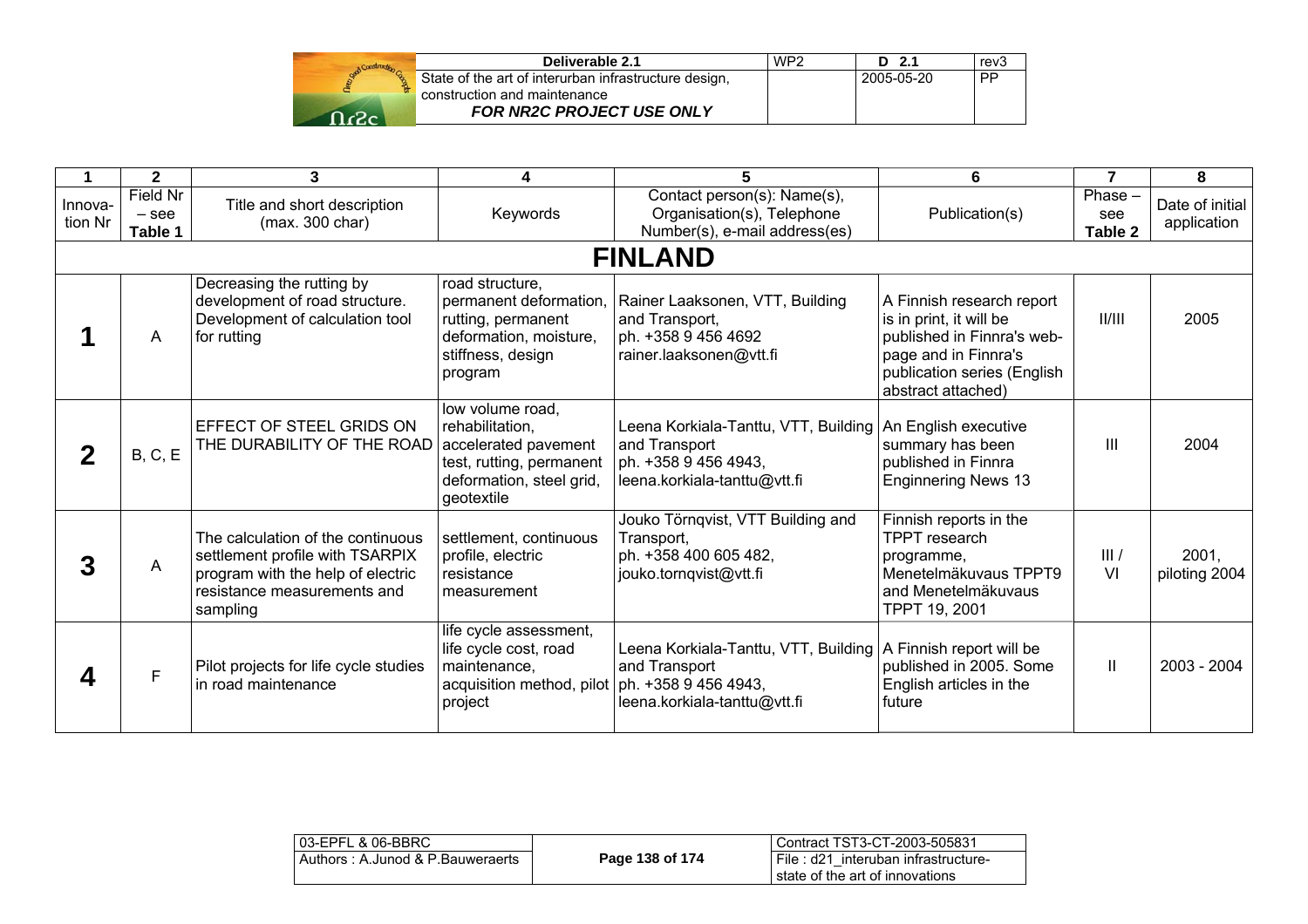| Construction |               |
|--------------|---------------|
|              | State<br>cons |
|              |               |
|              |               |

| Deliverable 2.1                                       | WP <sub>2</sub> | $D$ 2.1    | rev <sub>3</sub> |
|-------------------------------------------------------|-----------------|------------|------------------|
| State of the art of interurban infrastructure design, |                 | 2005-05-20 | PP               |
| construction and maintenance                          |                 |            |                  |
| <b>FOR NR2C PROJECT USE ONLY</b>                      |                 |            |                  |

|                    |                                |                                                                                                                     |                                                                                                                                   |                                                                                                                                          | 6                                                            |                             | 8                              |
|--------------------|--------------------------------|---------------------------------------------------------------------------------------------------------------------|-----------------------------------------------------------------------------------------------------------------------------------|------------------------------------------------------------------------------------------------------------------------------------------|--------------------------------------------------------------|-----------------------------|--------------------------------|
| Innova-<br>tion Nr | Field Nr<br>$-$ see<br>Table 1 | Title and short description<br>(max. 300 char)                                                                      | Keywords                                                                                                                          | Contact person(s): Name(s),<br>Organisation(s), Telephone<br>Number(s), e-mail address(es)                                               | Publication(s)                                               | $Phase -$<br>see<br>Table 2 | Date of initial<br>application |
|                    | <b>FINLAND</b>                 |                                                                                                                     |                                                                                                                                   |                                                                                                                                          |                                                              |                             |                                |
| 5                  |                                | Environmental values and<br>ecoindicators of the infra<br>constructions                                             | Environmental impacts,<br>ecoindicators, road and<br>rail constructions                                                           | Leena Korkiala-Tanttu, VTT, Building   A Finnish report will be<br>and Transport<br>ph. +358 9 456 4943,<br>leena.korkiala-tanttu@vtt.fi | published in 2006. Some<br>English articles in the<br>future |                             | 2005 - 2006                    |
| 6                  | A, C, E                        | 'Reinforcement of the edge of a<br>steep-sloped pavement' HVS-<br>Nordic Heavy Vehicle Simulator<br>test structures | low volume road,<br>rehabilitation,<br>accelerated pavement<br>test, rutting, permanent<br>deformation, steel grid,<br>geotextile | Leena Korkiala-Tanttu, VTT, Building Finnra Reports 38/2003<br>and Transport<br>ph. +358 9 456 4943,<br>leena.korkiala-tanttu@vtt.fi     | 'Reinforcement of the edge<br>of a steep-sloped<br>pavement' | Ш                           | 2003                           |

| 03-EPFL & 06-BBRC                |                 | Contract TST3-CT-2003-505831                                           |
|----------------------------------|-----------------|------------------------------------------------------------------------|
| Authors: A.Junod & P.Bauweraerts | Page 139 of 174 | File: d21 interuban infrastructure-<br>state of the art of innovations |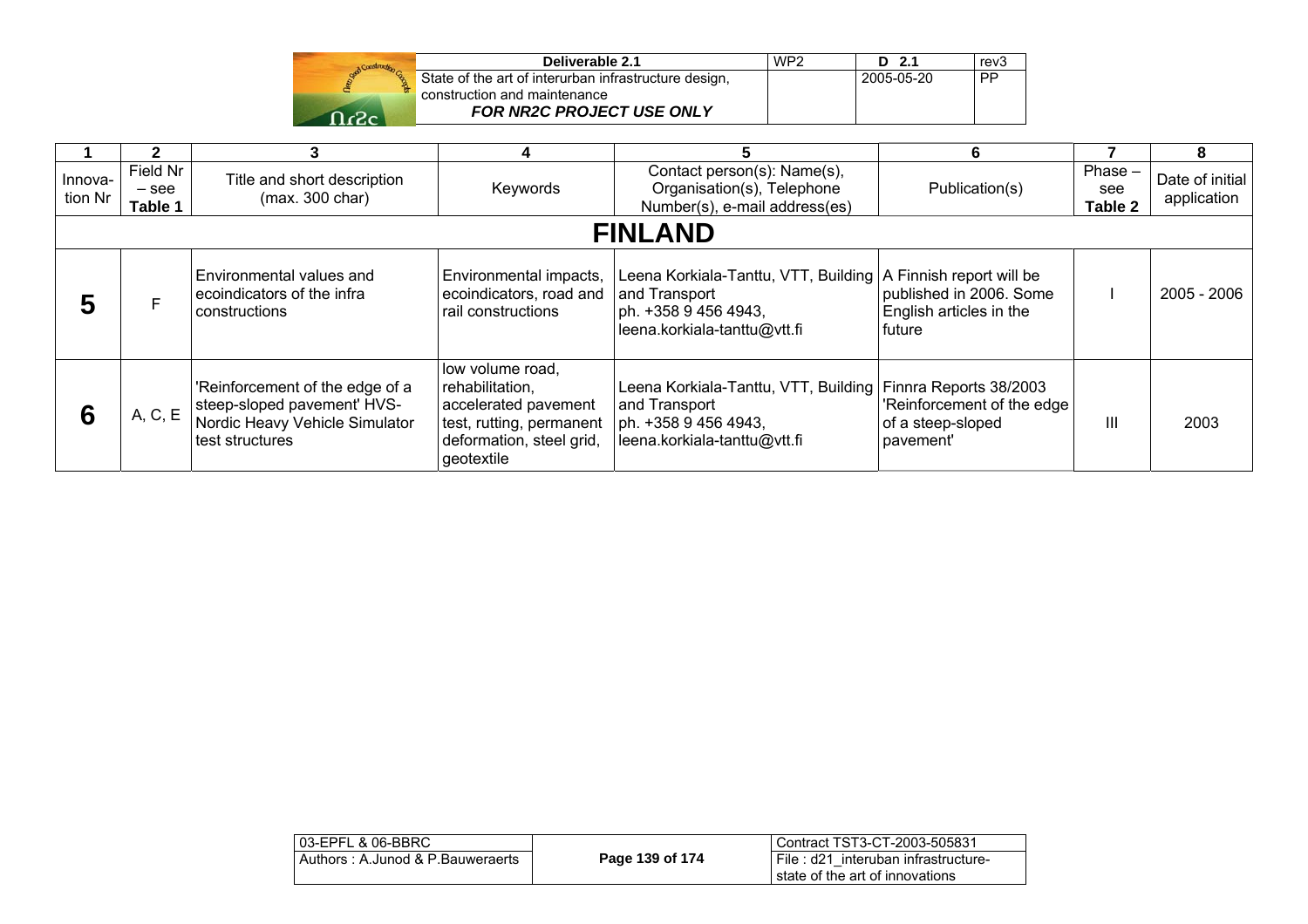| Deliverable 2.1                                       | WP <sub>2</sub> | D 2.1      | rev3      |
|-------------------------------------------------------|-----------------|------------|-----------|
| State of the art of interurban infrastructure design, |                 | 2005-05-20 | <b>PP</b> |
| construction and maintenance                          |                 |            |           |
| <b>FOR NR2C PROJECT USE ONLY</b>                      |                 |            |           |

|                    | $\overline{2}$                 | 3                                                                                                                                                                  |                                                                                                     | 5                                                                                                                                             | 6                  | $\overline{7}$           | 8                              |
|--------------------|--------------------------------|--------------------------------------------------------------------------------------------------------------------------------------------------------------------|-----------------------------------------------------------------------------------------------------|-----------------------------------------------------------------------------------------------------------------------------------------------|--------------------|--------------------------|--------------------------------|
| Innova-<br>tion Nr | Field Nr<br>$-$ see<br>Table 1 | Title and short description<br>(max. 300 char)                                                                                                                     | Keywords                                                                                            | Contact person(s): Name(s),<br>Organisation(s), Telephone<br>Number(s), e-mail address(es)                                                    | Publication(s)     | Phase-<br>see<br>Table 2 | Date of initial<br>application |
|                    |                                |                                                                                                                                                                    |                                                                                                     | <b>NORWAY</b>                                                                                                                                 |                    |                          |                                |
|                    | A                              | Cross section design for narrow Cross section<br>roads. Four lane road with 16 m lane widths<br>total width for ADT of 8000-12000.<br>and 20 m for ADT 12000-20000 |                                                                                                     | design, bjarte.skogheim@vegvesen.no                                                                                                           |                    | v                        |                                |
|                    | Α                              | Pavement strengthening design<br>based on pavement life time. The<br>need for strengthening is<br>determined based on the concept<br>of life time factor           | Strengthening, life time<br>factor, rutting evenness,<br>road data bank                             | Geir Refsdal, Norwegian public<br>roads administration, Eastern region<br>e-mail: geir.refsdal@vegvesen.no<br>torleif.haugodegard@vegvesen.no |                    | VII                      | 1995                           |
| 3                  | С                              | Thermal aspects of corrosion of<br>steel in concrete.<br>Effect of low temperature on<br>resistivity and cathodic reaction<br>rate                                 | Concrete<br>technology,<br>moisture,<br>resistivity,<br>activation<br>energy,<br>cathodic behaviour | jan-magnus.ostvik@vegvesen.no<br>corrosion, ice formation, claus.larsen@vegvesen.no                                                           | ISBN 82-471-6869-3 |                          | ?                              |
| 4                  | С                              | Use of cellular glass as lightweight Lightweight<br>embankment fill material and frost cellular glass, granules, roald.aaboe@vegvesen.no<br>protection layers      | recycled glass,<br>protection, insulation                                                           | materials, geir.refsdal@vegvesen.no<br>frost oystein.myhre@vegvesen.no                                                                        |                    | VII                      | 1999<br>(approx.)              |

| l 03-EPFL & 06-BBRC_             |                 | Contract TST3-CT-2003-505831          |
|----------------------------------|-----------------|---------------------------------------|
| Authors: A.Junod & P.Bauweraerts | Page 140 of 174 | ∟File : d21 interuban infrastructure- |
|                                  |                 | state of the art of innovations       |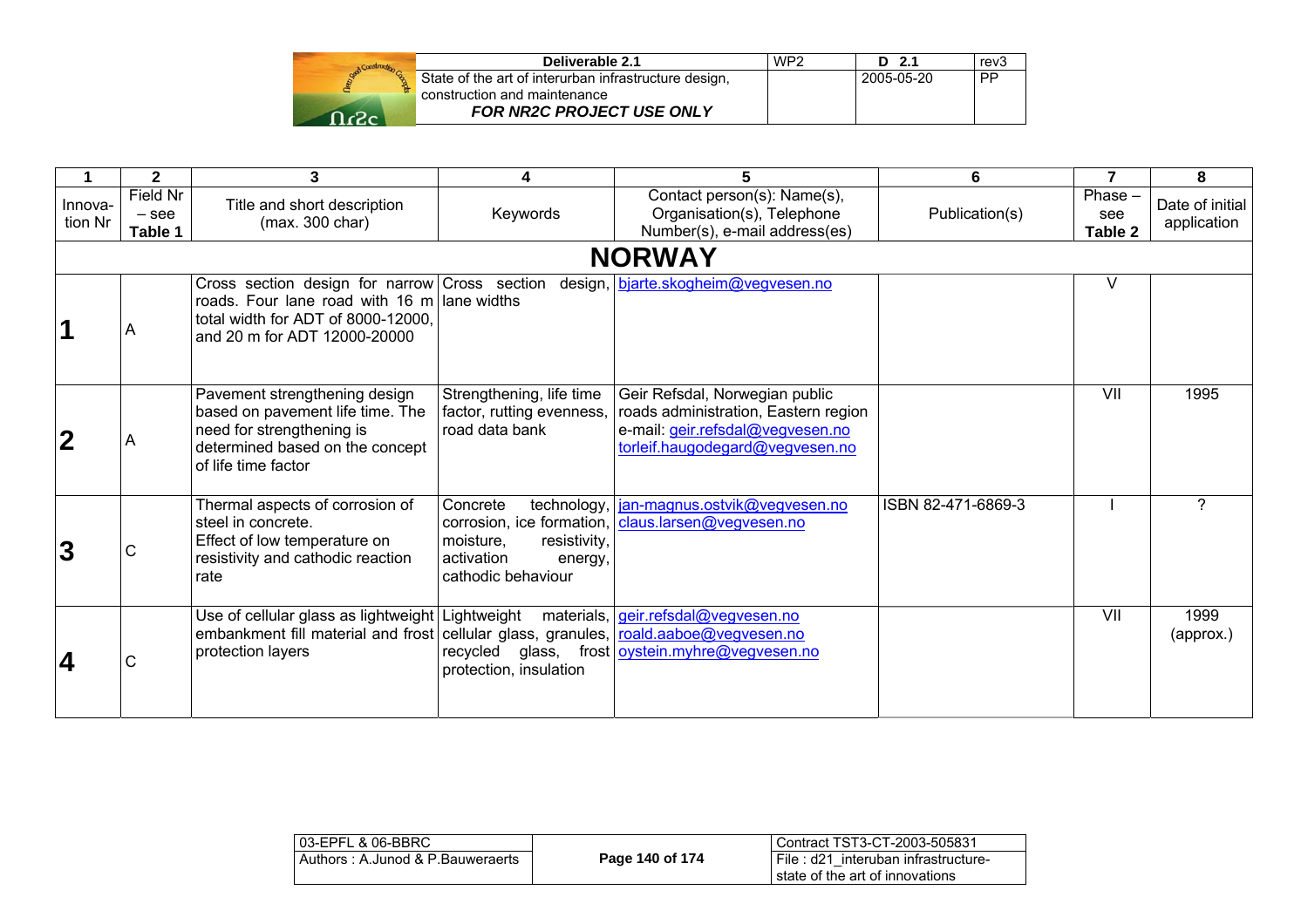| Deliverable 2.1                                                                       | WP2 | - 21       | rev3      |
|---------------------------------------------------------------------------------------|-----|------------|-----------|
| State of the art of interurban infrastructure design,<br>construction and maintenance |     | 2005-05-20 | <b>PP</b> |
| FOR NR2C PROJECT USE ONLY                                                             |     |            |           |

| 1                       | $\mathbf{2}$                   | 3                                                                                                                                                                                                                               | 4                        | 5                                                                                                                                                                                                          | 6                                                                           | $\overline{7}$            | 8                              |
|-------------------------|--------------------------------|---------------------------------------------------------------------------------------------------------------------------------------------------------------------------------------------------------------------------------|--------------------------|------------------------------------------------------------------------------------------------------------------------------------------------------------------------------------------------------------|-----------------------------------------------------------------------------|---------------------------|--------------------------------|
| Innova-<br>tion Nr      | Field Nr<br>$-$ see<br>Table 1 | Title and short description<br>(max. 300 char)                                                                                                                                                                                  | Keywords                 | Contact person(s): Name(s),<br>Organisation(s), Telephone<br>Number(s), e-mail address(es)                                                                                                                 | Publication(s)                                                              | Phase -<br>see<br>Table 2 | Date of initial<br>application |
|                         |                                |                                                                                                                                                                                                                                 |                          | <b>NORWAY</b>                                                                                                                                                                                              |                                                                             |                           |                                |
| 5                       | $\mathsf C$                    | Use of care tires as light weight fill Recycled materials, car roald.aaboe@vegvesen.no<br>material                                                                                                                              | tires, light weight fill | gordana.petkovic@vegvesen.no                                                                                                                                                                               |                                                                             | VI                        | 1990<br>(approx.)              |
| 6                       | $\mathsf C$                    | Use of large sized $(0 - 100$ mm) Recycled<br>recycled concrete aggregate in $ $ particle size distribution<br>sub-base construction. Recycled<br>concrete with wide range of sizes<br>was used in construction of sub-<br>base |                          | concrete, Gordana Petkovic, Center for road<br>and traffic technology, Norwegian<br>public roads administration<br>e-mail:<br>gordana.petkovic@vegvesen.no                                                 | For articles and reports<br>see:<br>http://www.gjenbruksprosj<br>ektet.net/ | $\mathsf{II}$             |                                |
| $\overline{\mathbf{7}}$ | C                              | Asphalt milling (cold recycling) Asphalt,<br>and its use in base course place recycling<br>construction. On-site milling and<br>reuse of<br>asphalt<br>in<br>base<br>construction                                               | milling,                 | in- Jostein Aksnes, Center for road and<br>traffic technology, Norwegian public<br>roads administration<br>e-mail:<br>Jostein.aksnes@vegvesen.no                                                           |                                                                             | VII                       | 1995                           |
| 8                       | C                              | Asphalt mix design and control Binder<br>system which takes into account system<br>climatic<br>traffic<br>local<br>and<br>conditions.<br>Takes<br>functional<br>properties of asphalt mixtures into<br>account                  |                          | selection   Leif Bakløkk, Center for road and<br>system. A mix design and control system, quality control traffic technology, Norwegian public<br>roads administration<br>e-mail: leif.baklokk@vegvesen.no |                                                                             |                           |                                |

| 03-EPFL & 06-BBRC                |                 | Contract TST3-CT-2003-505831        |
|----------------------------------|-----------------|-------------------------------------|
| Authors: A.Junod & P.Bauweraerts | Page 141 of 174 | File: d21 interuban infrastructure- |
|                                  |                 | I state of the art of innovations   |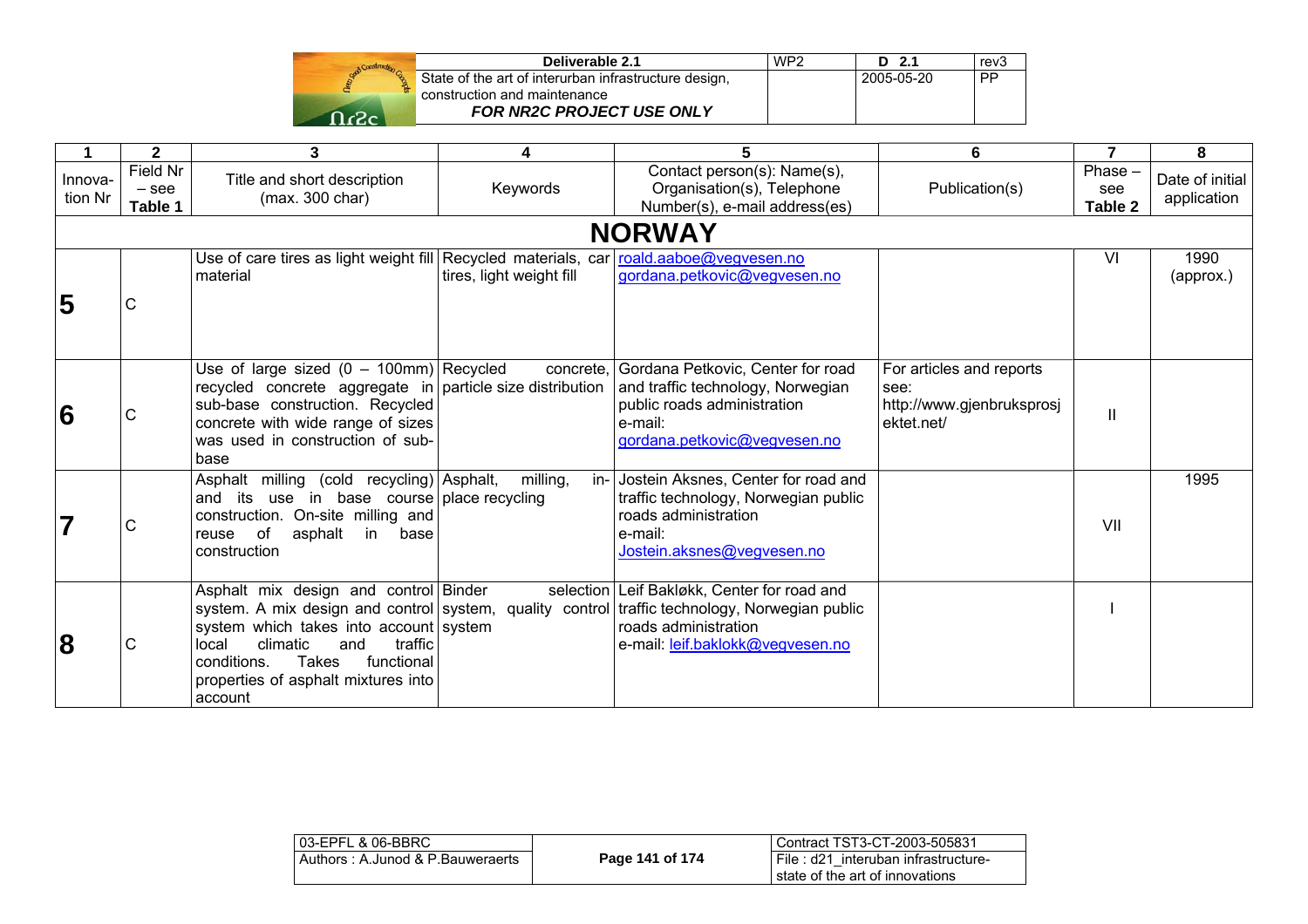| Deliverable 2.1                                       | WP <sub>2</sub> | 1 2 1      | rev3 '    |
|-------------------------------------------------------|-----------------|------------|-----------|
| State of the art of interurban infrastructure design, |                 | 2005-05-20 | <b>PP</b> |
| construction and maintenance                          |                 |            |           |
| <b>FOR NR2C PROJECT USE ONLY</b>                      |                 |            |           |

| 1                  | $\overline{\mathbf{2}}$               | $\mathbf{3}$                                                                                                                                                                                       | 4                         | 5                                                                                          | 6                     | $\overline{\mathbf{z}}$   | 8                              |
|--------------------|---------------------------------------|----------------------------------------------------------------------------------------------------------------------------------------------------------------------------------------------------|---------------------------|--------------------------------------------------------------------------------------------|-----------------------|---------------------------|--------------------------------|
| Innova-<br>tion Nr | <b>Field Nr</b><br>$-$ see<br>Table 1 | Title and short description<br>(max. 300 char)                                                                                                                                                     | Keywords                  | Contact person(s): Name(s),<br>Organisation(s), Telephone<br>Number(s), e-mail address(es) | Publication(s)        | Phase -<br>see<br>Table 2 | Date of initial<br>application |
|                    |                                       |                                                                                                                                                                                                    |                           | <b>NORWAY</b>                                                                              |                       |                           |                                |
| $\boldsymbol{9}$   | E                                     | Water surveillance along<br>for<br>consideration<br>roads<br>sustainable de-icing (salt)                                                                                                           | main Sustainable de-icing | paal.rosland@vegvesen.no                                                                   |                       | IV                        | 2005                           |
| 10                 | E                                     | Caring avenues (line of woods) Avenues<br>along edges of roadway using<br>optimal management                                                                                                       |                           | paal.rosland@vegvesen.no                                                                   | Teaching supervisor   | $\mathbf{H}$              | 2004                           |
| 11                 | E/J                                   | Establish<br>edges<br>flowery<br>roadway using optimal moment Edge of roadway<br>time for clipping and removing of<br>biological substance                                                         | of Flowery meadow         | paal.rosland@vegvesen.no                                                                   | Teaching supervisor   | $\mathbf{H}$              | 2003                           |
| 12                 | F.                                    | urban<br>air<br>Improve<br>information and surveillance web-<br>systems                                                                                                                            | using Urban air quality   | paal.rosland@vegvesen.no                                                                   | www.luftkvalitet.info | V                         | 2000                           |
| 13                 | F                                     | Develop chemicals (salt etc)) as Dust adhesive medium<br>dust adhesive medium for the Dust problem<br>surface<br>(and<br>tunnels)<br>road<br>consideration<br>for the<br>coarse<br>fraction (PM10) |                           | paal.rosland@vegvesen.no                                                                   | www.luftkvalitet.info | Ш                         | 2002                           |

| l 03-EPFL & 06-BBRC              |                 | Contract TST3-CT-2003-505831                                                |
|----------------------------------|-----------------|-----------------------------------------------------------------------------|
| Authors: A.Junod & P.Bauweraerts | Page 142 of 174 | i File : d21 interuban infrastructure-<br>l state of the art of innovations |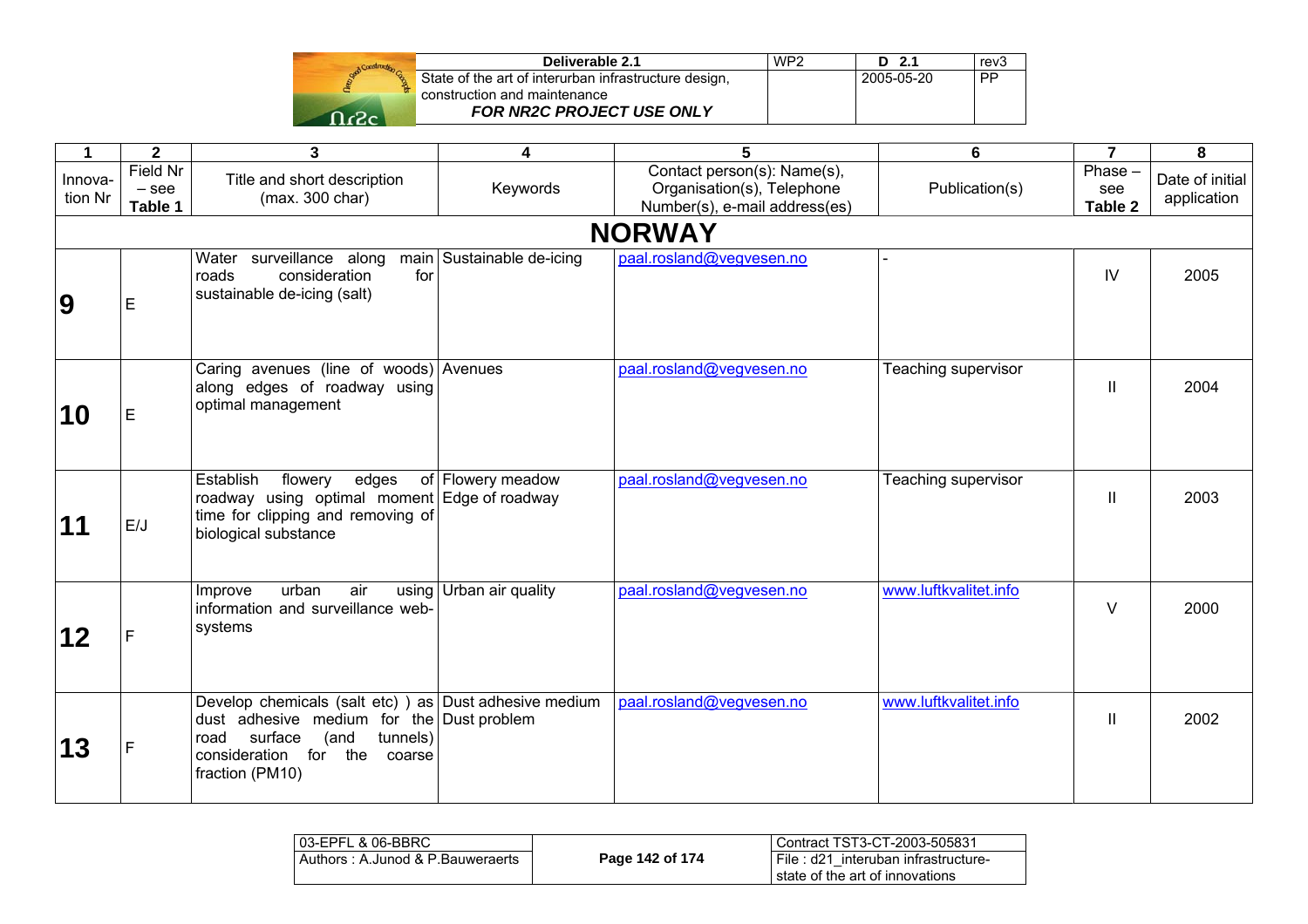| Deliverable 2.1                                       | WP <sub>2</sub> | D 2.1      | rev3      |
|-------------------------------------------------------|-----------------|------------|-----------|
| State of the art of interurban infrastructure design, |                 | 2005-05-20 | <b>PP</b> |
| construction and maintenance                          |                 |            |           |
| <b>FOR NR2C PROJECT USE ONLY</b>                      |                 |            |           |

| 1                  | $\mathbf{2}$                   | 3                                                                                                                                                                                                                                                                                                                                                                                                                                               | 4                                                                         | 5                                                                                                                                                                       | 6              | $\overline{7}$              | 8                              |  |  |  |
|--------------------|--------------------------------|-------------------------------------------------------------------------------------------------------------------------------------------------------------------------------------------------------------------------------------------------------------------------------------------------------------------------------------------------------------------------------------------------------------------------------------------------|---------------------------------------------------------------------------|-------------------------------------------------------------------------------------------------------------------------------------------------------------------------|----------------|-----------------------------|--------------------------------|--|--|--|
| Innova-<br>tion Nr | Field Nr<br>$-$ see<br>Table 1 | Title and short description<br>(max. 300 char)                                                                                                                                                                                                                                                                                                                                                                                                  | Keywords                                                                  | Contact person(s): Name(s),<br>Organisation(s), Telephone<br>Number(s), e-mail address(es)                                                                              | Publication(s) | $Phase -$<br>see<br>Table 2 | Date of initial<br>application |  |  |  |
|                    | <b>NORWAY</b>                  |                                                                                                                                                                                                                                                                                                                                                                                                                                                 |                                                                           |                                                                                                                                                                         |                |                             |                                |  |  |  |
| 14                 |                                | Characterization<br>of<br>dust<br>suspension (suspended matter) suspended<br>from the wear of pavements from   mineral particles, PM,<br>studded tires                                                                                                                                                                                                                                                                                          | in Dust<br>in<br>matter,<br>studded<br>tires.<br>pavements, air quality   | suspension, brynhild.snilsberg@vegvesen.no                                                                                                                              |                | Ш                           |                                |  |  |  |
| 15                 |                                | Tautra.<br>The road to the island and<br>Ramsar-site Tautra was built on a<br>stone-fill embankment. Foxes,<br>badgers and martens migrated to<br>the island. Several of the bird<br>populations decreased rapidly. In<br>2003 a part of the embankment<br>was replaced with a bridge,<br>restoring the water currents, and a<br>wildlife barrier was built. Project<br>costs: 50 million NOK.                                                  | Ramsar,<br>wetlands, embankment, Norwegian<br>bridge,<br>wildlife barrier | protected Bjørn Iuell, Environmental Section,<br>Public<br>Roads<br>restoration, Administration, Tel. +47 22 07 30 19,<br>e-mail: bjorn.iuell@vegvesen.no               |                | IV                          | 2003                           |  |  |  |
| 16                 |                                | Wild reindeer surveillance.<br>Hw 7 across the Hardangervidda<br>mountain plateau is said to divide<br>the winter grazing areas of the<br>wild reindeer, and to be a<br>hindrance for seasonal migration.<br>The effect of the highway may be<br>detected $5 - 7$ km from the road.<br>A 5 year study is carried out,<br>using GPS-technology and<br>satellite data, checking the wild<br>reindeer movements correlated to<br>the lichen cover. | fragmentation,<br>disturbance                                             | Wild reindeer, barrier, Bjørn Iuell, Environmental Section,<br>Public<br>Norwegian<br>Roads<br>Administration, Tel. +47 22 07 30 19,<br>e-mail: bjorn.juell@vegvesen.no |                | Ш                           | 2002-2006                      |  |  |  |

| 03-EPFL & 06-BBRC                |                 | Contract TST3-CT-2003-505831                                           |  |  |
|----------------------------------|-----------------|------------------------------------------------------------------------|--|--|
| Authors: A.Junod & P.Bauweraerts | Page 143 of 174 | File: d21 interuban infrastructure-<br>state of the art of innovations |  |  |
|                                  |                 |                                                                        |  |  |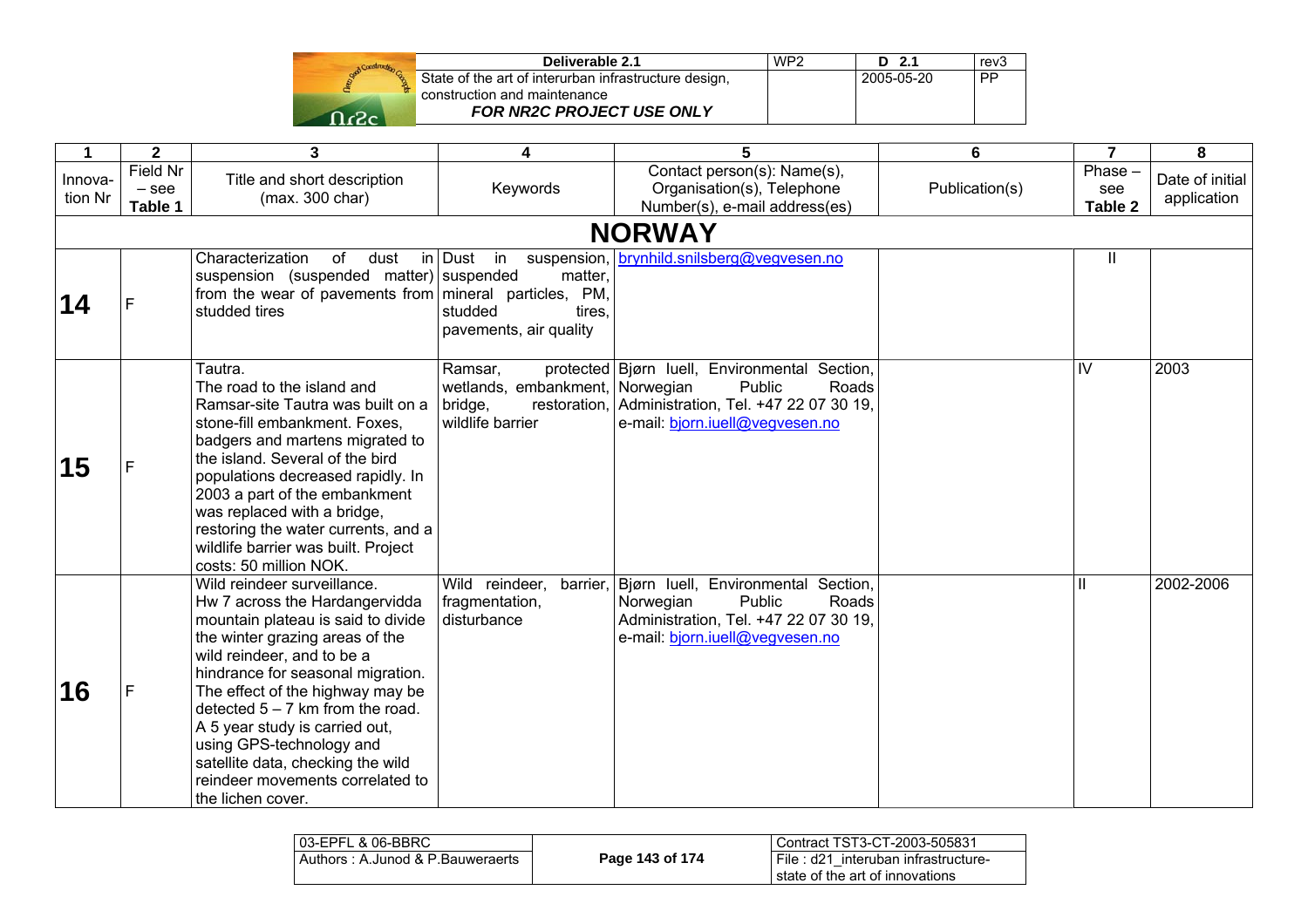| Deliverable 2.1                                       | WP <sub>2</sub> | D 2.1      | rev3      |
|-------------------------------------------------------|-----------------|------------|-----------|
| State of the art of interurban infrastructure design, |                 | 2005-05-20 | <b>PP</b> |
| construction and maintenance                          |                 |            |           |
| <b>FOR NR2C PROJECT USE ONLY</b>                      |                 |            |           |

| 1                  | $\mathbf{2}$                   | 3                                                                                                                            | 4                                            | 5                                                                                          | 6                   | $\overline{7}$            | 8                              |
|--------------------|--------------------------------|------------------------------------------------------------------------------------------------------------------------------|----------------------------------------------|--------------------------------------------------------------------------------------------|---------------------|---------------------------|--------------------------------|
| Innova-<br>tion Nr | Field Nr<br>$-$ see<br>Table 1 | Title and short description<br>(max. 300 char)                                                                               | Keywords                                     | Contact person(s): Name(s),<br>Organisation(s), Telephone<br>Number(s), e-mail address(es) | Publication(s)      | Phase -<br>see<br>Table 2 | Date of initial<br>application |
|                    |                                |                                                                                                                              |                                              | <b>NORWAY</b>                                                                              |                     |                           |                                |
| 17                 | F                              | Festing coffer dams consideration Coffer dams<br>for salt-spill (de-icing) and buffer Water pollution<br>against flood water |                                              | paal.rosland@vegvesen.no                                                                   | Interconsult report | IV                        | 2000                           |
| 18                 | F                              | Limnological mapping<br>lakes consideration for water Water pollution<br>quality and biological condition                    | of some Limnology                            | paal.rosland@vegvesen.no                                                                   |                     |                           | 2004                           |
| 19                 | Н                              | Dynamic optimization of the<br>transport sector                                                                              | Fleet management,<br>realistic driving speed | <b>Atle Riise</b><br><b>SINTEF</b><br>+47 22067586/92248389<br>atle.rise@sintef.no         | www.doit.sintef.no  |                           | Possibly<br>2006               |
| 20                 | Н                              | Design optimization for toll<br>collection/road pricing                                                                      | Operation cost, design, Erik Amdal<br>prices | Norwegian Public Roads<br>Administration<br>+47 73934675<br>erik.amdal@vegvesen.no         |                     |                           |                                |

| 03-EPFL & 06-BBRC                |                 | Contract TST3-CT-2003-505831                                           |
|----------------------------------|-----------------|------------------------------------------------------------------------|
| Authors: A.Junod & P.Bauweraerts | Page 144 of 174 | File: d21 interuban infrastructure-<br>state of the art of innovations |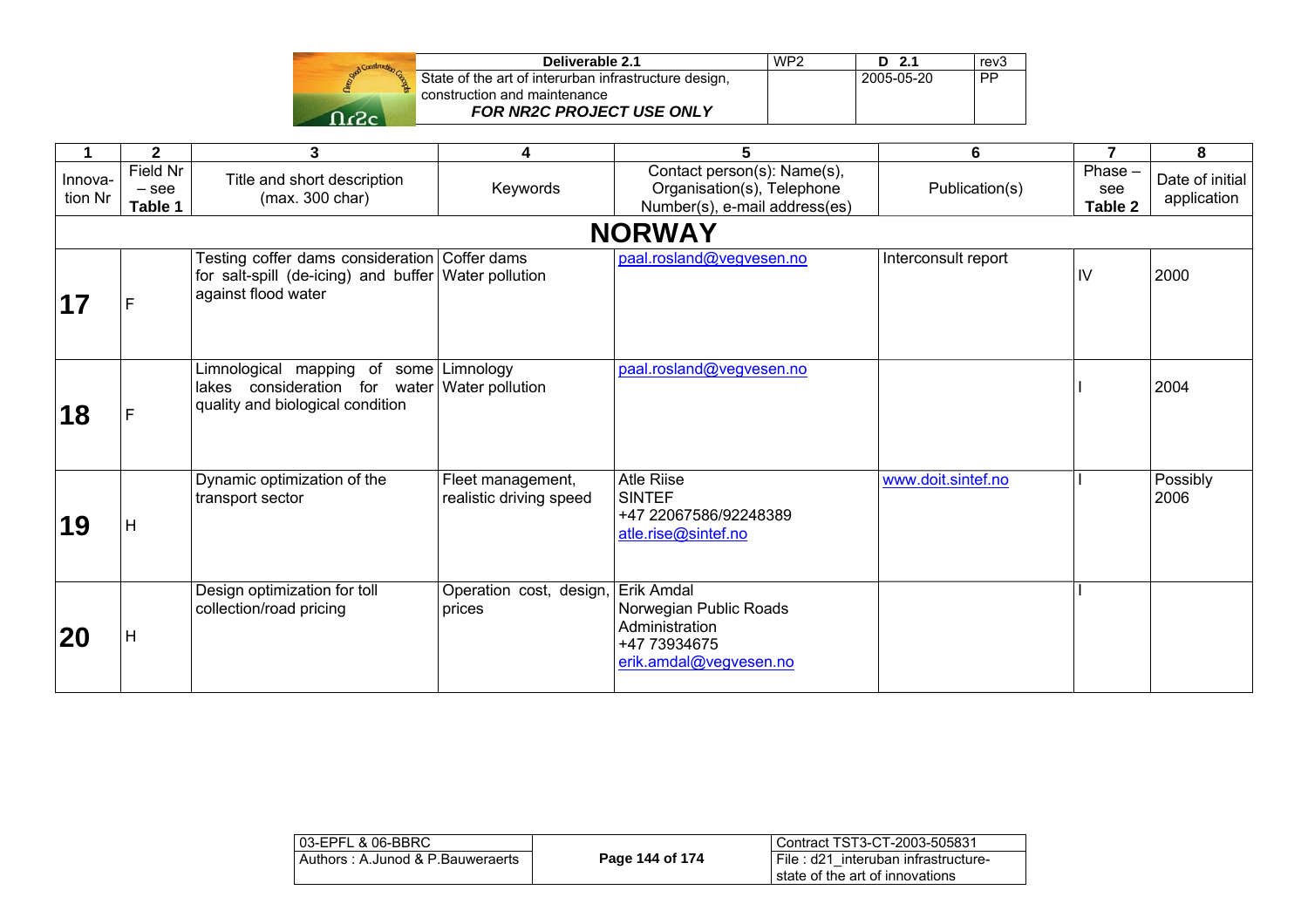| Deliverable 2.1                                                                       | WP <sub>2</sub> | D 2.1      | rev3      |
|---------------------------------------------------------------------------------------|-----------------|------------|-----------|
| State of the art of interurban infrastructure design,<br>construction and maintenance |                 | 2005-05-20 | <b>PP</b> |
| <b>FOR NR2C PROJECT USE ONLY</b>                                                      |                 |            |           |

|                    | $\mathbf{2}$                   | 3                                                                                                                                                                                                                                                             | 4                                  | 5                                                                                                                     | 6              | 7                        | 8                              |
|--------------------|--------------------------------|---------------------------------------------------------------------------------------------------------------------------------------------------------------------------------------------------------------------------------------------------------------|------------------------------------|-----------------------------------------------------------------------------------------------------------------------|----------------|--------------------------|--------------------------------|
| Innova-<br>tion Nr | Field Nr<br>$-$ see<br>Table 1 | Title and short description<br>(max. 300 char)                                                                                                                                                                                                                | Keywords                           | Contact person(s): Name(s),<br>Organisation(s), Telephone<br>Number(s), e-mail address(es)                            | Publication(s) | Phase-<br>see<br>Table 2 | Date of initial<br>application |
|                    |                                |                                                                                                                                                                                                                                                               |                                    | <b>NORWAY</b>                                                                                                         |                |                          |                                |
| 21                 |                                | Regional transport model (RTM)   Transport modelling<br>During the past years there has<br>been developed a regional<br>transport model. The model is<br>now being implemented into the 5<br>regions. The model is handling<br>intermodal transport (person). |                                    | Oskar Andreas Kleven, National<br>Transport Plan, Transport analysis,<br>+47 22 07 37 69.<br>oskar.kleven@vegvesen.no |                | IV                       | During 2005                    |
| 122                |                                | Effect of painkiller medicines on Safety,<br>performance of drivers tested by performance,<br>using driving simulator                                                                                                                                         | medicines,<br>driving<br>simulator | driver Halvard Nilsen,<br>effect of hans.skjelbred@vegvesen.no                                                        |                |                          |                                |
| <b>23</b>          |                                | Driver behaviour in fatigue tested Safety,<br>by using driving simulator                                                                                                                                                                                      | behaviour,<br>driving simulator    | driver Gunnar Jenssen, NTNU/SINTEF,<br>fatigue, hans.skjelbred@vegvesen.no                                            |                |                          |                                |
| 24                 |                                | Driver support systems                                                                                                                                                                                                                                        | support                            | Driving simulator, driver   Gunnar Jenssen, NTNU/SINTEF,<br>hans.skjelbred@vegvesen.no                                |                |                          |                                |

| l 03-EPFL & 06-BBRC              |                 | Contract TST3-CT-2003-505831          |
|----------------------------------|-----------------|---------------------------------------|
| Authors: A.Junod & P.Bauweraerts | Page 145 of 174 | I File: d21 interuban infrastructure- |
|                                  |                 | state of the art of innovations       |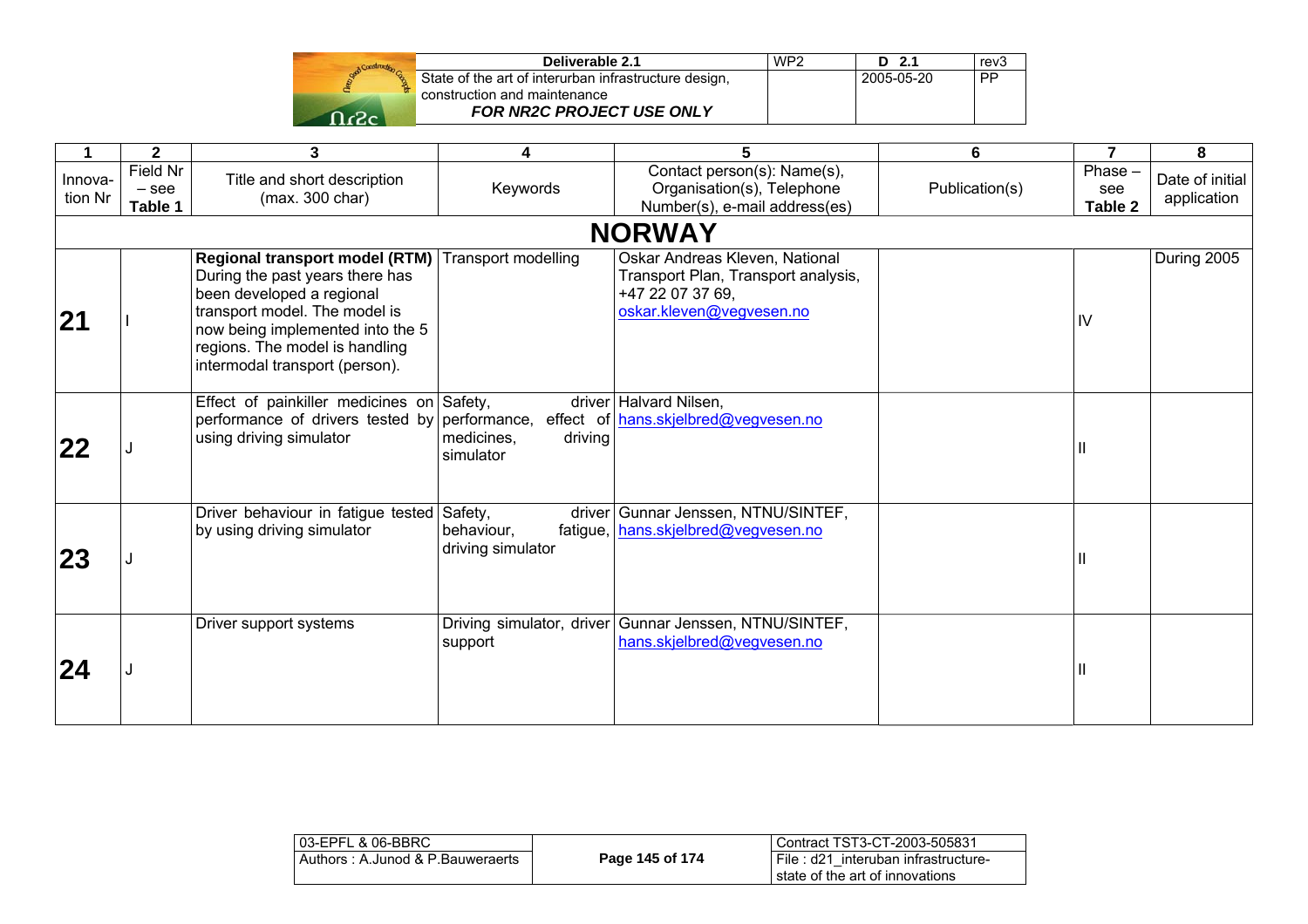|       | Del                        |
|-------|----------------------------|
|       | State of the art of interu |
|       | construction and mainte    |
| $T_c$ | <b>FOR NR2C F</b>          |

| Deliverable 2.1                                       | WP <sub>2</sub> | D 2.1      | rev3 |  |
|-------------------------------------------------------|-----------------|------------|------|--|
| State of the art of interurban infrastructure design, |                 | 2005-05-20 | PP   |  |
| construction and maintenance                          |                 |            |      |  |
| <b>FOR NR2C PROJECT USE ONLY</b>                      |                 |            |      |  |

| 1                  | $\mathbf{2}$                   | 3                                                                                                                                                                                                                                                                                                        | 4                                                            | 5                                                                                                                                                          | 6                                                                                                                                                                                                                                                                                                                                                                                                                                | $\overline{7}$           | 8                              |
|--------------------|--------------------------------|----------------------------------------------------------------------------------------------------------------------------------------------------------------------------------------------------------------------------------------------------------------------------------------------------------|--------------------------------------------------------------|------------------------------------------------------------------------------------------------------------------------------------------------------------|----------------------------------------------------------------------------------------------------------------------------------------------------------------------------------------------------------------------------------------------------------------------------------------------------------------------------------------------------------------------------------------------------------------------------------|--------------------------|--------------------------------|
| Innova-<br>tion Nr | Field Nr<br>$-$ see<br>Table 1 | Title and short description<br>(max. 300 char)                                                                                                                                                                                                                                                           | Keywords                                                     | Contact person(s): Name(s),<br>Organisation(s), Telephone<br>Number(s), e-mail address(es)                                                                 | Publication(s)                                                                                                                                                                                                                                                                                                                                                                                                                   | Phase-<br>see<br>Table 2 | Date of initial<br>application |
|                    |                                |                                                                                                                                                                                                                                                                                                          |                                                              | <b>NORWAY</b>                                                                                                                                              |                                                                                                                                                                                                                                                                                                                                                                                                                                  |                          |                                |
| 25                 |                                | Driver training course<br>Use of driving simulator in driving<br>training for new drivers.                                                                                                                                                                                                               | training,<br>Driver<br>effective<br>training<br>methods      | cost rolf.robertsen@vegvesen.no                                                                                                                            |                                                                                                                                                                                                                                                                                                                                                                                                                                  |                          |                                |
| 26                 |                                | Implement existing road network   Instrumented<br>in the driving simulator                                                                                                                                                                                                                               | vehicle,<br>use of real road network<br>in driving simulator | hansskjelbred@vegvesen.no                                                                                                                                  |                                                                                                                                                                                                                                                                                                                                                                                                                                  | Ш                        |                                |
| 27                 | Κ                              | <b>ALFRED</b><br>Surface<br>system. The system measures evenness,<br>evenness (IRI), rutting, crossfall crossfall<br>texture and radius of curvature.<br>Takes digital images every 10 to<br>20 m, which helps to visualize<br>pavement condition and road side<br>appurtenances (signs, guards,<br>etc) | measuring Surface characteristics.<br>rutting, I             | Toreleif Haugødegård, Center for<br>road and traffic technology,<br>Norwegian public roads<br>administration<br>e-mail:<br>torleif.haugodegard@vegvesen.no | T. Haugødegård (2004)<br>Measuring and calculating<br>the transverse profile of<br>narrow roads, proceedings<br>2 <sup>nd</sup> European pavement<br>and asset management<br>conference, Berlin,<br>Germany<br>T. A. Hetland (1998),<br>ALFRED, a Norwegian<br>road monitoring system,<br>proceedings of the 5 <sup>th</sup><br>international conference<br>on bearing capacity of<br>roads and air fields,<br>Trondheim, Norway | VII                      | 1989                           |

| l 03-EPFL & 06-BBRC_             |                 | l Contract TST3-CT-2003-505831                                            |
|----------------------------------|-----------------|---------------------------------------------------------------------------|
| Authors: A.Junod & P.Bauweraerts | Page 146 of 174 | i File : d21 interuban infrastructure-<br>state of the art of innovations |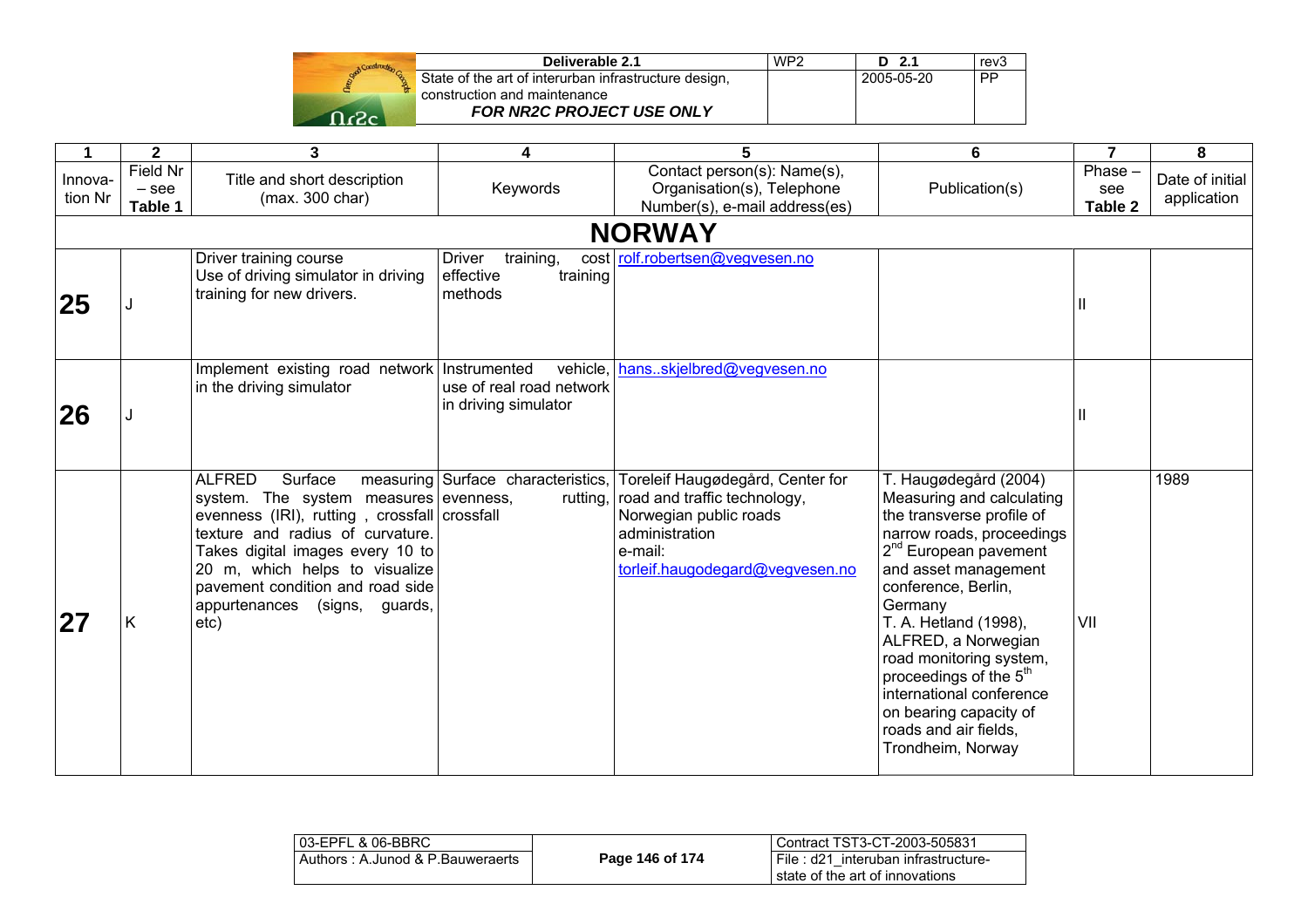|                     | <b>Deliy</b>                |
|---------------------|-----------------------------|
|                     | State of the art of interur |
|                     | construction and mainter    |
| $\Omega$ c $\Omega$ | <b>FOR NR2C PF</b>          |
|                     |                             |

| Deliverable 2.1                                       | WP <sub>2</sub> | D 2.1      | rev3      |  |
|-------------------------------------------------------|-----------------|------------|-----------|--|
| State of the art of interurban infrastructure design, |                 | 2005-05-20 | <b>PP</b> |  |
| construction and maintenance                          |                 |            |           |  |
| <b>FOR NR2C PROJECT USE ONLY</b>                      |                 |            |           |  |

|                    | $\mathbf{2}$                   | 3                                                                                                                                                                                                                                                                                                                                                            | 4                                                                          | 5.                                                                                                                                                                                                      | 6                                                                                                                                                                                                                          |                          | 8                                            |
|--------------------|--------------------------------|--------------------------------------------------------------------------------------------------------------------------------------------------------------------------------------------------------------------------------------------------------------------------------------------------------------------------------------------------------------|----------------------------------------------------------------------------|---------------------------------------------------------------------------------------------------------------------------------------------------------------------------------------------------------|----------------------------------------------------------------------------------------------------------------------------------------------------------------------------------------------------------------------------|--------------------------|----------------------------------------------|
| Innova-<br>tion Nr | Field Nr<br>$-$ see<br>Table 1 | Title and short description<br>(max. 300 char)                                                                                                                                                                                                                                                                                                               | Keywords                                                                   | Contact person(s): Name(s),<br>Organisation(s), Telephone<br>Number(s), e-mail address(es)                                                                                                              | Publication(s)                                                                                                                                                                                                             | Phase-<br>see<br>Table 2 | Date of initial<br>application               |
|                    |                                |                                                                                                                                                                                                                                                                                                                                                              |                                                                            | <b>NORWAY</b>                                                                                                                                                                                           |                                                                                                                                                                                                                            |                          |                                              |
| 28                 |                                | "Road Safety Lillehammer-<br>Towards Vision Zero"<br>A national demonstration project<br>that focus on approaches to, and<br>testing of, measures for<br>improvement of road safety. The<br>project addresses the entire traffic<br>system, the road, vehicles and<br>road user. It use both<br>surveillance-, information- and<br>injury reduction measures | Road safety                                                                | Anders Godal Holt<br>Center for road and traffic<br>technology, Norwegian public roads<br>administration,<br>P.O.Box 8142 Dep,<br>N-0033 Oslo<br>Phone +47 22 07 35 00<br>anders-godal.holt@vegvesen.no | Will be written later (too<br>early)                                                                                                                                                                                       | IV                       | Planning<br>2003<br>Application<br>2004-2006 |
| 29                 | M                              | A new sanding method for winter<br>operation of roads. The method<br>consists of use of sand in<br>combination with hot water. The<br>method is considered to be a<br>significant development in winter<br>operation of roads.                                                                                                                               | Sand gradation, water<br>temperature, application<br>rate, winter friction | Roar Støtterud, Center for road and<br>traffic technology, Norwegian public<br>roads administration<br>e-mail: roar.stotterud@vegvesen.no                                                               | Torgeir Vaa (2004),<br>Implementation of the new<br>sanding method in<br>Norway, Proceedings of<br>the 6 <sup>th</sup> international<br>symposium on snow<br>removal and ice control<br>technology, Spokane,<br>Washington | VI                       | 2002/2203                                    |

| l 03-EPFL & 06-BBRC_             |                 | Contract TST3-CT-2003-505831                                                  |
|----------------------------------|-----------------|-------------------------------------------------------------------------------|
| Authors: A.Junod & P.Bauweraerts | Page 147 of 174 | <b>File: d21 interuban infrastructure-</b><br>state of the art of innovations |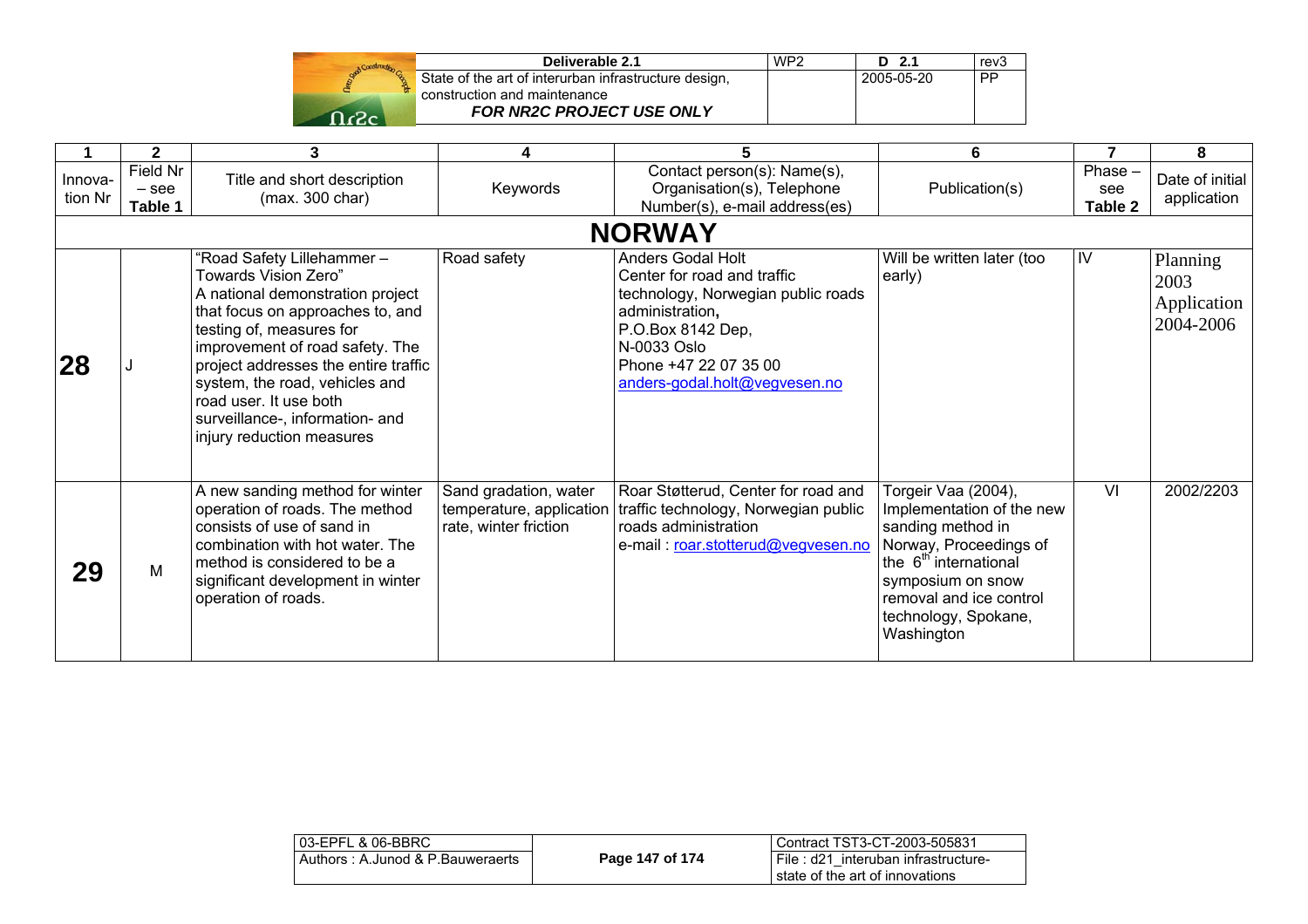| Send Construction Co. |  |
|-----------------------|--|
|                       |  |
| r2.                   |  |

| Deliverable 2.1                                       | WP <sub>2</sub> | D 2.1      | rev3      |
|-------------------------------------------------------|-----------------|------------|-----------|
| State of the art of interurban infrastructure design, |                 | 2005-05-20 | <b>PP</b> |
| construction and maintenance                          |                 |            |           |
| <b>FOR NR2C PROJECT USE ONLY</b>                      |                 |            |           |

|                    |                                |                                                                                                                                                                                                                                   |                                 |                                                                                                                                           | 6                                                                                                                                                                                                                                |                             | 8                              |
|--------------------|--------------------------------|-----------------------------------------------------------------------------------------------------------------------------------------------------------------------------------------------------------------------------------|---------------------------------|-------------------------------------------------------------------------------------------------------------------------------------------|----------------------------------------------------------------------------------------------------------------------------------------------------------------------------------------------------------------------------------|-----------------------------|--------------------------------|
| Innova-<br>tion Nr | Field Nr<br>$-$ see<br>Table 1 | Title and short description<br>(max. 300 char)                                                                                                                                                                                    | Keywords                        | Contact person(s): Name(s),<br>Organisation(s), Telephone<br>Number(s), e-mail address(es)                                                | Publication(s)                                                                                                                                                                                                                   | Phase $-$<br>see<br>Table 2 | Date of initial<br>application |
| <b>NORWAY</b>      |                                |                                                                                                                                                                                                                                   |                                 |                                                                                                                                           |                                                                                                                                                                                                                                  |                             |                                |
| <b>30</b>          | M                              | Alternative salting methods-Use of   Magnesium Chloride,<br>Magnesium Chloride. This is an<br>ongoing research project that<br>aims to find alternative salting<br>methods with objective of<br>reducing the consumption of salt. | pre-wetting, winter<br>friction | Roar Støtterud, Center for road and<br>traffic technology, Norwegian public<br>roads administration<br>e-mail: roar.stotterud@vegvesen.no | Torgeir Vaa (2004),<br>Norwegian experiences<br>with the use of magnesium<br>chloride, Proceedings of<br>the 6 <sup>th</sup> international<br>symposium on snow<br>removal and ice control<br>technology, Spokane,<br>Washington |                             |                                |

| 03-EPFL & 06-BBRC                |                 | l Contract TST3-CT-2003-505831                                           |
|----------------------------------|-----------------|--------------------------------------------------------------------------|
| Authors: A.Junod & P.Bauweraerts | Page 148 of 174 | File: d21 interuban infrastructure-<br>I state of the art of innovations |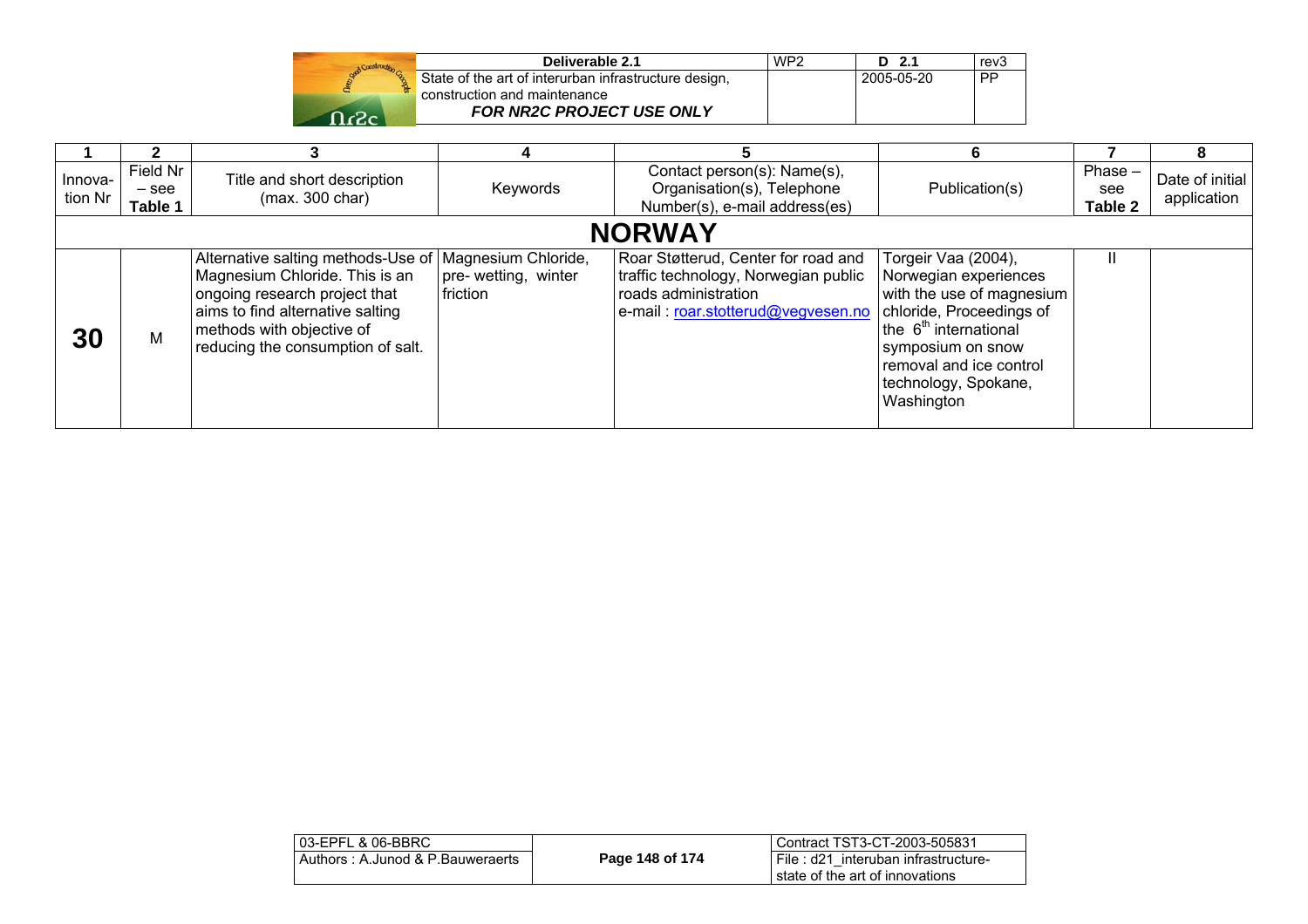|      | Deliverable 2.1                                       | WP <sub>2</sub> | D 2.1      | rev3      |
|------|-------------------------------------------------------|-----------------|------------|-----------|
|      | State of the art of interurban infrastructure design, |                 | 2005-05-20 | <b>PP</b> |
|      | construction and maintenance                          |                 |            |           |
| 0.2c | FOR NR2C PROJECT USE ONLY                             |                 |            |           |

|                    | $\mathbf{2}$                   | 3                                                                                                                                                                                                                     | 4                                                                           | 5                                                                                                               | 6              | $\overline{7}$            | 8                              |
|--------------------|--------------------------------|-----------------------------------------------------------------------------------------------------------------------------------------------------------------------------------------------------------------------|-----------------------------------------------------------------------------|-----------------------------------------------------------------------------------------------------------------|----------------|---------------------------|--------------------------------|
| Innova-<br>tion Nr | Field Nr<br>$-$ see<br>Table 1 | Title and short description<br>(max. 300 char)                                                                                                                                                                        | Keywords                                                                    | Contact person(s): Name(s),<br>Organisation(s), Telephone<br>Number(s), e-mail address(es)                      | Publication(s) | Phase -<br>see<br>Table 2 | Date of initial<br>application |
|                    |                                |                                                                                                                                                                                                                       |                                                                             | <b>SERBIA &amp; MONTENEGRO</b>                                                                                  |                |                           |                                |
|                    |                                | Polymer-modified bitumen based<br>on SBS - polymer used in<br>asphalt-concrete and SMA<br>mixtures for wearing course                                                                                                 |                                                                             | Polymer, bitumen, SBS, Dr Pap Imre, Highway Institute,<br>+381 11 24.66.355<br>papp@yubc.net<br>asfalt@yubc.net |                | VII                       | 2000                           |
|                    | C                              | Polymer-modified asphalt based<br>on PE and EVA - polymer used<br>for wearing and base course<br>layers. Asphalt modification are<br>performed by direct addition of<br>polymer granulates into the<br>asphalt mixer. | Polymer, asphalt, PE,<br><b>EVA</b>                                         | Dr Pap Imre, Highway Institute,<br>+381 11 24.66.355<br>papp@yubc.net<br>asfalt@yubc.net                        |                | VII                       | 2002                           |
|                    | C                              | <b>Additive ASPHALT-MIN for</b><br>reducing asphalt mix temperature<br>of production and compaction                                                                                                                   | Additive, zeolithe,<br>lowering production and<br>compaction<br>temperature | Dr Pap Imre, Highway Institute,<br>+381 11 24.66.355<br>papp@yubc.net<br>asfalt@yubc.net                        |                | $\mathbf{I}$              | 2005                           |
|                    | C                              | Cold applied waterproofing<br>membrane based on MMA for<br>waterproofing of concrete and<br>steel bridges                                                                                                             | Waterproofing, bridge,<br><b>MMA</b>                                        | Dr Pap Imre, Highway Institute,<br>+381 11 24.66.355<br>papp@yubc.net<br>asfalt@yubc.net                        |                | $\mathbf{I}$              | 2005                           |

| 03-EPFL & 06-BBRC                |                 | Contract TST3-CT-2003-505831                                              |
|----------------------------------|-----------------|---------------------------------------------------------------------------|
| Authors: A.Junod & P.Bauweraerts | Page 149 of 174 | I File : d21 interuban infrastructure-<br>state of the art of innovations |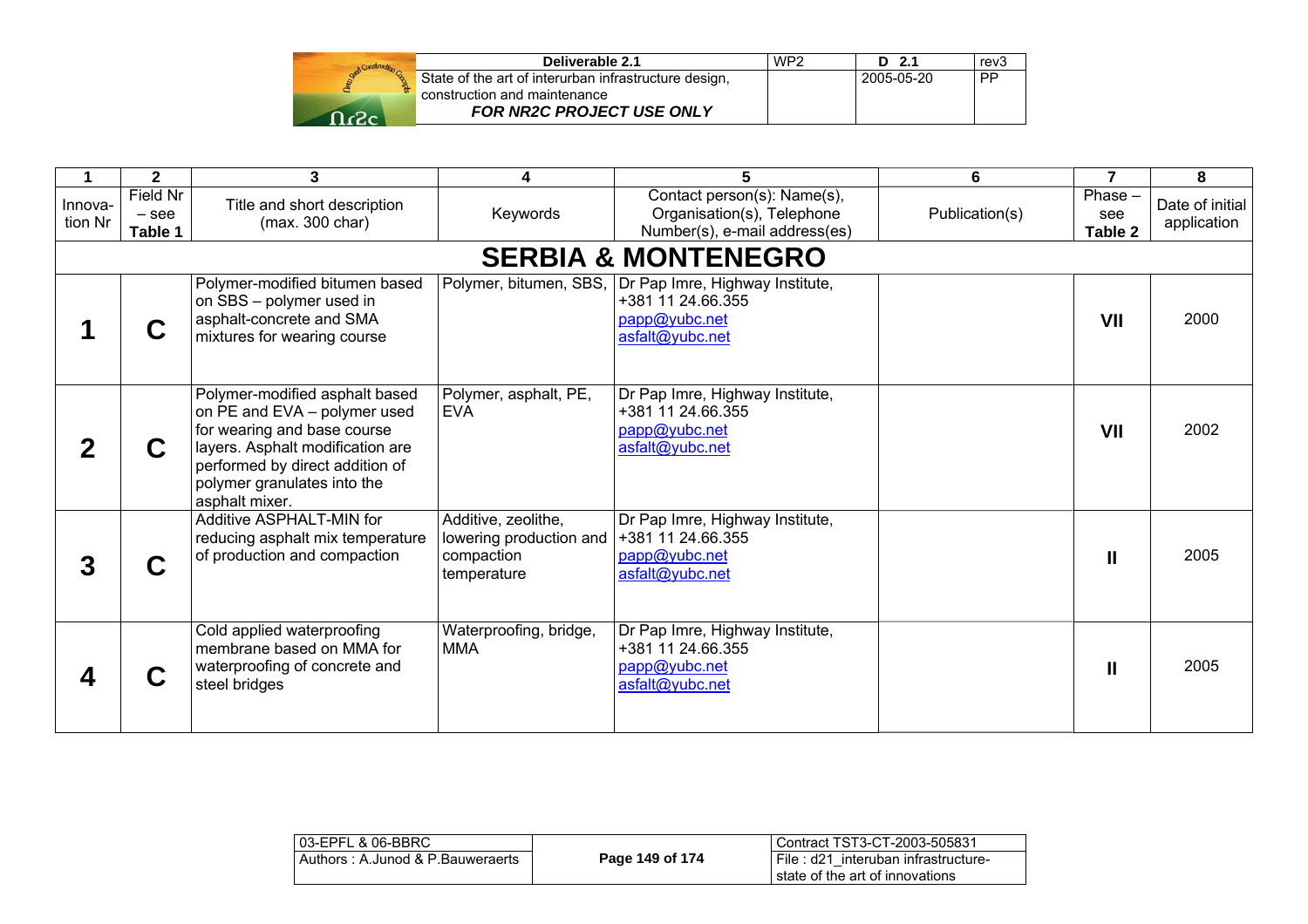

| Deliverable 2.1                                       | WP <sub>2</sub> | $D$ 2.1      | rev <sub>3</sub> |
|-------------------------------------------------------|-----------------|--------------|------------------|
| State of the art of interurban infrastructure design, |                 | l 2005-05-20 | <b>PP</b>        |
| construction and maintenance                          |                 |              |                  |
| <b>FOR NR2C PROJECT USE ONLY</b>                      |                 |              |                  |
|                                                       |                 |              |                  |

| 1                  | $\mathbf{2}$                   | 3                                                                                                                          | 4                                                                                                                            | 5                                                                                          | 6              | $\overline{7}$            | 8                              |
|--------------------|--------------------------------|----------------------------------------------------------------------------------------------------------------------------|------------------------------------------------------------------------------------------------------------------------------|--------------------------------------------------------------------------------------------|----------------|---------------------------|--------------------------------|
| Innova-<br>tion Nr | Field Nr<br>$-$ see<br>Table 1 | Title and short description<br>(max. 300 char)                                                                             | Keywords                                                                                                                     | Contact person(s): Name(s),<br>Organisation(s), Telephone<br>Number(s), e-mail address(es) | Publication(s) | Phase -<br>see<br>Table 2 | Date of initial<br>application |
|                    |                                |                                                                                                                            |                                                                                                                              | <b>SERBIA &amp; MONTENEGRO</b>                                                             |                |                           |                                |
| 5                  | C                              | Surface dressing, micro-asphalt<br>using cationic modified emulsion                                                        | Micro surfacing                                                                                                              | Dr Pap Imre, Highway Institute,<br>+381 11 24.66.355<br>papp@yubc.net<br>asfalt@yubc.net   |                | VII                       | 2002                           |
| 6                  | Е                              | Hot and cold recycling in place<br>techniques for road rehabilitation                                                      | Remix-plus recycling,<br>cold recycling, foam<br>bitumen                                                                     | Dr Pap Imre, Highway Institute,<br>+381 11 24.66.355<br>papp@yubc.net<br>asfalt@yubc.net   |                | VII                       | 2002                           |
|                    | K                              | Festing dynamic characteristics of<br>asphalt mixes using NAT-14                                                           | <b>Dynamic stiffness</b><br>modulus, Repeated<br>axial load test,<br>Indirect tensile test<br>Triaxial test,<br>Fatigue test | Dr Pap Imre, Highway Institute,<br>+381 11 24.66.355<br>papp@yubc.net<br>asfalt@yubc.net   |                | VI                        | 2005                           |
| 8                  | K                              | Preparing asphalt samples,<br>measuring density and air voids<br>as well as shearing stress during<br>gyratory compactions | Gyratory compactor                                                                                                           | Dr Pap Imre, Highway Institute,<br>+381 11 24.66.355<br>papp@yubc.net<br>asfalt@yubc.net   |                | VI                        | 2005                           |

| 103-EPFL & 06-BBRC               |                 | Contract TST3-CT-2003-505831        |
|----------------------------------|-----------------|-------------------------------------|
| Authors: A.Junod & P.Bauweraerts | Page 150 of 174 | File: d21 interuban infrastructure- |
|                                  |                 | state of the art of innovations     |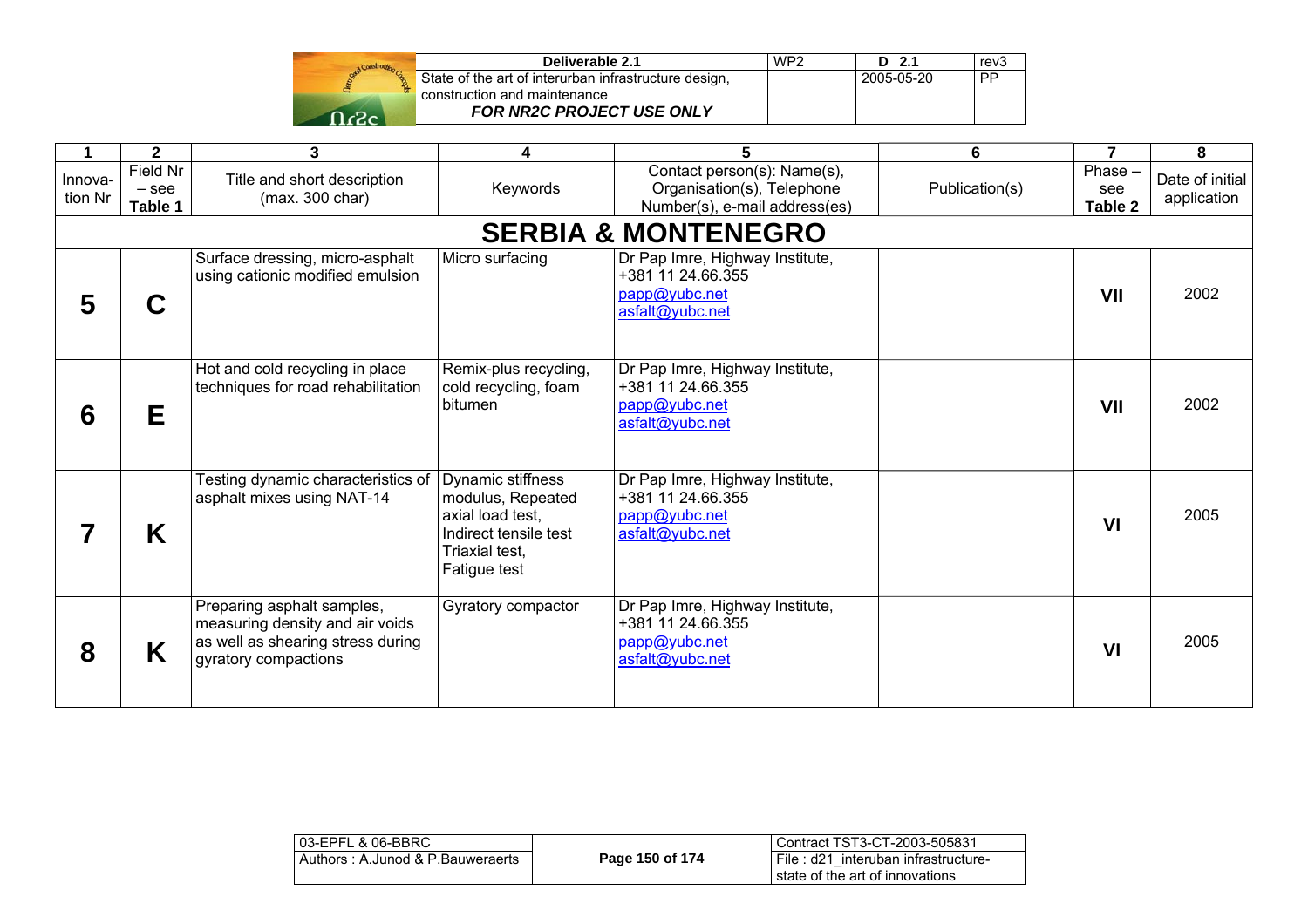|        | Deliverable 2.1                                       | WP2 | - 2.1<br>n. | rev3      |
|--------|-------------------------------------------------------|-----|-------------|-----------|
|        | State of the art of interurban infrastructure design, |     | 2005-05-20  | <b>PP</b> |
|        | construction and maintenance                          |     |             |           |
| - ר- ר | <b>FOR NR2C PROJECT USE ONLY</b>                      |     |             |           |

|                    | $\mathbf{2}$                   | 3                                                                                                                                                                                                                                                                                                                                                                                                                                                                                   | 4                                                                                                                                                                           | 5                                                                                                                                                                                                                                                                                                                                                                                                                                                                                                                                                                                       | 6                                                                                                                                                                                                                                                                                                                                                                                                                                                                                                                                                 | $\overline{7}$            | 8                              |
|--------------------|--------------------------------|-------------------------------------------------------------------------------------------------------------------------------------------------------------------------------------------------------------------------------------------------------------------------------------------------------------------------------------------------------------------------------------------------------------------------------------------------------------------------------------|-----------------------------------------------------------------------------------------------------------------------------------------------------------------------------|-----------------------------------------------------------------------------------------------------------------------------------------------------------------------------------------------------------------------------------------------------------------------------------------------------------------------------------------------------------------------------------------------------------------------------------------------------------------------------------------------------------------------------------------------------------------------------------------|---------------------------------------------------------------------------------------------------------------------------------------------------------------------------------------------------------------------------------------------------------------------------------------------------------------------------------------------------------------------------------------------------------------------------------------------------------------------------------------------------------------------------------------------------|---------------------------|--------------------------------|
| Innova-<br>tion Nr | Field Nr<br>$-$ see<br>Table 1 | Title and short description<br>(max. 300 char)                                                                                                                                                                                                                                                                                                                                                                                                                                      | Keywords                                                                                                                                                                    | Contact person(s): Name(s),<br>Organisation(s), Telephone<br>Number(s), e-mail address(es)                                                                                                                                                                                                                                                                                                                                                                                                                                                                                              | Publication(s)                                                                                                                                                                                                                                                                                                                                                                                                                                                                                                                                    | Phase -<br>see<br>Table 2 | Date of initial<br>application |
|                    |                                |                                                                                                                                                                                                                                                                                                                                                                                                                                                                                     |                                                                                                                                                                             | <b>ITALY</b>                                                                                                                                                                                                                                                                                                                                                                                                                                                                                                                                                                            |                                                                                                                                                                                                                                                                                                                                                                                                                                                                                                                                                   |                           |                                |
|                    | <b>B/C/F</b>                   | Porous bituminous multi layers low $\sqrt{}$<br>noise road pavements<br>Concept,<br>structural<br>design, $\sqrt{}$<br>material and construction process $\sqrt{\ }$<br>and technique.<br>This multi layer pavement type,<br>obtained by an emission reducing $\checkmark$<br>double porous surface layer together<br>with an energy absorbing lower layer,<br>are realised by specialised modified<br>bituminous<br>binders,<br>lightweight<br>aggregates and bituminous mixtures. | Low noise road<br>pavements<br>Bituminous multilayer,<br>Porous.<br>Lightweight,<br>Antidumping,<br>$\checkmark$<br>Urban/suburban<br>expressway and<br>extraurban motorway | Gabriele Camomilla<br>0039-06-43632583tel/tel-43634712/fax,<br>gcamomilla@autostrade.it<br>Via A. Bergamini 50, I-00159 Roma<br>Marcello Luminari,<br>Autostrade per l'Italia,<br>0039-06-43632845tel/64telfax,<br>mluminari@autostrade.it<br>Via A. Bergamini 50, I-00159 Roma<br>Mario Bonola<br>0039-06-06-88176225tel/06-<br>88176211fax.<br>mario.bonola@pavimental.it<br>Piazza F. De Lucia, 23, I-00100<br>Roma<br>Domenico Sandulli,<br>Pavimental,<br>0039-06-06-88176316tel/06-<br>88176231fax,<br>domenico.sandulli@pavimental.it<br>Piazza F. De Lucia, 23, I-00100<br>Roma | $\mathbf{v}$<br>"Final<br>Luminari:<br>Technical<br>Report", SIRUUS.FP<br>R.TE.001.02,<br>Giugno 2003.<br>$\mathbf{v}$<br>Camomilla,<br>М.<br>"Silent<br>Luminari:<br>Road for Urban and<br>extra-urban<br>Use<br>(SI.R.U.US. Project)<br>The<br>innovative<br>$-$<br>resilient<br>and<br>resonant<br><b>SURF</b><br>pavements".<br>2004<br>5th<br>Symposium<br>on<br>surface<br>pavement<br>characteristics roads<br>and airports by the<br>World<br>Road<br><b>AIPCR</b><br>Association<br>held<br>Toronto<br>in<br>(Canada) on 6 June<br>2004. | IV                        | 2001                           |

| 03-EPFL & 06-BBRC                |                 | Contract TST3-CT-2003-505831                                           |
|----------------------------------|-----------------|------------------------------------------------------------------------|
| Authors: A.Junod & P.Bauweraerts | Page 151 of 174 | File: d21 interuban infrastructure-<br>state of the art of innovations |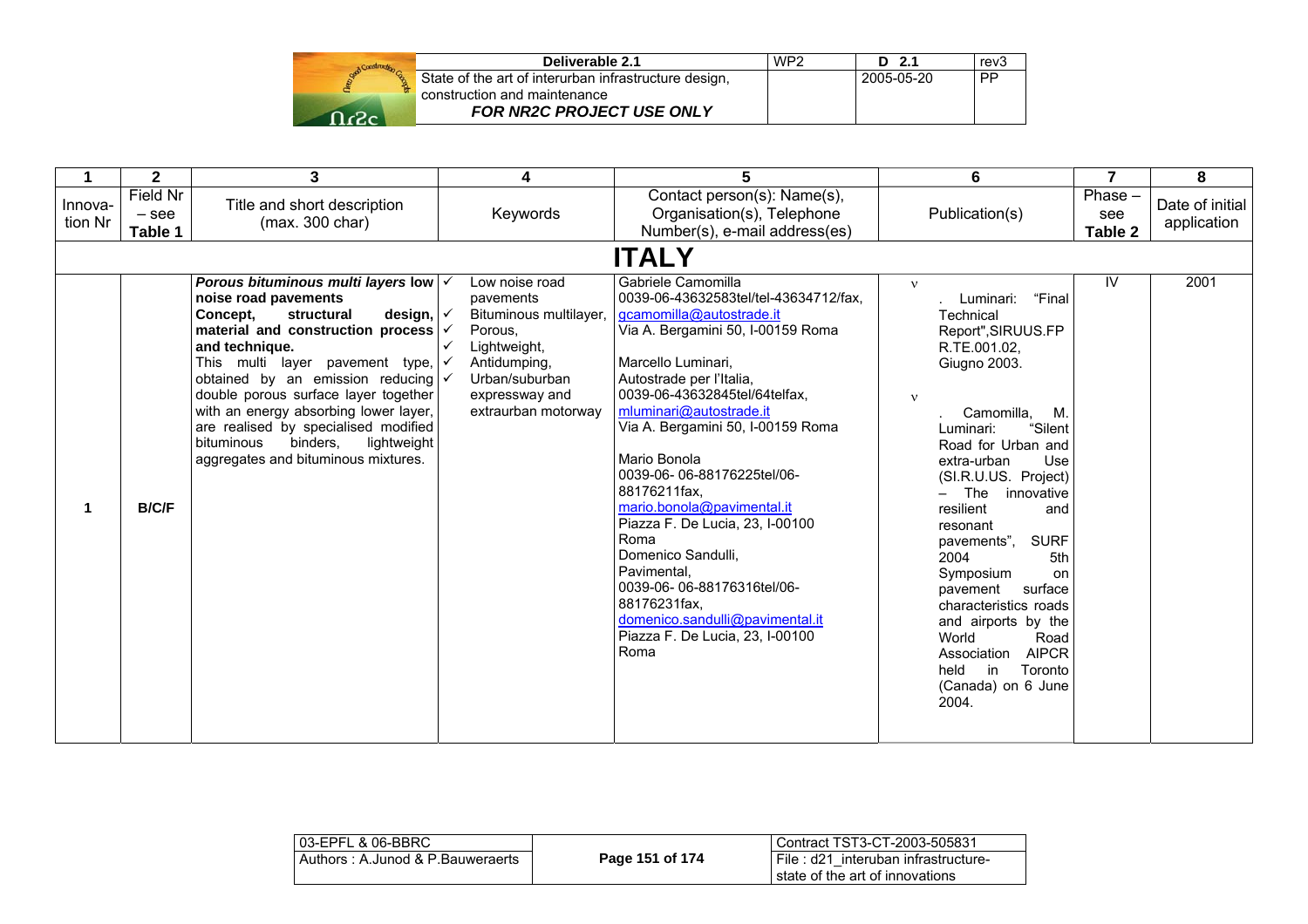

| Deliverable 2.1                                       | WP <sub>2</sub> | $D$ 2.1    | rev3 |
|-------------------------------------------------------|-----------------|------------|------|
| State of the art of interurban infrastructure design, |                 | 2005-05-20 | PP   |
| construction and maintenance                          |                 |            |      |
| <b>FOR NR2C PROJECT USE ONLY</b>                      |                 |            |      |

|                    | $\mathbf{2}$                   | 3                                                                                                                                                                                                                                                                                                                                                                                                                                                                                                                                                                                                                                                                                                                                                                                                                                                                                                                                                                  | 4                                                                                                                                                                              | 5                                                                                                                                                                                                                                                                                                                                                                                                                                                                                                                                                                                       | 6                                                                                                                                                                                                                                                                                                                                                                                                                                                                                                                                                                                                                                                                                                                                                                                                                                                                                                                                                  | 7                           | 8                              |  |
|--------------------|--------------------------------|--------------------------------------------------------------------------------------------------------------------------------------------------------------------------------------------------------------------------------------------------------------------------------------------------------------------------------------------------------------------------------------------------------------------------------------------------------------------------------------------------------------------------------------------------------------------------------------------------------------------------------------------------------------------------------------------------------------------------------------------------------------------------------------------------------------------------------------------------------------------------------------------------------------------------------------------------------------------|--------------------------------------------------------------------------------------------------------------------------------------------------------------------------------|-----------------------------------------------------------------------------------------------------------------------------------------------------------------------------------------------------------------------------------------------------------------------------------------------------------------------------------------------------------------------------------------------------------------------------------------------------------------------------------------------------------------------------------------------------------------------------------------|----------------------------------------------------------------------------------------------------------------------------------------------------------------------------------------------------------------------------------------------------------------------------------------------------------------------------------------------------------------------------------------------------------------------------------------------------------------------------------------------------------------------------------------------------------------------------------------------------------------------------------------------------------------------------------------------------------------------------------------------------------------------------------------------------------------------------------------------------------------------------------------------------------------------------------------------------|-----------------------------|--------------------------------|--|
| Innova-<br>tion Nr | Field Nr<br>$-$ see<br>Table 1 | Title and short description<br>(max. 300 char)                                                                                                                                                                                                                                                                                                                                                                                                                                                                                                                                                                                                                                                                                                                                                                                                                                                                                                                     | Keywords                                                                                                                                                                       | Contact person(s): Name(s),<br>Organisation(s), Telephone<br>Number(s), e-mail address(es)                                                                                                                                                                                                                                                                                                                                                                                                                                                                                              | Publication(s)                                                                                                                                                                                                                                                                                                                                                                                                                                                                                                                                                                                                                                                                                                                                                                                                                                                                                                                                     | Phase $-$<br>see<br>Table 2 | Date of initial<br>application |  |
|                    | <b>ITALY</b>                   |                                                                                                                                                                                                                                                                                                                                                                                                                                                                                                                                                                                                                                                                                                                                                                                                                                                                                                                                                                    |                                                                                                                                                                                |                                                                                                                                                                                                                                                                                                                                                                                                                                                                                                                                                                                         |                                                                                                                                                                                                                                                                                                                                                                                                                                                                                                                                                                                                                                                                                                                                                                                                                                                                                                                                                    |                             |                                |  |
| $\mathbf{2}$       | A/B/F                          | Euphonic or silent road pavement<br>Concept.<br>structural<br>design,<br>material and construction process $\sqrt{ }$<br>and technique.<br>This multi layer pavement type, able $\sqrt{}$<br>to support high volumes of heavy $\sqrt{\cdot}$<br>freight vehicles, is realised by $\sqrt{\sqrt{ }}$<br>specialised modified bituminous mixes   ✓<br>for the porous layers and by structural<br>elements of lightweight aggregates or<br>by continuously concrete slabs<br>including frequency selected systems<br>for the resonant layer.<br>The concerned technical process<br>requires an high level of technical<br>execution mainly due to the its<br>articulated<br>(porous<br>and<br>structure<br>the<br>and<br>layers)<br>resonant<br>specialisation of the<br>constituent<br>materials (bituminous and cement<br>ones) and the equipments (to laying<br>not only the above mentioned<br>materials but also the elements<br>realising the resonant systems). | Silent pavement,<br>Composite pavement,<br>Resonant layer<br>system,<br>Sound absorption,<br>Porous,<br>Durability,<br>Urban/suburban<br>expressway and<br>extraurban motorway | Gabriele Camomilla<br>0039-06-43632583tel/tel-43634712/fax,<br>gcamomilla@autostrade.it<br>Via A. Bergamini 50, I-00159 Roma<br>Marcello Luminari,<br>Autostrade per l'Italia,<br>0039-06-43632845tel/64telfax,<br>mluminari@autostrade.it<br>Via A. Bergamini 50, I-00159 Roma<br>Mario Bonola<br>0039-06-06-88176225tel/06-<br>88176211fax,<br>mario.bonola@pavimental.it<br>Piazza F. De Lucia, 23, I-00100<br>Roma<br>Domenico Sandulli,<br>Pavimental.<br>0039-06-06-88176316tel/06-<br>88176231fax.<br>domenico.sandulli@pavimental.it<br>Piazza F. De Lucia, 23, I-00100<br>Roma | Patent Italy n. 1256.936<br>PCT/IT94/00011<br>(priority)<br>TO92A000689),<br>13.08.92<br>Norwegian 308175, USA<br>5730548, Japan 2896607,<br>Europe 0743997.<br>G. Camomilla, M. Luminari,<br>"SI.R.U.US. project: the anti-<br>noise pavements of the<br>SI R U US. research", paper<br>presented on "Intermodality,<br>environment and safety<br>session" and published on<br>proceedings of the XXVIII<br>Study and Information Days<br>of A.S.E.C.A.P., Rome<br>(Italy), 4-7 June 2000.<br>"Final<br>M.<br>Luminari:<br>v<br>Technical<br>Report", SIRUUS.FPR.TE.00<br>1.02, Giugno 2003.<br>G. Camomilla, M. Luminari:<br>"Silent Road for Urban and<br>extra-urban Use (SI.R.U.US.<br>Project) - The innovative<br>resilient<br>and<br>resonant<br>pavements", SURF 2004 5th<br>Symposium on pavement<br>surface characteristics roads<br>and airports by the World<br>Road Association AIPCR<br>held in Toronto (Canada) on<br>6 June 2004. | IV                          | 2001                           |  |

| 03-EPFL & 06-BBRC                |                 | l Contract TST3-CT-2003-505831      |
|----------------------------------|-----------------|-------------------------------------|
| Authors: A.Junod & P.Bauweraerts | Page 152 of 174 | File: d21 interuban infrastructure- |
|                                  |                 | I state of the art of innovations   |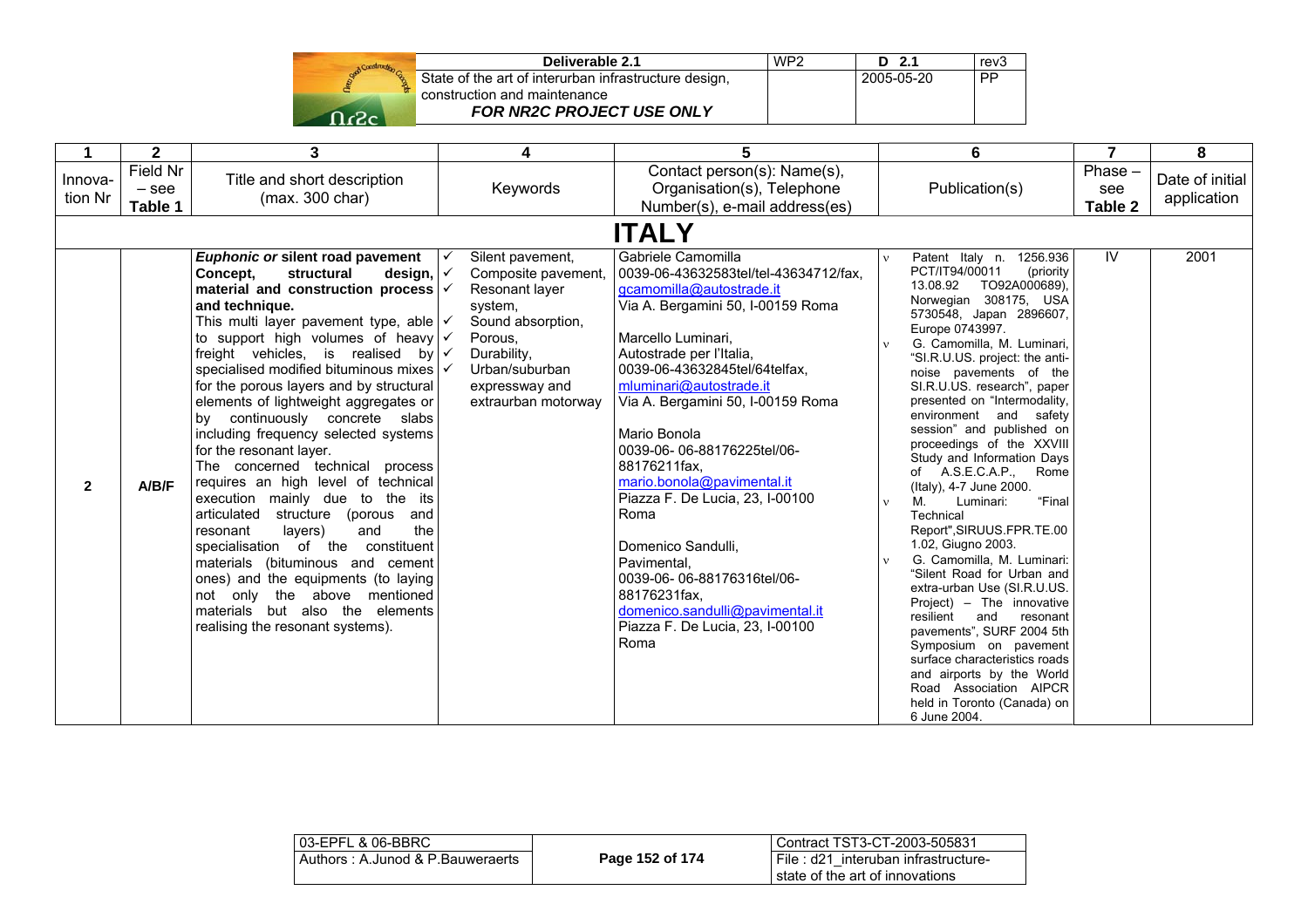

| Deliverable 2.1                                       | WP <sub>2</sub> | $D$ 2.1    | rev <sub>3</sub> |
|-------------------------------------------------------|-----------------|------------|------------------|
| State of the art of interurban infrastructure design, |                 | 2005-05-20 | PP               |
| construction and maintenance                          |                 |            |                  |
| <b>FOR NR2C PROJECT USE ONLY</b>                      |                 |            |                  |

|                    | $\mathbf{2}$                   | 3                                                                                                                                                                                                                                                                                                                                                                                                                                                                                                                                                                                                                                                                                                                                                                                                                                                             | 4                                                                                                                                                                                                                                   | 5                                                                                                                                                                                                                                                                                                                                                                                                                                                                                                                                                                                             | 6                                                                                                                                                                                                                                                                                                                                                                                                                                                                                                                                                                                                                                                                                                                                                                                                                                                                                              |                             | 8                              |
|--------------------|--------------------------------|---------------------------------------------------------------------------------------------------------------------------------------------------------------------------------------------------------------------------------------------------------------------------------------------------------------------------------------------------------------------------------------------------------------------------------------------------------------------------------------------------------------------------------------------------------------------------------------------------------------------------------------------------------------------------------------------------------------------------------------------------------------------------------------------------------------------------------------------------------------|-------------------------------------------------------------------------------------------------------------------------------------------------------------------------------------------------------------------------------------|-----------------------------------------------------------------------------------------------------------------------------------------------------------------------------------------------------------------------------------------------------------------------------------------------------------------------------------------------------------------------------------------------------------------------------------------------------------------------------------------------------------------------------------------------------------------------------------------------|------------------------------------------------------------------------------------------------------------------------------------------------------------------------------------------------------------------------------------------------------------------------------------------------------------------------------------------------------------------------------------------------------------------------------------------------------------------------------------------------------------------------------------------------------------------------------------------------------------------------------------------------------------------------------------------------------------------------------------------------------------------------------------------------------------------------------------------------------------------------------------------------|-----------------------------|--------------------------------|
| Innova-<br>tion Nr | Field Nr<br>$-$ see<br>Table 1 | Title and short description<br>(max. 300 char)                                                                                                                                                                                                                                                                                                                                                                                                                                                                                                                                                                                                                                                                                                                                                                                                                | Keywords                                                                                                                                                                                                                            | Contact person(s): Name(s),<br>Organisation(s), Telephone<br>Number(s), e-mail address(es)                                                                                                                                                                                                                                                                                                                                                                                                                                                                                                    | Publication(s)                                                                                                                                                                                                                                                                                                                                                                                                                                                                                                                                                                                                                                                                                                                                                                                                                                                                                 | $Phase -$<br>see<br>Table 2 | Date of initial<br>application |
|                    |                                |                                                                                                                                                                                                                                                                                                                                                                                                                                                                                                                                                                                                                                                                                                                                                                                                                                                               |                                                                                                                                                                                                                                     | <b>ITALY</b>                                                                                                                                                                                                                                                                                                                                                                                                                                                                                                                                                                                  |                                                                                                                                                                                                                                                                                                                                                                                                                                                                                                                                                                                                                                                                                                                                                                                                                                                                                                |                             |                                |
| 3                  | A/B/F                          | <b>Ecotechnic road pavement</b><br>design,<br>Concept.<br>structural<br>material and construction process $\sqrt{ }$<br>and technique.<br>This multi layer pavement type $\checkmark$<br>realises a special surface (using $\checkmark$<br>aggregates, binder and $\checkmark$<br>special<br>mixes), a collaborating disconnection $\sqrt{}$<br>layer (obtained by a special steel or $\sqrt{\sqrt{ }}$<br>plastic precasted structural elements<br>and by porous bituminous or concrete<br>lightweight mixtures) and a bearing<br>layer (using on site cold stabilisation<br>of local material).<br>This multi layer pavement type is<br>realised by specialised modified light<br>weight bituminous and cement mixes<br>for the porous layers and by metallic<br>or plastic structural elements as<br>frequency selected systems for the<br>resonant layer. | Low noise pavement,<br>Composite pavement,<br>Resonant layer<br>system,<br>Sound absorption,<br>Porous,<br>Drainability,<br>Reservoir pavement,<br>Ecotechnical<br>pavement.<br>Urban/suburban<br>expressway<br>extraurban motorway | l Gabriele Camomilla<br>0039-06-43632583tel/tel-43634712/fax.<br>gcamomilla@autostrade.it<br>Via A. Bergamini 50, I-00159 Roma<br>Marcello Luminari.<br>Autostrade per l'Italia,<br>0039-06-43632845tel/64telfax,<br>mluminari@autostrade.it<br>Via A. Bergamini 50, I-00159 Roma<br>and Mario Bonola<br>0039-06-06-88176225tel/06-<br>88176211fax,<br>mario.bonola@pavimental.it<br>Piazza F. De Lucia, 23, I-00100<br>Roma<br>Domenico Sandulli,<br>Pavimental.<br>0039-06-06-88176316tel/06-<br>88176231fax,<br>domenico.sandulli@pavimental.it<br>Piazza F. De Lucia, 23, I-00100<br>Roma | Patent Italy n. 1299.412<br>v.<br>PCT/IT98/00362<br>(priority)<br>10.04.98 RM98A000230),<br>USA 6379079.<br>G. Camomilla, M. Luminari,<br>"SI.R.U.US. project: the anti-<br>noise pavements of the<br>SI.R.U.US. research", paper<br>presented on "Intermodality,<br>environment and safety<br>session" and published on<br>proceedings of the XXVIII<br>Study and Information Days<br>of A.S.E.C.A.P.,<br>Rome<br>(Italy), 4-7 June 2000.<br>M.<br>"Final<br>Luminari:<br>Technical<br>Report",<br>SIRUUS.FPR.TE.001.02,<br>Giugno 2003.<br>G. Camomilla, M. Luminari:<br>"Silent Road for Urban and<br>extra-urban Use (SI.R.U.US.<br>Project) - The innovative<br>resilient<br>and<br>resonant<br>pavements", SURF 2004 5th<br>Symposium on pavement<br>surface characteristics roads<br>and airports by the World<br>Road Association AIPCR<br>held in Toronto (Canada) on<br>6 June 2004. | IV                          | 2001                           |

| l 03-EPFL & 06-BBRC_             |                 | Contract TST3-CT-2003-505831                                           |
|----------------------------------|-----------------|------------------------------------------------------------------------|
| Authors: A.Junod & P.Bauweraerts | Page 153 of 174 | File: d21 interuban infrastructure-<br>state of the art of innovations |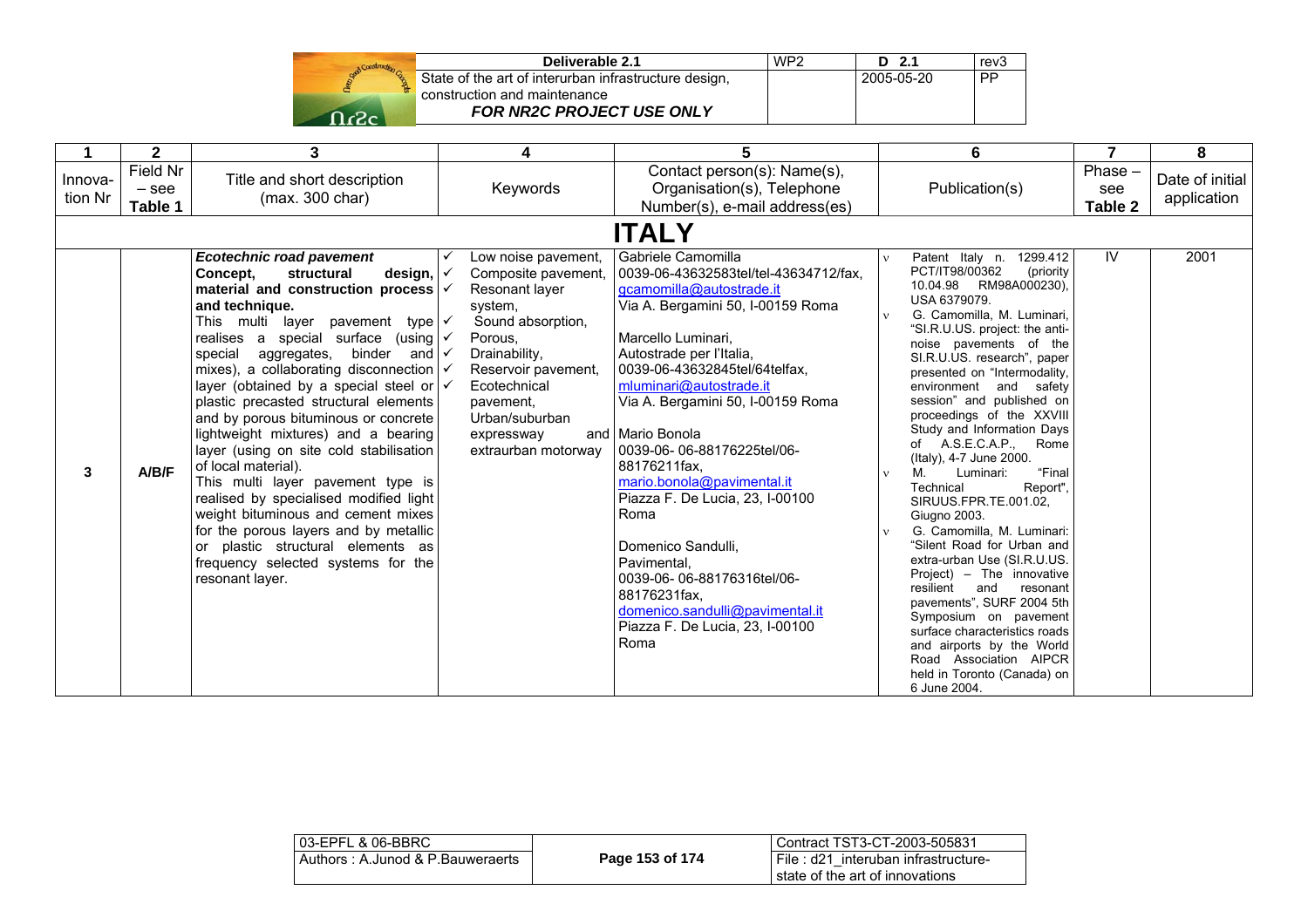| Stad Construction |
|-------------------|
|                   |
|                   |

| Deliverable 2.1                                       | WP <sub>2</sub> | D <sub>2.1</sub> | rev3      |
|-------------------------------------------------------|-----------------|------------------|-----------|
| State of the art of interurban infrastructure design, |                 | 2005-05-20       | <b>PP</b> |
| construction and maintenance                          |                 |                  |           |
| <b>FOR NR2C PROJECT USE ONLY</b>                      |                 |                  |           |

state of the art of innovations

| $\mathbf{1}$       | $\mathbf{2}$                   | 3                                                                                                                                                                                                                                                                                                                                                                                                                                                                                                                                                                                                                                                                                                                                                                                                                                                                                                                                                                                                                                                                                                                                                                                                                                                                                                                                                                                                                                                                                                     | 4                                                                                                 | 5                                                                                                                                                                                                                                                                                                                                                                                                                                                                                                                                                                                                            | 6                                                                                                                                                                                                                                                                                                                                                                                                                                                                                                                                                                                                                                                                                                                                                                                                                                                                                                                                                                                                                                                                                                                                                                     | $\overline{7}$              | 8                              |  |  |
|--------------------|--------------------------------|-------------------------------------------------------------------------------------------------------------------------------------------------------------------------------------------------------------------------------------------------------------------------------------------------------------------------------------------------------------------------------------------------------------------------------------------------------------------------------------------------------------------------------------------------------------------------------------------------------------------------------------------------------------------------------------------------------------------------------------------------------------------------------------------------------------------------------------------------------------------------------------------------------------------------------------------------------------------------------------------------------------------------------------------------------------------------------------------------------------------------------------------------------------------------------------------------------------------------------------------------------------------------------------------------------------------------------------------------------------------------------------------------------------------------------------------------------------------------------------------------------|---------------------------------------------------------------------------------------------------|--------------------------------------------------------------------------------------------------------------------------------------------------------------------------------------------------------------------------------------------------------------------------------------------------------------------------------------------------------------------------------------------------------------------------------------------------------------------------------------------------------------------------------------------------------------------------------------------------------------|-----------------------------------------------------------------------------------------------------------------------------------------------------------------------------------------------------------------------------------------------------------------------------------------------------------------------------------------------------------------------------------------------------------------------------------------------------------------------------------------------------------------------------------------------------------------------------------------------------------------------------------------------------------------------------------------------------------------------------------------------------------------------------------------------------------------------------------------------------------------------------------------------------------------------------------------------------------------------------------------------------------------------------------------------------------------------------------------------------------------------------------------------------------------------|-----------------------------|--------------------------------|--|--|
| Innova-<br>tion Nr | Field Nr<br>$-$ see<br>Table 1 | Title and short description<br>(max. 300 char)                                                                                                                                                                                                                                                                                                                                                                                                                                                                                                                                                                                                                                                                                                                                                                                                                                                                                                                                                                                                                                                                                                                                                                                                                                                                                                                                                                                                                                                        | Keywords                                                                                          | Contact person(s): Name(s),<br>Organisation(s), Telephone<br>Number(s), e-mail address(es)                                                                                                                                                                                                                                                                                                                                                                                                                                                                                                                   | Publication(s)                                                                                                                                                                                                                                                                                                                                                                                                                                                                                                                                                                                                                                                                                                                                                                                                                                                                                                                                                                                                                                                                                                                                                        | $Phase -$<br>see<br>Table 2 | Date of initial<br>application |  |  |
|                    | <b>ITALY</b>                   |                                                                                                                                                                                                                                                                                                                                                                                                                                                                                                                                                                                                                                                                                                                                                                                                                                                                                                                                                                                                                                                                                                                                                                                                                                                                                                                                                                                                                                                                                                       |                                                                                                   |                                                                                                                                                                                                                                                                                                                                                                                                                                                                                                                                                                                                              |                                                                                                                                                                                                                                                                                                                                                                                                                                                                                                                                                                                                                                                                                                                                                                                                                                                                                                                                                                                                                                                                                                                                                                       |                             |                                |  |  |
| 4                  | E/F                            | Porous asphalt on site hot recycling. $\ln  v $<br>this new construction process and<br>technique, the innovation concerns<br>the whole recycling train.<br>This means the execution of the loosening<br>by warm milling and the thermal<br>regeneration in a drum mixer of the aged<br>asphalt layer in such a way to optimise the<br>associated heat exchanges and at the<br>same time minimise the use of virgin<br>materials.<br>The technology is based upon the set up of<br>working procedures and machinery<br>capable to:<br>safeguard the original grading<br>$\mathbf{v}$<br>especially in the fine fraction,<br>define the virgin materials quantity by<br>$\mathbf{v}$<br>a weigh continuously electronically<br>controlled.<br>manufacture<br>recycled<br>mixes<br>$\mathbf{v}$<br>performing at least like or better than<br>the original asphalt layer main<br>characteristics<br>(i.e.<br>mechanical<br>strength, drainage capacity, skid<br>resistance, sound absorption).<br>Innovative objectives:<br>extension of the working period in the<br>winter season,<br>development of more effective<br>$\mathbf{v}$<br>rejuvenation of the aged bitumen<br>such as to enable further recycling of<br>the already recycled mixes.<br>Technological improvements:<br>materials<br>$\mathbf{v}$<br>equipment/machinery,<br>$\mathbf{v}$<br>Managerial improvements:<br>strategy of the motorway pavement<br>$\mathbf{v}$<br>management,<br>organisation of the job site.<br>$\mathbf{v}$ | On site hot recycling<br>porous pavement,<br>modified bitumen,<br>$\mathbf{v}$<br>and management. | Gabriele Camomilla<br>0039-06-43632583tel/tel-43634712/fax.<br>gcamomilla@autostrade.it<br>pavement operation   Via A. Bergamini 50, I-00159 Roma<br>Marcello Luminari,<br>Autostrade per l'Italia,<br>0039-06-43632845tel/64telfax,<br>mluminari@autostrade.it<br>Via A. Bergamini 50, I-00159 Roma<br>Mario Bonola<br>0039-06-06-88176225tel/06-<br>88176211fax,<br>mario.bonola@pavimental.it<br>Piazza F. De Lucia, 23, I-00100<br>Roma<br>Domenico Sandulli,<br>Pavimental.<br>0039-06-06-88176316tel/06-<br>88176231fax,<br>domenico.sandulli@pavimental.it<br>Piazza F. De Lucia, 23, I-00100<br>Roma | "Article 5.4 - On site hot<br>recycling of porous asphalt",<br>update 1998 of Technical<br>Tender Specification for the<br>Pavement<br>Maintenance<br>Works on Autostrade toll<br>motorway<br>network,<br>Autostrade S.p.A./DG/MSM.<br>G. Camomilla "Development<br>and management of porous,<br>draining, noise and pollution<br>attenuating<br>pavements",<br>Asphalt and Innovation in<br>Europe, Asphaltica 2003.<br>M. Bonola, R. Foschi, G.<br>"In-situ hot<br>Guadagno<br>recycling:<br>recent<br>developments in<br>Italy",<br>Asphalt and Innovation in<br>Europe, Asphaltica 2003<br>and published also on<br>Rassegna<br>del<br><b>Bitume</b><br>Magazine, 45, 2003 (special<br>issue for Asphaltica 2003).<br>R. Foschi, M. Bonola<br>"Integrazioni<br>$\mathbf e$<br>innovazioni<br>nelle<br>tecniche in situ per un<br>Globale><br><riciclaggio<br>delle<br/>pavimentazioni<br/>flessibili"<br/>autostradali<br/>Strade ed Autostrade<br/>March-April,<br/>magazine,<br/>2004.<br/>R. Foschi, M. Bonola "In situ<br/>hot recycling of porous<br/>asphalt<br/>pavement: first<br/>Strade<br/>results".<br/>Le<br/>Magazine, April 2004.</riciclaggio<br> | $\overline{\mathsf{M}}$     | 2003                           |  |  |
|                    |                                | 03-EPFL & 06-BBRC                                                                                                                                                                                                                                                                                                                                                                                                                                                                                                                                                                                                                                                                                                                                                                                                                                                                                                                                                                                                                                                                                                                                                                                                                                                                                                                                                                                                                                                                                     |                                                                                                   | Contract TST3-CT-2003-505831                                                                                                                                                                                                                                                                                                                                                                                                                                                                                                                                                                                 |                                                                                                                                                                                                                                                                                                                                                                                                                                                                                                                                                                                                                                                                                                                                                                                                                                                                                                                                                                                                                                                                                                                                                                       |                             |                                |  |  |

Authors : A.Junod & P.Bauweraerts **Page 154 of 174**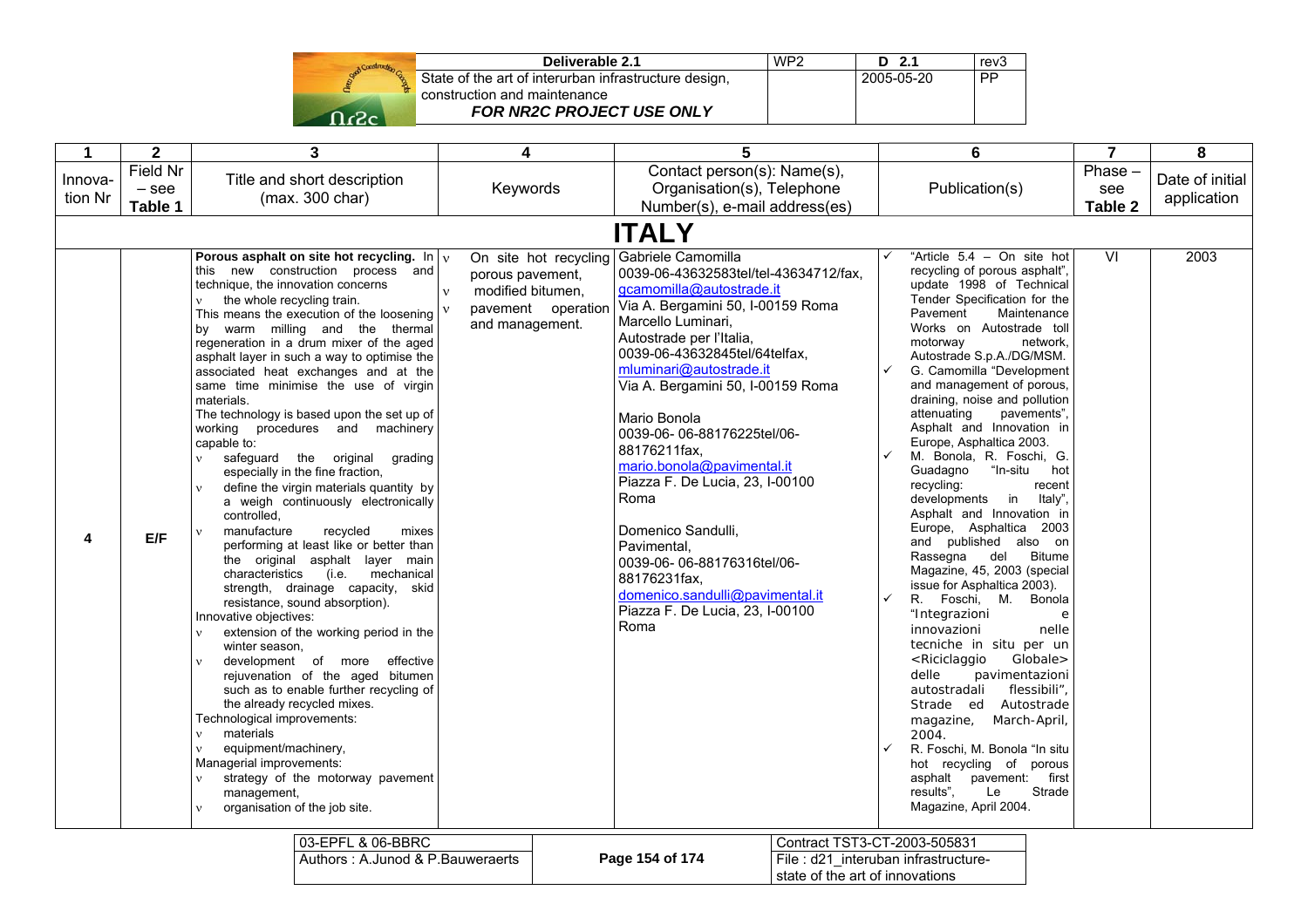

| Deliverable 2.1                                       | WP <sub>2</sub> | $D$ 2.1    | rev <sub>3</sub> |
|-------------------------------------------------------|-----------------|------------|------------------|
| State of the art of interurban infrastructure design, |                 | 2005-05-20 | <b>PP</b>        |
| construction and maintenance                          |                 |            |                  |
| <b>FOR NR2C PROJECT USE ONLY</b>                      |                 |            |                  |

|                    | $\mathbf{2}$                   | 3                                                                                                                                                                                                                                                                                                                                                                                                                                                                                                                                                                                                                                                                                                                                                                                                                                                                                                                                                                                                                                                                                                                                                                                                                                                                                                                                                                                                                                                                                                                                                                                                                                                                                                                                                                                                                             | 4                                                                                                    | 5                                                                                                                                                                                                                                                                                                                                                                                                                                                                                                                                                                                       |   | 6                                                                                                                                                                                                                                                                                                                                                                                                                                                                                                                                                                                                                                                                                                                                                                                                                                       | 7                        | 8                              |
|--------------------|--------------------------------|-------------------------------------------------------------------------------------------------------------------------------------------------------------------------------------------------------------------------------------------------------------------------------------------------------------------------------------------------------------------------------------------------------------------------------------------------------------------------------------------------------------------------------------------------------------------------------------------------------------------------------------------------------------------------------------------------------------------------------------------------------------------------------------------------------------------------------------------------------------------------------------------------------------------------------------------------------------------------------------------------------------------------------------------------------------------------------------------------------------------------------------------------------------------------------------------------------------------------------------------------------------------------------------------------------------------------------------------------------------------------------------------------------------------------------------------------------------------------------------------------------------------------------------------------------------------------------------------------------------------------------------------------------------------------------------------------------------------------------------------------------------------------------------------------------------------------------|------------------------------------------------------------------------------------------------------|-----------------------------------------------------------------------------------------------------------------------------------------------------------------------------------------------------------------------------------------------------------------------------------------------------------------------------------------------------------------------------------------------------------------------------------------------------------------------------------------------------------------------------------------------------------------------------------------|---|-----------------------------------------------------------------------------------------------------------------------------------------------------------------------------------------------------------------------------------------------------------------------------------------------------------------------------------------------------------------------------------------------------------------------------------------------------------------------------------------------------------------------------------------------------------------------------------------------------------------------------------------------------------------------------------------------------------------------------------------------------------------------------------------------------------------------------------------|--------------------------|--------------------------------|
| Innova-<br>tion Nr | Field Nr<br>$-$ see<br>Table 1 | Title and short description<br>(max. 300 char)                                                                                                                                                                                                                                                                                                                                                                                                                                                                                                                                                                                                                                                                                                                                                                                                                                                                                                                                                                                                                                                                                                                                                                                                                                                                                                                                                                                                                                                                                                                                                                                                                                                                                                                                                                                | Keywords                                                                                             | Contact person(s): Name(s),<br>Organisation(s), Telephone<br>Number(s), e-mail address(es)                                                                                                                                                                                                                                                                                                                                                                                                                                                                                              |   | Publication(s)                                                                                                                                                                                                                                                                                                                                                                                                                                                                                                                                                                                                                                                                                                                                                                                                                          | Phase-<br>see<br>Table 2 | Date of initial<br>application |
|                    |                                |                                                                                                                                                                                                                                                                                                                                                                                                                                                                                                                                                                                                                                                                                                                                                                                                                                                                                                                                                                                                                                                                                                                                                                                                                                                                                                                                                                                                                                                                                                                                                                                                                                                                                                                                                                                                                               |                                                                                                      | <b>ITALY</b>                                                                                                                                                                                                                                                                                                                                                                                                                                                                                                                                                                            |   |                                                                                                                                                                                                                                                                                                                                                                                                                                                                                                                                                                                                                                                                                                                                                                                                                                         |                          |                                |
| 5                  | E/F                            | Cold in place recycling of bituminous binder<br>and base course using modified bitumen<br>emulsion and cement.<br>In this new construction process and technique $\sqrt{v}$<br>of dense asphalt pavement, the innovation, in<br>order to obtain the recycled material with same<br>characteristics of the original one, concerns:<br>the whole recycling train (including<br>$\mathbf{v}$<br>removal, mixing and laying phases).<br>This means the execution of the loosening with<br>appropriate cold milling and the regeneration of<br>the aged dense asphalt layers in a double shaft<br>mixer minimising the use of virgin materials. The<br>technology is based upon the set up of working<br>procedures and machinery capable to:<br>keep under control the grading of the milled<br>material (ex. the coarse fraction),<br>dose the virgin materials by weighing<br>$\mathbf{v}$<br>continuously electronically controlled,<br>manufacture recycled mixes performing at<br>$\mathbf{v}$<br>least like or better than the original asphalt<br>layers. This last aspect has been tested on<br>the field by experimenting different types of<br>emulsion and rejuvenators, cement and<br>slaked lime.<br>Innovative objectives:<br>extension of the working period in the<br>winter season,<br>one pass recycling of final thick layer,<br>$\mathbf{v}$<br>development of rejuvenation of the aged<br>$\mathbf{v}$<br>bitumen such as to enable further recycling<br>of the already recycled mixes, as shorter as<br>possible time for reopening the recycled<br>layer to traffic.<br>Technological improvements affect:<br>materials/equipment/machinery<br>(mixer,<br>electronics-systems, mobile crusher),<br>Managerial improvements concerns:<br>the strategy of the PMS,<br>the work organisation of the job site. | On site cold recycling,<br>$\mathbf{v}$<br>modified bitumen,<br>pavement operation<br>and management | Gabriele Camomilla<br>0039-06-43632583tel/tel-43634712/fax,<br>gcamomilla@autostrade.it<br>Via A. Bergamini 50, I-00159 Roma<br>Marcello Luminari.<br>Autostrade per l'Italia,<br>0039-06-43632845tel/64telfax.<br>mluminari@autostrade.it<br>Via A. Bergamini 50, I-00159 Roma<br>Mario Bonola<br>0039-06-06-88176225tel/06-<br>88176211fax,<br>mario.bonola@pavimental.it<br>Piazza F. De Lucia, 23, I-00100<br>Roma<br>Domenico Sandulli,<br>Pavimental,<br>0039-06-06-88176316tel/06-<br>88176231fax,<br>domenico.sandulli@pavimental.it<br>Piazza F. De Lucia, 23, I-00100<br>Roma | ✓ | "Article 2.7 - On site cold<br>recycling of bituminous<br>road base and<br>base<br>layer<br>using<br>course<br>modified<br>bituminous<br>emulsion and cement<br>(experimental<br>technique)", update 2001<br>Technical<br>Tender<br>of<br>for the<br>Specification<br>Pavement Maintenance<br>Works on Autostrade toll<br>motorway<br>network,<br>Autostrade<br>S.p.A./DG/SRC.<br>R. Foschi, M. Bonola, D.<br>Sandulli:<br>"In<br>place<br>of<br>recycling<br>road<br>pavements with modified<br>bitumen emulsions<br>Pavimental's experience<br>with<br>Autostrade's<br>network".<br>motorway<br>paper presented for the<br>SITEB award during the<br>3rd World Congress on<br>24-27<br>Emulsions.<br>September 2002, Lyon,<br>France and published<br>Strade<br>also on<br>Le<br>N.<br>Review,<br>$1 - 2$ .<br>January/February 2003. | $\overline{\mathsf{V}}$  | 2001                           |

| l 03-EPFL & 06-BBRC.             |                 | Contract TST3-CT-2003-505831        |
|----------------------------------|-----------------|-------------------------------------|
| Authors: A.Junod & P.Bauweraerts | Page 155 of 174 | File: d21 interuban infrastructure- |
|                                  |                 | state of the art of innovations     |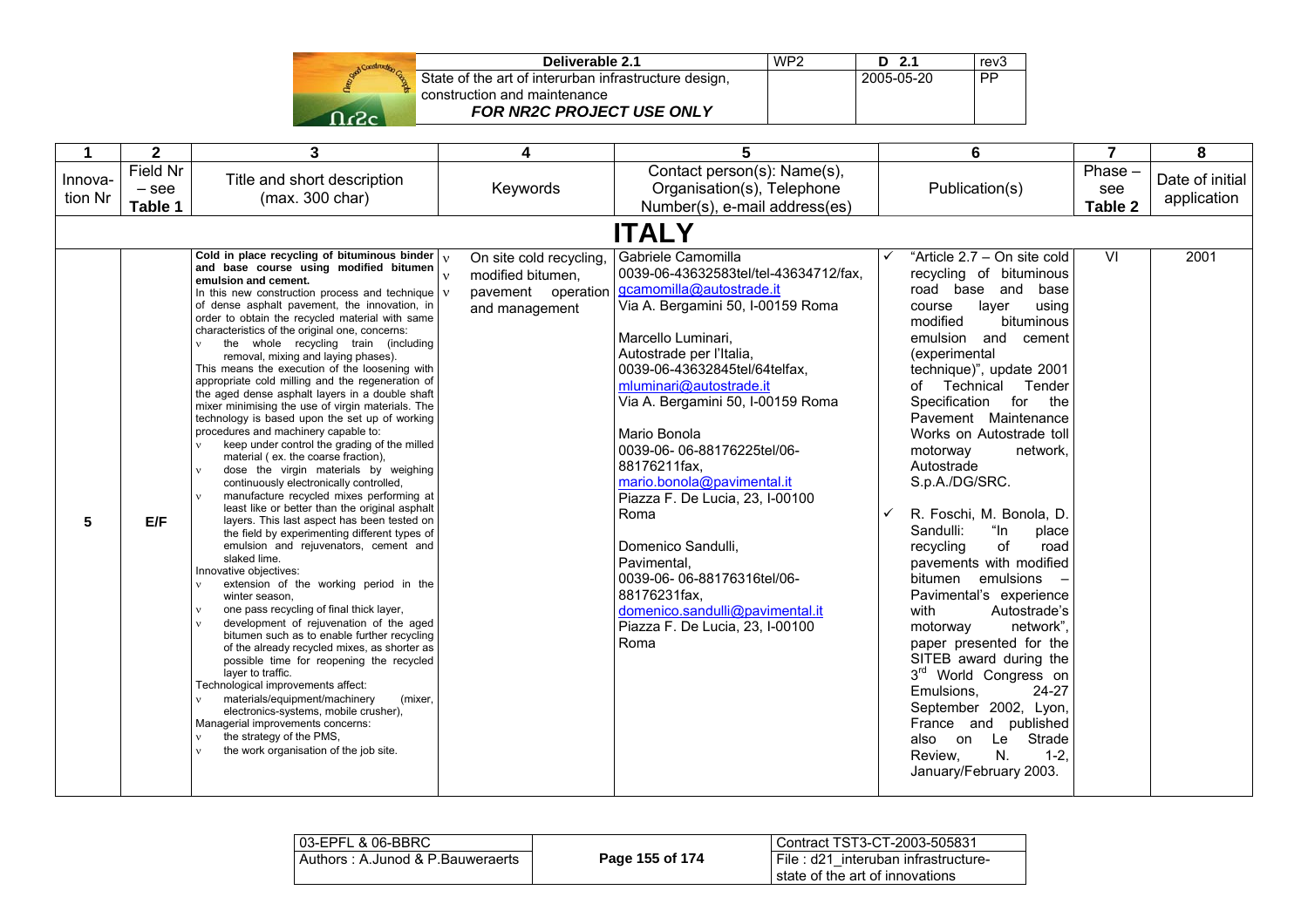

| Deliverable 2.1                                       | WP <sub>2</sub> | $D$ 2.1    | rev3 |
|-------------------------------------------------------|-----------------|------------|------|
| State of the art of interurban infrastructure design, |                 | 2005-05-20 | PP   |
| construction and maintenance                          |                 |            |      |
| <b>FOR NR2C PROJECT USE ONLY</b>                      |                 |            |      |

|                    | $\overline{2}$                 | 3                                                                                                                                                                                                                                                                                                                                                                                                                                                                                                                                                                                                                                                                                                                                                                                                                       | 4                                                                                               | 5                                                                                                                                                                                                                                                                                                                                                                                                                                                                                                                                                                                                     | 6                                                                                                                                                                                                                                                                                                                                                                                                                                                                                                                                                                                                                                                                                                                                                                                                                                                                                                                                                                                                                                                                            | $\overline{7}$            | 8                              |
|--------------------|--------------------------------|-------------------------------------------------------------------------------------------------------------------------------------------------------------------------------------------------------------------------------------------------------------------------------------------------------------------------------------------------------------------------------------------------------------------------------------------------------------------------------------------------------------------------------------------------------------------------------------------------------------------------------------------------------------------------------------------------------------------------------------------------------------------------------------------------------------------------|-------------------------------------------------------------------------------------------------|-------------------------------------------------------------------------------------------------------------------------------------------------------------------------------------------------------------------------------------------------------------------------------------------------------------------------------------------------------------------------------------------------------------------------------------------------------------------------------------------------------------------------------------------------------------------------------------------------------|------------------------------------------------------------------------------------------------------------------------------------------------------------------------------------------------------------------------------------------------------------------------------------------------------------------------------------------------------------------------------------------------------------------------------------------------------------------------------------------------------------------------------------------------------------------------------------------------------------------------------------------------------------------------------------------------------------------------------------------------------------------------------------------------------------------------------------------------------------------------------------------------------------------------------------------------------------------------------------------------------------------------------------------------------------------------------|---------------------------|--------------------------------|
| Innova-<br>tion Nr | Field Nr<br>$-$ see<br>Table 1 | Title and short description<br>(max. 300 char)                                                                                                                                                                                                                                                                                                                                                                                                                                                                                                                                                                                                                                                                                                                                                                          | Keywords                                                                                        | Contact person(s): Name(s),<br>Organisation(s), Telephone<br>Number(s), e-mail address(es)                                                                                                                                                                                                                                                                                                                                                                                                                                                                                                            | Publication(s)                                                                                                                                                                                                                                                                                                                                                                                                                                                                                                                                                                                                                                                                                                                                                                                                                                                                                                                                                                                                                                                               | Phase -<br>see<br>Table 2 | Date of initial<br>application |
|                    |                                |                                                                                                                                                                                                                                                                                                                                                                                                                                                                                                                                                                                                                                                                                                                                                                                                                         |                                                                                                 | <b>ITALY</b>                                                                                                                                                                                                                                                                                                                                                                                                                                                                                                                                                                                          |                                                                                                                                                                                                                                                                                                                                                                                                                                                                                                                                                                                                                                                                                                                                                                                                                                                                                                                                                                                                                                                                              |                           |                                |
| 6                  | E/F                            | On site cold recycling of base layer $\vert \vee \vert$<br>with foamed bitumen and cement.<br>New construction process and $\sqrt{v}$<br>technique.<br>The cold recycling innovation is based $\vert v \rangle$<br>on the engineering processes design<br>and the integration of the foamed<br>bitumen and modified<br>bitumen<br>emulsion techniques.<br>The evolution of the these techniques<br>allowed the improvement of<br>materials (mixes, aggregates,<br>$\mathbf{v}$<br>bitumen modifier)<br>operation design,<br>$\mathbf{v}$<br>operation engineering processes,<br>$\mathbf{v}$<br>production plant/laying train.<br>$\mathbf{v}$<br>Further developments are related to<br>the performances improvements of<br>the bitumen binders and modifiers,<br>additive and the recycling machinery<br>and process. | <b>On</b><br>site<br>recycling,<br>modified<br>bitumen,<br>pavement operation<br>and management | cold Gabriele Camomilla<br>0039-06-43632583tel/tel-43634712/fax.<br>foamed   gcamomilla@autostrade.it<br>Via A. Bergamini 50, I-00159 Roma<br>Marcello Luminari,<br>Autostrade per l'Italia,<br>0039-06-43632845tel/64telfax,<br>mluminari@autostrade.it<br>Via A. Bergamini 50, I-00159 Roma<br>Mario Bonola<br>0039-06-06-88176225tel/06-<br>88176211fax,<br>mario.bonola@pavimental.it<br>Piazza F. De Lucia, 23, I-00100<br>Roma<br>Domenico Sandulli,<br>Pavimental,<br>0039-06-06-88176316tel/06-<br>88176231fax,<br>domenico.sandulli@pavimental.it<br>Piazza F. De Lucia, 23, I-00100<br>Roma | "Article 2.6 - On site cold<br>recycling of base and /or<br>foundation<br>layer<br>with<br>foamed bitumen and cement<br>lime<br>(experimental<br>or<br>technique)", update 1998 of<br>Technical<br>Tender<br>Specification<br>for<br>the<br>Maintenance<br>Pavement<br>Works on Autostrade toll<br>motorway<br>network<br>Autostrade<br>S.p.A./DG/MSM/CRD.<br>R.<br>G.<br>Camomilla.<br>R.<br>Bernardinetti<br>and<br>"On<br>site cold<br>Lanucara<br>of<br>recycling<br>motorway<br>pavement using modified<br>bituminous emulsion and<br>foamed bitumen -<br>The<br>experiences carried out on<br>2000 and 2001", Autostrade<br>magazine, 1/2002<br>R. Foschi, M. Bonola, D.<br>Sandulli<br>$\mathfrak{m}$<br>bitume<br>schiumato nell'esperienza di<br>Pavimental nella rete della<br>società Autostrade", paper<br>presented for the Sintexcal<br>award during Asphaltica<br>2003. the annual exhibition<br>of equipment & technologies<br>for the asphalt industry and<br>published also on Rassegna<br>del Bitume, 45, 2003<br>(special issue for Asphaltica<br>2003). | VI                        | 2000                           |

| 03-EPFL & 06-BBRC                |                 | Contract TST3-CT-2003-505831          |
|----------------------------------|-----------------|---------------------------------------|
| Authors: A.Junod & P.Bauweraerts | Page 156 of 174 | I File: d21 interuban infrastructure- |
|                                  |                 | state of the art of innovations       |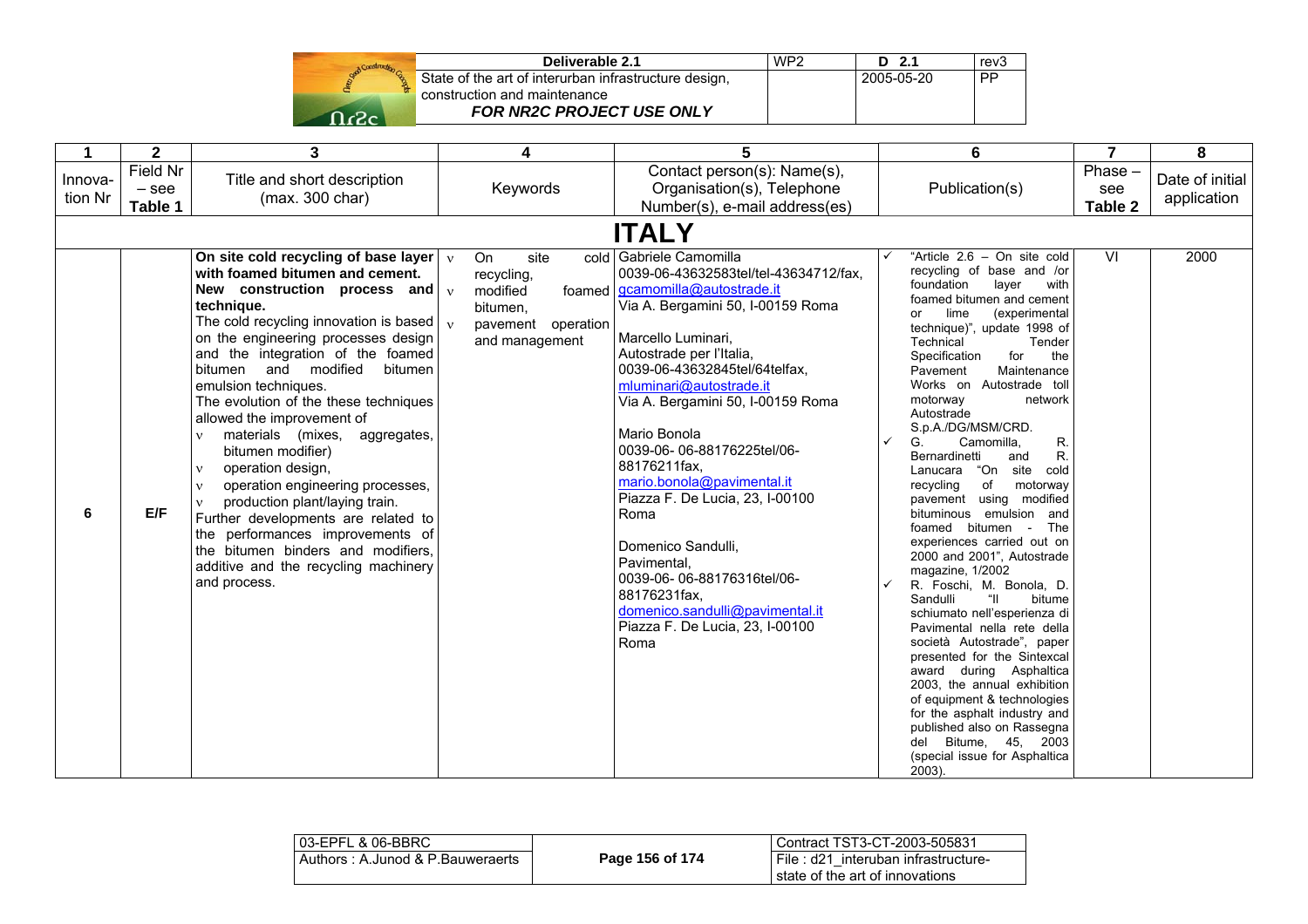

| Deliverable 2.1                                       | WP <sub>2</sub> | $D$ 2.1      | rev3      |
|-------------------------------------------------------|-----------------|--------------|-----------|
| State of the art of interurban infrastructure design, |                 | l 2005-05-20 | <b>PP</b> |
| construction and maintenance                          |                 |              |           |
| <b>FOR NR2C PROJECT USE ONLY</b>                      |                 |              |           |
|                                                       |                 |              |           |

|                    | $\mathbf{2}$                   | 3                                                                                                                                                                                                                                                                                                                                                                                                                                                                                                                                | 4                                                                                                                                                                                                                                                                                                                                                                                                                                                            | 5                                                                                                                                                                                                                                                                                                       | 6                                                                                                                                                                           | $\overline{7}$            | 8                              |
|--------------------|--------------------------------|----------------------------------------------------------------------------------------------------------------------------------------------------------------------------------------------------------------------------------------------------------------------------------------------------------------------------------------------------------------------------------------------------------------------------------------------------------------------------------------------------------------------------------|--------------------------------------------------------------------------------------------------------------------------------------------------------------------------------------------------------------------------------------------------------------------------------------------------------------------------------------------------------------------------------------------------------------------------------------------------------------|---------------------------------------------------------------------------------------------------------------------------------------------------------------------------------------------------------------------------------------------------------------------------------------------------------|-----------------------------------------------------------------------------------------------------------------------------------------------------------------------------|---------------------------|--------------------------------|
| Innova-<br>tion Nr | Field Nr<br>$-$ see<br>Table 1 | Title and short description<br>(max. 300 char)                                                                                                                                                                                                                                                                                                                                                                                                                                                                                   | Keywords                                                                                                                                                                                                                                                                                                                                                                                                                                                     | Contact person(s): Name(s),<br>Organisation(s), Telephone<br>Number(s), e-mail address(es)                                                                                                                                                                                                              | Publication(s)                                                                                                                                                              | Phase -<br>see<br>Table 2 | Date of initial<br>application |
|                    |                                |                                                                                                                                                                                                                                                                                                                                                                                                                                                                                                                                  |                                                                                                                                                                                                                                                                                                                                                                                                                                                              | <b>ITALY</b>                                                                                                                                                                                                                                                                                            |                                                                                                                                                                             |                           |                                |
| $\overline{7}$     | A, B, F                        | <b>Ecological Road Unit.</b><br>The unit or modulus for tunnel and U<br>section, natural and artificial, is a road<br>infrastructure<br>which<br>is<br>land/environment protective. This road<br>infrastructure<br>presenting<br>$low_v$<br>a<br>environmental<br>impacts<br>(regarding<br>noise, vibration, air and liquid<br>pollutants) deriving from a modulus<br>integrating<br>nuisance<br>mitigating<br>pavement, barriers, equipment and<br>other subsystem.                                                             | Silent pavement,<br>$\mathbf{v}$<br>$\mathbf{v}$<br>and passive nuisance<br>mitigating<br>subsystems,<br>air and<br>liquid<br>de-<br>pollution,<br>$\mathbf{v}$<br>Urban,<br>suburban,<br>field of<br>Interurban<br>application,<br>$\mathbf{v}$<br>Tunnel and U-section<br>field of application,<br>Resilient/Antidumpig<br>$\mathbf{v}$<br>road pavement,<br>Pollutants<br>$\mathbf{v}$<br>emission/generation,<br>propagation<br>and<br>control/abatement | Gabriele Camomilla<br>active, partial passive 0039-06-43632583tel/tel-43634712/fax,<br>gcamomilla@autostrade.it<br>Via A. Bergamini 50, I-00159 Roma<br>Marcello Luminari,<br>Autostrade per l'Italia,<br>0039-06-43632845tel/64telfax,<br>mluminari@autostrade.it<br>Via A. Bergamini 50, I-00159 Roma | Road<br>Ecological<br>Unit<br>$\mathbf{V}$<br>patent Italy request n.<br>RM2003A000515.<br>Confidential<br>Internal<br>$\mathbf{v}$<br>report of Autostrade per<br>l'Italia | $\mathbf{I}$              |                                |
| 8                  | E, J, M                        | Winter<br>asphalt<br>(self $ v $<br>porous<br>asphalt vs $\sqrt{v}$<br>protective<br>porous<br>safety).<br>Modified porous asphalt, produced $\vert_{v}$<br>using special<br>bituminous mortar<br>including chloride-based chemical<br>agent/admixture,<br>performing<br>self<br>protection against ice and snow. This<br>special bituminous mortar permits the<br>porous asphalt characteristics:<br>decrease of the icing temperature<br>adhesion<br>decrease<br>of<br>the<br>and<br>the<br>between<br>the<br>snow<br>material | Protective asphalt,<br>de icing<br>and<br>snowing,<br>winter<br>maintenance,<br>safety,<br>special<br>bituminous<br>mortar,<br>$\mathbf{v}$<br>chemical<br>agent/admixture                                                                                                                                                                                                                                                                                   | Gabriele Camomilla<br>de 0039-06-43632583tel/tel-43634712/fax,<br>gcamomilla@autostrade.it<br>Via A. Bergamini 50, I-00159 Roma<br>Marcello Luminari,<br>Autostrade per l'Italia,<br>0039-06-43632845tel/64telfax,<br>mluminari@autostrade.it<br>Via A. Bergamini 50, I-00159 Roma                      | <b>Internal Confidential</b><br>$\mathbf{v}$<br>report of Autostrade per<br>l'Italia                                                                                        | IV.                       | October 2004                   |

| l 03-EPFL & 06-BBRC              |                 | Contract TST3-CT-2003-505831                                              |
|----------------------------------|-----------------|---------------------------------------------------------------------------|
| Authors: A.Junod & P.Bauweraerts | Page 157 of 174 | I File : d21 interuban infrastructure-<br>state of the art of innovations |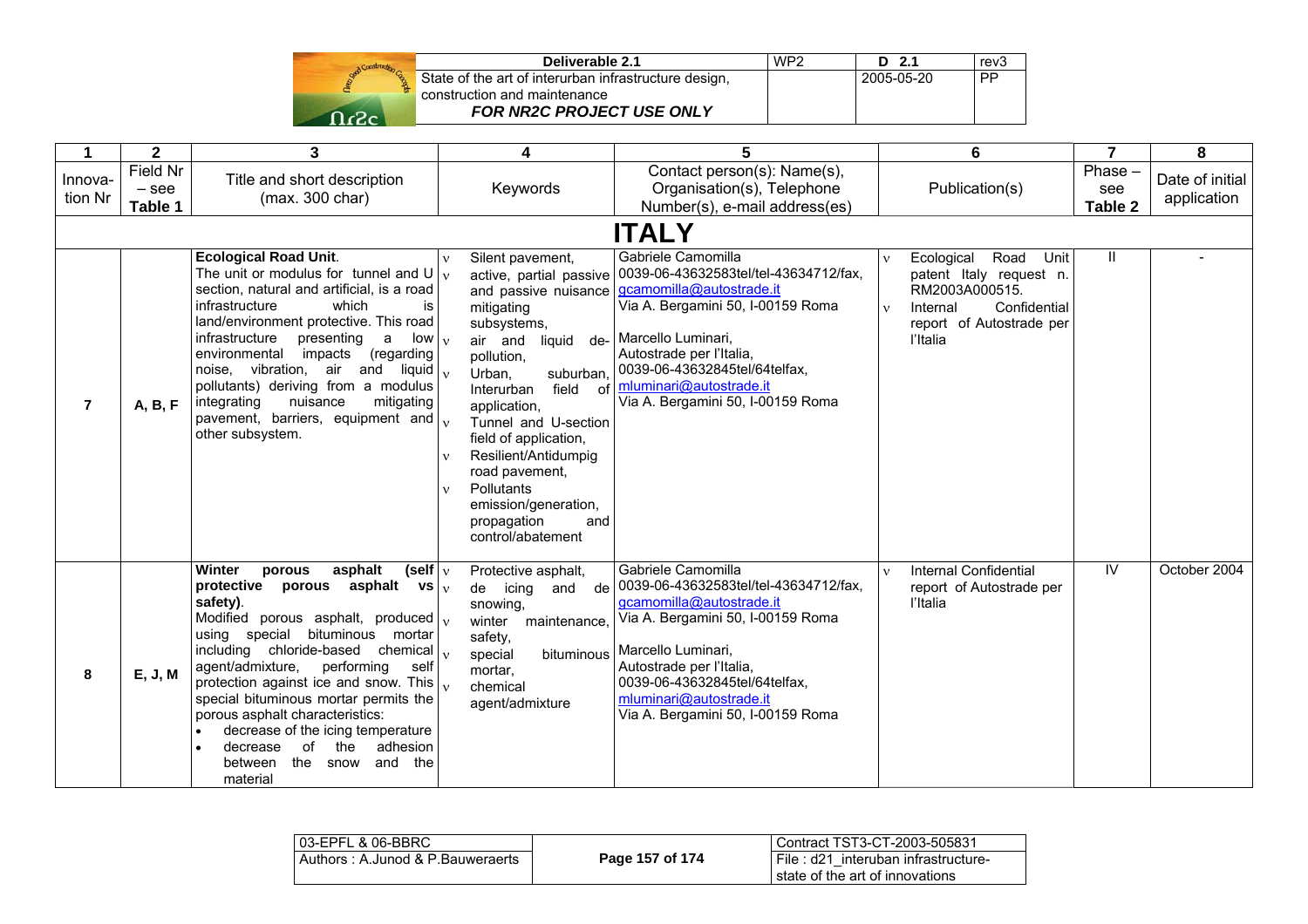

| Deliverable 2.1                                       | WP <sub>2</sub> | $D$ 2.1    | rev <sub>3</sub> |
|-------------------------------------------------------|-----------------|------------|------------------|
| State of the art of interurban infrastructure design, |                 | 2005-05-20 | <b>PP</b>        |
| construction and maintenance                          |                 |            |                  |
| <b>FOR NR2C PROJECT USE ONLY</b>                      |                 |            |                  |

|                    | $\mathbf{2}$                   | 3                                                                                                                                                                                                                                                                                                                                                                    | 4                                                               | 5.                                                                                                                                                                                                                                                                                           | 6                                                                                   |                           | 8                              |
|--------------------|--------------------------------|----------------------------------------------------------------------------------------------------------------------------------------------------------------------------------------------------------------------------------------------------------------------------------------------------------------------------------------------------------------------|-----------------------------------------------------------------|----------------------------------------------------------------------------------------------------------------------------------------------------------------------------------------------------------------------------------------------------------------------------------------------|-------------------------------------------------------------------------------------|---------------------------|--------------------------------|
| Innova-<br>tion Nr | Field Nr<br>$-$ see<br>Table 1 | Title and short description<br>(max. 300 char)                                                                                                                                                                                                                                                                                                                       | Keywords                                                        | Contact person(s): Name(s),<br>Organisation(s), Telephone<br>Number(s), e-mail address(es)                                                                                                                                                                                                   | Publication(s)                                                                      | Phase -<br>see<br>Table 2 | Date of initial<br>application |
|                    |                                |                                                                                                                                                                                                                                                                                                                                                                      |                                                                 | <b>ITALY</b>                                                                                                                                                                                                                                                                                 |                                                                                     |                           |                                |
| 9                  | B, E, J                        | Road restraint systems<br>Road restraints systems as safety $ v $<br>barriers (i.e. including the ecological<br>and containment characteristics) $\vert v \vert$<br>including new raw materials, design, $\vert v \rangle$<br>and criteria to assess the impact<br>indexes                                                                                           | Safety,<br>v<br>road<br>systems,<br>ecological,<br>containment. | Gabriele Camomilla<br>restraints   0039-06-43632583tel/tel-43634712/fax,<br>gcamomilla@autostrade.it<br>Via A. Bergamini 50, I-00159 Roma<br>Marcello Luminari,<br>Autostrade per l'Italia,<br>0039-06-43632845tel/64telfax,<br>mluminari@autostrade.it<br>Via A. Bergamini 50, I-00159 Roma | Proceedings<br>οf<br>$\mathbf{V}$<br>National<br>and<br>International<br>Congresses | VII                       | Various                        |
| 10                 | D.                             | Integrated<br>of l<br>systems<br>methodologies and techniques to<br>monitor the road traffic noise.<br>Environment<br>(acoustical)<br>and<br>functional indicators for monitoring<br>and measurement of the<br>reviewing<br>payement and road infrastructures<br>performances in order to facilitate the<br>decision making system for the<br>maintenance processes. | Road traffic noise, RIMA,                                       | Gabriele Camomilla<br>0039-06-43632583tel/tel-43634712/fax.<br>gcamomilla@autostrade.it<br>Via A. Bergamini 50, I-00159 Roma<br>Marcello Luminari.<br>Autostrade per l'Italia,<br>0039-06-43632845tel/64telfax,<br>mluminari@autostrade.it<br>Via A. Bergamini 50, I-00159 Roma              | Internal Confidential<br>$\mathbf{v}$<br>report of Autostrade per<br>l'Italia       | II, III, IV,<br>VII       | Various                        |

| l 03-EPFL & 06-BBRC              |                 | Contract TST3-CT-2003-505831                                              |
|----------------------------------|-----------------|---------------------------------------------------------------------------|
| Authors: A.Junod & P.Bauweraerts | Page 158 of 174 | i File : d21 interuban infrastructure-<br>state of the art of innovations |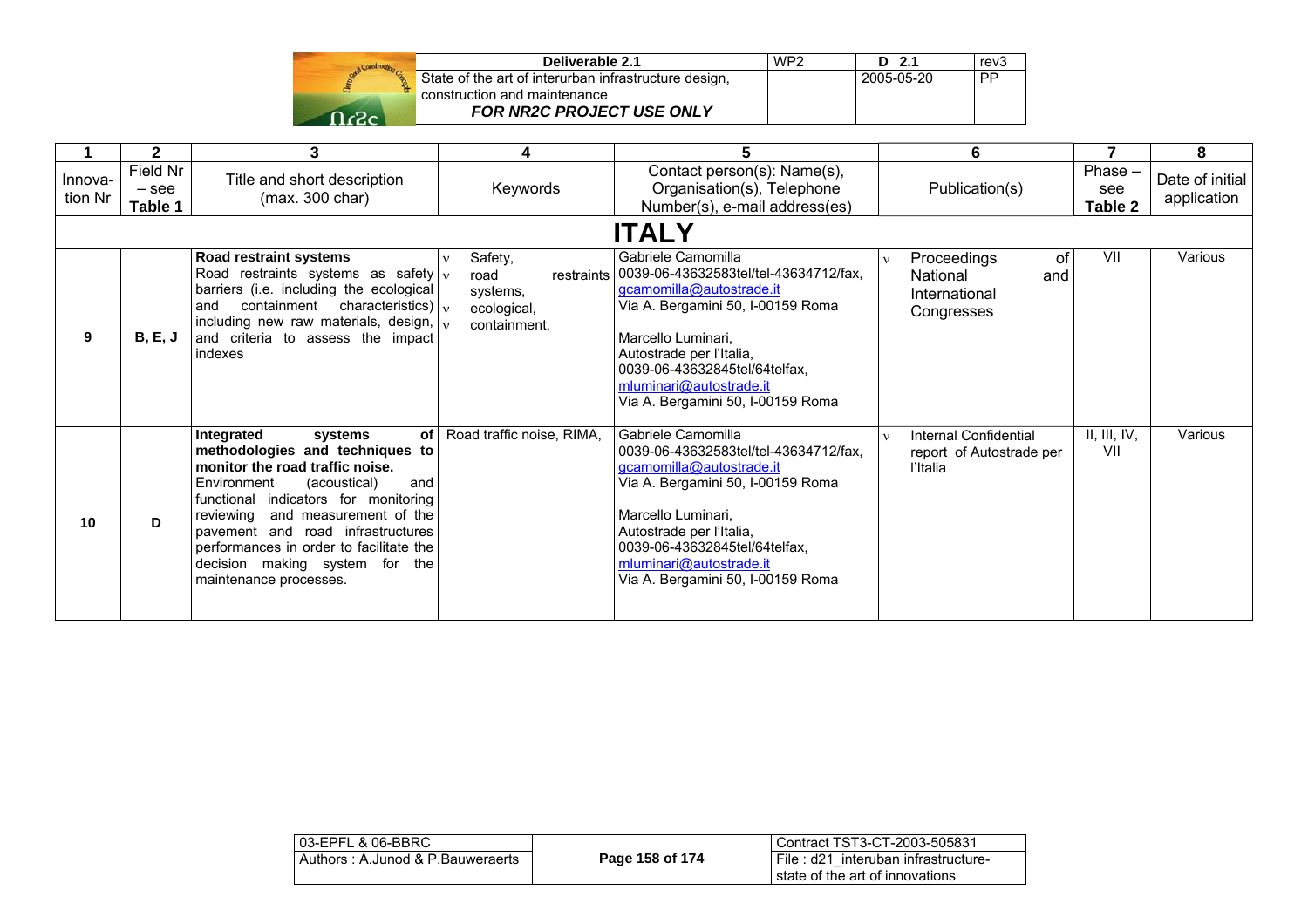| Stand Construction |
|--------------------|
|                    |
| -2                 |

| Deliverable 2.1                                       | WP <sub>2</sub> | $D$ 2.1    | rev3      |
|-------------------------------------------------------|-----------------|------------|-----------|
| State of the art of interurban infrastructure design, |                 | 2005-05-20 | <b>PP</b> |
| construction and maintenance                          |                 |            |           |
| <b>FOR NR2C PROJECT USE ONLY</b>                      |                 |            |           |

|                    | $\mathbf{2}$                   | 3                                                                                                                                                                                                                                                                                                                                                                                                                                                                                                                                                                                                       | 4                                                                                                                                   | 5                                                                                                                                                                                                                                                                               | 6                                                                                                                                                                                                                                                                                                                                                                                                                                                                                                                                                                                                                                                                     | 7                           | 8                              |
|--------------------|--------------------------------|---------------------------------------------------------------------------------------------------------------------------------------------------------------------------------------------------------------------------------------------------------------------------------------------------------------------------------------------------------------------------------------------------------------------------------------------------------------------------------------------------------------------------------------------------------------------------------------------------------|-------------------------------------------------------------------------------------------------------------------------------------|---------------------------------------------------------------------------------------------------------------------------------------------------------------------------------------------------------------------------------------------------------------------------------|-----------------------------------------------------------------------------------------------------------------------------------------------------------------------------------------------------------------------------------------------------------------------------------------------------------------------------------------------------------------------------------------------------------------------------------------------------------------------------------------------------------------------------------------------------------------------------------------------------------------------------------------------------------------------|-----------------------------|--------------------------------|
| Innova-<br>tion Nr | Field Nr<br>$-$ see<br>Table 1 | Title and short description<br>(max. 300 char)                                                                                                                                                                                                                                                                                                                                                                                                                                                                                                                                                          | Keywords                                                                                                                            | Contact person(s): Name(s),<br>Organisation(s), Telephone<br>Number(s), e-mail address(es)                                                                                                                                                                                      | Publication(s)                                                                                                                                                                                                                                                                                                                                                                                                                                                                                                                                                                                                                                                        | $Phase -$<br>see<br>Table 2 | Date of initial<br>application |
|                    |                                |                                                                                                                                                                                                                                                                                                                                                                                                                                                                                                                                                                                                         |                                                                                                                                     | <b>ITALY</b>                                                                                                                                                                                                                                                                    |                                                                                                                                                                                                                                                                                                                                                                                                                                                                                                                                                                                                                                                                       |                             |                                |
| 11                 | C, E, F                        | Reuse of existing asphalt concrete $ v $<br>as aggregate for concrete mixes.<br>Mix design of cement concrete mixes $\vert_{v}$<br>including Recycled Asphalt Pavement $\vert_{v}$<br>(RAP) deriving from the cold milling of $\vert_{v}$<br>old bituminous pavements.<br>Further studies on the physical<br>properties of thermal, electric and<br>hydraulic conductibility as well as on<br>the acoustic properties will be made in<br>order to contribute to the drawing up<br>the<br>appropriate<br>technical<br>specifications.<br>Compliance with the current technical<br>standard are expected. | Environment,<br>road construction,<br>$\mathbf{v}$<br>pavement,<br>recycling,<br>bituminous mixture,<br>aggregate,<br>v<br>concrete | Gabriele Camomilla<br>0039-06-43632583tel/tel-43634712/fax.<br>gcamomilla@autostrade.it<br>Via A. Bergamini 50, I-00159 Roma<br>Marcello Luminari,<br>Autostrade per l'Italia,<br>0039-06-43632845tel/64telfax.<br>mluminari@autostrade.it<br>Via A. Bergamini 50, I-00159 Roma | G. Peroni, M.Luminari e<br>G. Bastianelli. "Reuse of<br>existing asphalt concrete<br>aggregate<br>as<br>for<br>concrete<br>mixes:<br>behaviour<br>mechanical<br>durability."<br>XX<br>and<br>congres mondial de la<br>route<br>$\checkmark$<br>М.<br>Luminari,<br>G<br>Bastianelli: "Articolo 15<br>in<br>Lastra<br>calcestruzzo<br>ad<br>armatura continua per<br>interventi<br>di<br>limitati<br>rafforzamento<br>ad una o più' corsie di<br>una<br>carreggiata<br>autostradale".<br>1998<br>aggiornamento<br>delle Norme Tecniche<br>d'Appalto Autostrade<br>S.p.A. ed.<br>$1995,$ ),<br>interno<br>rapporto<br>Autostrade<br>S.p.A./DG/MSM/CRD,<br>novembre 1997; | $\mathbf{H}$                |                                |

| 03-EPFL & 06-BBRC                |                 | Contract TST3-CT-2003-505831                                              |
|----------------------------------|-----------------|---------------------------------------------------------------------------|
| Authors: A.Junod & P.Bauweraerts | Page 159 of 174 | File: d21 interuban infrastructure-<br>l state of the art of innovations. |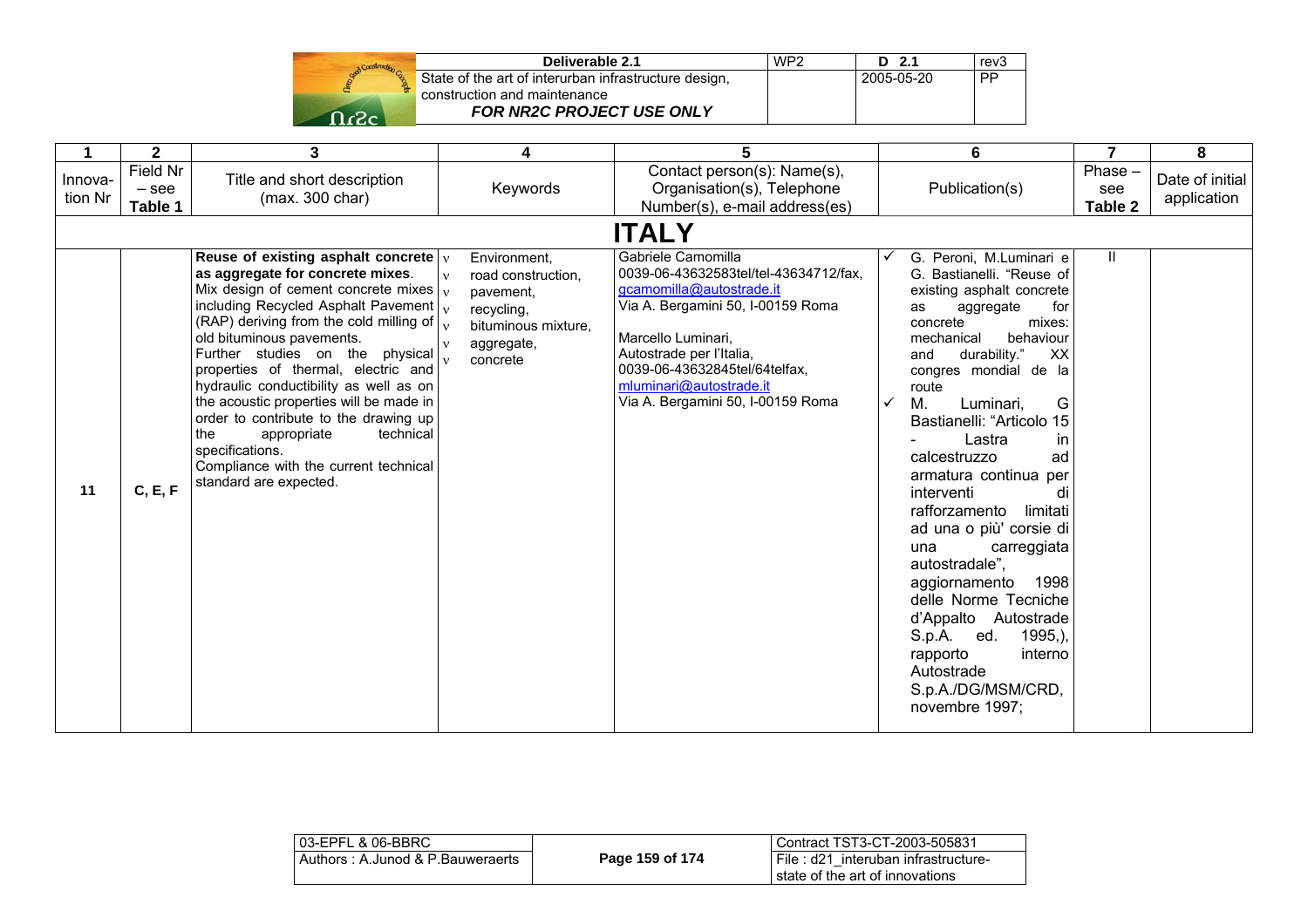|      | Deliverable 2.1                                       | WP <sub>2</sub> | D 2.1      | rev3      |
|------|-------------------------------------------------------|-----------------|------------|-----------|
|      | State of the art of interurban infrastructure design. |                 | 2005-05-20 | <b>PP</b> |
|      | construction and maintenance                          |                 |            |           |
| റ.ാ. | <b>FOR NR2C PROJECT USE ONLY</b>                      |                 |            |           |

|                    | 2                              | 3                                                                                                                                                                                                                                                                                                                                                                                                                                                                                                                                                                                                                                                                                                                                                                 | 4                                                                                 |                                                                                                                                                                                                                                                                                     | 6                                                                                                                                                                                                                                     |                           | 8                              |
|--------------------|--------------------------------|-------------------------------------------------------------------------------------------------------------------------------------------------------------------------------------------------------------------------------------------------------------------------------------------------------------------------------------------------------------------------------------------------------------------------------------------------------------------------------------------------------------------------------------------------------------------------------------------------------------------------------------------------------------------------------------------------------------------------------------------------------------------|-----------------------------------------------------------------------------------|-------------------------------------------------------------------------------------------------------------------------------------------------------------------------------------------------------------------------------------------------------------------------------------|---------------------------------------------------------------------------------------------------------------------------------------------------------------------------------------------------------------------------------------|---------------------------|--------------------------------|
| Innova-<br>tion Nr | Field Nr<br>$-$ see<br>Table 1 | Title and short description<br>(max. 300 char)                                                                                                                                                                                                                                                                                                                                                                                                                                                                                                                                                                                                                                                                                                                    | Keywords                                                                          | Contact person(s): Name(s),<br>Organisation(s), Telephone<br>Number(s), e-mail address(es)                                                                                                                                                                                          | Publication(s)                                                                                                                                                                                                                        | Phase -<br>see<br>Table 2 | Date of initial<br>application |
|                    | <b>ITALY</b>                   |                                                                                                                                                                                                                                                                                                                                                                                                                                                                                                                                                                                                                                                                                                                                                                   |                                                                                   |                                                                                                                                                                                                                                                                                     |                                                                                                                                                                                                                                       |                           |                                |
| 12                 | E, F, J                        | <b>UDB System</b><br>The UDB system draws on sunlight, $\sqrt{v}$<br>using a reflecting technology installed $\vert_{v}$<br>outside of the tunnel, in order to $\vert v \vert$<br>channel sunlight from the tunnel entry $\vert v \rangle$<br>to the corresponding inside, in order<br>to create visibility conditions which<br>can be equal to those on the outside.<br>The economic advantages can be<br>generated by energy and operating<br>savings, as well as for the positive<br>environmental and social side-effects.<br>In fact this system approach has a<br>positive effect on the psycho-physical<br>condition of the driver and on driving<br>performance, eliminating the trauma<br>of going from full daylight into the<br>darkness of the tunnel | Tunnel,<br>v<br>safety,<br>solar energy,<br>energy saving,<br>tunnel.<br>software | Gabriele Camomilla<br>0039-06-43632583tel/tel-<br>43634712/fax,<br>gcamomilla@autostrade.it<br>Via A. Bergamini 50, I-00159 Roma<br>Marcello Luminari,<br>Autostrade per l'Italia,<br>0039-06-43632845tel/64telfax,<br>mluminari@autostrade.it<br>Via A. Bergamini 50, I-00159 Roma | M. Battaglia, E. Barlocco:<br>"Le gallerie solari della<br>Torino-Savona,<br>Magazine,<br>Autostrade<br>Aprile, 2002<br>M.Battaglia: "La luce si<br>specchia nelle gallerie",<br>Rivista degli Ingegneri<br>della Liguria, 05/06/2001 | VII                       | 2000                           |

| 03-EPFL & 06-BBRC                |                 | Contract TST3-CT-2003-505831           |
|----------------------------------|-----------------|----------------------------------------|
| Authors: A.Junod & P.Bauweraerts | Page 160 of 174 | I File : d21 interuban infrastructure- |
|                                  |                 | state of the art of innovations        |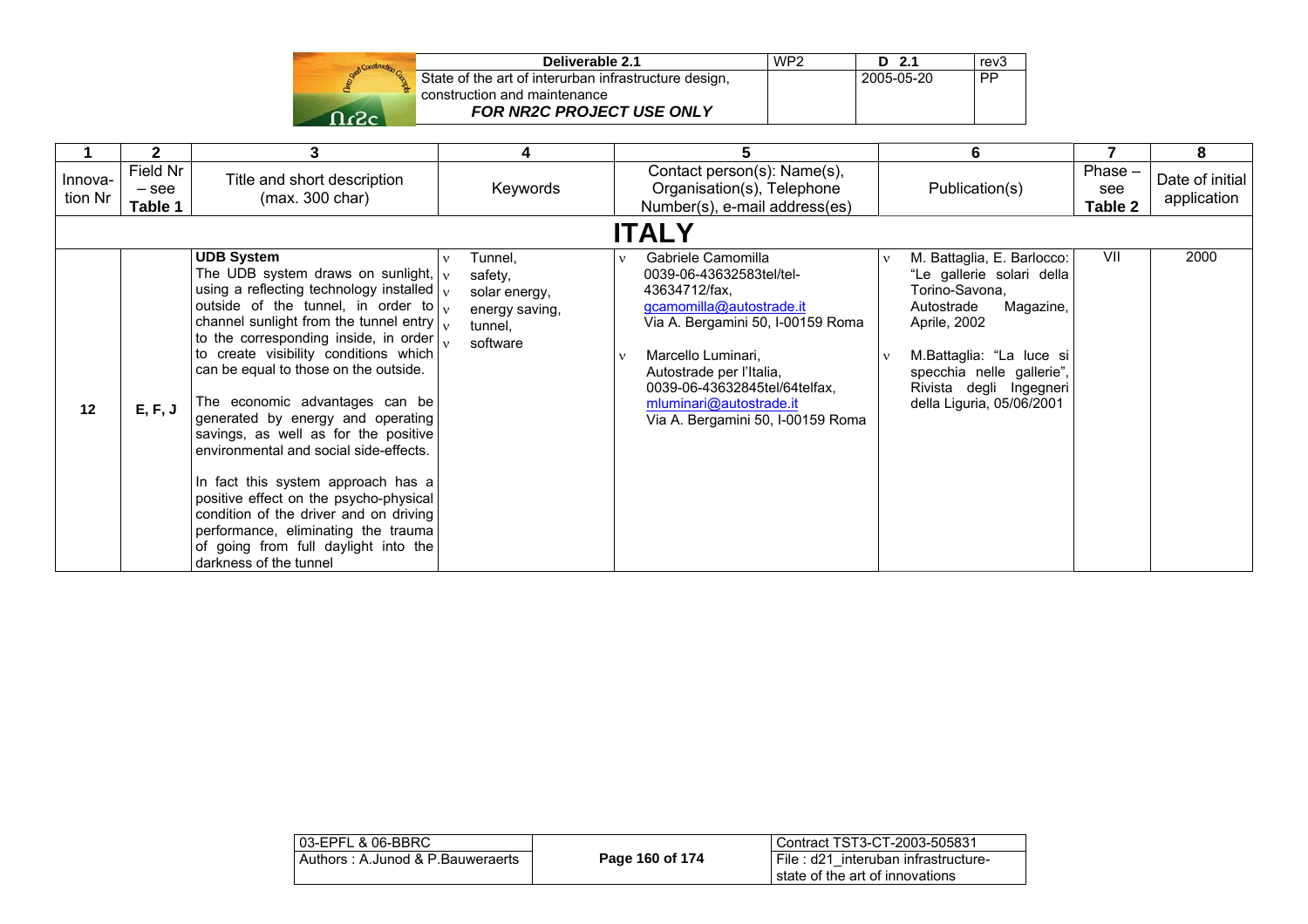

| Deliverable 2.1                                       | WP <sub>2</sub> | $D$ 2.1    | rev <sub>3</sub> |
|-------------------------------------------------------|-----------------|------------|------------------|
| State of the art of interurban infrastructure design, |                 | 2005-05-20 | i PP.            |
| construction and maintenance                          |                 |            |                  |
| <b>FOR NR2C PROJECT USE ONLY</b>                      |                 |            |                  |

|                    | $\mathbf{2}$                   | 3                                                                                                                                                                                                                                                                                                                                                                                                                                                                                                                                                                                                                                                                                                                                                                                                                                                                                                                                               | 4                                                                                         | 5                                                                                                                                                                                                                                                                                                                                                                                                    | 6                                       | $\overline{7}$              | 8                              |  |
|--------------------|--------------------------------|-------------------------------------------------------------------------------------------------------------------------------------------------------------------------------------------------------------------------------------------------------------------------------------------------------------------------------------------------------------------------------------------------------------------------------------------------------------------------------------------------------------------------------------------------------------------------------------------------------------------------------------------------------------------------------------------------------------------------------------------------------------------------------------------------------------------------------------------------------------------------------------------------------------------------------------------------|-------------------------------------------------------------------------------------------|------------------------------------------------------------------------------------------------------------------------------------------------------------------------------------------------------------------------------------------------------------------------------------------------------------------------------------------------------------------------------------------------------|-----------------------------------------|-----------------------------|--------------------------------|--|
| Innova-<br>tion Nr | Field Nr<br>$-$ see<br>Table 1 | Title and short description<br>(max. 300 char)                                                                                                                                                                                                                                                                                                                                                                                                                                                                                                                                                                                                                                                                                                                                                                                                                                                                                                  | Keywords                                                                                  | Contact person(s): Name(s),<br>Organisation(s), Telephone<br>Number(s), e-mail address(es)                                                                                                                                                                                                                                                                                                           | Publication(s)                          | $Phase -$<br>see<br>Table 2 | Date of initial<br>application |  |
|                    | <b>ITALY</b>                   |                                                                                                                                                                                                                                                                                                                                                                                                                                                                                                                                                                                                                                                                                                                                                                                                                                                                                                                                                 |                                                                                           |                                                                                                                                                                                                                                                                                                                                                                                                      |                                         |                             |                                |  |
| 13                 | E, F, J                        | SICURMORE anti-noise and safety<br>restrain system.<br>innovative<br>system<br>that<br>An<br>integrates containment and anti-<br>noise components/capacities in a<br>single barrier. Thanks to this<br>system the space is spared which<br>would otherwise be needed for<br>separate safety and anti-noise<br>barriers, thereby enhancing the<br>efficiency<br>the<br>lateral<br>of<br>carriageway/lane space This<br>system, which also includes a<br>mechanism to prevent the panels<br>falling,<br>increases anti-<br>from<br>noise performance (i.e. height<br>reduction) and makes significant<br>cost reductions (i.e. installation<br>costs).<br><b>This</b><br>road restraint system has been<br>installed on sites in suburban<br>extra-<br>and<br>expressways<br>urban motorways for lateral and<br>bridge/viaduct<br>applications<br>(barrier class H2, H3 and H4 for<br>containment levels of respectively<br>288, 485 and 743 KJ). | Environment.<br>$\mathbf{v}$<br>Antinoise<br>$\mathbf{v}$<br>Safety restraint<br>systems, | Gabriele Camomilla<br>& 0039-06-43632583tel/tel-43634712/fax,<br>gcamomilla@autostrade.it<br>Via A. Bergamini 50, I-00159 Roma<br>Stefano Bruschi<br>0039-06-43632532tel/tel/2559fax,<br>sbruschi@autostrada.it<br>Via A. Bergamini 50, I-00159 Roma<br>Enzo D'Andrea<br>Autostrade per l'Italia,<br>0039-06-43632533tel/2559fax,<br>enzo.dandrea@autostrade.it<br>Via A. Bergamini 50, I-00159 Roma | To be publish on Autostrade<br>Magazine | $\overline{\mathsf{M}}$     | 2004                           |  |

| 03-EPFL & 06-BBRC                |                 | l Contract TST3-CT-2003-505831                                             |
|----------------------------------|-----------------|----------------------------------------------------------------------------|
| Authors: A.Junod & P.Bauweraerts | Page 161 of 174 | I File: d21 interuban infrastructure-<br>I state of the art of innovations |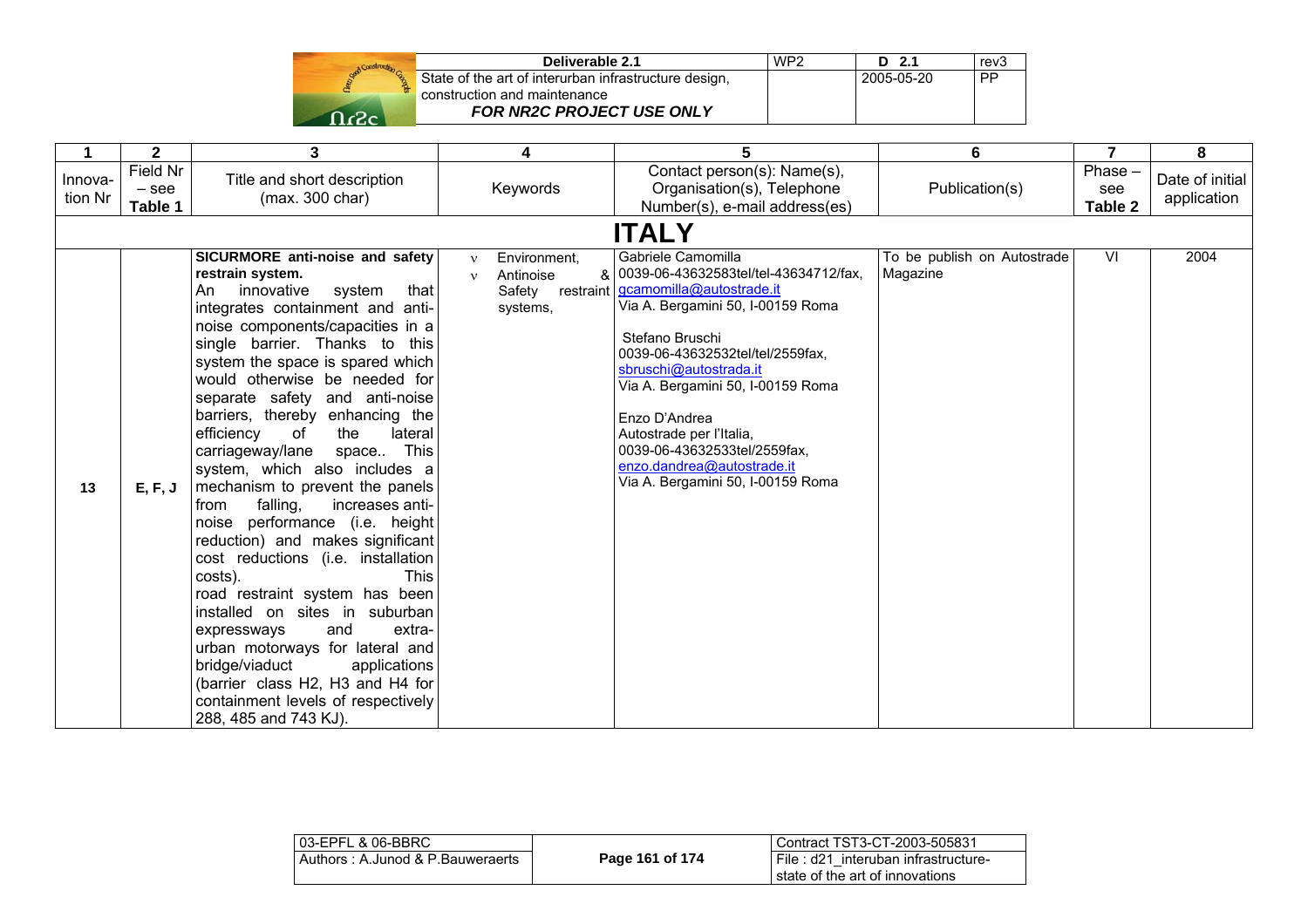| Deliverable 2.1                                                                       | WP <sub>2</sub> | $D$ 2.1    | rev <sub>3</sub> |
|---------------------------------------------------------------------------------------|-----------------|------------|------------------|
| State of the art of interurban infrastructure design,<br>construction and maintenance |                 | 2005-05-20 | -PP              |
| <b>FOR NR2C PROJECT USE ONLY</b>                                                      |                 |            |                  |

|                    | $\mathbf{2}$                   | 3                                                                                                                                                                                                                                                                                                                                                                                                                                                                                                                                                                                                                                                                                                                                                                                                                                                                                                                                                                                           | 4                                               | 5                                                                                                                                                                                   | 6                                          | 7                           | 8                              |
|--------------------|--------------------------------|---------------------------------------------------------------------------------------------------------------------------------------------------------------------------------------------------------------------------------------------------------------------------------------------------------------------------------------------------------------------------------------------------------------------------------------------------------------------------------------------------------------------------------------------------------------------------------------------------------------------------------------------------------------------------------------------------------------------------------------------------------------------------------------------------------------------------------------------------------------------------------------------------------------------------------------------------------------------------------------------|-------------------------------------------------|-------------------------------------------------------------------------------------------------------------------------------------------------------------------------------------|--------------------------------------------|-----------------------------|--------------------------------|
| Innova-<br>tion Nr | Field Nr<br>$-$ see<br>Table 1 | Title and short description<br>(max. 300 char)                                                                                                                                                                                                                                                                                                                                                                                                                                                                                                                                                                                                                                                                                                                                                                                                                                                                                                                                              | Keywords                                        | Contact person(s): Name(s),<br>Organisation(s), Telephone<br>Number(s), e-mail address(es)                                                                                          | Publication(s)                             | $Phase -$<br>see<br>Table 2 | Date of initial<br>application |
|                    |                                |                                                                                                                                                                                                                                                                                                                                                                                                                                                                                                                                                                                                                                                                                                                                                                                                                                                                                                                                                                                             |                                                 | <b>ITALY</b>                                                                                                                                                                        |                                            |                             |                                |
| 14                 | H, I, J                        | <b>Electronic toll collection (ETC)</b><br>1. THE FREE FLOW<br>Electronic system without canalisation<br>(multi lane). The toll collection is<br>performed through:<br>the installation on every vehicle of<br>✓<br>an On-Board Unit (OBU)<br>roadside<br>infrastructure<br>the<br>✓<br>(antenna, loops, laser camera,<br>control system, illuminator, OCR)<br>The portals for the toll collection are<br>not positioned to the entry and the exit<br>of every road section, but along the<br>motorway route.<br>2. THE APPLICATIONS IN URBAN<br>AREA (LIMITED TRAFFIC ZONES)<br>ACCESS CONTROL SYSTEM<br>The Telepass System, based on the<br>radio communication, is used<br>to<br>facilitate the management of the traffic<br>in urban circle (Italian acronym ZTL<br>which means Limited Traffic Zone)<br>and, in general, in areas and situations<br>where the punctual control of the<br>vehicles is required such as parking,<br>industrial areas, harbours, transport<br>terminals. | Telepass,<br>Security,<br>Control,<br>Multilane | Electronic Giuliano Trenta<br>Toll Collection, Access   Autostrade per l'Italia S.p.A.<br>Tel. +39 06 43632038<br>Email: gtrenta@autostrade.it<br>Via A. Bergamini 50, I-00159 Roma | Proceedings of<br>International congresses | $(1)$ IV,<br>$(2)$ VII      | $(2)$ 2001                     |

| File: d21 interuban infrastructure-<br>I state of the art of innovations |
|--------------------------------------------------------------------------|
|                                                                          |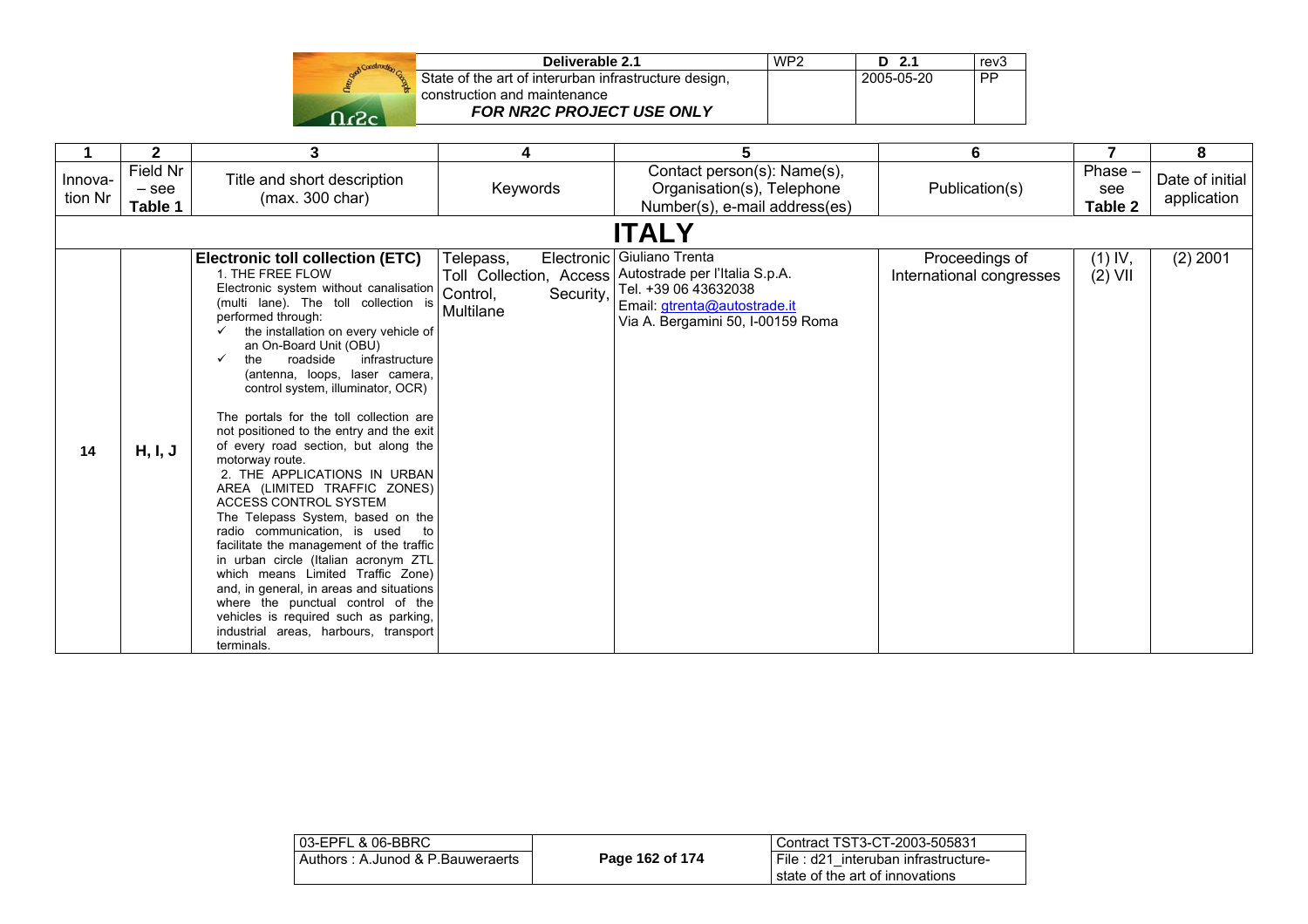| Start Construction |  |
|--------------------|--|
|                    |  |
|                    |  |

| Deliverable 2.1                                       | WP <sub>2</sub> | $D$ 2.1    | rev <sub>3</sub> |
|-------------------------------------------------------|-----------------|------------|------------------|
| State of the art of interurban infrastructure design, |                 | 2005-05-20 | . PP             |
| construction and maintenance                          |                 |            |                  |
| <b>FOR NR2C PROJECT USE ONLY</b>                      |                 |            |                  |

|                    | $\mathbf 2$                    | 3                                                                                                                                                                                                                                                                                                                                                                                                                                                                                                                                                                                                                                                                                                                                                                                                                                                                                                                                                                                                                                                                                                                                                                                                                                                                                                                                                                                                                                                                                                                                                                                       | 4                      | 5                                                                                                                                              | 6                                                              | 7                         | 8                              |
|--------------------|--------------------------------|-----------------------------------------------------------------------------------------------------------------------------------------------------------------------------------------------------------------------------------------------------------------------------------------------------------------------------------------------------------------------------------------------------------------------------------------------------------------------------------------------------------------------------------------------------------------------------------------------------------------------------------------------------------------------------------------------------------------------------------------------------------------------------------------------------------------------------------------------------------------------------------------------------------------------------------------------------------------------------------------------------------------------------------------------------------------------------------------------------------------------------------------------------------------------------------------------------------------------------------------------------------------------------------------------------------------------------------------------------------------------------------------------------------------------------------------------------------------------------------------------------------------------------------------------------------------------------------------|------------------------|------------------------------------------------------------------------------------------------------------------------------------------------|----------------------------------------------------------------|---------------------------|--------------------------------|
| Innova-<br>tion Nr | Field Nr<br>$-$ see<br>Table 1 | Title and short description<br>(max. 300 char)                                                                                                                                                                                                                                                                                                                                                                                                                                                                                                                                                                                                                                                                                                                                                                                                                                                                                                                                                                                                                                                                                                                                                                                                                                                                                                                                                                                                                                                                                                                                          | Keywords               | Contact person(s): Name(s),<br>Organisation(s), Telephone<br>Number(s), e-mail address(es)                                                     | Publication(s)                                                 | Phase -<br>see<br>Table 2 | Date of initial<br>application |
|                    |                                |                                                                                                                                                                                                                                                                                                                                                                                                                                                                                                                                                                                                                                                                                                                                                                                                                                                                                                                                                                                                                                                                                                                                                                                                                                                                                                                                                                                                                                                                                                                                                                                         |                        | <b>ITALY</b>                                                                                                                                   |                                                                |                           |                                |
| 15                 | H, I, J                        | Traffic monitoring and travel time<br>1. AUTOTRAF<br>Real time calculation of travel time require,<br>in addition to the "classic" traffic sensors, the<br>"Telepass" technology to detect the transits<br>of vehicles equipped with a Telepass OBU<br>along the route at consecutive road sections<br>and, therefore, to calculate travel time and<br>determine the overall traffic status on the<br>motorway network (Telepass is the Italian<br>standard for electronic toll collection;<br>currently, around 4.000.000 vehicles are<br>equipped with activated Telepass on board<br>units, that ensures a reliable travel time<br>calculation at all times). If the calculated<br>travel time is higher than a pre-defined<br>threshold, an alert is automatically provided<br>to the operators.<br>2. S.I.C.VE.<br>The "Speed Control Information System ",<br>allows to detect both the punctual and the<br>average speed among two road or motorway<br>sections without any on board equipment but<br>simply through an innovative detection<br>system (enforcement) that allows to monitor<br>(control) the overcoming of the speed limit in<br>relation to the class of the vehicle.<br>This system, currently installed<br>in<br>experimental phase on the A11, induces a<br>behaviour of respect of the speed limits on<br>long road section and not only on points as<br>today it happens for the traditional autovelox,<br>with the positive consequence in safety<br>terms.<br>It deals with the first homologation in Italy for<br>a system of telecontrol of the speed. | Speed control, Safety, | Giuliano Trenta<br>Autostrade per l'Italia S.p.A.<br>Tel. +39 06 43632038<br>Email: gtrenta@autostrade.it<br>Via A. Bergamini 50, I-00159 Roma | Piero Bergamini<br>ITS in Europe - Budapest,<br>24-26 May 2004 | VII, VII                  | 2003                           |

| 03-EPFL & 06-BBRC                |                 | Contract TST3-CT-2003-505831                                             |
|----------------------------------|-----------------|--------------------------------------------------------------------------|
| Authors: A.Junod & P.Bauweraerts | Page 163 of 174 | I File: d21 interuban infrastructure-<br>state of the art of innovations |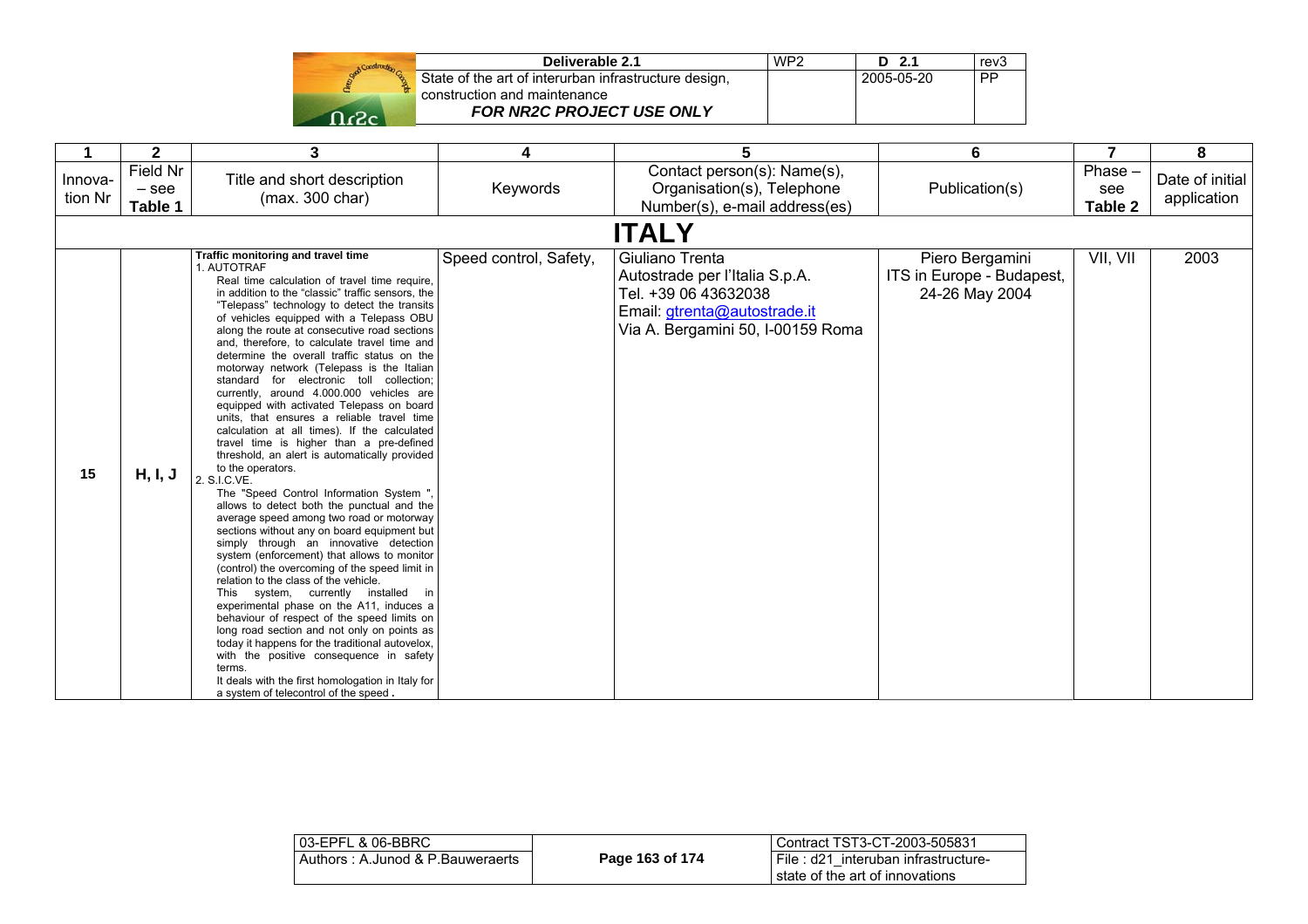|      | Deliverable 2.1                                                  | WP <sub>2</sub> | - 21       | rev3      |
|------|------------------------------------------------------------------|-----------------|------------|-----------|
|      | State of the art of interurban infrastructure design,            |                 | 2005-05-20 | <b>PP</b> |
| -כ-ר | construction and maintenance<br><b>FOR NR2C PROJECT USE ONLY</b> |                 |            |           |

|                    | $\mathbf{2}$                   | 3                                                                                                                                                                                                                                                                                                                                                                                                                                                                                                                                                                                                                                                                                                                                                                                                                                                                                                                                                                                                                                                                                                                                                                                                                                                                                                                  | 4        | 5                                                                                                                                              | 6              | 7                         | 8                              |
|--------------------|--------------------------------|--------------------------------------------------------------------------------------------------------------------------------------------------------------------------------------------------------------------------------------------------------------------------------------------------------------------------------------------------------------------------------------------------------------------------------------------------------------------------------------------------------------------------------------------------------------------------------------------------------------------------------------------------------------------------------------------------------------------------------------------------------------------------------------------------------------------------------------------------------------------------------------------------------------------------------------------------------------------------------------------------------------------------------------------------------------------------------------------------------------------------------------------------------------------------------------------------------------------------------------------------------------------------------------------------------------------|----------|------------------------------------------------------------------------------------------------------------------------------------------------|----------------|---------------------------|--------------------------------|
| Innova-<br>tion Nr | Field Nr<br>$-$ see<br>Table 1 | Title and short description<br>(max. 300 char)                                                                                                                                                                                                                                                                                                                                                                                                                                                                                                                                                                                                                                                                                                                                                                                                                                                                                                                                                                                                                                                                                                                                                                                                                                                                     | Keywords | Contact person(s): Name(s),<br>Organisation(s), Telephone<br>Number(s), e-mail address(es)                                                     | Publication(s) | Phase -<br>see<br>Table 2 | Date of initial<br>application |
|                    |                                |                                                                                                                                                                                                                                                                                                                                                                                                                                                                                                                                                                                                                                                                                                                                                                                                                                                                                                                                                                                                                                                                                                                                                                                                                                                                                                                    |          | <b>ITALY</b>                                                                                                                                   |                |                           |                                |
| 16                 | H, I, J                        | Road accident survey (location Safety,<br>detection)<br>This system permits to increase the<br>motorway safety level by decreasing the<br>time of the data collection so to remove the<br>vehicles and replacing the traditional<br>manual methodology. This system permits<br>the metric survey of the accident location<br>through the digital pictures without ground<br>measurement, thanks to the geometric<br>representation as a back office activity.<br>The system is an open system which must<br>be integrated with other road safety<br>systems having an high measurement<br>precision deriving from the high quality<br>optical used. The system has two macro<br>components:<br>the metric collection kit (digital picture<br>1.<br>camera, reference calibrated device<br>and reference cone;<br>management system utilising a PC<br>2.<br>with original software and integrating<br>a cartography engine with a<br>geographical investigation utility.<br>The system is able also to collect data on a<br>large area interested by:<br>speedily and simply use (three<br>different users profilers)<br>measurement precision (high quality<br>✓<br>and certified opticals)<br>✓<br>data security ( digital picture camera<br>permitting the non<br>rewritable<br>recording)<br>data repeatability |          | Giuliano Trenta<br>Autostrade per l'Italia S.p.A.<br>Tel. +39 06 43632038<br>Email: gtrenta@autostrade.it<br>Via A. Bergamini 50, I-00159 Roma | No             | Ш                         |                                |

| l 03-EPFL & 06-BBRC_              |                 | l Contract TST3-CT-2003-505831      |
|-----------------------------------|-----------------|-------------------------------------|
| Authors : A.Junod & P.Bauweraerts | Page 164 of 174 | File: d21 interuban infrastructure- |
|                                   |                 | state of the art of innovations     |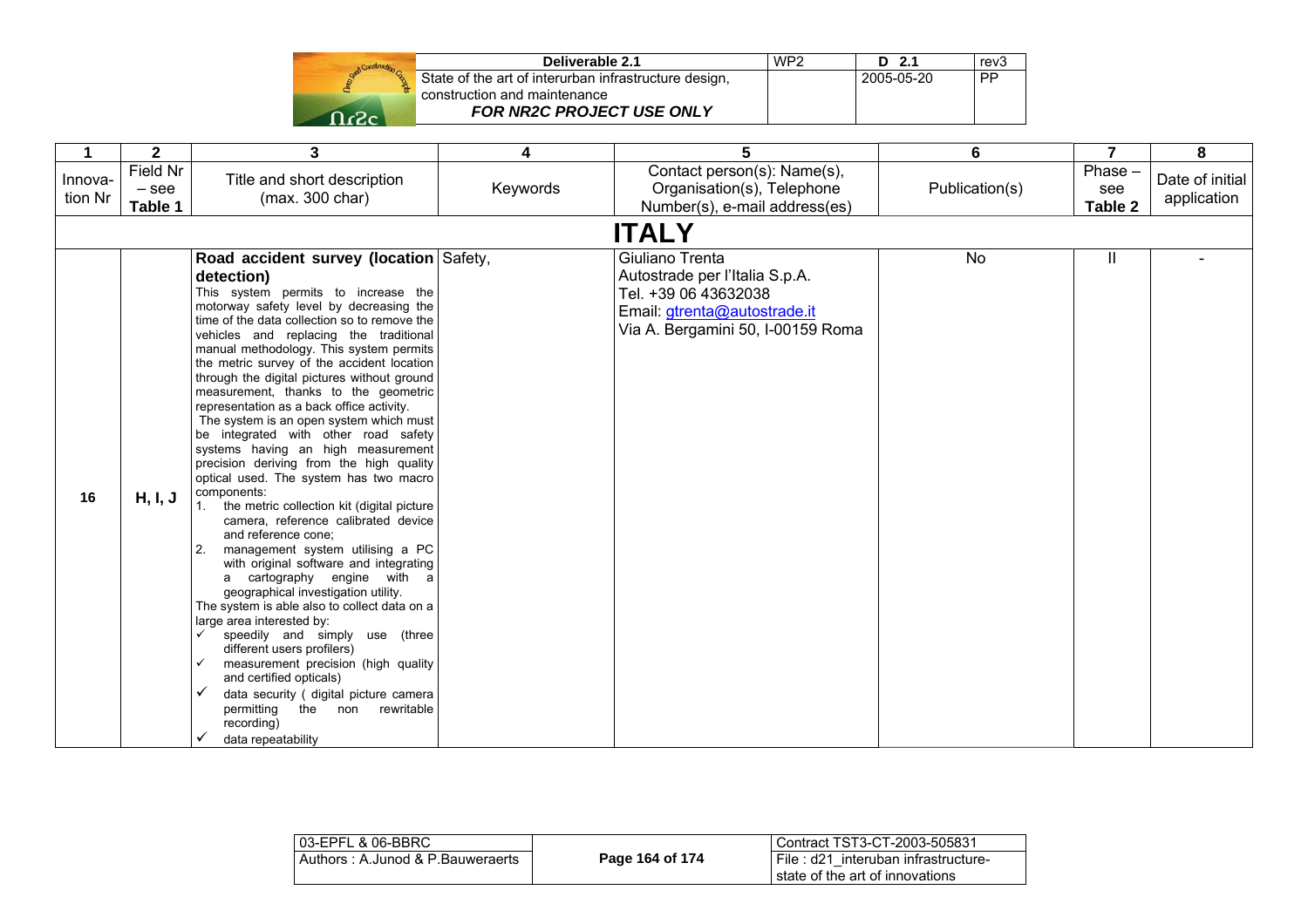| Deliverable 2.1                                                                       | WP <sub>2</sub> | D <sub>2.1</sub> | rev3      |
|---------------------------------------------------------------------------------------|-----------------|------------------|-----------|
| State of the art of interurban infrastructure design,<br>construction and maintenance |                 | 2005-05-20       | <b>PP</b> |
| <b>FOR NR2C PROJECT USE ONLY</b>                                                      |                 |                  |           |

|                    | $\mathbf{2}$                          | 3                                                                                                                                                                                                                                                              | 4                                                                                                                                                        | 5                                                                                                                                                | 6                                                                  | $\overline{7}$            | 8                              |
|--------------------|---------------------------------------|----------------------------------------------------------------------------------------------------------------------------------------------------------------------------------------------------------------------------------------------------------------|----------------------------------------------------------------------------------------------------------------------------------------------------------|--------------------------------------------------------------------------------------------------------------------------------------------------|--------------------------------------------------------------------|---------------------------|--------------------------------|
| Innova-<br>tion Nr | <b>Field Nr</b><br>$-$ see<br>Table 1 | Title and short description<br>(max. 300 char)                                                                                                                                                                                                                 | Keywords                                                                                                                                                 | Contact person(s): Name(s),<br>Organisation(s), Telephone<br>Number(s), e-mail address(es)                                                       | Publication(s)                                                     | Phase -<br>see<br>Table 2 | Date of initial<br>application |
|                    |                                       |                                                                                                                                                                                                                                                                |                                                                                                                                                          | <b>AUSTRIA</b>                                                                                                                                   |                                                                    |                           |                                |
|                    | A, C                                  | Performance Based Testing of<br><b>Bituminous Materials for high</b><br>trafficked Road Pavements,<br>Prediction of permanent<br>deformation, fatigue and low<br>temperature behaviour of flexible<br>road pavements by means of<br>fundamental material tests | <b>Fundamental Asphalt</b><br>Tests, Triaxial Testing,<br>Fatigue Testing, Low<br><b>Temperature Testing</b>                                             | Ronald Blab, ISTU Vienna<br>rblab@istu.tuwien.ac.at                                                                                              | Several publications, see<br>homepage:<br>www.istulab.tuwien.ac.at | Ш                         | 2005                           |
|                    | C, D                                  | Development of a noise reducing<br>StoneMastixAsphalt by use of<br>rubber modified bitumen from car<br>tire recycling                                                                                                                                          | Rubber modified<br>asphalt, noise reducing<br>road surface                                                                                               | Ronald Blab, ISTU Vienna<br>rblab@istu.tuwien.ac.at<br>Thomas Schinkinger, Asamer<br>Holding, Ohlsdorf, Upper Austria<br>t.schinkinger@asamer.at | Unpublished report for<br>Asamer Holding                           | $\mathbf{H}$              | 2005                           |
|                    | B                                     | White Topping of high trafficked<br>urban areas, reconstruction of<br>rutted asphalt pavements with thin<br>layers of $8 - 12$ cm thick concrete<br>layers of high performing concrete                                                                         | White Topping,                                                                                                                                           | Ronald Blab, ISTU Vienna<br>rblab@istu.tuwien.ac.at<br>Johannes Steigenberger, VÖZI,<br>Reisnerstraße, Vienna<br>Steigenberger@voezfi.at         | Unpublished report for<br>VÖZI                                     | $\overline{\mathsf{N}}$   | 2005                           |
|                    | D, F                                  | Austrian measurements on noise<br>reducing pavements (in<br>connection with EU- Project<br>SILVIA) and test section of noise<br>reducing pavements on A12<br>motorway                                                                                          | Porous asphalt, twin<br>layer porous asphalt,<br>noise reducing stone<br>mastic asphalt, exposed<br>aggregate concrete,<br>concrete surface<br>treatment | Johann Litzka, ISTU Vienna<br>jlitzka@istu.tuwien.ac.at<br>Jürgen Haberl, ISTU Vienna<br>jhaberl@istu.tuwien.ac.at                               | Unpublished report,<br>Research concept                            | $\mathbf{H}$              | 2005                           |

| l 03-EPFL & 06-BBRC_             |                 | Contract TST3-CT-2003-505831          |
|----------------------------------|-----------------|---------------------------------------|
| Authors: A.Junod & P.Bauweraerts | Page 165 of 174 | I File: d21 interuban infrastructure- |
|                                  |                 | state of the art of innovations       |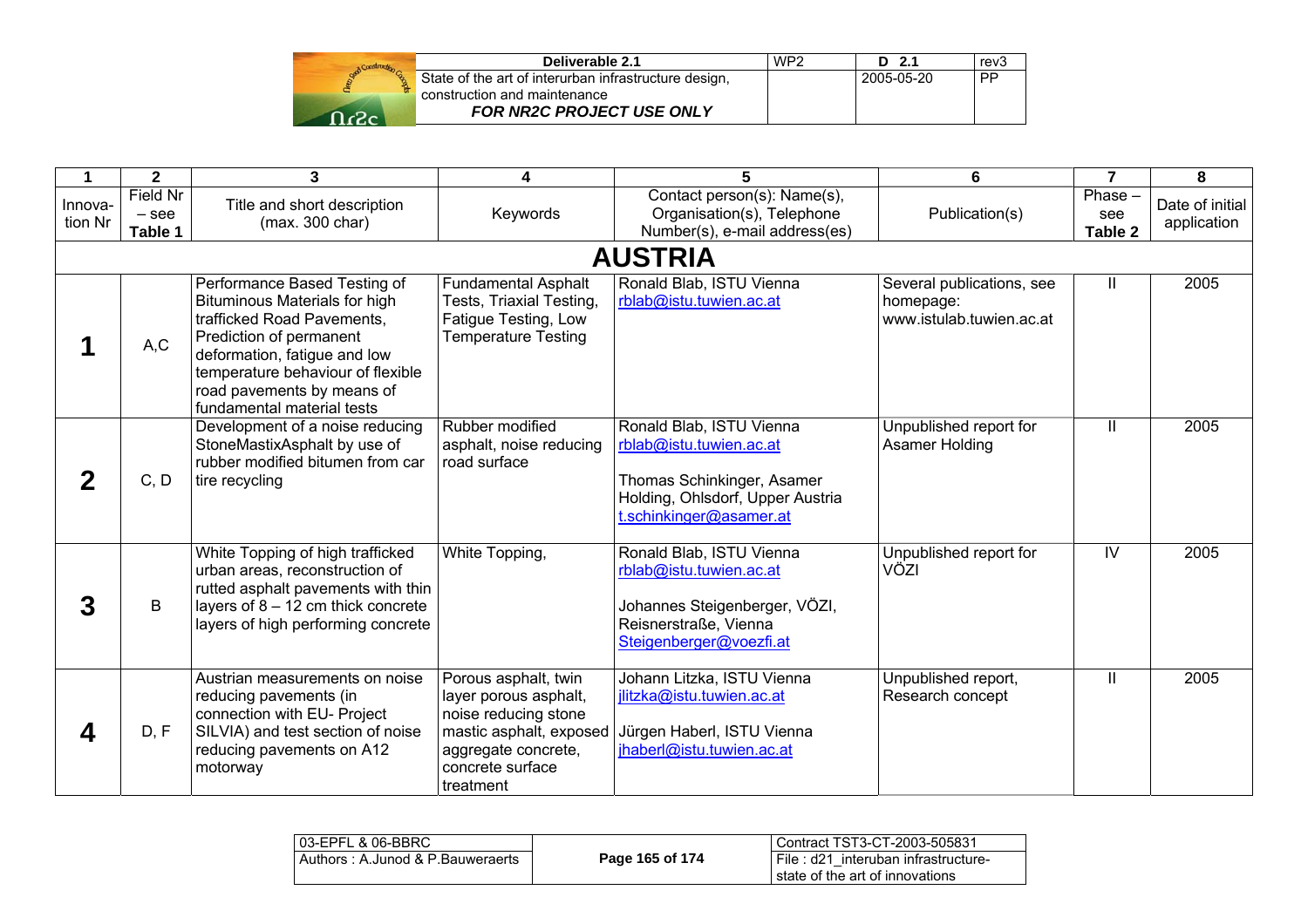| Deliverable 2.1                                       | WP2 | D 2.1      | rev3      |
|-------------------------------------------------------|-----|------------|-----------|
| State of the art of interurban infrastructure design, |     | 2005-05-20 | <b>PP</b> |
| construction and maintenance                          |     |            |           |
| <b>FOR NR2C PROJECT USE ONLY</b>                      |     |            |           |

|                    | $\mathbf{2}$                   | 3                                                                                                                                                                                                                                                                                                                                                                                                              |                                                                | 5                                                                                                        | 6                                                                                                                                                                                                     |                           | 8                              |
|--------------------|--------------------------------|----------------------------------------------------------------------------------------------------------------------------------------------------------------------------------------------------------------------------------------------------------------------------------------------------------------------------------------------------------------------------------------------------------------|----------------------------------------------------------------|----------------------------------------------------------------------------------------------------------|-------------------------------------------------------------------------------------------------------------------------------------------------------------------------------------------------------|---------------------------|--------------------------------|
| Innova-<br>tion Nr | Field Nr<br>$-$ see<br>Table 1 | Title and short description<br>(max. 300 char)                                                                                                                                                                                                                                                                                                                                                                 | Keywords                                                       | Contact person(s): Name(s),<br>Organisation(s), Telephone<br>Number(s), e-mail address(es)               | Publication(s)                                                                                                                                                                                        | Phase -<br>see<br>Table 2 | Date of initial<br>application |
|                    |                                |                                                                                                                                                                                                                                                                                                                                                                                                                |                                                                | <b>BULGARIA</b>                                                                                          |                                                                                                                                                                                                       |                           |                                |
|                    | A, C                           | High modulus asphalt<br>mixtures – The purpose of this<br>project is the implementation of<br>high modulus asphalt mixtures in<br>Bulgaria with high bearing<br>capacity and creep resistance. It's<br>foreseen to construct trial sections<br>on heavy loaded roads; to<br>measure bearing capacity with<br>FWD; to study (in laboratory) high<br>modulus asphalt mixtures<br>properties for pavement design. | Modified bitumen<br>High modulus asphalt<br>mixtures pavements | Eng. Vesela Filipova<br>Eng. Lazar Lazarov<br><b>CRBL</b><br>Tel. 359 2 945 07 54<br>e-mail: crbl@ttm.bg | High modulus asphalt<br>mixtures - Roads 3/99<br>Assessment of effect from<br>using polymer modified<br>bitumen on the behaviour<br>of asphalt mixtures in<br>laboratory conditions -<br>Roads 5/2002 | $\mathbf{II}$             |                                |
| $\bf{2}$           | A, C, F                        | Asphalt mixtures with crumb<br>rubber - The purpose of this<br>project is to assess the possibility<br>of using crumb rubber in<br>traditional asphalt mixtures. Trial<br>sections will be constructed and<br>executed laboratory tests for<br>asphalt mixtures modified with<br>crumb rubber and without to find<br>out the appropriate application.                                                          | Asphalt mixtures<br>Crumb rubber                               | Eng. Vesela Filipova<br><b>CRBL</b><br>Tel. 359 2 945 07 54<br>e-mail: crbl@ttm.bg                       | Too early                                                                                                                                                                                             |                           |                                |

| 03-EPFL & 06-BBRC                |                 | l Contract TST3-CT-2003-505831                                         |
|----------------------------------|-----------------|------------------------------------------------------------------------|
| Authors: A.Junod & P.Bauweraerts | Page 166 of 174 | File: d21 interuban infrastructure-<br>state of the art of innovations |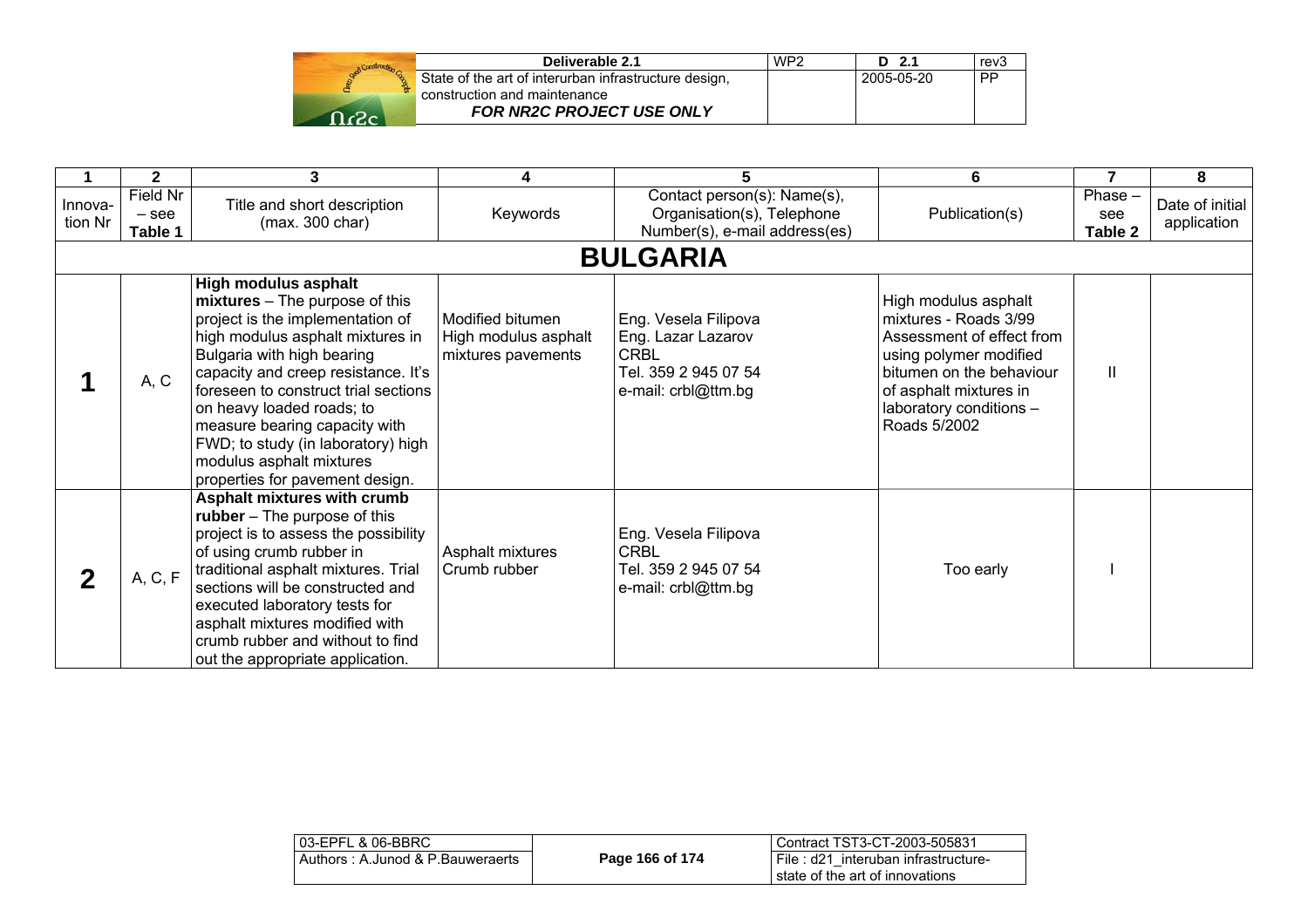|     | Deliverable 2.1                                       | WP <sub>2</sub> | $D$ 2.1    | rev3      |
|-----|-------------------------------------------------------|-----------------|------------|-----------|
|     | State of the art of interurban infrastructure design, |                 | 2005-05-20 | <b>PP</b> |
|     | construction and maintenance                          |                 |            |           |
| റ.പ | <b>FOR NR2C PROJECT USE ONLY</b>                      |                 |            |           |

|                    | $\mathbf{2}$                   | 3                                                                                                                                                                                                                                                                                                                                                                                                                                                                                       | 4                                                      | 5                                                                                          | 6                                                                                                                                                    | $\overline{7}$            | 8                              |
|--------------------|--------------------------------|-----------------------------------------------------------------------------------------------------------------------------------------------------------------------------------------------------------------------------------------------------------------------------------------------------------------------------------------------------------------------------------------------------------------------------------------------------------------------------------------|--------------------------------------------------------|--------------------------------------------------------------------------------------------|------------------------------------------------------------------------------------------------------------------------------------------------------|---------------------------|--------------------------------|
| Innova-<br>tion Nr | Field Nr<br>$-$ see<br>Table 1 | Title and short description<br>(max. 300 char)                                                                                                                                                                                                                                                                                                                                                                                                                                          | Keywords                                               | Contact person(s): Name(s),<br>Organisation(s), Telephone<br>Number(s), e-mail address(es) | Publication(s)                                                                                                                                       | Phase -<br>see<br>Table 2 | Date of initial<br>application |
|                    |                                |                                                                                                                                                                                                                                                                                                                                                                                                                                                                                         |                                                        | <b>BULGARIA</b>                                                                            |                                                                                                                                                      |                           |                                |
| 3                  | A, C                           | <b>Performance based</b><br>specification for asphalt<br>mixtures - The specifications for<br>asphalt mixtures in Bulgaria are<br>based on empirical properties.<br>The performance of pavement<br>constructions is not assessed.<br>The purpose of this project is to<br>specify requirements for<br>performance based properties.                                                                                                                                                     | Performance based<br>properties of asphalt<br>mixtures | Eng. Vesela Filipova<br><b>CRBL</b><br>Tel. 359 2 945 07 54<br>e-mail: crbl@ttm.bg         | Assessment of effect from<br>using polymer modified<br>bitumen on the behaviour<br>of asphalt mixtures in<br>laboratory conditions -<br>Roads 5/2002 | Ш                         |                                |
|                    | J                              | Public Perceptibility of Road<br><b>Marking Visibility</b><br>The main task is establishment of<br>the threshold values for road<br>marking visibility to improve road<br>safety and create a data base for<br>road marking maintenance<br>management - by climate factors<br>estimation; trial sections (different<br>traffic volume and types of<br>markings); characteristics of<br>markings measurement; visibility<br>assessment by drivers of different<br>type of cars and ages; | Road safety<br>Road marking visibility<br>thresholds   | Dafina Pangarova<br><b>CRBL</b><br>Tel. +359 2 945 07 54<br>e-mail: crbl@ttm.bg            |                                                                                                                                                      |                           |                                |

| l 03-EPFL & 06-BBRC_             |                 | Contract TST3-CT-2003-505831                                           |
|----------------------------------|-----------------|------------------------------------------------------------------------|
| Authors: A.Junod & P.Bauweraerts | Page 167 of 174 | File: d21 interuban infrastructure-<br>state of the art of innovations |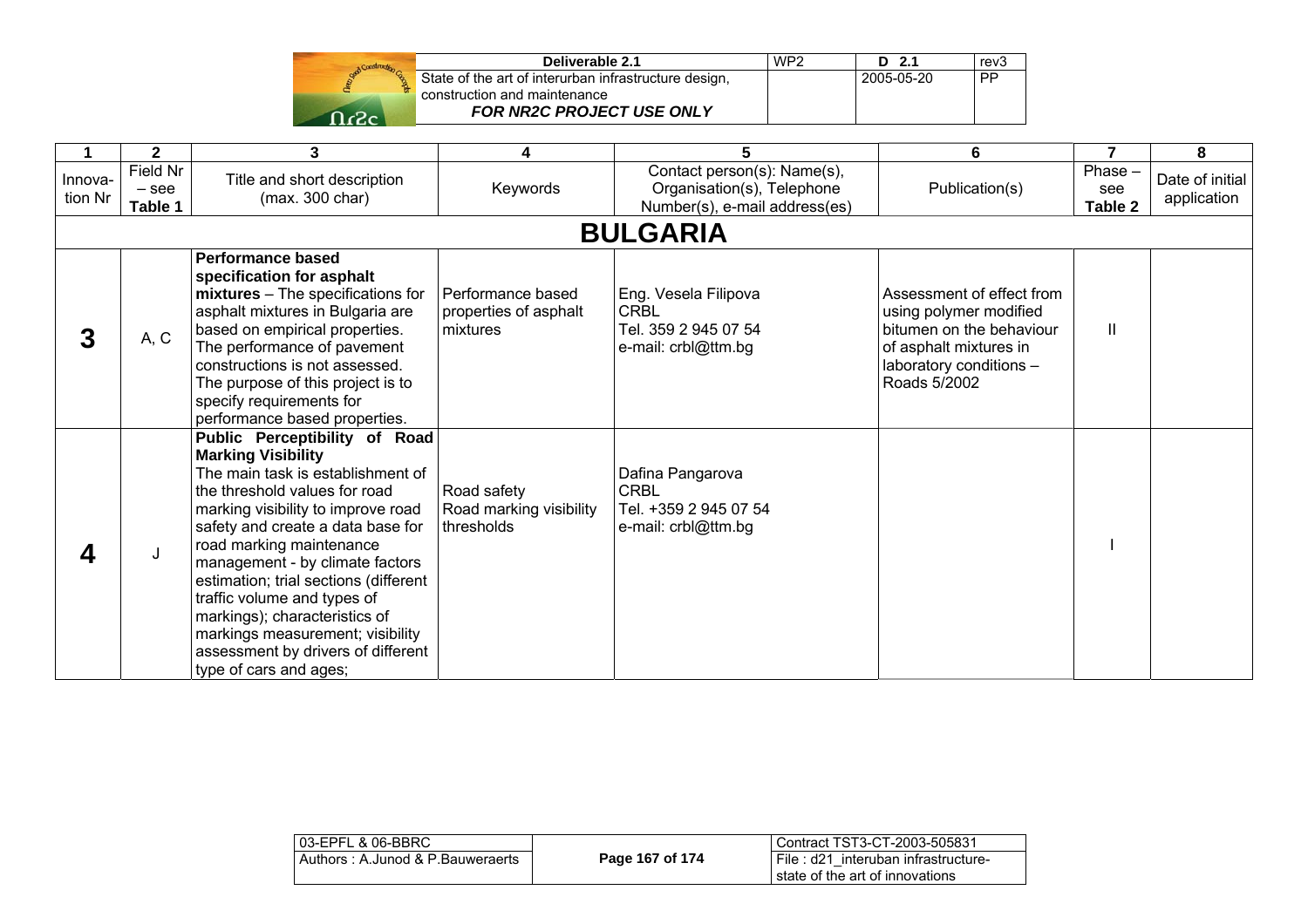| Deliverable 2.1                                                  | WP <sub>2</sub> | -2.1       | rev3 |
|------------------------------------------------------------------|-----------------|------------|------|
| State of the art of interurban infrastructure design,            |                 | 2005-05-20 | PP   |
| construction and maintenance<br><b>FOR NR2C PROJECT USE ONLY</b> |                 |            |      |
|                                                                  |                 |            |      |

|                    | $\mathbf{2}$                   | 3                                                                                                                                                                                                                                                                                                                                                                                                                              | 4                                                                                                    | 5                                                                                          | 6              | $\overline{7}$           | 8                              |
|--------------------|--------------------------------|--------------------------------------------------------------------------------------------------------------------------------------------------------------------------------------------------------------------------------------------------------------------------------------------------------------------------------------------------------------------------------------------------------------------------------|------------------------------------------------------------------------------------------------------|--------------------------------------------------------------------------------------------|----------------|--------------------------|--------------------------------|
| Innova-<br>tion Nr | Field Nr<br>$-$ see<br>Table 1 | Title and short description<br>(max. 300 char)                                                                                                                                                                                                                                                                                                                                                                                 | Keywords                                                                                             | Contact person(s): Name(s),<br>Organisation(s), Telephone<br>Number(s), e-mail address(es) | Publication(s) | Phase-<br>see<br>Table 2 | Date of initial<br>application |
|                    |                                |                                                                                                                                                                                                                                                                                                                                                                                                                                |                                                                                                      | <b>BULGARIA</b>                                                                            |                |                          |                                |
| 5                  | H                              | <b>WeBRIS</b> (Web Based Road<br>Information Services) The project<br>aims to create real open model of<br>cross-border transport corridors<br>information services. The public<br>data will be used in real time and<br>via Internet by the commercial<br>sector and officials in Europe, and<br>the public at large (insurance<br>companies, tourists, haulage<br>companies, etc.)                                           | Spatial analysis, traffic,<br>telematics, road<br>facilities, web user<br>interface                  | Eng. Todor Anastassov<br><b>CRBL</b><br>Tel. +359 2 847 12 47<br>e-mail: crbl@ttm.bg       | Too early      |                          |                                |
| 6                  | $\mathsf{C}$                   | Investigation of the influence of<br>the bitumen generic<br>composition on the asphalt<br>mixtures performance<br>In order to establish new quality<br>requirements, different rheological<br>types of binders will be<br>investigated, results of binder<br>aging in laboratory and in-situ will<br>be compared and analysed.<br>Bitumen generic composition<br>properties and binder aging<br>correlations will be obtained. | bitumen generic<br>composition properties<br>binder aging<br>correlations<br>durability, performance | Dafina Pangarova<br><b>CRBL</b><br>Tel. +359 2 945 07 54<br>e-mail: crbl@ttm.bg            |                |                          |                                |

| 03-EPFL & 06-BBRC                |                 | l Contract TST3-CT-2003-505831        |
|----------------------------------|-----------------|---------------------------------------|
| Authors: A.Junod & P.Bauweraerts | Page 168 of 174 | I File: d21 interuban infrastructure- |
|                                  |                 | l state of the art of innovations.    |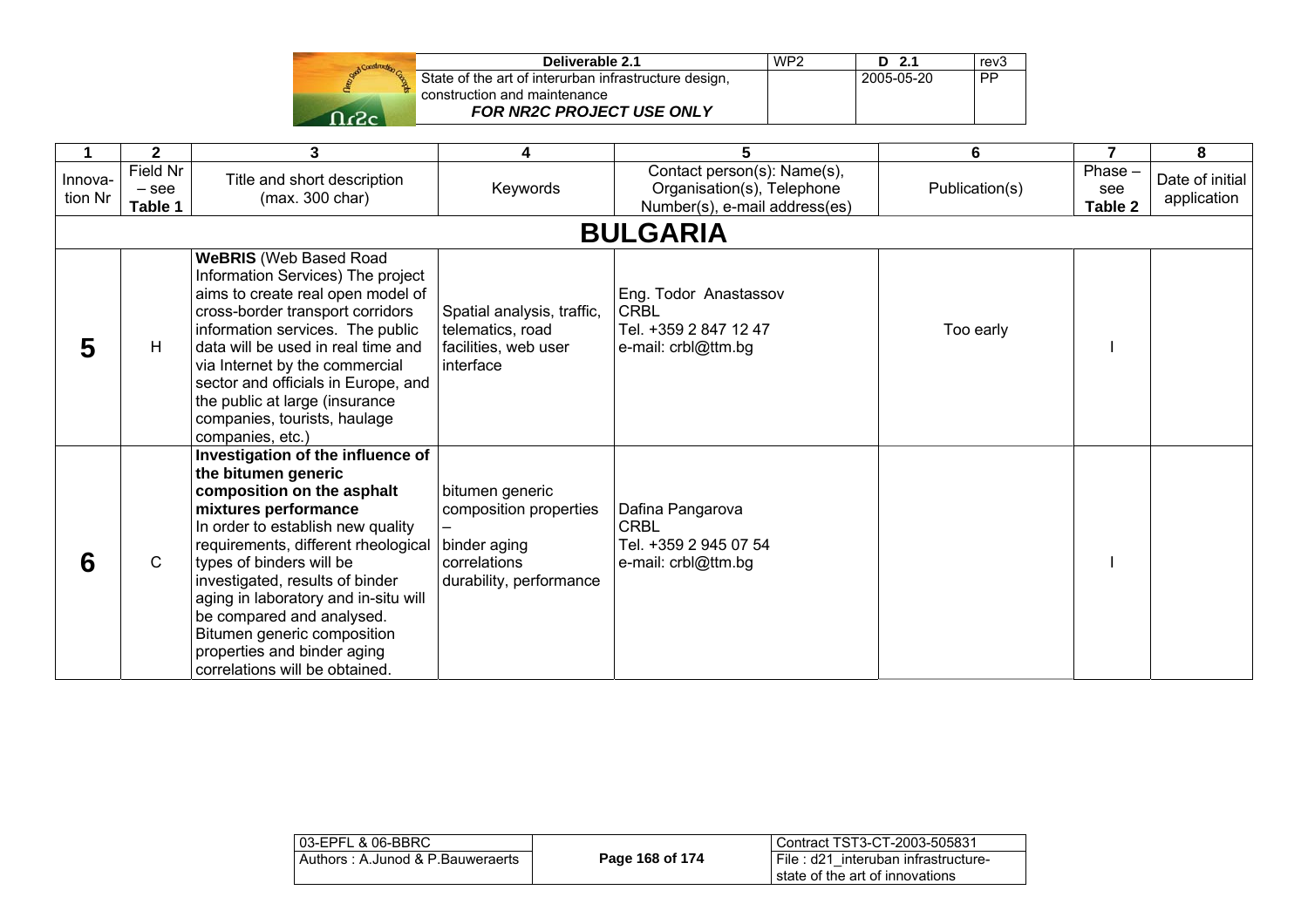|              | Deliverable 2.1                                                                       | WP <sub>2</sub> | - 21       | rev3 |
|--------------|---------------------------------------------------------------------------------------|-----------------|------------|------|
|              | State of the art of interurban infrastructure design,<br>construction and maintenance |                 | 2005-05-20 | PP   |
| <b>_ר</b> _ר | <b>FOR NR2C PROJECT USE ONLY</b>                                                      |                 |            |      |

| $\mathbf 1$        | $\mathbf{2}$                   | $\mathbf{3}$                                                                                                                                                                                                                                                                                                                                                                                                                                                                                          | 4                                                                                                   | 5                                                                                          | 6                                                                                                                                                     | $\overline{7}$            | 8                              |
|--------------------|--------------------------------|-------------------------------------------------------------------------------------------------------------------------------------------------------------------------------------------------------------------------------------------------------------------------------------------------------------------------------------------------------------------------------------------------------------------------------------------------------------------------------------------------------|-----------------------------------------------------------------------------------------------------|--------------------------------------------------------------------------------------------|-------------------------------------------------------------------------------------------------------------------------------------------------------|---------------------------|--------------------------------|
| Innova-<br>tion Nr | Field Nr<br>$-$ see<br>Table 1 | Title and short description<br>(max. 300 char)                                                                                                                                                                                                                                                                                                                                                                                                                                                        | Keywords                                                                                            | Contact person(s): Name(s),<br>Organisation(s), Telephone<br>Number(s), e-mail address(es) | Publication(s)                                                                                                                                        | Phase -<br>see<br>Table 2 | Date of initial<br>application |
|                    |                                |                                                                                                                                                                                                                                                                                                                                                                                                                                                                                                       |                                                                                                     | <b>BULGARIA</b>                                                                            |                                                                                                                                                       |                           |                                |
|                    | B, C                           | <b>Stabilization of low bearing</b><br>capacity soils using polymer<br>chemical and mechanical<br>additives<br>The purpose of this project is to<br>study the influence of different<br>chemical additives and poly-<br>propylene fibres on low bearing<br>capacity soils aiming their<br>implementation in road<br>construction.<br>Extended laboratory research is<br>foreseen to study the performance<br>of the stabilisers. Working out of<br>recommended compositions for<br>the road practice. | Soils stabilization,<br>Chemical additives,<br>Poly-propylene fibres<br>Consolid, Perma Zyme<br>22X | Eng. Albena Radeva<br><b>CRBL</b><br>Tel.: + 359 2 847 59 01<br>E-mail: crbl@ttm.bg        | Investigation of chemical<br>and mechanical additives<br>(fibres) for stabilization of<br>low bearing capacity soils<br>- Magazine "Roads",<br>3/1999 |                           |                                |
| 8                  | B, C                           | <b>Construction and investigation</b><br>of soil stabilized trial sections<br>The purpose of this project is to<br>check the performance in-situ (in<br>Bulgaria). Road trial sections for<br>observation and measurements<br>with recommended compositions<br>will be constructed on different<br>road classes using new for our<br>country technologies. Summary of<br>the results and proposal for the<br>most appropriate technology to be<br>used in practice.                                   | Trial section, Stabilized<br>soil, Polymer material                                                 | Eng. Albena Radeva<br><b>CRBL</b><br>Tel.: + 359 2 847 59 01<br>E-mail: crbl@ttm.bg        |                                                                                                                                                       |                           |                                |

| 03-EPFL & 06-BBRC                |                 | l Contract TST3-CT-2003-505831                                              |
|----------------------------------|-----------------|-----------------------------------------------------------------------------|
| Authors: A.Junod & P.Bauweraerts | Page 169 of 174 | I File : d21 interuban infrastructure-<br>I state of the art of innovations |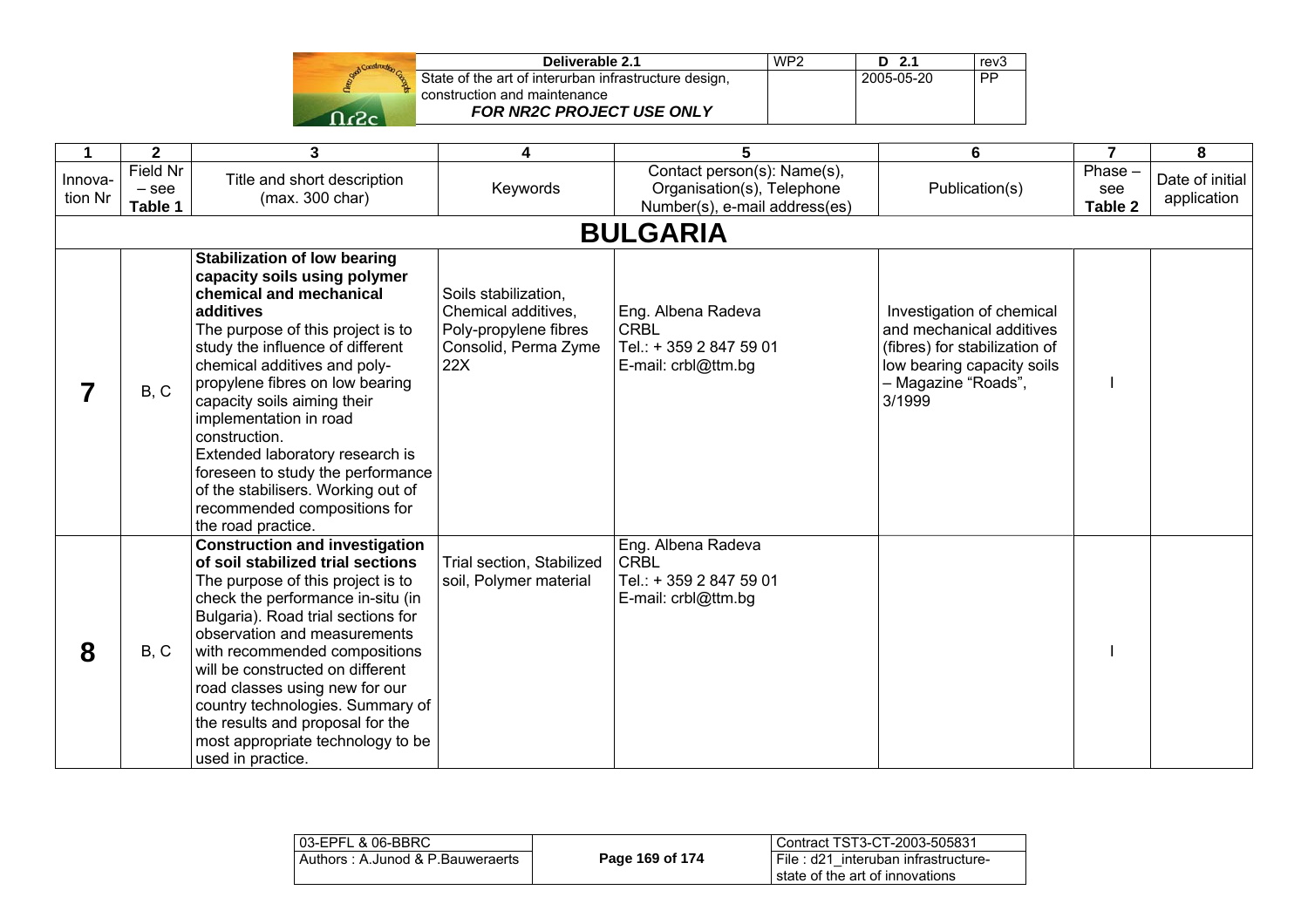| Send Construction |  |
|-------------------|--|
|                   |  |
| -2                |  |

| Deliverable 2.1                                       | WP <sub>2</sub> | $D$ 2.1    | rev <sub>3</sub> |
|-------------------------------------------------------|-----------------|------------|------------------|
| State of the art of interurban infrastructure design, |                 | 2005-05-20 | <b>PP</b>        |
| construction and maintenance                          |                 |            |                  |
| <b>FOR NR2C PROJECT USE ONLY</b>                      |                 |            |                  |

|                    | 2                              | 3                                                                                                                                                                                                                                                                                                                                                                                                           | 4                                                                                          | 5                                                                                          | 6              |                           | 8                              |
|--------------------|--------------------------------|-------------------------------------------------------------------------------------------------------------------------------------------------------------------------------------------------------------------------------------------------------------------------------------------------------------------------------------------------------------------------------------------------------------|--------------------------------------------------------------------------------------------|--------------------------------------------------------------------------------------------|----------------|---------------------------|--------------------------------|
| Innova-<br>tion Nr | Field Nr<br>$-$ see<br>Table 1 | Title and short description<br>(max. 300 char)                                                                                                                                                                                                                                                                                                                                                              | Keywords                                                                                   | Contact person(s): Name(s),<br>Organisation(s), Telephone<br>Number(s), e-mail address(es) | Publication(s) | Phase -<br>see<br>Table 2 | Date of initial<br>application |
|                    |                                |                                                                                                                                                                                                                                                                                                                                                                                                             |                                                                                            | <b>BULGARIA</b>                                                                            |                |                           |                                |
| 9                  | B, C                           | <b>Mechanical stabilisation of soils</b><br>for embankments and road<br>base pavements construction<br>The purpose of this project is to<br>find out a way to improve the<br>properties of soil types A-4, 5,6 &<br>7 acc. to AASHTO 145 adding<br>local and waste materials (as<br>gravel, quarry wastes and<br>reclaimed asphalt material).<br>Extended laboratory research.<br>Practical implementation. | Soils mechanical<br>stabilization, Local and<br>Waste materials,                           | Eng. Albena Radeva<br><b>CRBL</b><br>Tel.: + 359 2 847 59 01<br>E-mail: crbl@ttm.bg        |                |                           |                                |
| 10                 | A, C                           | Implementation of new types<br>asphalt mixtures<br>The purpose of this project is the<br>implementation of noise reducing<br>porous asphalt layers in Bulgaria.<br>It's foreseen to conduct laboratory<br>tests to specify appropriate receipts<br>and determine their performance<br>based characteristics. Trial sections<br>have to be constructed to observe<br>their performance in pavements.         | noise reducing asphalt<br>layers<br>porous asphalt<br>performance based<br>characteristics | Eng. Veselin Dimitrov<br><b>CRBL</b><br>Tel. 359 2 945 07 54<br>e-mail: crbl@ttm.bg        | Too early      | Ш                         |                                |

| l 03-EPFL & 06-BBRC_             |                 | Contract TST3-CT-2003-505831                                           |
|----------------------------------|-----------------|------------------------------------------------------------------------|
| Authors: A.Junod & P.Bauweraerts | Page 170 of 174 | File: d21 interuban infrastructure-<br>state of the art of innovations |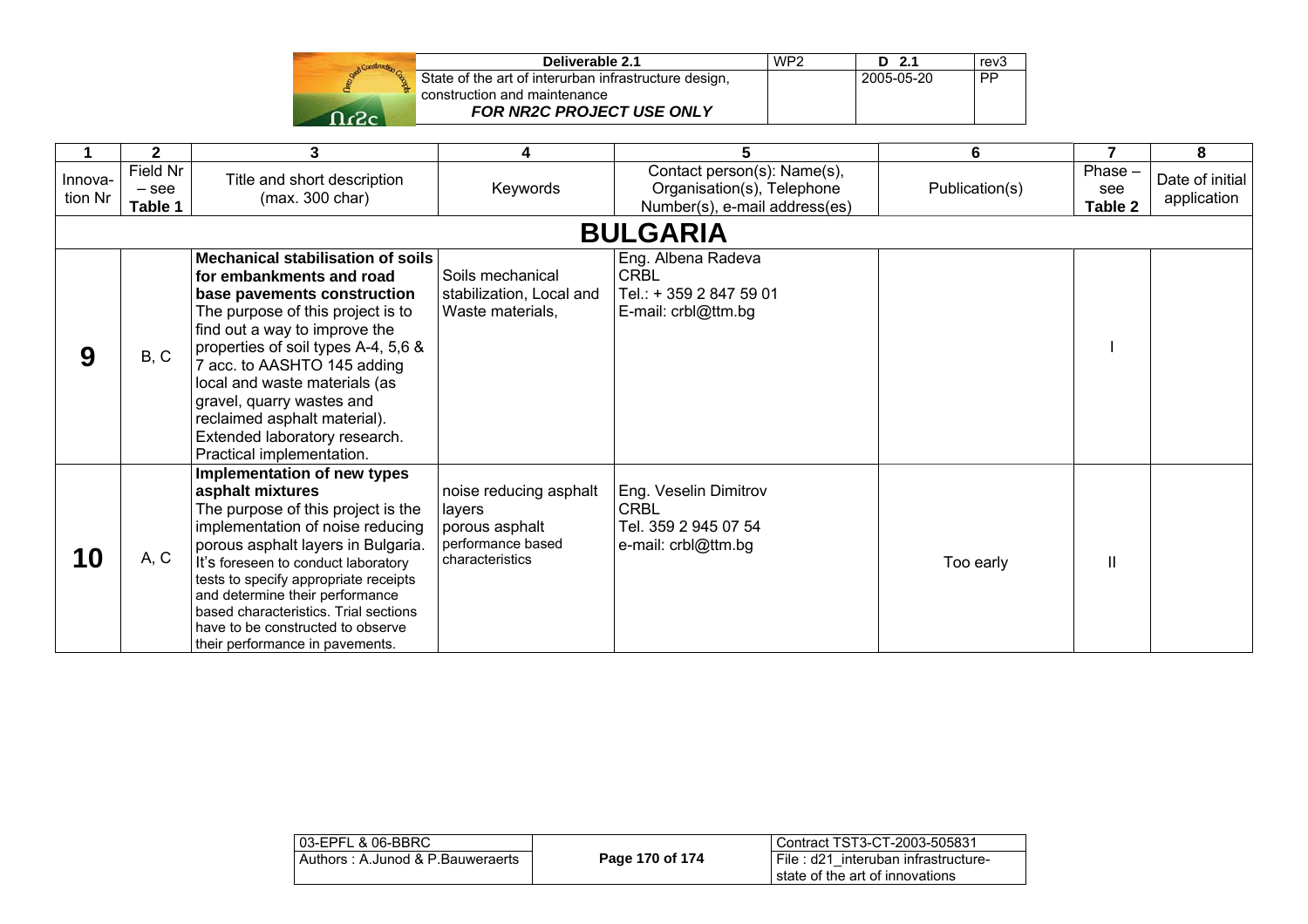| Deliverable 2.1                                                                       | WP2 | - 21<br>D  | rev3 |
|---------------------------------------------------------------------------------------|-----|------------|------|
| State of the art of interurban infrastructure design,<br>construction and maintenance |     | 2005-05-20 | PP   |
| <b>FOR NR2C PROJECT USE ONLY</b>                                                      |     |            |      |

|                    | $\mathbf{2}$                   | 3                                                                                                                                                                                                                                                                                                                                                                                                                                                                    | 4                                                     | 5                                                                                          | 6              | $\overline{7}$            | 8                              |  |
|--------------------|--------------------------------|----------------------------------------------------------------------------------------------------------------------------------------------------------------------------------------------------------------------------------------------------------------------------------------------------------------------------------------------------------------------------------------------------------------------------------------------------------------------|-------------------------------------------------------|--------------------------------------------------------------------------------------------|----------------|---------------------------|--------------------------------|--|
| Innova-<br>tion Nr | Field Nr<br>$-$ see<br>Table 1 | Title and short description<br>(max. 300 char)                                                                                                                                                                                                                                                                                                                                                                                                                       | Keywords                                              | Contact person(s): Name(s),<br>Organisation(s), Telephone<br>Number(s), e-mail address(es) | Publication(s) | Phase -<br>see<br>Table 2 | Date of initial<br>application |  |
|                    | <b>BULGARIA</b>                |                                                                                                                                                                                                                                                                                                                                                                                                                                                                      |                                                       |                                                                                            |                |                           |                                |  |
| 11                 | D, E                           | <b>Spatial analysis and</b><br>visualization of road pavements<br>characteristics. Design and<br>modelling of road geo-data base<br>as part of Geographic information<br>system (GIS) implementation at<br>CRBL. Thematic maps as a result<br>of spatial analysis will be used to<br>visualize road surface<br>characteristics, traffic data, black<br>spots, etc.                                                                                                   | road geo-data base,<br>GIS analysis, thematic<br>maps | Eng. Marieta Pandilova<br><b>CRBL</b><br>Tel. +359 2 847 12 47<br>e-mail: crbl@ttm.bg      | Too early      | IV                        |                                |  |
| 12                 | B, K                           | <b>Working out of Methodology for   NDT Surveys;</b><br>processing and analysis of the<br>information, obtained by GPR<br>SIR-10H, based on NDT surveys<br>of road constructions – at first<br>in Bulgaria to use this NDT type<br>for surveys, monitoring of road<br>layers, localization of buried<br>pies, cables, voids, etc.<br><b>Preparing Data Base for the</b><br>PMS, aiming to spend<br>resources for roads<br>construction, management &<br>maintenance. | GPR system SIR-10H;<br>Software processing;           | Eng. Vladimir Tomov<br><b>CRBL</b><br>Tel.: + 359 2 847 59 01<br>E-mail: crbl@ttm.bg       | Too early      | Ш                         |                                |  |

| 03-EPFL & 06-BBRC<br>Authors: A.Junod & P.Bauweraerts | Page 171 of 174 | l Contract TST3-CT-2003-505831<br>I File: d21 interuban infrastructure- |
|-------------------------------------------------------|-----------------|-------------------------------------------------------------------------|
|                                                       |                 | I state of the art of innovations                                       |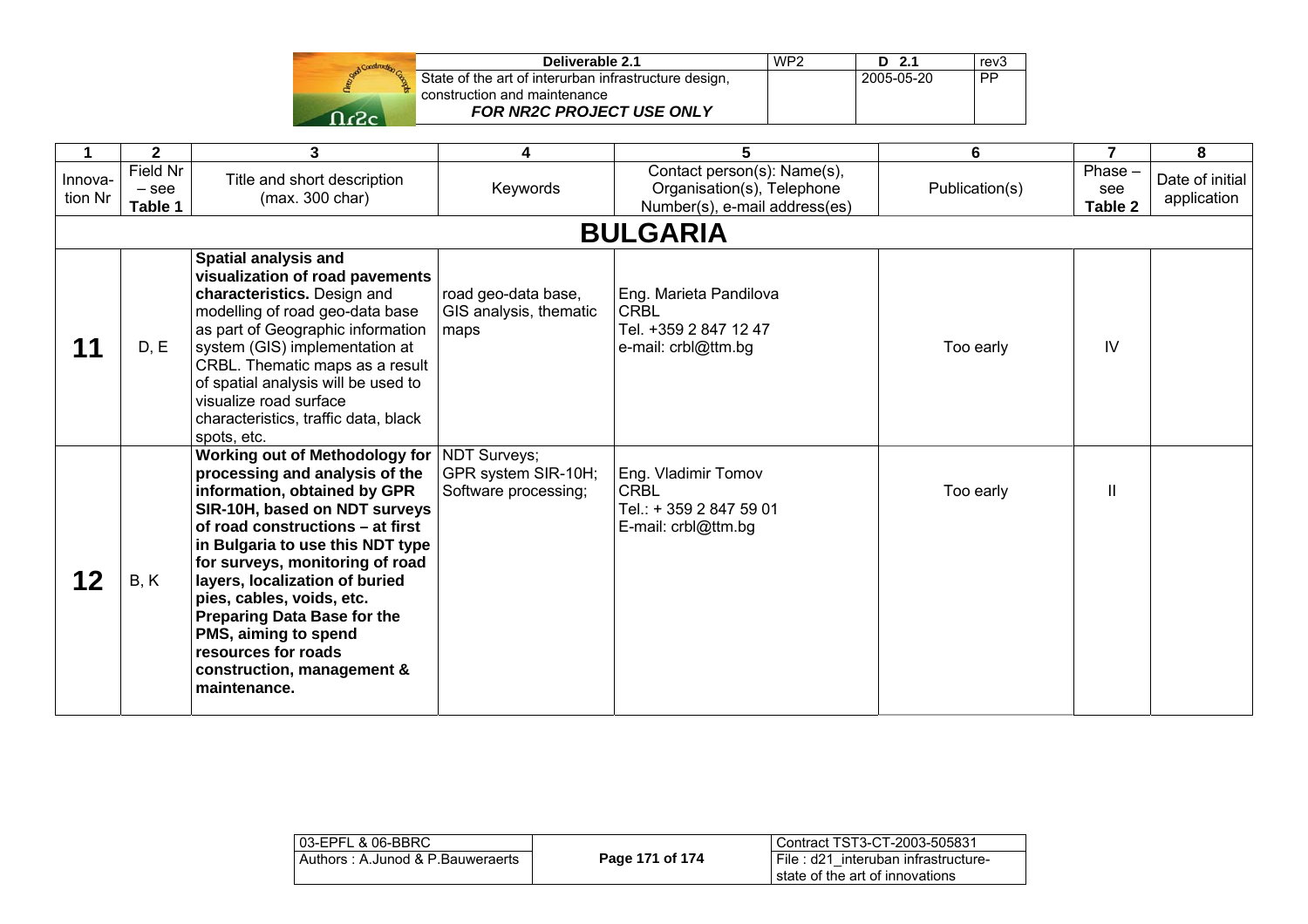|        | Deliverable 2.1                                                  | WP <sub>2</sub> | - 2.1<br>D | rev3      |
|--------|------------------------------------------------------------------|-----------------|------------|-----------|
|        | State of the art of interurban infrastructure design,            |                 | 2005-05-20 | <b>PP</b> |
| - כ- ר | construction and maintenance<br><b>FOR NR2C PROJECT USE ONLY</b> |                 |            |           |

|                    |                                |                                                                                                                                                                                                                                                                                                                       |                                                                                                                         |                                                                                            | 6              |                             |                                |  |
|--------------------|--------------------------------|-----------------------------------------------------------------------------------------------------------------------------------------------------------------------------------------------------------------------------------------------------------------------------------------------------------------------|-------------------------------------------------------------------------------------------------------------------------|--------------------------------------------------------------------------------------------|----------------|-----------------------------|--------------------------------|--|
| Innova-<br>tion Nr | Field Nr<br>$-$ see<br>Table 1 | Title and short description<br>(max. 300 char)                                                                                                                                                                                                                                                                        | Keywords                                                                                                                | Contact person(s): Name(s),<br>Organisation(s), Telephone<br>Number(s), e-mail address(es) | Publication(s) | $Phase -$<br>see<br>Table 2 | Date of initial<br>application |  |
|                    | <b>BULGARIA</b>                |                                                                                                                                                                                                                                                                                                                       |                                                                                                                         |                                                                                            |                |                             |                                |  |
|                    | C, K                           | <b>Investigation of stone-pits</b><br>quarries for roads construction<br>in Bulgaria<br>Investigation of quarries -<br>sampling; laboratory tests; data<br>analysis & systematization;<br>Preparing an Information Data<br>Bank with the recommended<br>materials suitable to be<br>implemented in exactly road layer | Quarries; Stone-pits<br>materials; New road<br>constructions decision<br>making facilitation;<br>Information Data Bank; | Eng. Vladimir Uzunov<br><b>CRBL</b><br>Tel.: + 359 2 847 59 01<br>E-mail: crbl@ttm.bg      | Too early      |                             |                                |  |

| 03-EPFL & 06-BBRC                   |                 | Contract TST3-CT-2003-505831                                              |
|-------------------------------------|-----------------|---------------------------------------------------------------------------|
| . Authors : A.Junod & P.Bauweraerts | Page 172 of 174 | I File : d21 interuban infrastructure-<br>state of the art of innovations |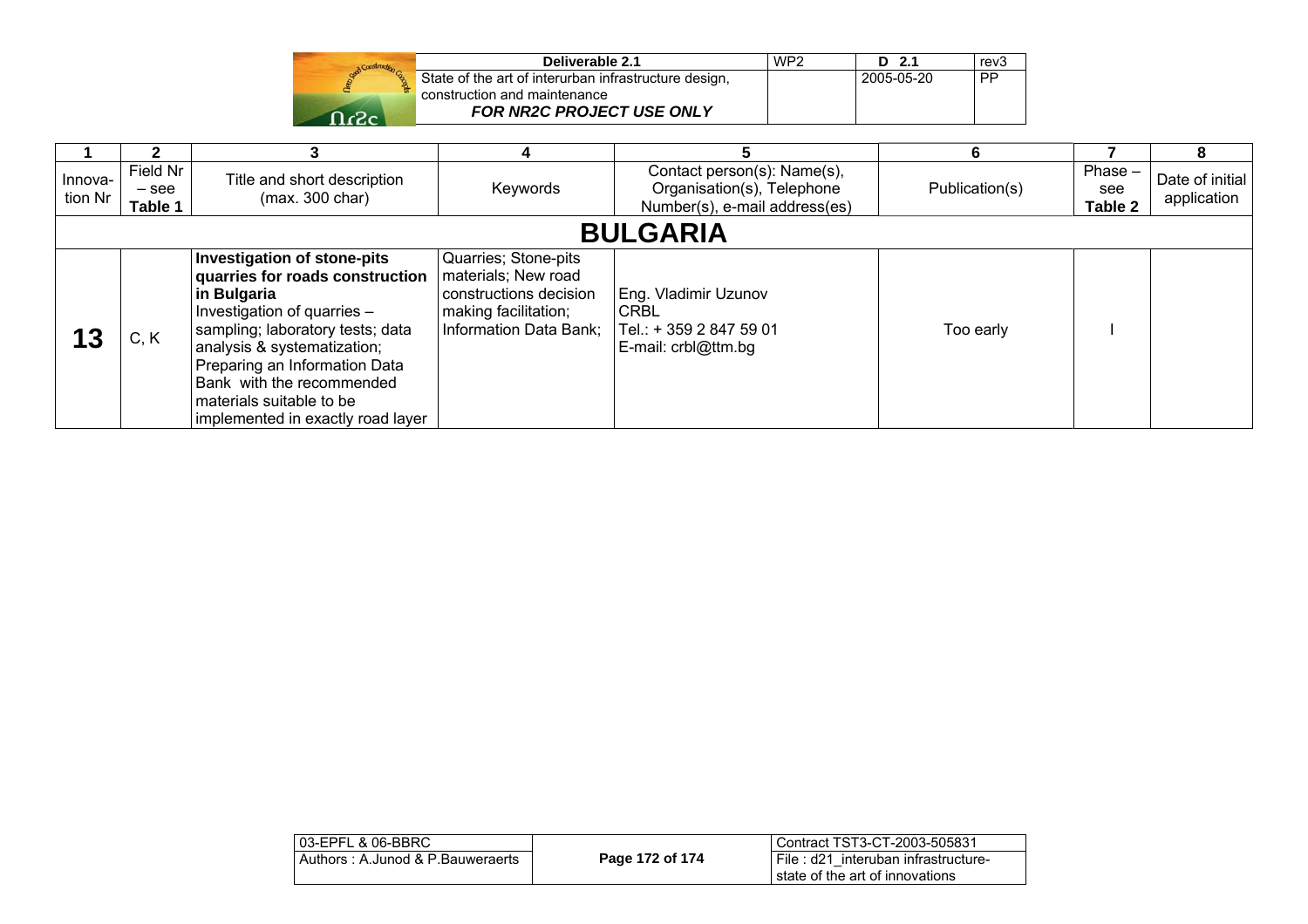|     | Deliverable 2.1                                                                       | WP <sub>2</sub> | $D$ 2.1    | rev3      |
|-----|---------------------------------------------------------------------------------------|-----------------|------------|-----------|
|     | State of the art of interurban infrastructure design,<br>construction and maintenance |                 | 2005-05-20 | <b>PP</b> |
| ∼י⊂ | FOR NR2C PROJECT USE ONLY                                                             |                 |            |           |

|                    |                                | 3                                                                                                                                                                                                                                                         |                                                              |                                                                                                                                                                                       | 6                                                        |                             | 8                              |  |
|--------------------|--------------------------------|-----------------------------------------------------------------------------------------------------------------------------------------------------------------------------------------------------------------------------------------------------------|--------------------------------------------------------------|---------------------------------------------------------------------------------------------------------------------------------------------------------------------------------------|----------------------------------------------------------|-----------------------------|--------------------------------|--|
| Innova-<br>tion Nr | Field Nr<br>$-$ see<br>Table 1 | Title and short description<br>(max. 300 char)                                                                                                                                                                                                            | Keywords                                                     | Contact person(s): Name(s),<br>Organisation(s), Telephone<br>Number(s), e-mail address(es)                                                                                            | Publication(s)                                           | $Phase -$<br>see<br>Table 2 | Date of initial<br>application |  |
|                    | <b>COST ACTIONS</b>            |                                                                                                                                                                                                                                                           |                                                              |                                                                                                                                                                                       |                                                          |                             |                                |  |
|                    | B                              | COST 348: REINFORCEMENT<br>OF PAVEMENTS WITH STEEL<br><b>MESHES AND</b><br><b>GEOSYNTHETICS</b><br>reinforcement applied not only to<br>unbound but also to bound layers                                                                                  | reinforcement, steel<br>meshes, geosynthetics,<br>glass grid | Hans RATHMAYER<br>VTT - Technical Research Center of<br>Finland, Building and Transport<br>P.O. Box 19031, FIN-02044 VTT,<br>Finland<br>Tel: +358 9 456 4681<br>Hans.Rathmayer@vtt.fi | http://cost348.zag.si                                    | Ш                           | January<br>2002                |  |
|                    | M                              | COST 344: IMPROVEMENTS TO<br>SNOW AND ICE CONTROL ON<br>EUROPEAN ROADS<br>guidelines for improving winter<br>maintenance and measures,<br>lowering operational costs and<br>reducing adverse effects on<br>highway infrastructure and the<br>environment. | winter maintenance,<br>winter measures                       | Chairman: Mrs. Marilyn Burtwell<br>Transport Research Laboratory, UK<br>Fax: +44 1 344 77 0748<br>mburtwell@trl.co.uk                                                                 | http://www.cordis.lu/cost-<br>transport/src/cost-344.htm | Ш                           | April 2002                     |  |

| 03-EPFL & 06-BBRC                |                 | Contract TST3-CT-2003-505831                                           |
|----------------------------------|-----------------|------------------------------------------------------------------------|
| Authors: A.Junod & P.Bauweraerts | Page 173 of 174 | File: d21 interuban infrastructure-<br>state of the art of innovations |